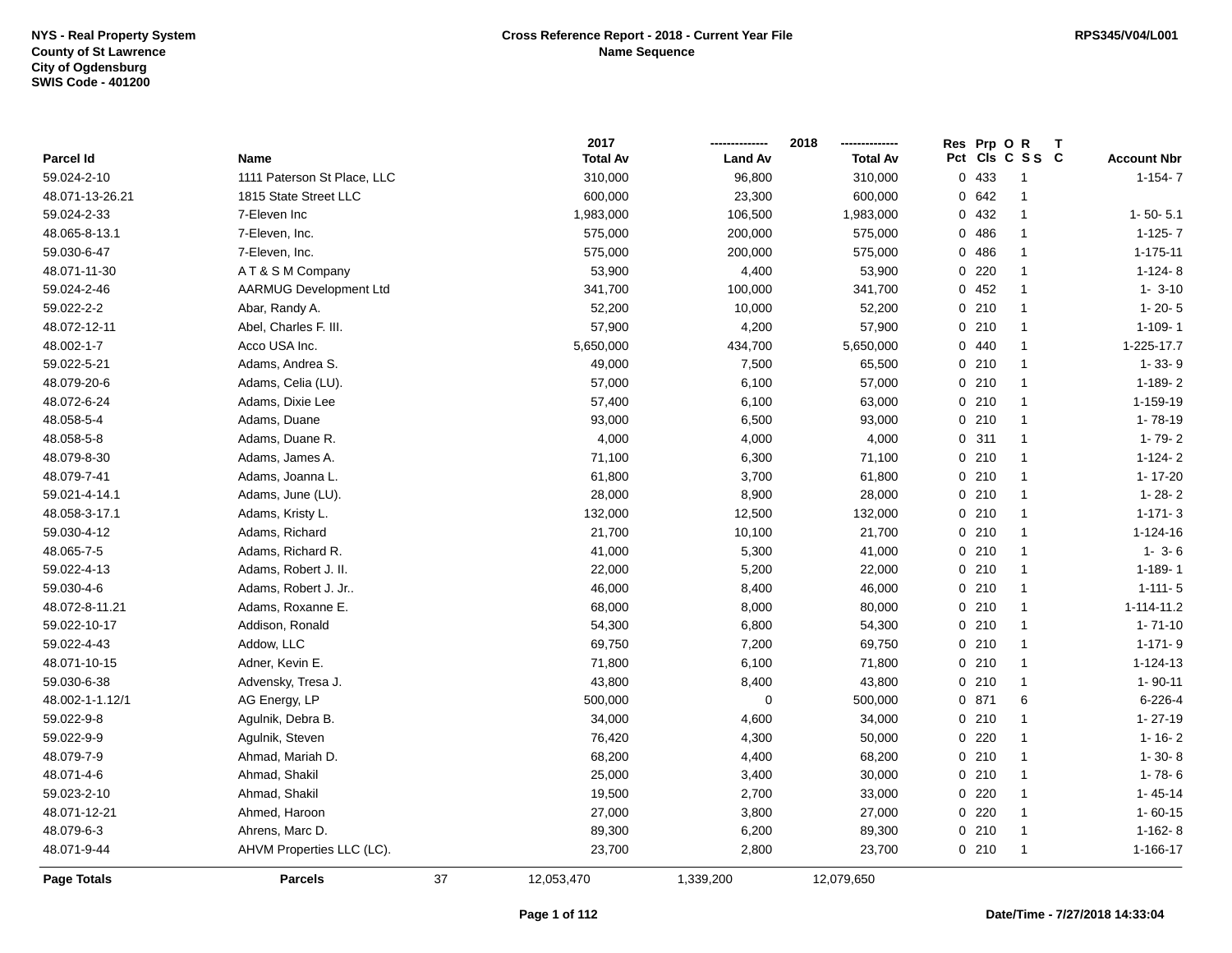|                    |                           |    | 2017            |                | 2018            | Res Prp O R |                 |                    |
|--------------------|---------------------------|----|-----------------|----------------|-----------------|-------------|-----------------|--------------------|
| Parcel Id          | Name                      |    | <b>Total Av</b> | <b>Land Av</b> | <b>Total Av</b> |             | Pct Cls C S S C | <b>Account Nbr</b> |
| 48.071-7-24        | Al-Rahman Real Estate LLC |    | 42,000          | 4,500          | 42,000          | 0210        | $\overline{1}$  | $1 - 102 - 17$     |
| 59.022-4-2         | Al-Rahman Real Estate LLC |    | 29,000          | 4,600          | 29,000          | 0210        | $\overline{1}$  | $1 - 75 - 7$       |
| 59.023-9-30        | Al-Rahman Real Estate LLC |    | 59,000          | 9,400          | 59,000          | 0210        | $\mathbf{1}$    | $1 - 211 - 7$      |
| 48.080-4-6.2       | Aldi Inc (NY)             |    | 1,180,000       | 630,000        | 1,180,000       | 0 454       | $\overline{1}$  |                    |
| 48.071-15-32       | Aldrich, Bruce            |    | 72,000          | 6,500          | 72,000          | 0210        | $\mathbf{1}$    | 1-206-11           |
| 48.071-5-32        | Aldrich, Deborah L.       |    | 51,200          | 7,000          | 51,200          | 0210        | $\mathbf{1}$    | $1 - 122 - 5$      |
| 48.080-4-14        | Aldrich, Deborah L.       |    | 32,000          | 8,300          | 32,000          | 0210        | $\mathbf{1}$    | $1 - 56 - 10$      |
| 48.058-5-12        | Alexander, Diane M.       |    | 57,000          | 12,800         | 57,000          | 0210        | $\overline{1}$  | $1 - 154 - 11$     |
| 59.030-6-8         | Alexander, Diane M.       |    | 39,000          | 8,400          | 39,000          | 0210        | $\mathbf{1}$    | 1-169-17           |
| 48.079-13-2        | Alford, Gary              |    | 119,500         | 6,100          | 119,500         | 0210        | $\overline{1}$  | 1-163-18           |
| 59.021-4-18.1      | Alguire, Shirley M.       |    | 29,100          | 7,700          | 29,100          | 0210        | $\mathbf{1}$    | $1 - 21 - 17$      |
| 48.071-5-8         | Allard, John R.           |    | 43,900          | 6,800          | 46,000          | 0210        | $\mathbf{1}$    | $1 - 2 - 6$        |
| 59.021-6-3         | Allen, Shirley Ann (LU).  |    | 35,350          | 6,100          | 35,350          | 0210        | $\mathbf{1}$    | $1 - 2 - 7$        |
| 59.023-12-9        | Allen, Steven C.          |    | 40,000          | 3,700          | 50,000          | 0210        | $\overline{1}$  | $1 - 23 - 18$      |
| 48.064-2-14        | Allen, Zachary J.         |    | 34,710          | 2,800          | 41,000          | 0210        | $\mathbf{1}$    | 1-109-15           |
| 59.021-1-30        | Allison, Debra L.         |    | 31,000          | 5,600          | 31,000          | 0210        | $\overline{1}$  | $1 - 59 - 13$      |
| 48.065-2-19        | Almezel, Ayad             |    | 22,600          | 7,800          | 21,000          | 0270        | $\overline{1}$  | 1-147-20.1         |
| 48.058-11-25       | Almuti, Salim             |    | 115,000         | 10,700         | 115,000         | 0210        | $\mathbf{1}$    |                    |
| 59.023-15-4        | Alonso, Jaime R.          |    | 77,000          | 10,100         | 77,000          | 0210        | $\overline{1}$  | 1-196-9            |
| 48.071-9-33        | Amerson, Phillip Jr       |    | 60,360          | 3,600          | 60,360          | 0210        | $\mathbf{1}$    | $1 - 121 - 9$      |
| 48.079-7-12        | Amo, Andrew R.            |    | 57,720          | 6,100          | 57,720          | 0210        | $\mathbf{1}$    | $1 - 72 - 16$      |
| 48.065-4-12.1      | Amo, Gerald               |    | 52,500          | 7,000          | 60,000          | 0210        | $\overline{1}$  | $1 - 191 - 2$      |
| 48.071-11-16       | Amo, James                |    | 53,100          | 2,900          | 53,100          | 0210        | $\overline{1}$  | $1 - 93 - 13$      |
| 48.079-20-34       | Amo, Jon D.               |    | 61,000          | 6,300          | 61,000          | 0210        | $\overline{1}$  | 1-199-20           |
| 59.023-4-19.1      | Amo, Joshua               |    | 55,000          | 10,200         | 55,000          | 0210        | $\mathbf{1}$    | $1 - 121 - 5$      |
| 48.064-2-31        | Amo, Michael A.           |    | 1,800           | 1,800          | 1,800           | 0.311       | $\mathbf{1}$    | $1 - 21 - 19$      |
| 48.064-2-32        | Amo, Michael A.           |    | 33,200          | 1,800          | 33,200          | 0 484       | $\mathbf{1}$    | $1 - 175 - 18$     |
| 48.064-2-33        | Amo, Michael A.           |    | 22,000          | 4,900          | 22,000          | 0210        | $\mathbf{1}$    | $1 - 38 - 2$       |
| 59.023-5-31        | Amo, Patricia M.          |    | 50,000          | 8,600          | 50,000          | 0210        | $\mathbf{1}$    | $1 - 50 - 16$      |
| 48.064-1-12        | Amo, Richard              |    | 39,800          | 4,000          | 39,800          | 0210        | $\mathbf{1}$    | $1 - 2 - 18$       |
| 48.064-1-13        | Amo, Richard              |    | 43,000          | 4,000          | 52,000          | 0210        | $\mathbf{1}$    | $1 - 2 - 17$       |
| 59.030-4-62        | Amo, Richard              |    | 65,000          | 7,200          | 65,000          | 0210        | $\overline{1}$  | $1 - 2 - 14$       |
| 48.064-2-22        | Amo, Timothy              |    | 38,650          | 4,500          | 38,650          | 0210        | $\mathbf{1}$    | $1-189-6$          |
| 48.072-9-4         | Amo, Timothy              |    | 39,000          | 5,100          | 36,900          | 0210        | $\overline{1}$  | 1-98-9             |
| 59.021-4-19        | Amo, Virginia (LU).       |    | 36,300          | 4,700          | 36,300          | 0210        | $\mathbf{1}$    | $1 - 23 - 16$      |
| 48.079-17-2.1/1    | Ampersand Ogd Hydro LLC   |    | 1,500,000       | 62,000         | 1,500,000       | 0 874       | 6               | $6 - 214 - 5.1$    |
| 48.072-6-19        | Anderson, James P.        |    | 43,360          | 3,500          | 43,360          | 0210        | $\mathbf{1}$    | $1 - 3 - 1$        |
| <b>Page Totals</b> | <b>Parcels</b>            | 37 | 4,361,150       | 907,100        | 4,392,340       |             |                 |                    |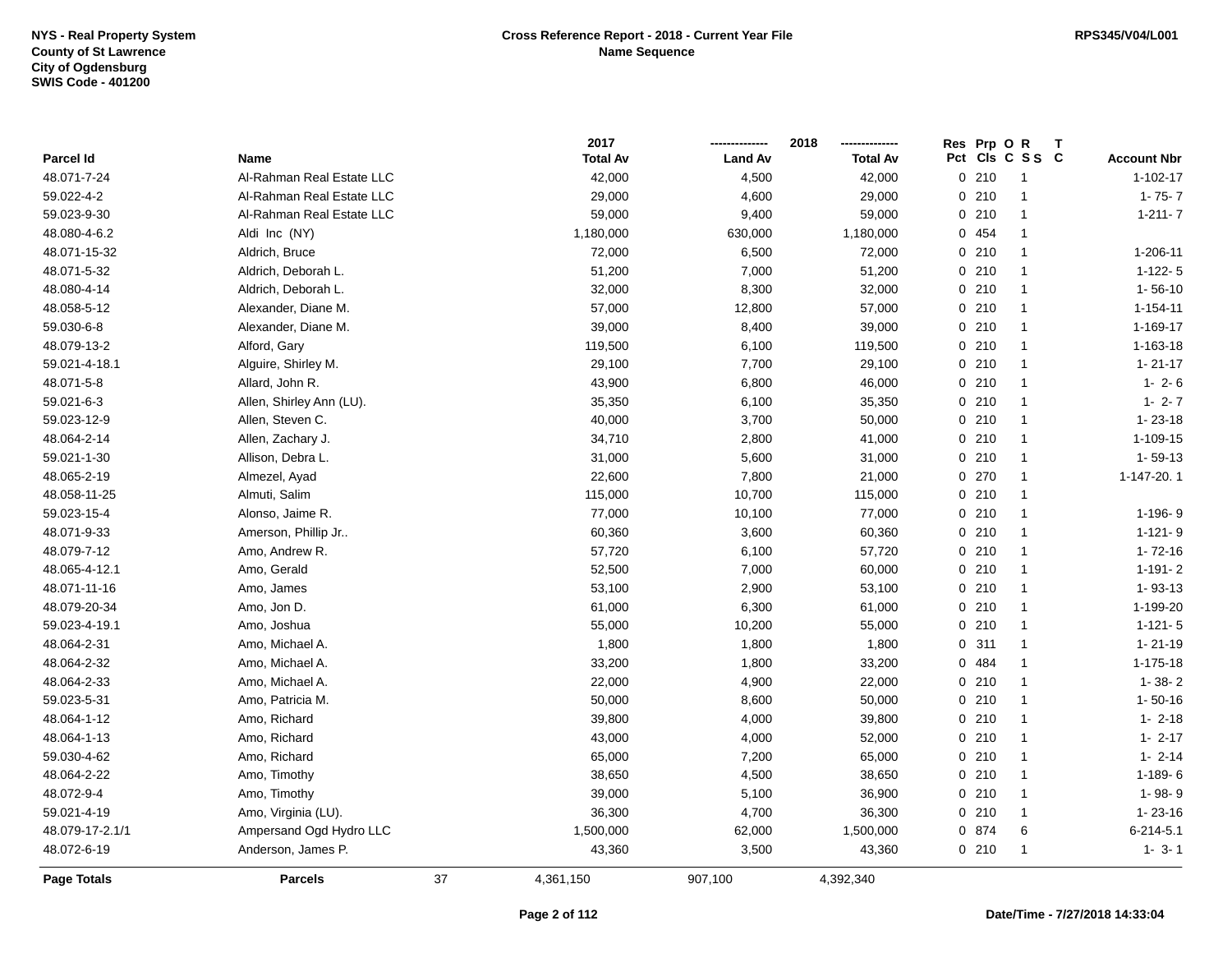|                   |                        |    | 2017            |                | 2018            | Res Prp O R |                 | Т |                    |
|-------------------|------------------------|----|-----------------|----------------|-----------------|-------------|-----------------|---|--------------------|
| Parcel Id         | Name                   |    | <b>Total Av</b> | <b>Land Av</b> | <b>Total Av</b> |             | Pct Cls C S S C |   | <b>Account Nbr</b> |
| 59.021-3-3        | Anderson, Robert J.    |    | 62,000          | 8,100          | 62,000          | $0$ 210     | $\overline{1}$  |   | $1 - 10 - 1$       |
| 48.064-1-19       | Anghel, Marta M.       |    | 59,000          | 4,000          | 59,000          | 0210        | $\mathbf{1}$    |   | $1 - 95 - 4$       |
| 59.023-4-29.1     | Apter, Jeffrey T.      |    | 2,000,000       | 528,000        | 2,000,000       | 0 456       | $\mathbf{1}$    |   | $1 - 68 - 20$      |
| 48.080-2-8        | Arduine, Scott A.      |    | 43,600          | 9,000          | 43,600          | 0210        | $\mathbf{1}$    |   | 1-193-12           |
| 59.021-1-27       | Armano, Michael        |    | 70,000          | 4,900          | 70,000          | 0210        | $\mathbf{1}$    |   | 1-189-9            |
| 59.030-4-48       | Armano, Michael G.     |    | 69,420          | 10,000         | 69,420          | 0210        | $\mathbf{1}$    |   | 1-178-12           |
| 59.029-1-17       | Arquitt, Kristin M.    |    | 35,000          | 6,800          | 35,000          | $0$ 210     | $\mathbf{1}$    |   | 1-98-18            |
| 59.022-11-2       | Arquitt, Melissa A.    |    | 23,000          | 4,400          | 23,000          | 0210        | $\mathbf{1}$    |   | $1 - 122 - 12$     |
| 59.022-8-26       | Arquitt, Penny L.      |    | 50,200          | 5,000          | 50,200          | 0210        | $\mathbf{1}$    |   | $1 - 74 - 1$       |
| 48.071-6-51       | Arrowood, Nicole (LC). |    | 31,000          | 4,000          | 31,000          | 0210        | $\mathbf{1}$    |   | $1 - 60 - 16$      |
| 48.072-8-25.2     | Arsenault, Randy P.    |    | 80,000          | 10,100         | 89,000          | 0210        | $\overline{1}$  |   | 1-66-12.2          |
| 59.031-2-1        | Arsenault, Susan P.    |    | 28,500          | 4,200          | 28,500          | 0 210 W 1   |                 |   | $1 - 12 - 12$      |
| 48.079-5-24       | Arthur, Jodie A.       |    | 68,000          | 3,300          | 72,000          | 0210        | 1               |   | 1-112-20           |
| 48.079-6-9        | Ashley, Amy M.         |    | 51,300          | 4,200          | 51,300          | 0210        | $\mathbf{1}$    |   | 1-206-19           |
| $*$ 48.072-2-9    | Ashley, Anthony        |    | 20,000          | 3,200          | 20,000          | 0210        | $\mathbf{1}$    |   | $1-159-6$          |
| 48.072-2-9.1      | Ashley, Anthony        |    |                 | 5,700          | 22,500          | 0210        | $\mathbf{1}$    |   | $1 - 159 - 6$      |
| * 48.072-2-10     | Ashley, Anthony        |    | 2,500           | 2,500          | 2,500           | 0.311       | $\mathbf{1}$    |   | $1 - 95 - 14$      |
| 59.022-8-20       | Ashley, Barbara        |    | 63,000          | 8,000          | 63,000          | 0210        | $\mathbf{1}$    |   | $1 - 3 - 18$       |
| 59.029-1-20       | Ashley, Bryan M.       |    | 12,500          | 3,900          | 12,500          | 0210        | $\mathbf{1}$    |   | $1 - 99 - 1$       |
| 59.030-2-26       | Ashley, Chad M.        |    | 27,000          | 8,200          | 27,000          | $0$ 210     | $\mathbf{1}$    |   | $1 - 197 - 11$     |
| 59.031-2-39       | Ashley, Christopher R. |    | 35,000          | 7,400          | 35,000          | $0$ 210     | $\mathbf{1}$    |   | $1 - 42 - 19$      |
| 59.023-15-6       | Ashley, Colleen E.     |    | 55,000          | 9,200          | 55,000          | 0210        | $\mathbf{1}$    |   | $1 - 3 - 17$       |
| 48.079-1-50.1     | Ashley, Don P.         |    | 137,000         | 6,300          | 137,000         | 0422        | $\mathbf{1}$    |   | $1 - 142 - 7$      |
| 48.079-6-36       | Ashley, Gary R.        |    | 64,000          | 6,200          | 64,000          | 0210        | $\mathbf{1}$    |   | 1-193-18           |
| 59.023-9-23       | Ashley, Harry F.       |    | 40,000          | 5,100          | 40,000          | 0210        | $\mathbf{1}$    |   | $1 - 4 - 2$        |
| 59.023-8-6        | Ashley, Holly S.       |    | 70,000          | 9,100          | 70,000          | 0210        | $\mathbf{1}$    |   | $1 - 82 - 7$       |
| 48.072-14-1.1     | Ashley, Jodie S.       |    | 66,700          | 7,100          | 66,700          | 0210        | $\mathbf{1}$    |   | 1-225-11.3         |
| 59.030-2-28       | Ashley, Joshua D.      |    | 55,000          | 11,200         | 55,000          | 0210        | $\mathbf{1}$    |   | $1 - 3 - 15$       |
| 59.031-2-21       | Ashley, Judith I.      |    | 46,000          | 7,000          | 46,000          | 0 210 W 1   |                 |   | $1 - 4 - 4$        |
| 48.071-3-42       | Ashley, Karen          |    | 97,900          | 10,000         | 97,900          | 0210        | $\overline{1}$  |   | $1 - 180 - 11$     |
| 59.021-4-6        | Ashley, Laura M.       |    | 41,000          | 6,600          | 41,000          | 0210        | $\mathbf{1}$    |   | $1 - 15 - 1$       |
| 48.071-7-43       | Ashley, Michael (LC).  |    | 55,000          | 3,600          | 48,000          | 0210        | $\mathbf{1}$    |   | $1 - 184 - 18$     |
| 48.071-6-15       | Ashley, Michael A.     |    | 44,700          | 4,600          | 62,000          | 0210        | $\mathbf{1}$    |   | $1 - 22 - 10$      |
| 59.023-3-29       | Ashley, Shawn R.       |    | 68,000          | 5,000          | 87,000          | 0210        | $\mathbf{1}$    |   | $1 - 146 - 4$      |
| 59.024-2-30       | Ashley, Sherry         |    | 46,000          | 8,500          | 46,000          | 0210        | $\mathbf{1}$    |   | $1 - 43 - 16$      |
| $*$ 48.073-4-1.12 | Ashley, Wayne L.       |    | 105,000         | 15,000         | 105,000         | 0210        | $\mathbf{1}$    |   |                    |
| 48.073-4-1.121    | Ashley, Wayne L.       |    |                 | 13,800         | 106,200         | 0210        | $\overline{1}$  |   |                    |
| Page Totals       | <b>Parcels</b>         | 34 | 3,694,820       | 752,500        | 3,865,820       |             |                 |   |                    |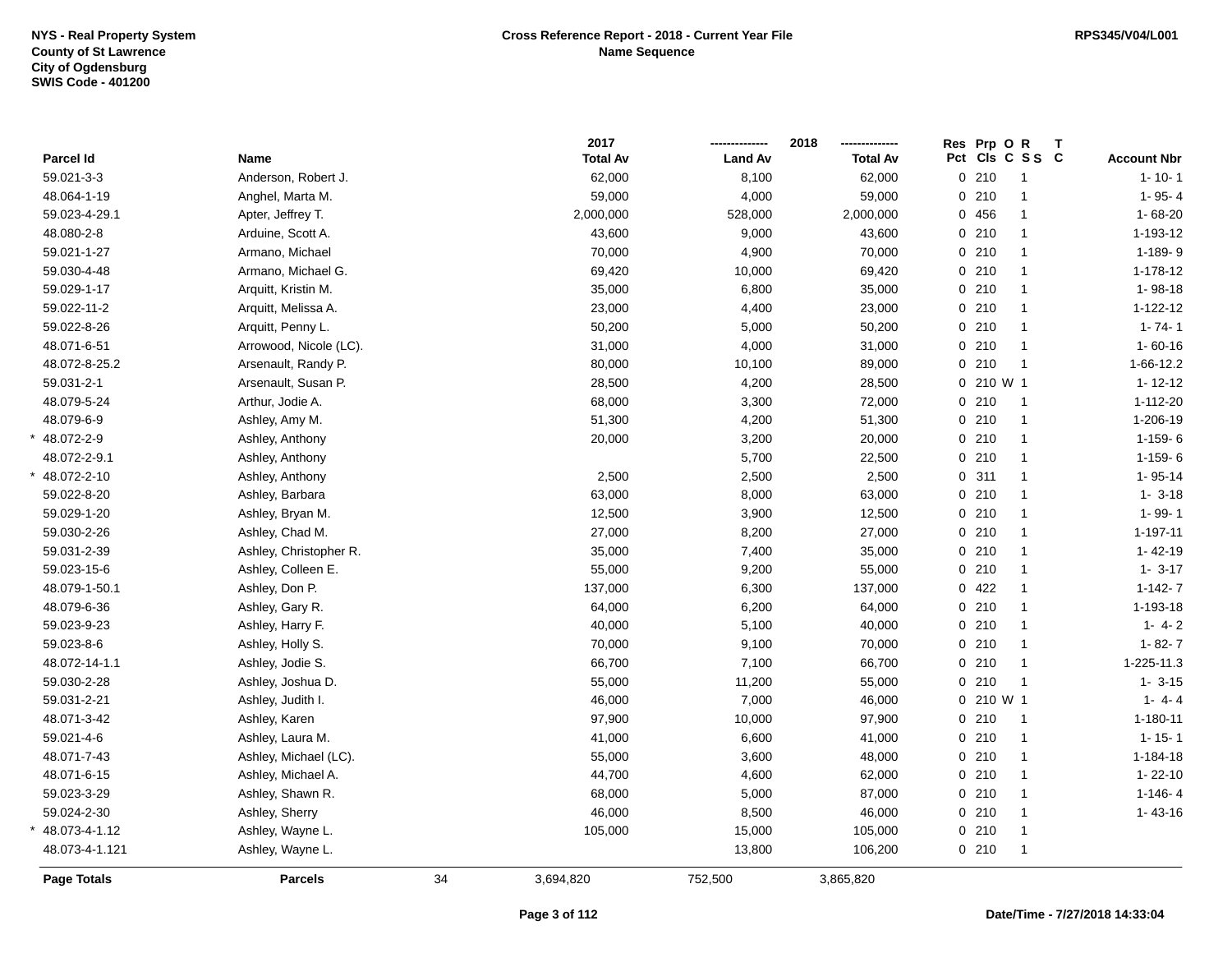|               |                                |    | 2017            |                | 2018            | <b>Res</b> | Prp OR |                 | T |                    |
|---------------|--------------------------------|----|-----------------|----------------|-----------------|------------|--------|-----------------|---|--------------------|
| Parcel Id     | Name                           |    | <b>Total Av</b> | <b>Land Av</b> | <b>Total Av</b> |            |        | Pct Cls C S S C |   | <b>Account Nbr</b> |
| 48.071-3-25   | Ashley, Willard (LU).          |    | 85,600          | 6,100          | 85,600          |            | 0210   | $\overline{1}$  |   | $1 - 191 - 11$     |
| 48.071-9-48.1 | Ashley-Sansoucy, Mary B. (LU). |    | 72,500          | 9,000          | 72,500          |            | 0.220  | -1              |   | $1 - 2 - 8$        |
| 59.022-4-64   | Ashton, Carol J.               |    | 38,500          | 6,600          | 38,500          |            | 0210   | $\mathbf{1}$    |   | 1-88-9             |
| 48.072-10-10  | Ashworth, Marlene I.           |    | 61,900          | 6,200          | 61,900          |            | 0210   | $\mathbf{1}$    |   | $1 - 72 - 4$       |
| 48.072-2-30   | Assoc for Neighbor Rehab       |    | 105,200         | 5,100          | 105,200         |            | 0411   | 8               |   | $1 - 224 - 2$      |
| 48.071-15-15  | Astree, Dominique              |    | 22,000          | 2,200          | 22,000          |            | 0210   | $\mathbf{1}$    |   | $1 - 108 - 8$      |
| 48.064-1-11   | Astree, Dominque               |    | 43,000          | 4,000          | 46,000          |            | 0210   | $\mathbf{1}$    |   | $1 - 97 - 4$       |
| 48.072-5-11   | Atteyeh, Shirley               |    | 46,900          | 3,400          | 46,900          |            | 0210   | $\mathbf{1}$    |   | 1-158-20           |
| 48.078-9-2    | Augsbury Enterprises, LLC      |    | 300,100         | 36,700         | 300,100         |            | 0481   | $\mathbf{1}$    |   | $1-160-7$          |
| 59.023-1-32   | Augsbury Organization          |    | 5,300           | 4,000          | 5,300           |            | 0 438  | $\mathbf{1}$    |   | $1 - 69 - 3$       |
| 59.023-1-33   | <b>Augsbury Organization</b>   |    | 75,000          | 8,400          | 75,000          |            | 0 464  | $\mathbf{1}$    |   | $1 - 69 - 2$       |
| 48.072-1-40   | Austin, Aubrey E. (LC).        |    | 66,300          | 3,100          | 66,300          |            | 0210   | $\mathbf{1}$    |   | $1 - 22 - 6$       |
| 59.022-11-28  | Averill, Lawrence              |    | 33,900          | 9,700          | 33,900          |            | 0210   | $\mathbf{1}$    |   | 1-155-20           |
| 59.023-15-1   | Awan, Craig A.                 |    | 62,000          | 9,600          | 62,000          |            | 0210   | $\mathbf{1}$    |   | $1 - 30 - 13$      |
| 48.072-8-49   | Awan, Donald F.                |    | 59,700          | 6,300          | 64,000          |            | 0210   | $\mathbf 1$     |   | $1 - 5 - 10$       |
| 48.072-8-53   | Awan, Donald F.                |    | 1,500           | 1,500          | 1,500           |            | 0.311  | $\mathbf{1}$    |   | $1 - 5 - 12$       |
| 48.079-10-20  | Axtell, Donna                  |    | 65,000          | 9,000          | 65,000          |            | 0210   | $\mathbf{1}$    |   | 1-189-17           |
| 48.079-6-27   | Axtell, Terry E. II.           |    | 80,000          | 6,100          | 80,000          |            | 0210   | $\mathbf{1}$    |   | 1-194-19           |
| 48.072-1-22   | Axtell, Tricia E.              |    | 25,000          | 2,600          | 29,000          |            | 0210   | $\mathbf{1}$    |   | 1-134-16           |
| 59.022-2-51   | Axtell, Tricia E.              |    | 59,000          | 8,200          | 59,000          |            | 0210   | $\mathbf{1}$    |   | $1 - 5 - 13$       |
| 59.023-1-19   | Ayen, Ardell M.                |    | 36,000          | 3,500          | 40,000          |            | 0210   | $\mathbf{1}$    |   | $1 - 180 - 18$     |
| 48.079-11-8   | Ayer, Barbara R. (LU).         |    | 57,500          | 7,200          | 57,500          |            | 0210   | $\overline{1}$  |   | $1 - 10 - 14$      |
| 48.079-11-7   | Ayer, Cynthia                  |    | 45,000          | 7,200          | 45,000          |            | 0210   | $\mathbf{1}$    |   | $1 - 10 - 16$      |
| 59.023-2-32   | B&E & JKN, LLC                 |    | 10,000          | 6,800          | 10,000          |            | 0.312  | $\mathbf{1}$    |   | 1-198-15           |
| 48.057-2-10   | Backus, Julianne               |    | 85,000          | 10,500         | 85,000          |            | 0210   | $\mathbf{1}$    |   | $1 - 96 - 16$      |
| 59.022-5-27   | Badlam, Anthony                |    | 55,000          | 5,600          | 55,000          |            | 0210   | $\mathbf{1}$    |   | $1 - 73 - 5$       |
| 59.022-9-18   | Badlam, David                  |    | 72,500          | 8,400          | 72,500          |            | 0210   | $\mathbf{1}$    |   | 1-162-14           |
| 59.022-9-25   | Badlam, Edward F. Jr.          |    | 6,100           | 6,100          | 6,100           |            | 0.311  | $\mathbf{1}$    |   | $1 - 119 - 6$      |
| 59.022-13-6   | Badlam, Edward F. Jr (LU).     |    | 53,900          | 9,200          | 53,900          |            | 0210   | $\mathbf{1}$    |   | $1 - 6 - 5$        |
| 59.030-4-65   | Badlam, Heather (LU).          |    | 35,000          | 6,900          | 35,000          |            | 0210   | -1              |   | $1 - 54 - 16$      |
| 59.022-11-29  | Badlam, John                   |    | 69,000          | 9,800          | 69,000          |            | 0210   | $\mathbf{1}$    |   | $1 - 6 - 9$        |
| 59.023-5-43   | Badlam, Kelley S.              |    | 72,000          | 8,500          | 72,000          |            | 0210   | $\mathbf{1}$    |   | $1-194-5$          |
| 48.064-1-25   | Badlam, Steven M.              |    | 74,000          | 5,400          | 85,000          |            | 0210   | $\mathbf{1}$    |   | $1 - 90 - 14$      |
| 48.073-1-17   | Bailey, Chelsi                 |    | 11,000          | 4,000          | 11,000          |            | 0.270  | $\mathbf{1}$    |   | $1 - 18 - 9$       |
| 48.073-1-18   | Bailey, Chelsi                 |    | 66,000          | 6,300          | 66,000          |            | 0210   | $\mathbf{1}$    |   | $1 - 95 - 10$      |
| 59.023-11-19  | Bailey, Macy M.                |    | 25,000          | 5,600          | 28,000          |            | 0210   | $\mathbf{1}$    |   | $1 - 185 - 1$      |
| 59.023-8-21.1 | Bailey, Shirley Perry          |    | 49,100          | 9,100          | 56,000          |            | 0270   | -1              |   | $1 - 78 - 10$      |
| Page Totals   | <b>Parcels</b>                 | 37 | 2,130,500       | 267,900        | 2,166,700       |            |        |                 |   |                    |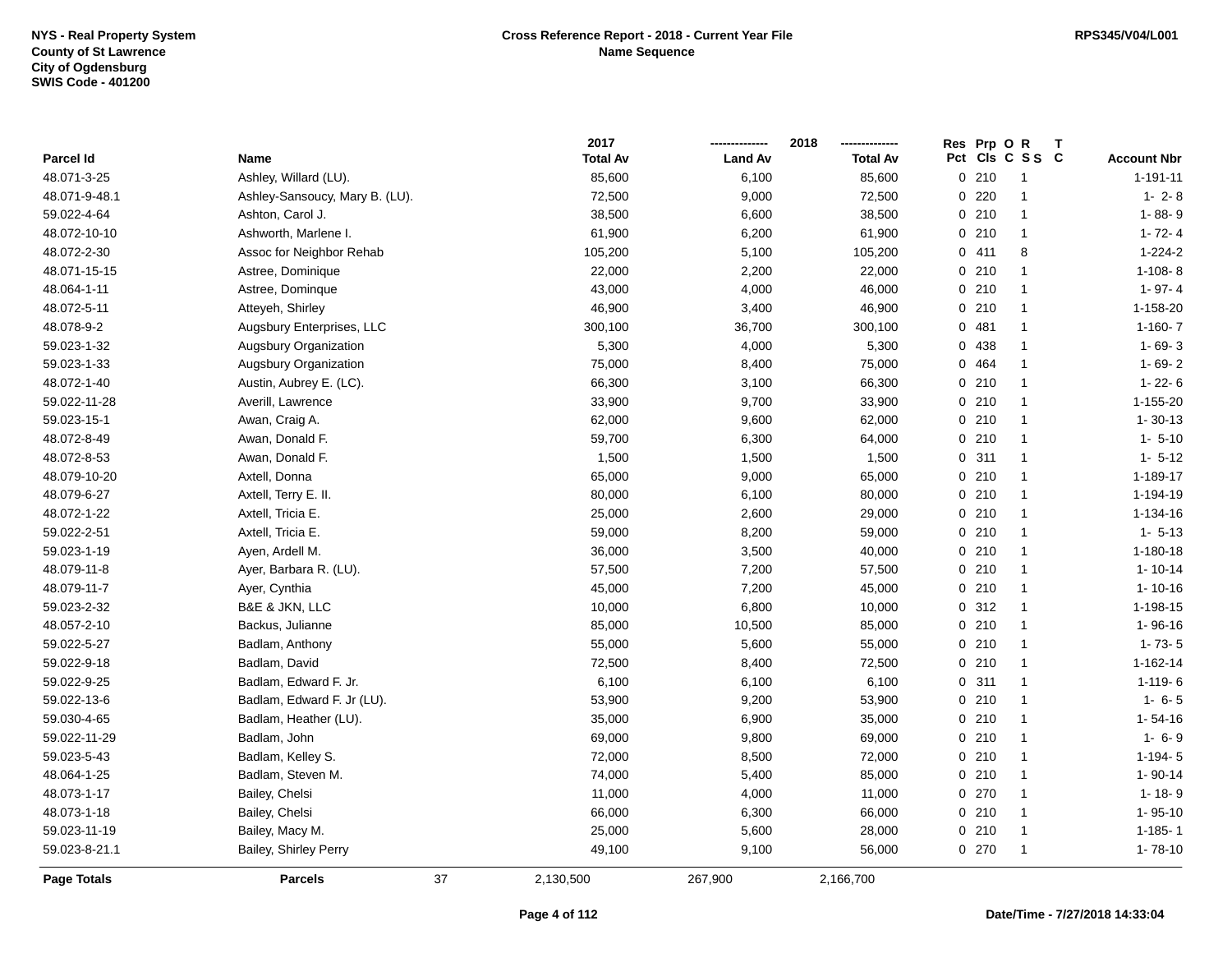|                 |                                      | 2017            |                | 2018            | Res Prp O R             | Т                  |
|-----------------|--------------------------------------|-----------------|----------------|-----------------|-------------------------|--------------------|
| Parcel Id       | <b>Name</b>                          | <b>Total Av</b> | <b>Land Av</b> | <b>Total Av</b> | Pct<br>CIs C S S C      | <b>Account Nbr</b> |
| 48.079-9-35     | Baker, Arlo                          | 63,500          | 4,200          | 63,500          | 0210<br>$\overline{1}$  | 1-208-20           |
| 48.072-3-21     | Baker, Arthur P. Jr.                 | 38,570          | 5,000          | 44,500          | 0210<br>$\overline{1}$  | $1 - 70 - 11$      |
| 48.064-9-6      | Baker, Arthur Peter                  | 29,400          | 8,100          | 33,500          | 0270<br>$\mathbf{1}$    | $1 - 6 - 18$       |
| 48.064-9-8      | Baker, Arthur Peter                  | 40,100          | 7,800          | 48,000          | 0210<br>$\mathbf{1}$    | $1 - 6 - 17$       |
| 48.065-7-14     | Baker, Gary J.                       | 74,000          | 7,500          | 76,500          | 0210<br>$\mathbf{1}$    | $1-190-3$          |
| 48.065-7-15     | Baker, Gary J.                       | 4,300           | 4,200          | 4,200           | 0.311<br>$\mathbf{1}$   | $1 - 7 - 1$        |
| 48.071-11-38    | Baker, Lauchlin J. Jr.               | 58,800          | 4,000          | 58,800          | $0$ 220<br>$\mathbf{1}$ | $1-190-2$          |
| 59.024-1-13     | Baker, Melissa A.                    | 31,000          | 3,500          | 31,000          | 0210<br>$\overline{1}$  | $1-164-7$          |
| 59.022-14-8     | Baker, Mollie J.                     | 37,000          | 4,300          | 37,000          | 0210<br>$\overline{1}$  | $1 - 40 - 10$      |
| 59.022-1-21     | Baker, Yvonne                        | 52,700          | 5,100          | 52,700          | 0210<br>$\mathbf{1}$    | 1-185-10           |
| 48.071-9-46     | Baldwin, Gary W.                     | 29,600          | 4,700          | 29,600          | 0.220<br>$\mathbf{1}$   | 1-198-9            |
| 48.071-5-61     | Baleno, Carrie B.                    | 29,100          | 3,600          | 46,000          | 0210<br>$\mathbf{1}$    | $1-205-2$          |
| 48.064-2-27     | Ballan, Steven                       | 37,500          | 2,300          | 37,500          | 0210<br>$\mathbf{1}$    | $1 - 30 - 15$      |
| 48.079-4-7      | Ballou, Virginia (LU).               | 72,000          | 6,100          | 72,000          | 0210<br>$\mathbf{1}$    | 1-190-20           |
| 59.030-4-25     | Balster, Krista                      | 66,000          | 7,500          | 66,000          | 0.220<br>$\mathbf{1}$   | $1 - 75 - 5$       |
| 59.030-4-26.112 | Balster, Krista                      | 18,000          | 7,000          | 18,000          | 0.312<br>$\mathbf{1}$   |                    |
| 48.072-10-5     | Baltes, Susan                        | 69,000          | 3,600          | 69,000          | 0210<br>$\mathbf{1}$    | $1-187-4$          |
| 48.050-3-1      | Baltradis, Anne M.                   | 60,500          | 12,300         | 60,500          | 0210<br>$\overline{1}$  | $1 - 112 - 6$      |
| 48.065-3-1.2    | Baltradis, Ingrid                    | 6,100           | 6,100          | 6,100           | 0.311<br>$\mathbf{1}$   |                    |
| 48.065-4-4      | Baltradis, Ingrid S.                 | 44,000          | 8,800          | 45,250          | 0210<br>$\mathbf{1}$    | 1-123-17           |
| 59.030-6-33     | Bank of New York, Mellon             | 28,000          | 4,400          | 28,000          | 0210<br>$\overline{1}$  | $1 - 39 - 16$      |
| 59.022-4-21     | Bank of New York, Mellon, as Trustee | 72,000          | 7,400          | 72,000          | 0210<br>$\mathbf{1}$    | $1 - 211 - 1$      |
| 48.058-4-16     | Banning, Gladys                      | 80,000          | 8,100          | 80,000          | 0210<br>$\overline{1}$  | $1 - 113 - 5$      |
| 48.058-6-5.1    | Banning, Patrick J.                  | 75,000          | 14,800         | 75,000          | 0210<br>$\mathbf{1}$    | $1 - 125 - 11$     |
| 48.073-2-18     | Barber, Shawn M.                     | 48,800          | 6,400          | 64,000          | 0210<br>$\mathbf{1}$    | $1 - 131 - 5$      |
| 48.071-12-12.1  | Barefoot, Christine E.               | 48,000          | 8,500          | 48,000          | 0210<br>$\mathbf{1}$    | 1-190-16           |
| 48.072-2-46     | Barker, Jeffrey                      | 22,200          | 4,000          | 25,000          | 0210<br>$\mathbf{1}$    | $1 - 44 - 1$       |
| 48.072-2-45     | Barker, Jeffrey W.                   | 24,500          | 2,900          | 24,500          | 0210<br>-1              | $1 - 148 - 4$      |
| 48.072-12-2     | Barkley, Alberta A.                  | 53,000          | 7,600          | 58,000          | 0210<br>$\mathbf{1}$    | $1 - 8 - 4$        |
| 59.022-12-17.2  | Barkley, Joshua M.                   | 37,400          | 3,600          | 37,400          | 0210<br>$\mathbf{1}$    | $1 - 4 - 10$       |
| 48.072-2-39     | Barkley, Kevin P.                    | 15,000          | 3,000          | 15,000          | 0210<br>$\overline{1}$  | $1 - 12 - 1$       |
| 48.064-6-11     | Barkley, Reuben J.                   | 78,000          | 4,500          | 80,000          | 0210<br>$\overline{1}$  | $1 - 63 - 1$       |
| 48.071-6-49     | Barkley, Sue                         | 16,100          | 3,100          | 19,000          | 0210<br>$\overline{1}$  | $1 - 86 - 19$      |
| 48.079-5-38     | Barley, Scott J.                     | 35,500          | 3,100          | 35,500          | 0210<br>$\overline{1}$  | $1-203-6$          |
| 48.057-2-32     | Barlow, Steven J.                    | 126,980         | 12,600         | 126,980         | 0210<br>$\mathbf{1}$    |                    |
| 48.071-9-4      | Barney, Douglas V.                   | 47,500          | 3,000          | 47,500          | 0210<br>$\overline{1}$  | $1 - 29 - 7$       |
| 59.021-2-35     | Barr, Addison J.                     | 49,000          | 6,100          | 49,000          | 0210<br>$\overline{1}$  | 1-194-11           |
| Page Totals     | 37<br><b>Parcels</b>                 | 1,718,150       | 218,800        | 1,784,530       |                         |                    |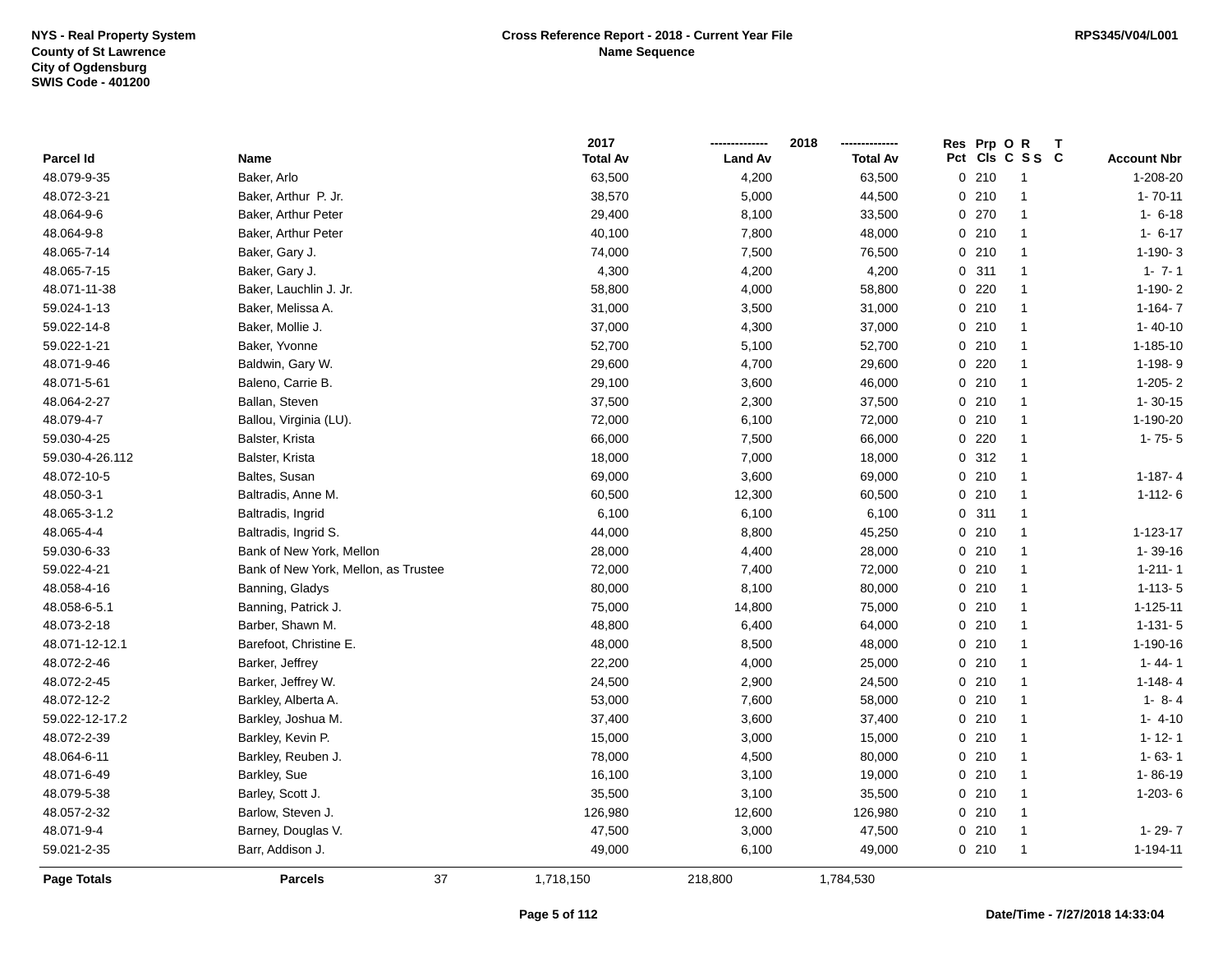|                    |                        |    | 2017            |                | 2018            | Res Prp O R<br>Τ        |                    |
|--------------------|------------------------|----|-----------------|----------------|-----------------|-------------------------|--------------------|
| Parcel Id          | Name                   |    | <b>Total Av</b> | <b>Land Av</b> | <b>Total Av</b> | Pct<br>CIs C S S C      | <b>Account Nbr</b> |
| 48.078-5-36.1      | Barr, Allen F.         |    | 36,800          | 6,400          | 36,800          | 0210<br>$\overline{1}$  | $1 - 9 - 1$        |
| 59.023-7-7         | Barr, Barbara          |    | 36,900          | 3,400          | 39,000          | 0210<br>$\mathbf{1}$    | $1-190-8$          |
| 48.080-6-6         | Barr, Craig            |    | 35,800          | 6,000          | 35,800          | 0210<br>$\mathbf{1}$    | 1-206-20           |
| 48.057-2-46        | Barr, Daniel E.        |    | 128,000         | 14,500         | 128,000         | 0210<br>$\mathbf{1}$    | 1-168-20.5         |
| 59.022-10-32       | Barr, David            |    | 60,000          | 13,300         | 60,000          | 0210<br>$\overline{1}$  | $1-167-5$          |
| 59.030-4-2         | Barr, Edmund           |    | 35,800          | 8,500          | 35,800          | 0210<br>$\mathbf{1}$    | $1 - 8 - 13$       |
| 48.064-7-35        | Barr, Edmund J.        |    | 36,000          | 3,500          | 36,000          | 0210<br>$\mathbf{1}$    | 1-190-11           |
| 59.023-1-18        | Barr, Edmund S.        |    | 54,600          | 3,500          | 48,000          | 0210<br>$\mathbf{1}$    | $1 - 26 - 14$      |
| 48.071-9-2         | Barr, Eric P.          |    | 98,000          | 5,000          | 98,000          | 0210<br>$\mathbf{1}$    | $1 - 61 - 16$      |
| 48.072-6-32        | Barr, Gregory          |    | 65,000          | 3,500          | 69,000          | 0210<br>$\mathbf{1}$    |                    |
| 48.080-6-22        | Barr, Hilda J.         |    | 57,000          | 8,900          | 57,000          | 0210<br>$\overline{1}$  | 1-130-11           |
| 48.071-3-24        | Barr, Jennifer L.      |    | 79,200          | 6,100          | 79,200          | 0210<br>$\overline{1}$  | $1 - 165 - 1$      |
| 48.072-2-74        | Barr, Kellsey          |    | 42,400          | 3,500          | 39,000          | 0210<br>-1              | $1-143-3$          |
| 48.072-1-31        | Barr, Patricia         |    | 34,000          | 5,100          | 54,000          | 0210<br>$\mathbf{1}$    | $1 - 40 - 12$      |
| 59.022-2-23        | Barr, Patricia         |    | 42,000          | 4,500          | 42,000          | 0210<br>$\mathbf{1}$    | $1 - 54 - 11$      |
| 48.078-7-13        | Barr, Patricia H.      |    | 25,000          | 4,700          | 25,000          | 0220<br>$\mathbf{1}$    | $1 - 92 - 7$       |
| 59.021-2-29        | Barr, Patricia H.      |    | 62,000          | 8,500          | 62,000          | 0210<br>$\mathbf{1}$    | $1 - 191 - 13$     |
| 48.080-2-3.1       | Barr, Paul A.          |    | 60,000          | 7,900          | 80,000          | 0210<br>$\mathbf{1}$    | $1 - 31 - 15$      |
| 59.023-2-35        | Barr, Peter A.         |    | 65,000          | 4,500          | 65,000          | 0210<br>$\mathbf{1}$    | $1-178-3$          |
| 48.079-9-32        | Barr, Steven M.        |    | 64,935          | 4,500          | 64,935          | 0210<br>-1              | $1 - 53 - 12$      |
| 48.079-6-28        | Barr, Thomas           |    | 70,900          | 6,000          | 70,900          | 0210<br>$\mathbf{1}$    | $1 - 8 - 20$       |
| 48.064-2-23        | Barr, Timothy E.       |    | 63,000          | 4,500          | 63,000          | 0210<br>$\overline{1}$  | $1 - 26 - 17$      |
| 48.079-20-7        | Barr, Troy             |    | 4,700           | 4,700          | 4,700           | 0.311<br>$\mathbf{1}$   | $1 - 92 - 13$      |
| 48.079-20-5        | Barr, Troy D.          |    | 51,200          | 4,400          | 51,200          | 0210<br>$\mathbf{1}$    | $1 - 1 - 19$       |
| 59.031-2-47        | Barr, Wanda            |    | 69,600          | 5,600          | 78,000          | 0210<br>$\mathbf{1}$    | $1-147-8$          |
| 59.023-8-8         | Barr, Zachary D.       |    | 51,000          | 6,500          | 69,000          | 0210<br>$\mathbf{1}$    | 1-209-10           |
| 59.029-1-28        | Barr-LaRock, Brandi L. |    | 28,000          | 8,800          | 28,000          | 0210<br>$\overline{1}$  | $1 - 22 - 11$      |
| 59.030-4-55        | Barra, Gabriel         |    | 25,000          | 4,100          | 25,000          | 0220<br>$\overline{1}$  | 1-153-10           |
| 59.023-11-8        | Barrett, Coralee       |    | 61,000          | 4,200          | 61,000          | 0210<br>$\mathbf{1}$    | $1 - 103 - 9$      |
| 48.071-11-15       | Barrett, Michael       |    | 70,000          | 3,400          | 70,000          | 0210<br>$\mathbf{1}$    | $1 - 85 - 12$      |
| 59.030-4-60.1      | Barrett, Philip J.     |    | 65,000          | 8,000          | 65,000          | 0210<br>$\mathbf{1}$    | $1 - 2 - 20$       |
| 48.072-8-44        | Barry, Richard         |    | 15,500          | 15,300         | 15,300          | 0.311<br>$\overline{1}$ | $1 - 9 - 3$        |
| 48.072-7-7         | Bartman, Jacob         |    | 79,000          | 9,100          | 75,000          | 0210<br>-1              | 1-92-12            |
| 48.077-1-3.1       | Basta, Joseph          |    | 38,650          | 38,650         | 38,650          | 0 330 W 1               |                    |
| 59.021-3-2.1       | Basta, Joseph M.       |    | 97,000          | 9,400          | 97,000          | 0210<br>$\overline{1}$  | $1 - 9 - 13$       |
| 59.023-1-26        | Bateman, Angela        |    | 36,800          | 3,900          | 39,000          | 0210<br>$\overline{1}$  | $1 - 33 - 15$      |
| 48.072-12-13       | Bateman, Derek J.      |    | 42,500          | 5,100          | 83,000          | 0210<br>$\overline{1}$  | $1 - 107 - 14$     |
| <b>Page Totals</b> | <b>Parcels</b>         | 37 | 1,987,285       | 267,450        | 2,088,285       |                         |                    |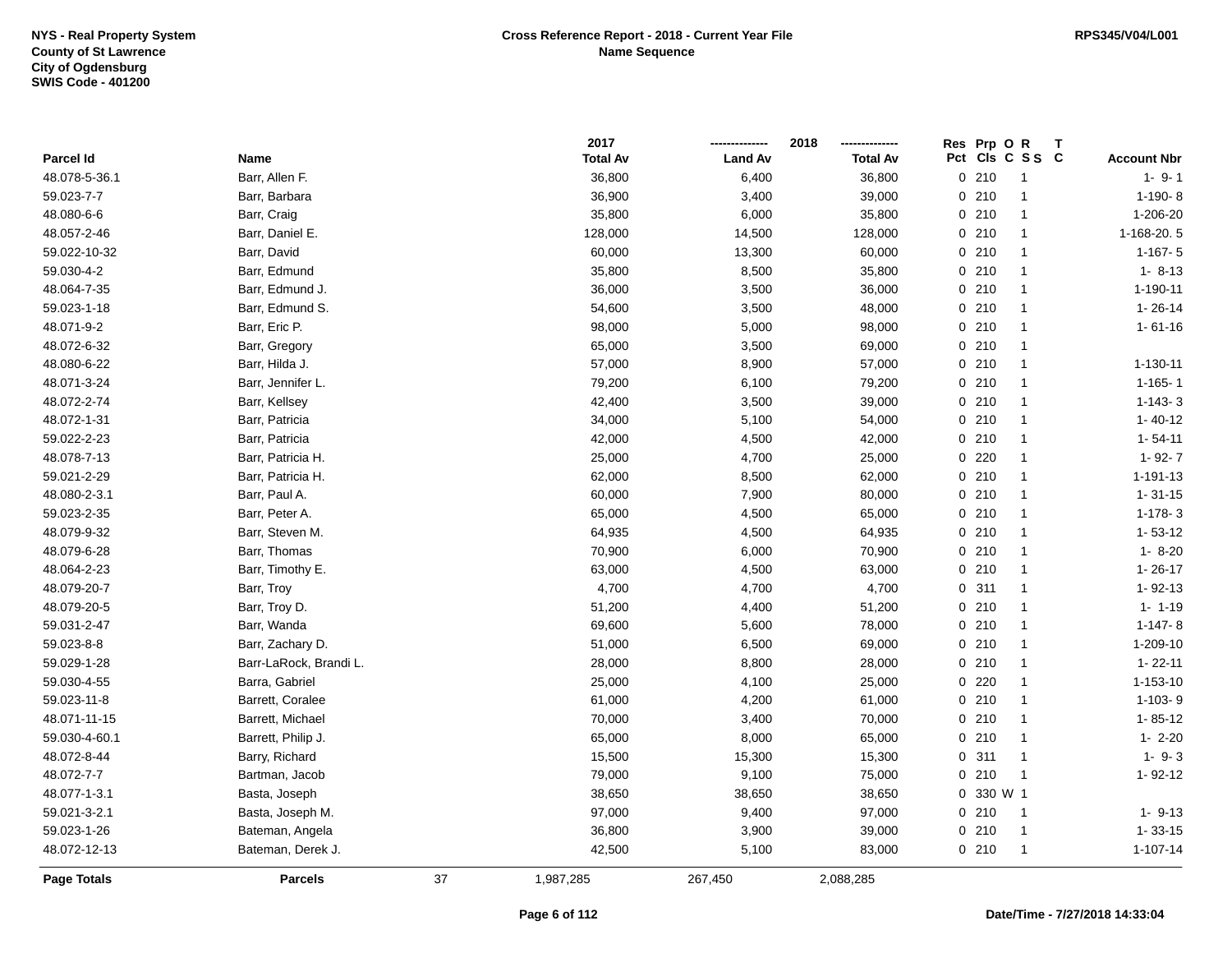|                    |                           |    | 2017            |                | 2018            | Res Prp O R | Τ               |                    |
|--------------------|---------------------------|----|-----------------|----------------|-----------------|-------------|-----------------|--------------------|
| Parcel Id          | Name                      |    | <b>Total Av</b> | <b>Land Av</b> | <b>Total Av</b> |             | Pct Cls C S S C | <b>Account Nbr</b> |
| 48.071-7-45        | Bateman, Francis F. (LU). |    | 55,000          | 4,900          | 61,000          | 0210        | $\overline{1}$  | $1 - 145 - 4$      |
| 48.080-3-10        | Bateman, John T.          |    | 67,400          | 10,000         | 71,000          | 0210        | $\overline{1}$  | $1 - 6 - 7$        |
| 59.023-2-17        | Bateman, Steven           |    | 24,440          | 5,500          | 32,000          | 0210        | $\overline{1}$  | $1 - 1 - 5$        |
| 59.022-1-23        | Bateman, Steven F.        |    | 25,400          | 3,800          | 25,400          | 0210        | $\overline{1}$  | $1 - 50 - 12$      |
| 59.022-2-54        | Bateman, Steven F.        |    | 30,000          | 3,600          | 30,000          | $0$ 220     | $\mathbf{1}$    | $1 - 16 - 15$      |
| 48.079-7-21        | Baxter, Jason D.          |    | 159,000         | 6,900          | 159,000         | 0.280       | $\overline{1}$  | 1-104-16           |
| 59.021-6-14        | Beach, Todd               |    | 79,000          | 9,400          | 79,000          | 0 230       | $\overline{1}$  | $1 - 146 - 10$     |
| 59.022-9-13        | Beach, Todd               |    | 46,000          | 8,400          | 61,000          | $0$ 220     | $\overline{1}$  | 1-186-16           |
| 48.078-6-11.11     | Beach, Todd F.            |    | 55,000          | 7,100          | 55,000          | 0220        | $\overline{1}$  | $1 - 124 - 1.1$    |
| 48.002-1-20.21     | Beamko LP                 |    | 475,000         | 70,000         | 475,000         | 0440        | $\overline{1}$  |                    |
| 48.079-5-33        | Bean, Frederick           |    | 46,000          | 5,100          | 46,000          | 0210        | $\overline{1}$  | $1 - 45 - 6$       |
| 48.079-5-15        | Bean, Frederick P.        |    | 26,500          | 5,100          | 26,500          | 0210        | $\overline{1}$  | $1 - 73 - 6$       |
| 48.072-1-19        | Bean, Marjorie            |    | 20,300          | 3,100          | 25,000          | 0210        | $\mathbf{1}$    | 1-190-12           |
| 59.022-2-32        | Bean, Peter               |    | 35,600          | 4,700          | 35,600          | 0210        | $\overline{1}$  | 1-196-10           |
| 48.072-1-39        | Bean, Ricky A.            |    | 38,000          | 2,500          | 35,000          | 0210        | $\overline{1}$  | $1 - 212 - 2$      |
| 59.023-3-26        | Beard, Loren (LU).        |    | 70,000          | 3,600          | 89,000          | 0210        | $\overline{1}$  | 1-119-14           |
| 59.030-7-3         | Beauchamp, Katherine M.   |    | 68,000          | 6,400          | 68,000          | 0210        | $\overline{1}$  | $1-163-8$          |
| 48.071-6-19        | Beauchamp, Linda G.       |    | 50,965          | 3,600          | 57,000          | 0210        | $\overline{1}$  | $1 - 140 - 17$     |
| 59.023-9-19.2      | Beauchamp, Robert A.      |    | 1,500           | 1,500          | 1,500           | 0.311       | $\overline{1}$  |                    |
| 59.023-9-20        | Beauchamp, Robert A.      |    | 57,000          | 4,300          | 69,000          | 0210        | $\overline{1}$  | $1 - 192 - 3$      |
| 48.071-6-34        | Beauchamp, Thomas M.      |    | 65,000          | 3,500          | 60,000          | 0210        | $\overline{1}$  | $1 - 145 - 1$      |
| 48.080-3-24        | Beaulieu, George          |    | 98,000          | 7,200          | 98,000          | 0210        | $\overline{1}$  | $1 - 157 - 6$      |
| 48.079-6-8         | Beaulieu, Steven J.       |    | 53,000          | 4,000          | 53,000          | 0210        | $\overline{1}$  | $1 - 11 - 3$       |
| 59.022-6-35        | Beaulieu, Steven J.       |    | 38,000          | 4,500          | 38,000          | 0 210 W 1   |                 | $1 - 159 - 4$      |
| 59.023-11-18       | Beaulieu, Tia             |    | 22,200          | 4,000          | 30,000          | 0210        | $\overline{1}$  | $1 - 71 - 8$       |
| 48.057-1-19        | Beauvais, Denys A.        |    | 148,000         | 54,100         | 148,000         | 0 210 W 1   |                 | $1 - 150 - 14$     |
| 48.057-1-20        | Beauvais, Denys A.        |    | 297,300         | 49,500         | 297,300         | 0 210 W 1   |                 | $1 - 81 - 15$      |
| 59.021-1-24        | Becker, Christine E.      |    | 37,500          | 5,000          | 37,500          | 0210        | $\overline{1}$  | $1 - 133 - 1$      |
| 59.024-2-16        | Beckner, David            |    | 38,700          | 27,200         | 38,700          | 0 484       | $\overline{1}$  | $1 - 76 - 7$       |
| 59.024-2-17.2      | Beckner, David            |    | 15,700          | 15,700         | 15,700          | 0 438       | $\overline{1}$  |                    |
| 59.022-15-11       | Beckstead, Tara L.        |    | 76,000          | 6,300          | 76,000          | 0210        | $\overline{1}$  | 1-188-11           |
| 59.023-4-24        | Bedford, Elfie R.         |    | 33,000          | 3,800          | 33,000          | 0210        | $\overline{1}$  | 1-39-19            |
| 59.022-2-57        | Bedford, Erica A.         |    | 67,400          | 8,000          | 67,400          | 0210        | $\overline{1}$  | $1 - 177 - 18$     |
| 48.080-1-22        | Bedford, Richard B. Jr.   |    | 42,000          | 6,200          | 42,000          | 0210        | $\overline{1}$  | 1-135-18           |
| 59.030-4-76        | Beebie, Marilyn M. (LU).  |    | 42,000          | 6,400          | 60,000          | 0210        | $\overline{1}$  | $1 - 10 - 8$       |
| 48.072-2-44        | Begin, Edward J.          |    | 22,200          | 2,900          | 30,000          | 0210        | $\overline{1}$  | $1 - 81 - 16$      |
| 48.079-4-26        | Beldock, David M.         |    | 65,300          | 6,100          | 65,300          | 0210        | $\overline{1}$  | $1 - 33 - 16$      |
| <b>Page Totals</b> | <b>Parcels</b>            | 37 | 2,591,405       | 383,900        | 2,690,900       |             |                 |                    |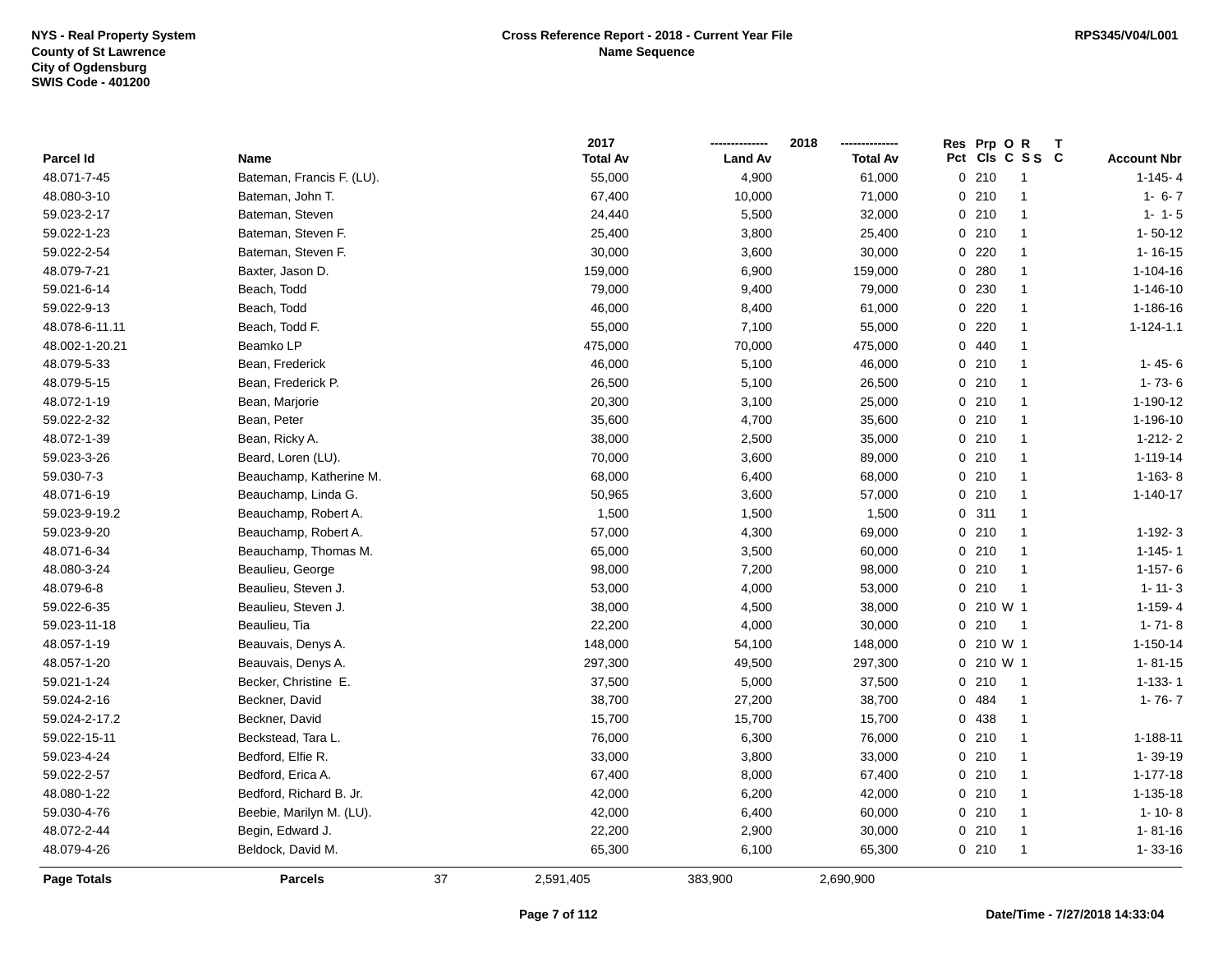|                    |                         |    | 2017            |                | 2018            | Res Prp O R  | Т              |                    |
|--------------------|-------------------------|----|-----------------|----------------|-----------------|--------------|----------------|--------------------|
| Parcel Id          | Name                    |    | <b>Total Av</b> | <b>Land Av</b> | <b>Total Av</b> | Pct          | CIs C S S C    | <b>Account Nbr</b> |
| 48.079-12-25       | Beldock, Lisa           |    | 66,000          | 5,000          | 66,000          | 0411         | $\overline{1}$ | $1 - 186 - 18$     |
| 48.064-10-5        | Beldock, Timothy A.     |    | 58,000          | 6,200          | 79,000          | 0210         | $\overline{1}$ | $1 - 61 - 4$       |
| 48.078-8-19        | Belfy, Leo              |    | 68,530          | 5,600          | 68,530          | 0210         | $\overline{1}$ | 1-105-12           |
| 59.022-1-28        | Bell, Andrew R.         |    | 50,500          | 8,400          | 50,500          | 0210         | $\mathbf{1}$   | $1 - 59 - 9$       |
| 48.071-3-10        | Bell, David A. III.     |    | 68,000          | 7,900          | 68,000          | 0210         | $\mathbf{1}$   | 1-158-19           |
| 48.079-10-31       | Bell, Donna Mae         |    | 56,300          | 9,000          | 56,300          | 0210         | $\mathbf{1}$   | $1 - 11 - 2$       |
| 48.079-4-22        | Bell, James E.          |    | 60,000          | 3,900          | 60,000          | 0210         | $\overline{1}$ | $1 - 36 - 16$      |
| 48.079-9-1         | Bell, Richard J.        |    | 73,000          | 8,200          | 73,000          | 0210         | $\overline{1}$ | $1 - 81 - 17$      |
| 59.021-2-11        | Bell, Ronald            |    | 85,170          | 9,200          | 85,170          | 0210         | $\overline{1}$ | $1 - 14 - 15$      |
| 59.021-2-10        | Bell, Ronald D.         |    | 5,000           | 5,000          | 5,000           | 0.311        | $\overline{1}$ | $8 - 8 - 8$        |
| 48.079-11-10.1     | Bell, Royce T.          |    | 74,000          | 5,900          | 74,000          | 0210         | $\mathbf{1}$   | $1 - 177 - 4$      |
| 48.079-4-10        | Bell, Sandra A. (LU).   |    | 50,800          | 4,000          | 50,800          | 0210         | $\mathbf{1}$   | 1-179-13           |
| 59.022-2-6         | Bell, Travis            |    | 63,000          | 5,700          | 63,000          | 0210         | $\mathbf{1}$   | $1 - 127 - 12$     |
| 48.079-8-11        | Bell, Wayne M.          |    | 42,000          | 4,300          | 42,000          | 0210         | $\mathbf{1}$   | $1 - 11 - 1$       |
| 59.022-12-33       | Bell, Wayne M.          |    | 56,000          | 7,200          | 56,000          | 0210         | $\overline{1}$ | $1 - 45 - 1$       |
| 59.021-1-3.1       | Bellinger, Donald F.    |    | 69,000          | 14,300         | 69,000          | 0210         | $\overline{1}$ | $1 - 78 - 15$      |
| 48.071-3-44        | Bellinger, Peter A.     |    | 65,000          | 10,100         | 65,000          | 0210         | $\overline{1}$ | $1 - 30 - 19$      |
| 48.079-3-31        | Bellinger, Roger J.     |    | 54,000          | 4,800          | 54,000          | 0220         | $\overline{1}$ | $1 - 11 - 6$       |
| 48.057-2-41        | Beniamin, Myriam Nimr S |    | 146,000         | 15,400         | 146,000         | 0210         | $\overline{1}$ | 1-168-20.15        |
| 59.031-1-19.1      | Bennett, Michele F.     |    | 70,000          | 16,000         | 70,000          | $0, 210$ W 1 |                | $1 - 11 - 7$       |
| 59.024-2-37        | Bennett, Richard J.     |    | 58,700          | 9,300          | 58,700          | 0210         | $\overline{1}$ | $1 - 151 - 20$     |
| 48.071-12-22       | Benson, Charlee A.      |    | 51,500          | 4,800          | 54,000          | 0.220        | $\overline{1}$ | $1 - 96 - 5$       |
| 48.071-15-20       | Bentley, Cathy A.       |    | 55,000          | 6,600          | 60,000          | 0210         | $\overline{1}$ | $1 - 15 - 8$       |
| 48.058-11-30       | Bentley, Craig R.       |    | 120,000         | 11,700         | 120,000         | 0210         | $\overline{1}$ |                    |
| 48.071-15-25       | Bentley, Henry A.       |    | 70,000          | 5,000          | 70,000          | $0$ 220      | $\overline{1}$ | $1 - 9 - 12$       |
| 59.023-13-17       | Bentley, Henry A.       |    | 40,800          | 4,400          | 34,000          | 0 210 W 1    |                | $1 - 177 - 7$      |
| 59.023-8-5         | Bentley, Patricia       |    | 42,260          | 4,500          | 47,000          | 0210         | $\overline{1}$ | $1 - 182 - 3$      |
| 59.030-7-5         | Benware, Sarah E.       |    | 50,800          | 6,800          | 50,800          | 0210         | $\overline{1}$ | $1 - 10 - 19$      |
| 48.072-10-16.1     | Benzaquen, Elie         |    | 24,500          | 7,000          | 46,000          | 0210         | $\mathbf{1}$   | $1 - 20 - 1$       |
| 59.030-2-20        | Berg, Kristian A.       |    | 50,000          | 5,500          | 50,000          | 0210         | $\overline{1}$ | $1 - 164 - 6$      |
| 59.022-11-24       | Berg, Robert R. Jr.     |    | 50,000          | 9,800          | 50,000          | 0210         | $\overline{1}$ | 1-122-13           |
| 59.023-3-20        | Berg, Todd J.           |    | 72,000          | 9,600          | 69,000          | 0210         | $\overline{1}$ | $1-210-5$          |
| 48.079-1-43        | Berg 302, LLC           |    | 196,800         | 14,520         | 150,000         | 0 484        | $\overline{1}$ | 1-176-11           |
| 48.079-1-44        | Berg 302, LLC           |    | 10,000          | 10,000         | 10,000          | 0 330        | $\mathbf{1}$   | $1 - 118 - 17$     |
| 48.079-1-61        | Berg 302, LLC           |    |                 | 1,500          | 1,500           | 0 330        | $\mathbf{1}$   |                    |
| 59.022-15-16       | Bergeron, Shawn M.      |    | 48,500          | 7,400          | 48,500          | $0$ 220      | $\mathbf{1}$   | $1-109-3$          |
| 59.030-8-28        | Berry, Michael L.       |    | 33,000          | 6,800          | 33,000          | 0210         | $\overline{1}$ | $1 - 24 - 8$       |
| <b>Page Totals</b> | <b>Parcels</b>          | 37 | 2,254,160       | 281,320        | 2,253,800       |              |                |                    |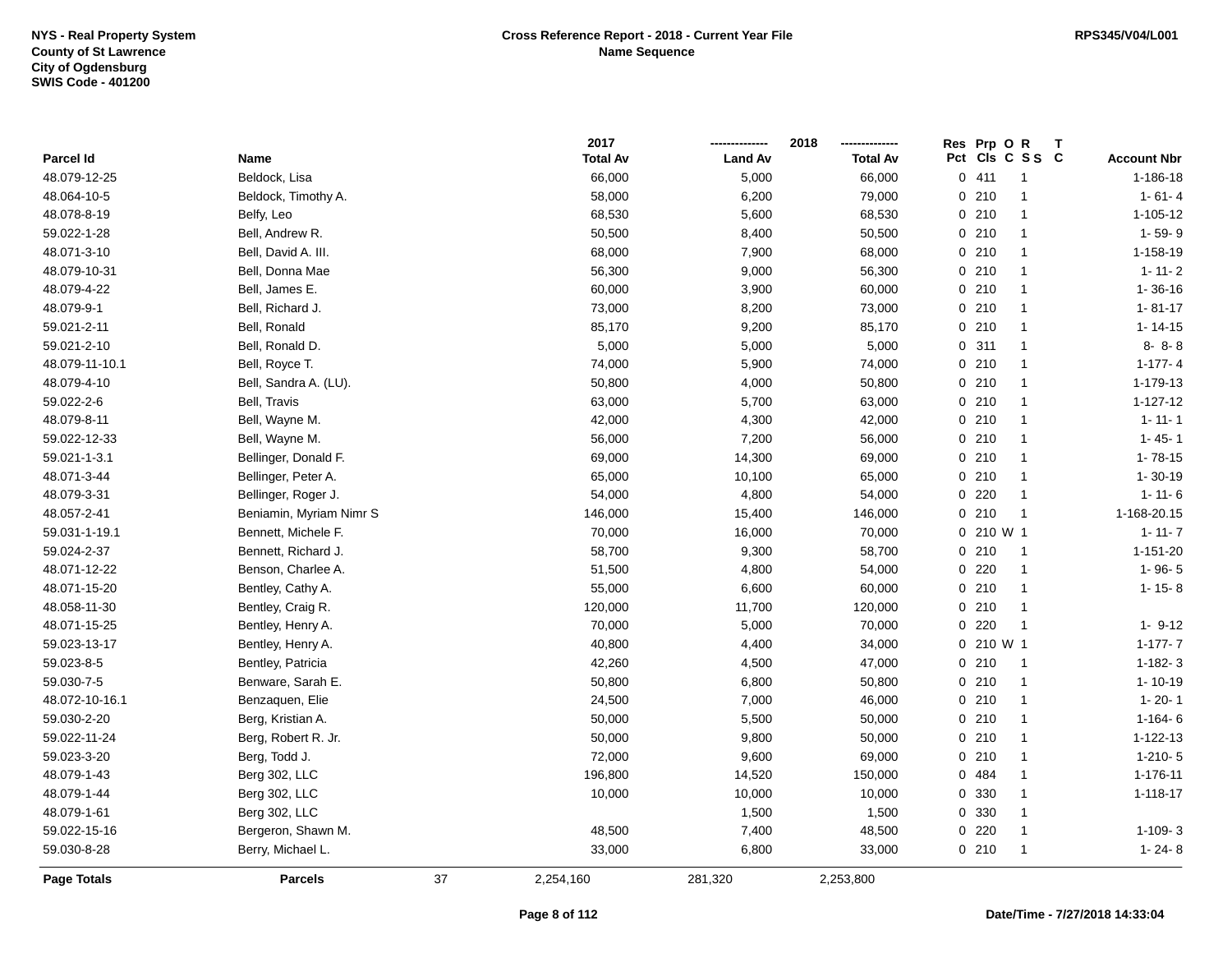|               |                           |    | 2017            |                | 2018            | Res Prp O R | Т               |                    |
|---------------|---------------------------|----|-----------------|----------------|-----------------|-------------|-----------------|--------------------|
| Parcel Id     | Name                      |    | <b>Total Av</b> | <b>Land Av</b> | <b>Total Av</b> |             | Pct Cls C S S C | <b>Account Nbr</b> |
| 59.023-12-15  | Berry, Raymond C.         |    | 34,100          | 3,800          | 34,100          | 0210        | 1               | $1 - 188 - 1$      |
| 48.079-15-8   | Bertrand, Bernard         |    | 85,900          | 40,000         | 85,900          | 0426        | $\mathbf{1}$    | $1 - 50 - 4$       |
| 59.022-7-20   | Bertrand, Bruce           |    | 42,900          | 11,000         | 42,900          | 0210        | $\mathbf{1}$    | $1 - 24 - 7$       |
| 59.023-5-8.1  | Bertrand, Denise M.       |    | 45,800          | 4,500          | 45,800          | 0210        | $\mathbf{1}$    | 1-156-12           |
| 48.064-4-11   | Bertrand, James F.        |    | 27,100          | 3,500          | 42,000          | 0210        | $\mathbf{1}$    | 1-143-20           |
| 59.021-4-21   | Bertrand, Michelle        |    | 42,000          | 4,800          | 42,000          | 0210        | 1               | $1 - 190 - 1$      |
| 48.057-2-12   | Bertrand, Peter           |    | 100,000         | 11,800         | 100,000         | 0210        | 1               | 1-66-20            |
| 48.071-5-24   | Besaw, Tammy A.           |    | 71,900          | 4,400          | 83,000          | 0210        | $\mathbf{1}$    | $1-133-6$          |
| 59.030-2-38   | Beshaw, Ryan C.           |    | 90,000          | 8,300          | 90,000          | 0210        | $\mathbf{1}$    | $1 - 70 - 12$      |
| 59.029-1-4    | Best, Andrew S.           |    | 53,500          | 5,300          | 53,500          | 0210        | 1               | $1-200-8$          |
| 59.029-1-1    | Best, Roger S.            |    | 62,840          | 8,000          | 62,840          | 0210        | $\mathbf{1}$    | $1-174-5$          |
| 48.073-2-4    | Bevins, David M.          |    | 75,000          | 6,300          | 75,000          | 0210        | $\mathbf{1}$    | $1 - 73 - 9$       |
| 48.080-3-25   | Beyette, James J.         |    | 99,000          | 7,200          | 99,000          | 0210        | 1               | $1-178-5$          |
| 59.023-1-40.1 | Beyette, Scott A.         |    | 53,000          | 9,700          | 56,000          | 0210        | $\mathbf{1}$    | $1 - 12 - 4$       |
| 59.023-12-39  | Beyette, Scott A.         |    | 3,000           | 3,000          | 3,000           | 0.311       | $\mathbf{1}$    | $1 - 152 - 7$      |
| 48.072-6-1    | Bezio, Bernard D.         |    | 39,100          | 4,000          | 44,000          | 0210        | $\mathbf{1}$    | $1 - 213 - 3$      |
| 59.022-2-53   | Bice, Jennifer A.         |    | 55,000          | 8,000          | 55,000          | 0210        | $\mathbf{1}$    | $1 - 48 - 17$      |
| 48.078-6-13   | Bice, Renny Sr.           |    | 57,000          | 5,500          | 57,000          | 0210        | $\mathbf{1}$    | $1 - 70 - 4$       |
| 59.031-2-8    | Bice, Roy E. Sr           |    | 37,800          | 6,100          | 37,800          | 0210        | $\mathbf{1}$    | $1 - 120 - 1$      |
| 59.022-7-11   | Bickelhaupt, Philip       |    | 55,700          | 7,600          | 55,700          | 0210        | $\mathbf{1}$    | $1 - 123 - 6$      |
| 48.065-7-1    | Bickhart, Darrel          |    | 55,800          | 6,300          | 53,000          | 0210        | $\mathbf{1}$    | $1 - 56 - 4$       |
| 48.065-7-2    | Bickhart, Darrel          |    | 3,800           | 3,800          | 3,800           | 0.311       | $\mathbf{1}$    | $1 - 56 - 3$       |
| 48.071-2-12   | Bidwell, Christopher A.   |    | 60,000          | 7,100          | 60,000          | 0210        | $\mathbf{1}$    | $1 - 52 - 5$       |
| 59.022-4-41   | Billings, James J.        |    | 73,000          | 5,800          | 73,000          | 0210        | $\mathbf{1}$    | $1 - 177 - 11$     |
| 59.023-2-15   | Billington, Stephanie M.  |    | 75,000          | 5,400          | 70,000          | 0210        | $\mathbf{1}$    | $1 - 78 - 1$       |
| 59.021-6-10   | Bishop, Bethanne F.       |    | 34,700          | 4,900          | 34,700          | 0210        | $\mathbf{1}$    | $1 - 200 - 18$     |
| 48.065-7-13   | Bishop, Gilbert D.        |    | 68,500          | 10,400         | 75,000          | 0210        | $\mathbf{1}$    | $1-205-8$          |
| 48.065-7-4    | Bishop, John O.           |    | 54,000          | 7,300          | 54,000          | 0210        | $\mathbf{1}$    | $1 - 12 - 15$      |
| 59.021-1-25   | Bishop, Patricia H. (LU). |    | 64,000          | 4,300          | 64,000          | 0210        | 1               | $1 - 12 - 14$      |
| 48.071-5-57   | Bishop, Wayne (LC).       |    | 53,600          | 5,100          | 60,000          | 0 230       | 1               | $1 - 34 - 14$      |
| 48.064-10-1   | Bishop-Magin, Heidi       |    | 4,600           | 5,400          | 5,400           | 0.311       | $\mathbf{1}$    | $1 - 32 - 8$       |
| 59.023-11-7   | Bixby, Alyson             |    | 50,000          | 3,700          | 50,000          | 0210        | $\mathbf{1}$    | $1 - 160 - 3$      |
| 48.072-5-1.11 | Bjork, Anthony E.         |    | 70,000          | 6,200          | 73,000          | 0210        | $\mathbf{1}$    | $1-224-4.1$        |
| 59.023-12-5   | Bjork, Betty J.           |    | 20,000          | 3,700          | 25,000          | 0210        | $\mathbf{1}$    | $1 - 22 - 18$      |
| 59.022-10-9   | Bjork, Julie J.           |    | 47,700          | 8,400          | 47,700          | 0210        | $\mathbf{1}$    | 1-173-11           |
| 48.079-4-35   | Bjork, Kerri A.           |    | 54,600          | 5,100          | 54,600          | 0210        | $\mathbf{1}$    | 1-169-18           |
| 48.077-1-12   | Bjork, Robert             |    | 325             | 325            | 325             | 0.311       | $\mathbf{1}$    | 1-214-12.1         |
| Page Totals   | <b>Parcels</b>            | 37 | 1,920,265       | 256,025        | 1,968,065       |             |                 |                    |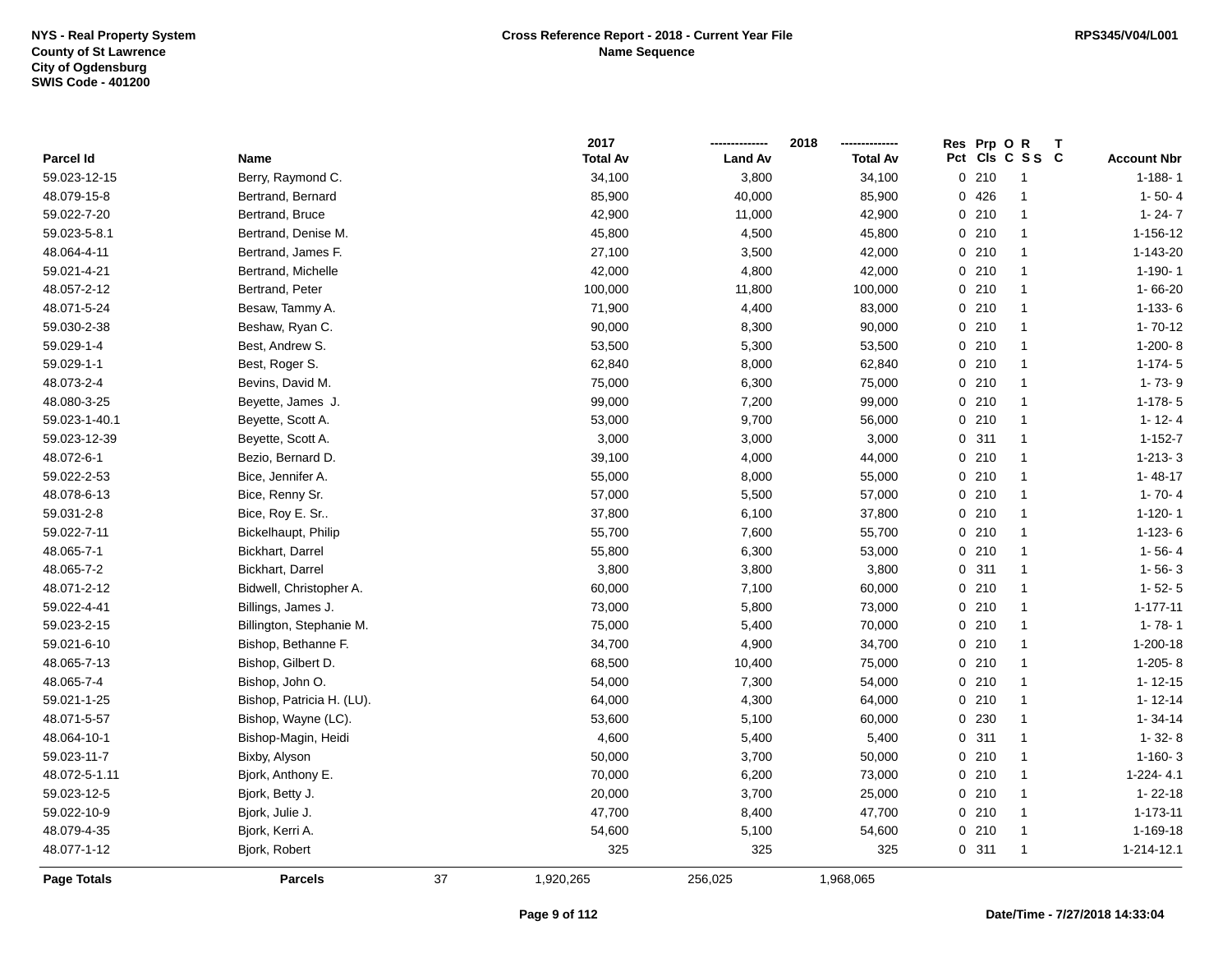|                    |                                             | 2017            |                | 2018            | Res Prp O R                              |
|--------------------|---------------------------------------------|-----------------|----------------|-----------------|------------------------------------------|
| Parcel Id          | Name                                        | <b>Total Av</b> | <b>Land Av</b> | <b>Total Av</b> | Pct<br>CIs C S S C<br><b>Account Nbr</b> |
| 59.030-2-23        | Bjork, Timothy E.                           | 48,000          | 6,200          | 48,000          | 0210<br>$1 - 18 - 6$<br>-1               |
| 48.071-15-17       | <b>Blackmer, Matthew</b>                    | 28,000          | 2,400          | 28,000          | $1 - 27 - 17$<br>0210<br>$\mathbf{1}$    |
| 48.071-15-12       | Blackmer, Matthew P.                        | 2,600           | 1,600          | 1,600           | 0.311<br>$1-159-8$<br>$\mathbf{1}$       |
| 59.022-5-24        | Blackmer, Matthew P.                        | 67,900          | 8,500          | 67,900          | 0210<br>$1-198-7$<br>$\mathbf{1}$        |
| 48.064-1-20        | Blair, Bruce R.                             | 36,000          | 2,600          | 39,000          | 0210<br>1-120-19<br>$\mathbf{1}$         |
| 59.030-4-77        | Blauvelt, Brandie M.                        | 44,000          | 6,400          | 44,000          | 0210<br>1-167-10<br>$\mathbf{1}$         |
| 48.064-7-34        | Bleau, Kenneth B.                           | 39,900          | 3,500          | 35,000          | $0$ 210<br>$\mathbf{1}$<br>$1 - 87 - 3$  |
| 59.023-4-8         | Bleau, Kenneth B.                           | 58,000          | 7,800          | 58,000          | 0210<br>$1 - 73 - 8$<br>$\mathbf{1}$     |
| 48.079-7-26        | Bleau, Stephen                              | 54,600          | 4,600          | 54,600          | $1-179-5$<br>0210<br>$\mathbf{1}$        |
| 48.078-9-6         | Blevins, David R.                           | 835,000         | 5,600          | 835,000         | 0.481<br>$1 - 43 - 10$<br>$\mathbf{1}$   |
| 48.078-9-7         | Blevins, Lynn                               | 391,500         | 3,500          | 150,000         | 0481<br>$1 - 126 - 3$<br>$\mathbf{1}$    |
| 48.057-2-14.1      | Bliss, Matthew W.                           | 142,500         | 10,800         | 142,500         | $0$ 210<br>1-79-8.1<br>$\mathbf{1}$      |
| 48.072-2-72        | Blood, Joyce Leclair                        | 44,000          | 3,300          | 39,000          | 0210<br>$1 - 95 - 6$<br>-1               |
| 59.030-4-72        | Blowers, John                               | 41,000          | 5,400          | 41,000          | 0210<br>$1 - 54 - 12$<br>$\mathbf{1}$    |
| 48.065-2-28        | <b>Blueboy LLC</b>                          | 135,000         | 7,600          | 135,000         | 1-179-17.2<br>0411<br>$\mathbf{1}$       |
| 59.022-4-27        | <b>Blueboy LLC</b>                          | 60,000          | 6,300          | 60,000          | $1 - 205 - 12$<br>0411<br>$\mathbf{1}$   |
| 59.022-4-39        | <b>Blueboy LLC</b>                          | 200             | 200            | 200             | $1-127-3$<br>0.311<br>$\mathbf{1}$       |
| 48.080-9-1         | <b>Board Of Cooperative</b>                 | 3,000,000       | 162,300        | 3,000,000       | 8-226-19<br>0615<br>8                    |
| 48.081-1-3         | <b>Board Of Cooperative Education</b>       | 750,000         | 675,000        | 750,000         | 0 615<br>8<br>8-226-18                   |
| 48.073-4-18.1      | Board Of Cooperative Education, Services (B | 16,400          | 16,400         | 16,400          | $8 - 47 - 2$<br>0 330<br>8               |
| 48.058-6-23        | Bodwell, Ann                                | 3,500           | 3,500          | 3,500           | 0.311<br>0480580623<br>$\mathbf{1}$      |
| 48.058-6-24        | Bodwell, Ann                                | 68,500          | 7,300          | 68,500          | 0.220<br>$1-122-6$<br>$\overline{1}$     |
| 48.058-6-25        | Bodwell, Ann                                | 12,000          | 12,000         | 12,000          | 0.311<br>$\mathbf{1}$<br>$1-122-7$       |
| 48.071-5-34        | Bodwell, Ann                                | 25,200          | 3,900          | 25,200          | 0220<br>$1-122-8$<br>$\mathbf{1}$        |
| 48.071-5-35        | Bodwell, Ann                                | 3,400           | 3,400          | 3,400           | 0 330<br>$1-122-4$<br>$\mathbf{1}$       |
| 59.038-1-3.11      | Bogardus, Yvonne                            | 86,800          | 17,300         | 86,800          | 0210<br>$1 - 108 - 13$<br>$\mathbf{1}$   |
| 59.029-2-6         | Bogart, Jean E.                             | 54,000          | 11,600         | 54,000          | 0270<br>1-178-16.2<br>$\overline{1}$     |
| 48.079-2-17        | Bogdan, Marius                              | 115,000         | 10,600         | 115,000         | 0210<br>$1 - 97 - 17$<br>$\overline{1}$  |
| 48.079-5-35        | Bohling, Amy M.                             | 47,100          | 5,100          | 47,100          | 0210<br>$1 - 14 - 1$<br>$\mathbf{1}$     |
| 48.058-11-2        | Boismenu, Ronald J. (LU).                   | 120,000         | 10,700         | 120,000         | 0210<br>$\mathbf{1}$                     |
| 59.023-8-4         | Bombard, Donna                              | 67,000          | 4,700          | 69,500          | 0210<br>$\mathbf{1}$<br>$1 - 155 - 9$    |
| 59.023-8-22        | Bombard, Donna L.                           | 3,700           | 6,500          | 6,500           | 0.311<br>$1 - 19 - 10$<br>$\mathbf{1}$   |
| 48.079-13-18       | Bond, Brian                                 | 96,500          | 7,200          | 96,500          | 1-154-19<br>0210<br>$\mathbf{1}$         |
| 48.063-1-14        | Bonewell, Paul B.                           | 52,000          | 4,000          | 52,000          | 0210<br>$1 - 89 - 4$<br>$\mathbf{1}$     |
| 48.079-6-39        | Bouchard, Brett                             | 68,000          | 6,000          | 68,000          | 0210<br>$\overline{1}$<br>$1 - 4 - 14$   |
| 48.080-3-3         | Bouchard, Francis W. II.                    | 45,000          | 5,100          | 45,000          | 0210<br>$\overline{1}$<br>$1 - 20 - 13$  |
| 48.057-1-13        | Bouchard, Gary                              | 142,850         | 42,000         | 142,850         | 0 210 W 1<br>$1 - 191 - 4$               |
| <b>Page Totals</b> | 37<br><b>Parcels</b>                        | 6,805,150       | 1,100,900      | 6,561,050       |                                          |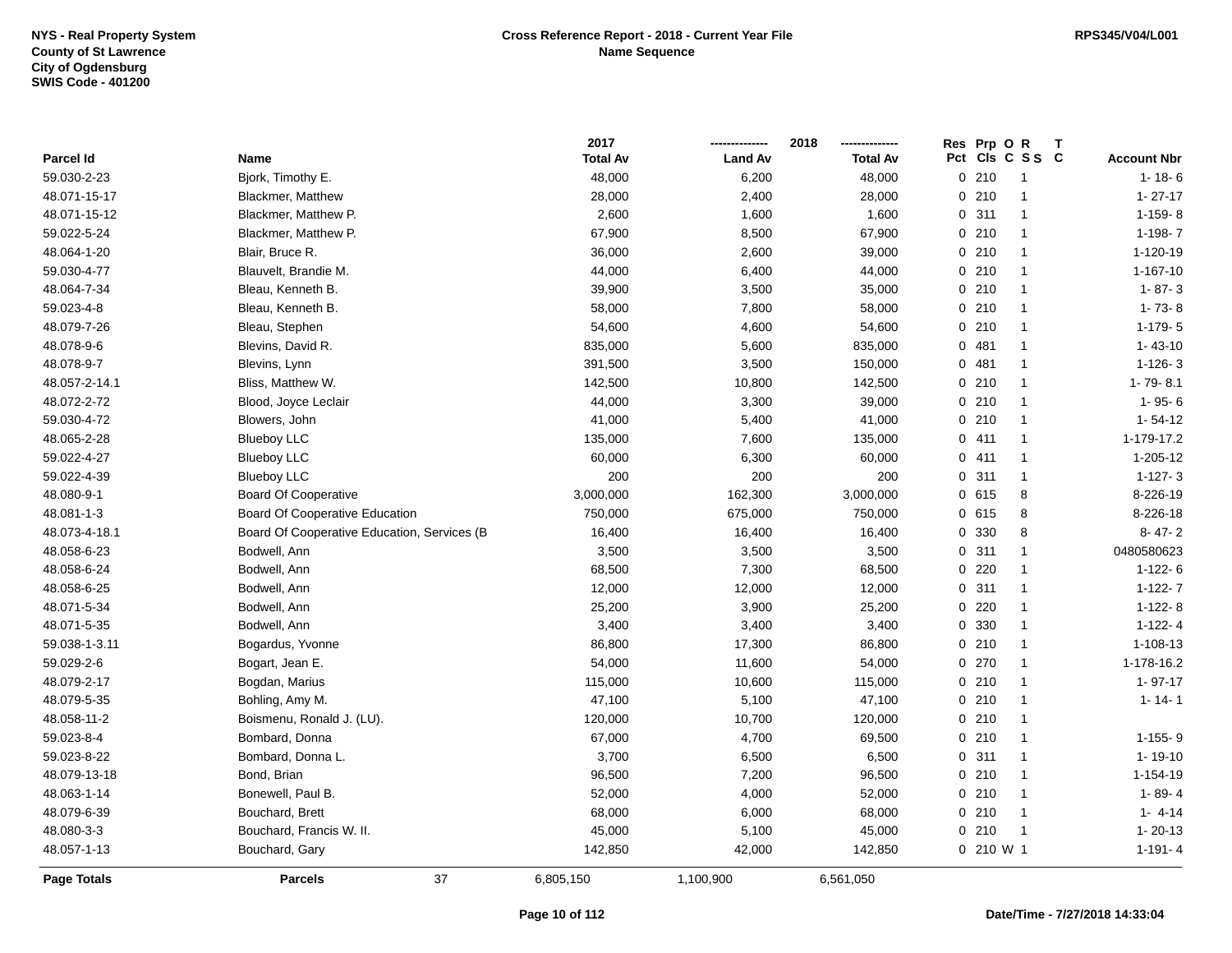|               |                           |    | 2017            |                | 2018            |     | Res Prp O R |                |                    |
|---------------|---------------------------|----|-----------------|----------------|-----------------|-----|-------------|----------------|--------------------|
| Parcel Id     | Name                      |    | <b>Total Av</b> | <b>Land Av</b> | <b>Total Av</b> | Pct |             | CIs C S S C    | <b>Account Nbr</b> |
| 48.064-10-15  | Bouchard, Jason T.        |    | 27,000          | 6,200          | 27,000          |     | 0210        | -1             | $1 - 28 - 16$      |
| 48.072-8-50   | Bouchard, Kathleen A.     |    | 39,000          | 5,400          | 39,000          |     | 0210        | $\overline{1}$ | $1 - 8 - 7$        |
| 48.064-3-29   | Bouchard, Lisa            |    | 43,880          | 3,600          | 60,000          |     | 0210        | $\mathbf{1}$   | $1 - 14 - 16$      |
| 48.079-4-34   | Bouchard, Louis           |    | 53,500          | 3,700          | 58,500          |     | 0210        | $\mathbf{1}$   | 1-124-19           |
| 48.064-2-19   | Bouchard, Memory A.       |    | 63,800          | 4,500          | 66,000          |     | 0210        | $\mathbf{1}$   | $1 - 140 - 15$     |
| 48.057-2-19   | Bouchard, Michael J.      |    | 136,000         | 12,600         | 136,000         |     | 0210        | $\mathbf{1}$   | 1-128-6.3          |
| 48.064-2-40.1 | Bouchard, Paul            |    | 6,300           | 5,600          | 6,300           |     | 0.312       | $\mathbf{1}$   | $1 - 187 - 15$     |
| 48.072-2-60   | Bouchard, Paul            |    | 30,000          | 4,300          | 30,000          |     | 0210        | $\mathbf{1}$   | 1-44-16            |
| 48.064-7-1    | Bouchard, Robert          |    | 60,000          | 3,400          | 60,000          |     | 0 230       | $\mathbf{1}$   | $1 - 9 - 6$        |
| 48.064-7-2    | Bouchard, Robert          |    | 2,400           | 2,400          | 2,400           |     | 0.311       | $\mathbf{1}$   | $1 - 181 - 1$      |
| 48.072-2-42   | Bouchard, Robert (LC).    |    | 16,400          | 3,000          | 16,400          |     | 0210        | $\mathbf{1}$   | $1 - 143 - 15$     |
| 48.064-1-18   | Bouchard, Ronald          |    | 55,900          | 4,000          | 62,000          |     | 0210        | $\mathbf{1}$   | $1 - 14 - 10$      |
| 59.030-3-10   | Bouchard, Ronald D. (LC). |    | 25,100          | 7,000          | 25,100          |     | 0210        | $\mathbf{1}$   | $1-136-8$          |
| 48.073-2-12   | Bouchard, Scott           |    | 4,500           | 4,500          | 4,500           |     | 0.311       | $\mathbf{1}$   | P 1-131-5          |
| 48.073-2-13   | Bouchard, Scott           |    | 80,400          | 8,100          | 104,000         |     | 0210        | $\mathbf{1}$   | $1 - 83 - 3$       |
| 48.080-5-40   | Bouchey, Cheryl           |    | 20,000          | 3,500          | 20,000          |     | 0210        | $\mathbf{1}$   | $1 - 46 - 18$      |
| 48.080-5-41   | Bouchey, Cheryl           |    | 2,900           | 2,400          | 2,400           |     | 0.311       | $\mathbf{1}$   | $1 - 46 - 17$      |
| 59.023-11-30  | Bouchey, Cheryl L.        |    | 34,200          | 5,200          | 34,200          |     | 0210        | $\mathbf{1}$   | $1 - 50 - 15$      |
| 59.030-5-5    | Bouchey, Deborah A.       |    | 27,700          | 3,600          | 27,700          |     | 0210        | $\mathbf{1}$   | $1 - 155 - 5$      |
| 59.023-1-27   | Bouchey, Joseph (LU).     |    | 38,000          | 4,200          | 38,000          |     | 0210        | $\mathbf{1}$   | $1 - 43 - 4$       |
| 59.023-3-25   | Bouchey, Joseph C.        |    | 57,000          | 3,300          | 59,000          |     | 0210        | $\mathbf{1}$   | $1 - 104 - 18$     |
| 48.072-9-11.1 | Bouchey, Lawrence R.      |    | 23,000          | 4,500          | 35,000          |     | 0210        | $\mathbf{1}$   | $1 - 187 - 10$     |
| 48.072-10-7   | Bouchey, Marc             |    | 52,000          | 3,600          | 48,000          |     | 0210        | $\mathbf{1}$   | 1-109-20           |
| 59.022-7-16   | Bouchey, Ryan D.          |    | 49,000          | 9,600          | 49,000          |     | 0210        | $\mathbf{1}$   | $1 - 112 - 3$      |
| 59.022-11-6   | Bouchey, Susan M.         |    | 52,000          | 8,100          | 52,000          |     | 0210        | $\mathbf{1}$   | $1 - 14 - 19$      |
| 59.022-14-6   | Bouchey, Thomas R.        |    | 15,000          | 5,600          | 15,000          |     | $0$ 270     | $\mathbf{1}$   | 1-138-20           |
| 48.079-9-22   | Bouyer, Rodney            |    | 37,650          | 5,000          | 37,650          |     | 0210        | $\mathbf{1}$   | $1 - 163 - 1$      |
| 48.071-6-36   | Bova, Gerald F.           |    | 83,000          | 3,500          | 83,000          |     | 0210        | $\mathbf{1}$   | 1-165-19           |
| 48.065-5-2    | Bova, Maureen D.          |    | 73,000          | 7,600          | 74,200          |     | 0210        | $\mathbf{1}$   | $1-139-7$          |
| 48.080-2-31   | Bova, Victoria M.         |    | 46,000          | 4,100          | 46,000          |     | 0210        | $\mathbf{1}$   | $1 - 15 - 6$       |
| 59.030-8-16   | Bowhall, Brian K.         |    | 2,000           | 2,000          | 2,000           |     | 0.311       | $\mathbf{1}$   | 1-94-10            |
| 59.022-4-17   | Bowman, Robert            |    | 36,100          | 5,200          | 36,100          |     | 0210        | $\mathbf{1}$   | 1-189-14           |
| 48.058-1-3    | Bowser, Robert G.         |    | 62,000          | 7,300          | 62,000          |     | 0210        | $\mathbf{1}$   | 1-199-12           |
| 48.058-1-22   | Bowser, Robert G.         |    | 82,000          | 14,100         | 82,000          |     | 0210        | $\mathbf{1}$   | $1 - 77 - 1$       |
| 59.022-8-4    | Boyer, Bernard S.         |    | 33,180          | 5,400          | 33,180          |     | 0.220       | $\mathbf{1}$   | $1 - 191 - 7$      |
| 59.022-8-23   | Boyer, Bernard S.         |    | 61,000          | 8,400          | 61,000          |     | 0210        | $\mathbf{1}$   | $1 - 15 - 16$      |
| 48.079-15-12  | Boyer, Edgar              |    | 46,100          | 2,100          | 30,000          |     | 0210        | $\overline{1}$ | 1-129-17           |
| Page Totals   | Parcels                   | 37 | 1,577,010       | 196,600        | 1,624,630       |     |             |                |                    |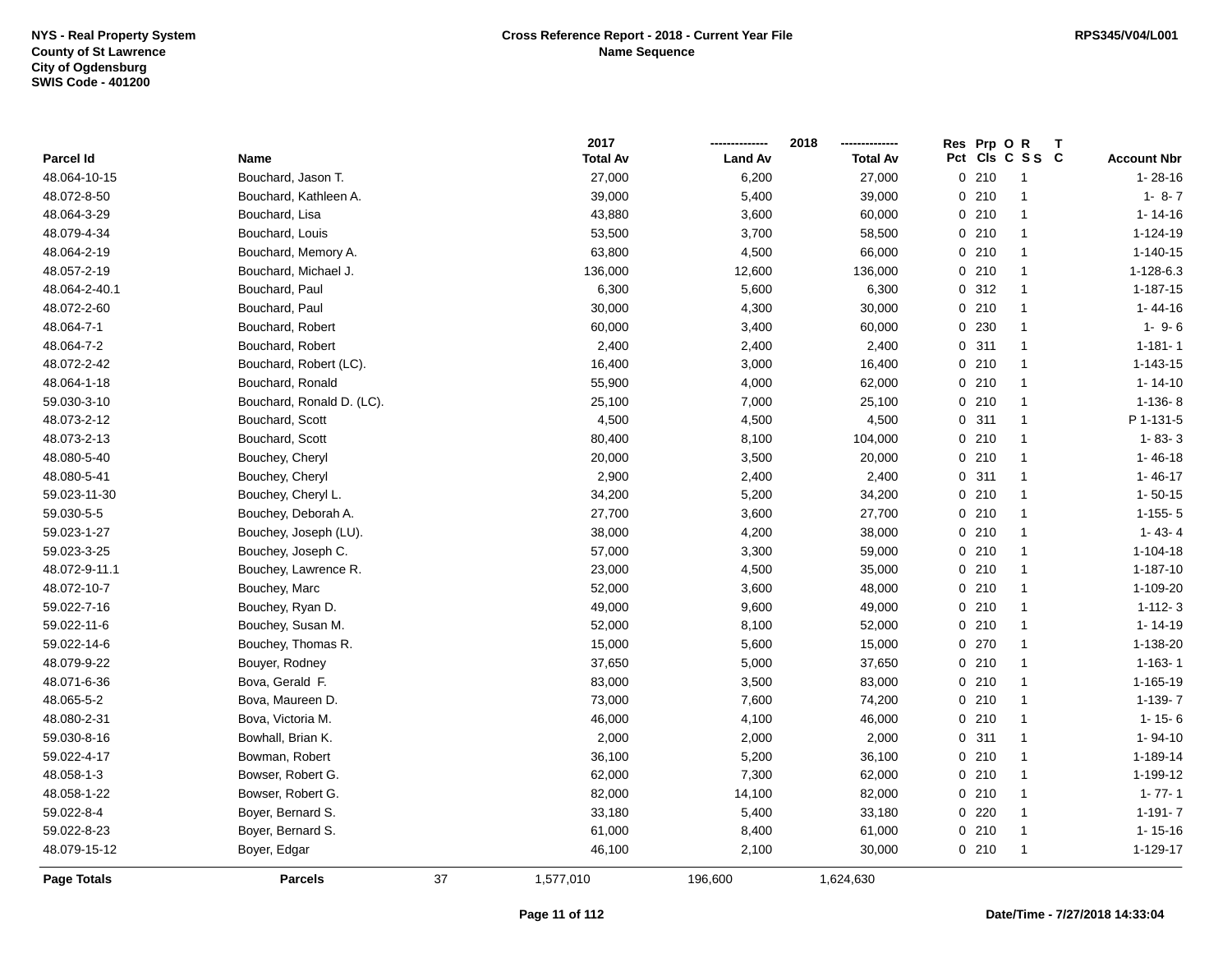|                |                        |    | 2017            |                | 2018            | Prp OR<br>Res<br>Т       |                    |
|----------------|------------------------|----|-----------------|----------------|-----------------|--------------------------|--------------------|
| Parcel Id      | Name                   |    | <b>Total Av</b> | <b>Land Av</b> | <b>Total Av</b> | Pct Cls C S S C          | <b>Account Nbr</b> |
| 48.078-5-26    | Boyer, Edgar L.        |    | 7,500           | 4,200          | 7,500           | 0 449<br>$\mathbf{1}$    | $1 - 191 - 8$      |
| 48.078-5-39    | Boyer, Edgar L.        |    | 7,500           | 7,500          | 7,500           | 330<br>$\mathbf{1}$<br>0 | $8 - 77 - 10$      |
| 48.078-5-40    | Boyer, Edgar L.        |    | 27,500          | 4,100          | 27,500          | 0220<br>1                | $1 - 16 - 7$       |
| 48.078-5-41    | Boyer, Edgar L.        |    | 4,000           | 4,000          | 4,000           | 0.311<br>$\mathbf{1}$    | $8-108-7$          |
| 48.078-6-9     | Boyer, Edgar L.        |    | 42,000          | 4,400          | 42,000          | 0411<br>$\mathbf{1}$     | $1 - 16 - 13$      |
| 59.022-4-67    | Boyer, Edgar L.        |    | 5,500           | 5,500          | 5,500           | 0.311<br>$\mathbf{1}$    | $8 - 72 - 1$       |
| 59.022-5-19    | Boyer, Edgar L.        |    | 48,400          | 7,900          | 48,400          | 0210<br>$\mathbf{1}$     | $1 - 16 - 6$       |
| 59.022-9-14    | Boyer, Edgar L.        |    | 39,395          | 4,700          | 39,395          | 0411<br>$\mathbf{1}$     | $1 - 16 - 3$       |
| 59.022-1-18    | Boyer, Jade M.         |    | 35,180          | 9,900          | 35,180          | 0210<br>$\mathbf{1}$     | 1-139-5            |
| 48.079-15-14.1 | Boyer, John            |    | 57,700          | 6,300          | 57,700          | 0210<br>$\mathbf{1}$     | $1 - 69 - 8$       |
| 48.072-5-17    | Boyer, Marc            |    | 55,000          | 6,900          | 61,000          | 0210<br>$\mathbf{1}$     | $1 - 15 - 14$      |
| 48.071-5-28    | Boyer, Paul            |    | 39,300          | 6,700          | 42,000          | 0.230<br>$\mathbf{1}$    | $1 - 16 - 14$      |
| 48.064-4-9     | Boyer, Scott           |    | 44,400          | 6,500          | 47,000          | 0210<br>$\mathbf{1}$     | $1-165-6$          |
| 48.064-10-21   | Boyer, Scott E.        |    | 17,900          | 6,700          | 17,900          | 0270<br>1                | $1 - 190 - 4$      |
| 48.064-4-16    | Boyer, Scott P.        |    | 45,000          | 6,700          | 45,000          | 0210<br>$\mathbf{1}$     | $1 - 38 - 12$      |
| 48.073-1-15    | Boyer, Susan           |    | 26,000          | 6,300          | 35,000          | 0210<br>$\mathbf{1}$     | $1 - 60 - 3$       |
| 48.064-10-20   | Boyer, Timothy S.      |    | 55,000          | 5,200          | 61,500          | 0210<br>$\mathbf{1}$     | 1-169-7            |
| 48.072-7-4.1   | Boyer, Timothy S.      |    | 30,600          | 9,400          | 30,600          | 0.312<br>$\mathbf{1}$    | $1 - 31 - 13.1$    |
| 48.079-1-17    | BPO Elks #772          |    | 6,500           | 6,500          | 6,500           | 0 330<br>$\mathbf{1}$    | $1 - 216 - 2$      |
| 48.079-1-18    | BPO Elks #772          |    | 6,800           | 6,800          | 6,800           | 0 330<br>$\mathbf{1}$    | $1 - 216 - 3$      |
| 48.079-1-19    | BPO Elks #772          |    | 144,200         | 6,800          | 144,200         | 0 534<br>$\mathbf{1}$    | $1 - 50 - 13$      |
| 48.080-6-18    | Brabant, Alyssa J.     |    | 37,000          | 10,300         | 37,000          | 0210<br>$\mathbf{1}$     | $1 - 104 - 2$      |
| 59.023-12-33   | Brabant, Ellie L.      |    | 15,000          | 3,800          | 20,000          | 0210<br>$\mathbf{1}$     | $1 - 145 - 5$      |
| 59.023-12-32   | Brabant, Francis       |    | 17,000          | 3,800          | 22,000          | 0210<br>$\mathbf{1}$     | $1-120-2$          |
| 48.080-5-1     | Brabant, Mary Ann      |    | 20,000          | 2,500          | 24,000          | 0210<br>$\mathbf{1}$     | $1 - 8 - 17$       |
| 59.022-8-9.1   | Brabant, Mary Ann      |    | 32,800          | 7,900          | 32,800          | 0.220<br>$\mathbf{1}$    | $1 - 141 - 19$     |
| 59.022-2-33    | Brabant, Renea D.      |    | 46,400          | 8,000          | 46,400          | 0210<br>$\mathbf{1}$     | $1 - 60 - 1$       |
| 48.071-5-7     | Brabant, Robert C. Jr. |    | 25,000          | 4,400          | 25,000          | 0210<br>$\mathbf{1}$     | $1 - 114 - 12$     |
| 59.022-2-17    | Brabant, Robert C. Jr. |    | 48,400          | 6,900          | 48,400          | $0$ 220<br>1             | $1 - 34 - 18$      |
| 59.022-2-18    | Brabant, Robert C. Jr. |    | 55,000          | 6,900          | 55,000          | $0$ 220<br>$\mathbf{1}$  | $1 - 140 - 12$     |
| 59.022-15-9.11 | Brabant, Robert C. Jr. |    | 58,000          | 5,600          | 58,000          | 0210<br>$\mathbf{1}$     | $1 - 48 - 3$       |
| 59.023-3-5     | Brabant, Robert C. Jr. |    | 30,000          | 4,900          | 30,000          | 0210<br>$\mathbf{1}$     | 1-195-20           |
| 59.031-1-22    | Brabant, Wayne         |    | 54,000          | 5,500          | 54,000          | 0210<br>$\mathbf{1}$     | $1 - 93 - 17$      |
| 59.022-12-25   | Brabaw, Judith (LU).   |    | 38,900          | 3,800          | 38,900          | 0210<br>$\mathbf{1}$     | $1 - 14 - 13$      |
| 59.023-13-1    | Bracy, David M.        |    | 4,700           | 4,700          | 4,700           | 0.311<br>$\mathbf{1}$    | $1 - 127 - 11$     |
| 59.023-13-2    | Bracy, David M.        |    | 18,100          | 3,000          | 18,100          | 0 210 W 1                | $1 - 33 - 8$       |
| 59.023-11-25   | Bracy, Eleanor (LU).   |    | 7,000           | 5,600          | 10,000          | 0.312<br>$\overline{1}$  | $1 - 17 - 2$       |
| Page Totals    | <b>Parcels</b>         | 37 | 1,252,675       | 220,600        | 1,296,475       |                          |                    |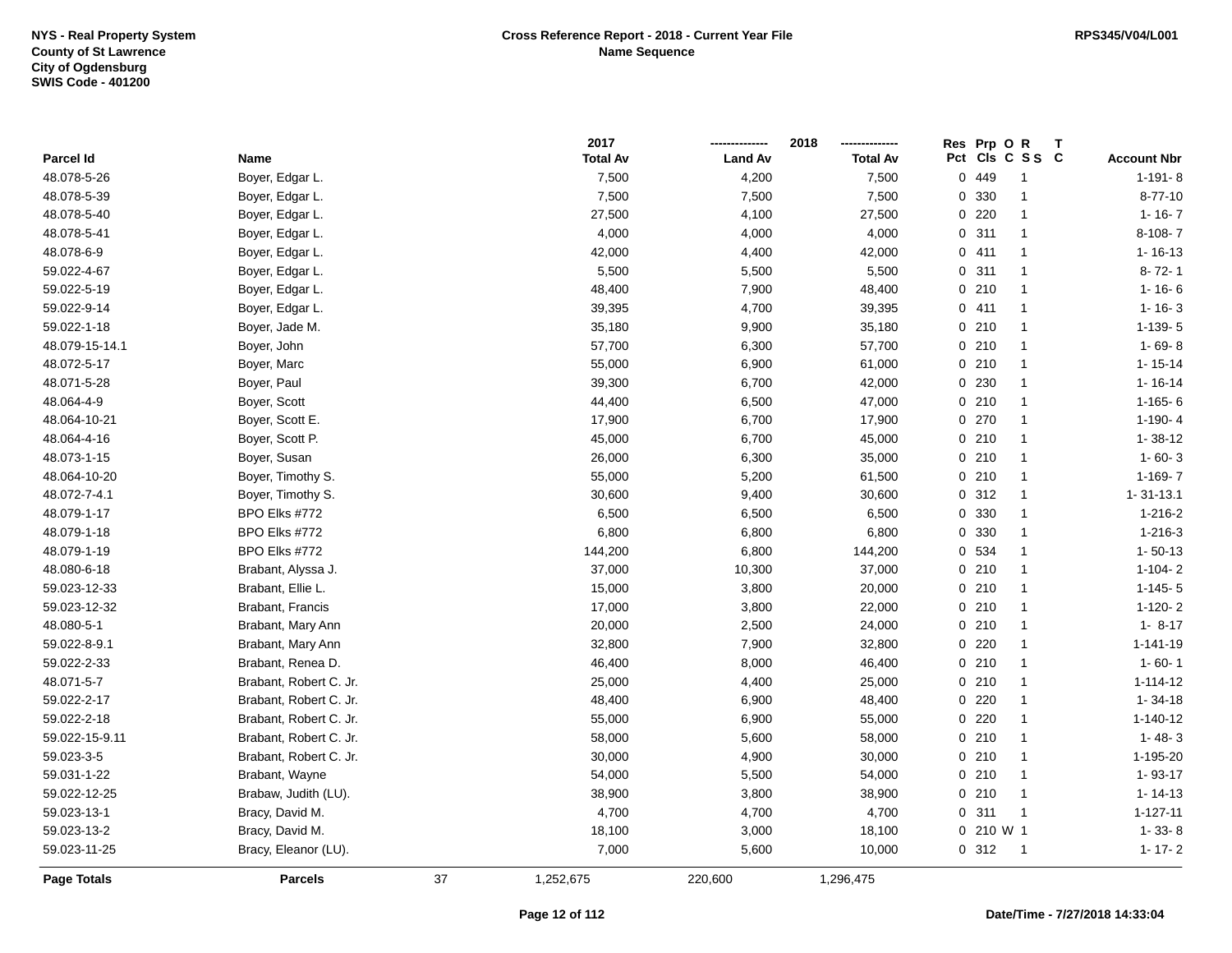|                  |                                      | 2017            |                | 2018            | Res Prp O R  | т               |                    |
|------------------|--------------------------------------|-----------------|----------------|-----------------|--------------|-----------------|--------------------|
| Parcel Id        | Name                                 | <b>Total Av</b> | <b>Land Av</b> | <b>Total Av</b> |              | Pct Cls C S S C | <b>Account Nbr</b> |
| 48.079-12-21     | Bracy, Robert L.                     | 26,400          | 3,600          | 26,400          | 0210         | $\overline{1}$  | $1 - 171 - 11$     |
| 59.023-3-45      | Bracy, Robert L.                     | 35,280          | 5,900          | 35,280          | 0210         | $\overline{1}$  | 1-195-9            |
| 48.079-12-10.111 | Bracy, Walter W. III.                | 61,000          | 12,000         | 61,000          | 0210         | $\overline{1}$  | $1 - 225 - 1$      |
| 59.021-4-7.2     | Bradley, Alice (LU).                 | 66,000          | 9,700          | 66,000          | 0210         | $\overline{1}$  |                    |
| 59.030-4-4       | Bradley, Sharon                      | 58,500          | 8,400          | 58,500          | 0210         | $\overline{1}$  | $1 - 17 - 7$       |
| 48.079-5-29      | Brady, Patricia D. (LU).             | 47,400          | 5,500          | 47,400          | 0210         | $\mathbf{1}$    | $1 - 17 - 6$       |
| 59.021-6-1       | Brais, Connie L.                     | 53,300          | 6,400          | 53,300          | 0210         | $\overline{1}$  | $1 - 6 - 3$        |
| 59.023-4-16      | Brancatella, Angela P.               | 59,000          | 4,100          | 59,000          | 0210         | $\overline{1}$  | $1 - 211 - 4$      |
| 48.064-10-3      | Brander, Lewis W. Jr.                | 83,000          | 6,200          | 80,000          | 0210         | $\overline{1}$  | $1 - 65 - 9$       |
| 48.065-1-1.111   | Brandy, John                         | 402,500         | 145,800        | 402,500         | 0 210 W 1    |                 | $1 - 101 - 8$      |
| 59.029-1-27      | Brashaw, James                       | 35,700          | 2,300          | 35,700          | 0210         | $\overline{1}$  | $1 - 79 - 5$       |
| 48.071-9-6       | Brashaw, Suzanne M.                  | 63,300          | 4,500          | 63,300          | 0 483        | $\overline{1}$  | $1 - 13 - 8$       |
| 48.079-3-26      | Brashaw, Suzanne M.                  | 63,300          | 3,900          | 63,300          | 0210         | $\overline{1}$  | $1 - 17 - 13$      |
| 59.023-1-53.1    | Brassard, Cheryl                     | 56,900          | 5,100          | 56,900          | $0, 210$ W 1 |                 | $1 - 46 - 4$       |
| 48.072-2-43      | Brassard, Randall F.                 | 31,110          | 2,900          | 30,000          | 0210         | $\overline{1}$  | $1 - 55 - 8$       |
| 48.079-7-2       | Bray, Melanie A.                     | 44,000          | 3,600          | 12,000          | 0210         | $\overline{1}$  | $1 - 91 - 18$      |
| 59.021-2-20      | Brayton, Maureen E.                  | 84,000          | 8,000          | 84,000          | 0 270        | $\mathbf{1}$    | $1 - 18 - 1$       |
| 48.072-1-18      | Breen, Mary Margaret (LU).           | 67,000          | 3,100          | 67,000          | 0210         | $\overline{1}$  | $1 - 147 - 15$     |
| 59.030-8-20      | Breen, Ramona                        | 2,000           | 2,000          | 2,000           | 0.311        | $\mathbf{1}$    | $1 - 94 - 13$      |
| 59.030-8-21      | Breen, Ramona                        | 2,000           | 2,000          | 2,000           | 0.311        | $\mathbf{1}$    | $1 - 99 - 16$      |
| 59.038-1-21      | Breen, Ramona                        | 9,200           | 9,200          | 9,200           | 0 330        | $\mathbf{1}$    | $1 - 154 - 16$     |
| 59.038-1-22      | Breen, Ramona                        | 8,900           | 8,900          | 8,900           | 0.311        | $\overline{1}$  |                    |
| 59.038-1-23      | Breen, Ramona                        | 35,400          | 12,900         | 35,400          | 0 449        | $\overline{1}$  | $1 - 154 - 15$     |
| 48.071-11-10     | Breen, Ramona A.                     | 42,500          | 3,700          | 42,500          | 0210         | $\overline{1}$  | $1-169-6$          |
| 48.072-1-16      | Breen, Ramona A.                     | 1,200           | 1,900          | 1,900           | 0.311        | $\overline{1}$  | $1 - 18 - 2$       |
| 48.072-1-17      | Breen, Ramona A.                     | 2,200           | 2,200          | 2,200           | 0.311        | $\mathbf{1}$    | $1 - 71 - 12$      |
| 59.030-8-19      | Breen, Ramona A.                     | 3,500           | 3,500          | 3,500           | 0.311        | $\mathbf{1}$    | $1 - 3 - 20$       |
| 59.022-9-21      | Breen, William J.                    | 50,000          | 4,600          | 50,000          | $0$ 220      | $\mathbf{1}$    | 1-116-12           |
| 59.022-12-31     | Breen, William J.                    | 63,000          | 8,500          | 63,000          | 0210         | $\mathbf{1}$    | $1 - 52 - 6$       |
| 48.050-2-7       | Bremer Revocable Trust, Frederick H. | 101,000         | 11,300         | 101,000         | 0210         | $\mathbf 1$     | $1 - 112 - 7$      |
| 59.030-3-18.12   | Brennan, Richard D.                  | 1,750           | 1,750          | 1,750           | 0.311        | $\overline{1}$  |                    |
| 59.030-3-22      | Brennan, Richard D.                  | 19,800          | 6,400          | 8,400           | 0210         | $\overline{1}$  | $1-163-9$          |
| 59.030-3-24      | Brennan, Richard D.                  | 14,900          | 5,900          | 14,900          | 0210         | $\overline{1}$  | $1 - 18 - 12$      |
| 59.030-4-36.1    | Brennan, Richard D. (LU).            | 119,000         | 8,400          | 105,000         | 0210         | $\overline{1}$  | $1 - 18 - 11$      |
| 48.080-3-12      | Brenno, Angela                       | 26,700          | 7,000          | 26,700          | 0 270        | $\overline{1}$  | $1 - 33 - 14$      |
| 59.030-6-43      | Brenno, Beverly M.                   | 62,000          | 6,000          | 62,000          | 0210         | $\mathbf{1}$    | $1 - 18 - 15$      |
| 59.023-7-27      | Brenno, Brent T.                     | 31,750          | 5,200          | 40,000          | 0210         | $\overline{1}$  | 1-209-9            |
| Page Totals      | 37<br><b>Parcels</b>                 | 1,934,490       | 352,350        | 1,881,930       |              |                 |                    |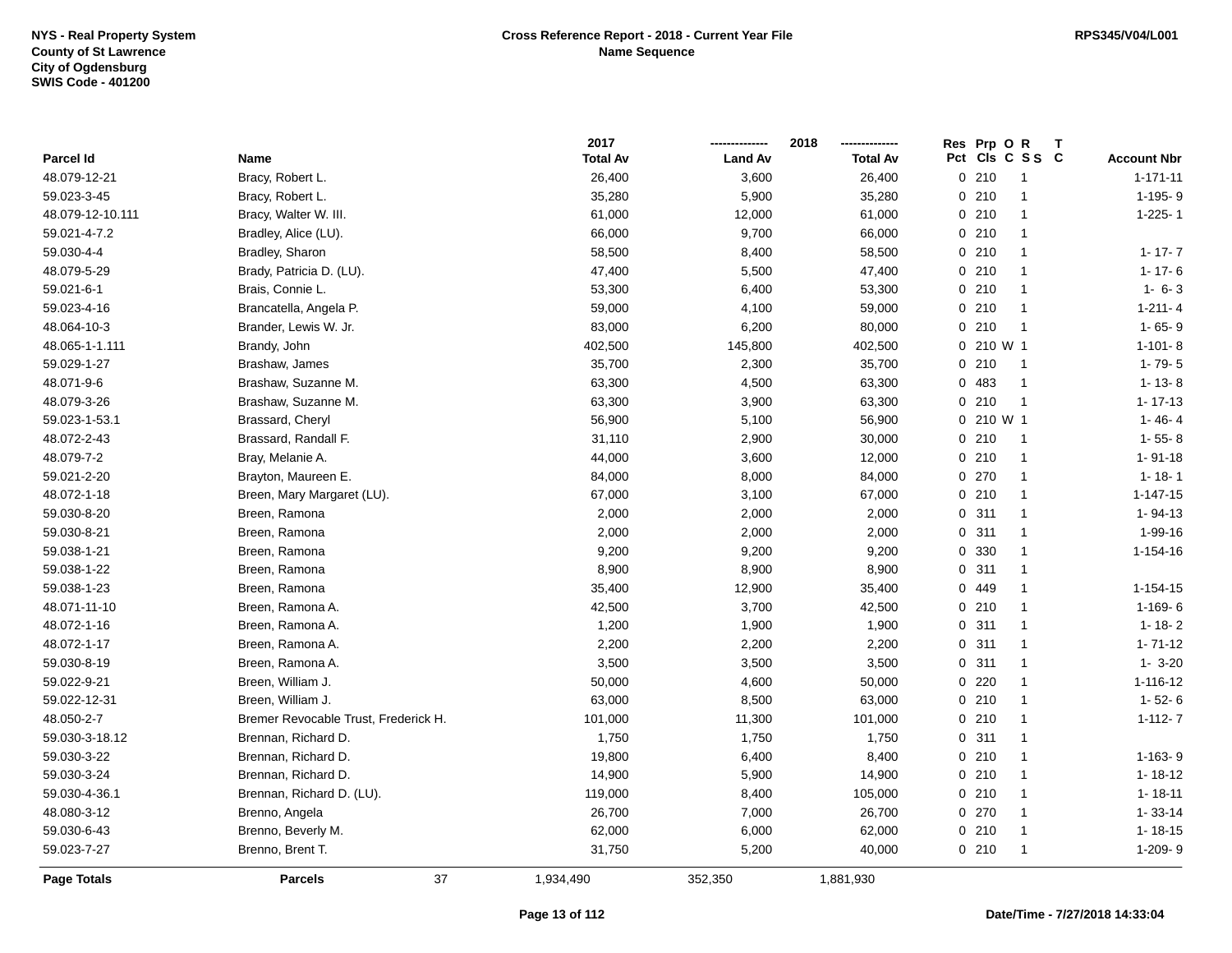|                    |                          |    | 2017            |                | 2018            | Res Prp O R | Т                       |                    |
|--------------------|--------------------------|----|-----------------|----------------|-----------------|-------------|-------------------------|--------------------|
| Parcel Id          | Name                     |    | <b>Total Av</b> | <b>Land Av</b> | <b>Total Av</b> |             | Pct Cls C S S C         | <b>Account Nbr</b> |
| 48.079-7-3         | Brenno, Brook R.         |    | 43,000          | 3,300          | 43,000          | 0210        | $\overline{1}$          | $1 - 6 - 16$       |
| 48.078-4-37        | Brenno, Donald           |    | 24,600          | 5,800          | 24,600          | 0210        | $\overline{1}$          | $1-100-6$          |
| 48.078-4-38        | Brenno, Donald           |    | 25,000          | 5,300          | 25,000          | 0 431       | $\overline{1}$          | $1 - 51 - 2$       |
| 48.077-1-19        | Brenno, Elaine D.        |    | 35,000          | 7,200          | 35,000          | 0210        | $\mathbf{1}$            | $1 - 184 - 5.1$    |
| 59.030-4-71        | Brenno, Heather          |    | 60,000          | 8,200          | 60,000          | 0210        | $\mathbf{1}$            | $1 - 95 - 3$       |
| 48.072-4-2         | Brenno, Joseph R. II.    |    | 52,000          | 3,900          | 52,000          | 0210        | $\mathbf{1}$            | 1-206-14           |
| 59.030-2-8         | Brenno, Lyle Jr.         |    | 40,000          | 10,900         | 40,000          | 0210        | $\overline{1}$          | $1 - 19 - 1$       |
| 59.030-1-9.1       | Brenno, Lyle J. Jr.      |    | 25,000          | 10,600         | 25,000          | 0210        | $\overline{1}$          | $1 - 114 - 14$     |
| 59.031-1-11        | Brenno, Mary P. (LU).    |    | 35,300          | 4,700          | 35,300          | 0 210 W 1   |                         | $1 - 18 - 14$      |
| 59.029-2-8         | Brenno, Michele L.       |    | 18,000          | 8,000          | 18,000          | 0210        | $\overline{\mathbf{1}}$ | 1-178-16           |
| 59.023-1-11        | Brenno, Robert M.        |    | 69,000          | 8,500          | 78,000          | 0210        | $\overline{1}$          | $1 - 117 - 14$     |
| 59.031-1-10        | Brenno, Robert M.        |    | 28,700          | 4,600          | 28,700          | 0 210 W 1   |                         | $1 - 121 - 8$      |
| 59.023-1-8         | Brenno, Robin M.         |    | 42,000          | 4,900          | 42,000          | 0210        | $\overline{1}$          | $1 - 57 - 15$      |
| 59.030-5-36        | Brenno, Scott            |    | 33,000          | 4,700          | 33,000          | 0210        | $\overline{1}$          | $1-210-6$          |
| 59.030-5-37        | Brenno, Scott A.         |    | 53,000          | 3,400          | 53,000          | 0210        | $\mathbf{1}$            | $1 - 191 - 14$     |
| 59.031-1-26.1      | Brenno, Teresa M.        |    | 50,000          | 5,500          | 50,000          | 0210        | $\overline{1}$          | $1 - 5 - 5$        |
| 59.023-5-6.11      | Brenno, Todd A.          |    | 67,500          | 7,700          | 67,500          | 0210        | $\mathbf{1}$            | $1-207-6$          |
| 59.030-8-27        | Brenno, Travis U.        |    | 41,535          | 8,900          | 41,535          | 0210        | $\mathbf{1}$            | $1 - 10 - 18$      |
| 48.058-9-16        | Bresett, Beth A.         |    | 162,000         | 11,800         | 162,000         | 0210        | $\mathbf{1}$            | 1-125-18.1         |
| 59.022-6-5         | Bresett, Jamie A.        |    | 105,000         | 4,700          | 125,000         | 0210        | $\mathbf{1}$            | $1 - 89 - 2$       |
| 48.072-7-33        | Bresett, Jodi L.         |    | 8,100           | 8,100          | 8,100           | 0.311       | $\mathbf{1}$            | $1 - 74 - 10$      |
| 48.072-7-34        | Bresett, Jodi L.         |    | 46,600          | 6,300          | 46,600          | 0210        | $\mathbf{1}$            | $1-203-2$          |
| 48.072-7-34.1      | Bresett, Jodi L.         |    |                 | 6,300          | 54,000          | 0210        | $\mathbf{1}$            | $1-203-2$          |
| 48.058-6-12        | Bresett, Joseph M.       |    | 124,000         | 8,600          | 124,000         | 0210        | $\overline{1}$          | $1 - 83 - 4$       |
| 59.022-4-10        | Bresett, Joseph W.       |    | 17,200          | 3,700          | 17,200          | 0210        | $\mathbf{1}$            | $1-165-4$          |
| 48.071-3-9         | Bresett, Kori A.         |    | 72,500          | 7,300          | 72,500          | 0210        | $\mathbf{1}$            | 1-196-17           |
| 59.030-2-24        | Bresett, Matthew P.      |    | 55,900          | 5,400          | 55,900          | 0210        | $\mathbf{1}$            | 1-109-14           |
| 59.023-1-25.1      | Bresett, Stephen         |    | 28,600          | 5,600          | 28,600          | 0210        | $\mathbf{1}$            | $1 - 191 - 15$     |
| 59.023-1-24.11     | Bresett, Stephen A.      |    | 11,000          | 5,600          | 11,000          | 0.312       | $\mathbf{1}$            | $1 - 66 - 7$       |
| 48.058-4-5         | Bresett, Terry           |    | 104,000         | 12,000         | 104,000         | $0$ 220     | $\overline{1}$          | 1-191-16           |
| 59.022-7-24        | Bresett, Vincent         |    | 79,000          | 8,400          | 79,000          | 0210        | $\mathbf{1}$            | $1 - 19 - 6$       |
| 48.072-7-35        | Bresett, Vincent F. Jr   |    | 6,300           | 6,300          | 6,300           | 0.311       | $\overline{1}$          | 1-163-16.2         |
| 59.021-1-6         | Bresett, Walter L. (LU). |    | 50,300          | 4,900          | 50,300          | 0210        | $\mathbf{1}$            | $1 - 65 - 3$       |
| 48.057-2-52        | Breski, Barbara          |    | 47,000          | 6,600          | 47,000          | 0210        | $\mathbf{1}$            | $1 - 77 - 5$       |
| 48.080-5-3         | Breyette, Tasha L.       |    | 30,000          | 2,700          | 20,000          | 0210        | $\overline{1}$          | $1 - 27 - 18$      |
| 48.071-3-16.1      | Brien, Billy             |    | 44,820          | 4,820          | 44,820          | 0210        | $\overline{1}$          | $1-116-2$          |
| 48.071-3-5         | Brien, Brenda            |    | 41,000          | 7,000          | 41,000          | 0210        | $\mathbf{1}$            | 1-190-14           |
| <b>Page Totals</b> | <b>Parcels</b>           | 34 | 1,714,955       | 221,520        | 1,787,955       |             |                         |                    |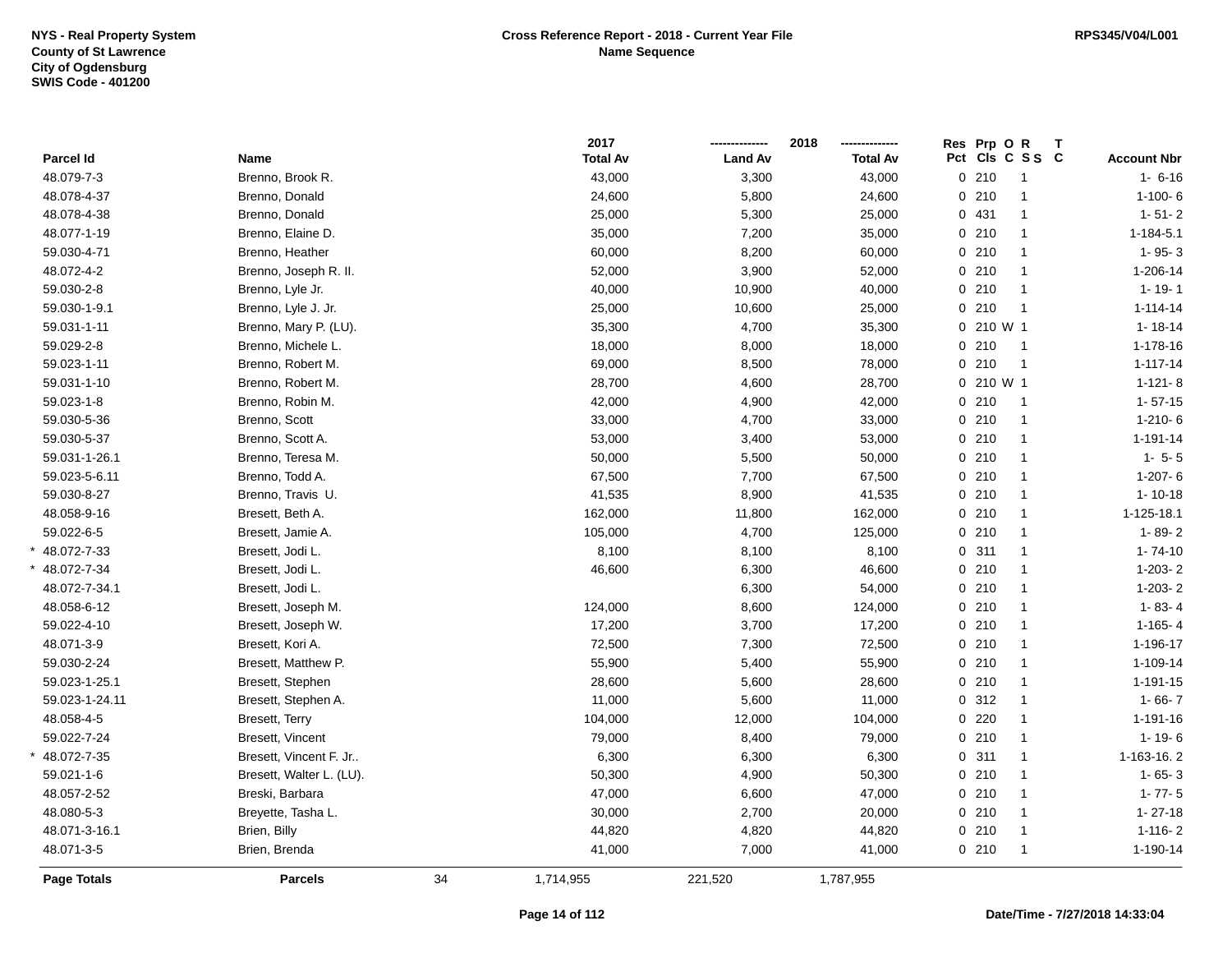|               |                                     | 2017            |                | 2018            |       | Res Prp O R            |                    |
|---------------|-------------------------------------|-----------------|----------------|-----------------|-------|------------------------|--------------------|
| Parcel Id     | Name                                | <b>Total Av</b> | <b>Land Av</b> | <b>Total Av</b> | Pct   | CIs C S S C            | <b>Account Nbr</b> |
| 48.080-8-11   | Brien, Patrick J.                   | 53,100          | 6,500          | 53,100          |       | 0220<br>-1             | $1 - 168 - 5$      |
| 48.063-1-17   | Brien, Thomas H.                    | 37,800          | 4,000          | 32,000          |       | 0210<br>$\mathbf{1}$   | $1 - 35 - 13$      |
| 48.072-5-8    | Briere, Cherie Marie                | 36,000          | 3,400          | 52,000          |       | 0210<br>$\mathbf{1}$   | 1-159-16           |
| 48.071-6-2    | Brisson, Pierre J.                  | 42,000          | 3,800          | 48,000          |       | 0220<br>$\mathbf{1}$   | 1-191-17           |
| 48.071-6-3    | Brisson, Pierre J.                  | 51,000          | 4,200          | 51,000          |       | 0210<br>-1             | $1 - 137 - 2$      |
| 48.071-6-4    | Brisson, Pierre J.                  | 5,900           | 6,700          | 6,700           | 0.311 | $\mathbf{1}$           | 1-184-17           |
| 48.071-7-34   | Brisson, Pierre J.                  | 47,980          | 3,600          | 44,000          |       | 0210<br>$\mathbf{1}$   | $1 - 66 - 11$      |
| 59.030-7-6    | Brock, Bonnie                       | 46,000          | 10,400         | 46,000          |       | 0210<br>$\mathbf{1}$   | $1 - 177 - 12$     |
| 59.022-2-21   | Bromley, Alfred J.                  | 52,300          | 4,800          | 52,300          |       | 0210<br>$\mathbf{1}$   | 1-19-20            |
| 48.071-15-39  | Bromley, Cory Andrew                | 29,000          | 3,000          | 32,000          |       | 0210<br>$\mathbf{1}$   | 1-27-20            |
| 48.071-3-33   | Bromley, Richard J.                 | 64,800          | 9,900          | 64,800          |       | 0210<br>$\mathbf{1}$   | $1 - 7 - 5$        |
| 59.023-2-24   | Bromley, William M.                 | 46,500          | 3,600          | 54,000          |       | 0210<br>$\mathbf{1}$   | $1 - 161 - 2$      |
| 59.021-2-12   | Bromling, Newell H.                 | 67,050          | 6,000          | 67,050          |       | 0210<br>$\mathbf{1}$   | 1-87-20            |
| 59.022-8-29   | Brooks, Diane                       | 72,120          | 10,000         | 72,120          |       | 0210<br>$\mathbf{1}$   | 1-174-20           |
| 59.022-1-15   | Brooks, Rebecca S.                  | 41,000          | 8,200          | 41,000          |       | 0210<br>$\mathbf{1}$   | $1-153-5$          |
| 59.030-7-2    | Brooks, Robin                       | 33,800          | 7,500          | 33,800          |       | 0210<br>$\mathbf{1}$   | 1-91-9             |
| 48.071-6-58   | Brossoit, Edward R.                 | 40,000          | 5,100          | 53,000          |       | 0210<br>$\mathbf{1}$   | $1 - 63 - 17$      |
| 48.064-7-20   | Brossoit, Randy                     | 4,000           | 4,500          | 4,500           |       | 0.311<br>$\mathbf{1}$  | 1-34-20            |
| 48.077-1-21   | Brothers, Ernest W.                 | 29,500          | 6,600          | 29,500          |       | 0210<br>$\mathbf{1}$   | 1-208-11           |
| 59.030-2-25   | Brouse, Leslie A.                   | 35,000          | 5,400          | 35,000          |       | 0210<br>$\mathbf{1}$   | $1 - 65 - 5$       |
| 48.078-8-18   | Brown, Bryan L.                     | 35,400          | 5,600          | 35,400          |       | 0210<br>$\mathbf{1}$   | $1 - 117 - 12$     |
| 59.031-2-44   | Brown, James M.                     | 51,600          | 4,900          | 51,600          |       | 0210<br>$\mathbf{1}$   | $1 - 35 - 11$      |
| 59.030-2-35   | Brown, Robert D.                    | 25,000          | 11,300         | 25,000          |       | 0210<br>$\mathbf{1}$   | $1 - 20 - 6$       |
| 48.065-4-7    | Brown, Shane M.                     | 61,000          | 8,100          | 62,500          |       | 0210<br>$\mathbf{1}$   | $1 - 188 - 6$      |
| 48.064-4-19   | Brown, Susan                        | 34,300          | 4,700          | 37,000          |       | 0210<br>$\mathbf{1}$   | 1-159-10           |
| 59.030-9-10.1 | Brown, William T. (LU).             | 35,000          | 10,400         | 35,000          |       | 0210<br>$\mathbf{1}$   | $1 - 21 - 14$      |
| 48.079-2-10   | Brunet, Jason                       | 64,000          | 3,300          | 64,000          |       | 0210<br>$\mathbf{1}$   | $1 - 152 - 1$      |
| 48.080-4-17   | Brunet, Jeremy J.                   | 57,000          | 8,300          | 64,000          |       | 0210<br>-1             | $1 - 148 - 5$      |
| 48.080-5-18   | Brunet, Richard M.                  | 47,000          | 8,300          | 47,000          |       | 0210<br>-1             | $1 - 56 - 11$      |
| 59.022-7-9    | Bruyere, Arthur                     | 62,000          | 7,400          | 62,000          |       | 0210<br>$\mathbf{1}$   | $1 - 35 - 6$       |
| 48.072-10-9   | Bruyere, Arthur J.                  | 58,000          | 13,100         | 58,000          |       | 0210<br>$\mathbf{1}$   | 1-127-13           |
| 48.080-3-13   | Bruyere, Christopher J.             | 88,000          | 7,900          | 100,000         |       | 0210<br>$\mathbf{1}$   | 1-190-13           |
| 48.072-10-2   | Bruyere, Jean M.                    | 75,000          | 7,700          | 78,000          |       | 0210<br>$\mathbf{1}$   | $1 - 101 - 4$      |
| 48.079-10-43  | Bruyere, Therese B.                 | 145,000         | 6,000          | 145,000         |       | 0210<br>$\mathbf{1}$   | $1 - 65 - 4$       |
| 48.050-1-8    | Bruyere, William S.                 | 288,500         | 134,200        | 288,500         |       | $0, 210$ W 1           | 1-204-9            |
| 48.079-15-5   | <b>BSM Property Management, LLC</b> | 67,100          | 3,000          | 67,100          |       | 0411<br>$\overline{1}$ | $1 - 121 - 11$     |
| 48.071-4-19   | Buck J C Inc                        | 12,000          | 12,000         | 12,000          | 0 330 |                        | 1-146-13           |
| Page Totals   | 37<br><b>Parcels</b>                | 2,040,750       | 373,400        | 2,103,970       |       |                        |                    |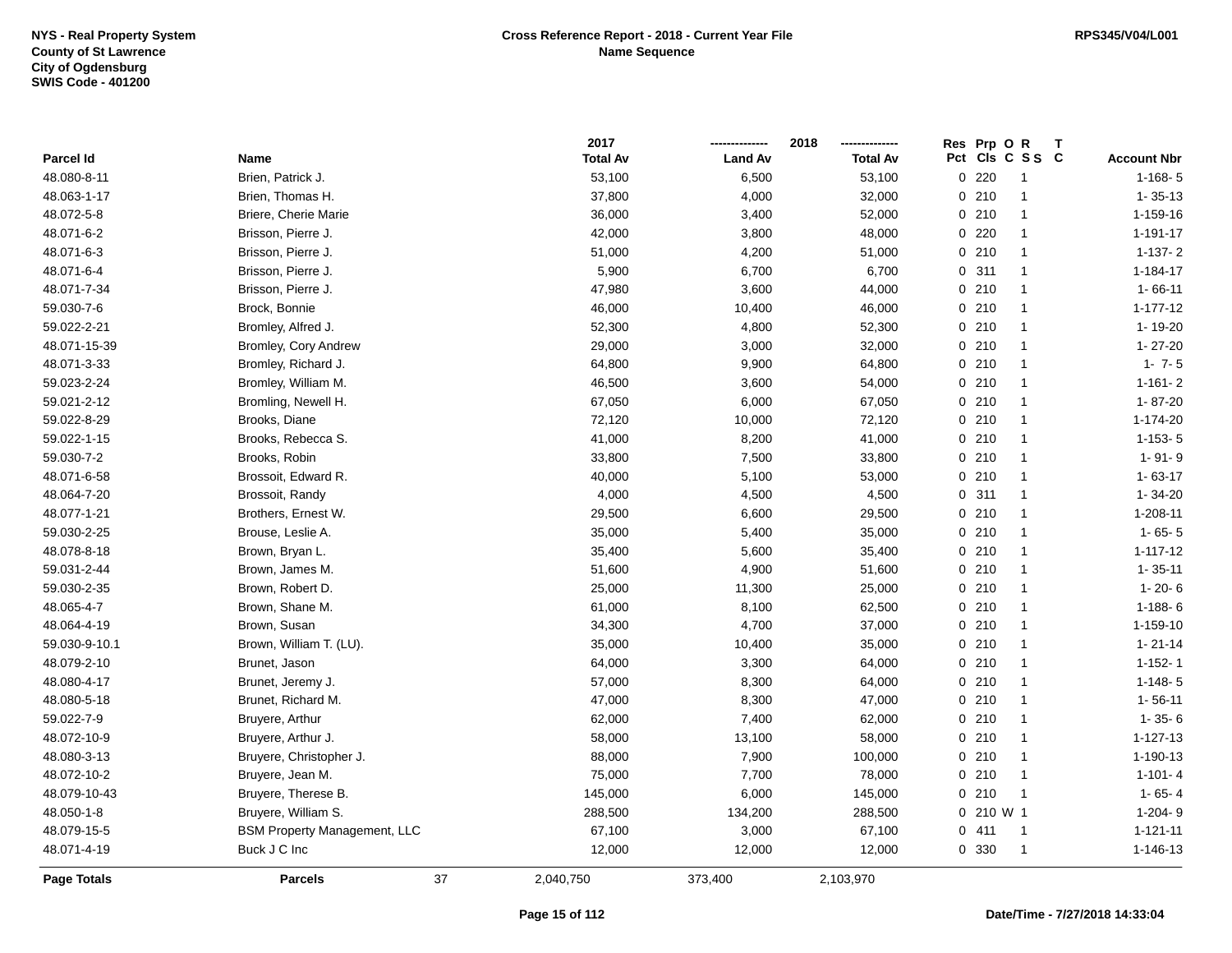|                    |                         |    | 2017            |                | 2018            | Res Prp O R | Т               |                    |
|--------------------|-------------------------|----|-----------------|----------------|-----------------|-------------|-----------------|--------------------|
| Parcel Id          | Name                    |    | <b>Total Av</b> | <b>Land Av</b> | <b>Total Av</b> |             | Pct Cls C S S C | <b>Account Nbr</b> |
| 59.023-13-13       | Buckingham, Ronald      |    | 48,200          | 4,900          | 59,000          | 0 210 W 1   |                 | $1 - 96 - 1$       |
| 48.079-8-1         | Bullock, Warren E. III. |    | 69,200          | 5,400          | 69,200          | 0210        | $\overline{1}$  | $1 - 120 - 12$     |
| 59.023-7-32        | Burdick, Christopher L. |    | 57,000          | 5,900          | 63,000          | 0210        | $\overline{1}$  | $1 - 137 - 1$      |
| 59.030-9-5         | Burgess, Barbara        |    | 13,000          | 6,200          | 13,000          | 0210        | $\overline{1}$  | $1 - 108 - 18$     |
| 59.031-2-37        | Burgess, Barbara        |    | 42,000          | 9,100          | 45,000          | 0210        | $\mathbf{1}$    | 1-106-20           |
| 59.023-9-29        | Burgess, Robert A.      |    | 52,000          | 3,800          | 47,000          | 0210        | $\mathbf{1}$    | $1 - 116 - 8$      |
| 48.079-4-19        | Burgess, Stephen J.     |    | 65,000          | 5,400          | 65,000          | 0210        | $\mathbf{1}$    | $1 - 72 - 2$       |
| 59.021-1-28        | Burgess, Stephen J.     |    | 55,100          | 5,600          | 55,100          | $0$ 220     | $\overline{1}$  | 1-99-12            |
| 59.030-5-12        | Burgess, Stephen J.     |    | 41,400          | 6,400          | 41,400          | 0210        | $\mathbf{1}$    | $1 - 200 - 12$     |
| 48.058-4-19.1      | Burke, Angela           |    | 95,040          | 14,500         | 95,040          | 0210        | $\mathbf{1}$    | $1-136-5$          |
| 48.065-4-1         | Burke, Timothy H. Jr.   |    | 52,000          | 5,800          | 58,000          | 0210        | $\overline{1}$  | $1-195-4$          |
| 59.030-5-11        | Burley, Elaine S.       |    | 43,000          | 7,700          | 43,000          | 0210        | $\mathbf{1}$    | $1 - 188 - 4$      |
| 59.030-4-69        | Burnham, Kari           |    | 46,140          | 6,600          | 46,140          | 0210        | $\mathbf{1}$    | $1 - 53 - 7$       |
| 59.030-4-68        | Burnham, Mark T.        |    | 6,000           | 6,000          | 6,000           | 0.311       | $\overline{1}$  | 1-198-16           |
| 59.023-11-13       | Burns, Donald F.        |    | 75,000          | 5,600          | 75,000          | 0210        | $\mathbf{1}$    | $1 - 24 - 13$      |
| 59.023-1-22.1      | Burns, Donald F. II.    |    | 93,900          | 8,500          | 98,000          | 0210        | $\overline{1}$  | $1 - 43 - 6$       |
| 59.030-4-56        | Burns, Donald F. II.    |    | 25,700          | 5,800          | 25,700          | 0210        | $\mathbf{1}$    | $1 - 68 - 14$      |
| 48.072-1-54        | Burns, Georgianna       |    | 41,500          | 5,000          | 53,000          | 0210        | $\mathbf{1}$    | $1 - 47 - 10$      |
| 48.071-7-39        | Burns, Joy Ann          |    | 49,000          | 5,200          | 49,000          | 0210        | $\mathbf{1}$    | $1 - 30 - 18$      |
| 59.023-9-16        | Burns, Noah L.          |    | 56,000          | 6,700          | 52,000          | 0210        | $\mathbf{1}$    | $1 - 77 - 18$      |
| 48.079-9-31        | Burns, Richard M.       |    | 50,000          | 4,500          | 50,000          | 0210        | $\mathbf{1}$    | $1 - 98 - 10$      |
| 59.022-11-11       | Burns, Shirley (LU).    |    | 63,900          | 4,300          | 63,900          | 0210        | $\overline{1}$  | $1 - 24 - 19$      |
| 48.064-6-27        | Burns, Vernon D.        |    | 4,600           | 5,400          | 5,400           | 0.311       | $\overline{1}$  | 1-109-12           |
| 48.064-6-28.12     | Burns, Vernon D.        |    |                 | 7,900          | 121,888         | 0210        | $\mathbf{1}$    | $1 - 141 - 9$      |
| 48.064-6-28.121    | Burns, Vernon D.        |    |                 | 11,000         | 141,000         | 0210        | $\mathbf{1}$    | $1 - 141 - 9$      |
| 48.071-3-37        | Burns, Vernon D.        |    | 64,700          | 6,200          | 64,700          | 0210        | $\mathbf{1}$    | $1 - 82 - 15$      |
| 48.079-3-22        | Burns-McDonald, Cynthia |    | 69,000          | 2,800          | 69,000          | 0210        | $\mathbf{1}$    | 1-204-19           |
| 48.079-9-23        | Burrows, Andrew G.      |    | 43,200          | 5,000          | 43,200          | 0210        | $\mathbf{1}$    | 1-192-11           |
| 59.022-11-10       | Burrows, Linda M. (LU). |    | 55,500          | 4,200          | 55,500          | 0210        | $\mathbf 1$     | $1 - 25 - 3$       |
| 48.072-4-3         | Burwell, Edward         |    | 54,000          | 5,300          | 54,000          | 0210        | $\mathbf 1$     | $1 - 62 - 9$       |
| 48.079-15-27       | Burwell, Jennifer L.    |    | 62,000          | 4,300          | 62,000          | 0210        | $\mathbf{1}$    | $1 - 24 - 15$      |
| 59.023-8-38        | Bush, David             |    | 37,000          | 2,000          | 37,000          | 0210        | $\overline{1}$  | $1 - 11 - 18$      |
| 59.021-6-22        | Bush, David A.          |    | 37,000          | 6,500          | 37,000          | 0210        | $\mathbf{1}$    | $1 - 67 - 4$       |
| 59.023-6-2         | Bush, David W.          |    | 72,000          | 10,400         | 72,000          | 0210        | $\mathbf{1}$    | $1 - 25 - 5$       |
| 59.022-14-25       | Bush, Donna             |    | 24,800          | 5,800          | 24,800          | 0270        | $\overline{1}$  | $1 - 59 - 1$       |
| 48.079-9-37        | Bush, Edward E.         |    | 46,000          | 7,500          | 46,000          | 0210        | $\mathbf{1}$    | $1 - 25 - 9$       |
| 59.022-2-38        | Bush, Frederick         |    | 56,000          | 8,300          | 56,000          | 0210        | $\mathbf{1}$    | $1 - 59 - 14$      |
| <b>Page Totals</b> | <b>Parcels</b>          | 35 | 1,761,280       | 218,200        | 1,934,680       |             |                 |                    |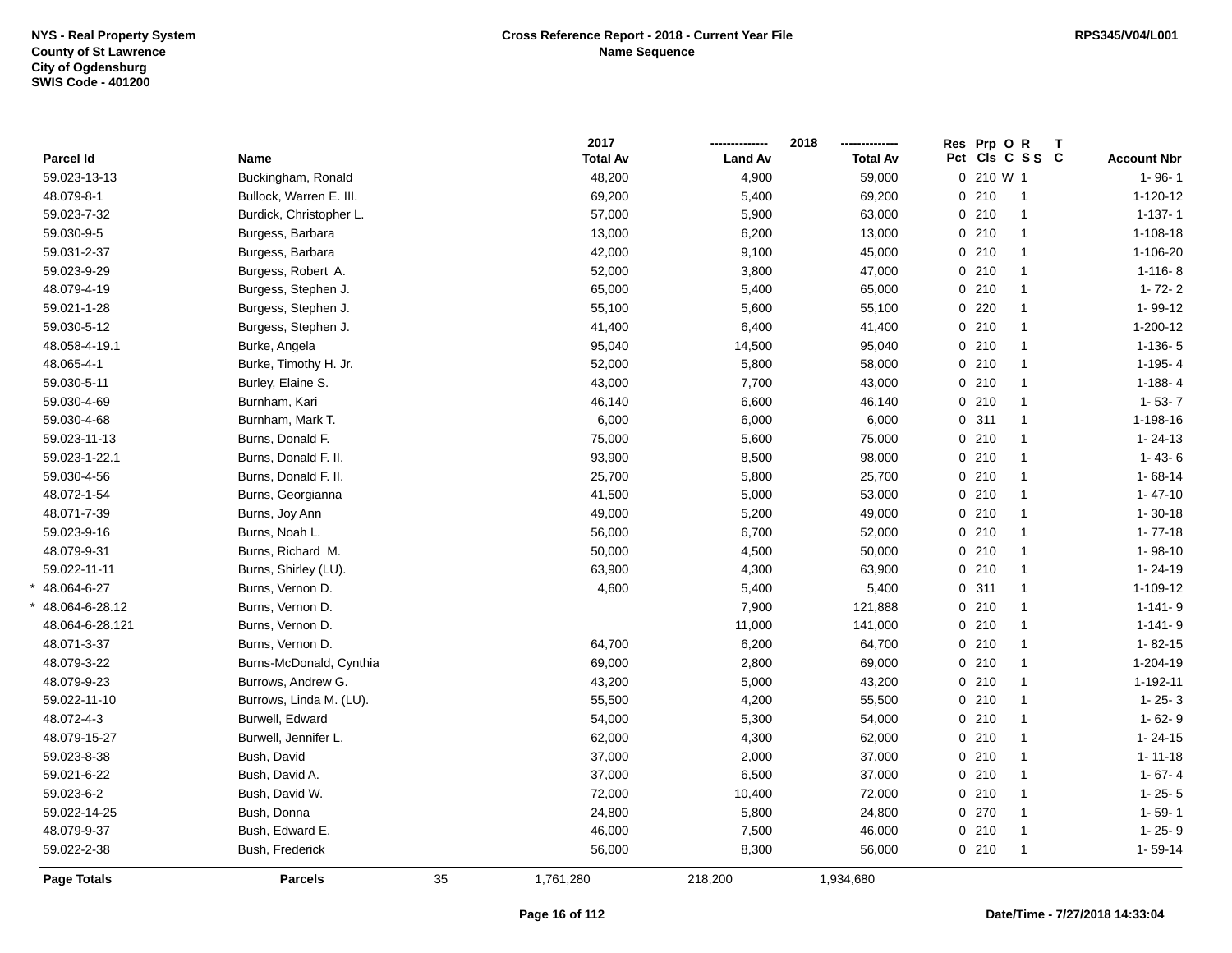|                    |                                            | 2017            |                | 2018            | Res Prp O | R<br>т         |                    |
|--------------------|--------------------------------------------|-----------------|----------------|-----------------|-----------|----------------|--------------------|
| Parcel Id          | Name                                       | <b>Total Av</b> | <b>Land Av</b> | <b>Total Av</b> | Pct       | CIs C S S C    | <b>Account Nbr</b> |
| 48.071-6-35        | Bush, Tammy                                | 71,450          | 4,300          | 68,000          | 0210      | $\overline{1}$ | $1 - 44 - 8$       |
| 59.022-4-38        | Bush, Teresa                               | 64,200          | 9,900          | 64,200          | 220<br>0  | $\overline{1}$ | $1 - 51 - 5$       |
| 59.023-1-23.1      | Bushey, Donald K.                          | 59,000          | 8,500          | 59,000          | 0210      | $\mathbf{1}$   | 1-187-16           |
| 59.030-3-8.11      | Bushey, Ruth (LU).                         | 39,000          | 7,000          | 39,000          | 0210      | $\mathbf{1}$   | 1-192-16           |
| 59.024-2-11.1      | <b>Buster's Restaurant LLC</b>             | 320,000         | 137,300        | 320,000         | 0421      | $\mathbf{1}$   | $1 - 113 - 11$     |
| 48.064-1-10        | Butterfield, William (LC).                 | 26,700          | 4,000          | 20,000          | 0210      | $\mathbf{1}$   | $1 - 7 - 17$       |
| 48.071-9-9         | <b>Butternut Assets LLC</b>                | 120,000         | 10,700         | 120,000         | 0411      | $\mathbf{1}$   | $1 - 168 - 8$      |
| 48.058-1-10        | Buttry, Billie P.                          | 179,500         | 11,300         | 179,500         | 0210      | $\mathbf{1}$   | $1 - 29 - 8$       |
| 59.030-2-4         | Bylow, Brandon Edward                      | 16,000          | 7,500          | 16,000          | 0210      | $\overline{1}$ | $1 - 85 - 18$      |
| 59.030-2-3         | Bylow, Lyle K.                             | 45,000          | 6,300          | 45,000          | 0210      | $\mathbf{1}$   | $1 - 71 - 15$      |
| 59.029-1-16        | Cadieux, Richard                           | 30,000          | 3,700          | 30,000          | 0210      | $\mathbf{1}$   | 1-192-18           |
| 48.071-15-13       | Caglar, Lori L.                            | 25,200          | 3,100          | 39,000          | 0210      | $\mathbf{1}$   | $1 - 145 - 12$     |
| 48.072-5-20        | Cagler, Marissa S.                         | 54,900          | 6,200          | 68,000          | 0210      | $\mathbf{1}$   | $1 - 94 - 5$       |
| 48.080-8-20        | Calandra, Guy                              | 20,400          | 3,100          | 20,400          | 0 270     | $\mathbf{1}$   | $1 - 88 - 1$       |
| 48.080-8-21        | Calandra, Guy P.                           | 86,000          | 8,000          | 86,000          | 0210      | $\mathbf{1}$   | 1-134-17           |
| 48.072-11-2        | Calcaterra, Louise                         | 75,000          | 8,400          | 75,000          | 0210      | $\overline{1}$ | 1-192-19           |
| 48.072-12-29       | Calcaterra-Vice, Linda M.                  | 52,000          | 6,300          | 55,000          | 0210      | $\mathbf{1}$   | $1-133-8$          |
| 59.023-7-30        | Callahan, Helen L.                         | 59,000          | 5,900          | 65,000          | 0210      | $\overline{1}$ | $1 - 26 - 8$       |
| 48.072-2-38        | Caloren, Nancy F.                          | 23,800          | 3,400          | 23,800          | 0210      | $\mathbf{1}$   | 1-83-19            |
| 59.023-12-6        | Cameron, Gordon N. Jr (LU).                | 30,000          | 3,800          | 33,000          | 0210      | $\mathbf{1}$   | $1 - 26 - 16$      |
| 48.072-2-17        | Cameron, Steven                            | 54,700          | 7,800          | 52,000          | 0210      | $\mathbf{1}$   | $1 - 139 - 1$      |
| 48.072-2-3         | Cameron, Teresa                            | 35,000          | 3,400          | 35,000          | 0210      | $\mathbf{1}$   | $1 - 105 - 5$      |
| 48.072-2-22        | Cameron, Teresa M.                         | 38,700          | 3,500          | 38,700          | 0210      | $\overline{1}$ | 1-143-16           |
| 48.064-6-20        | Cameron, Timothy J.                        | 66,000          | 4,500          | 66,000          | 0210      | $\overline{1}$ | $1 - 15 - 9$       |
| 48.080-6-24        | Cameron, Todd J.                           | 40,000          | 10,300         | 40,000          | 0210      | $\mathbf{1}$   | $1 - 144 - 16$     |
| 48.072-2-70        | Cameron, Irrevoc Trust, Susan              | 41,800          | 4,000          | 41,800          | 0220      | $\mathbf{1}$   | $1 - 8 - 3$        |
| 59.022-3-25.11/1   | Cancer Treatment Center, Richard E. Winter | 3,300,000       | 0              | 3,300,000       | 0 640     | 8              | 59.022-3-25        |
| 48.064-3-42        | Cardinal, Dianne I.                        | 58,000          | 4,500          | 58,000          | 0210      | $\mathbf{1}$   | $1 - 27 - 5$       |
| 48.071-8-10        | Cardinal, Dianne I.                        | 49,280          | 5,700          | 47,280          | 220<br>0  | $\mathbf{1}$   | $1 - 77 - 15$      |
| 48.072-2-11.1      | Cardinal, Dianne I.                        | 50,000          | 5,200          | 50,000          | 483<br>0  | $\mathbf{1}$   | 1-159-12           |
| 48.072-2-13        | Cardinal, Dianne I.                        | 27,000          | 3,000          | 33,000          | 220<br>0  | $\mathbf{1}$   | $1 - 27 - 6$       |
| 59.030-8-1         | Cardinal, Gary                             | 30,000          | 5,900          | 30,000          | 0210      | $\mathbf{1}$   | 1-148-13           |
| 48.064-2-29.211    | Cardinal, Kevin                            | 5,000           | 4,200          | 4,200           | 0.311     | $\mathbf{1}$   |                    |
| 48.064-2-30        | Cardinal, Kevin J.                         | 25,100          | 2,500          | 20,000          | 0210      | $\mathbf{1}$   | $1 - 184 - 15$     |
| 48.071-12-17       | Cardinal, Kevin J.                         | 60,000          | 4,600          | 60,000          | 0411      | $\mathbf{1}$   | $1 - 77 - 16$      |
| 48.079-5-39        | Cardinal, Kevin J.                         | 31,400          | 3,300          | 31,400          | 0210      | $\mathbf{1}$   | $1 - 38 - 1$       |
| 59.022-2-59        | Cardinal, Kevin J.                         | 48,000          | 7,000          | 48,000          | 0210      | $\overline{1}$ | $1-138-6$          |
| <b>Page Totals</b> | 37<br><b>Parcels</b>                       | 5,357,130       | 338,100        | 5,381,280       |           |                |                    |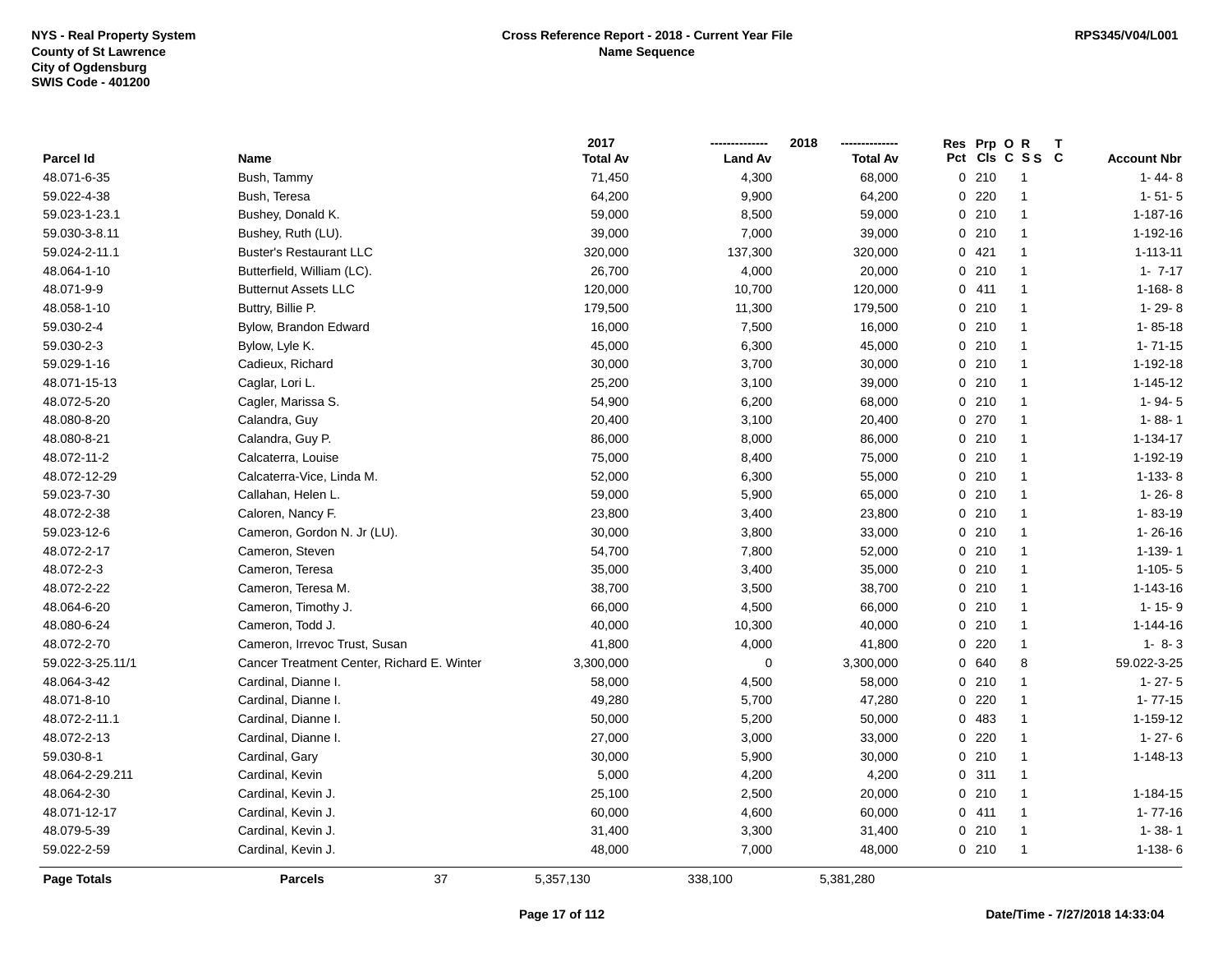|                    |                                            | 2017            |                | 2018            | Res Prp O R | $\mathbf{T}$         |                    |
|--------------------|--------------------------------------------|-----------------|----------------|-----------------|-------------|----------------------|--------------------|
| Parcel Id          | <b>Name</b>                                | <b>Total Av</b> | <b>Land Av</b> | <b>Total Av</b> |             | Pct Cls C S S C      | <b>Account Nbr</b> |
| 59.021-1-17        | Cardinal, William (LC).                    | 35,000          | 5,900          | 35,000          | 0210        | -1                   | $1 - 174 - 1$      |
| 48.079-13-1        | Carlisle, Preston C.                       | 155,900         | 7,100          | 155,900         | 0 465       |                      | $1 - 27 - 8$       |
| 59.022-14-11       | Carlisle, Robert W.                        | 4,600           | 4,600          | 4,600           | 0.311       | $\mathbf{1}$         | 1-113-19           |
| 59.022-14-12       | Carlisle, Robert W.                        | 31,400          | 5,100          | 31,400          | 0210        | $\mathbf{1}$         | $1 - 108 - 9$      |
| 59.023-7-31        | Carmody, Mary E.                           | 46,700          | 5,900          | 49,000          | 0210        | $\mathbf{1}$         | 1-207-18           |
| 48.064-4-13.1      | Carmody Irrev Living Trust                 |                 | 5,200          | 42,000          | 0210        | $\mathbf{1}$         | $1 - 27 - 10$      |
| 48.064-4-13        | Carmody, Irrevocable Living Tr, Henry J.   | 40,000          | 3,200          | 40,000          | 0210        | $\mathbf{1}$         | $1 - 27 - 10$      |
| 48.064-4-30        | Carmody, Irrevocable Living Tr, Henry J.   | 1,000           | 1,000          | 1,000           | 0.311       | $\blacktriangleleft$ |                    |
| 48.064-4-31        | Carmody, Irrevocable Living Tr, Henry J.   | 1,000           | 1,000          | 1,000           | 0.311       | $\blacktriangleleft$ |                    |
| 59.023-7-4         | Carney, Lorraine                           | 2,500           | 2,800          | 2,800           | 0.311       | $\mathbf{1}$         | $1-123-7$          |
| 59.023-7-3         | Carney, Lorraine M.                        | 69,600          | 6,100          | 69,600          | 0210        | $\mathbf{1}$         | $1 - 78 - 9$       |
| 59.021-1-31        | Carr, Joyce A.                             | 45,000          | 7,100          | 45,000          | 0210        | $\mathbf{1}$         | $1 - 173 - 14$     |
| 48.072-6-17        | Carr, Tiffany                              | 28,000          | 7,800          | 25,000          | 0210        | $\mathbf{1}$         | $1 - 204 - 1$      |
| 48.079-12-29       | Carr Family Irrevocable, Income Only Trust | 35,800          | 2,800          | 35,800          | 0210        | $\mathbf{1}$         | $1 - 27 - 16$      |
| 48.079-13-13       | Carro, Catherine (LU).                     | 52,400          | 4,100          | 52,400          | 0210        | $\mathbf{1}$         | $1 - 119 - 2$      |
| 48.078-7-2         | Carroll, Mary E.                           | 36,200          | 7,400          | 36,200          | 0210        | $\mathbf{1}$         | $1 - 28 - 1$       |
| 59.022-4-22        | Carroll, Maureen Gail                      | 77,240          | 8,900          | 77,240          | 0210        | $\mathbf{1}$         | $1 - 28 - 4$       |
| 59.022-7-21        | Carroll, Michael                           | 85,000          | 8,400          | 85,000          | 0210        | $\mathbf{1}$         | $1 - 48 - 10$      |
| 48.080-4-7.121     | Carrothers & Clough Rentals, L             | 350,000         | 13,900         | 350,000         | 0 464       | $\mathbf{1}$         | $1 - 2 - 12.12$    |
| 59.023-2-8         | Cartagena, Marcos                          | 20,000          | 2,400          | 25,400          | 0210        | $\mathbf{1}$         | $1 - 168 - 9$      |
| 59.030-5-18        | Carter, Charles                            | 48,000          | 7,500          | 48,000          | 0210        | $\mathbf{1}$         | $1 - 28 - 10$      |
| 48.080-3-22        | Carter, Fred                               | 87,300          | 9,900          | 91,000          | 0210        | $\mathbf{1}$         | $1 - 28 - 13$      |
| 59.030-2-27        | Carter, Karen                              | 40,500          | 10,900         | 40,500          | 0210        | $\mathbf{1}$         | 1-198-11           |
| 59.021-4-22        | Carter, Stephen L.                         | 50,000          | 4,400          | 50,000          | 0210        | $\mathbf{1}$         | $1 - 28 - 14$      |
| 59.022-2-45        | Caruso, Jacqueline                         | 3,600           | 3,600          | 3,600           | 0.311       | $\mathbf{1}$         | 1-194-16           |
| 59.022-2-1         | Caruso, Jacqui                             | 3,000           | 3,000          | 3,000           | 0.311       | $\mathbf{1}$         | 8-173-19           |
| 59.022-2-44        | Caruso, Jacqui                             | 61,800          | 3,600          | 61,800          | 0210        | $\mathbf{1}$         | 8-173-18           |
| 48.065-1-14        | Caruso, Joshua                             | 232,000         | 18,400         | 232,000         | 0210        | $\mathbf{1}$         | $1 - 84 - 4$       |
| 48.073-2-37        | Caruso, Joshua A.                          | 43,000          | 5,300          | 60,000          | 0270        | $\mathbf{1}$         | $1 - 136 - 9$      |
| 59.021-3-14        | Cary, Michael F.                           | 51,370          | 8,500          | 51,370          | 0210        | $\mathbf{1}$         | $1 - 111 - 2$      |
| 59.021-1-32        | Caryl, Gerald E. (LU).                     | 65,000          | 6,600          | 65,000          | 0210        | $\mathbf{1}$         | $1 - 59 - 7$       |
| 59.022-4-31        | Cash, Mary                                 | 48,340          | 8,100          | 48,340          | 0210        | $\mathbf{1}$         | $1 - 82 - 17$      |
| 59.023-6-33        | Cash, Mary A.                              | 55,000          | 2,500          | 55,000          | 0210        | $\mathbf{1}$         | $1 - 31 - 11$      |
| 59.023-15-11       | Casselman, Anastasia                       | 48,000          | 8,800          | 48,000          | 0210        | $\mathbf{1}$         | $1-193-5$          |
| 59.022-14-9        | Casselman, Clifford P.                     | 30,000          | 7,800          | 30,000          | 0210        | $\mathbf{1}$         | $1 - 56 - 8$       |
| 59.023-1-16        | Casselman, Malcolm J. Jr.                  | 39,600          | 4,300          | 46,000          | 0210        | $\mathbf{1}$         | $1-187-2$          |
| 59.022-4-63        | Casselman, Patrick H.                      | 33,200          | 7,600          | 33,200          | 0210        | $\mathbf{1}$         | $1-172-7$          |
| <b>Page Totals</b> | 34<br><b>Parcels</b>                       | 2,015,050       | 226,300        | 2,089,150       |             |                      |                    |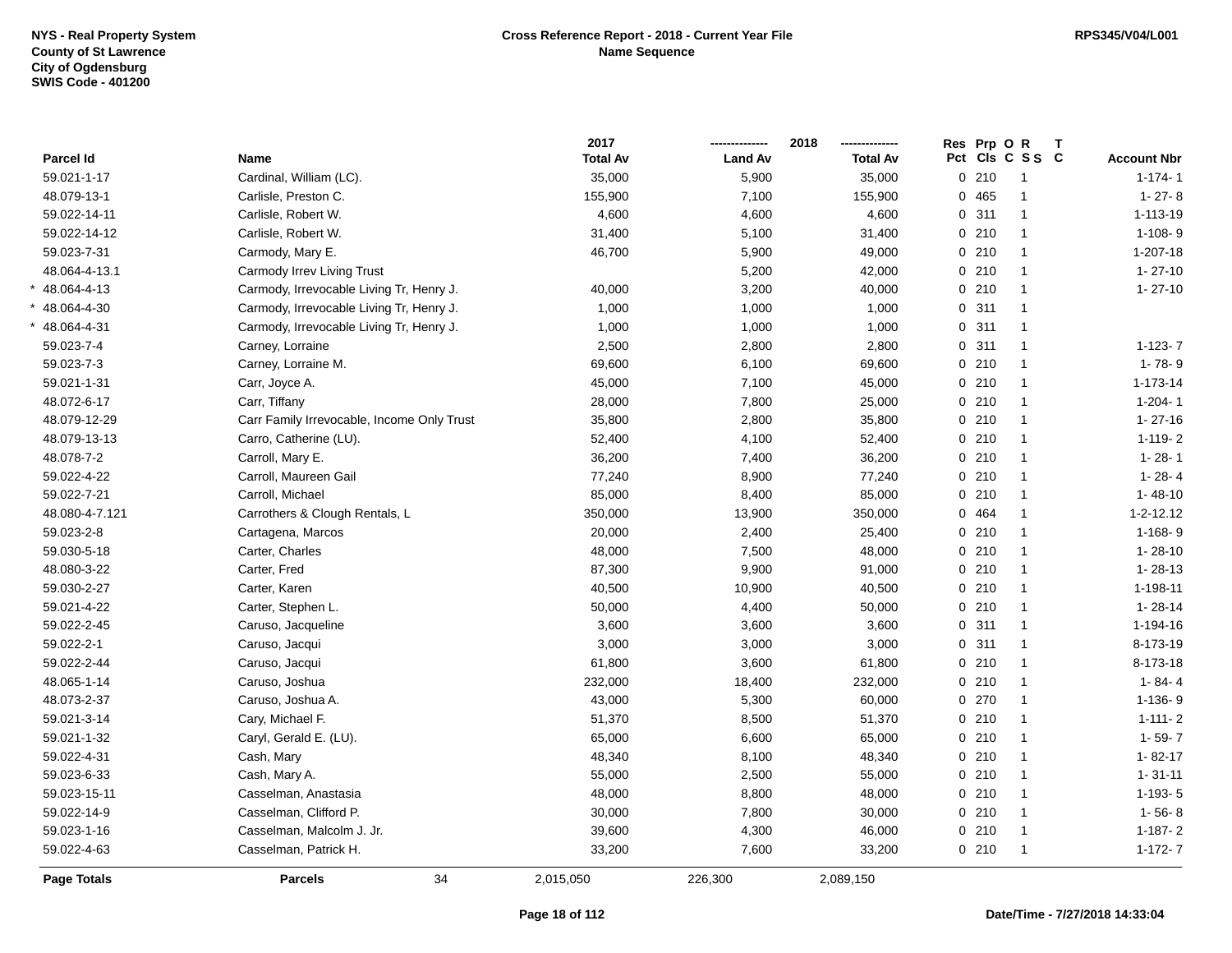|                 |                                | 2017            |                | 2018            | Res Prp O R |                 |                    |
|-----------------|--------------------------------|-----------------|----------------|-----------------|-------------|-----------------|--------------------|
| Parcel Id       | <b>Name</b>                    | <b>Total Av</b> | <b>Land Av</b> | <b>Total Av</b> |             | Pct Cls C S S C | <b>Account Nbr</b> |
| 59.021-1-38     | Castaneda, Erik Melchor        | 108,000         | 3,300          | 100,000         | 0411        | $\overline{1}$  | $1 - 72 - 11$      |
| 59.024-2-3      | Caster, James E.               | 72,000          | 6,400          | 72,000          | 0210        | $\overline{1}$  | $1 - 27 - 14$      |
| 59.022-4-56     | Castlerock 2017 LLC            | 22,000          | 3,400          | 22,000          | 0210        | $\overline{1}$  | $1 - 87 - 15$      |
| 48.079-12-10.12 | <b>Catholic Charities</b>      | 70,000          | 5,000          | 70,000          | 0 483       | 8               |                    |
| 48.071-13-29    | Catholic Charities Ogd Diocese | 109,000         | 4,700          | 109,000         | 0 464       | 8               | $8-118-1$          |
| 48.072-2-1      | Catlin, William                | 52,500          | 2,800          | 52,500          | 0210        | $\mathbf{1}$    | $1 - 18 - 3$       |
| 48.079-3-7      | Catlin, William H.             | 41,400          | 3,600          | 41,400          | 0210        | $\overline{1}$  | $1 - 74 - 17$      |
| 48.079-4-3      | Catlin, William J.             | 33,100          | 4,700          | 33,100          | 0210        | $\overline{1}$  | $1 - 81 - 8$       |
| 48.080-6-10     | Catlin, William J.             | 35,000          | 5,400          | 35,000          | 0210        | $\overline{1}$  | $1 - 154 - 6$      |
| 59.021-2-22     | Caufield, Angela G.            | 46,000          | 6,300          | 46,000          | 0210        | $\overline{1}$  | $1 - 29 - 5$       |
| 59.022-4-9      | Caufield, Arthur etal.         | 37,000          | 5,400          | 37,000          | 0210        | $\overline{1}$  | 1-184-14           |
| 59.023-7-17     | Caufield, Donald A. (LU).      | 42,000          | 4,300          | 47,000          | 0210        | $\mathbf{1}$    | 1-206-12           |
| 59.022-4-29     | Caufield, Julie Ann            | 58,000          | 8,000          | 58,000          | 0210        | $\overline{1}$  | $1 - 171 - 1$      |
| 48.079-4-5      | Caufield, Lawrence M.          | 84,100          | 6,000          | 84,100          | 0210        | $\mathbf{1}$    | 1-97-9             |
| 48.079-12-19    | Caufield, Matthew              | 45,000          | 2,700          | 45,000          | 0210        | $\mathbf{1}$    | $1 - 31 - 1$       |
| 48.070-2-39     | Caufield-O'Connor, Esther Ann  | 84,200          | 4,700          | 84,200          | 0 230       | $\mathbf{1}$    | $1 - 43 - 11$      |
| 59.022-4-37     | Caughey, Michael R.            | 80,000          | 8,400          | 80,000          | 0411        | $\overline{1}$  | $1 - 51 - 6$       |
| 48.071-4-1.1    | CCD Cen School of Rel.         | 200,000         | 8,800          | 200,000         | 0 620       | 8               | 8-224-17           |
| 48.072-2-69     | Cedarcrest Fund, LP            | 50,000          | 10,000         | 50,000          | 0 484       | $\mathbf{1}$    | 1-44-19            |
| 59.023-3-48     | Chairat, Donna M.              | 77,860          | 10,800         | 77,860          | 0210        | $\overline{1}$  | $1 - 112 - 14$     |
| 59.023-11-21    | Chamberlain, Denver            | 42,000          | 5,900          | 25,000          | 0210        | $\overline{1}$  | 1-165-13           |
| 48.080-5-5.1    | Chambers, Edward               | 10,200          | 8,100          | 10,200          | 0 312       | $\mathbf{1}$    | $1 - 91 - 6$       |
| 48.080-5-35     | Chambers, Edward               | 3,100           | 4,700          | 4,700           | 0.311       | $\overline{1}$  | $1 - 92 - 11$      |
| 48.080-5-36     | Chambers, Edward               | 1,700           | 2,900          | 2,900           | 0.311       | $\overline{1}$  | $1 - 92 - 10$      |
| 48.080-5-6      | Chambers, Edward H.            | 47,000          | 3,600          | 53,000          | 0210        | $\overline{1}$  | $1 - 81 - 2$       |
| 48.064-2-13     | Chambers, Kay A.               | 45,800          | 3,100          | 45,800          | 0210        | $\mathbf{1}$    | 1-166-19           |
| 59.030-5-8      | Chambers, Michael E.           | 43,100          | 8,000          | 43,100          | 0411        | $\overline{1}$  | $1 - 15 - 17$      |
| 48.071-9-14     | Chance of a Lifetime, Inc.     | 2,300           | 2,300          | 2,300           | 0 330       | $\mathbf{1}$    | $1 - 150 - 10$     |
| 48.071-9-16.1   | Chance of a Lifetime, Inc.     | 88,100          | 13,800         | 88,100          | 0 484       | $\mathbf{1}$    | 1-46-16.1          |
| 48.071-9-19     | Chance of a Lifetime, Inc.     | 30,900          | 6,100          | 30,900          | 0210        | $\overline{1}$  | $1 - 150 - 11$     |
| 48.071-9-20     | Chance of a Lifetime, Inc.     | 5,000           | 5,000          | 5,000           | 0 330       | $\overline{1}$  | $1 - 150 - 12$     |
| 59.030-2-37     | Chapple, Marlene V.            | 75,290          | 8,300          | 75,290          | 0210        | $\overline{1}$  | $1 - 51 - 16$      |
| 59.021-2-28     | Charleston, Richard            | 50,000          | 8,700          | 50,000          | 0210        | $\mathbf{1}$    | $1 - 102 - 15$     |
| 48.064-5-9      | Charlton, Aaron H.             | 46,600          | 5,200          | 46,600          | 0210        | $\mathbf{1}$    | 1-122-9            |
| 48.064-5-10     | Charlton, Aaron H.             | 1,500           | 4,100          | 4,100           | 0.311       | $\overline{1}$  | $1 - 131 - 17$     |
| 59.023-5-19     | Charlton, Edward E.            | 34,930          | 6,000          | 34,930          | 0.482       | $\overline{1}$  | $1 - 111 - 10$     |
| 59.022-2-39     | Charlton, Mark E.              | 77,000          | 7,200          | 77,000          | 0210        | $\overline{1}$  | 1-202-11           |
| Page Totals     | <b>Parcels</b>                 | 37<br>1,951,680 | 217,700        | 1,943,080       |             |                 |                    |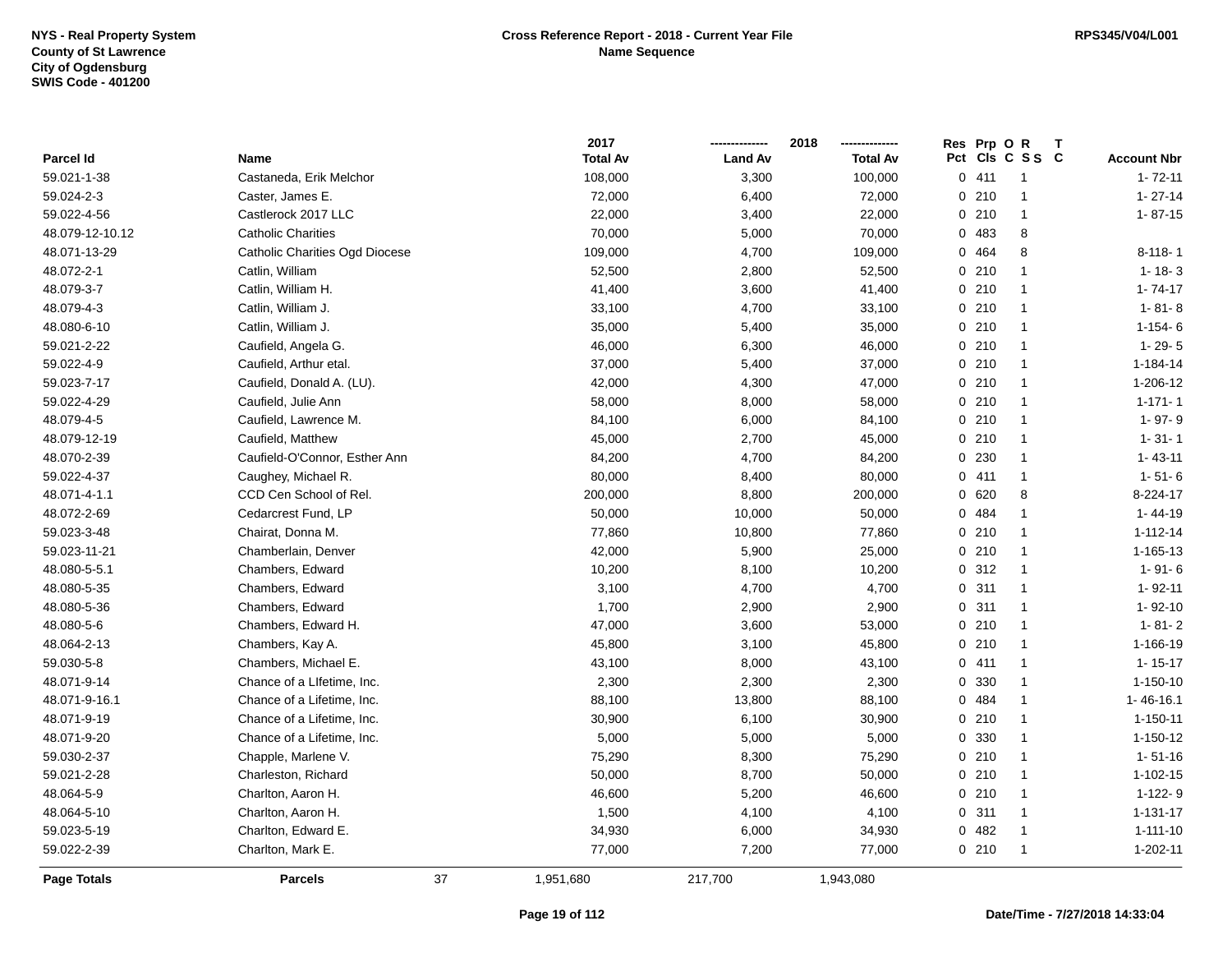|                  |                                |    | 2017            |                | 2018            | Res Prp O R |                 |                    |
|------------------|--------------------------------|----|-----------------|----------------|-----------------|-------------|-----------------|--------------------|
| Parcel Id        | Name                           |    | <b>Total Av</b> | <b>Land Av</b> | <b>Total Av</b> |             | Pct Cls C S S C | <b>Account Nbr</b> |
| 48.079-4-6       | Charlton, Nelson Jr.           |    | 66,900          | 5,300          | 66,900          | 0210        | $\mathbf{1}$    | $1 - 26 - 11$      |
| 48.072-2-71      | Charlton, William              |    | 29,100          | 4,000          | 29,100          | $0$ 220     | $\mathbf{1}$    | $1 - 86 - 20$      |
| 48.072-4-18      | Chase, Jamie L.                |    | 37,000          | 7,700          | 37,000          | 0210        | $\mathbf{1}$    | $1 - 96 - 4$       |
| 48.079-5-20      | Chase, Lewis (LC).             |    | 35,000          | 5,300          | 35,000          | 0210        | $\mathbf{1}$    | $1 - 9 - 18$       |
| 59.022-4-34      | Chase, Lisa                    |    | 92,100          | 6,200          | 92,100          | 0210        | $\mathbf{1}$    | $1 - 151 - 19$     |
| 48.072-1-37      | Chase, Tina (LC).              |    | 40,000          | 3,900          | 40,000          | 0210        | $\mathbf{1}$    | $1-174-2$          |
| 48.079-6-23      | Cheng, Yuen                    |    | 31,800          | 4,900          | 31,800          | 0210        | $\mathbf{1}$    | $1 - 35 - 10$      |
| 48.079-20-24     | Chenier, Andrea L.             |    | 72,100          | 5,600          | 72,100          | 0210        | $\mathbf{1}$    | $1 - 40 - 14$      |
| 48.064-6-12      | Chevrier, Cory                 |    | 30,400          | 4,500          | 30,400          | 0210        | $\mathbf{1}$    | $1 - 31 - 17$      |
| 59.031-2-5       | Chevrier, Joyce L. (LU).       |    | 26,000          | 5,800          | 30,000          | 0210        | $\mathbf{1}$    | $1 - 30 - 9$       |
| 48.079-10-23     | Chevrier, Melissa Ramie        |    | 50,700          | 6,300          | 50,700          | 0210        | $\mathbf{1}$    | $1 - 21 - 15$      |
| 48.072-7-23      | Childs, Mark A.                |    | 58,000          | 6,700          | 66,000          | 0210        | $\mathbf{1}$    | $1 - 12 - 3$       |
| 59.023-6-5       | Cilley, Robert S.              |    | 77,200          | 10,600         | 77,200          | 0210        | $\mathbf{1}$    | 1-211-20           |
| 48.072-13-4      | Cipriani, Sheila M.            |    | 35,000          | 4,700          | 36,500          | $0$ 220     | $\mathbf{1}$    | $1 - 52 - 3$       |
| 59.030-3-21      | Cisneros, Jordana A.           |    | 59,000          | 6,100          | 59,000          | 0210        | $\mathbf{1}$    | $1 - 97 - 11$      |
| 59.022-2-49      | CitiMortgage, Inc.             |    | 64,780          | 9,200          | 64,780          | 0210        | $\mathbf{1}$    | $1 - 89 - 5$       |
| 59.023-12-36     | Clark, Linda A.                |    | 49,700          | 3,800          | 46,500          | 0210        | $\mathbf{1}$    | $1-209 - 6$        |
| 48.072-2-51      | Clark, Melanie                 |    | 2,200           | 3,000          | 3,000           | 0.311       | $\mathbf{1}$    | $1 - 13 - 3$       |
| 48.072-2-52      | Clark, Melanie                 |    | 42,000          | 3,000          | 46,000          | 0210        | $\mathbf{1}$    | $1 - 13 - 4$       |
| 48.079-6-25      | Clark, Terry R.                |    | 77,100          | 4,200          | 77,100          | 0210        | $\mathbf{1}$    | $1 - 30 - 17$      |
| 48.058-2-8.11    | Clark Irrevocable Family Trust |    | 120,000         | 13,900         | 120,000         | 0210        | $\mathbf{1}$    | 1-120-8.1          |
| 48.072-2-6       | Clarke, John Paul              |    | 9,000           | 6,400          | 9,000           | 0 331       | $\mathbf{1}$    | $1-134-9$          |
| 48.080-5-20      | Clary, Carl J.                 |    | 42,600          | 6,800          | 42,600          | 0210        | $\mathbf{1}$    | $1-189-5$          |
| 48.072-4-5       | Claxton, Cheryl M.             |    | 38,500          | 3,900          | 69,000          | $0$ 220     | $\mathbf{1}$    | $1-148-7$          |
| 48.072-1-23      | Claxton, Christopher D.        |    | 48,200          | 5,200          | 51,000          | 0210        | $\mathbf{1}$    | $1 - 150 - 13$     |
| 48.071-9-47      | Claxton, Eric                  |    | 72,500          | 5,000          | 36,900          | 0210        | $\mathbf{1}$    | $1 - 72 - 14$      |
| 48.071-15-43     | Claxton, Mark S.               |    | 68,800          | 7,800          | 68,800          | 0210        | $\mathbf{1}$    | $1 - 11 - 17$      |
| 48.065-2-33      | Claxton-Hepburn Medical Center |    | 1,441,600       | 113,000        | 1,441,600       | 0 640       | 8               | $1-128-9$          |
| 48.078-6-14.1    | Claxton-Hepburn Medical Center |    | 192,500         | 8,500          | 192,500         | 0210        | 8               | 8-225-7            |
| 48.078-6-16.1    | Claxton-Hepburn Medical Center |    | 2,408,000       | 250,000        | 2,408,000       | 0 640       | 8               | $8-170-1$          |
| 59.022-2-22      | Claxton-Hepburn Medical Center |    | 3,900           | 3,900          | 3,900           | 0 330       | $\mathbf{1}$    | $1-194-9$          |
| 59.022-2-24      | Claxton-Hepburn Medical Center |    | 65,000          | 11,000         | 65,000          | 0210        | $\mathbf{1}$    | $1 - 53 - 16$      |
| 59.022-2-25      | Claxton-Hepburn Medical Center |    | 57,400          | 11,000         | 57,400          | 0210        | $\mathbf{1}$    | $1 - 80 - 16$      |
| 59.022-2-26      | Claxton-Hepburn Medical Center |    | 55,000          | 2,900          | 55,000          | 0210        | $\mathbf{1}$    | $1 - 1 - 2$        |
| 59.022-2-27      | Claxton-Hepburn Medical Center |    | 72,180          | 6,900          | 72,180          | 0210        | $\mathbf{1}$    | 1-201-12           |
| 59.022-2-29.1    | Claxton-Hepburn Medical Center |    | 76,500          | 13,600         | 76,500          | 0210        | $\mathbf{1}$    | $1 - 1 - 3$        |
| 59.022-3-25.11/2 | Claxton-Hepburn Medical Center |    | 1,365,000       | 0              | 1,365,000       | 0 640       | $\mathbf{1}$    |                    |
| Page Totals      | <b>Parcels</b>                 | 37 | 7,112,760       | 580,600        | 7,125,560       |             |                 |                    |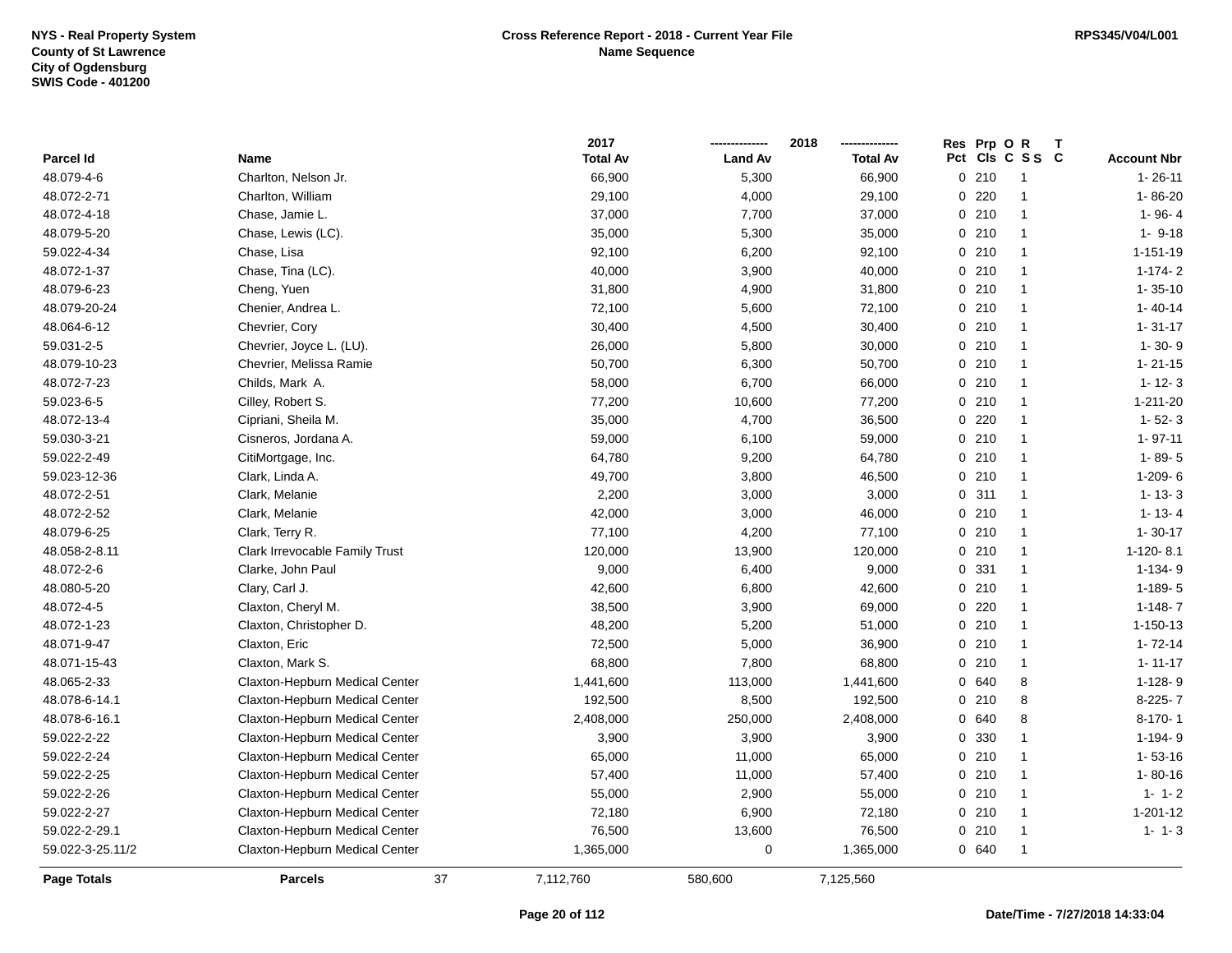|                |                                |    | 2017            |                | 2018            | Res Prp O R |                      |                    |
|----------------|--------------------------------|----|-----------------|----------------|-----------------|-------------|----------------------|--------------------|
| Parcel Id      | Name                           |    | <b>Total Av</b> | <b>Land Av</b> | <b>Total Av</b> |             | Pct Cls C S S C      | <b>Account Nbr</b> |
| 59.022-3-27.1  | Claxton-Hepburn Medical Center |    | 45,000          | 45,000         | 45,000          | 0 438       | 8                    | $1 - 31 - 10$      |
| 59.022-3-32    | Claxton-Hepburn Medical Center |    | 323,000         | 161,600        | 323,000         | 0 640       | 8                    | 8-225-4            |
| 48.065-1-15    | Cline, Drue M.                 |    | 112,500         | 7,700          | 112,500         | 0210        | $\mathbf{1}$         | 1-105-16           |
| 48.058-4-1     | Cline, Jeffery H.              |    | 205,200         | 16,100         | 205,200         | 0210        | $\mathbf{1}$         | $1 - 106 - 1$      |
| 48.058-4-12    | Cline, Jeffery H.              |    | 8,100           | 8,100          | 8,100           | 0.311       | $\overline{1}$       | $1 - 171 - 2$      |
| 48.072-6-51    | Clouthier, Marion              |    | 20,000          | 8,000          | 20,000          | 0270        | $\overline{1}$       | $1 - 31 - 16$      |
| 48.072-7-16    | Clouthier, Richard             |    | 18,800          | 2,300          | 20,500          | 0210        | $\overline{1}$       | $1 - 31 - 14$      |
| 48.078-4-28    | Club 1812 LLC                  |    | 113,000         | 7,600          | 113,000         | 0425        | $\overline{1}$       | DATE: 03           |
| 48.078-4-29    | Club 1812 LLC                  |    | 7,500           | 7,500          | 7,500           | 0 330       | $\overline{1}$       | $8 - 26 - 18$      |
| 48.079-15-13   | CMC Properties, LLC            |    | 18,800          | 2,400          | 18,800          | 0 230       | $\overline{1}$       | $1 - 38 - 7$       |
| 48.072-1-33    | Coats, Linda                   |    | 45,000          | 3,100          | 47,500          | 0210        | $\mathbf{1}$         | $1 - 46 - 1$       |
| 59.023-9-21    | Cobb, Nicholas                 |    | 75,000          | 5,200          | 75,000          | 0210        | $\mathbf{1}$         | $1 - 181 - 10$     |
| 59.023-9-22    | Cobb, Thomas P.                |    | 56,500          | 5,200          | 56,500          | 0210        | $\mathbf{1}$         | 1-193-16           |
| 48.079-8-6     | Coffin, Casey D.               |    | 51,300          | 3,900          | 51,300          | 0210        | $\overline{1}$       | 1-193-11           |
| 48.073-2-42    | Cohen, Peggy A.                |    | 38,000          | 3,900          | 47,000          | 0210        | $\mathbf{1}$         | $1 - 33 - 7$       |
| 48.079-7-45    | Colburn, Kimberly              |    | 52,500          | 5,100          | 52,500          | 0210        | $\overline{1}$       | $1 - 114 - 6$      |
| 48.072-7-29    | Cole, Alan P.                  |    | 7,300           | 7,300          | 7,300           | 0.311       | $\overline{1}$       |                    |
| 59.023-7-12    | Cole, Alan P.                  |    | 72,500          | 5,800          | 72,500          | 0210        | $\overline{1}$       | $1 - 116 - 9$      |
| 48.064-3-5     | Cole, Blanche L.               |    | 37,000          | 3,200          | 31,000          | 0210        | $\overline{1}$       | 1-103-12           |
| 48.064-6-21    | Cole, Christopher S.           |    | 68,300          | 4,500          | 79,000          | 0210        | $\mathbf{1}$         | $1 - 104 - 9$      |
| 48.071-12-3    | Cole, Cynthia J.               |    | 64,300          | 5,200          | 64,300          | 0210        | $\blacktriangleleft$ | $1 - 83 - 5$       |
| 48.050-2-5.1   | Cole, Edmund (LU).             |    | 155,000         | 18,000         | 155,000         | 0210        | $\overline{1}$       | $1 - 68 - 10$      |
| 59.029-1-25    | Cole, Jerianne L.              |    | 43,000          | 7,600          | 43,000          | 0210        | $\overline{1}$       | $1 - 52 - 16$      |
| 48.072-8-21.1  | Cole, Kenneth                  |    | 3,000           | 3,000          | 3,000           | 0.311       | $\overline{1}$       | $1 - 114 - 13$     |
| 48.072-8-22.1  | Cole, Kenneth                  |    | 5,400           | 6,200          | 6,200           | 0.311       | $\overline{1}$       | 1-95-19            |
| 48.072-8-23    | Cole, Kenneth                  |    | 56,000          | 6,800          | 67,000          | 0210        | $\overline{1}$       | $1 - 32 - 5$       |
| 48.072-1-25    | Cole, Michael K.               |    | 43,000          | 2,600          | 38,000          | 0210        | $\overline{1}$       | 1-193-19           |
| 48.071-3-46    | Cole, Peter M.                 |    | 43,000          | 9,900          | 43,000          | 0210        | $\mathbf{1}$         | $1 - 59 - 15$      |
| 48.064-3-6     | Cole, Scott D.                 |    | 26,500          | 7,300          | 7,300           | 0.311       | $\overline{1}$       | $1 - 64 - 13$      |
| 48.073-1-9     | Comeau, Francis                |    | 48,000          | 4,700          | 48,000          | 0210        | $\mathbf{1}$         | $1 - 144 - 18$     |
| 48.071-14-15.1 | Community Bank, NA             |    | 758,000         | 58,500         | 758,000         | 0 463       | $\overline{1}$       | $1 - 126 - 6$      |
| 59.023-3-15    | Community Bank, NA             |    | 15,000          | 5,600          | 15,000          | 0.312       | $\overline{1}$       | $1 - 72 - 6$       |
| 59.023-3-16    | Community Bank, NA             |    | 15,000          | 5,600          | 15,000          | 0 331       | $\overline{1}$       | $1 - 45 - 18$      |
| 59.023-3-18.11 | Community Bank, NA             |    | 545,000         | 71,700         | 545,000         | 0462        | $\overline{1}$       | 1-145-19           |
| 48.065-2-24.11 | Community Broadcasters, LLC    |    | 300,000         | 300,000        | 300,000         | 0 833       | $\overline{1}$       | 1-179-17.1         |
| 59.029-1-29    | Como, Mary C.                  |    | 39,000          | 9,900          | 39,000          | 0210        | $\overline{1}$       | $1 - 32 - 7$       |
| 48.072-6-42    | Compo, Peter                   |    | 46,500          | 5,600          | 52,000          | 0210        | $\overline{1}$       | $1 - 61 - 5$       |
| Page Totals    | <b>Parcels</b>                 | 37 | 3,581,000       | 841,700        | 3,592,000       |             |                      |                    |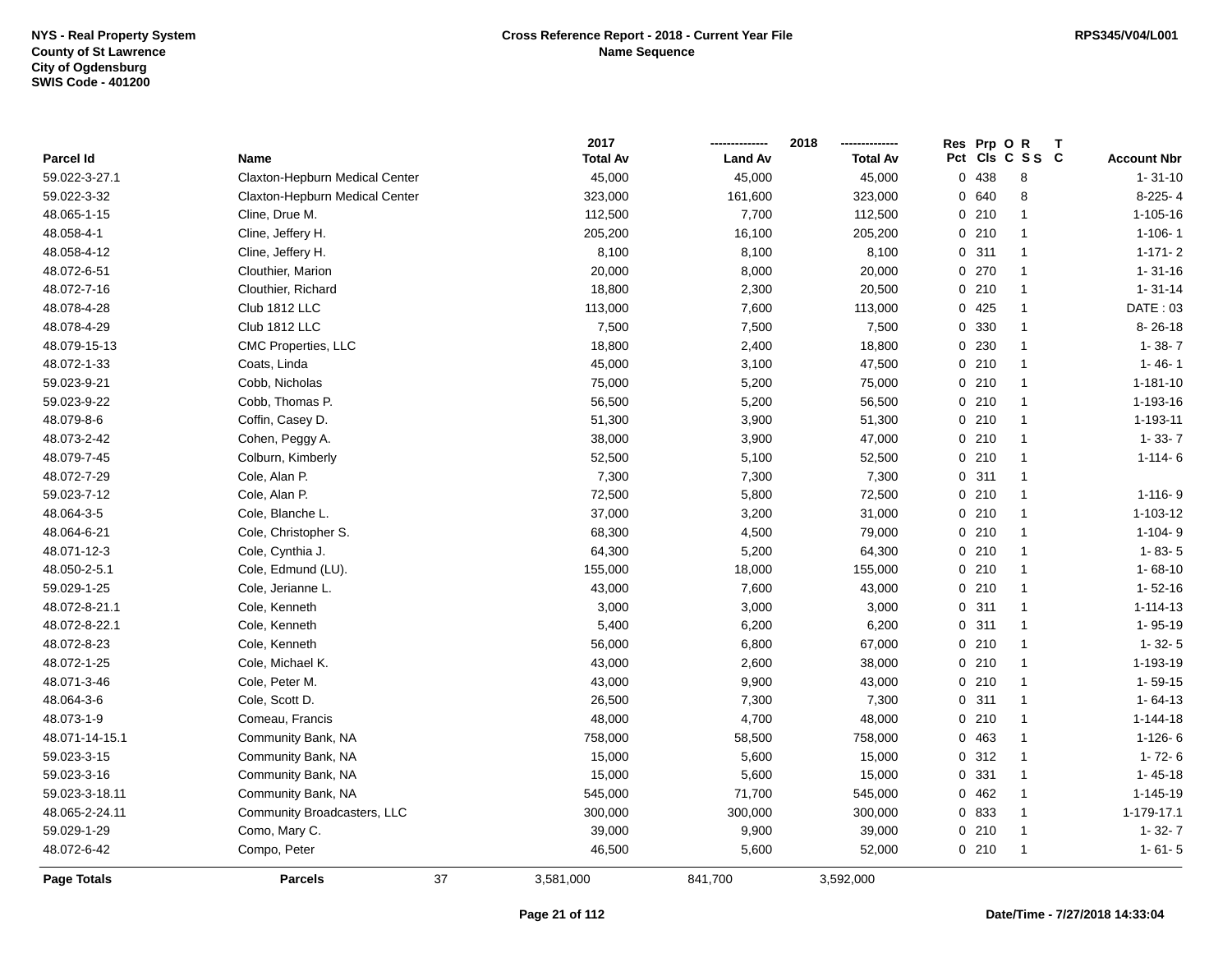|                |                           |    | 2017            |                | 2018            | Res Prp O R |                 |                    |
|----------------|---------------------------|----|-----------------|----------------|-----------------|-------------|-----------------|--------------------|
| Parcel Id      | <b>Name</b>               |    | <b>Total Av</b> | <b>Land Av</b> | <b>Total Av</b> |             | Pct Cls C S S C | <b>Account Nbr</b> |
| 48.064-10-12   | Compo, Peter A. III.      |    | 32,100          | 6,200          | 32,100          | 0210        | $\mathbf{1}$    | $1-165-8$          |
| 48.079-12-18   | Compo, Robert D.          |    | 52,000          | 3,400          | 52,000          | 0210        | $\mathbf{1}$    | $1 - 30 - 20$      |
| 48.071-5-42    | Compo, Scott A.           |    | 55,000          | 5,100          | 55,000          | 0210        | $\mathbf{1}$    | $1-105 - 7$        |
| 48.071-6-48    | Compo, Stanley            |    | 14,000          | 1,500          | 14,000          | 0210        | $\mathbf{1}$    | $1 - 33 - 13$      |
| 59.030-2-5     | Conant, Carrie            |    | 66,000          | 13,400         | 66,000          | 0210        | $\mathbf{1}$    | $1 - 63 - 2$       |
| 59.030-9-3.21  | Confer, Pamela L. (LC).   |    | 69,000          | 12,200         | 69,000          | 0210        | $\mathbf{1}$    | $1 - 54 - 20$      |
| 48.064-3-9.1   | Conger, Agnes C. (LU).    |    | 52,100          | 5,700          | 52,100          | 0210        | $\mathbf{1}$    | $1-202-8$          |
| 48.064-7-25    | Conger, Beatrice          |    | 44,700          | 2,300          | 39,000          | 0210        | $\mathbf{1}$    | $1 - 36 - 7$       |
| 48.071-4-3     | Conger, Stephen H.        |    | 67,600          | 6,600          | 67,600          | 0210        | $\mathbf{1}$    | 1-199-14           |
| 48.079-1-54    | Congregation Anshe Zophen |    | 65,600          | 4,500          | 65,600          | 0 620       | $\mathbf{1}$    | 8-223-4            |
| 59.023-2-12    | Conklin, Charles R.       |    | 30,000          | 3,600          | 36,000          | $0$ 220     | $\mathbf{1}$    | 1-189-7            |
| 59.022-14-29   | Conklin, Curtis           |    | 26,600          | 6,300          | 26,600          | 0210        | $\mathbf{1}$    | $1 - 40 - 8$       |
| 48.079-7-20.1  | Connell, Quinn M.         |    | 145,500         | 8,100          | 145,500         | 0210        | $\mathbf{1}$    | $1 - 161 - 10$     |
| 59.022-1-27    | Consolini, Dominic        |    | 43,200          | 9,200          | 43,200          | $0$ 220     | $\mathbf{1}$    | 1-160-16           |
| 48.071-5-27    | Cook, Barbara A.          |    | 43,845          | 5,300          | 54,000          | 0210        | $\mathbf{1}$    | $1 - 36 - 13$      |
| 59.030-5-1     | Cooke, Donald             |    | 15,000          | 8,500          | 15,000          | 0210        | $\mathbf{1}$    | $1 - 63 - 6$       |
| 59.030-5-30.1  | Cooke, Donald B.          |    | 39,000          | 10,500         | 39,000          | 0.270       | $\mathbf{1}$    | $1 - 92 - 1$       |
| 59.021-4-4     | Cooke, Gary R.            |    | 31,460          | 3,600          | 31,460          | 0210        | $\mathbf{1}$    | 1-159-17           |
| 48.079-15-9    | Cooke, Vicky A.           |    | 81,850          | 4,600          | 81,850          | 0210        | $\mathbf{1}$    | 1-162-18           |
| 59.022-13-13   | Cooksey, Sally A.         |    | 15,200          | 7,700          | 15,200          | 0270        | $\mathbf{1}$    | $1 - 167 - 2$      |
| 48.080-8-8     | Coombs, Edward            |    | 75,000          | 7,800          | 80,000          | $0$ 220     | $\mathbf{1}$    | $1 - 30 - 11$      |
| 59.023-2-46    | Corbine, Gary             |    | 54,700          | 6,000          | 54,700          | 0210        | $\mathbf{1}$    | $1-205 - 4$        |
| 48.079-20-23   | Cornelison, William       |    | 67,000          | 6,300          | 67,000          | 0210        | $\mathbf{1}$    | $1 - 14 - 20$      |
| 48.071-13-4    | Cosmo, Philip A.          |    | 63,880          | 4,700          | 63,880          | 0210        | $\mathbf{1}$    | $1-206-5$          |
| 48.071-12-31.1 | Costello, Albert R.       |    | 55,200          | 2,500          | 55,200          | 0 483       | $\mathbf{1}$    | 1-179-15           |
| 48.079-4-15    | Costigan, Sean            |    | 47,000          | 6,100          | 47,000          | 0210        | $\mathbf{1}$    | 1-191-20           |
| 48.072-5-25    | Cota, Alan                |    | 39,000          | 3,400          | 34,000          | 0210        | $\mathbf{1}$    | $1 - 145 - 13$     |
| 48.079-6-29    | Cota, Donald F.           |    | 45,000          | 4,300          | 45,000          | 0210        | $\mathbf{1}$    | $1-192-6$          |
| 59.023-11-24   | Coulter, Russell J.       |    | 35,000          | 5,600          | 35,000          | 0210        | $\mathbf{1}$    | 1-189-11           |
| 48.071-1-10    | Couperus, Arthur          |    | 39,000          | 4,800          | 39,000          | 0220        | $\mathbf{1}$    | $1 - 114 - 4$      |
| 59.023-11-4    | Couperus, Christine M.    |    | 69,000          | 5,600          | 69,000          | 0210        | $\mathbf{1}$    | $1 - 112 - 2$      |
| 48.079-20-16   | Courson, Warren W.        |    | 52,000          | 4,500          | 52,000          | 0210        | $\mathbf{1}$    | $1 - 23 - 9$       |
| 59.022-8-19    | Courtney, Diane (LU).     |    | 66,000          | 7,700          | 66,000          | 0210        | $\mathbf{1}$    | $1 - 35 - 16$      |
| 59.023-12-14   | Cousino, Patrick          |    | 27,000          | 5,100          | 30,000          | 0210        | $\mathbf{1}$    | $1 - 3 - 16$       |
| 59.023-8-2     | Cousino, Tina M.          |    | 52,900          | 4,600          | 55,000          | 0210        | $\mathbf{1}$    | $1-142-9$          |
| 59.031-2-28    | Cox, Andrew               |    | 21,240          | 2,200          | 21,240          | 0210        | $\mathbf{1}$    | 1-187-19           |
| 59.023-8-1     | Cox, Andrew J.            |    | 54,000          | 6,600          | 54,000          | 0210        | $\mathbf{1}$    | $1-106-9$          |
| Page Totals    | <b>Parcels</b>            | 37 | 1,852,675       | 216,100        | 1,868,230       |             |                 |                    |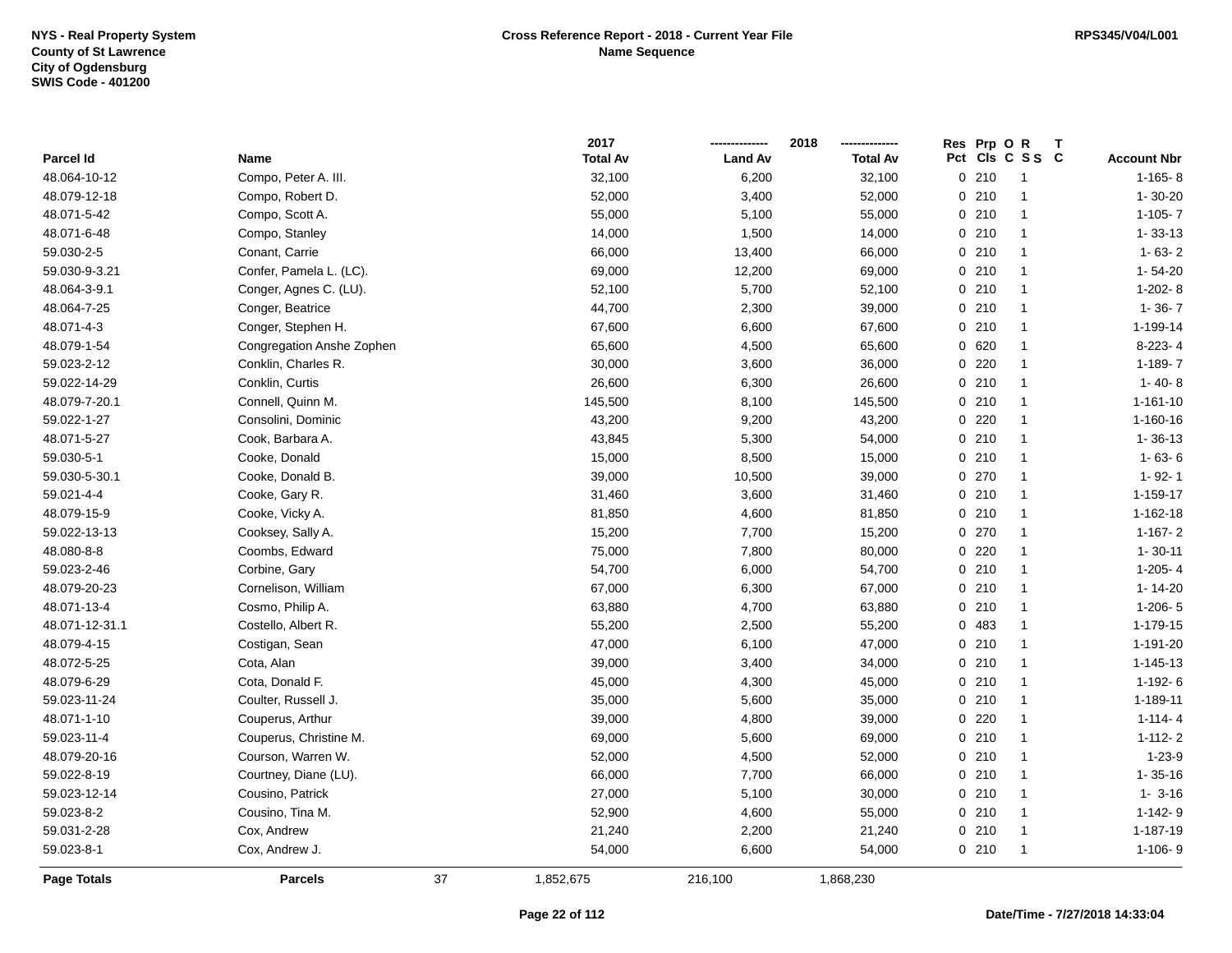|                    |                              |    | 2017            |                | 2018            | <b>Res</b> | Prp OR |                 | $\mathbf{T}$ |                    |
|--------------------|------------------------------|----|-----------------|----------------|-----------------|------------|--------|-----------------|--------------|--------------------|
| <b>Parcel Id</b>   | Name                         |    | <b>Total Av</b> | <b>Land Av</b> | <b>Total Av</b> |            |        | Pct Cls C S S C |              | <b>Account Nbr</b> |
| 48.071-9-30        | Cox, Marlene                 |    | 36,000          | 3,400          | 36,000          |            | 0210   | $\mathbf{1}$    |              | $1 - 70 - 9$       |
| 59.022-2-36        | Crawford, Lynn E.            |    | 68,000          | 7,000          | 68,000          |            | 0210   | -1              |              | $1 - 36 - 1$       |
| 48.071-12-33       | Creighton, Fred              |    | 50,000          | 2,800          | 50,000          |            | 0411   | $\mathbf{1}$    |              | $1 - 44 - 6$       |
| 59.030-2-7         | Creighton, Fred              |    | 39,000          | 9,200          | 39,000          |            | 0210   | $\mathbf{1}$    |              | $1 - 64 - 15$      |
| 59.030-4-29        | Creighton, Fred              |    | 45,000          | 8,400          | 45,000          |            | 0210   | $\mathbf{1}$    |              | $1 - 78 - 17$      |
| 59.022-9-31        | Creighton, Fred T.           |    | 30,800          | 4,400          | 30,800          |            | 0210   | $\mathbf{1}$    |              | $1 - 55 - 14$      |
| 59.030-4-14        | Creighton, Fred T.           |    | 24,000          | 3,800          | 24,000          |            | 0210   | $\mathbf{1}$    |              | $1 - 72 - 8$       |
| 59.030-5-38        | Creighton, Fred T.           |    | 26,000          | 7,100          | 26,000          |            | 0210   | $\mathbf{1}$    |              | $1 - 102 - 20$     |
| 59.030-6-44        | Crobar, Jeffrey M.           |    | 36,300          | 5,900          | 36,300          |            | 0210   | $\mathbf{1}$    |              | $1 - 81 - 10$      |
| 48.071-11-28       | Crosby, Peter L.             |    | 57,000          | 4,600          | 57,000          |            | 0210   | $\mathbf{1}$    |              | $1 - 71 - 17$      |
| 48.072-3-29        | Crosby, Shannon L.           |    | 52,000          | 3,300          | 56,000          |            | 0210   | $\mathbf{1}$    |              | 1-98-11            |
| 59.022-6-9         | Crosby, Shawn M.             |    | 36,000          | 7,900          | 36,000          |            | 0210   | $\mathbf{1}$    |              | $1 - 22 - 14$      |
| 48.071-5-6         | Crosby, Sherie G.            |    | 55,000          | 4,100          | 55,000          |            | 0210   | $\mathbf{1}$    |              | $1 - 174 - 11$     |
| 48.072-1-34        | Crossroads Properties, LLC   |    | 30,000          | 3,100          | 30,000          |            | 0210   | $\mathbf{1}$    |              | 1-121-19           |
| 48.072-12-33       | Crossroads Properties, LLC   |    | 48,000          | 5,200          | 52,000          |            | 0220   | $\mathbf{1}$    |              | $1 - 113 - 7$      |
| 59.023-6-20        | Crowder, David G.            |    | 59,800          | 8,400          | 59,800          |            | 0210   | $\mathbf{1}$    |              | 1-203-20           |
| 48.071-5-5         | Crowley, Jack H.             |    | 47,100          | 4,600          | 43,000          |            | 0210   | $\mathbf{1}$    |              | $1-150-5$          |
| 48.079-8-33        | Crowne Prop Acquisitions LLC |    | 62,500          | 4,000          | 16,000          |            | 0210   | $\mathbf{1}$    |              | $1-152-6$          |
| 59.023-5-39        | Crump, Clifford Jr.          |    | 43,000          | 6,100          | 43,000          |            | 0210   | $\mathbf{1}$    |              | 1-194-13           |
| 59.023-6-35        | Crump, William               |    | 45,000          | 5,100          | 45,000          |            | 0210   | $\mathbf{1}$    |              | $1 - 114 - 2$      |
| 48.071-3-19        | Cryderman, Bryan D. (LC).    |    | 9,500           | 5,100          | 9,500           |            | 0.312  | $\mathbf{1}$    |              |                    |
| 48.071-3-20        | Cryderman, Bryan D. (LC).    |    | 71,600          | 6,100          | 71,600          |            | 0210   | $\mathbf{1}$    |              | $1 - 119 - 1$      |
| 48.057-2-42        | Cryer, Christopher R.        |    | 124,000         | 10,900         | 120,000         |            | 0210   | $\mathbf{1}$    |              | 1-168-20.14        |
| 48.058-4-21.1      | Cryer, Christopher R.        |    | 4,800           | 4,800          | 4,800           |            | 0.311  | $\mathbf{1}$    |              | $8 - 19 - 3$       |
| 59.030-5-31        | Cummings, Timothy A.         |    | 59,200          | 9,500          | 59,200          |            | 0210   | $\mathbf{1}$    |              | $1-200-9$          |
| 59.023-1-37        | Cunningham, Destina L.       |    | 58,000          | 4,100          | 53,000          |            | 0210   | $\mathbf{1}$    |              | 1-126-19           |
| 48.064-7-3         | Cunningham, Eleanor (LU).    |    | 25,000          | 4,100          | 46,500          |            | 0210   | $\mathbf{1}$    |              | $1 - 36 - 14$      |
| 48.064-8-12        | Cunningham, Karen L.         |    | 12,000          | 3,700          | 12,000          |            | 0 484  | $\mathbf{1}$    |              | 1-138-13           |
| 48.064-8-13        | Cunningham, Karen L.         |    | 30,000          | 6,200          | 49,000          |            | 0210   | $\mathbf{1}$    |              | 1-138-14           |
| 48.072-12-34       | Cunningham, Kimberly S.      |    | 30,000          | 5,200          | 33,000          |            | 0210   | $\mathbf{1}$    |              | $1 - 157 - 18$     |
| 48.079-9-29        | Cunningham, Patrick          |    | 38,000          | 9,100          | 39,500          |            | 0210   | $\mathbf{1}$    |              | 1-193-8            |
| 59.021-2-21        | Cunningham, Theresa          |    | 60,000          | 9,900          | 60,000          |            | 0220   | $\mathbf{1}$    |              | 1-194-15           |
| 59.030-6-46        | Cunningham, William M. (LU). |    | 58,000          | 9,300          | 58,000          |            | 0210   | $\mathbf{1}$    |              | $1 - 97 - 19$      |
| 59.022-2-55        | Curatolo, Matthew C.         |    | 3,700           | 3,700          | 3,700           | 0          | 311    | $\mathbf{1}$    |              | $1 - 74 - 3$       |
| 59.022-2-56        | Curatolo, Matthew C.         |    | 51,300          | 7,500          | 51,300          |            | 0210   | $\mathbf{1}$    |              | $1 - 155 - 3$      |
| 59.022-14-30       | Curry, Eunice P.             |    | 40,000          | 6,700          | 40,000          |            | 0210   | $\mathbf{1}$    |              | $1 - 2 - 11$       |
| 48.071-11-20       | Cushman, Kyle R.             |    | 76,500          | 6,000          | 76,500          |            | 0210   | -1              |              | $1-100-4$          |
| <b>Page Totals</b> | <b>Parcels</b>               | 37 | 1,642,100       | 220,300        | 1,635,500       |            |        |                 |              |                    |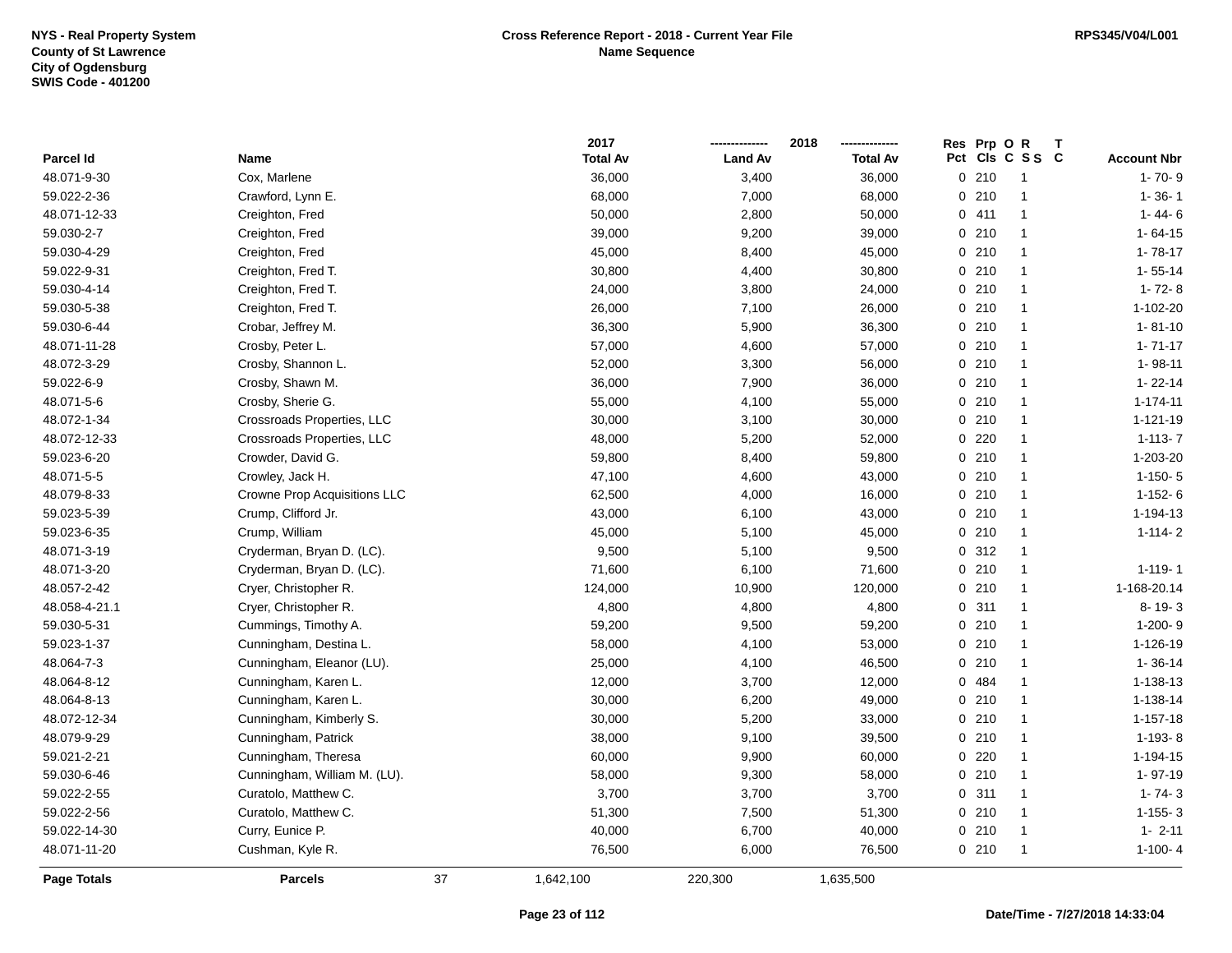|                    |                           |    | 2017            |                | 2018            | Res Prp O R     |                      |                    |
|--------------------|---------------------------|----|-----------------|----------------|-----------------|-----------------|----------------------|--------------------|
| Parcel Id          | Name                      |    | <b>Total Av</b> | <b>Land Av</b> | <b>Total Av</b> | Pct Cls C S S C |                      | <b>Account Nbr</b> |
| 48.064-10-11       | Cutler, Tammy             |    | 53,800          | 4,000          | 56,000          | 0.270           | $\mathbf{1}$         | $1 - 55 - 5$       |
| 59.022-13-12       | Cutwa, Donna M.           |    | 34,300          | 12,500         | 34,300          | 0210            | $\mathbf{1}$         | $1 - 37 - 6$       |
| 48.071-6-20        | Cutwa, Paul               |    | 27,400          | 6,800          | 42,000          | 0210            | $\mathbf{1}$         | $1 - 47 - 12$      |
| 48.058-2-11        | Cutway, Charlene M.       |    | 70,000          | 8,400          | 70,000          | 0210            | $\blacktriangleleft$ | $1 - 95 - 18$      |
| 48.080-3-6.1       | CVO Group, The            |    | 260,000         | 12,000         | 260,000         | 0411            | -1                   | 1-207-12           |
| 48.065-7-12.1      | Dailey, Michael           |    | 55,000          | 7,700          | 71,000          | 0210            | -1                   | $1 - 83 - 6$       |
| 48.064-6-31.2      | Dailey, Philip B. (LU).   |    | 111,500         | 11,400         | 111,500         | 0210            | $\overline{1}$       |                    |
| 59.023-13-14       | Dailey, Troy M. (LC).     |    | 45,000          | 3,100          | 48,000          | 0 210 W 1       |                      | $1 - 9 - 4$        |
| 48.080-4-7.21      | <b>Daland Corporation</b> |    | 380,500         | 97,000         | 380,500         | 0421            | $\mathbf{1}$         | $1 - 2 - 12.2$     |
| 48.058-1-25        | Dalton, Derrick J.        |    | 128,000         | 14,700         | 129,500         | 0210            | $\mathbf{1}$         | $1 - 85 - 3$       |
| 48.072-6-23.1      | Damms, Craig              |    | 60,000          | 10,000         | 75,000          | 0210            | $\mathbf{1}$         | $1-201-9$          |
| 48.065-8-8         | Dana, Edward              |    | 2,000           | 2,000          | 2,000           | 0.311           | -1                   | 8-227-9            |
| 48.065-8-7         | Dana, Edward C.           |    | 107,000         | 7,200          | 127,000         | 0210            | -1                   | 1-209-14           |
| 48.080-8-25.1      | Dashnaw, Cheyenne J.      |    | 57,400          | 8,200          | 57,400          | 0210            | -1                   | $1 - 13 - 18$      |
| 48.080-8-26        | Dashnaw, Cheyenne John    |    | 8,800           | 4,600          | 8,800           | 0.312           | $\blacktriangleleft$ | $1 - 83 - 12$      |
| 48.079-5-2         | Dashnaw, Jennifer L.      |    | 71,440          | 6,100          | 71,440          | 0210            | $\mathbf{1}$         | $1 - 1 - 13$       |
| 48.079-15-38       | David, Derek              |    | 28,500          | 4,100          | 28,500          | 0210            | $\mathbf{1}$         | 1-198-13           |
| 48.064-7-13        | Davidson, Steven E. Sr.   |    | 29,000          | 5,800          | 37,000          | 0220            | $\blacktriangleleft$ | $1 - 91 - 14$      |
| 48.071-6-24        | Davies, Claudette A.      |    | 7,800           | 1,800          | 7,800           | 0210            | $\mathbf{1}$         | $1 - 55 - 1$       |
| 59.030-4-63        | Davies, Paula             |    | 3,800           | 3,800          | 3,800           | 0.311           | $\overline{1}$       |                    |
| 59.030-4-64        | Davies, Paula             |    | 9,600           | 9,600          | 9,600           | 0 311 W 1       |                      | $1-174-4$          |
| 59.031-1-47        | Davies, Paula             |    | 36,500          | 7,200          | 36,500          | 0 210 W 1       |                      | $1 - 1 - 14$       |
| 59.022-11-1        | Davis, Angela M.          |    | 70,000          | 9,200          | 70,000          | 0210            | $\overline{1}$       | 1-209-11           |
| 48.071-3-38        | Davis, Christopher        |    | 67,000          | 4,100          | 67,000          | 0210            | $\mathbf{1}$         | 1-197-13           |
| 59.023-2-14        | Davis, Emerson R.         |    | 53,900          | 5,400          | 68,000          | 0210            | $\mathbf{1}$         | $1 - 46 - 9$       |
| 48.079-13-22       | Davis, Martha J. (LU).    |    | 64,600          | 7,000          | 64,600          | 0210            | $\mathbf{1}$         | $1 - 39 - 3$       |
| 48.072-6-18        | Davis, Ryan E.            |    | 34,000          | 3,700          | 30,000          | 0210            | -1                   | $1-152-4$          |
| 48.072-7-8         | Davis, Timothy P.         |    | 70,000          | 6,000          | 70,000          | 0210            | -1                   | $1 - 144 - 9$      |
| 48.079-8-19        | Davison, Arthur B.        |    | 68,800          | 5,900          | 68,800          | 0210            | -1                   | $1 - 38 - 19$      |
| 48.064-7-23        | Davison, Glendon M.       |    | 20,000          | 2,000          | 20,000          | 0210            | -1                   | $1 - 72 - 17$      |
| 48.071-2-10        | Davison, Linda M.         |    | 52,500          | 5,300          | 50,000          | 0210            | $\mathbf{1}$         | $1 - 89 - 6$       |
| 48.071-2-4         | Dawley, Gregory A.        |    | 51,600          | 5,100          | 51,600          | 0210            | $\overline{1}$       | $1 - 110 - 6$      |
| 48.072-6-40        | Dawley, Jillian E.        |    | 32,500          | 3,700          | 35,000          | 0210            | $\mathbf{1}$         | $1 - 55 - 9$       |
| 59.021-1-39        | Dawley, Mary F.           |    | 55,000          | 13,100         | 55,000          | 0210            | $\mathbf{1}$         | 1-201-19           |
| 48.071-6-11        | Dawley, Michael V.        |    | 22,700          | 1,900          | 22,700          | 0210            | $\mathbf{1}$         | $1 - 74 - 18$      |
| 48.064-10-19       | Dawson, Brenden W.        |    | 27,800          | 5,700          | 19,000          | 0 270           | -1                   | $1 - 172 - 1$      |
| 48.072-4-6         | Dawson, Kenneth           |    | 35,000          | 3,900          | 40,000          | 0210            | -1                   | $1 - 39 - 7$       |
| <b>Page Totals</b> | <b>Parcels</b>            | 37 | 2,312,740       | 330,000        | 2,399,340       |                 |                      |                    |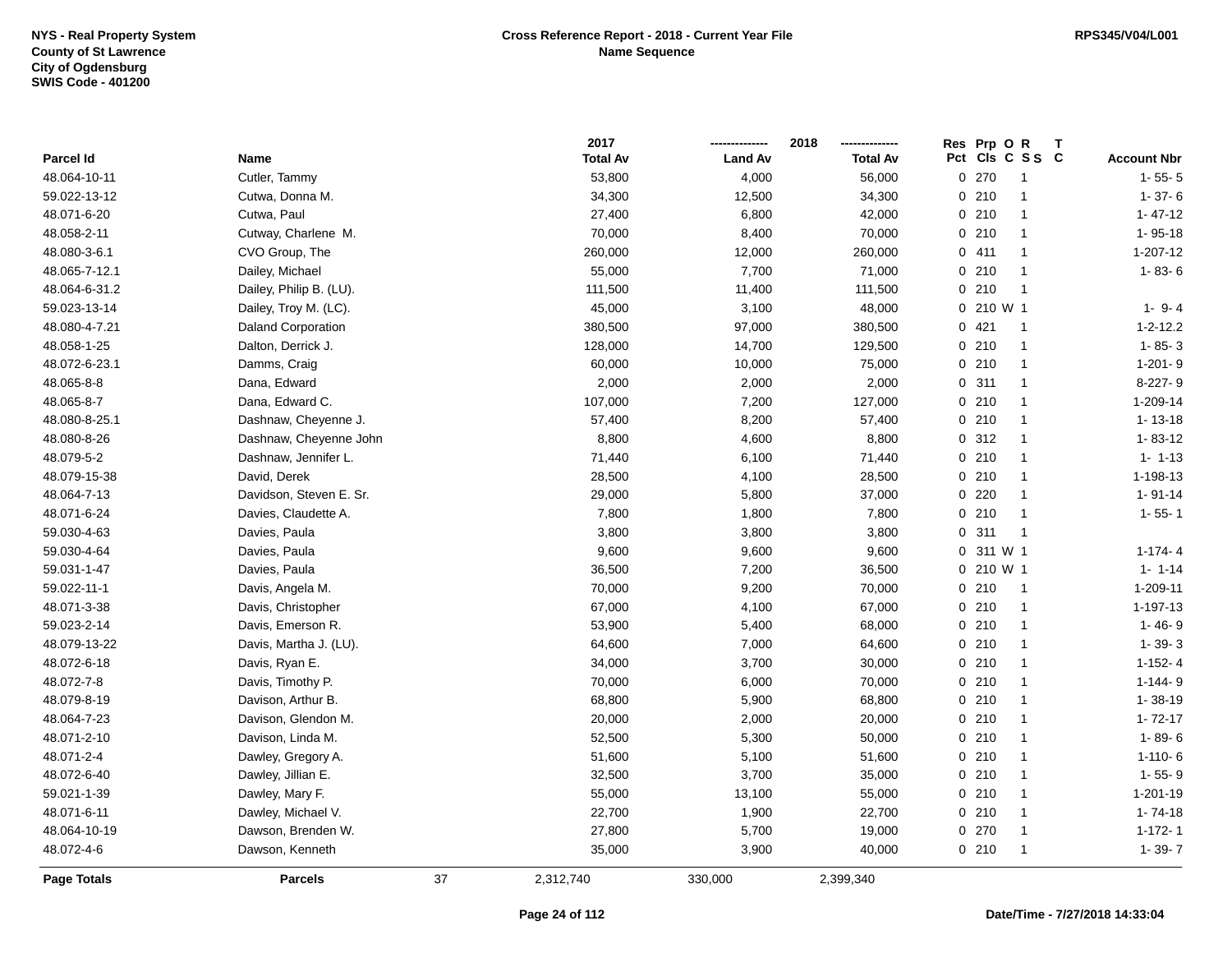|                    |                          |    | 2017            |                | 2018            | <b>Res</b> | Prp OR |                 | T |                    |
|--------------------|--------------------------|----|-----------------|----------------|-----------------|------------|--------|-----------------|---|--------------------|
| Parcel Id          | Name                     |    | <b>Total Av</b> | <b>Land Av</b> | <b>Total Av</b> |            |        | Pct Cls C S S C |   | <b>Account Nbr</b> |
| 59.030-2-18        | Day, Mary                |    | 34,800          | 6,200          | 34,800          | 0210       |        | $\overline{1}$  |   | $1 - 39 - 10$      |
| 59.023-15-21       | Dean, Daniel L.          |    | 50,880          | 8,900          | 50,880          | 0210       |        | -1              |   | $1-192-5$          |
| 59.030-4-17        | Dean, Matthew            |    | 13,000          | 4,600          | 13,000          | 0210       |        | $\mathbf{1}$    |   | $1 - 11 - 12$      |
| 48.071-5-12        | Dean, Matthew P.         |    | 15,200          | 6,500          | 15,200          | 0 270      |        | $\mathbf{1}$    |   | $1 - 54 - 10$      |
| 48.072-6-53        | Dean, Tamara M.          |    | 68,000          | 4,500          | 68,000          | 0210       |        | $\mathbf{1}$    |   | 1-91-20            |
| 59.022-12-24       | Decker, Jorden J.        |    | 50,000          | 7,300          | 50,000          | 0210       |        | $\mathbf{1}$    |   | $1 - 1 - 20$       |
| 48.072-13-13       | Deckert, Brian M.        |    | 78,040          | 3,900          | 111,000         | 0210       |        | $\mathbf{1}$    |   | $1 - 46 - 2$       |
| 48.064-2-18        | Degone, Leo              |    | 34,100          | 4,600          | 53,000          | 0210       |        | $\mathbf{1}$    |   | $1 - 195 - 1$      |
| 48.079-20-14       | Delarge, David           |    | 55,200          | 5,100          | 55,200          | 0210       |        | $\mathbf{1}$    |   | $1 - 39 - 15$      |
| 59.023-2-47        | Delarge, Julie A. (LC).  |    | 71,400          | 4,100          | 71,400          | $0$ 220    |        | $\mathbf{1}$    |   | 1-189-19           |
| 48.065-4-17.1      | Delarge, Valerie         |    | 19,100          | 8,200          | 19,100          | 0210       |        | $\mathbf{1}$    |   | $1 - 93 - 1$       |
| 48.064-3-8.1       | Delarge, Valerie J.      |    | 37,400          | 7,200          | 37,400          | 0210       |        | $\mathbf{1}$    |   | $1 - 89 - 7$       |
| 48.079-12-26       | Deloney, Amy             |    | 43,200          | 3,100          | 43,200          | 0210       |        | $\mathbf{1}$    |   | $1 - 42 - 8$       |
| 48.057-2-47        | Deloney, Ralph           |    | 115,000         | 11,600         | 115,000         | $0$ 210    |        | $\mathbf{1}$    |   | 1-168-20.6         |
| 48.080-8-17.1      | Deloney, Randy           |    | 57,700          | 11,800         | 57,700          | 0210       |        | $\mathbf{1}$    |   | $1 - 91 - 11$      |
| 59.022-2-40        | Deloney, Sherry L.       |    | 35,000          | 8,200          | 35,000          | 0210       |        | $\overline{1}$  |   | 1-69-20            |
| 59.022-10-22       | Demers, Avis             |    | 54,000          | 9,100          | 54,000          | 0210       |        | $\mathbf{1}$    |   | $1 - 101 - 5$      |
| 48.058-11-12       | Demers, Beverly W. (LU). |    | 163,000         | 10,300         | 150,000         | 0210       |        | $\mathbf{1}$    |   |                    |
| 48.072-4-10        | Demers, Caroline         |    | 37,700          | 4,100          | 61,700          | 0210       |        | $\mathbf{1}$    |   | $1-195-5$          |
| 59.022-11-7        | Demers, Ernest Jr.       |    | 46,355          | 8,100          | 46,355          | $0$ 220    |        | $\mathbf{1}$    |   | $1 - 40 - 9$       |
| 48.072-9-10.1      | Demers, Hector           |    | 47,000          | 6,700          | 50,000          | 0210       |        | $\mathbf{1}$    |   | $1-195-2$          |
| 48.072-7-26.1      | Demers, Hector H.        |    | 5,500           | 4,500          | 5,500           | 0.312      |        | $\mathbf{1}$    |   | 1-136-16           |
| 48.079-20-12       | Demers, Jason C.         |    | 82,080          | 5,500          | 82,080          | 0210       |        | $\mathbf{1}$    |   | $1 - 93 - 9$       |
| 48.072-14-12       | Demers, John             |    | 74,000          | 6,000          | 79,000          | 0210       |        | $\mathbf{1}$    |   | 1-225-11001        |
| 59.022-11-26       | Demers, Kyle D.          |    | 55,000          | 5,000          | 55,000          | 0210       |        | $\mathbf{1}$    |   | $1 - 184 - 1$      |
| 59.030-3-2.11      | Demers, Laurie K.        |    | 31,500          | 10,400         | 31,500          | 0210       |        | $\mathbf{1}$    |   | $1 - 60 - 6$       |
| 48.071-6-12        | Demers, Mark             |    | 16,000          | 2,400          | 25,000          | 0210       |        | $\mathbf{1}$    |   | $1 - 41 - 18$      |
| 48.065-3-8         | Demers, Mary P.          |    | 36,000          | 4,800          | 40,000          | 0210       |        | $\mathbf{1}$    |   | $1-195-3$          |
| 48.073-2-6         | Demers, Richard          |    | 69,000          | 9,500          | 69,000          | 0210       |        | $\mathbf{1}$    |   | $1 - 14 - 2$       |
| 48.079-5-12        | Demers, Todd A.          |    | 83,000          | 4,200          | 83,000          | 0210       |        | $\overline{1}$  |   | $1 - 26 - 10$      |
| 59.023-1-41        | Demers, Virginia M.      |    | 46,000          | 3,800          | 46,000          | 0210       |        | $\mathbf{1}$    |   | $1-200-4$          |
| 48.072-9-9         | Demo, Tina M.            |    | 28,100          | 4,100          | 44,500          | 0210       |        | $\mathbf{1}$    |   | $1 - 31 - 18$      |
| 59.024-1-2.1       | Denio, John F.           |    | 65,100          | 9,400          | 65,100          | 0210       |        | $\mathbf{1}$    |   | $1 - 49 - 11$      |
| 59.023-11-28       | Denio, William J.        |    | 28,500          | 5,600          | 32,000          | 0210       |        | $\mathbf{1}$    |   | $1 - 40 - 13$      |
| 48.072-2-21        | Denner, Bruce O.         |    | 45,494          | 3,500          | 42,000          | 0210       |        | $\mathbf{1}$    |   | $1 - 143 - 17$     |
| 48.071-3-6         | Denner, Gregory R.       |    | 35,000          | 3,600          | 35,000          | 0210       |        | $\mathbf{1}$    |   | $1 - 191 - 1$      |
| 48.072-5-6         | Denner, Michael D.       |    | 35,000          | 6,000          | 41,000          | 0210       |        | -1              |   | $1 - 3 - 5$        |
| <b>Page Totals</b> | <b>Parcels</b>           | 37 | 1,861,349       | 232,400        | 1,967,615       |            |        |                 |   |                    |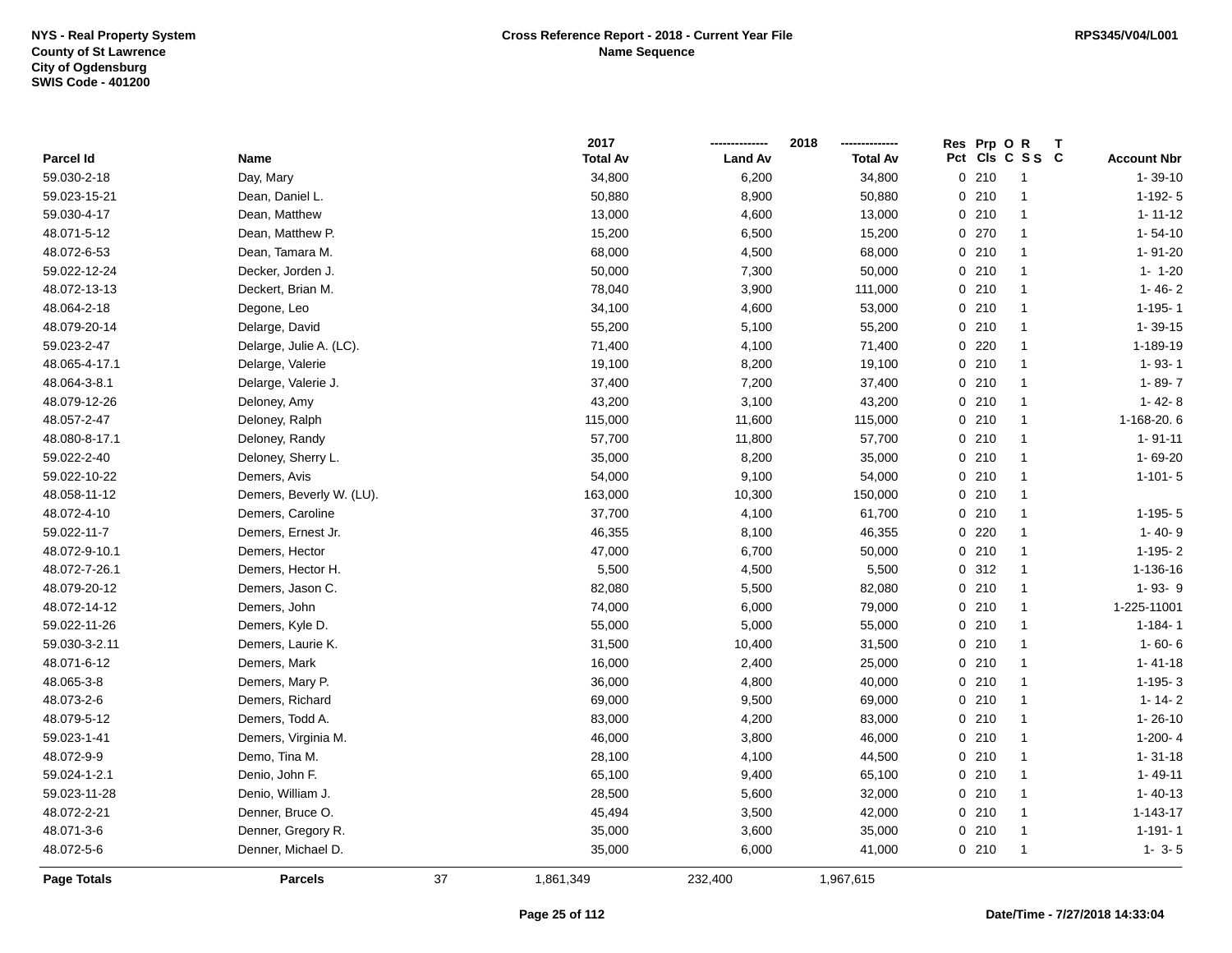|                    |                               |    | 2017            |                | 2018            |     | Res Prp O R  | Т              |                    |
|--------------------|-------------------------------|----|-----------------|----------------|-----------------|-----|--------------|----------------|--------------------|
| Parcel Id          | Name                          |    | <b>Total Av</b> | <b>Land Av</b> | <b>Total Av</b> | Pct |              | CIs C S S C    | <b>Account Nbr</b> |
| 48.079-6-22        | Denner, Robert                |    | 35,900          | 5,500          | 35,900          |     | 0210         | $\overline{1}$ | $1 - 38 - 10$      |
| 48.064-9-1         | Dennis, Debra A.              |    | 62,000          | 3,900          | 62,000          |     | 0210         | $\mathbf{1}$   | $1 - 121 - 1$      |
| 48.064-2-8         | Denny, Bethell Planty         |    | 38,500          | 5,100          | 38,500          |     | 0210         | $\mathbf{1}$   | $1 - 128 - 17$     |
| 48.072-2-23        | Denny, Carrie L.              |    | 65,000          | 3,600          | 62,000          |     | 0210         | $\overline{1}$ | $1-145-2$          |
| 48.072-6-36        | Denny, Catherine Touron (LU). |    | 38,000          | 6,100          | 50,000          |     | $0$ 220      | -1             | $1 - 126 - 18$     |
| 59.030-4-5         | Denny, Cheryl                 |    | 47,000          | 7,800          | 47,000          |     | 0210         | -1             | $1 - 200 - 11$     |
| 48.080-1-20        | Denny, Constance M.           |    | 48,600          | 6,300          | 48,600          |     | 0210         | $\overline{1}$ | $1 - 120 - 14$     |
| 48.077-1-15        | Denny, Debra L.               |    | 43,900          | 3,100          | 43,900          |     | 0210         | $\overline{1}$ | $1 - 116 - 6$      |
| 48.079-20-15       | Denny, Debra L.               |    | 51,900          | 5,100          | 51,900          |     | 0210         | $\mathbf{1}$   | $1 - 156 - 18$     |
| 59.030-4-50        | Denny, Gregory J.             |    | 44,740          | 8,400          | 44,740          |     | 0210         | $\overline{1}$ | $1 - 201 - 18$     |
| 48.064-5-5         | Denny, Jo Anne                |    | 62,000          | 3,700          | 62,000          |     | 0210         | $\overline{1}$ | $1 - 41 - 2$       |
| 59.031-1-13        | Denny, Margaret L. (LU).      |    | 33,700          | 6,200          | 33,700          |     | $0, 210$ W 1 |                | $1 - 41 - 4$       |
| 48.072-7-17        | Denny, Nicole A.              |    | 33,510          | 4,500          | 37,000          |     | 0210         | -1             | $1-202-9$          |
| 48.073-4-17        | Denny, Patricia A.            |    | 64,200          | 10,000         | 74,000          |     | 0210         | $\overline{1}$ | 1-125-13           |
| 48.072-10-20.1     | Denoncourt, Joseph E. (LU).   |    | 71,200          | 7,800          | 60,000          |     | 0210         | $\mathbf{1}$   | $1 - 41 - 7$       |
| 48.002-1-20.12     | Deringer, Inc., A.N.          |    | 400,000         | 40,000         | 400,000         |     | 0440         | $\mathbf{1}$   |                    |
| 48.071-15-35       | Dewey, Bonnie L.              |    | 55,000          | 3,900          | 55,000          |     | 0210         | $\mathbf{1}$   | $1-203-4$          |
| 59.022-5-11        | Dewey, Justin J.              |    | 26,000          | 5,700          | 26,000          |     | 0210         | $\mathbf{1}$   | $1 - 66 - 2$       |
| 48.072-13-14       | Dewey, Michelle A.            |    | 46,000          | 3,700          | 46,000          |     | 0210         | $\mathbf{1}$   | $1 - 194 - 1$      |
| 59.022-5-12        | Dewey, Randy II.              |    | 4,000           | 4,000          | 4,000           |     | 0.311        | $\mathbf{1}$   | $1 - 23 - 8$       |
| 59.022-5-13        | Dewey, Randy E. II.           |    | 11,600          | 3,200          | 11,600          |     | 0210         | $\overline{1}$ | $1 - 119 - 7$      |
| 48.064-4-7         | Dezell, Jeffrey M. (LC).      |    | 42,300          | 3,700          | 47,000          |     | 0210         | $\overline{1}$ | $1 - 51 - 11$      |
| 59.023-10-9.2      | Dibble, William A.            |    | 4,800           | 5,900          | 5,900           |     | 0.311        | $\mathbf{1}$   | 1-156-3.2          |
| 59.023-10-11       | Dibble, William A.            |    | 74,000          | 5,600          | 87,000          |     | 0210         | $\overline{1}$ | $1-156-2$          |
| 48.072-1-32        | Dickinson, Michael            |    | 67,000          | 3,700          | 63,000          |     | 0210         | $\overline{1}$ | $1 - 101 - 7$      |
| 48.079-5-17.1      | Dickinson, William            |    | 42,000          | 8,800          | 42,000          |     | 0210         | $\mathbf{1}$   | $1 - 41 - 19$      |
| 59.022-15-17       | DiFolca, Joseph N.            |    | 38,500          | 6,100          | 38,500          |     | 0210         | $\mathbf{1}$   | $1 - 42 - 1$       |
| 48.079-7-5         | Dilcox, Lachelle R.           |    | 45,000          | 4,500          | 45,000          |     | 0210         | -1             | $1 - 42 - 11$      |
| 59.023-9-25        | Dillabough, William           |    | 31,000          | 5,600          | 69,000          |     | 0210         | -1             | $1 - 4 - 16$       |
| 59.023-9-26        | Dillabough, William B. Jr.    |    | 63,000          | 5,600          | 63,000          |     | 0210         | $\overline{1}$ | $1 - 191 - 10$     |
| 59.023-15-9        | Dillenbeck, Richard           |    | 65,000          | 10,100         | 65,000          |     | 0210         | -1             | $1-195-8$          |
| 48.071-7-26        | Dillingham, Edward            |    | 73,800          | 8,000          | 73,800          |     | 0210         | $\overline{1}$ | $1 - 39 - 1$       |
| 48.071-13-26.11    | Dillingham Properties LLC     |    | 12,000          | 12,000         | 12,000          |     | 0 438        | $\mathbf{1}$   |                    |
| 48.071-13-27       | Dillingham Properties, LLC    |    | 190,000         | 4,300          | 190,000         |     | 0.482        | $\mathbf{1}$   | $1 - 42 - 5$       |
| 59.023-6-15        | Dings, Patricia A. (LU).      |    | 45,000          | 9,200          | 45,000          |     | 0210         | $\mathbf{1}$   | $1 - 42 - 9$       |
| 48.071-9-11.1      | Dishaw, Catherine             |    | 26,000          | 4,500          | 26,000          |     | 0210         | $\overline{1}$ | $1 - 42 - 16$      |
| 48.072-6-5         | Dishaw, Christopher           |    | 52,500          | 5,700          | 55,500          |     | 0210         | -1             | $1-208-6$          |
| <b>Page Totals</b> | <b>Parcels</b>                | 37 | 2,154,650       | 250,900        | 2,221,540       |     |              |                |                    |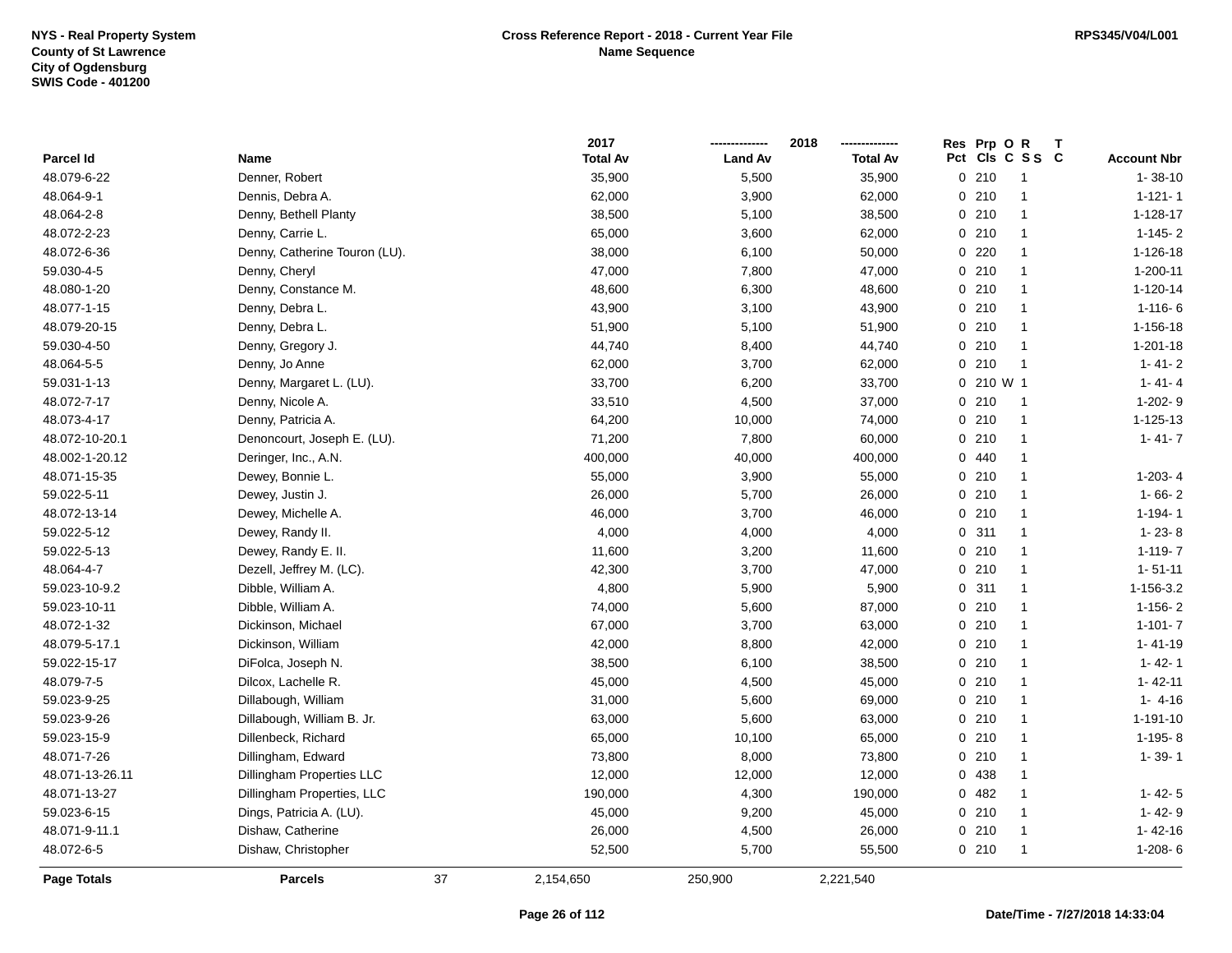|                    |                        |    | 2017            |                | 2018            | Res Prp O R |                 |                    |
|--------------------|------------------------|----|-----------------|----------------|-----------------|-------------|-----------------|--------------------|
| Parcel Id          | Name                   |    | <b>Total Av</b> | <b>Land Av</b> | <b>Total Av</b> |             | Pct Cls C S S C | <b>Account Nbr</b> |
| 48.079-6-34.1      | Dishaw, Curtis         |    | 47,700          | 6,000          | 49,000          | 0210        | $\overline{1}$  | $1 - 79 - 4$       |
| 59.030-5-35        | Dishaw, David          |    | 60,000          | 7,600          | 60,000          | 0 230       | $\overline{1}$  | $1 - 154 - 14$     |
| 59.031-2-40        | Dishaw, Dona           |    | 29,000          | 4,400          | 33,000          | 0210        | $\overline{1}$  | $1 - 60 - 13$      |
| 59.023-8-36.1      | Dishaw, Douglas        |    | 22,000          | 3,400          | 18,000          | 0210        | 1               | $1 - 86 - 17$      |
| 59.030-9-13        | Dishaw, John           |    | 30,800          | 5,900          | 30,800          | 0210        | $\mathbf{1}$    | $1-145-8$          |
| 59.030-9-14        | Dishaw, John           |    | 36,500          | 5,900          | 36,500          | 0210        | -1              | 1-42-20            |
| 59.030-9-16        | Dishaw, John           |    | 1,300           | 1,300          | 1,300           | 0.311       | $\mathbf{1}$    | $1-145-7$          |
| 59.030-9-17        | Dishaw, John           |    | 1,300           | 1,300          | 1,300           | 0.311       | $\overline{1}$  | $1 - 43 - 1$       |
| 59.029-1-9         | Dishaw, John E. Jr     |    | 14,100          | 9,900          | 14,100          | 0 270       | $\overline{1}$  | 8-228-17           |
| 59.023-5-24.1      | Dishaw, Kimberley A.   |    | 88,000          | 6,500          | 88,000          | 0210        | $\overline{1}$  | $1 - 1 - 12$       |
| 48.071-6-17        | Dishaw, Lawrence J.    |    | 40,000          | 3,600          | 45,000          | 0210        | $\overline{1}$  | $1 - 42 - 15$      |
| 59.030-9-10.2      | Dishaw, Mary Lou       |    | 38,250          | 7,700          | 38,250          | 0270        | $\overline{1}$  |                    |
| 48.079-9-30        | Dishaw, Trudy L.       |    | 43,000          | 4,500          | 43,000          | 0210        | $\mathbf{1}$    | 1-175-10           |
| 59.022-12-8        | Disotell, Beatrice     |    | 45,900          | 7,300          | 45,900          | 0210        | $\mathbf{1}$    | $1 - 131 - 18$     |
| 48.072-8-8.1       | Dobbs, Donald A. Jr.   |    | 64,800          | 9,300          | 59,000          | 0210        | $\mathbf{1}$    | $1 - 20 - 18$      |
| 48.072-8-10.1      | Dobbs, Donald A. Jr.   |    | 6,700           | 5,900          | 7,400           | 0.312       | $\mathbf{1}$    | $1 - 32 - 10$      |
| 59.023-6-28        | Doboze, Christopher K. |    | 42,000          | 6,600          | 42,000          | 0 220       | $\overline{1}$  | 1-186-20           |
| 48.079-6-38        | Dodd, Andrew J.        |    | 64,900          | 6,400          | 64,900          | 0210        | $\overline{1}$  | $1 - 53 - 19$      |
| 48.079-20-28       | Dodds, Donald          |    | 53,200          | 5,000          | 53,200          | 0210        | $\mathbf{1}$    | $1 - 44 - 11$      |
| 59.022-5-20        | Dodge, Daniel J.       |    | 38,500          | 7,500          | 38,500          | 0210        | $\overline{1}$  | $1 - 16 - 1$       |
| 59.030-4-53        | Dodge, Daniel J.       |    | 53,000          | 8,900          | 53,000          | 0210        | $\mathbf{1}$    | $1 - 11 - 5$       |
| 48.064-9-9         | Doe, Albert            |    | 53,500          | 6,300          | 62,000          | 0210        | $\overline{1}$  | $1 - 44 - 15$      |
| 59.022-9-29.1      | Doe, Joseph P.         |    | 50,700          | 8,800          | 50,700          | 0210        | $\overline{1}$  | 1-197-10           |
| 48.072-4-7         | Doe, Lawrence          |    | 48,200          | 4,200          | 59,000          | 0210        | $\overline{1}$  | $1 - 44 - 18$      |
| 59.023-4-6         | Doe, Thomas A.         |    | 50,100          | 3,100          | 53,800          | 0210        | $\overline{1}$  | $1 - 210 - 3$      |
| 59.030-8-9         | Doerr, Cheryl          |    | 4,300           | 4,300          | 4,300           | 0.311       | $\overline{1}$  | $1 - 74 - 13$      |
| 48.078-4-35        | Doerr, Donna M.        |    | 75,000          | 10,000         | 75,000          | 0210        | $\mathbf{1}$    | $1-192-4$          |
| 48.071-7-46        | Doerr, Theresa A.      |    | 48,500          | 4,400          | 45,000          | 0210        | -1              | 1-138-11           |
| 48.072-1-24        | Dominie, John K.       |    | 35,800          | 5,200          | 39,000          | 0210        | 1               | $1 - 56 - 13$      |
| 48.072-14-11       | Donaldson, Dale J.     |    | 63,500          | 6,800          | 85,000          | 0210        | $\mathbf{1}$    | 1-225-11.13        |
| 48.058-6-20        | Donaleski, Joseph      |    | 129,000         | 13,000         | 129,000         | 0210        | $\mathbf{1}$    | 1-125-10           |
| 48.071-6-57        | Donnelly, Mary Ellen   |    | 65,000          | 8,700          | 62,000          | 0210        | $\overline{1}$  | $1 - 147 - 16$     |
| 59.030-4-73        | Dority, Brian          |    | 37,900          | 5,400          | 37,900          | 0210        | $\overline{1}$  | $1 - 32 - 12$      |
| 48.079-6-18        | Doser, Robert P.       |    | 64,000          | 5,300          | 74,000          | 0210        | $\overline{1}$  | 1-192-7            |
| 59.030-2-13        | Douglas, Deborah       |    | 21,100          | 11,600         | 21,100          | 0 270       | $\overline{1}$  | $1 - 88 - 7.1$     |
| 48.079-7-4         | Douglas, Gordon C.     |    | 38,400          | 3,900          | 38,400          | 0210        | $\overline{1}$  | 1-190-7            |
| 48.079-7-14        | Douglas, Ralph P.      |    | 83,000          | 4,200          | 83,000          | 0210        | $\overline{1}$  | 1-195-16           |
| <b>Page Totals</b> | <b>Parcels</b>         | 37 | 1,688,950       | 230,100        | 1,741,350       |             |                 |                    |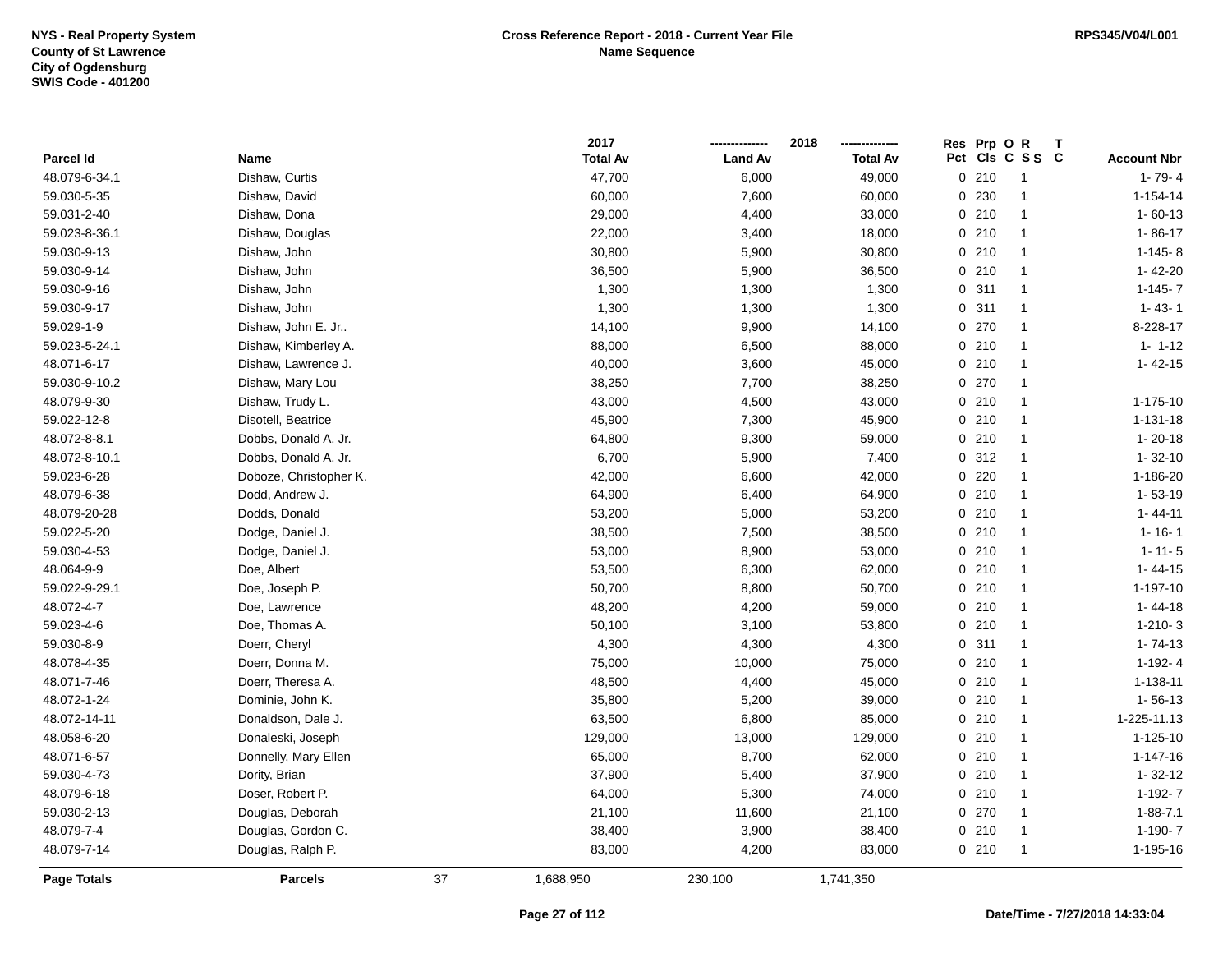|                    |                          |    | 2017            |                | 2018            | Res Prp O R |                         |                    |
|--------------------|--------------------------|----|-----------------|----------------|-----------------|-------------|-------------------------|--------------------|
| <b>Parcel Id</b>   | Name                     |    | <b>Total Av</b> | <b>Land Av</b> | <b>Total Av</b> |             | Pct Cls C S S C         | <b>Account Nbr</b> |
| 48.057-2-11        | Douglas, Thomas C.       |    | 107,000         | 10,500         | 107,000         | 0210        | $\overline{1}$          | $1 - 101 - 19$     |
| 59.031-3-18        | Douglas, Thomas V.       |    | 49,000          | 4,500          | 49,000          | 0210        | $\overline{1}$          | $1 - 45 - 17$      |
| 59.023-5-42        | Douglass, Stephen R.     |    | 35,000          | 6,900          | 35,000          | 0210        | $\overline{1}$          | $1 - 51 - 15$      |
| 59.023-3-1         | Downey, Gregory          |    | 56,100          | 9,400          | 56,100          | 0210        | $\overline{1}$          | $1-192-8$          |
| 48.071-5-26        | Downey, Robert S.        |    | 46,200          | 5,300          | 57,000          | 0220        | $\mathbf{1}$            | $1 - 46 - 20$      |
| 48.079-13-20       | Downie, Ryan E.          |    | 65,240          | 5,200          | 65,240          | 0210        | $\overline{1}$          | 1-195-14           |
| 59.023-6-6         | Downing, Carmen L.       |    | 74,300          | 10,600         | 74,300          | 0210        | $\mathbf{1}$            | 1-192-10           |
| 48.079-13-8        | Downs, Virginia          |    | 50,900          | 4,000          | 50,900          | 0 210       | $\mathbf{1}$            | 1-195-19           |
| 48.057-2-53        | Doyle, Margaret B.       |    | 145,000         | 11,900         | 145,000         | 0210        | $\overline{1}$          | $1 - 102 - 11.1$   |
| 59.024-1-4         | Drayse, Eric A.          |    | 60,000          | 9,400          | 60,000          | 0210        | $\mathbf{1}$            | $1 - 47 - 9$       |
| 48.080-7-6.1       | Drummond, Paul           |    | 82,000          | 10,900         | 82,000          | 0210        | $\overline{1}$          | $1 - 53 - 6$       |
| 48.058-2-10        | Duarte, Dominic          |    | 91,000          | 9,500          | 93,000          | 0210        | $\mathbf{1}$            | $1-127-8$          |
| 48.072-3-11        | Duffy, Patrick (LC).     |    | 41,540          | 9,000          | 51,000          | 0210        | $\overline{1}$          | $1 - 98 - 3$       |
| 48.078-1-2         | Duffy, Thomas            |    | 27,400          | 8,500          | 27,400          | 0210        | $\overline{\mathbf{1}}$ | $1 - 75 - 9$       |
| 48.078-1-26.1      | Duffy, Thomas J.         |    | 45,000          | 45,000         | 45,000          | 0 330 W 1   |                         | $1 - 214 - 1.1$    |
| 48.078-1-1.2       | Duffy, Thomas James      |    | 7,000           | 7,000          | 7,000           | 0.311       | $\overline{1}$          | 1-108-40020        |
| 59.022-11-18       | Dufore, Janet L.         |    | 67,900          | 6,200          | 67,900          | 0210        | $\overline{1}$          | $1 - 47 - 19$      |
| 59.023-11-23.1     | Dufore, Larry            |    | 48,000          | 8,500          | 51,000          | 0210        | $\overline{1}$          | $1 - 17 - 3$       |
| 59.030-3-33        | Dufore, Valerie L. (LC). |    | 65,400          | 10,400         | 65,400          | 0210        | $\overline{1}$          | $1 - 77 - 7$       |
| 59.030-2-17        | Dulmage, Brenda          |    | 21,500          | 5,900          | 21,500          | 0210        | $\overline{1}$          | $1 - 103 - 2$      |
| 59.030-4-54        | Dulmage, Brenda          |    | 39,200          | 4,900          | 39,200          | 0220        | $\overline{1}$          | $1 - 8 - 2$        |
| 48.064-3-18.1      | Dupont, Mary Lou         |    | 12,000          | 12,000         | 12,000          | 0.311       | $\overline{1}$          | $1 - 21 - 12.1$    |
| 48.064-3-19        | Dupont, Mary Lou         |    | 31,800          | 2,600          | 37,800          | 0210        | $\overline{1}$          | $1 - 104 - 7$      |
| 48.064-3-24        | Dupont, Mary Lou         |    | 24,500          | 3,100          | 28,000          | 0210        | $\overline{1}$          | $1 - 144 - 12$     |
| 59.023-9-3         | Dupont, Mary Lou         |    | 37,500          | 2,500          | 34,000          | 0210        | $\overline{1}$          | $1 - 44 - 13$      |
| 48.079-5-37        | Dupont, Yves             |    | 51,500          | 3,700          | 51,500          | 0 230       | $\overline{1}$          | $1 - 80 - 20$      |
| 59.021-1-20        | Dupont, Yves             |    | 35,100          | 4,400          | 35,100          | 0210        | $\overline{1}$          | $1 - 186 - 5$      |
| 59.023-1-38        | Dupont, Yves             |    | 35,000          | 3,800          | 38,000          | 0210        | $\mathbf{1}$            | 1-109-18           |
| 59.021-6-13        | DuPre, Erica L.          |    | 67,500          | 6,700          | 67,500          | 0210        | $\overline{1}$          | $1 - 71 - 7$       |
| 59.022-2-13        | Dupree, Gary             |    | 60,000          | 8,300          | 60,000          | 0210        | $\overline{1}$          | $1 - 48 - 15$      |
| 59.022-2-14        | Dupree, James W.         |    | 65,000          | 8,300          | 65,000          | 0210        | $\mathbf{1}$            | 1-132-19           |
| 48.071-12-10       | Dupree, Martha M.        |    | 67,500          | 4,300          | 67,500          | 0210        | $\overline{1}$          | $1 - 142 - 12$     |
| 59.021-3-6.1       | Dupree, Timothy          |    | 64,000          | 7,900          | 64,000          | 0210        | $\overline{1}$          | $1 - 48 - 14.1$    |
| 59.021-3-9         | Dupree, Timothy          |    | 4,200           | 4,200          | 4,200           | 0.311       | $\overline{1}$          | $1 - 50 - 9$       |
| 59.021-3-10        | Dupree, Timothy          |    | 4,200           | 4,200          | 4,200           | 0.311       | $\mathbf{1}$            | $1 - 185 - 6$      |
| 59.021-3-7         | Dupree, Timothy E.       |    | 6,500           | 6,500          | 6,500           | 0.311       | $\overline{1}$          | 1-48-14.2          |
| 59.022-8-27        | Duprey, Henry E.         |    | 35,980          | 10,400         | 35,980          | 0220        | $\overline{1}$          | $1 - 201 - 15$     |
| <b>Page Totals</b> | <b>Parcels</b>           | 37 | 1,826,960       | 296,400        | 1,861,220       |             |                         |                    |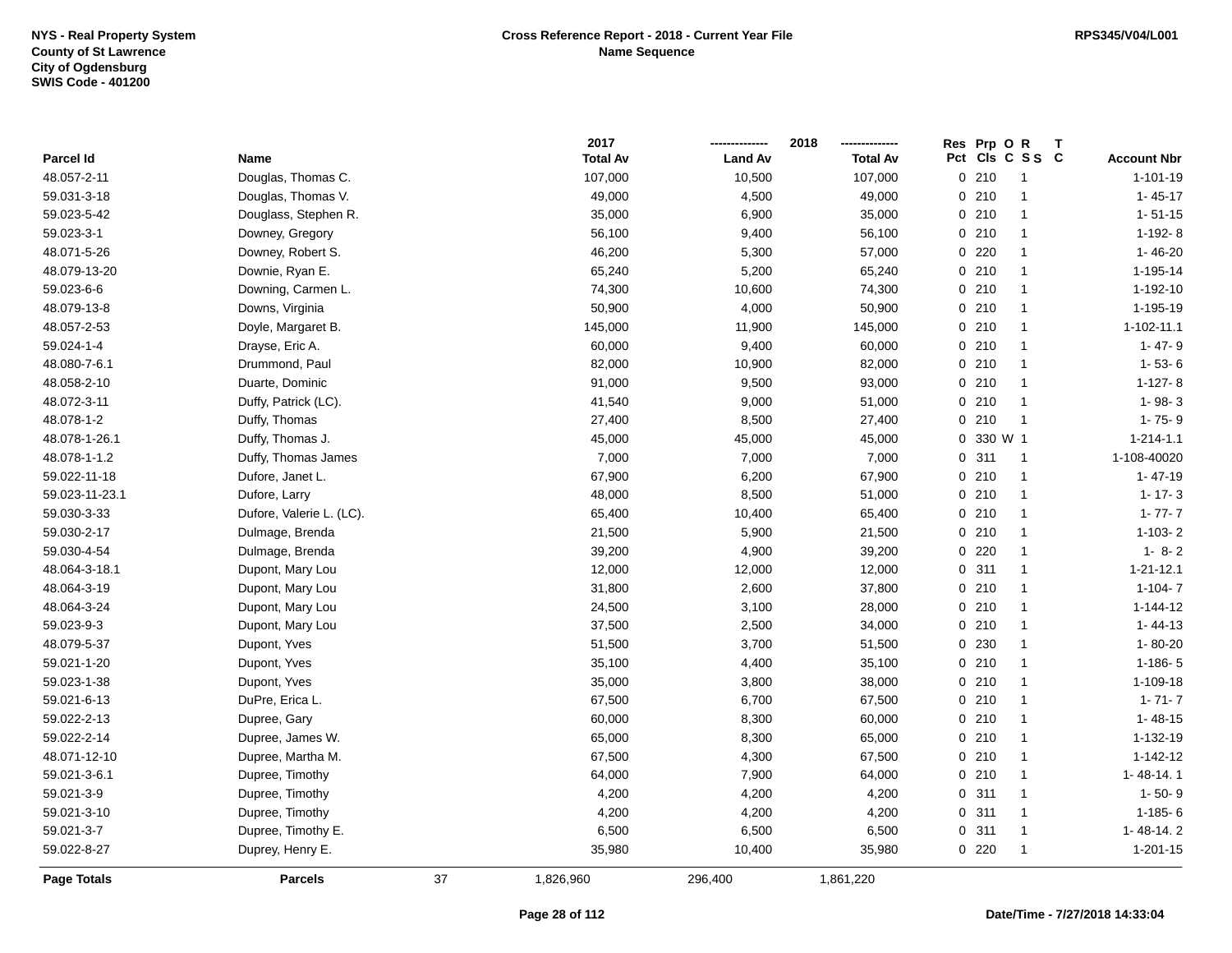|                |                                    |    | 2017            |                | 2018            |              | Res Prp O R  | Т               |                    |
|----------------|------------------------------------|----|-----------------|----------------|-----------------|--------------|--------------|-----------------|--------------------|
| Parcel Id      | Name                               |    | <b>Total Av</b> | <b>Land Av</b> | <b>Total Av</b> |              |              | Pct Cls C S S C | <b>Account Nbr</b> |
| 59.029-1-26    | Duprey, Henry E.                   |    | 21,000          | 5,900          | 21,000          |              | 0210         | $\mathbf{1}$    | $1 - 49 - 3$       |
| 48.079-20-32   | Duprey, Janice                     |    | 6,100           | 6,100          | 6,100           | $\Omega$     | 311          | $\overline{1}$  | $1-124-9$          |
| 48.079-20-33   | Duprey, Janice B.                  |    | 121,400         | 10,000         | 121,400         |              | 0210         | $\mathbf{1}$    | $1 - 124 - 10$     |
| 48.079-6-26    | Duprey, Jillianne M.               |    | 67,000          | 5,400          | 67,000          |              | 0210         | $\mathbf{1}$    | $1 - 68 - 5$       |
| 48.064-7-9     | Duprey, Mathew P.                  |    | 52,100          | 4,500          | 64,000          |              | 0210         | $\mathbf{1}$    | $1-159-7$          |
| 48.071-1-18    | Duprey, Mathew P.                  |    | 225,000         | 8,900          | 225,000         |              | 0210         | $\mathbf{1}$    | $1 - 5 - 1$        |
| 48.072-6-22    | Duprey, Melissa E.                 |    | 60,140          | 6,200          | 73,000          |              | 0210         | $\mathbf{1}$    | 1-168-16           |
| 48.079-12-3    | Duprey, Michael S.                 |    | 51,200          | 3,600          | 51,200          |              | 0210         | $\mathbf{1}$    | $1 - 49 - 4$       |
| 59.022-12-27   | Duprey, Michael S.                 |    | 51,000          | 7,700          | 51,000          |              | 0210         | $\mathbf{1}$    | $1 - 107 - 13$     |
| 59.022-12-26   | Duprey, Michael S. Jr              |    | 31,000          | 5,100          | 31,000          |              | 0210         | $\mathbf{1}$    | $1 - 99 - 6$       |
| 48.072-14-21   | Duprey, Patrick                    |    | 97,200          | 7,100          | 109,000         |              | 0210         | $\mathbf{1}$    | 1-225-11.23        |
| 59.029-2-1     | Duprey, Toni                       |    | 1,800           | 1,800          | 1,800           |              | 0.311        | -1              | $1 - 192 - 13$     |
| 59.029-2-3     | Duprey, Toni M.                    |    | 31,500          | 9,900          | 31,500          |              | 0210         | -1              | $1 - 7 - 2$        |
| 59.029-2-5     | Duprey, Toni M.                    |    | 5,600           | 5,600          | 5,600           |              | 0.311        | $\mathbf{1}$    | $1 - 7 - 3$        |
| 48.079-5-34    | Durand, David W.                   |    | 55,000          | 3,100          | 55,000          |              | 0210         | $\mathbf{1}$    | 1-205-10           |
| 59.022-10-30   | Durham, Melissa L.                 |    | 58,100          | 6,700          | 58,100          |              | 0210         | $\mathbf{1}$    | $1 - 41 - 3$       |
| 59.022-10-31.1 | Durham, Michael C.                 |    | 18,000          | 9,300          | 18,000          |              | 0210         | $\mathbf{1}$    | 1-204-17           |
| 48.057-2-49    | Durr, Mary L.                      |    | 115,500         | 11,600         | 115,500         |              | 0210         | $\mathbf{1}$    | 1-168-20.9         |
| 48.079-5-26    | Dutch, Peter                       |    | 57,900          | 5,200          | 64,000          |              | 0210         | $\mathbf{1}$    | 1-207-9            |
| 48.072-5-21    | Dwyer, Christopher                 |    | 53,200          | 3,400          | 78,000          |              | 0210         | $\mathbf{1}$    | $1 - 83 - 8$       |
| 59.030-4-66    | Earl, Dale A.                      |    | 32,280          | 3,400          | 32,280          |              | 0210         | $\mathbf{1}$    | $1 - 38 - 14$      |
| 48.071-9-32    | Earl, Daniel J.                    |    | 43,000          | 3,800          | 43,000          |              | 0210         | $\mathbf{1}$    | $1 - 50 - 1$       |
| 48.079-5-14    | Earl, Scott                        |    | 40,000          | 5,100          | 40,000          |              | 0220         | $\mathbf{1}$    | $1-172-5$          |
| 48.079-5-13    | Earl, Scott A.                     |    | 35,000          | 4,700          | 35,000          |              | 0210         | $\mathbf{1}$    | $1-189-8$          |
| 59.030-5-33    | East Coast Holding                 |    | 52,000          | 5,400          | 52,000          |              | 0411         | $\overline{1}$  | $1-177-3$          |
| 59.022-8-6     | East Coast Holdings Trust          |    | 50,000          | 7,300          | 50,000          |              | 0411         | $\overline{1}$  | $1 - 75 - 8$       |
| 48.078-4-43    | East River Street LLC              |    | 155,000         | 67,600         | 155,000         |              | 0 444 W 1    |                 |                    |
| 48.078-4-44    | <b>East River Street LLC</b>       |    | 65,000          | 31,000         | 65,000          |              | $0, 210$ W 1 |                 | 1-125-14           |
| 48.078-4-45    | <b>East River Street LLC</b>       |    | 108,600         | 53,250         | 108,600         | $\mathbf{0}$ | 449 W 1      |                 | 1-125-14.2-        |
| 48.078-4-46    | <b>East River Street LLC</b>       |    | 74,000          | 21,500         | 74,000          |              | 0 449        | $\overline{1}$  | 4807901021         |
| 48.078-4-47    | East River Street LLC              |    | 7,500           | 7,500          | 7,500           | $\mathbf 0$  | 330          | $\overline{1}$  | $1 - 125 - 14$     |
| 59.022-7-4     | Eaton, Wade B.                     |    | 46,300          | 5,100          | 46,300          |              | 0210         | $\mathbf{1}$    | $1-149-4$          |
| 48.071-11-6    | <b>Ed-Med Federal Credit Union</b> |    | 153,987         | 5,400          | 153,987         |              | 0 484        | $\mathbf{1}$    | $1 - 174 - 17$     |
| 59.030-5-13    | Edwards, Carol                     |    | 36,000          | 5,000          | 36,000          |              | 0210         | $\mathbf{1}$    | $1 - 205 - 1$      |
| 48.079-3-11    | Edwards, Job C.                    |    | 100,000         | 6,100          | 100,000         |              | 0220         | $\mathbf{1}$    | $1-163-7$          |
| 48.079-15-4    | Edwards, Job C.                    |    | 80,000          | 12,300         | 80,000          |              | 0210         | $\mathbf{1}$    | $1 - 90 - 6$       |
| 48.080-2-36    | Edwards, Katherine A.              |    | 98,000          | 8,200          | 95,000          |              | 0 270        | $\mathbf{1}$    | 1-174-18           |
| Page Totals    | <b>Parcels</b>                     | 37 | 2,356,407       | 379,750        | 2,420,867       |              |              |                 |                    |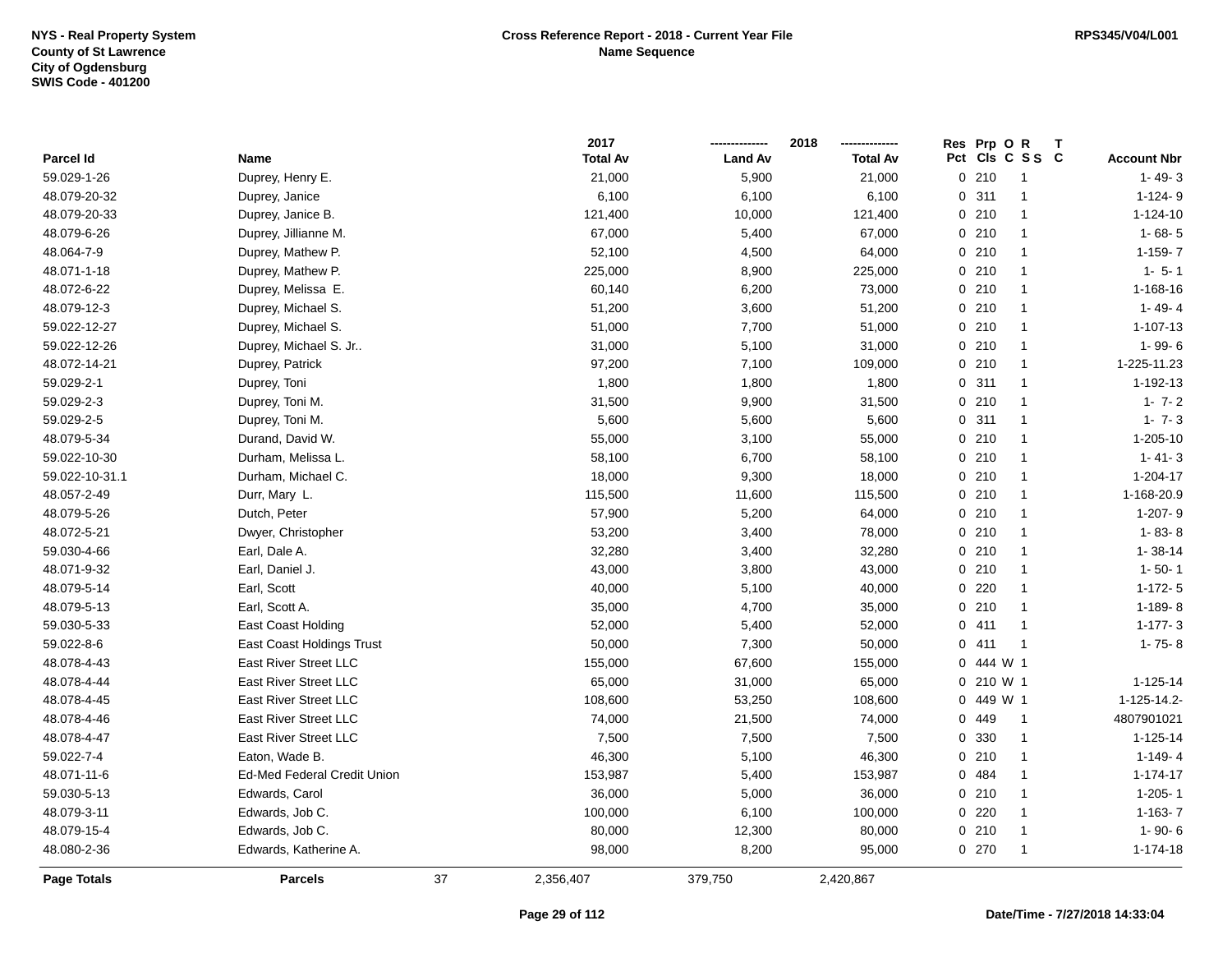|                  |                             |    | 2017            |                | 2018            | Res Prp O R |                 | $\mathsf{T}$ |                    |
|------------------|-----------------------------|----|-----------------|----------------|-----------------|-------------|-----------------|--------------|--------------------|
| <b>Parcel Id</b> | Name                        |    | <b>Total Av</b> | <b>Land Av</b> | <b>Total Av</b> |             | Pct Cls C S S C |              | <b>Account Nbr</b> |
| 48.064-8-7       | Edwards, Patricia A.        |    | 42,900          | 4,100          | 45,500          | 0210        | $\mathbf{1}$    |              | $1 - 85 - 19$      |
| 48.072-10-21     | Edwards, William            |    | 35,000          | 6,800          | 38,000          | 0210        | 1               |              | $1 - 50 - 10$      |
| 59.022-5-2       | Ellard, Samantha K.         |    | 53,000          | 6,600          | 46,000          | 0210        | $\mathbf{1}$    |              | 1-196-19           |
| 48.073-3-6       | Elliott, Michael            |    | 64,400          | 6,800          | 77,000          | 0210        | $\mathbf{1}$    |              | $1 - 207 - 16$     |
| 48.065-4-19      | Ellis, Kevin                |    | 38,000          | 6,300          | 43,000          | 0210        | $\mathbf{1}$    |              | $1 - 136 - 1$      |
| 48.072-2-36      | Ellis, Lisa M.              |    | 24,200          | 3,400          | 26,500          | 0210        | $\mathbf{1}$    |              | 1-109-17           |
| 59.022-4-35      | England, Robert A. Sr.      |    | 40,800          | 7,800          | 40,800          | 0220        | $\mathbf{1}$    |              | $1 - 187 - 3$      |
| 48.071-6-16.2    | Ericksen, Kresten F.        |    | 4,500           | 4,500          | 4,500           | 0.311       | $\mathbf{1}$    |              | 1-55-13.2          |
| 48.071-6-18      | Ericksen, Kresten F.        |    | 58,000          | 3,400          | 80,000          | 0210        | $\mathbf{1}$    |              | $1-140-6$          |
| 48.071-3-34      | Erwin, Amy I.               |    | 61,600          | 9,900          | 61,600          | 0210        | $\mathbf{1}$    |              | $1 - 51 - 10$      |
| 48.065-2-2       | Erwin, Martha Jane          |    | 123,000         | 6,600          | 123,000         | 0210        | $\mathbf{1}$    |              | $1 - 36 - 9$       |
| 48.079-2-13      | Erwin, Matthew              |    | 92,000          | 5,400          | 92,000          | 0411        | $\mathbf{1}$    |              | $1 - 77 - 14$      |
| 48.079-2-15      | Erwin, Matthew              |    | 68,400          | 4,100          | 68,400          | 0411        | $\mathbf{1}$    |              | $1 - 9 - 8$        |
| 48.079-2-16      | Erwin, Matthew              |    | 10,000          | 5,000          | 10,000          | 0.312       | $\mathbf{1}$    |              | $1 - 161 - 15$     |
| 48.079-6-31      | Erwin, Matthew R.           |    | 72,000          | 6,100          | 72,000          | 0210        | $\mathbf{1}$    |              | $1 - 23 - 13$      |
| 59.030-6-17.1    | Erwin, Terry                |    | 7,500           | 7,000          | 7,500           | 0.312       | $\mathbf{1}$    |              | $1 - 101 - 13$     |
| 59.031-2-7       | Escoffery, Michael B.       |    | 50,000          | 8,500          | 50,000          | 0210        | $\mathbf{1}$    |              | $1 - 68 - 7$       |
| 48.073-2-33      | Estes, Michelle L.          |    | 43,500          | 3,900          | 43,500          | 0210        | $\mathbf{1}$    |              | $1 - 104 - 15$     |
| 59.024-2-15.1    | <b>ESW Realty LLC</b>       |    | 425,000         | 7,400          | 425,000         | 0426        | $\mathbf{1}$    |              | 1-199-11           |
| 59.021-1-2       | Eustis, Michelle E.         |    | 102,000         | 9,200          | 102,000         | 0210        | $\mathbf{1}$    |              | $1 - 87 - 7$       |
| 48.079-6-30      | Evans, Joyce Ann            |    | 56,000          | 4,200          | 56,000          | 0210        | $\mathbf{1}$    |              | $1 - 145 - 15$     |
| 48.079-8-17      | Ewart, Connie J. (LU).      |    | 48,000          | 4,400          | 48,000          | 0210        | $\mathbf{1}$    |              | $1 - 122 - 14$     |
| 48.079-9-9       | Ewart, Lawrence E.          |    | 34,000          | 2,900          | 34,000          | 0210        | $\mathbf{1}$    |              | $1 - 17 - 12$      |
| 48.079-5-19      | Ewart, Matthew              |    | 44,100          | 5,300          | 44,100          | 0210        | $\mathbf{1}$    |              | $1 - 156 - 5$      |
| 48.071-2-5       | Ewart, Michael              |    | 70,100          | 2,900          | 70,100          | 0210        | $\mathbf{1}$    |              | $1 - 162 - 4$      |
| 59.023-10-24     | Ewart, Raymond              |    | 37,100          | 4,200          | 41,000          | 0210        | $\mathbf{1}$    |              | $1 - 110 - 2$      |
| 59.030-4-19      | <b>EWJH Inc</b>             |    | 88,000          | 4,100          | 88,000          | 0425        | $\mathbf{1}$    |              | $1 - 63 - 7$       |
| 59.024-3-12.11   | Exton Investments LLC       |    | 1,035,000       | 510,000        | 1,035,000       | 0452        | $\mathbf{1}$    |              | 1-149-12           |
| 48.073-3-16.212  | <b>EZPhone Solution LTD</b> |    | 68,000          | 23,400         | 68,000          | 0450        | $\mathbf{1}$    |              |                    |
| 48.072-13-5      | Fadhil, Ibrahim A.          |    | 8,000           | 4,600          | 8,000           | 0210        | $\mathbf{1}$    |              | $1 - 164 - 10$     |
| 48.079-3-25      | Fanning, Sarah              |    | 62,000          | 2,700          | 62,000          | 0210        | $\mathbf{1}$    |              | $1 - 17 - 14$      |
| 48.071-3-35      | Farley, Sara                |    | 70,000          | 6,100          | 70,000          | 0210        | $\mathbf{1}$    |              | $1 - 97 - 18$      |
| 48.079-6-17      | Farrand, Alice L.           |    | 55,000          | 5,300          | 55,000          | 0210        | $\mathbf{1}$    |              | $1 - 51 - 8$       |
| 48.071-6-50      | Farrand, Eric D.            |    | 24,900          | 2,000          | 24,900          | 0210        | $\mathbf{1}$    |              | 1-210-17           |
| 59.022-2-35      | Farrand, John               |    | 78,000          | 7,400          | 78,000          | 0210        | $\mathbf{1}$    |              | $1 - 52 - 9$       |
| 59.021-6-2       | Farrand, Ronald W.          |    | 30,300          | 6,400          | 30,300          | 0210        | $\mathbf{1}$    |              | 1-208-10           |
| 59.022-2-15      | Farrand, William III.       |    | 75,000          | 8,300          | 75,000          | 0210        | $\mathbf{1}$    |              | $1 - 52 - 10$      |
| Page Totals      | <b>Parcels</b>              | 37 | 3,299,300       | 727,000        | 3,343,700       |             |                 |              |                    |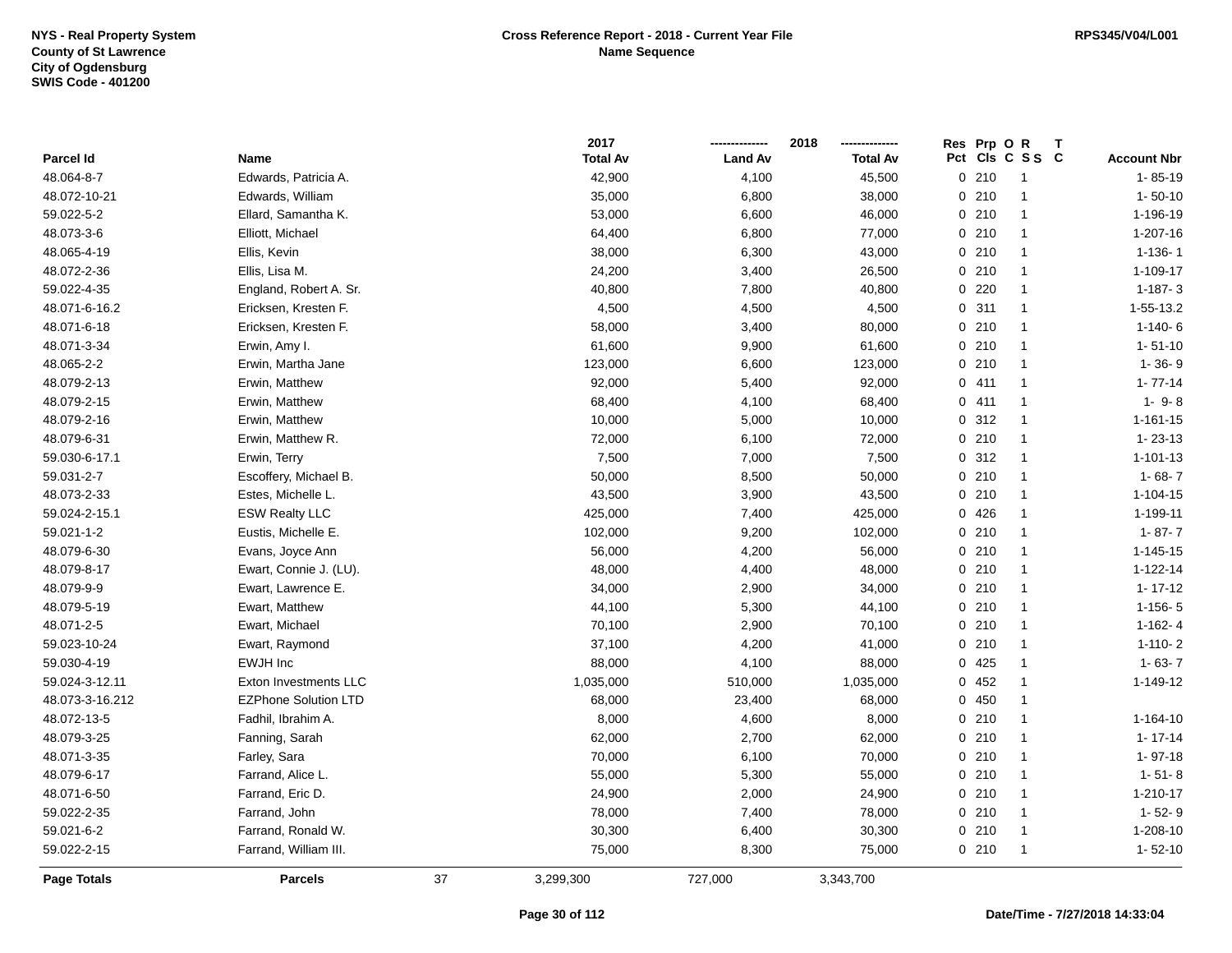|               |                            |    | 2017            |                | 2018            | Res Prp O R             |                    |
|---------------|----------------------------|----|-----------------|----------------|-----------------|-------------------------|--------------------|
| Parcel Id     | <b>Name</b>                |    | <b>Total Av</b> | <b>Land Av</b> | <b>Total Av</b> | Pct Cls C S S C         | <b>Account Nbr</b> |
| 48.079-20-4   | Farrell, Douglas           |    | 60,000          | 5,100          | 60,000          | 0210<br>$\overline{1}$  | $1 - 52 - 15$      |
| 48.079-8-5    | Farrell, James             |    | 64,000          | 6,000          | 64,000          | 0210<br>$\overline{1}$  | 1-179-12           |
| 48.079-20-21  | Farrell, James W. (LU).    |    | 43,100          | 4,800          | 43,100          | 0210<br>$\overline{1}$  | $1 - 52 - 18$      |
| 59.022-2-58   | Farrell, Kristi            |    | 53,000          | 8,000          | 53,000          | 0210<br>$\overline{1}$  | $1 - 111 - 1$      |
| 59.038-1-7    | Farrell, Mary J. (LU).     |    | 24,300          | 7,100          | 24,300          | 0210<br>$\overline{1}$  | 1-196-11           |
| 48.072-5-10   | Farrell, Michael           |    | 43,800          | 3,400          | 46,500          | 0210<br>-1              | $1 - 53 - 3$       |
| 59.030-7-22.1 | Farrell, Patrick           |    | 6,000           | 6,000          | 6,000           | 0.311<br>$\mathbf{1}$   | $1 - 74 - 14$      |
| 59.030-7-23   | Farrell, Patrick           |    | 2,000           | 2,000          | 2,000           | 0.311<br>$\overline{1}$ |                    |
| 59.030-7-1.1  | Farrell, Patrick K.        |    | 71,500          | 9,000          | 73,500          | 0210<br>$\overline{1}$  | $1 - 151 - 14$     |
| 59.023-1-2    | Farrell, Ryan              |    | 57,400          | 5,400          | 57,400          | 0210<br>$\overline{1}$  | $1 - 200 - 10$     |
| 48.057-2-34   | Farrell, Timothy J.        |    | 126,000         | 12,900         | 126,000         | 0210<br>$\mathbf{1}$    | 1-168-22           |
| 59.022-15-12  | Fassett, Laura L.          |    | 66,000          | 13,800         | 66,000          | 0210<br>-1              | 1-169-1            |
| 48.071-5-46   | Fassett, Patricia (LU).    |    | 50,000          | 7,900          | 58,000          | 0210<br>$\mathbf{1}$    | $1 - 53 - 1$       |
| 59.022-6-15   | Faw, James T. II.          |    | 44,000          | 10,500         | 44,000          | 0210<br>$\overline{1}$  | 1-130-16           |
| 48.079-20-13  | Fay, Martin                |    | 54,100          | 5,000          | 54,100          | 0210<br>$\mathbf{1}$    | 1-189-18           |
| 59.023-2-36   | Fee, Angela M.             |    | 54,100          | 3,500          | 54,100          | 0210<br>$\overline{1}$  | 1-149-20           |
| 59.023-15-3   | Felitto, Bryan             |    | 80,000          | 10,100         | 80,000          | 0210<br>$\mathbf{1}$    | $1 - 53 - 4$       |
| 48.073-4-18.3 | Fennessy, Michael B.       |    | 177,300         | 12,200         | 177,300         | 0210<br>$\overline{1}$  |                    |
| 59.023-5-40   | Ferguson, Barbara A. (LU). |    | 39,000          | 3,000          | 39,000          | 0210<br>$\mathbf{1}$    | $1 - 53 - 15$      |
| 48.071-15-18  | Ferguson, Dorothy A.       |    | 10,000          | 3,900          | 13,000          | 0210<br>$\overline{1}$  | $1 - 144 - 20$     |
| 48.080-2-28   | Ferguson, Heather          |    | 71,100          | 5,700          | 74,000          | 0210<br>$\overline{1}$  | $1 - 163 - 10$     |
| 59.023-2-44   | Ferguson, John P.          |    | 65,000          | 4,400          | 65,000          | 0210<br>$\overline{1}$  | $1 - 16 - 10$      |
| 59.022-5-5    | Ferguson, Susan J.         |    | 52,000          | 10,600         | 40,000          | 0210<br>$\overline{1}$  | $1 - 194 - 4$      |
| 59.022-14-16  | Fernandez, June B.         |    | 50,000          | 7,500          | 50,000          | 0210<br>$\overline{1}$  | 1-197-9            |
| 48.079-7-25   | Ferris, Douglas            |    | 83,280          | 3,900          | 83,280          | 0210<br>$\overline{1}$  | $1 - 54 - 1$       |
| 48.050-1-7    | Ferris, Linda A.           |    | 211,000         | 103,800        | 211,000         | 0 210 W 1               | $1-132-8$          |
| 48.078-7-17.1 | Ferris, Linda A.           |    | 167,300         | 18,000         | 167,300         | 0 484<br>$\overline{1}$ | 1-103-13           |
| 48.064-7-14   | Ferris, Michael P.         |    | 53,300          | 9,000          | 58,000          | 0210<br>$\overline{1}$  | $1 - 189 - 4$      |
| 48.079-3-23   | Fetterly, Gordon R.        |    | 100,000         | 9,900          | 102,500         | 0210<br>$\overline{1}$  | $1 - 173 - 1$      |
| 59.023-12-10  | Fielding, Patti L.         |    | 30,000          | 3,800          | 30,000          | 0210<br>$\overline{1}$  | $1-206-2$          |
| 48.079-7-16   | Fields, Heather            |    | 35,000          | 3,100          | 35,000          | 0210<br>$\mathbf{1}$    | $1-206-3$          |
| 59.023-15-26  | Fields, Jordon B.          |    | 79,500          | 4,100          | 79,500          | 0210<br>$\overline{1}$  | $1 - 10 - 2$       |
| 59.022-11-8   | Fields, Ronald Jr.         |    | 61,000          | 5,800          | 61,000          | 0210<br>$\overline{1}$  | $1 - 48 - 7$       |
| 48.073-2-40   | Fifield, Jordan A.         |    | 37,000          | 3,900          | 66,000          | 0210<br>$\overline{1}$  | $1 - 19 - 17$      |
| 59.022-13-10  | Fifield, Ryan              |    | 24,000          | 8,300          | 30,000          | 0210<br>$\mathbf{1}$    | $1 - 112 - 15$     |
| 59.023-7-24   | Finley, Nicholas J.        |    | 30,000          | 4,900          | 30,000          | 0210<br>$\overline{1}$  | $1-133-5$          |
| 48.079-15-28  | Finley, Norma R.           |    | 49,400          | 4,900          | 49,400          | 0220<br>$\overline{1}$  | $1 - 54 - 13$      |
| Page Totals   | <b>Parcels</b>             | 37 | 2,324,480       | 351,200        | 2,373,280       |                         |                    |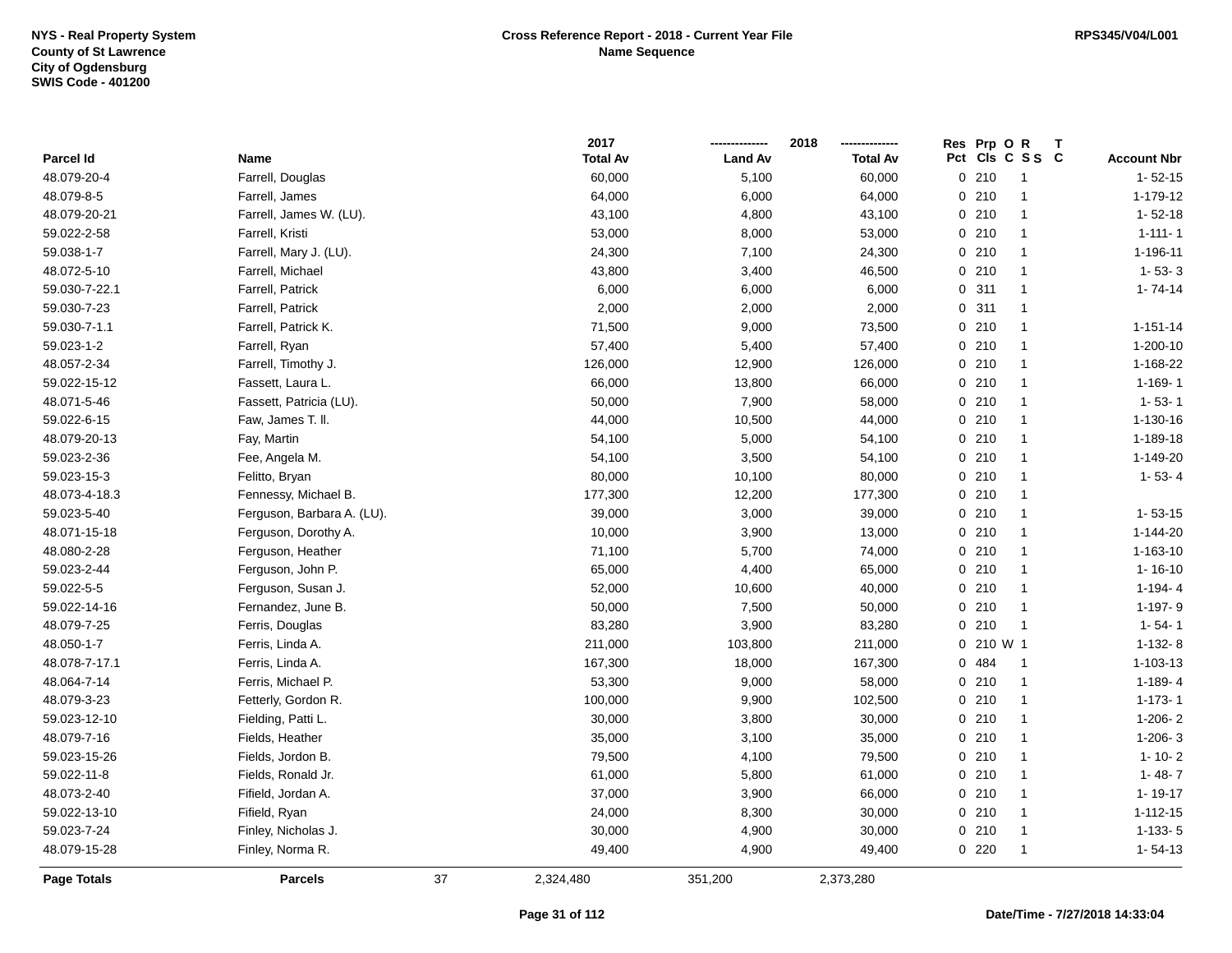|                    |                                      |    | 2017            |                | 2018            | Res Prp O R |                         |                    |
|--------------------|--------------------------------------|----|-----------------|----------------|-----------------|-------------|-------------------------|--------------------|
| Parcel Id          | Name                                 |    | <b>Total Av</b> | <b>Land Av</b> | <b>Total Av</b> |             | Pct Cls C S S C         | <b>Account Nbr</b> |
| 59.022-1-26        | Finley, Thomas A. (LC).              |    | 40,800          | 5,200          | 40,800          | 0210        | $\overline{1}$          | $1 - 164 - 12$     |
| 48.079-15-3        | First Baptist Church                 |    | 350,000         | 30,000         | 350,000         | 0620        | $\bf 8$                 | 8-223-3            |
| 59.022-4-1         | First Congregational Church          |    | 350,000         | 5,900          | 350,000         | 0 620       | 8                       | 8-223-10           |
| 48.079-13-26       | <b>First Methodist Church</b>        |    | 6,600           | 6,600          | 6,600           | 0 620       | 8                       | 8-223-15           |
| 48.071-13-13       | First Presbyterian Church            |    | 360,000         | 7,600          | 360,000         | 0 620       | 8                       | $8-224-6$          |
| 48.071-13-23       | First Presbyterian Church            |    | 158,800         | 7,900          | 158,800         | 0 464       | 8                       | $1 - 54 - 15$      |
| 48.079-1-51        | First Presbyterian Church            |    | 197,000         | 6,600          | 197,000         | 0 620       | 8                       | 8-224-7            |
| 48.079-13-24       | <b>First United Methodist Church</b> |    | 64,000          | 5,900          | 64,000          | 0 620       | 8                       | 8-223-14           |
| 48.079-13-25       | <b>First United Methodist Church</b> |    | 250,000         | 6,800          | 250,000         | 0 620       | 8                       | 8-223-13           |
| 48.071-12-25       | Fish, James D.                       |    | 90,000          | 4,700          | 90,000          | 0210        | $\mathbf{1}$            | $1 - 112 - 10$     |
| 48.071-12-24       | Fish, James D.                       |    | 2,600           | 2,600          | 2,600           | 0.311       | $\mathbf{1}$            | $1 - 83 - 14$      |
| 48.064-3-11        | Fishel, Justin D.                    |    | 61,000          | 4,500          | 49,000          | 0210        | $\mathbf{1}$            | 1-168-17           |
| 59.022-13-11       | Fisher, Allen B.                     |    | 35,200          | 10,900         | 35,200          | 0210        | $\mathbf{1}$            | $1 - 184 - 9$      |
| 59.030-9-21        | Fisher, Allen C.                     |    | 1,400           | 1,400          | 1,400           | 0.311       | $\overline{\mathbf{1}}$ | 1-118-5.2          |
| 59.030-9-22        | Fisher, Allen C.                     |    | 1,400           | 1,400          | 1,400           | 0.311       | $\mathbf{1}$            | $1 - 118 - 5.1$    |
| 59.023-5-41        | Fisher, Betty S. (LU).               |    | 59,100          | 5,800          | 59,100          | 0210        | $\mathbf{1}$            | 1-196-14           |
| 48.063-1-20        | Fisher, Edwin G.                     |    | 15,000          | 4,000          | 15,000          | 0210        | $\mathbf{1}$            | $1 - 79 - 15$      |
| 48.064-10-13       | Fisher, Michael                      |    | 30,000          | 6,200          | 35,500          | 0210        | $\mathbf{1}$            | $1 - 105 - 6$      |
| 48.064-10-14       | Fisher, Michael P.                   |    | 18,000          | 3,900          | 24,000          | 0210        | $\mathbf{1}$            | 1-205-11           |
| 48.072-2-55        | Fisher, Richard T.                   |    | 35,000          | 2,000          | 22,000          | 0210        | $\mathbf{1}$            | $1 - 123 - 5$      |
| 48.071-6-14        | Fisher, Steven                       |    | 38,500          | 3,700          | 44,000          | 0220        | $\mathbf{1}$            | $1 - 27 - 9$       |
| 48.079-13-29.1     | Fisher, Steven                       |    | 71,000          | 5,700          | 71,000          | 0411        | $\overline{1}$          | $1-206-4$          |
| 59.023-5-1         | Fisher, Steven                       |    | 35,000          | 3,400          | 35,000          | 0210        | $\mathbf{1}$            | $1 - 74 - 15$      |
| 48.071-6-38        | Fisher, Steven M.                    |    | 40,300          | 3,500          | 40,300          | 0411        | $\mathbf{1}$            | $1-160-5$          |
| 48.071-12-23       | Fisher, Steven M.                    |    | 49,139          | 4,400          | 49,139          | 0 484       | $\mathbf{1}$            | $1 - 83 - 11$      |
| 48.071-12-35       | Fisher, Steven M.                    |    | 55,000          | 4,200          | 55,000          | 0411        | $\mathbf{1}$            | $1 - 177 - 15$     |
| 48.072-2-5         | Fisher, Steven M.                    |    | 35,700          | 3,400          | 35,700          | $0$ 220     | $\mathbf{1}$            | $1 - 144 - 3$      |
| 48.079-9-45        | Fisher, Steven M.                    |    | 70,000          | 9,200          | 70,000          | 0210        | $\mathbf{1}$            | $1 - 32 - 1$       |
| 48.079-9-46        | Fisher, Steven M.                    |    | 4,500           | 4,500          | 4,500           | 0.311       | $\mathbf{1}$            | $1 - 3 - 8$        |
| 48.072-14-10       | Fitzgerald, Fumiko                   |    | 71,680          | 6,700          | 80,000          | 0210        | $\mathbf{1}$            | 1-225-11.12        |
| 59.030-4-23        | Fitzgerald, Jody                     |    | 40,000          | 6,500          | 40,000          | 0220        | $\mathbf{1}$            | $1 - 75 - 2$       |
| 59.030-4-24        | Fitzgerald, Jody                     |    | 45,000          | 4,000          | 45,000          | 0220        | $\overline{1}$          | $1 - 75 - 1$       |
| 48.065-1-8.1       | Fitzgerald, Jody (LC).               |    | 112,000         | 13,100         | 112,000         | 0220        | $\mathbf{1}$            |                    |
| 59.023-4-10        | Flack, Bridget                       |    | 43,500          | 4,300          | 43,500          | 0210        | $\mathbf{1}$            | 1-186-19           |
| 59.021-6-26        | Flack, David M.                      |    | 53,500          | 6,300          | 53,500          | 0210        | $\mathbf{1}$            | $1 - 200 - 3$      |
| 48.071-13-7        | Flack, John G.                       |    | 51,000          | 3,800          | 51,000          | 0210        | $\overline{1}$          | 1-192-17           |
| 59.023-5-35        | Flack, Lisa M.                       |    | 66,500          | 9,600          | 66,500          | 0210        | $\overline{\mathbf{1}}$ | $1 - 147 - 5$      |
| <b>Page Totals</b> | <b>Parcels</b>                       | 37 | 3,008,219       | 226,200        | 3,008,539       |             |                         |                    |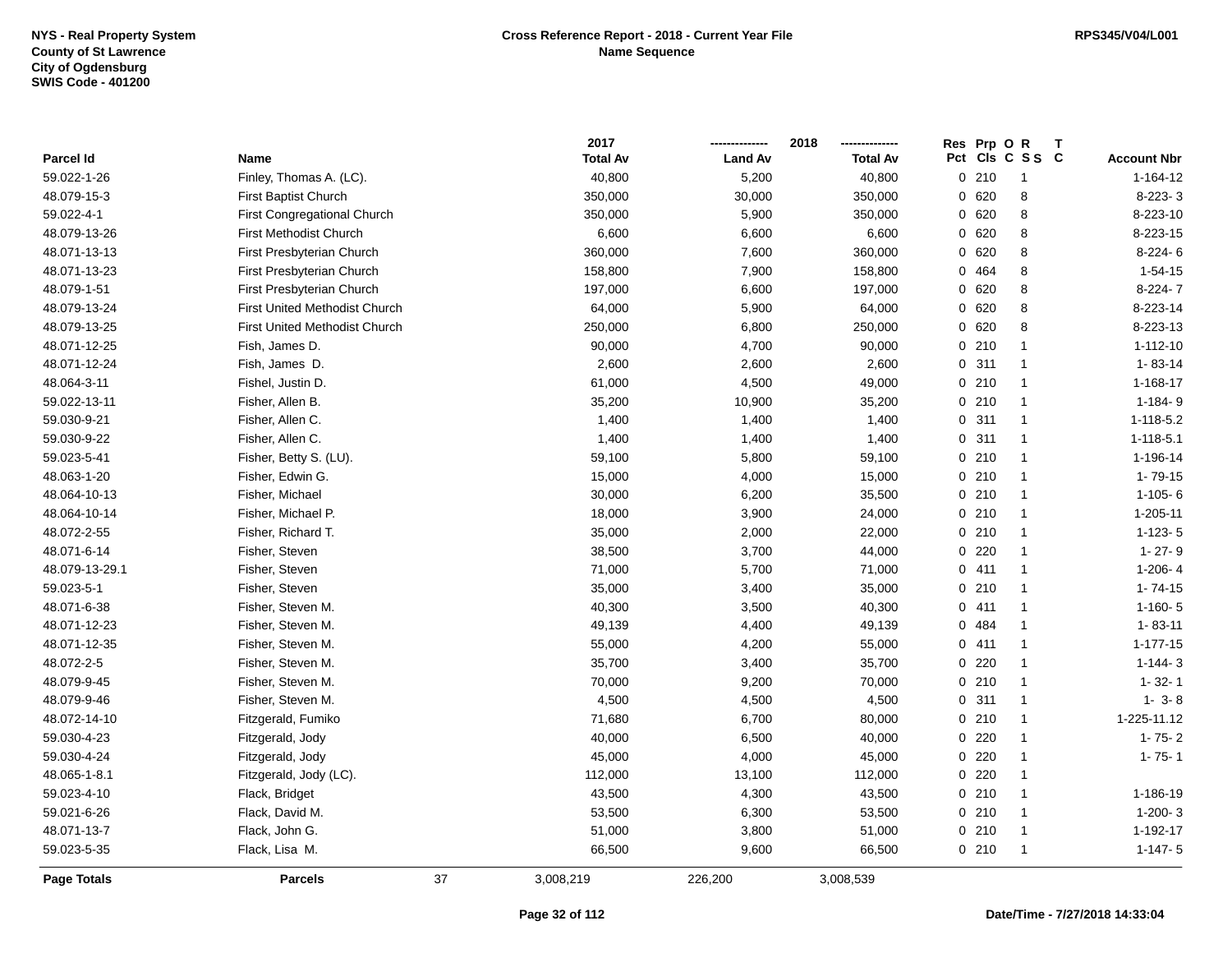|                    |                              |    | 2017            |                | 2018            | Res Prp O R |                 |                    |
|--------------------|------------------------------|----|-----------------|----------------|-----------------|-------------|-----------------|--------------------|
| Parcel Id          | Name                         |    | <b>Total Av</b> | <b>Land Av</b> | <b>Total Av</b> |             | Pct Cls C S S C | <b>Account Nbr</b> |
| 48.072-2-37        | Flagg, Patrick               |    | 15,600          | 3,400          | 17,000          | 0210        | $\overline{1}$  | $1 - 66 - 13$      |
| 59.022-9-7         | Flavin, Robert               |    | 42,300          | 5,900          | 42,300          | 0210        | $\overline{1}$  | $1 - 10 - 6$       |
| 48.071-6-52        | Fleegle, Robert M.           |    | 24,100          | 3,700          | 24,100          | 0210        | $\overline{1}$  | $1 - 55 - 15$      |
| 48.071-6-53        | Fletchall, Morgan C.         |    | 33,000          | 2,900          | 38,000          | 0210        | $\overline{1}$  | $1 - 105 - 14$     |
| 59.022-1-20        | Fletchall, Scarlett G.       |    | 27,900          | 2,400          | 27,900          | 0210        | $\mathbf{1}$    | 1-186-13           |
| 59.022-2-3         | Fletchall, Scarlett G.       |    | 6,000           | 2,600          | 6,000           | 0.312       | -1              | $1-133-2$          |
| 48.071-11-4        | Flood, James A.              |    | 89,300          | 4,400          | 90,900          | 0210        | $\mathbf{1}$    | $1-107-9$          |
| 48.072-12-27.1     | Flood, Joan (LU).            |    | 43,000          | 6,600          | 46,000          | 0210        | $\mathbf{1}$    | $1 - 55 - 18$      |
| 48.065-7-17        | Flynn, Johnnie B.            |    | 54,100          | 2,600          | 59,000          | 0210        | $\mathbf{1}$    | $1 - 101 - 15$     |
| 48.071-11-7        | Flynn, William H.            |    | 49,200          | 3,400          | 49,200          | 0210        | $\overline{1}$  | 1-95-9             |
| 48.079-1-41        | Fodor, Nicholas E.           |    | 35,000          | 5,200          | 35,000          | 0 464       | $\mathbf{1}$    | $1 - 152 - 10$     |
| 59.024-2-45        | Foote, Joan M. (LU).         |    | 54,000          | 10,400         | 54,000          | 0210        | $\overline{1}$  | 1-196-16           |
| 48.072-12-18       | Ford, David                  |    | 53,000          | 7,900          | 48,000          | 0210        | $\mathbf{1}$    | 1-150-16           |
| 48.071-1-15        | Forsyth, Nancy (LU).         |    | 112,500         | 6,400          | 112,500         | 0210        | $\overline{1}$  | $1 - 118 - 15$     |
| 48.071-7-20        | Forsythe, John H.            |    | 25,000          | 4,800          | 25,000          | 0210        | $\mathbf{1}$    | $1 - 46 - 7$       |
| 48.071-7-21        | Forsythe, John H.            |    | 78,000          | 6,100          | 78,000          | $0$ 220     | $\mathbf{1}$    | $1 - 56 - 6$       |
| 59.024-2-21        | Forsythe, Robert D.          |    | 39,600          | 3,500          | 39,600          | 0210        | $\mathbf{1}$    | 1-195-18           |
| 48.064-5-7.1       | Forsythe-Wilder Realty Corp  |    | 45,100          | 8,500          | 45,100          | 0 484       | $\overline{1}$  | 1-165-14.1         |
| 48.078-1-12.1      | Fort La Presentation Co.     |    | 87,500          | 87,500         | 87,500          | 0 330 W 8   |                 | $1-108-3$          |
| 48.078-1-34.11     | Fort La Presentation Company |    | 1,000,000       | 1,000,000      | 1,000,000       | 0 330 W 8   |                 | 8-214-12.2         |
| 48.080-3-1         | Fortin, Linda L.             |    | 53,700          | 3,600          | 53,700          | 0210        | $\overline{1}$  | 1-94-19            |
| 48.058-11-11       | Fortin, Lisa                 |    | 114,000         | 10,300         | 114,000         | 0210        | $\overline{1}$  |                    |
| 59.030-3-31        | Fortin, Sandra               |    | 45,000          | 7,000          | 45,000          | 0210        | $\mathbf{1}$    | $1 - 56 - 12$      |
| 48.079-5-16        | Fortune, Michael C.          |    | 55,000          | 4,800          | 55,000          | 0210        | $\overline{1}$  | 1-132-12           |
| 48.064-7-8         | Fortune, Stephen R.          |    | 40,680          | 4,500          | 45,000          | 0210        | $\overline{1}$  | $1 - 7 - 6$        |
| 48.072-5-22        | Foster, Charles              |    | 45,600          | 3,400          | 45,600          | 0210        | $\overline{1}$  | 1-133-15           |
| 48.072-5-23        | Foster, Charles              |    | 117,000         | 5,900          | 117,000         | 0210        | $\mathbf{1}$    | $1 - 64 - 16$      |
| 59.023-3-34        | Foster, Charles              |    | 89,700          | 4,500          | 89,700          | 0411        | $\mathbf{1}$    | $1 - 77 - 9$       |
| 48.072-2-65        | Foster, Charles O.           |    | 25,700          | 3,300          | 25,700          | 0 484       |                 | $1 - 27 - 12$      |
| 48.072-2-66        | Foster, Charles O.           |    | 2,100           | 1,900          | 1,900           | 0.311       | $\mathbf{1}$    | 1-227-19           |
| 48.072-5-13.2      | Foster, Charles O.           |    | 8,500           | 8,500          | 8,500           | 0.311       | $\mathbf{1}$    |                    |
| 48.072-5-14        | Foster, Charles O.           |    | 66,575          | 6,400          | 66,575          | $0$ 220     | $\overline{1}$  | $1 - 77 - 4$       |
| 48.072-5-15        | Foster, Charles O.           |    | 33,000          | 4,200          | 25,000          | 0210        | $\overline{1}$  | $1 - 74 - 2$       |
| 48.072-6-39        | Foster, Charles O.           |    | 39,500          | 3,700          | 39,500          | 0220        | $\overline{1}$  | $1-169-2$          |
| 59.023-10-15.1     | Foster, Devin M.             |    | 53,000          | 8,500          | 50,000          | 0210        | $\overline{1}$  | $1 - 52 - 1$       |
| 59.030-2-40        | Foster, Erik J.              |    | 46,000          | 4,500          | 46,000          | 0210        | $\overline{1}$  | $1 - 74 - 12$      |
| 59.030-1-7.1       | Foster, Jay                  |    | 78,000          | 5,400          | 78,000          | 0210        | $\mathbf{1}$    | $1 - 9 - 5$        |
| <b>Page Totals</b> | <b>Parcels</b>               | 37 | 2,827,255       | 1,268,600      | 2,831,275       |             |                 |                    |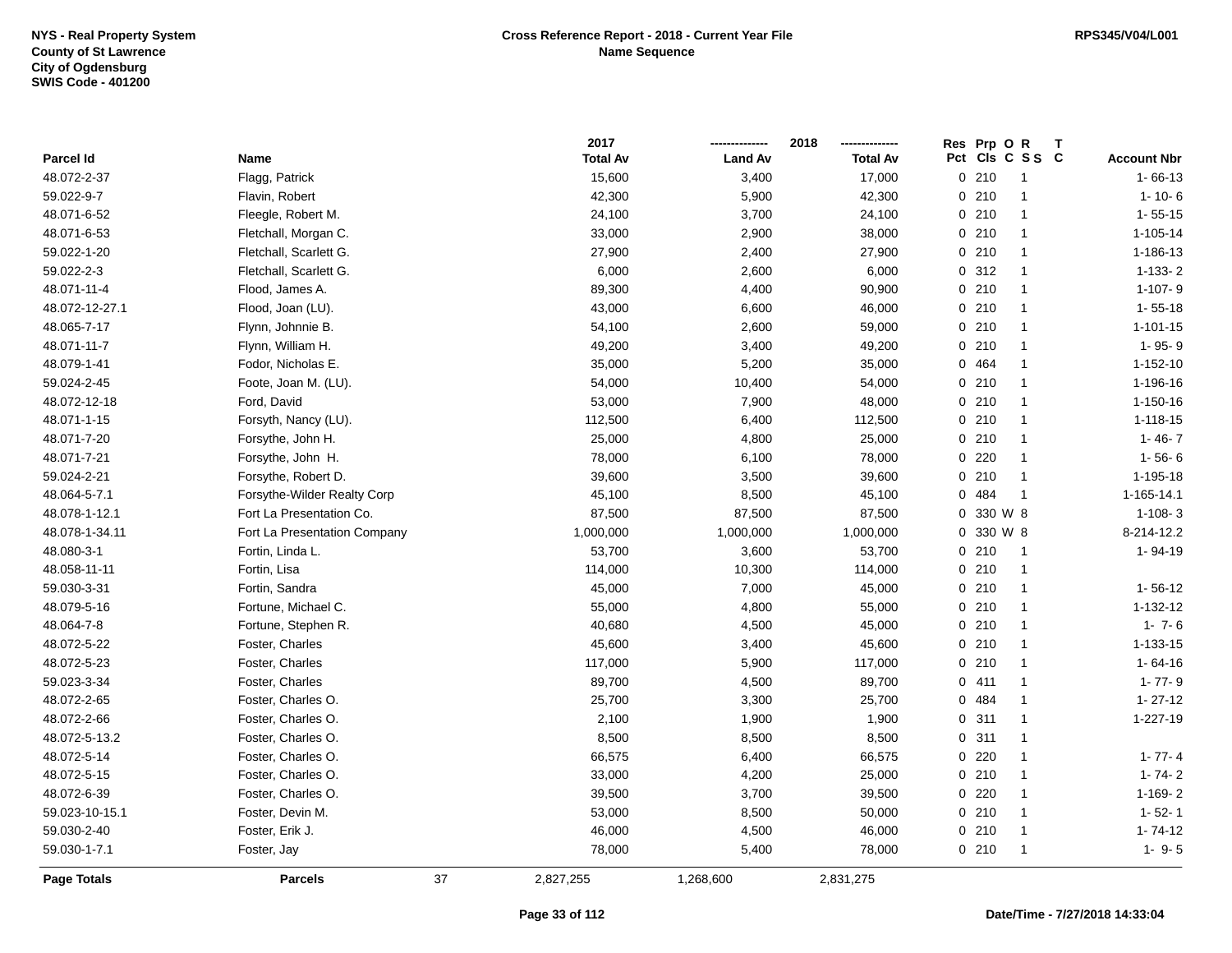|                    |                               |    | 2017            |                | 2018            | Res      | Prp OR                | Т |                    |
|--------------------|-------------------------------|----|-----------------|----------------|-----------------|----------|-----------------------|---|--------------------|
| Parcel Id          | Name                          |    | <b>Total Av</b> | <b>Land Av</b> | <b>Total Av</b> |          | Pct Cls C S S C       |   | <b>Account Nbr</b> |
| 48.077-1-5         | Foster, Jay W.                |    | 14,700          | 8,000          | 14,700          |          | 0 312 W 1             |   | $1 - 54 - 9$       |
| 59.030-1-6         | Foster, Jay W.                |    | 42,000          | 13,000         | 42,000          | $\Omega$ | 210<br>$\overline{1}$ |   | 1-166-11           |
| 48.079-13-21       | Foster, John M.               |    | 55,000          | 5,100          | 55,000          | 0210     | $\mathbf{1}$          |   | $1 - 56 - 16$      |
| 48.079-1-45        | Four-Two Market Inc           |    | 170,000         | 21,700         | 170,000         | 0 464    | $\mathbf{1}$          |   | $1 - 67 - 13$      |
| 59.022-6-4.1       | Fournier, Jeffrey             |    | 58,580          | 8,500          | 58,580          | 0210     | -1                    |   | $1 - 16 - 4.1$     |
| 59.024-2-36        | Fournier, Mary Ellen          |    | 53,800          | 9,300          | 53,800          | 0210     | -1                    |   | 1-192-20           |
| 59.021-3-13        | Fox, Gregory E.               |    | 49,000          | 10,600         | 49,000          | 0210     | $\mathbf{1}$          |   | $1 - 5 - 6$        |
| 59.023-8-24        | Frajda, Michael D.            |    | 49,900          | 6,500          | 49,900          |          | 0210<br>$\mathbf{1}$  |   | $1-129-5$          |
| 59.022-1-12        | Frame, Roxanne C.             |    | 41,000          | 4,400          | 41,000          | 0210     | $\mathbf{1}$          |   | $1 - 117 - 8$      |
| 59.023-8-23        | Francis, Judy                 |    | 49,000          | 6,500          | 40,000          |          | 0210<br>$\mathbf{1}$  |   | $1 - 54 - 19$      |
| 48.079-5-3         | Frank, Christina B.           |    | 109,000         | 5,600          | 109,000         | 0210     | $\mathbf{1}$          |   | 1-167-20           |
| 48.071-7-22        | Franz, David A.               |    | 66,400          | 6,100          | 66,400          |          | 0210<br>$\mathbf{1}$  |   | $1 - 201 - 16$     |
| 48.079-10-28       | Frary, Christopher R.         |    | 96,000          | 6,600          | 96,000          | 0 483    | -1                    |   | $1 - 83 - 10$      |
| 48.079-14-9.1      | Frary, Christopher R.         |    | 100,000         | 9,800          | 101,500         | 0210     | -1                    |   | $1-208 - 4$        |
| 48.079-14-2        | Frary, Michael                |    | 150,000         | 12,000         | 150,000         | $0$ 220  | $\mathbf{1}$          |   | $1 - 48 - 13$      |
| 48.079-2-20        | Frary, Michael J.             |    | 62,780          | 2,900          | 62,780          |          | 0210<br>$\mathbf{1}$  |   | $1 - 98 - 1$       |
| 48.079-14-12.1     | Frary, Michael P.             |    | 325,000         | 18,000         | 325,000         | 0471     | $\mathbf{1}$          |   | $1 - 88 - 15$      |
| 48.079-14-13.1     | Frary, Michael P.             |    | 50,000          | 16,600         | 50,000          | 0400     | $\mathbf{1}$          |   | 8-225-10           |
| 48.079-14-13.2     | Frary, Michael P.             |    | 12,500          | 5,900          | 12,500          | 0 331    | $\mathbf{1}$          |   |                    |
| 48.079-14-14       | Frary, Michael P.             |    | 50,100          | 3,400          | 50,100          | 0210     | -1                    |   | 1-197-12           |
| 59.021-1-11        | Frary, Michael P.             |    | 15,000          | 4,400          | 15,000          | 0400     | -1                    |   | 1-143-19           |
| 48.079-8-4         | Frary, Patricia (LU).         |    | 46,400          | 3,000          | 46,400          | 0210     | $\mathbf{1}$          |   | $1 - 57 - 11$      |
| 48.080-5-12        | Fraser, Faye A.               |    | 66,500          | 6,900          | 69,000          | 0210     | $\mathbf{1}$          |   | $1 - 20 - 14$      |
| 48.080-8-7         | Fraser, Michael J.            |    | 49,700          | 3,800          | 49,700          |          | 0210<br>$\mathbf{1}$  |   | 1-98-4             |
| 48.079-13-4        | Fraser, Stanley               |    | 115,000         | 7,200          | 115,000         |          | 0210<br>$\mathbf{1}$  |   | 1-176-15           |
| 48.071-14-8        | Frederic Remington Art Museum |    | 2,518,800       | 7,500          | 2,518,800       |          | 0652<br>8             |   | 8-228-9            |
| 48.071-14-9        | Frederic Remington Art Museum |    | 145,000         | 4,300          | 145,000         |          | 0210<br>8             |   | $1 - 42 - 3$       |
| 48.071-14-10       | Frederic Remington Art Museum |    | 165,000         | 8,600          | 165,000         | 0210     | 8                     |   | 8-155-10           |
| 48.058-9-9         | Frederick, Jonathan M.        |    | 117,420         | 11,000         | 117,420         |          | 0210<br>$\mathbf{1}$  |   | 1-125-18.1         |
| 59.022-12-21       | Frederick, Lucille            |    | 61,100          | 8,300          | 66,100          | 0210     | -1                    |   | $1 - 57 - 17$      |
| 48.073-1-16        | Fredericks, Andrew G.         |    | 37,100          | 6,300          | 56,000          |          | 0210<br>$\mathbf{1}$  |   | 1-187-11           |
| 48.071-11-26.1     | Fredericks, Jeffrey           |    | 58,900          | 3,500          | 58,900          | 0210     | $\mathbf{1}$          |   | $1 - 28 - 8$       |
| 59.021-1-10        | Fredericks, Joyce             |    | 70,000          | 9,800          | 55,000          | 0210     | $\mathbf{1}$          |   | $1 - 57 - 19$      |
| 59.022-12-28       | Free, Kimberly C.             |    | 57,980          | 6,400          | 57,980          | 0210     | $\mathbf{1}$          |   | $1 - 161 - 1$      |
| 59.021-1-35        | Free, Thomas B.               |    | 45,000          | 6,000          | 45,000          |          | 0210<br>$\mathbf{1}$  |   | 1-74-20            |
| 48.079-3-24        | Freeman, Darin A.             |    | 50,000          | 3,000          | 50,000          | 0210     | $\mathbf{1}$          |   | $1 - 67 - 5$       |
| 48.064-5-18        | French, Ronald D.             |    | 125,000         | 6,700          | 130,000         | 0210     | $\mathbf 1$           |   | $1-175-7$          |
| <b>Page Totals</b> | <b>Parcels</b>                | 37 | 5,348,660       | 287,200        | 5,357,560       |          |                       |   |                    |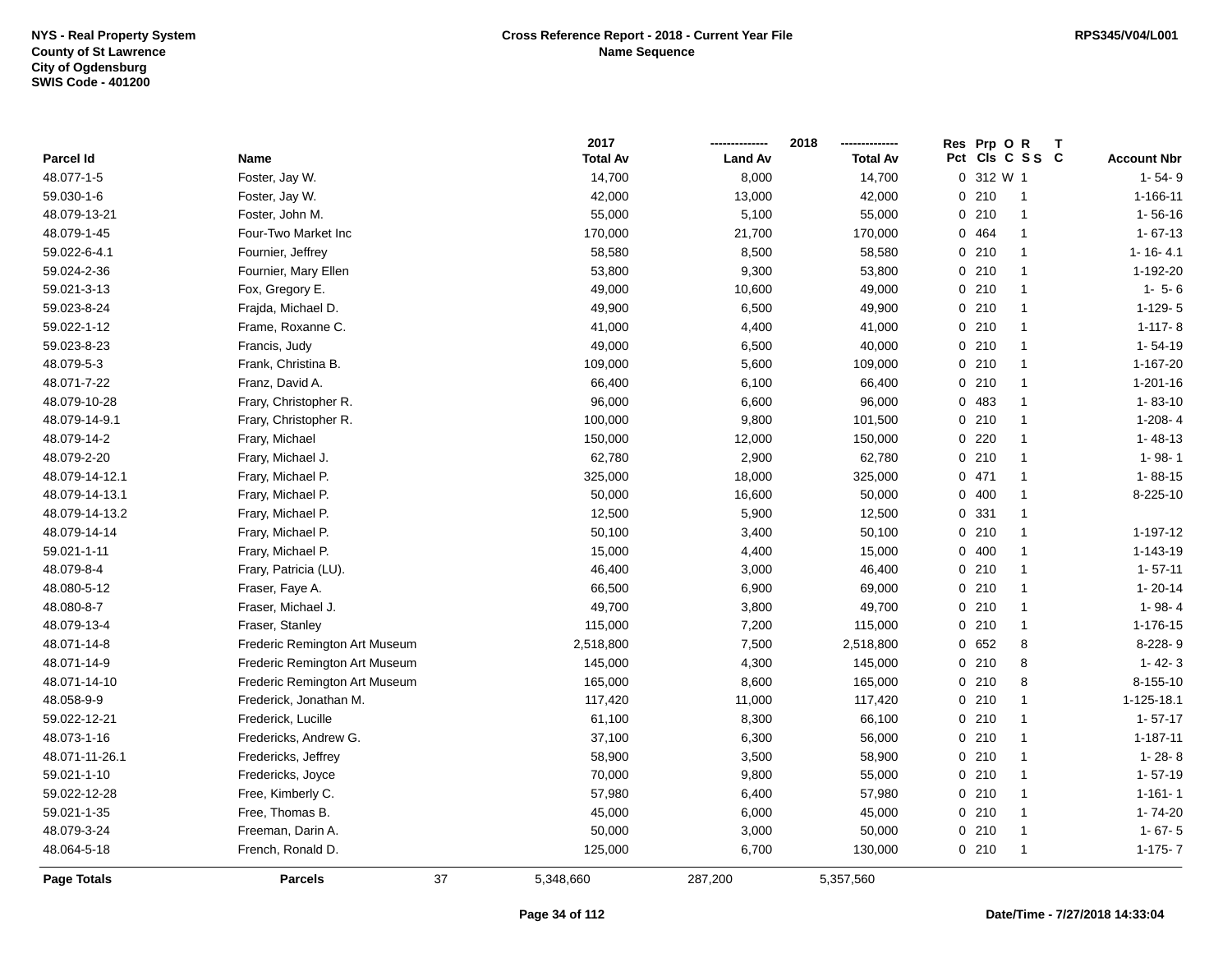|                    |                       |    | 2017            |                | 2018            |              | Res Prp O R         |                    |
|--------------------|-----------------------|----|-----------------|----------------|-----------------|--------------|---------------------|--------------------|
| Parcel Id          | Name                  |    | <b>Total Av</b> | <b>Land Av</b> | <b>Total Av</b> |              | Pct Cls C S S C     | <b>Account Nbr</b> |
| 48.072-7-3         | French, Ronald D.     |    | 55,000          | 4,500          | 59,000          | 0210         | $\mathbf{1}$        | $1 - 31 - 12$      |
| 59.030-3-20        | French, Ronald D.     |    | 41,100          | 6,100          | 41,100          | 0210         | $\mathbf{1}$        | $1-140-2$          |
| 59.022-13-14.1     | Friot, Hazel          |    | 83,000          | 9,800          | 83,000          | 0210         | $\mathbf 1$         | 1-229-8            |
| 48.080-5-14        | Friot, Stephen G.     |    | 29,000          | 6,200          | 29,000          | 0 270        | $\mathbf{1}$        | $1 - 78 - 11$      |
| 59.022-12-30       | Friot, Stephen G.     |    | 85,000          | 6,600          | 85,000          | 0210         | $\mathbf{1}$        | $1 - 95 - 7$       |
| 48.079-3-13        | Frisina, Christopher  |    | 56,800          | 5,200          | 58,800          | 0210         | $\mathbf 1$         | 1-204-11           |
| 48.080-1-23        | Frisina, Kimberly A.  |    | 75,500          | 6,200          | 75,500          | 0210         | $\mathbf{1}$        | $1-179-1$          |
| 48.079-11-9        | Frisina, Nancy L.     |    | 39,770          | 6,200          | 39,770          | 0210         | $\mathbf{1}$        | $1 - 70 - 18$      |
| 48.072-13-11       | Fritz, Andrew C.      |    | 63,000          | 5,400          | 63,000          | 0210         | $\mathbf{1}$        | 1-196-20           |
| 48.072-8-11.1      | Fritz, Patricia (LU). |    | 42,500          | 9,000          | 44,500          | 0210         | $\mathbf{1}$        | $1 - 114 - 11.1$   |
| 59.023-9-15        | Fuller, David R.      |    | 52,600          | 6,700          | 58,000          | 0210         | $\mathbf{1}$        | $1 - 188 - 9$      |
| 59.022-6-10        | Fuller, Vernon A. Jr. |    | 36,000          | 6,600          | 36,000          | 0210         | -1                  | $1 - 32 - 16$      |
| 59.022-8-18        | Furgison, Samantha    |    | 39,000          | 7,400          | 39,000          | 0210         | -1                  | $1 - 32 - 18$      |
| 48.080-4-8         | G & S Estates Inc     |    | 95,000          | 20,300         | 95,000          | 0 484        | -1                  | $1 - 18 - 4$       |
| 48.073-3-23        | G & S Estates LLC     |    | 775,000         | 200,000        | 600,000         | $\mathbf 0$  | 486<br>-1           |                    |
| 59.023-5-32        | Gadway, Nicole C.     |    | 40,800          | 9,400          | 40,800          | 0210         | $\mathbf{1}$        | $1 - 50 - 19$      |
| 48.072-3-17        | Gagnon, Angela        |    | 44,700          | 3,900          | 44,700          | 0210         | $\mathbf 1$         | $1-120-5$          |
| 48.080-5-11.1      | Gagnon, Gary P. (LU). |    | 65,000          | 5,900          | 65,000          | 0210         | $\mathbf{1}$        | $1 - 101 - 14$     |
| 59.021-6-23        | Gagnon, Lionel (LU).  |    | 47,000          | 4,700          | 47,000          | 0210         | $\mathbf{1}$        | $1 - 59 - 12$      |
| 48.072-2-19        | Gagnon, Marc A.       |    | 45,000          | 3,500          | 42,000          | 0210         | -1                  | $1 - 60 - 2$       |
| 59.030-1-5         | Gagnon, Michael A.    |    | 79,800          | 10,500         | 79,800          | 0210         | $\mathbf 1$         | 1-108-17           |
| 59.030-2-9         | Gagnon, Norman J.     |    | 40,800          | 9,300          | 40,800          | 0210         | $\mathbf 1$         | $1 - 55 - 7$       |
| 59.038-1-9.2       | Gagnon, Norman J.     |    | 13,000          | 5,600          | 13,000          | 0.312        | $\overline{1}$      | 1-59-18.2          |
| 59.031-1-16.1      | Gagnon, Victor Jr.    |    | 43,000          | 8,000          | 43,000          |              | 0 210 W 1           | $1-197-3$          |
| 59.023-1-45        | Galvin, Peter         |    | 15,000          | 3,800          | 17,500          | 0210         | $\overline{1}$      | $1 - 184 - 2$      |
| 48.071-5-55        | Gammon, John S. II.   |    | 51,000          | 3,600          | 51,000          | 0210         | $\mathbf{1}$        | $1 - 184 - 3$      |
| 59.021-6-25        | Garcia, Christopher   |    | 49,500          | 6,000          | 49,500          | 0210         | $\mathbf{1}$        | $1-199-4$          |
| 59.021-6-7         | Gardner, Bonnie       |    | 16,100          | 4,200          | 16,100          | 0210         | $\mathbf{1}$        | $1 - 22 - 12$      |
| 59.021-6-6         | Gardner, Donald M.    |    | 25,200          | 3,400          | 25,200          | 0210         | -1                  | $1-207 - 4$        |
| 59.021-6-8         | Gardner, Donald M.    |    | 6,300           | 6,300          | 6,300           | 0.311        | $\mathbf{1}$        | $1-207 - 5$        |
| 48.071-11-37       | Gardner, John A.      |    | 60,200          | 5,700          | 60,200          | 0411         | $\mathbf{1}$        | $1 - 68 - 12$      |
| 48.078-4-8         | Gardner, John A.      |    | 77,000          | 3,100          | 77,000          | 0482         | $\mathbf{1}$        | $1 - 48 - 11$      |
| 48.078-4-9.1       | Gardner, John A.      |    | 4,300           | 4,300          | 4,300           | $\mathbf{0}$ | 330<br>$\mathbf{1}$ | 1-29-20.1          |
| 59.030-6-26        | Gardner, John A.      |    | 51,700          | 14,700         | 51,700          | 0210         | $\mathbf{1}$        | 1-132-11           |
| 59.038-1-13.1      | Gardner, John A.      |    | 90,200          | 5,200          | 90,200          | 0411         | $\mathbf{1}$        | 1-32-19.1          |
| 59.023-6-21        | Gardner, Kathryn      |    | 38,000          | 8,600          | 38,000          | 0210         | -1                  | 1-157-19           |
| 48.064-10-16       | Garman, Phyllis E.    |    | 23,600          | 3,900          | 36,000          | 0210         | $\mathbf{1}$        | $1 - 86 - 18$      |
| <b>Page Totals</b> | <b>Parcels</b>        | 37 | 2,495,470       | 439,800        | 2,345,770       |              |                     |                    |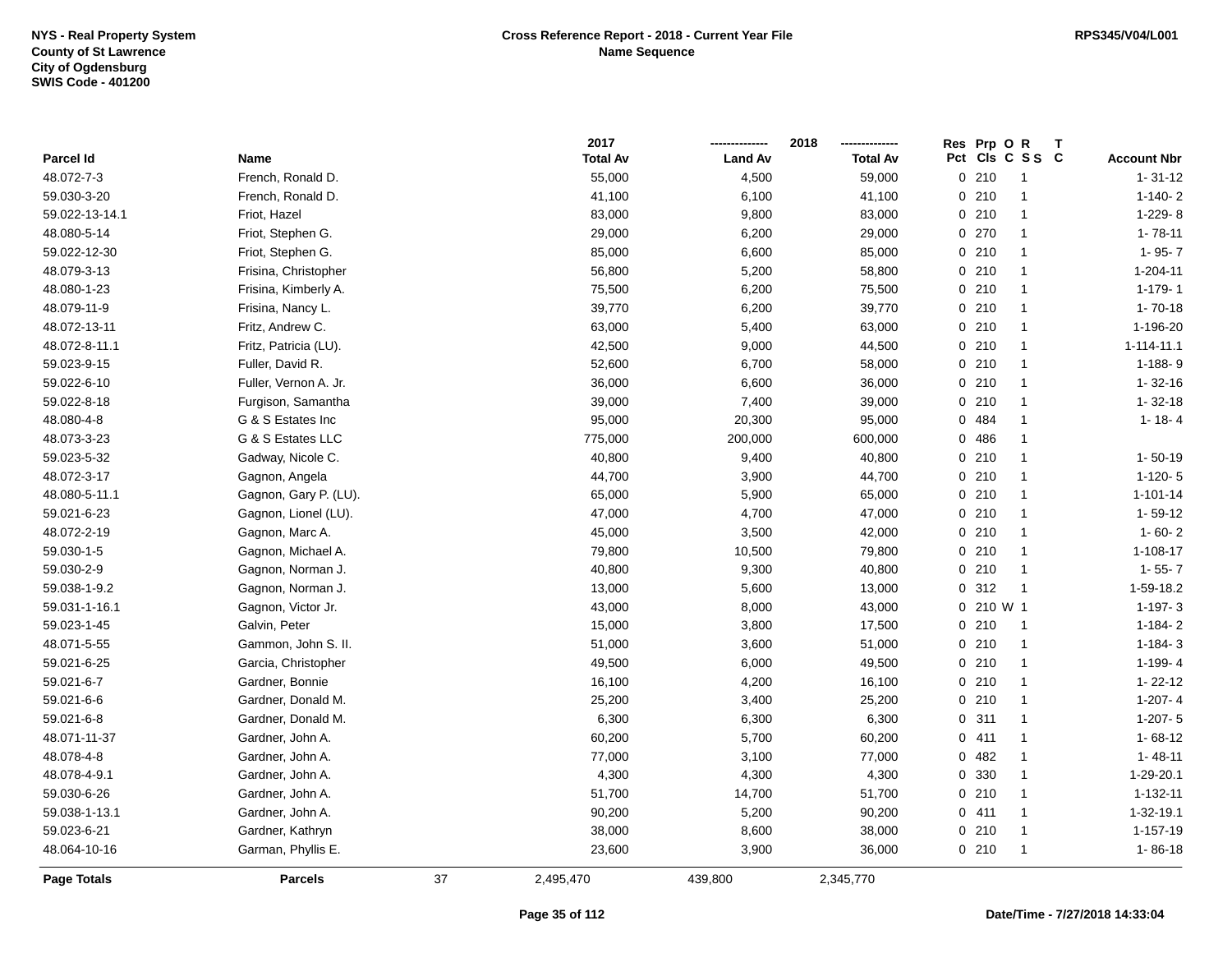|                    |                       |    | 2017            |                | 2018            |       | Res Prp O R |                 |                    |
|--------------------|-----------------------|----|-----------------|----------------|-----------------|-------|-------------|-----------------|--------------------|
| Parcel Id          | Name                  |    | <b>Total Av</b> | <b>Land Av</b> | <b>Total Av</b> |       |             | Pct Cls C S S C | <b>Account Nbr</b> |
| 48.080-6-5         | Garno, Amy            |    | 70,000          | 8,900          | 70,000          |       | 0210        | $\mathbf{1}$    | $1 - 97 - 3$       |
| 59.023-5-38        | Garno, Joanne         |    | 64,700          | 9,600          | 64,700          |       | 0210        | $\mathbf{1}$    | $1-167-4$          |
| 48.071-7-25        | Garno, Lori L.        |    | 88,600          | 4,500          | 88,600          |       | 0210        | $\mathbf{1}$    | 1-116-17           |
| 48.079-7-39        | Garrison, Spencer     |    | 34,300          | 4,200          | 34,300          |       | 0210        | $\mathbf{1}$    | $1 - 60 - 18$      |
| 59.031-1-25        | Garvey, Alexander S.  |    | 46,000          | 9,700          | 46,000          |       | 0210        | $\mathbf{1}$    | $1 - 35 - 9$       |
| 59.023-7-11        | Garvey, Richard J.    |    | 32,800          | 5,800          | 41,100          |       | 0210        | $\mathbf{1}$    | 1-209-12           |
| 48.080-3-9         | Garvey, Sharon P.     |    | 82,000          | 7,000          | 97,000          |       | 0210        | $\mathbf{1}$    | $1 - 158 - 2$      |
| 59.030-4-34        | Garvey, Shirley (LU). |    | 35,300          | 7,500          | 35,300          |       | 0210        | $\mathbf{1}$    | $1 - 60 - 20$      |
| 59.022-10-15       | Gascon, Garry M.      |    | 54,000          | 6,800          | 54,000          |       | 0210        | $\mathbf{1}$    | $1-127-2$          |
| 48.071-12-6        | Gates, Doreen         |    | 57,000          | 6,000          | 57,000          | 0     | 220         | $\mathbf{1}$    | $1 - 61 - 1$       |
| 48.057-2-21        | Gates, Neil R.        |    | 148,320         | 10,100         | 148,320         |       | 0210        | $\mathbf{1}$    | $1-128-6.5$        |
| 59.023-10-38       | Gauthier, Lawrence    |    | 28,000          | 5,600          | 28,000          |       | 0210        | -1              | $1 - 180 - 15$     |
| 59.022-2-50        | Geary, Christopher    |    | 52,000          | 4,800          | 52,000          | 0210  |             | $\overline{1}$  | $1 - 111 - 8$      |
| 48.073-2-5         | Geary, Erin J.        |    | 16,700          | 6,300          | 20,000          | 0270  |             | $\mathbf{1}$    | 1-163-14           |
| 48.071-5-3         | Gebo, Earl            |    | 19,600          | 5,200          | 32,000          |       | 0210        | $\mathbf{1}$    | $1-143-2$          |
| 48.071-1-16        | Gebo, Michael A.      |    | 7,900           | 4,900          | 7,900           |       | 0.312       | $\mathbf{1}$    | $1 - 118 - 16$     |
| 48.071-1-17        | Gebo, Michael A.      |    | 123,300         | 6,000          | 123,300         |       | 0210        | $\mathbf{1}$    | 1-204-14           |
| 59.030-4-9         | Geddes, Gary          |    | 24,000          | 4,300          | 24,000          |       | 0210        | $\mathbf{1}$    | 1-135-12           |
| 48.071-12-28       | Geddes, Gary Sr.      |    | 55,800          | 5,600          | 55,800          |       | 0210        | $\mathbf{1}$    | 1-139-11           |
| 59.022-1-13        | Gemmill, Nancy J.     |    | 38,000          | 5,300          | 38,000          |       | 0210        | -1              | $1 - 73 - 19$      |
| 59.023-8-37.1      | Gemmill, Raymond      |    | 20,000          | 1,900          | 23,500          |       | 0210        | $\mathbf{1}$    | $1-129-4$          |
| 59.023-8-10        | George, Cherie R.     |    | 32,500          | 6,500          | 32,500          |       | 0210        | -1              | $1 - 12 - 6$       |
| 48.079-3-8         | George, G.Nicholas    |    | 67,700          | 4,800          | 67,700          |       | 0210        | $\mathbf{1}$    | $1 - 98 - 12$      |
| 48.072-2-31        | George, Phillip C.    |    | 35,300          | 3,600          | 47,000          |       | 0210        | $\mathbf{1}$    | $1-197-8$          |
| 59.023-2-45        | George, Matthew A.    |    | 50,500          | 4,500          | 50,500          |       | 0210        | $\mathbf{1}$    | $1 - 93 - 11$      |
| 59.023-2-25        | German, Derrick L.    |    | 45,000          | 8,600          | 43,000          |       | 0210        | $\mathbf{1}$    | 1-186-15           |
| 48.072-4-22.1      | Ghize, Cynthia A.     |    | 64,500          | 7,700          | 59,000          |       | 0210        | $\mathbf{1}$    | $1 - 158 - 7$      |
| 59.021-2-1.1       | Ghize, Lisa M.        |    | 28,400          | 5,100          | 28,400          |       | 0210        | $\mathbf{1}$    | $1 - 17 - 16$      |
| 59.021-2-3         | Ghize, Lisa M.        |    | 17,100          | 6,500          | 17,100          |       | 0.312       | -1              | $1 - 62 - 7$       |
| 59.021-2-4         | Ghize, Lisa M.        |    | 50,100          | 6,300          | 50,100          | 0411  |             | $\mathbf{1}$    | $1 - 62 - 8$       |
| 59.021-2-6.1       | Ghize, Lisa M.        |    | 89,600          | 7,100          | 89,600          | 0 425 |             | $\overline{1}$  | 1-62-3&4           |
| 59.021-2-7         | Ghize, Lisa M.        |    | 52,500          | 4,500          | 52,500          |       | 0210        | $\mathbf{1}$    | $1 - 62 - 6$       |
| 59.023-7-33        | Gibson, Philip        |    | 6,600           | 6,600          | 6,600           | 0.311 |             | $\mathbf{1}$    | $1 - 100 - 1$      |
| 59.030-5-24        | Gibson, Robert        |    | 29,200          | 10,400         | 29,200          |       | 0210        | $\mathbf{1}$    | $1 - 62 - 11$      |
| 59.022-5-1         | Gidney, Steve S.      |    | 52,300          | 5,500          | 52,300          |       | 0220        | $\mathbf{1}$    | $1 - 36 - 3$       |
| 59.023-11-14.1     | Gidney, Steve S.      |    | 47,300          | 6,400          | 47,300          |       | 0210        | -1              | $1 - 52 - 17$      |
| 59.023-11-16       | Gidney, Steve S.      |    | 28,800          | 4,200          | 25,000          |       | 0210        | $\mathbf{1}$    | 1-184-10           |
| <b>Page Totals</b> | <b>Parcels</b>        | 37 | 1,795,720       | 228,300        | 1,838,620       |       |             |                 |                    |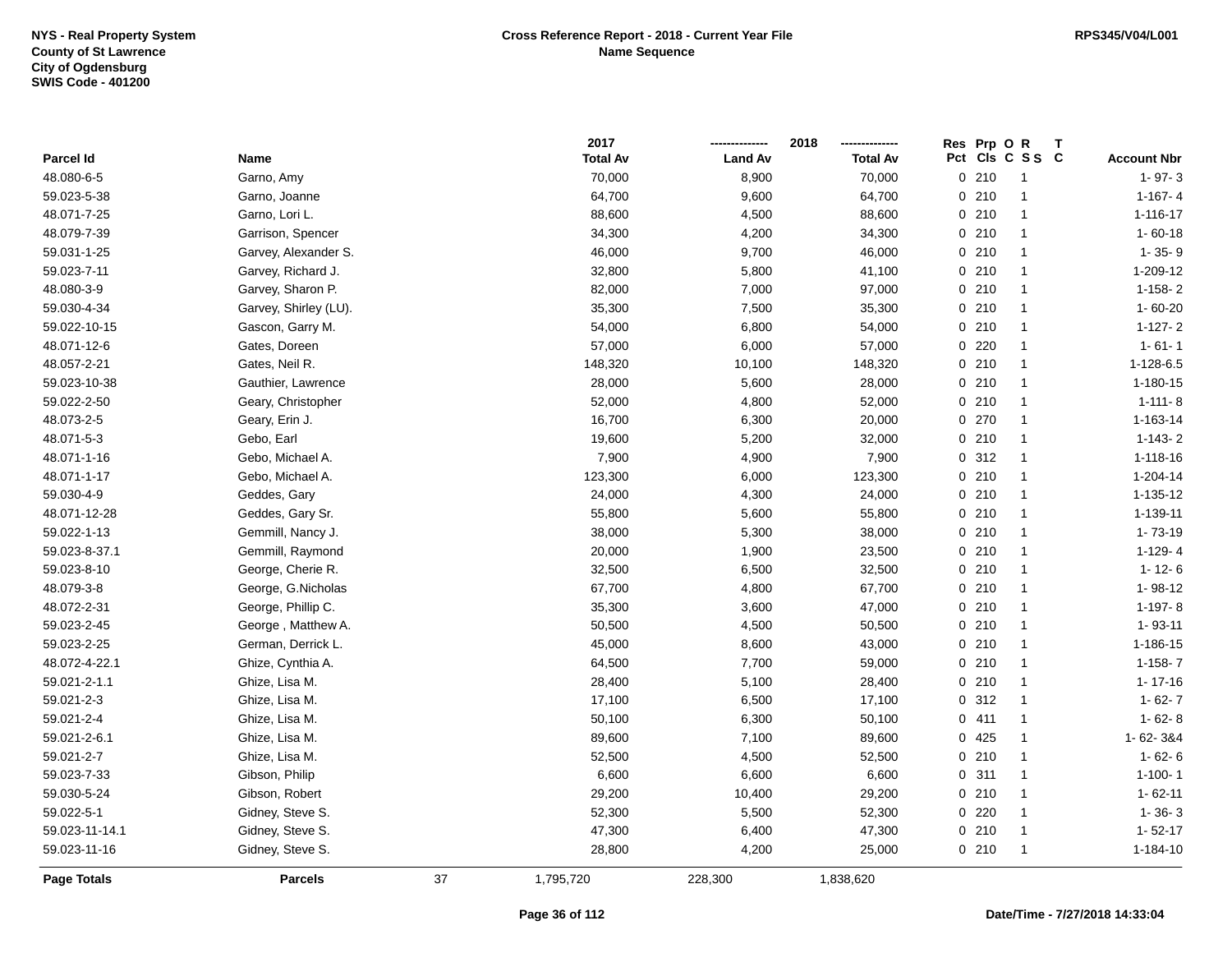|               |                               |    | 2017            |                | 2018            | Res            | Prp OR |                 | Т                  |
|---------------|-------------------------------|----|-----------------|----------------|-----------------|----------------|--------|-----------------|--------------------|
| Parcel Id     | Name                          |    | <b>Total Av</b> | <b>Land Av</b> | <b>Total Av</b> |                |        | Pct Cls C S S C | <b>Account Nbr</b> |
| 59.023-11-1   | Giglio, Janine L.             |    | 65,300          | 4,900          | 69,000          | $\overline{0}$ | 210    | $\mathbf{1}$    | $1 - 187 - 1$      |
| 59.023-7-35   | Giglio, Joel P.               |    | 52,000          | 4,300          | 52,000          |                | 0210   | $\mathbf{1}$    | $1-100-3$          |
| 48.079-15-1.1 | Giglio, Michael               |    | 152,000         | 4,900          | 152,000         |                | 0210   | $\mathbf{1}$    | $1 - 62 - 12$      |
| 48.071-6-7    | Giglio, Michael A.            |    | 39,000          | 4,700          | 39,000          |                | 0210   | $\mathbf{1}$    | $1 - 143 - 11$     |
| 48.071-6-8    | Giglio, Michael A.            |    | 28,100          | 2,400          | 29,500          |                | 0.220  | $\mathbf{1}$    | $1 - 8 - 10$       |
| 48.079-8-26   | Gilbert, John J.              |    | 34,600          | 6,100          | 34,600          |                | 0210   | $\mathbf{1}$    | $1 - 62 - 20$      |
| 59.031-2-3    | Gilbert, Sally L.             |    | 33,300          | 6,300          | 44,000          |                | 0210   | $\mathbf{1}$    | 1-10-20            |
| 59.021-2-37   | Gilbert, William T.           |    | 48,350          | 6,100          | 48,350          |                | 0210   | $\mathbf{1}$    | $1 - 63 - 4$       |
| 59.029-1-23   | Gilbert, William T.           |    | 4,000           | 4,000          | 4,000           |                | 0.311  | $\mathbf{1}$    | $1 - 63 - 5$       |
| 48.071-6-41   | Gilbride, Brion P.            |    | 101,000         | 5,900          | 112,000         |                | 0210   | $\mathbf{1}$    | 1-93-19            |
| 59.022-9-24   | Gillette, Mary K.             |    | 56,000          | 7,500          | 56,000          |                | 0210   | $\mathbf{1}$    | 1-113-20           |
| 59.022-7-17   | Gillman, Elizabeth            |    | 23,000          | 8,400          | 23,000          |                | 0220   | $\mathbf{1}$    | $1 - 113 - 2$      |
| 59.022-9-27.1 | Gilmour, Judy A.              |    | 70,000          | 7,500          | 70,000          |                | 0210   | $\mathbf{1}$    | 1-180-13           |
| 59.023-11-6   | Giltner, Frank D.             |    | 40,280          | 3,700          | 58,000          |                | 0210   | $\mathbf{1}$    | 1-139-16           |
| 59.023-3-11   | <b>Ginger McSprinkles LLC</b> |    | 80,000          | 9,500          | 80,000          |                | 0 425  | $\mathbf{1}$    | $1 - 54 - 3$       |
| 48.058-4-15   | Girard, Anna Marie (LU).      |    | 49,000          | 8,100          | 49,000          |                | 0210   | $\mathbf{1}$    | $1 - 63 - 11$      |
| 59.023-1-20   | Girard, Dolores M. (LU).      |    | 66,000          | 5,600          | 69,000          |                | 0210   | $\mathbf{1}$    | $1 - 63 - 15$      |
| 59.023-2-43   | Girard, Eric W.               |    | 42,800          | 5,500          | 42,800          |                | 0210   | $\mathbf{1}$    | $1 - 39 - 18$      |
| 59.030-9-2.1  | Girard, Lisa                  |    | 28,800          | 9,400          | 28,800          |                | 0210   | $\mathbf{1}$    | $1-160-9$          |
| 59.030-6-40   | Girard, Michele E.            |    | 87,170          | 11,000         | 92,170          |                | 0210   | $\mathbf{1}$    | $1 - 40 - 16$      |
| 48.078-7-8    | Girard, Paul F. Jr.           |    | 38,000          | 3,300          | 38,000          |                | 0210   | $\mathbf{1}$    | 1-168-12           |
| 59.030-2-10   | Girard, Robert E. III.        |    | 31,500          | 11,100         | 31,500          |                | 0210   | $\mathbf{1}$    | $1 - 87 - 12$      |
| 59.030-2-34   | Girard, Robert E. Jr.         |    | 53,855          | 11,700         | 53,855          |                | 0210   | $\mathbf{1}$    | $1-203-5$          |
| 48.079-10-37  | Giromini, Anne J.             |    | 35,000          | 3,600          | 35,000          |                | 0210   | $\mathbf{1}$    | $1 - 34 - 8$       |
| 48.071-3-43   | Gladle, Becky L.              |    | 56,000          | 5,600          | 56,000          |                | 0210   | $\mathbf{1}$    | 1-119-11           |
| 48.064-4-10   | Gladle, Karen                 |    | 43,100          | 5,600          | 46,000          |                | 0210   | $\mathbf{1}$    | $1-120-3$          |
| 48.064-4-28   | Gladle, Karen                 |    | 1,500           | 1,500          | 1,500           |                | 0.311  | 1               |                    |
| 59.023-3-43   | Gladle, Matthew               |    | 34,600          | 5,100          | 34,600          |                | 0210   | $\mathbf{1}$    | $1 - 68 - 3$       |
| 59.023-3-46   | Gladle, Matthew               |    | 53,200          | 9,400          | 53,200          |                | 0.220  | $\mathbf{1}$    | $1-204-3$          |
| 59.023-3-47   | Gladle, Matthew               |    | 69,185          | 9,400          | 69,185          |                | 0210   | $\mathbf{1}$    | $1 - 178 - 1$      |
| 48.072-5-5    | Gladle, Matthew C.            |    | 15,000          | 3,500          | 20,000          |                | 0210   | 1               | 1-205-16           |
| 48.064-7-22   | Gladle, Thomas A.             |    | 40,000          | 2,600          | 36,000          |                | 0210   | 1               | 1-138-15           |
| 48.058-6-13   | Gleason, Francis S.           |    | 84,000          | 8,500          | 84,000          |                | 0210   | 1               | $1 - 143 - 6$      |
| 48.057-2-7    | Goldberg, Rena                |    | 159,000         | 26,800         | 159,000         |                | 0210   | $\mathbf{1}$    | $1 - 63 - 19$      |
| 48.071-5-22.1 | Golden, Rachel                |    | 41,000          | 3,200          | 44,000          |                | 0210   | $\mathbf{1}$    | $1 - 14 - 14$      |
| 48.071-15-42  | Goleski, Mary Jean            |    | 46,500          | 3,500          | 46,500          |                | 0210   | $\overline{1}$  | 1-198-19           |
| 59.023-3-42   | Gonyea, Kelly                 |    | 119,600         | 7,600          | 119,600         |                | 0 483  | $\mathbf{1}$    | 1-119-20           |
| Page Totals   | <b>Parcels</b>                | 37 | 2,021,740       | 247,800        | 2,081,160       |                |        |                 |                    |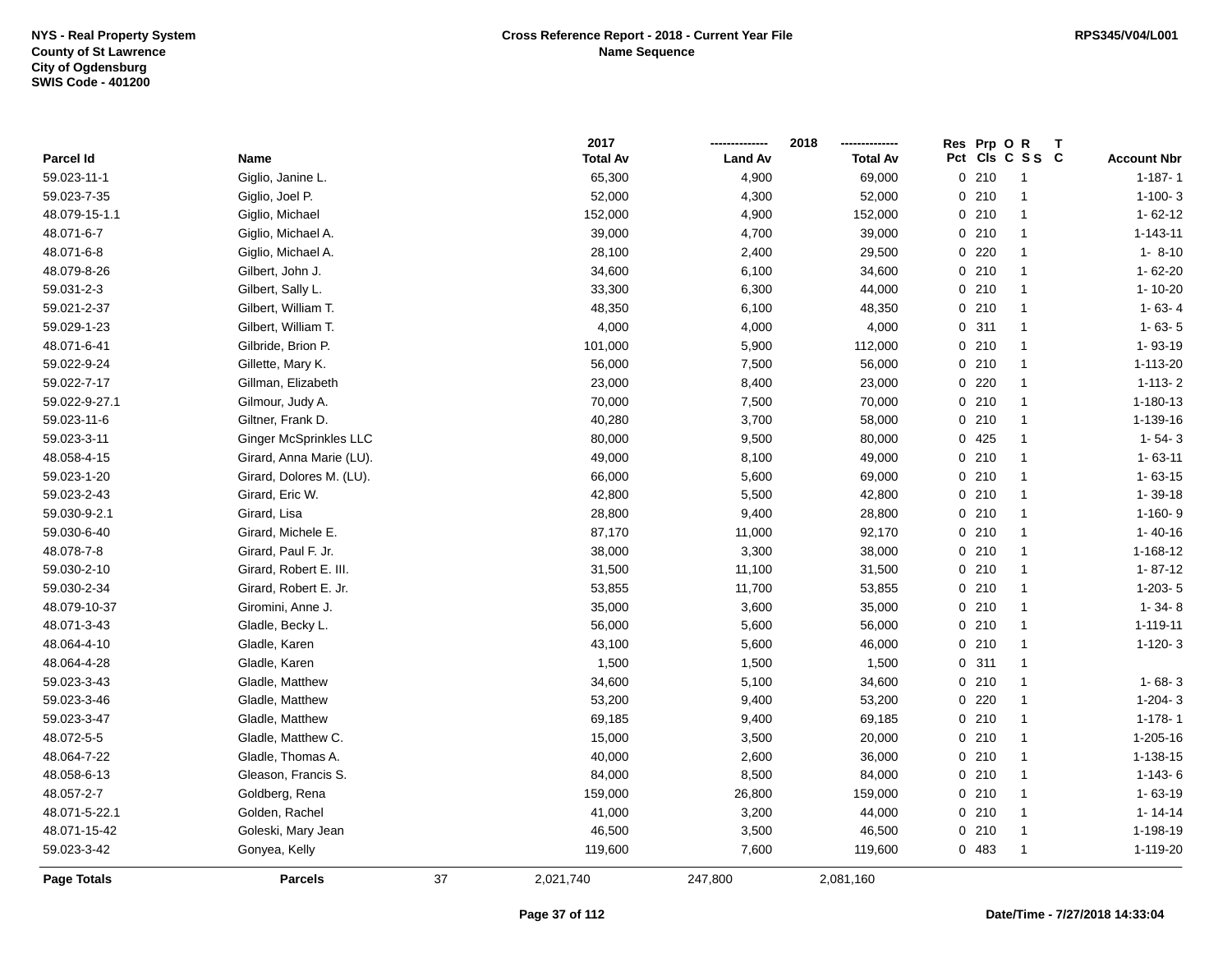|                    |                          |    | 2017            |                | 2018            |      | Res Prp O R             |                    |
|--------------------|--------------------------|----|-----------------|----------------|-----------------|------|-------------------------|--------------------|
| Parcel Id          | Name                     |    | <b>Total Av</b> | <b>Land Av</b> | <b>Total Av</b> |      | Pct Cls C S S C         | <b>Account Nbr</b> |
| 48.072-12-10       | Gonyou, Esther           |    | 41,700          | 2,900          | 41,700          |      | 0210<br>$\overline{1}$  | $1 - 64 - 5$       |
| 59.021-6-11        | Goolden, Phillip         |    | 49,700          | 8,100          | 49,700          |      | 0210<br>$\overline{1}$  | $1-134-2$          |
| 59.030-3-16        | Gooshaw, John D.         |    | 30,000          | 8,800          | 30,000          |      | 0210<br>$\mathbf{1}$    | $1 - 85 - 17$      |
| 48.072-2-73        | Gooshaw, Mary M.         |    | 32,000          | 3,500          | 40,600          |      | 0210<br>$\mathbf{1}$    | $1 - 86 - 3$       |
| 48.071-9-8         | Gooshaw, Sandra          |    | 2,500           | 2,500          | 2,500           |      | 0 330<br>$\mathbf{1}$   | $1 - 211 - 2$      |
| 48.072-2-76        | Gooshaw, Sandra          |    | 24,900          | 3,500          | 24,900          |      | 0220<br>$\overline{1}$  | $1 - 64 - 12$      |
| 48.072-2-77        | Gooshaw, Sandra          |    | 22,000          | 3,500          | 25,000          |      | 0210<br>$\overline{1}$  | $1 - 64 - 11$      |
| 48.071-9-31        | Gooshaw, Sandra M.       |    | 24,300          | 2,900          | 24,300          |      | 0220<br>$\overline{1}$  | $1-133-9$          |
| 48.080-4-21.1      | Gooshaw, Thomas W.       |    | 13,900          | 13,900         | 13,900          |      | 0.311<br>$\overline{1}$ | $1 - 96 - 7$       |
| 48.071-10-16       | Gordon, Christopher A.   |    | 52,300          | 5,500          | 52,300          |      | 0210<br>$\overline{1}$  | $1 - 201 - 11$     |
| 48.064-3-30        | Gordon, Donna            |    | 3,300           | 3,600          | 3,600           |      | 0.311<br>$\mathbf{1}$   | 1-21-12.2          |
| 48.064-3-31        | Gordon, Donna            |    | 64,300          | 3,600          | 64,300          |      | 0210<br>$\mathbf{1}$    | $1 - 164 - 11$     |
| 59.022-2-64        | Gordon, Timothy          |    | 20,000          | 6,600          | 20,000          |      | 0210<br>$\overline{1}$  | $1 - 4 - 8$        |
| 59.022-2-7         | Gould, Barbara           |    | 59,000          | 5,600          | 59,000          |      | 0210<br>$\overline{1}$  | 1-204-20           |
| 48.072-7-30        | Goult, Barbara E.        |    | 116,600         | 11,000         | 116,600         |      | 0210<br>$\overline{1}$  | $1 - 65 - 7$       |
| 48.064-6-24        | Grace Baptist Church     |    | 173,600         | 15,100         | 173,600         |      | 0620<br>8               | $8 - 61 - 11$      |
| 48.073-3-8.12      | Grace Peace Land, LLC    |    | 340,000         | 80,000         | 290,000         | 0421 | $\overline{1}$          | 1-102-12.1         |
| 59.023-15-8        | Grady, Robert J.         |    | 74,000          | 8,800          | 74,000          |      | 0210<br>$\overline{1}$  | $1 - 26 - 9$       |
| 59.023-1-44        | Graham, Barbara E.       |    | 30,000          | 1,900          | 30,000          |      | 0210<br>$\overline{1}$  | $1 - 197 - 17$     |
| 59.023-1-55        | Graham, William M.       |    | 9,800           | 3,900          | 3,900           |      | 0 311 W 1               | $1 - 87 - 11$      |
| 59.023-1-42        | Graham, William M. Jr    |    | 10,000          | 3,800          | 15,300          |      | 0.312<br>$\overline{1}$ | $1 - 65 - 13$      |
| 48.079-3-29        | Grant, David             |    | 35,000          | 5,600          | 38,000          |      | 0411<br>$\overline{1}$  | $1 - 9 - 9$        |
| 48.058-1-4         | Grant, Steven L.         |    | 98,000          | 16,800         | 98,000          |      | 0210<br>$\overline{1}$  | 1-206-17           |
| 59.023-2-26        | Graveline, Arthur P.     |    | 24,000          | 6,700          | 50,000          |      | 0210<br>$\overline{1}$  | $1 - 65 - 14$      |
| 48.071-12-7        | Graveline, Ashleigh M.   |    | 82,000          | 6,400          | 82,000          |      | 0210<br>$\mathbf{1}$    | $1 - 7 - 7$        |
| 48.079-14-17.1     | Graveline, Casey (LC).   |    | 67,000          | 3,000          | 67,000          |      | 0210<br>$\mathbf{1}$    | 1-176-12           |
| 48.058-2-7.11      | Graveline, Eben W. (LU). |    | 75,000          | 8,800          | 75,000          |      | 0210<br>$\mathbf{1}$    | $1 - 65 - 16$      |
| 59.023-5-11.1      | Graveline, Gary J.       |    | 45,000          | 8,300          | 45,000          |      | 0210<br>$\overline{1}$  | $1 - 44 - 9$       |
| 59.030-2-43        | Graveline, William J.    |    | 45,000          | 8,400          | 45,000          |      | 0 210<br>$\overline{1}$ | $1 - 58 - 4$       |
| 59.029-1-6         | Green, Brian             |    | 7,000           | 5,000          | 7,000           |      | 0.312<br>$\overline{1}$ | $1 - 68 - 13$      |
| 48.050-1-6         | Green, Bruce             |    | 111,000         | 48,000         | 111,000         |      | 0 260 W 1               | $1 - 66 - 8$       |
| 48.050-1-3         | Green, Clinton           |    | 85,500          | 85,500         | 85,500          |      | 0.311 W1                | $1 - 66 - 10$      |
| 48.050-1-4         | Green, Clinton           |    | 118,000         | 75,900         | 118,000         |      | 0 260 W 1               | $1 - 66 - 9$       |
| 48.072-8-33.1      | Green, Daniel            |    | 123,500         | 9,900          | 138,000         |      | 0210<br>$\overline{1}$  | 1-21-800100        |
| 48.072-8-33.21     | Green, Earl              |    | 17,300          | 8,000          | 22,000          |      | 0.312<br>$\overline{1}$ | 1-21-800200        |
| 48.072-8-36        | Green, Edward            |    | 6,300           | 6,300          | 6,300           |      | 0.311<br>$\overline{1}$ | 1-96-9.2           |
| 48.072-8-1         | Green, Edward E.         |    | 44,000          | 4,000          | 55,880          |      | 0210<br>$\overline{1}$  | 1-186-17           |
| <b>Page Totals</b> | <b>Parcels</b>           | 37 | 2,177,500       | 505,600        | 2,198,880       |      |                         |                    |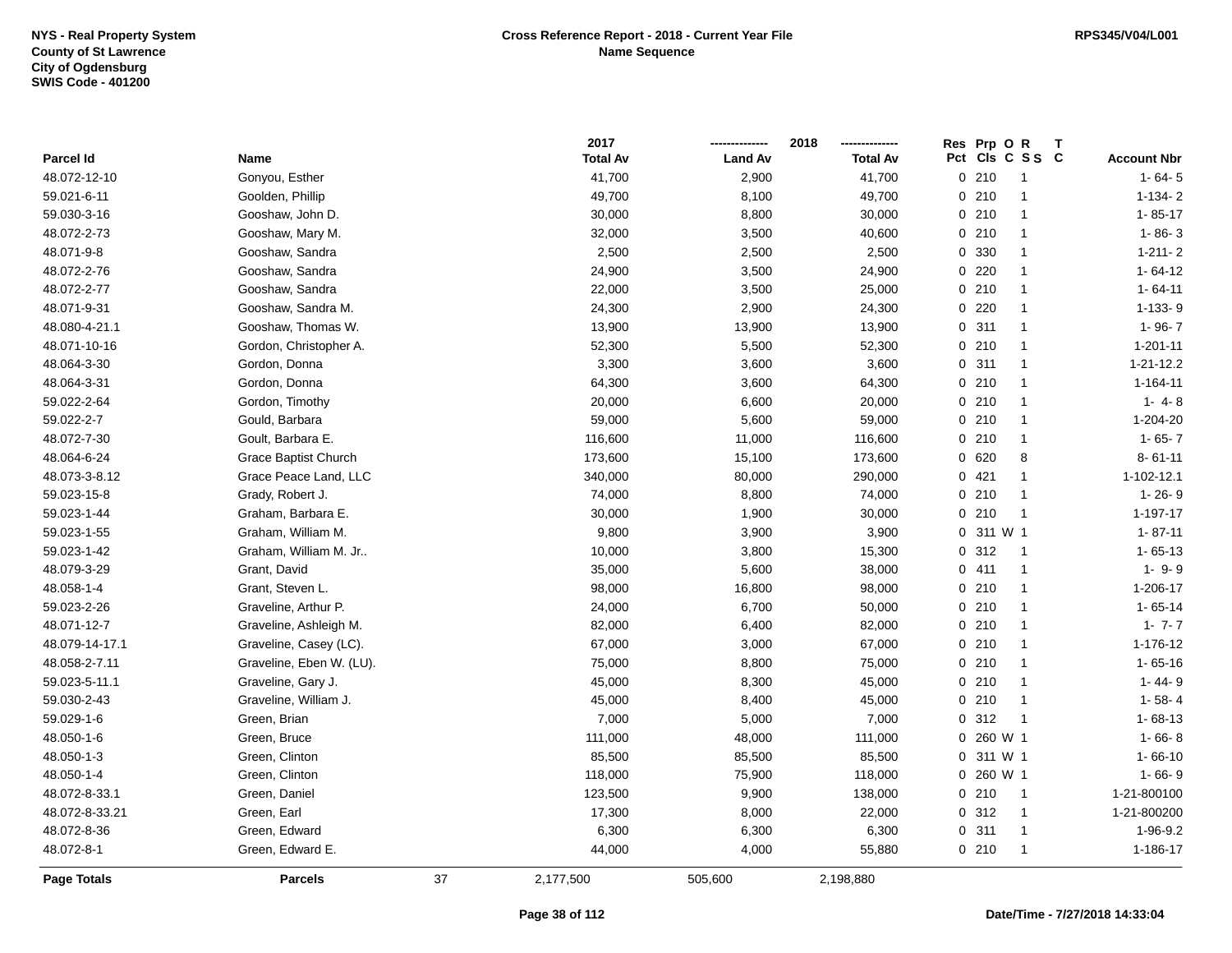|               |                              | 2017            |                | 2018            |     | Res Prp O | R<br>Τ         |                    |
|---------------|------------------------------|-----------------|----------------|-----------------|-----|-----------|----------------|--------------------|
| Parcel Id     | Name                         | <b>Total Av</b> | <b>Land Av</b> | <b>Total Av</b> | Pct |           | CIs C S S C    | <b>Account Nbr</b> |
| 48.072-8-2    | Green, Edward E.             | 22,600          | 4,000          | 22,600          |     | 0210      | $\overline{1}$ | $1 - 188 - 3$      |
| 48.072-8-3    | Green, Edward E.             | 27,000          | 6,700          | 27,000          |     | 0210      | $\mathbf{1}$   | $1 - 6 - 4$        |
| 48.072-8-37   | Green, Edward E.             | 5,000           | 5,000          | 5,000           |     | 0.311     | $\mathbf{1}$   | $1 - 101 - 10$     |
| 48.072-8-38   | Green, Edward E.             | 5,300           | 5,300          | 5,300           |     | 0.311     | $\mathbf{1}$   | $1 - 96 - 9.1$     |
| 48.072-14-5   | Green, James                 | 63,000          | 6,800          | 74,000          |     | 0210      | $\mathbf{1}$   | 1-225-11.6         |
| 48.079-2-19   | Green, Jeannette M.          | 85,000          | 5,300          | 85,000          |     | 0210      | $\overline{1}$ | $1 - 29 - 16$      |
| 48.065-4-5    | Green, Michelle L.           | 41,500          | 8,700          | 50,000          |     | $0$ 210   | $\overline{1}$ | $1 - 119 - 3$      |
| 48.050-1-5    | Greencorp Waste Removal Inc. | 209,000         | 84,500         | 209,000         |     | 0 210 W 1 |                | $1 - 39 - 8$       |
| 48.079-9-24   | Grennon, Elizabeth M.        | 47,900          | 5,000          | 47,900          |     | 0210      | $\overline{1}$ | 1-197-19           |
| 48.079-1-47   | Grewal, Gurinderpal          | 80,000          | 5,500          | 80,000          |     | 0210      | $\mathbf{1}$   | $1 - 104 - 10$     |
| 59.030-8-2    | Griffith, Daniel             | 28,300          | 6,600          | 28,300          |     | 0210      | $\mathbf{1}$   | $1 - 43 - 7$       |
| 59.030-8-29   | Griffith, Daniel             | 28,500          | 6,800          | 28,500          |     | 0210      | $\mathbf{1}$   | $1 - 42 - 13$      |
| 59.022-9-3    | Griffith, Daniel L.          | 32,300          | 4,700          | 32,300          |     | 0210      | $\mathbf{1}$   | $1 - 46 - 11$      |
| 59.023-6-38   | Griffith, Daniel L.          | 42,900          | 3,500          | 42,900          |     | 0210      | $\mathbf{1}$   | $1 - 148 - 10$     |
| 48.079-12-20  | Griffith, Lisa B.            | 48,500          | 2,800          | 48,500          |     | 0210      | $\mathbf{1}$   | $1 - 17 - 4$       |
| 48.079-5-25   | Griffith, Nathan M.          | 29,000          | 2,200          | 45,000          |     | 0210      | $\mathbf{1}$   | $1 - 40 - 19$      |
| 48.072-6-6    | Griffith, Richard J.         | 30,000          | 3,700          | 35,000          |     | 0210      | $\mathbf{1}$   | $1 - 40 - 2$       |
| 59.022-11-3   | Griffith, Ryan C.            | 85,000          | 8,500          | 85,000          |     | 0210      | $\mathbf{1}$   | 1-136-12           |
| 48.058-6-4    | Grizzuto, Christopher J.     | 142,000         | 10,400         | 142,000         |     | 0210      | $\mathbf{1}$   | 1-125-9            |
| 48.071-3-40   | Grizzuto, Elona M.           | 79,000          | 5,600          | 80,000          |     | 0220      | $\overline{1}$ | $1 - 91 - 8$       |
| 48.079-8-31   | Grizzuto, Joseph             | 70,000          | 4,700          | 70,000          |     | 0210      | $\mathbf{1}$   | $1 - 67 - 6$       |
| 48.079-4-14   | Grizzuto, Michael            | 75,000          | 6,100          | 75,000          |     | 0210      | $\mathbf{1}$   | 1-162-11           |
| 48.079-4-37   | Groome, Richard              | 111,000         | 6,100          | 111,000         |     | 0210      | $\mathbf{1}$   | $1 - 171 - 18$     |
| 48.072-12-31  | Groulx, Carl (LU).           | 34,600          | 5,100          | 34,600          |     | 0210      | $\mathbf{1}$   | 1-197-20           |
| 48.065-8-14   | Groulx, Onofrio J.           | 40,500          | 6,000          | 40,500          |     | 0210      | $\mathbf{1}$   | $1 - 67 - 7$       |
| 48.071-15-6   | Guarino, Richard             | 34,670          | 2,400          | 34,670          |     | 0210      | $\mathbf{1}$   | $1 - 146 - 6$      |
| 48.079-9-15   | Guasconi, Jeffery            | 82,000          | 7,400          | 82,000          |     | 0210      | $\mathbf{1}$   | 1-199-7            |
| 48.079-5-44   | Guck, Edna B.                | 38,100          | 3,800          | 38,100          |     | 0210      | $\mathbf{1}$   | $1-209-4$          |
| 48.079-15-11  | Guilbert, Taehui             | 47,900          | 2,600          | 47,900          |     | 0 483     | $\mathbf{1}$   | $1 - 140 - 10$     |
| 48.058-11-32  | Guimond, Christopher         | 14,100          | 14,100         | 14,100          |     | 0.311     | $\mathbf{1}$   |                    |
| 48.058-11-33  | Guimond, Christopher         | 160,900         | 17,500         | 160,900         |     | 0210      | $\mathbf{1}$   |                    |
| 59.024-1-8    | Guimond, Gerard              | 40,000          | 4,400          | 40,000          |     | $0$ 220   | $\mathbf{1}$   | $1 - 36 - 4$       |
| 48.071-9-25   | Guimond, Gerard H.           | 56,300          | 5,500          | 56,300          |     | 0411      | $\mathbf{1}$   | $1 - 90 - 1$       |
| 48.079-11-5   | Guimond, Gerard H.           | 40,000          | 2,800          | 40,000          |     | 0220      | $\mathbf{1}$   | $1-130-7$          |
| 59.024-1-6.11 | Guimond, Gerard H.           | 28,100          | 28,100         | 28,100          |     | 0.311     | $\mathbf{1}$   |                    |
| 59.024-1-7    | Guimond, Gerard H.           | 67,000          | 13,700         | 67,000          |     | 0 484     | $\mathbf{1}$   | 1-143-14           |
| 59.024-1-9.1  | Guimond, Gerard H.           | 48,000          | 3,200          | 48,000          |     | 0210      | $\overline{1}$ | $1 - 30 - 14$      |
| Page Totals   | <b>Parcels</b>               | 37<br>2,119,970 | 325,100        | 2,161,470       |     |           |                |                    |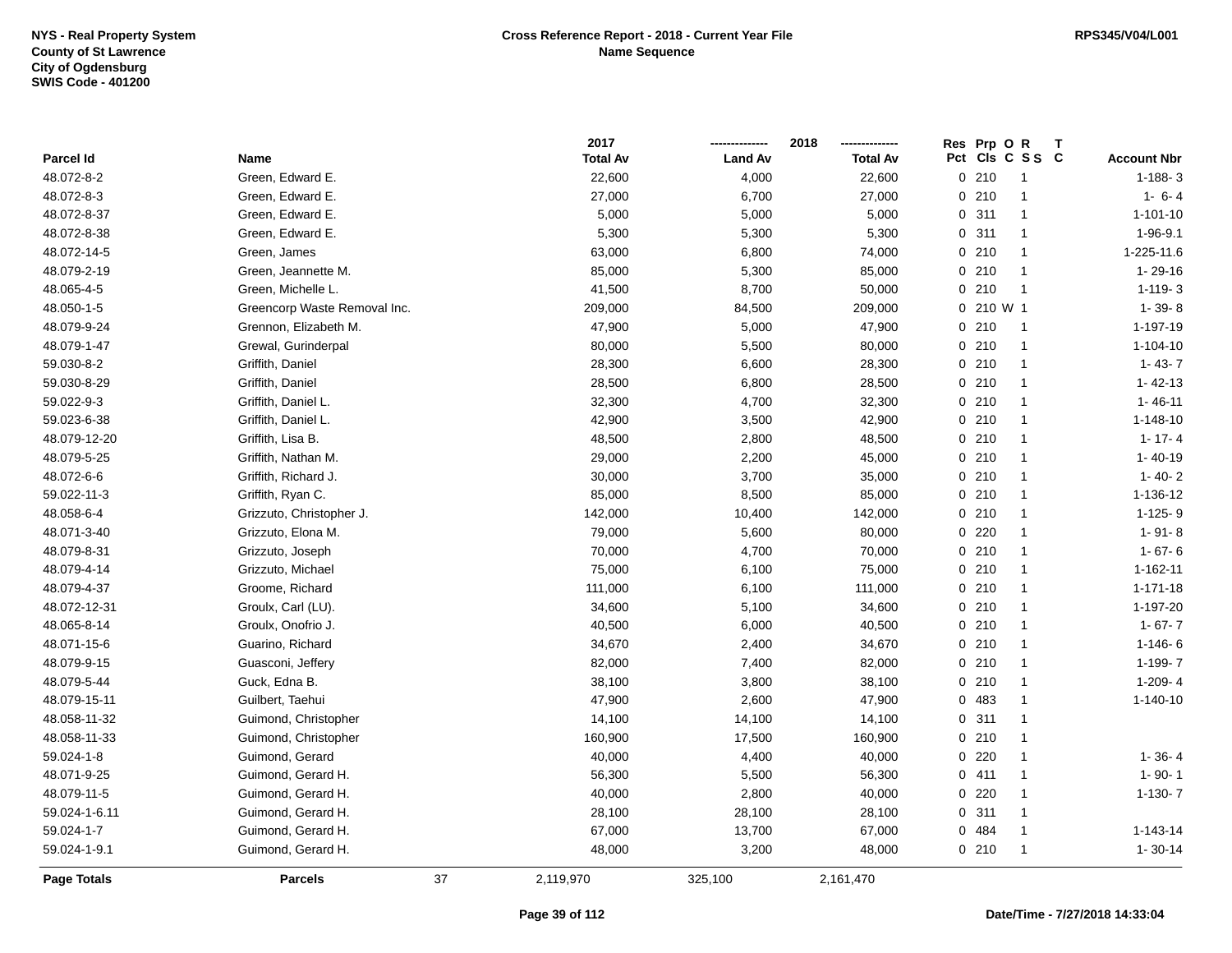|                  |                                         | 2017            |                | 2018            | Res Prp O R  |                 |                    |
|------------------|-----------------------------------------|-----------------|----------------|-----------------|--------------|-----------------|--------------------|
| Parcel Id        | Name                                    | <b>Total Av</b> | <b>Land Av</b> | <b>Total Av</b> |              | Pct Cls C S S C | <b>Account Nbr</b> |
| 59.024-1-24      | Guimond, Greg                           | 55,800          | 8,900          | 55,800          | 0210         | $\overline{1}$  | 1-189-12           |
| 48.079-13-12     | Guimond, Gregory                        | 25,000          | 4,600          | 12,000          | 0210         | $\overline{1}$  | $1 - 13 - 14$      |
| 48.079-13-10     | Guimond, Gregory G.                     | 50,400          | 6,100          | 50,400          | 0220         | $\overline{1}$  | $1 - 98 - 13$      |
| 48.079-13-11     | Guimond, Gregory G.                     | 86,900          | 5,500          | 86,900          | 0411         | $\mathbf{1}$    | $1-123-2$          |
| 48.058-5-19      | Gusmerotti, Joseph                      | 90,900          | 8,900          | 90,900          | 0210         | $\overline{1}$  | 1-117-18.2         |
| 48.057-1-9.1     | Hackett, Helen                          | 219,000         | 76,800         | 219,000         | $0, 210$ W 1 |                 | $1 - 43 - 9$       |
| 48.071-12-27     | Hackett, Patrick E. Jr.                 | 96,000          | 6,300          | 96,000          | 0210         | $\overline{1}$  | $1 - 174 - 12$     |
| 48.072-4-1       | Haggerty, Margaret H.                   | 74,500          | 3,300          | 64,000          | 0210         | $\overline{1}$  | 1-200-20           |
| 48.058-5-20      | Hale, Patricia M.                       | 73,000          | 8,900          | 73,000          | 0210         | $\overline{1}$  | 1-117-18.1         |
| 59.021-4-20      | Hall, Dawn (LC).                        | 37,000          | 4,700          | 37,000          | 0210         | $\overline{1}$  | $1 - 69 - 4$       |
| 59.030-9-7       | Hall, Renee                             | 17,000          | 6,200          | 17,000          | 0210         | $\overline{1}$  | $1 - 8 - 5$        |
| 59.023-2-37      | Hall Irrevocable Income Trust, Barre H. | 45,000          | 2,500          | 45,000          | 0210         | $\mathbf 1$     | $1 - 12 - 17$      |
| 48.073-2-27.11   | Haller, Joseph                          | 6,100           | 7,800          | 7,800           | 0.311        | $\mathbf 1$     | $1 - 151 - 11.1$   |
| 48.079-7-7       | Halpin, Andrew J.                       | 88,500          | 6,400          | 88,500          | 0210         | $\mathbf 1$     | 1-209-13           |
| 48.065-5-5.1     | Halpin, Gabriel J.                      | 80,600          | 4,100          | 80,600          | 0210         | $\mathbf{1}$    | $1 - 156 - 1$      |
| 48.071-1-9       | Halpin, Martha                          | 78,000          | 5,600          | 78,000          | 0220         | $\overline{1}$  | $1 - 68 - 16$      |
| 48.080-8-9       | Halpin, Robert                          | 62,500          | 8,800          | 62,500          | 0210         | $\overline{1}$  | $1 - 77 - 8$       |
| 48.080-2-9       | Hamilton, Johny Ray Sr.                 | 40,000          | 7,200          | 45,000          | 0210         | $\overline{1}$  | $1-176-6$          |
| 48.080-3-30      | Hamilton, Keith                         | 81,700          | 8,000          | 102,000         | 0210         | $\overline{1}$  | 1-28-20            |
| 48.072-8-16.11   | Hamilton, Laticia                       | 39,500          | 9,600          | 39,500          | 0210         | $\mathbf 1$     | $1 - 169 - 4$      |
| 59.030-3-2.12    | Hamilton, Lucas J.                      | 75,000          | 10,900         | 75,000          | 0 270        | $\mathbf 1$     |                    |
| 48.071-2-9       | Hamilton, Michael                       | 58,000          | 5,200          | 58,000          | 0210         | $\overline{1}$  | 1-190-10           |
| 59.023-10-30     | Hamilton, Wayne                         | 45,700          | 5,000          | 54,000          | 0210         | $\overline{1}$  | $1 - 69 - 7$       |
| 48.058-9-12.1    | Hammond, Gary S.                        | 190,000         | 15,500         | 190,000         | 0210         | $\overline{1}$  | 1-125-18.1         |
| 48.072-2-29      | Hance, Donna M.                         | 52,000          | 3,600          | 52,000          | 0210         | $\overline{1}$  | $1 - 96 - 3$       |
| 48.079-8-25      | Hance, Merton W. Jr.                    | 48,100          | 4,600          | 48,100          | 0210         | $\overline{1}$  | $1-193-7$          |
| 48.071-9-24      | Hannan, Thomas                          | 71,740          | 6,100          | 71,740          | 0210         | $\overline{1}$  | $1 - 4 - 3$        |
| 48.071-15-2      | Hannan, Thomas J.                       | 51,500          | 5,100          | 55,000          | $0$ 220      | $\overline{1}$  | 1-109-10           |
| 48.057-1-11      | Hansen, Patricia L.                     | 189,000         | 53,400         | 189,000         | 0 210 W 1    |                 | $1 - 20 - 20$      |
| 59.030-1-9.2     | Hanson Aggregates NY Inc                | 1,000           | 1,000          | 1,000           | 0.311        | $\overline{1}$  |                    |
| 59.030-1-15.1    | Hanson Aggregates NY Inc                | 288,400         | 170,600        | 288,400         | 0 720        | $\overline{1}$  |                    |
| 59.030-9-23      | Hanson Aggregates NY Inc                | 2,000           | 2,000          | 2,000           | 0.311        | $\overline{1}$  | $1 - 50 - 14$      |
| 59.024-2-6.1     | Hanulec, Elizabeth D.                   | 60,650          | 7,800          | 60,650          | 0210         | $\overline{1}$  | 1-156-16           |
| 59.030-4-52      | Hardy, Catherine A.                     | 68,000          | 8,400          | 68,000          | 0210         | $\overline{1}$  | $1-130-8$          |
| 59.022-12-34     | Harland, Bruce E. (LU).                 | 65,000          | 8,400          | 65,000          | 0210         | $\overline{1}$  | $1 - 70 - 1$       |
| 48.071-6-56      | Harland, Rachel                         | 70,000          | 6,000          | 74,000          | 0210         | $\overline{1}$  | 1-198-12           |
| 48.079-12-10.113 | Harman, Warren                          | 75,000          | 15,000         | 75,000          | 0210         | $\overline{1}$  |                    |
| Page Totals      | 37<br><b>Parcels</b>                    | 2,758,490       | 528,800        | 2,777,790       |              |                 |                    |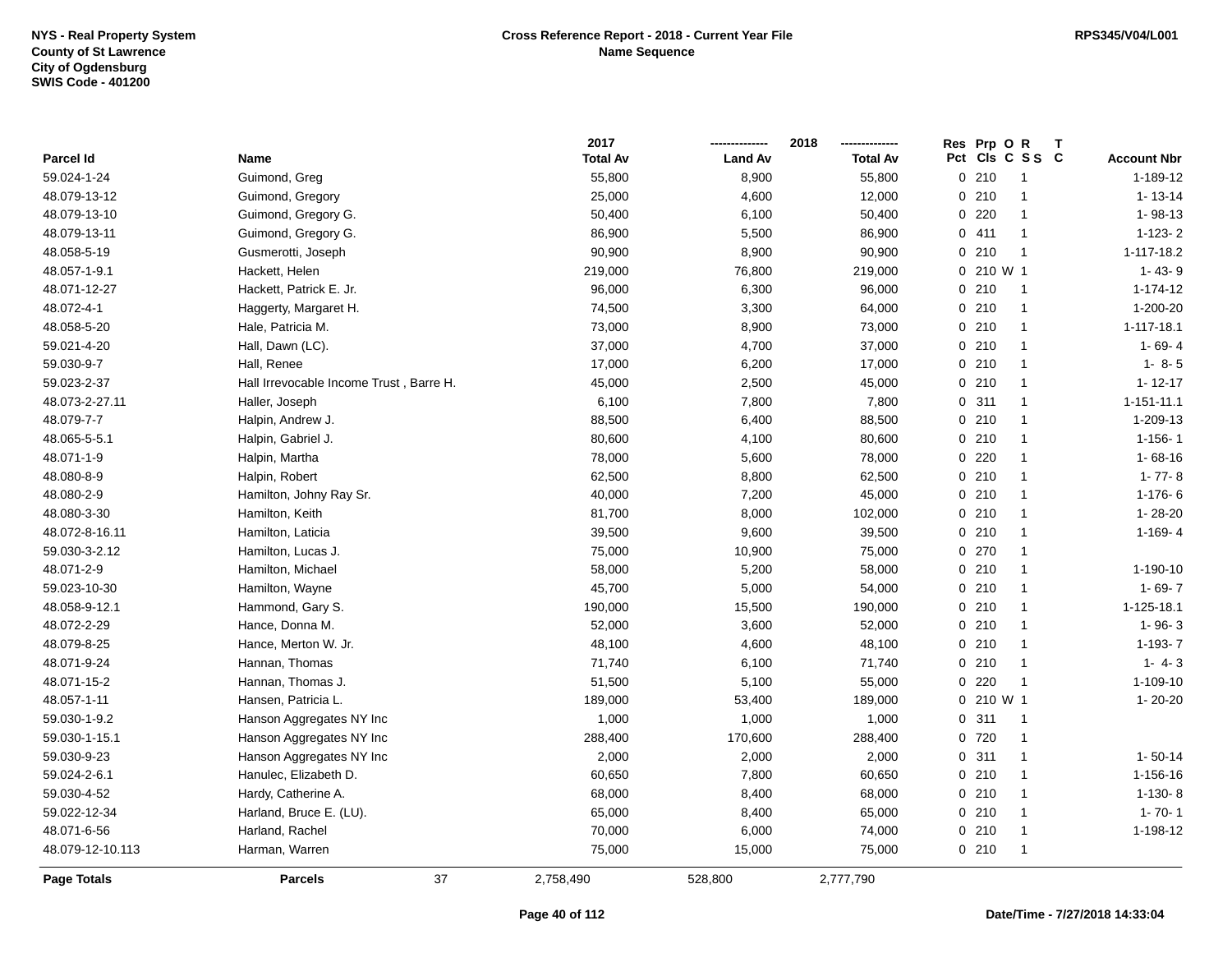\*

\*

\*

|                    |                         |    | 2017            |                | 2018            | Res Prp O R |                 |                    |
|--------------------|-------------------------|----|-----------------|----------------|-----------------|-------------|-----------------|--------------------|
| Parcel Id          | Name                    |    | <b>Total Av</b> | <b>Land Av</b> | <b>Total Av</b> |             | Pct Cls C S S C | <b>Account Nbr</b> |
| 59.023-1-4.1       | Harper, Amber M.        |    | 64,000          | 4,100          | 64,000          | 0210        | $\overline{1}$  |                    |
| 59.023-5-26        | Harper, Anthony K.      |    | 38,000          | 7,400          | 38,000          | 0210        | $\mathbf{1}$    | $1-143-8$          |
| 59.023-10-16       | Harper, Audrey V. (LU). |    | 41,500          | 5,600          | 41,500          | 0210        | $\mathbf{1}$    | $1 - 52 - 14$      |
| 59.024-2-39        | Harper, Cheryl          |    | 56,680          | 9,300          | 56,680          | 0210        | $\mathbf{1}$    | $1 - 16 - 18$      |
| 59.024-2-40        | Harper, Cheryl          |    | 41,600          | 9,300          | 41,600          | 0210        | $\mathbf{1}$    | $1 - 172 - 11$     |
| 48.058-11-27       | Harper, Daniel E.       |    | 76,400          | 11,900         | 76,400          | 0210        | $\mathbf{1}$    |                    |
| 48.079-1-60        | Harper, Dennis          |    | 65,100          | 6,100          | 65,100          | 0210        | $\mathbf{1}$    | $1-153-7$          |
| 48.071-3-21        | Harper, Dennis R.       |    | 37,000          | 4,800          | 37,000          | 0210        | $\mathbf{1}$    | $1 - 13 - 2$       |
| 59.023-7-28        | Harper, Jodi L.         |    | 38,500          | 5,700          | 40,700          | 0210        | $\mathbf{1}$    | 1-202-17           |
| 59.023-3-31        | Harper, Joshua K.       |    | 110,000         | 5,700          | 110,000         | 0210        | $\mathbf{1}$    | 1-208-15           |
| 59.023-5-21        | Harper, Nicole          |    | 43,600          | 3,400          | 43,600          | 0210        | $\mathbf{1}$    | $1 - 44 - 14$      |
| 48.072-4-31.1      | Harper, Richard         |    | 37,100          | 7,700          | 34,000          | 0210        | $\mathbf{1}$    | $1 - 70 - 2$       |
| 48.071-9-26        | Harper, Richard L.      |    | 67,500          | 4,600          | 67,500          | 0210        | $\mathbf{1}$    | $1 - 174 - 8$      |
| 48.078-7-18.1      | Harper, Richard L.      |    | 122,639         | 4,000          | 122,639         | 0 483       | $\mathbf{1}$    | $1 - 18 - 13.1$    |
| 48.080-6-27        | Harper, William V.      |    | 57,700          | 10,300         | 57,700          | 0210        | $\mathbf{1}$    | $1 - 69 - 9$       |
| 59.024-2-29        | Harradine, Andrew A.    |    | 82,300          | 10,300         | 82,300          | 0210        | $\mathbf{1}$    | $1 - 83 - 15$      |
| 59.024-2-26        | Harradine, Daniel D.    |    | 74,000          | 10,000         | 74,000          | 0210        | $\mathbf{1}$    | $1 - 36 - 11$      |
| 48.072-3-22        | Harradine, Joniece M.   |    | 51,000          | 5,000          | 59,000          | 0210        | $\mathbf{1}$    | 1-158-13           |
| 48.071-5-31        | Harris, Daniel          |    | 163,500         | 7,800          | 163,500         | 0 230       | $\mathbf{1}$    | 1-159-18           |
| 59.023-6-36        | Harris, Daniel          |    | 45,300          | 8,200          | 45,300          | 0210        | $\mathbf{1}$    | $1-204-2$          |
| 48.064-7-6         | Harris, Daniel S.       |    | 4,100           | 4,400          | 4,400           | 0 330       | $\mathbf{1}$    | $1 - 22 - 7$       |
| 48.064-7-7         | Harris, Daniel S.       |    | 78,300          | 2,300          | 78,300          | 0411        | $\mathbf{1}$    | $1 - 22 - 8$       |
| 59.030-3-36        | Harris, Debra A.        |    | 51,800          | 10,700         | 51,800          | 0210        | $\mathbf{1}$    | $1 - 13 - 15$      |
| 48.078-7-14        | Harris, Hollis          |    | 37,700          | 2,600          | 37,700          | 0210        | $\mathbf{1}$    | $1 - 71 - 9$       |
| 48.078-7-15        | Harris, Hollis          |    | 1,100           | 1,100          | 1,100           | 0 330       | $\mathbf{1}$    | $1 - 48 - 6$       |
| 48.078-7-16        | Harris, Hollis J.       |    | 2,900           | 2,900          | 2,900           | 0 330       | $\mathbf{1}$    | $8-162-1$          |
| 59.030-3-35.1      | Harris, Steven R.       |    | 10,500          | 9,000          | 10,500          | 0270        | $\mathbf{1}$    | $1 - 37 - 5$       |
| 59.023-2-49        | Hastings, Arthur (LU).  |    | 41,800          | 6,300          | 41,800          | 0210        | $\mathbf{1}$    | $1 - 71 - 1$       |
| 48.073-1-34        | Havens, Jeremiah        |    |                 | 8,200          | 8,200           | 0.311       | $\mathbf{1}$    |                    |
| 48.073-1-25.21     | Havens, Jeremiah D.     |    | 48,000          | 10,500         | 48,000          | 0270        | $\mathbf{1}$    | 1-10-9.2           |
| 48.073-1-25.211    | Havens, Jeremiah D.     |    |                 | 16,000         | 61,000          | 0270        | $\mathbf{1}$    | $1 - 10 - 9.2$     |
| 48.073-4-1.122     | Havens, Jeremiah D.     |    |                 | 1,200          | 1,200           | 0.311       | $\mathbf{1}$    |                    |
| 48.079-7-38        | Havens, Jillian M.      |    | 51,800          | 6,400          | 51,800          | 0210        | $\mathbf{1}$    | $1 - 42 - 10$      |
| 48.072-7-21.1      | Hawes, Richard F. (LU). |    | 69,000          | 6,700          | 76,000          | 0210        | $\mathbf{1}$    | $1 - 71 - 4.1$     |
| 59.022-8-2         | Hawes, Steven R.        |    | 63,980          | 9,100          | 63,980          | 0210        | $\mathbf{1}$    | $1 - 32 - 17$      |
| 48.080-8-19        | Haynes, Eric Robert     |    | 52,500          | 5,900          | 52,500          | 0210        | $\mathbf{1}$    | $1 - 61 - 20$      |
| 59.021-6-28        | Haynes, Letitia M.      |    | 2,500           | 2,500          | 2,500           | 0 330       | $\mathbf{1}$    | $1-229-5$          |
| <b>Page Totals</b> | <b>Parcels</b>          | 34 | 1,781,399       | 227,100        | 1,856,799       |             |                 |                    |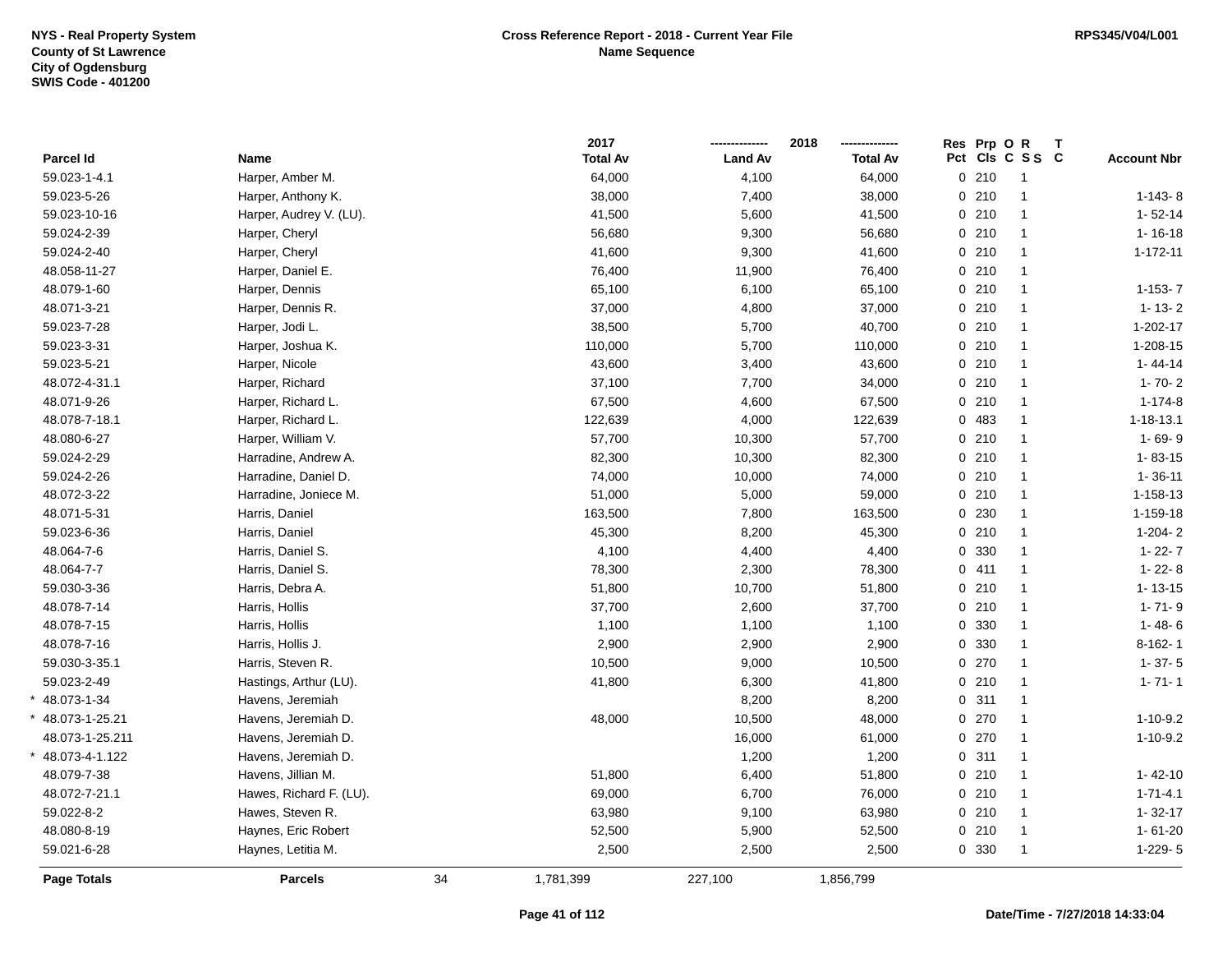|                    |                         |    | 2017            |                | 2018            | Res Prp O R |                 | Т |                    |
|--------------------|-------------------------|----|-----------------|----------------|-----------------|-------------|-----------------|---|--------------------|
| Parcel Id          | Name                    |    | <b>Total Av</b> | <b>Land Av</b> | <b>Total Av</b> |             | Pct Cls C S S C |   | <b>Account Nbr</b> |
| 59.021-6-29        | Haynes, Letitia M.      |    | 58,400          | 10,200         | 58,400          | 0210        | $\overline{1}$  |   | $1 - 38 - 15$      |
| 48.079-5-6         | Haynes, Mallory S.      |    | 60,900          | 4,500          | 60,900          | 0210        | $\mathbf{1}$    |   | $1 - 24 - 4$       |
| 48.080-5-7         | Haynes, Merlyn M.       |    | 39,800          | 3,600          | 34,000          | 0210        | $\mathbf{1}$    |   | $1 - 70 - 16$      |
| 59.030-4-30        | Haynes, Robert Wayne    |    | 67,800          | 8,400          | 67,800          | $0$ 220     | $\mathbf{1}$    |   | $1 - 63 - 13$      |
| 59.030-4-27        | Hazelton, Sherman       |    | 34,500          | 4,500          | 34,500          | 0210        | $\mathbf{1}$    |   | 1-202-19           |
| 59.022-8-13        | Hazen, Daniel           |    | 54,300          | 5,100          | 54,300          | 0210        | $\mathbf{1}$    |   | $1-204-8$          |
| 48.080-5-37        | Heaton, Brett           |    | 125,000         | 7,900          | 130,000         | 0210        | $\mathbf{1}$    |   | 1-208-12           |
| 48.080-5-39.1      | Heaton, Brett           |    | 9,400           | 6,400          | 6,400           | 0.311       | $\mathbf{1}$    |   | $1 - 46 - 19$      |
| 48.071-9-3         | Heaton, Debby A. (LC).  |    | 43,260          | 1,900          | 43,260          | 0210        | $\mathbf{1}$    |   | $1 - 26 - 19$      |
| 59.030-2-31.1      | Heaton, Rodney M.       |    | 44,360          | 5,700          | 44,360          | 0210        | $\mathbf{1}$    |   | $1 - 110 - 1$      |
| 59.023-6-18        | Heaton, Steven M.       |    | 44,800          | 8,300          | 44,800          | 0210        | $\mathbf{1}$    |   | 1-193-10           |
| 48.072-10-23.1     | Hebert, Dean            |    | 63,800          | 8,500          | 67,700          | 0210        | $\mathbf{1}$    |   | 1-194-20           |
| 59.021-2-27        | Hebert, Stasun J.       |    | 42,000          | 6,300          | 42,000          | 0210        | $\mathbf{1}$    |   | $1 - 74 - 19$      |
| 48.071-1-11        | Heiss, Gordon           |    | 186,180         | 10,300         | 186,180         | 0210        | $\mathbf{1}$    |   | $1-125-6$          |
| 48.079-6-10        | Hendrick, Christine     |    | 53,000          | 3,800          | 53,000          | 0210        | $\mathbf{1}$    |   | $1-197-6$          |
| 48.071-11-17       | Henry, Deborah S.       |    | 45,400          | 3,100          | 45,400          | $0$ 210     | $\mathbf{1}$    |   | 1-150-20           |
| 48.071-11-19       | Henry, Ethan D.         |    | 79,000          | 6,700          | 79,000          | 0210        | $\mathbf{1}$    |   | 1-56-20            |
| 59.030-7-17        | Herbick, Timothy J.     |    | 43,000          | 5,500          | 43,000          | 0210        | $\mathbf{1}$    |   | $1 - 39 - 12$      |
| 59.021-1-5         | Herron, Ryan J.         |    | 72,000          | 4,900          | 72,000          | 0210        | $\mathbf{1}$    |   | $1-185 - 8$        |
| 59.023-3-35        | Herzog, Michael J.      |    | 60,000          | 5,700          | 60,000          | 0210        | $\mathbf{1}$    |   | $1-149-3$          |
| 59.022-10-13       | Hess, Jacob W.          |    | 67,000          | 8,400          | 67,000          | 0210        | $\mathbf{1}$    |   | 1-193-15           |
| 48.072-13-8        | Hess, Steven C.         |    | 42,800          | 4,300          | 42,800          | 0210        | $\mathbf{1}$    |   | $1 - 140 - 18$     |
| 59.030-8-7         | Hess, Thomas            |    | 39,210          | 6,700          | 42,210          | 0210        | $\mathbf{1}$    |   | $1-125-4$          |
| 59.023-2-18        | Hess, Thomas P.         |    | 68,000          | 5,200          | 71,000          | 0210        | $\mathbf{1}$    |   | $1 - 51 - 4$       |
| 48.072-4-8         | Hessel, Michele A.      |    | 52,500          | 4,200          | 58,000          | 0210        | $\mathbf{1}$    |   | $1 - 82 - 10$      |
| 48.079-5-42        | Hewko, Carl             |    | 30,000          | 5,600          | 30,000          | 0210        | $\mathbf{1}$    |   | $1 - 37 - 8$       |
| 48.079-5-1         | Hewko, Carl A.          |    | 95,100          | 10,000         | 95,100          | 0210        | $\mathbf{1}$    |   | $1 - 117 - 11$     |
| 48.079-8-13.2      | Hewko, Carl A.          |    | 45,000          | 4,300          | 45,000          | 0210        | $\mathbf{1}$    |   | $1 - 58 - 1$       |
| 48.071-7-40        | Hilborne, Kenneth C.    |    | 79,700          | 5,200          | 87,000          | 0210        | $\mathbf{1}$    |   | 1-178-13           |
| 48.077-1-9.1       | Hilborne, Kenneth H.    |    |                 | 24,000         | 160,000         | 0 210 W 1   |                 |   | $1 - 177 - 13$     |
| $*$ 48.077-1-8     | Hilborne, Kenneth H. Jr |    | 10,000          | 10,000         | 10,000          | 0 311 W 1   |                 |   | $1 - 15 - 15.2$    |
| * 48.077-1-9       | Hilborne, Kenneth H. Jr |    | 42,000          | 16,000         | 42,000          | 0 260 W 1   |                 |   | $1 - 177 - 13$     |
| $*$ 48.078-1-13.1  | Hilborne, Kenneth H. Jr |    | 18,000          | 18,000         | 18,000          | 0 330 W 1   |                 |   | 1-94-18            |
| 48.078-1-15.11     | Hilborne, Kenneth H. Jr |    | 10,000          | 10,000         | 10,000          | 0.311       | $\overline{1}$  |   | $1 - 15 - 15.1$    |
| 59.023-7-10        | Hilborne, Lori          |    | 35,000          | 5,800          | 35,000          | 0210        | $\overline{1}$  |   | 1-89-12            |
| 48.071-12-29       | Hill, Billy L.          |    | 26,600          | 6,700          | 26,600          | 0210        | 1               |   | 1-49-10            |
| 59.022-6-7         | Hill, Brenda I.         |    | 42,000          | 6,800          | 42,000          | 0210        | $\mathbf{1}$    |   | $1 - 16 - 9$       |
| <b>Page Totals</b> | <b>Parcels</b>          | 33 | 1,849,810       | 218,500        | 2,028,710       |             |                 |   |                    |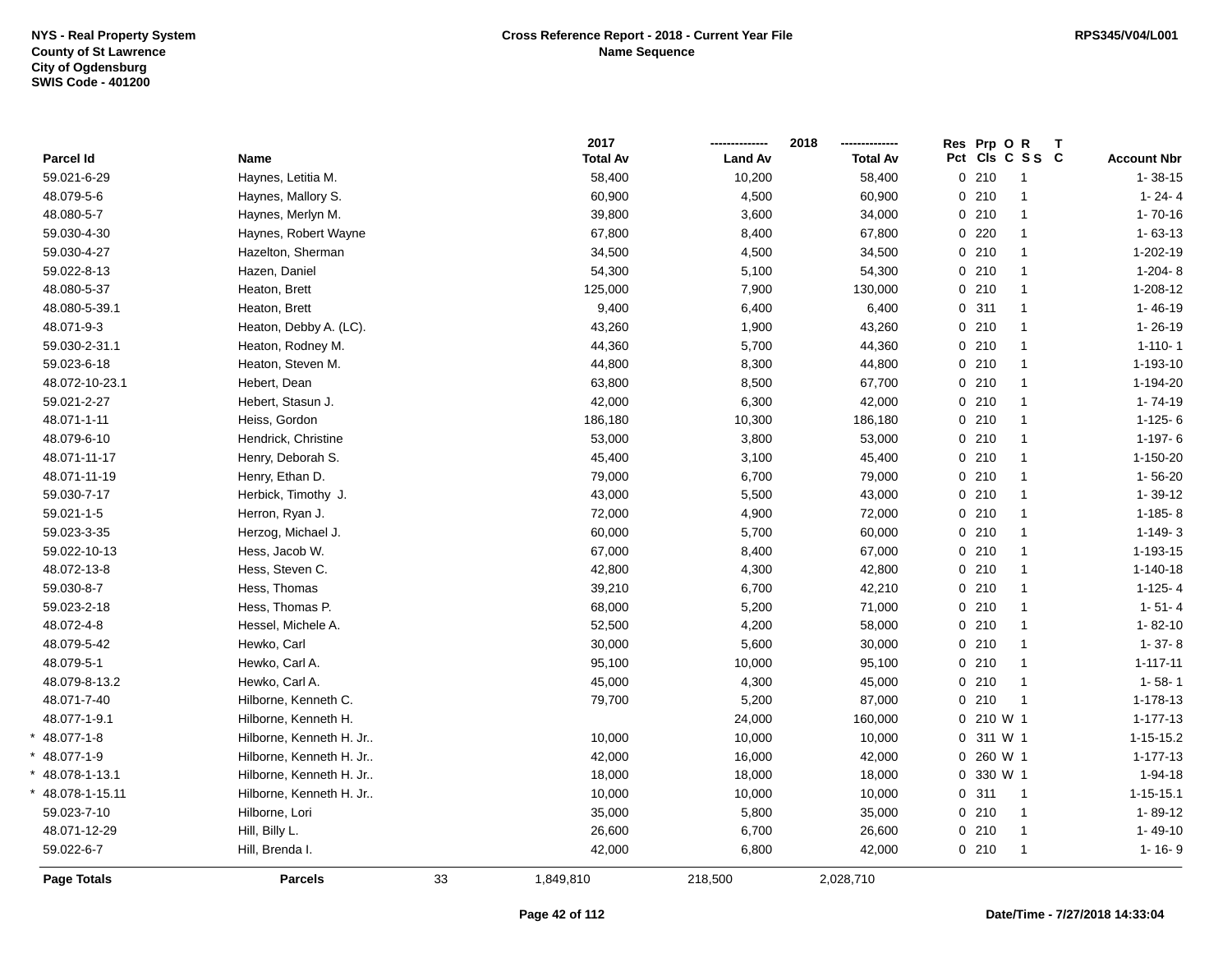|                    |                         |    | 2017            |                | 2018            |       | Res Prp O R |                 |                    |
|--------------------|-------------------------|----|-----------------|----------------|-----------------|-------|-------------|-----------------|--------------------|
| Parcel Id          | Name                    |    | <b>Total Av</b> | <b>Land Av</b> | <b>Total Av</b> |       |             | Pct Cls C S S C | <b>Account Nbr</b> |
| 48.079-4-1         | Hill, Randolph          |    | 85,300          | 5,200          | 85,300          | 0210  |             | $\mathbf{1}$    | $1 - 99 - 7$       |
| 48.079-4-44        | Hill, Randolph W.       |    | 54,500          | 2,000          | 23,000          | 0210  |             | $\mathbf{1}$    | $1 - 143 - 12$     |
| 48.079-6-21        | Hillenbrand, Micheal W. |    | 56,000          | 5,700          | 56,000          | 0210  |             | $\mathbf{1}$    | $1 - 42 - 12$      |
| 59.023-5-34        | Hockenbery, Andrew S.   |    | 75,000          | 9,600          | 75,000          | 0210  |             | $\mathbf{1}$    | $1-160-6$          |
| 48.079-11-13       | Hogan Holdings LLC      |    | 45,000          | 6,500          | 45,000          | 0210  |             | $\mathbf{1}$    | $1 - 116 - 11$     |
| 48.079-10-44       | Hogle, Glen M.          |    | 54,000          | 10,300         | 54,000          | 0210  |             | $\mathbf{1}$    | $1 - 88 - 8$       |
| 48.071-7-33        | Hogle, Murl             |    | 50,500          | 3,600          | 46,000          | 0210  |             | $\mathbf{1}$    | $1 - 3 - 2$        |
| 48.071-15-9        | Holbrook, Joshua        |    | 18,000          | 3,800          | 18,000          | 0210  |             | $\mathbf{1}$    | $1 - 158 - 15$     |
| 48.064-10-4        | Holcomb, Austin M.      |    | 26,500          | 3,900          | 26,500          | 0270  |             | $\mathbf{1}$    | 1-160-12           |
| 59.030-4-11        | Holden, Josh            |    | 44,800          | 3,300          | 12,800          | 0210  |             | $\mathbf{1}$    | 1-23-19            |
| 59.030-6-35        | Holden, Joshua          |    | 26,000          | 8,400          | 26,000          | 0210  |             | $\mathbf{1}$    | $1-206-9$          |
| 59.023-6-30        | Holden, Kent            |    | 32,000          | 6,600          | 32,000          | 0210  |             | $\mathbf{1}$    | 1-109-13           |
| 48.064-1-22        | Holland, Gary           |    | 75,000          | 4,500          | 84,000          | 0210  |             | -1              | $1 - 175 - 17$     |
| 59.023-10-13       | Hollis, David J.        |    | 48,200          | 5,600          | 56,000          | 0210  |             | $\mathbf{1}$    | $1 - 4 - 15$       |
| 59.031-2-38        | Hollis, Jessicalee      |    | 44,700          | 6,500          | 54,000          | 0210  |             | $\mathbf{1}$    | $1 - 32 - 14$      |
| 59.022-4-28        | Hollister, Michelle R.  |    | 41,000          | 8,000          | 41,000          | 0210  |             | $\mathbf{1}$    | $1 - 32 - 6$       |
| 48.065-4-20        | Holmes, Emma            |    | 42,000          | 6,900          | 42,000          | 0210  |             | $\mathbf{1}$    | 1-192-9            |
| 48.072-6-7         | Holt, Linda L.          |    | 48,400          | 3,400          | 45,000          | 0210  |             | $\mathbf{1}$    | $1 - 69 - 5$       |
| 48.071-11-27       | Honeywell, Matthew T.   |    | 120,000         | 4,200          | 120,000         | 0210  |             | $\mathbf{1}$    | $1 - 10 - 10$      |
| 59.030-3-19        | Hooper, Arnold H.       |    | 55,000          | 6,100          | 55,000          | 0210  |             | -1              | $1 - 73 - 11$      |
| 48.072-10-14       | Hooper, Carol M.        |    | 52,900          | 4,700          | 55,000          | 0210  |             | $\overline{1}$  | $1-205-6$          |
| 48.079-9-12        | Hooper, Dean E.         |    | 81,600          | 6,100          | 81,600          | 0210  |             | $\mathbf{1}$    | $1-116-4$          |
| 48.079-7-34        | Hooper, Donald J.       |    | 64,600          | 5,900          | 64,600          | 0210  |             | $\mathbf{1}$    | $1 - 162 - 3$      |
| 48.080-2-23        | Hooper, Gregory A.      |    | 20,600          | 3,600          | 24,000          | 0210  |             | $\mathbf{1}$    | $1 - 1 - 18$       |
| 48.080-2-24        | Hooper, Gregory A.      |    | 74,700          | 3,600          | 77,000          | 0210  |             | $\mathbf{1}$    | $1 - 20 - 15$      |
| 48.070-2-11.2      | Hooper, Julie           |    | 80,000          | 10,000         | 85,000          | 0 540 |             | $\mathbf{1}$    |                    |
| 59.022-10-7        | Hooper, Keith (LC).     |    | 81,000          | 10,000         | 81,000          | 0210  |             | $\mathbf{1}$    | 1-34-19            |
| 59.022-9-4         | Hooper, Natalee E.      |    | 79,000          | 5,300          | 79,000          | 0210  |             | -1              | $1-103-8$          |
| 48.071-6-30        | Hooper, Richard         |    | 42,000          | 3,500          | 58,900          | 0210  |             | -1              | $1 - 9 - 10$       |
| 59.023-2-39        | Hooper, Richard W.      |    | 59,200          | 6,300          | 59,200          | 0210  |             | -1              | 1-136-10           |
| 59.023-2-40        | Hooper, Richard W.      |    | 19,400          | 6,300          | 19,400          | 0.312 |             | $\mathbf{1}$    | $1 - 14 - 17$      |
| 48.072-6-28        | Hooper, Tina L.         |    | 23,100          | 5,700          | 23,100          | 0.270 |             | $\mathbf{1}$    | $1 - 10 - 7$       |
| 48.063-1-6.11      | Hoosier Magnetics, Inc  |    | 1,421,280       | 200,000        | 1,421,280       | 0710  |             | $\mathbf{1}$    | $1 - 54 - 5$       |
| 59.021-1-18        | Horton, Michelle L.     |    | 48,000          | 5,900          | 48,000          | 0210  |             | $\mathbf{1}$    | $1 - 12 - 10$      |
| 48.071-6-43        | Hosmer, Dale L.         |    | 98,800          | 5,600          | 107,000         | 0210  |             | $\mathbf{1}$    | $1 - 51 - 9$       |
| 48.079-4-29        | Hosmer, William D.      |    | 116,000         | 6,000          | 116,000         | 0210  |             | $\mathbf{1}$    | $1 - 17 - 8$       |
| 59.023-3-4         | Hosmer, William D.      |    | 60,500          | 5,800          | 60,500          | 0210  |             | $\mathbf{1}$    | $1-146-5$          |
| <b>Page Totals</b> | <b>Parcels</b>          | 37 | 3,464,580       | 408,400        | 3,457,180       |       |             |                 |                    |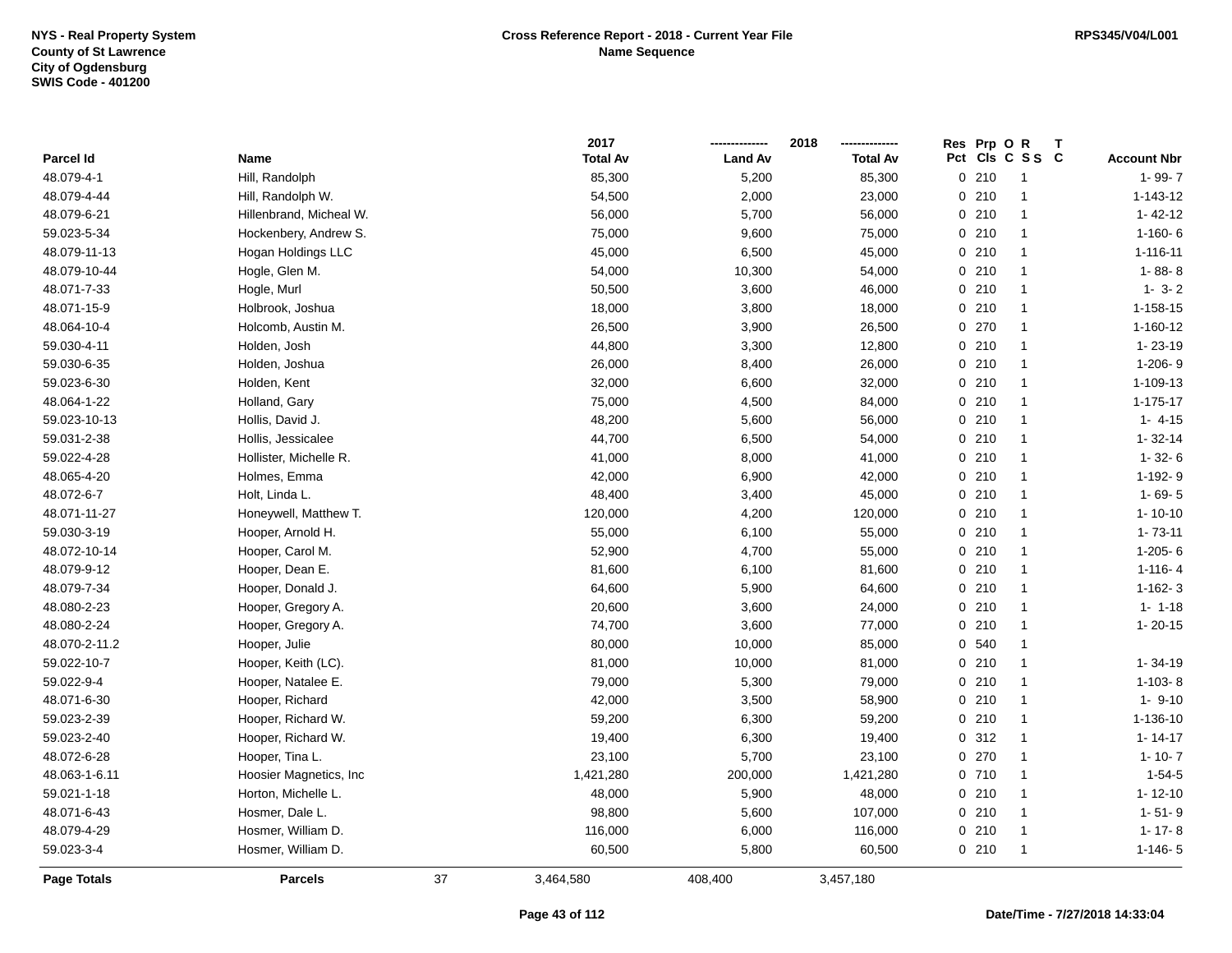|                 |                         |    | 2017            |                | 2018            | Res Prp O R |                 |                    |
|-----------------|-------------------------|----|-----------------|----------------|-----------------|-------------|-----------------|--------------------|
| Parcel Id       | Name                    |    | <b>Total Av</b> | <b>Land Av</b> | <b>Total Av</b> |             | Pct Cls C S S C | <b>Account Nbr</b> |
| 48.079-5-28     | Howard, James R. II.    |    | 52,900          | 5,100          | 52,900          | 0210        | $\overline{1}$  | $1-201-8$          |
| 59.030-4-20     | Howe, Joe               |    | 10,000          | 10,000         | 10,000          | 0 438       | $\overline{1}$  | $1 - 75 - 6$       |
| 48.079-14-4.1   | Howell, Nathan          |    | 203,000         | 6,800          | 185,000         | 0210        | $\overline{1}$  | $1 - 17 - 9$       |
| 59.022-2-34     | Howland, Drusilla       |    | 52,800          | 8,400          | 52,800          | 0210        | $\overline{1}$  | $1 - 86 - 9$       |
| 48.058-9-5      | Howlett, Jeffery        |    | 103,180         | 11,000         | 103,180         | 0210        | $\overline{1}$  | 1-125-18.3         |
| 48.078-4-13.1   | Hozmerica Inc           |    | 320,000         | 110,600        | 320,000         | 0 570 W 1   |                 | $1 - 82 - 2$       |
| 48.071-13-3     | Hubsch, Richard (LU).   |    | 86,400          | 6,100          | 86,400          | 0210        | $\overline{1}$  | 1-73-20            |
| 48.078-5-35     | Huckle, Renee           |    | 17,200          | 2,400          | 17,200          | 0210        | $\overline{1}$  | $1 - 195 - 10$     |
| 59.022-8-25     | Hughes, Sally           |    | 63,000          | 6,900          | 63,000          | 0210        | $\overline{1}$  | $1 - 8 - 6$        |
| 48.071-11-21.1  | Hunter, Ruth B.         |    | 61,000          | 7,000          | 61,000          | 0210        | $\overline{1}$  | $1 - 6 - 12$       |
| 48.072-1-30     | Hunter, Thomas          |    | 42,000          | 5,100          | 49,000          | 0210        | $\mathbf{1}$    | 1-186-9            |
| 59.022-7-19     | Huntley, Bernie (LC).   |    | 59,400          | 11,000         | 59,400          | 0210        | $\mathbf{1}$    | $1 - 177 - 10$     |
| 59.023-2-29     | Huntley, Edward         |    | 20,000          | 2,700          | 27,900          | 0210        | $\overline{1}$  | $1 - 165 - 17$     |
| 59.023-10-22    | Huntley, Joan M.        |    | 14,790          | 5,600          | 20,000          | 0210        | $\overline{1}$  | $1 - 69 - 6$       |
| 59.030-5-6      | Huot, Patrick           |    | 22,000          | 2,700          | 22,000          | 0210        | $\mathbf{1}$    | 1-156-13           |
| 59.030-5-7      | Huot, Patrick           |    | 6,700           | 3,300          | 6,700           | 0.312       | $\overline{1}$  | $1-156-8$          |
| 59.022-10-27    | Hurlbut, Kristin E.     |    | 92,000          | 10,300         | 92,000          | 0210        | $\overline{1}$  | $1 - 10 - 13$      |
| 59.021-4-30.1   | Hurst, Dora (LC).       |    | 50,200          | 7,800          | 50,200          | 0210        | $\overline{1}$  | 1-135-11           |
| 59.023-6-37     | Hurst, Eileen (LU).     |    | 51,000          | 3,700          | 51,000          | $0$ 220     | $\overline{1}$  | $1-199-5$          |
| 59.030-7-14.1   | Hurteau, Colby L. (LC). |    | 20,000          | 8,700          | 20,000          | $0$ 270     | $\overline{1}$  | 1-92-17.1          |
| 48.072-5-28.1   | Hurteau, Linda          |    | 42,000          | 6,200          | 48,000          | $0$ 210     | $\overline{1}$  | $1 - 75 - 10$      |
| 59.022-10-21    | Hurteau, Linda          |    | 67,000          | 8,400          | 75,000          | 0210        | $\overline{1}$  | $1 - 55 - 20$      |
| 48.071-7-32     | Hurteau, Matthew        |    | 56,300          | 3,700          | 45,000          | 0210        | $\overline{1}$  | $1 - 15 - 5$       |
| 48.072-10-3     | Hurteau, Matthew        |    | 51,100          | 5,300          | 51,100          | 0210        | $\overline{1}$  | $1-210-9$          |
| 48.072-10-17    | Hurteau, Matthew        |    | 63,500          | 8,200          | 71,000          | 0210        | $\overline{1}$  | $1 - 75 - 12$      |
| 59.023-8-26     | Hutchcroft, Sharon L.   |    | 26,900          | 3,400          | 26,900          | 0210        | $\mathbf{1}$    | $1 - 106 - 6$      |
| 59.023-6-29     | Hutchins, James         |    | 47,700          | 6,700          | 47,700          | 0210        | $\overline{1}$  | 1-118-20           |
| 59.030-3-23     | Hutchison, David W.     |    | 69,500          | 5,900          | 69,500          | 0210        | $\overline{1}$  | $1 - 19 - 2$       |
| 48.071-2-19.1   | Huttula, Gerald E.      |    | 116,500         | 7,800          | 116,500         | 0210        | $\mathbf{1}$    | $1 - 171 - 10$     |
| 48.079-1-56     | Huynh, Long T.          |    | 43,000          | 3,500          | 43,000          | 0210        | $\mathbf{1}$    | $1 - 144 - 4$      |
| 48.079-15-39    | Hyde, Ashley            |    | 50,900          | 4,100          | 50,900          | 0210        | $\overline{1}$  | 1-162-20           |
| 48.079-4-13     | Hynes, Julie            |    | 59,100          | 5,200          | 59,100          | 0210        | $\overline{1}$  | 1-189-10           |
| 48.072-14-6     | Hynes, Mary Denise      |    | 58,700          | 6,000          | 70,000          | 0210        | $\overline{1}$  | 1-225-11.7         |
| 48.081-2-2      | I O O F Seaway Lodge 41 |    | 265,400         | 52,500         | 265,400         | 0 534       | $\mathbf{1}$    | $1 - 76 - 5$       |
| 48.073-3-15./1  | IDA/A.J. Missert Inc.   |    | 300,000         | $\mathbf 0$    | 300,000         | 0440        | 8               |                    |
| 48.002-1-19     | IDA/Ansen Corporation   |    | 450,000         | 175,000        | 450,000         | 0 714       | 8               |                    |
| 48.002-1-20.2/1 | IDA/Beamko, LP          |    | 1,000,000       | 0              | 1,000,000       | 0714        | 8               |                    |
| Page Totals     | <b>Parcels</b>          | 37 | 4,115,170       | 537,100        | 4,138,780       |             |                 |                    |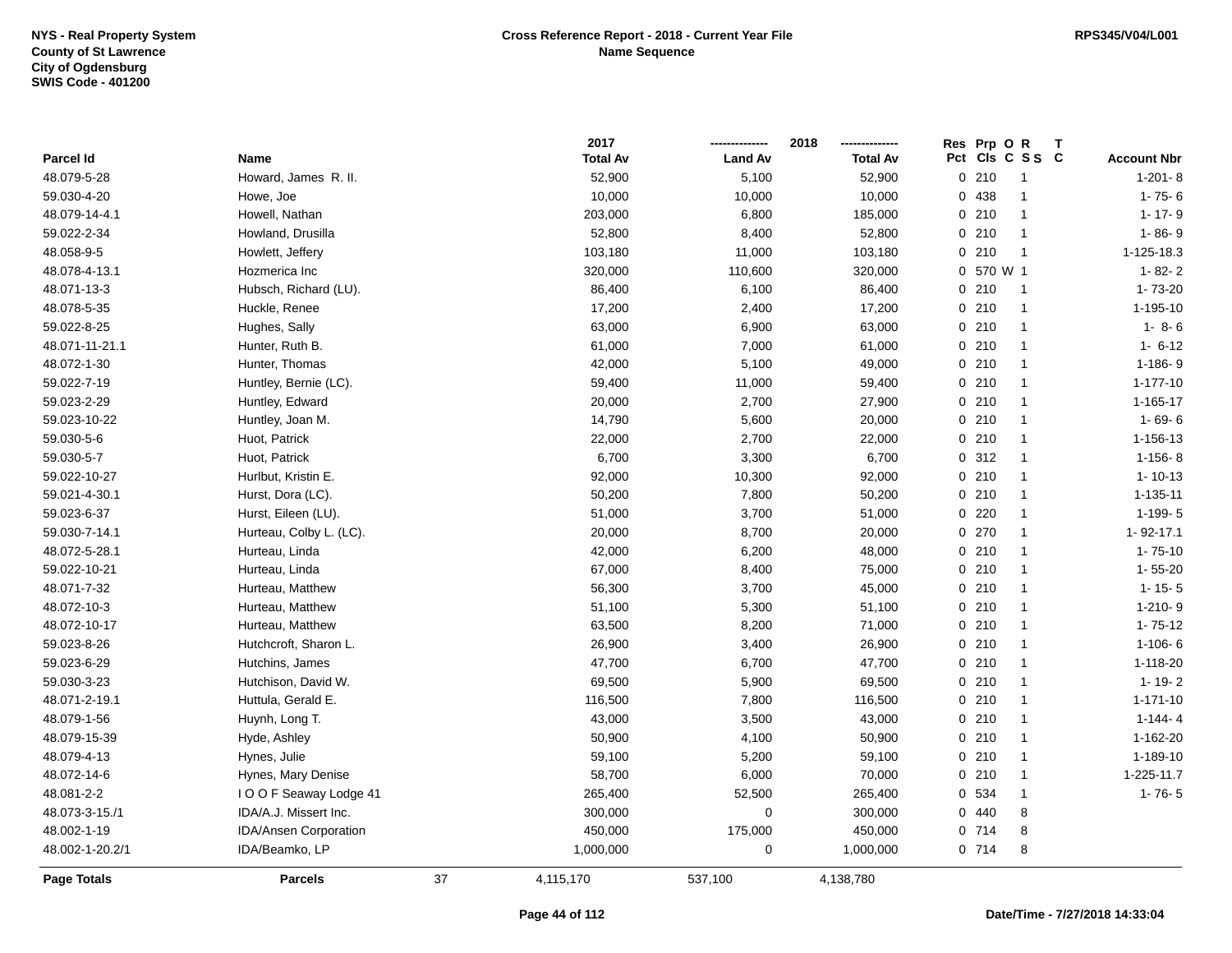|                  |                               |    | 2017            |                | 2018            |   | Res Prp O R |                 |                    |
|------------------|-------------------------------|----|-----------------|----------------|-----------------|---|-------------|-----------------|--------------------|
| Parcel Id        | Name                          |    | <b>Total Av</b> | <b>Land Av</b> | <b>Total Av</b> |   |             | Pct Cls C S S C | <b>Account Nbr</b> |
| 48.063-1-6.1/1   | IDA/Hoosier Magnetics, Inc    |    | 70,000          | $\mathbf 0$    | 70,000          |   | 0.341       | 8               |                    |
| 48.002-1-20.15/1 | IDA/Maxam North America, Inc. |    | 500,000         | $\mathbf 0$    | 500,000         | 0 | 341         | 8               |                    |
| 59.022-11-14     | Ingersoll, Robert F.          |    | 67,000          | 5,800          | 67,000          |   | 0210        | $\mathbf{1}$    | 1-129-11           |
| 48.080-8-10      | Irish, Justin T.              |    | 57,000          | 6,100          | 57,000          |   | 0210        | $\mathbf{1}$    | $1 - 60 - 5$       |
| 59.023-3-12      | Ironwood X, LLC               |    | 39,600          | 3,600          | 39,600          |   | $0$ 220     | $\overline{1}$  | $1 - 163 - 5$      |
| 59.023-3-13      | Ironwood X, LLC               |    | 36,900          | 5,100          | 36,900          |   | 0210        | $\mathbf{1}$    | $1 - 50 - 2$       |
| 48.057-2-40      | Irvine, Charles               |    | 113,000         | 9,700          | 113,000         |   | 0210        | $\overline{1}$  | 1-168-19           |
| 48.079-9-13      | Irvine, Harry M.              |    | 48,540          | 6,200          | 48,540          |   | 0210        | $\overline{1}$  | $1 - 90 - 15$      |
| 48.072-11-1      | Irvine, Laura M.              |    | 54,800          | 7,100          | 60,000          |   | 0210        | $\overline{1}$  | 1-199-10           |
| 48.071-7-38      | Irvine, Nancy                 |    | 32,000          | 3,600          | 57,000          |   | 0210        | $\overline{1}$  | 1-210-20           |
| 48.072-13-7      | Irvine, Peter                 |    | 50,300          | 7,100          | 56,000          |   | 0210        | $\overline{1}$  | $1 - 36 - 5$       |
| 48.065-3-2       | Irvine, Peter C.              |    | 6,100           | 7,300          | 7,300           |   | 0.311       | $\mathbf{1}$    | $1 - 161 - 12$     |
| 48.058-11-18     | Irvine, Timothy R.            |    | 125,000         | 12,400         | 125,000         |   | 0210        | $\overline{1}$  | $1 - 42 - 6.1$     |
| 48.064-8-11      | Irvine, William T. Jr.        |    | 30,400          | 6,500          | 30,400          |   | 0 423       | $\overline{1}$  | $1 - 114 - 18$     |
| 48.079-14-18.1   | Ives, Conor A.                |    | 125,000         | 6,900          | 125,000         |   | 0210        | $\overline{1}$  | $1 - 17 - 11$      |
| 48.071-1-14      | JAC Commercial Holdings, LLC  |    | 60,800          | 4,600          | 55,000          |   | 0210        | $\mathbf{1}$    | 1-158-10           |
| 48.079-16-15.11  | JAC Commercial Holdings, LLC  |    | 70,000          | 8,800          | 70,000          |   | 0 484       | $\mathbf{1}$    | $1 - 155 - 15$     |
| 48.079-8-23      | Jackson, Billie Jo            |    | 60,000          | 5,900          | 60,000          |   | 0210        | $\overline{1}$  | $1-190-6$          |
| 48.071-12-13     | Jackson, Robert A.            |    | 65,000          | 6,100          | 65,000          |   | 0210        | $\mathbf{1}$    | $1 - 173 - 2$      |
| 48.079-3-6       | Jacobs, Mark E.               |    | 50,700          | 3,900          | 50,700          |   | 0210        | $\mathbf{1}$    | $1 - 151 - 17$     |
| 48.058-5-2       | Jacques, Phillip              |    | 96,930          | 10,700         | 96,930          |   | 0210        | $\overline{1}$  | $1 - 77 - 6$       |
| 48.079-16-13     | Jager, Erwin                  |    | 60,700          | 4,800          | 60,700          |   | 0210        | $\overline{1}$  | $1 - 10 - 17$      |
| 59.024-1-5       | Jameson, Michael              |    | 34,300          | 9,200          | 34,300          |   | 0210        | $\overline{1}$  | 1-154-12           |
| 59.030-6-28.1    | Jareg Real Estate Co LLC      |    | 137,700         | 10,200         | 137,700         |   | 0 449       | $\overline{1}$  | 1-169-11           |
| 59.030-8-13      | Jareg Real Estate Co LLC      |    | 2,000           | 2,000          | 2,000           |   | 0.311       | $\overline{1}$  | $1 - 3 - 19$       |
| 59.030-8-14      | Jareg Real Estate Co LLC      |    | 23,000          | 11,000         | 23,000          |   | 0 331       | $\overline{1}$  | 8-94-11            |
| 59.038-1-12.2    | Jareg Real Estate Co LLC      |    | 39,000          | 7,900          | 39,000          |   | 0 449       | -1              | $1 - 13 - 20.2$    |
| 59.038-1-13.2    | Jareg Real Estate Co LLC      |    | 42,800          | 5,700          | 42,800          |   | 0210        | $\mathbf{1}$    | 1-32-19.2          |
| 48.072-13-15     | Jeneault, Dianne M.           |    | 74,000          | 6,100          | 74,000          |   | 0210        | $\overline{1}$  | $1-204-5$          |
| 59.023-9-32      | Jeneault, Ernest G.           |    | 43,000          | 5,500          | 57,000          |   | 0210        | $\overline{1}$  | $1-175-6$          |
| 59.023-9-33      | Jeneault, Ernest G.           |    | 77,000          | 5,500          | 94,000          |   | 0210        | $\mathbf{1}$    | 1-116-20           |
| 48.071-6-37      | Jeneault, Jacob J.            |    | 62,000          | 3,500          | 66,000          |   | 0210        | $\overline{1}$  | 1-158-14           |
| 59.022-8-10.1    | Jenkins, Leslie A.            |    | 70,700          | 7,400          | 72,000          |   | 0210        | $\overline{1}$  | $1 - 56 - 7$       |
| 48.065-2-18      | Jenkins, Mary Constance       |    | 38,000          | 5,000          | 35,000          |   | 0 270       | $\overline{1}$  | 1-147-20.3         |
| 59.023-4-13      | Jenks, Aliza P.               |    | 32,100          | 2,600          | 32,100          |   | 0210        | $\mathbf{1}$    | $1 - 103 - 4$      |
| 48.072-13-9      | Jenks, Fay                    |    | 48,000          | 4,300          | 39,000          |   | 0210        | $\mathbf{1}$    | $1 - 41 - 12$      |
| 48.072-13-10     | Jenks, Fay B.                 |    | 66,400          | 4,600          | 66,400          |   | 0210        | $\overline{1}$  | $1 - 24 - 10$      |
| Page Totals      | <b>Parcels</b>                | 37 | 2,609,770       | 222,700        | 2,665,370       |   |             |                 |                    |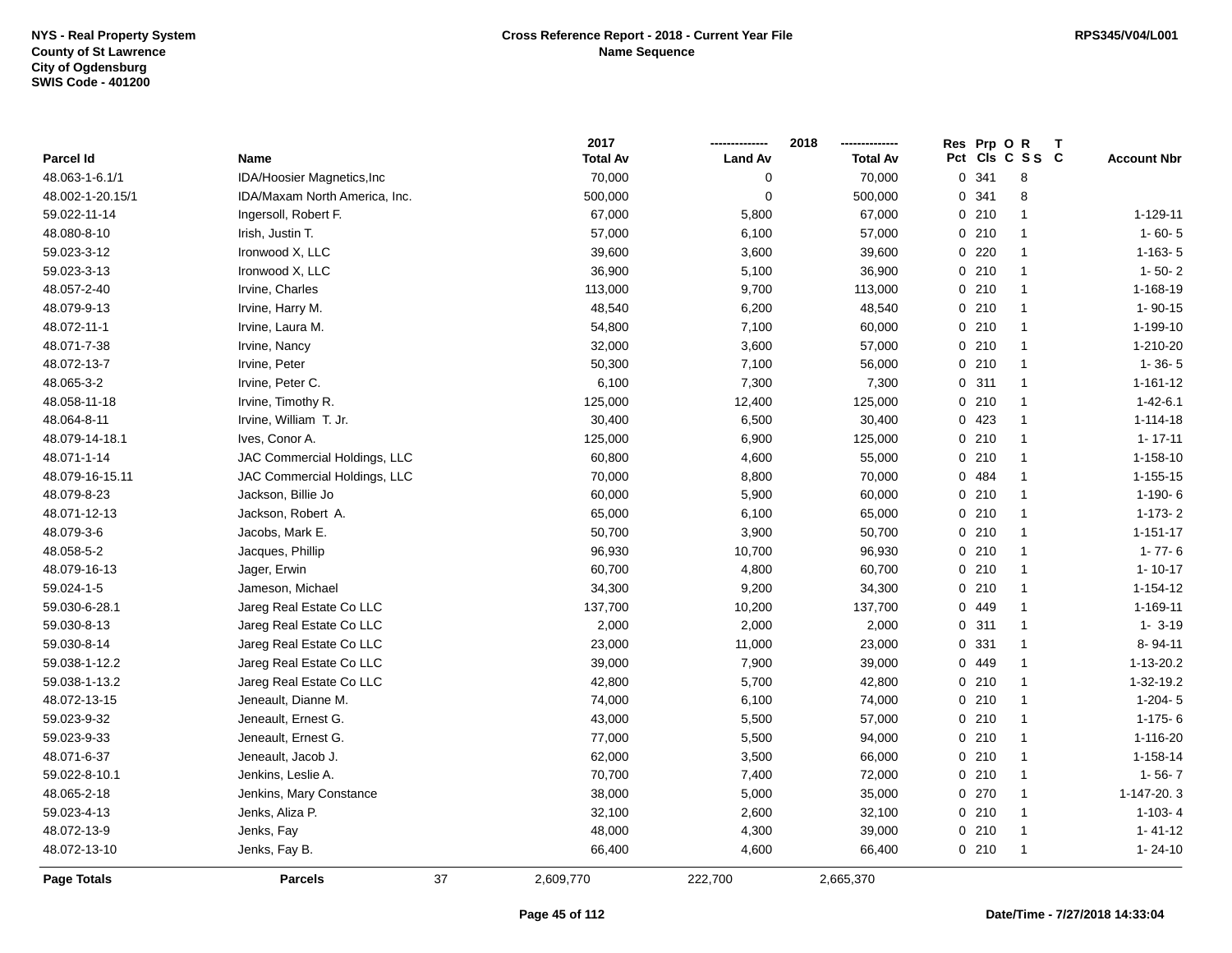|                 |                               |    | 2017            |                | 2018            |          | Res Prp O R | Т               |                    |
|-----------------|-------------------------------|----|-----------------|----------------|-----------------|----------|-------------|-----------------|--------------------|
| Parcel Id       | Name                          |    | <b>Total Av</b> | <b>Land Av</b> | <b>Total Av</b> |          |             | Pct Cls C S S C | <b>Account Nbr</b> |
| 59.022-2-42     | Jenner, Allen F.              |    | 36,000          | 6,200          | 36,000          |          | 0210        | $\overline{1}$  | $1 - 90 - 9$       |
| 48.064-4-1.2    | Jenner, Ann M.                |    | 650             | 650            | 650             | $\Omega$ | 330         | $\overline{1}$  | $1 - 2 - 2.2$      |
| 48.064-4-15.2   | Jenner, Ann M.                |    | 100             | 100            | 100             |          | 0.311       | $\mathbf{1}$    |                    |
| 59.023-2-28     | Jerdo, Justin M.              |    | 27,450          | 2,400          | 30,000          |          | 0210        | $\mathbf{1}$    | $1 - 12 - 11$      |
| 48.079-7-31     | Jermano, Frank Thomas         |    | 77,600          | 6,600          | 77,600          |          | 0210        | $\mathbf 1$     | $1 - 78 - 2$       |
| 48.078-5-29     | Jerome, Michael (LC).         |    | 18,200          | 6,500          | 18,200          |          | $0$ 220     | $\mathbf 1$     | $1 - 157 - 14$     |
| 59.031-1-20.1   | Jerome, Michael Jr.           |    | 13,500          | 12,500         | 13,500          |          | 0.312       | $\overline{1}$  | $1 - 78 - 4$       |
| 48.072-1-14.1   | Jerue, Richard L.             |    | 18,800          | 3,500          | 18,800          |          | 0210        | $\overline{1}$  | 1-199-15           |
| 48.050-1-10     | Jim's Evergreen Cottages LLC  |    | 2,900           | 2,900          | 2,900           | 0        | 311 W 1     |                 | $1 - 36 - 18$      |
| 48.050-1-1      | Jim's Evergreen Cottages, LLC |    | 162,000         | 128,800        | 162,000         | $\Omega$ | 260 W 1     |                 | $1 - 148 - 2$      |
| 48.050-1-2      | Jim's Evergreen Cottages, LLC |    | 35,000          | 21,200         | 35,000          |          | 0.260       | $\overline{1}$  | $1 - 148 - 3$      |
| 48.072-9-23     | Joanette, Donald T.           |    | 65,000          | 5,800          | 74,000          |          | 0210        | $\mathbf 1$     | $1 - 75 - 14$      |
| 59.022-7-5      | Joanette, Jennifer            |    | 50,200          | 6,300          | 50,200          |          | 0210        | $\mathbf{1}$    | $1 - 87 - 13$      |
| 59.030-8-3      | Joanette, Kimberly A.         |    | 73,000          | 6,600          | 73,000          |          | 0210        | $\mathbf 1$     | $1-126-4$          |
| 48.079-12-22    | Joanette, Terry               |    | 28,000          | 2,200          | 28,000          |          | 0210        | $\mathbf{1}$    | $1 - 124 - 5$      |
| 59.022-6-16     | Joanette, Thomas S.           |    | 53,000          | 9,300          | 53,000          |          | 0210        | $\mathbf{1}$    | $1 - 78 - 7$       |
| 48.079-9-14     | Joanette, Troy T.             |    | 38,500          | 5,300          | 38,500          |          | 0210        | $\mathbf{1}$    | $1 - 72 - 19$      |
| 59.024-2-4      | Jobin, Raymond E. Jr.         |    | 48,000          | 5,500          | 48,000          |          | 0210        | $\mathbf{1}$    | 1-119-17           |
| 48.064-5-15     | Jock, Cathy A.                |    | 35,680          | 6,500          | 43,000          |          | 0210        | $\mathbf{1}$    | $1-127-5$          |
| 59.023-1-46     | Johnson, Angela E.            |    | 27,700          | 3,800          | 30,000          |          | 0210        | $\mathbf{1}$    | $1-124-6$          |
| 59.023-3-27     | Johnson, Ann                  |    | 49,300          | 3,600          | 56,000          |          | 0210        | $\mathbf{1}$    | $1 - 29 - 14$      |
| 48.072-9-25     | Johnson, Catherine E. (LU).   |    | 67,700          | 6,000          | 69,000          |          | 0210        | $\mathbf 1$     | $1-204-4$          |
| 48.072-8-21.221 | Johnson, Charles E.           |    | 73,000          | 10,900         | 99,000          |          | 0210        | $\mathbf{1}$    | $1 - 95 - 19$      |
| 48.079-7-23     | Johnson, Christina N.         |    | 63,500          | 5,500          | 63,500          |          | 0210        | $\mathbf{1}$    | 1-199-18           |
| 48.079-8-9      | Johnson, Crystal M.           |    | 44,200          | 4,300          | 44,200          |          | 0210        | $\mathbf{1}$    | $1 - 117 - 13$     |
| 48.071-7-41     | Johnson, David M.             |    | 59,000          | 3,600          | 54,000          |          | 0210        | $\mathbf{1}$    | $1 - 17 - 17$      |
| 59.022-14-22    | Johnson, Gary D.              |    | 66,400          | 8,600          | 66,400          |          | 0210        | $\mathbf{1}$    | $1-198-2$          |
| 59.030-4-42     | Johnson, Joseph S.            |    | 57,000          | 8,000          | 57,000          |          | 0210        |                 | 1-87-14.1          |
| 48.079-10-35    | Johnson, Luzviminda (LU).     |    | 52,000          | 6,000          | 52,000          |          | 0210        | -1              | $1 - 47 - 18$      |
| 48.072-6-10     | Johnson, Matthew R.           |    | 35,100          | 4,500          | 38,000          |          | 0210        | -1              | $1-186-2$          |
| 59.031-2-19     | Johnson, Patricia A.          |    | 31,300          | 5,000          | 31,300          |          | 0 210 W 1   |                 | 1-78-20            |
| 59.031-2-22     | Johnson, Randy A.             |    | 80,900          | 10,100         | 88,000          |          | 0 210 W 1   |                 | $1-214-8$          |
| 48.073-2-16.1   | Johnson, Ronald               |    | 79,000          | 6,600          | 113,000         |          | 0210        | $\overline{1}$  | $1 - 49 - 8$       |
| 48.072-7-37     | Johnson, Timothy J.           |    | 8,100           | 3,000          | 3,000           |          | 0.312       | $\overline{1}$  | 1-163-15           |
| 48.072-7-38     | Johnson, Timothy J.           |    | 65,600          | 10,800         | 77,000          |          | 0210        | $\mathbf{1}$    | $1 - 24 - 11$      |
| 59.030-5-21.1   | Johnson, Timothy L.           |    | 53,000          | 7,400          | 53,000          |          | 0210        | $\mathbf{1}$    | $1 - 147 - 2$      |
| 48.072-8-21.21  | Joly, John G.                 |    | 83,000          | 7,200          | 101,000         |          | 0210        | $\mathbf{1}$    |                    |
| Page Totals     | <b>Parcels</b>                | 37 | 1,779,380       | 353,750        | 1,897,850       |          |             |                 |                    |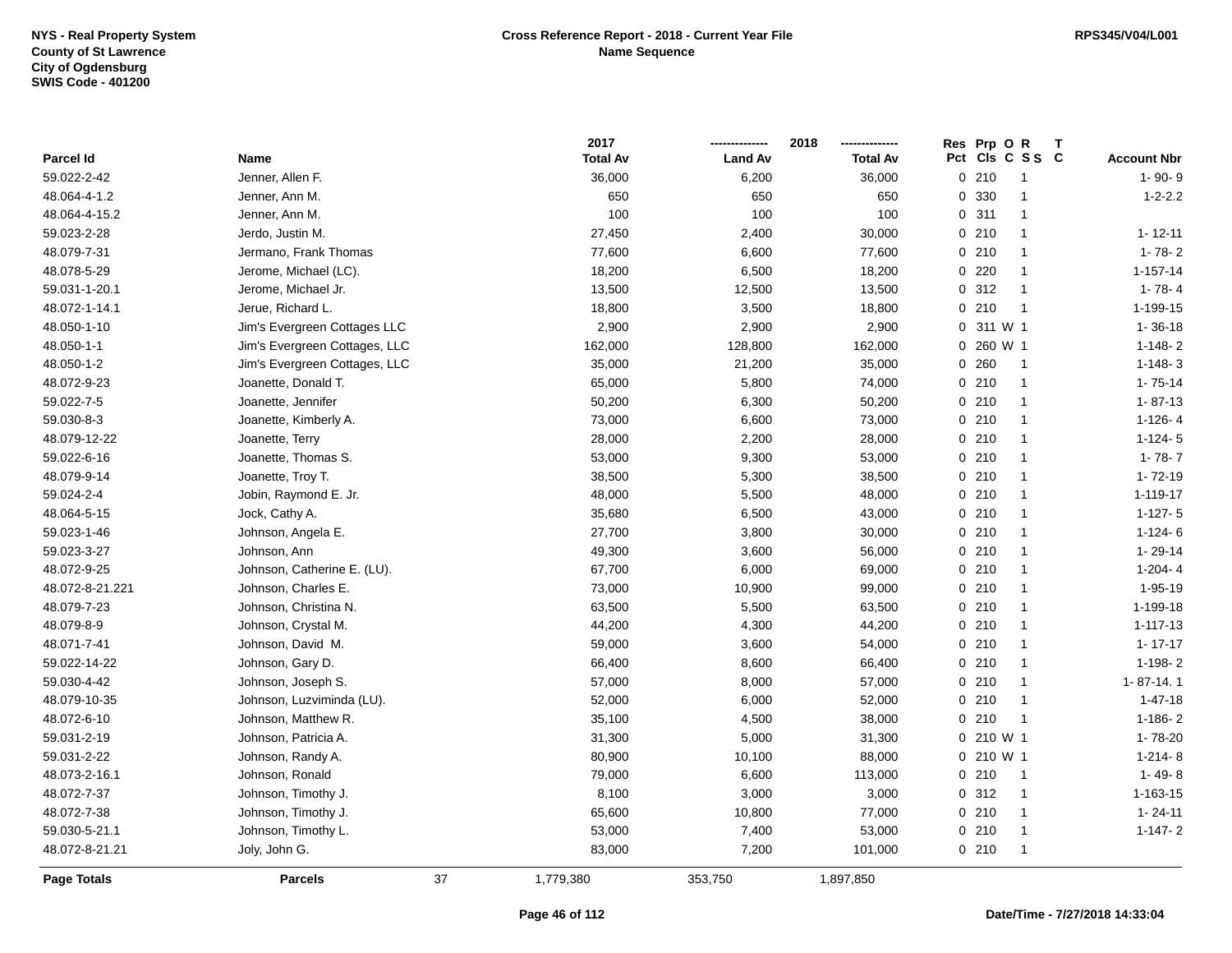|                 |                             |    | 2017            |                | 2018            | Res | Prp O    | R               |                    |
|-----------------|-----------------------------|----|-----------------|----------------|-----------------|-----|----------|-----------------|--------------------|
| Parcel Id       | <b>Name</b>                 |    | <b>Total Av</b> | <b>Land Av</b> | <b>Total Av</b> |     |          | Pct Cls C S S C | <b>Account Nbr</b> |
| 59.023-6-1      | Jones, Brandy J.            |    | 52,000          | 9,700          | 52,000          |     | 0210     | $\overline{1}$  | $1 - 45 - 5$       |
| 48.072-2-50     | Jones, Brooke (LC).         |    | 21,000          | 2,900          | 21,000          |     | 0210     | $\mathbf{1}$    | $1 - 178 - 11$     |
| 48.080-6-4      | Jones, Daniel L.            |    | 60,000          | 4,500          | 61,500          |     | $0$ 220  | $\mathbf{1}$    | $1 - 114 - 1$      |
| 59.022-15-19    | Jones, Daniel L. Etal.      |    | 61,000          | 11,000         | 23,000          |     | 0210     | $\mathbf{1}$    | $1 - 79 - 13$      |
| 59.023-5-30     | Jones, Donald E.            |    | 49,300          | 6,600          | 49,300          |     | 0210     | $\mathbf{1}$    | $1 - 180 - 10$     |
| 59.024-2-38     | Jones, Dorla M.             |    | 34,500          | 9,300          | 34,500          |     | 0210     | -1              | $1 - 50 - 8$       |
| 48.072-6-52     | Jones, Doug                 |    | 52,400          | 2,500          | 56,000          |     | 0210     | $\mathbf{1}$    | $1 - 154 - 1$      |
| 48.064-3-1      | Jones, Jane                 |    | 27,000          | 2,000          | 27,000          |     | 0210     | $\mathbf{1}$    | $1 - 15 - 3$       |
| 59.022-4-57     | Jones, Jane                 |    | 800             | 800            | 800             |     | 0 330    | $\mathbf{1}$    |                    |
| 59.030-6-4      | Jones, Jane                 |    | 25,400          | 11,200         | 25,400          |     | 0270     | $\mathbf{1}$    | $1 - 65 - 19$      |
| 48.072-11-17    | Jones, Lee                  |    | 80,000          | 6,300          | 80,000          |     | 0210     | $\mathbf{1}$    | $1 - 45 - 20$      |
| 48.071-7-37     | Jones, Lyndsey K. (LC).     |    | 43,000          | 3,700          | 45,000          |     | 0210     | $\mathbf{1}$    | $1 - 146 - 7$      |
| 48.079-15-36    | Jones, Michele D.           |    | 60,000          | 4,000          | 60,000          |     | 0210     | $\overline{1}$  | $1 - 91 - 1$       |
| 48.079-11-14    | Jones, Michele Dawn         |    | 20,000          | 9,100          | 20,000          |     | 0210     | $\mathbf{1}$    | $1 - 103 - 18$     |
| 48.079-15-10.1  | Jones, Tammy L.             |    | 61,500          | 10,000         | 61,500          |     | 0210     | $\overline{1}$  | $1 - 32 - 15$      |
| 48.078-1-4.1    | Jones-Trombley Dev Corp     |    | 110,000         | 65,000         | 110,000         |     | 0.414 W1 |                 | 8-180-14           |
| 48.078-9-11     | Jones-Trombley Dev Corp     |    | 435,000         | 12,100         | 435,000         |     | 0 484    | $\overline{1}$  |                    |
| 48.079-1-42     | Jones-Trombley Dev Corp     |    | 68,000          | 14,100         | 68,000          |     | 0.512    | $\mathbf{1}$    | $1 - 216 - 1$      |
| 48.079-16-15.12 | Joseph's Little Italy, Inc. |    | 32,000          | 32,000         | 32,000          |     | 0 330    | $\mathbf{1}$    | $1 - 155 - 15$     |
| 48.077-1-2.2    | Kamp Co LLC                 |    | 10,000          | 10,000         | 10,000          |     | 0 438    | $\mathbf{1}$    |                    |
| 48.073-3-3      | Kantor, Karen P.            |    | 155,000         | 9,500          | 161,000         |     | 0210     | -1              | 1-102-12.2         |
| 48.071-4-5      | Kanwal, Shabana             |    | 15,000          | 3,400          | 15,000          |     | 0210     | $\overline{1}$  | $1 - 164 - 8$      |
| 59.038-1-24     | Kavanaugh, Sally            |    | 3,500           | 3,500          | 3,500           |     | 0.311    | $\mathbf{1}$    | $1 - 108 - 15$     |
| 59.038-1-5      | Kavanaugh, Sally A.         |    | 45,000          | 4,200          | 45,000          |     | 0210     | $\mathbf{1}$    | $1 - 25 - 2$       |
| 59.022-11-21    | Keenan, Jeffrey             |    | 55,000          | 9,300          | 55,000          |     | 0210     | $\mathbf{1}$    | $1 - 126 - 11$     |
| 48.071-2-17     | Keenan, Mary A. (LU).       |    | 68,000          | 6,000          | 68,000          |     | 0210     | $\mathbf{1}$    | $1 - 107 - 15$     |
| 48.072-9-21     | Keith, Roger D.             |    | 25,000          | 6,900          | 25,000          |     | 0210     | $\mathbf{1}$    | $1-180-7$          |
| 59.022-12-20    | Keller, Gary                |    | 29,200          | 8,300          | 29,200          |     | 0210     | $\overline{1}$  | $1 - 80 - 4$       |
| 48.078-6-10     | Kelley, Catherine A.        |    | 62,000          | 7,000          | 62,000          |     | 0210     | $\overline{1}$  | $1 - 5 - 7$        |
| 48.078-6-8.1    | Kelley, Catherine Ann       |    | 4,000           | 4,000          | 4,000           |     | 0.311    | $\overline{1}$  | 1-19-16.1          |
| 48.080-5-24     | Kelley, Ellen E. (LU).      |    | 70,000          | 6,900          | 75,000          |     | 0210     | $\mathbf{1}$    | 1-149-16           |
| 48.080-5-21     | Kelley, Sarah               |    | 35,200          | 8,300          | 35,200          |     | 0270     | $\mathbf{1}$    | $1 - 151 - 2$      |
| 59.022-2-63     | Kelley, Tammy L.            |    | 57,000          | 6,900          | 57,000          |     | 0210     | $\mathbf{1}$    | $1-211-8$          |
| 48.079-1-55     | Kelley, Timothy M.          |    | 45,000          | 5,500          | 45,000          |     | 0210     | 1               | $1 - 138 - 9$      |
| 48.071-1-12     | Kelly, Andrea J.            |    | 102,000         | 6,700          | 102,000         |     | 0210     | $\mathbf{1}$    | $1-102-6$          |
| 48.071-9-21     | Kelly, Charles W.           |    | 7,800           | 3,500          | 7,800           |     | 0.312    | -1              | $1 - 80 - 10$      |
| 48.071-9-23     | Kelly, Charles W.           |    | 64,000          | 5,900          | 80,000          |     | 0210     | $\overline{1}$  | $1 - 80 - 11$      |
| Page Totals     | <b>Parcels</b>              | 37 | 2,145,600       | 332,600        | 2,141,700       |     |          |                 |                    |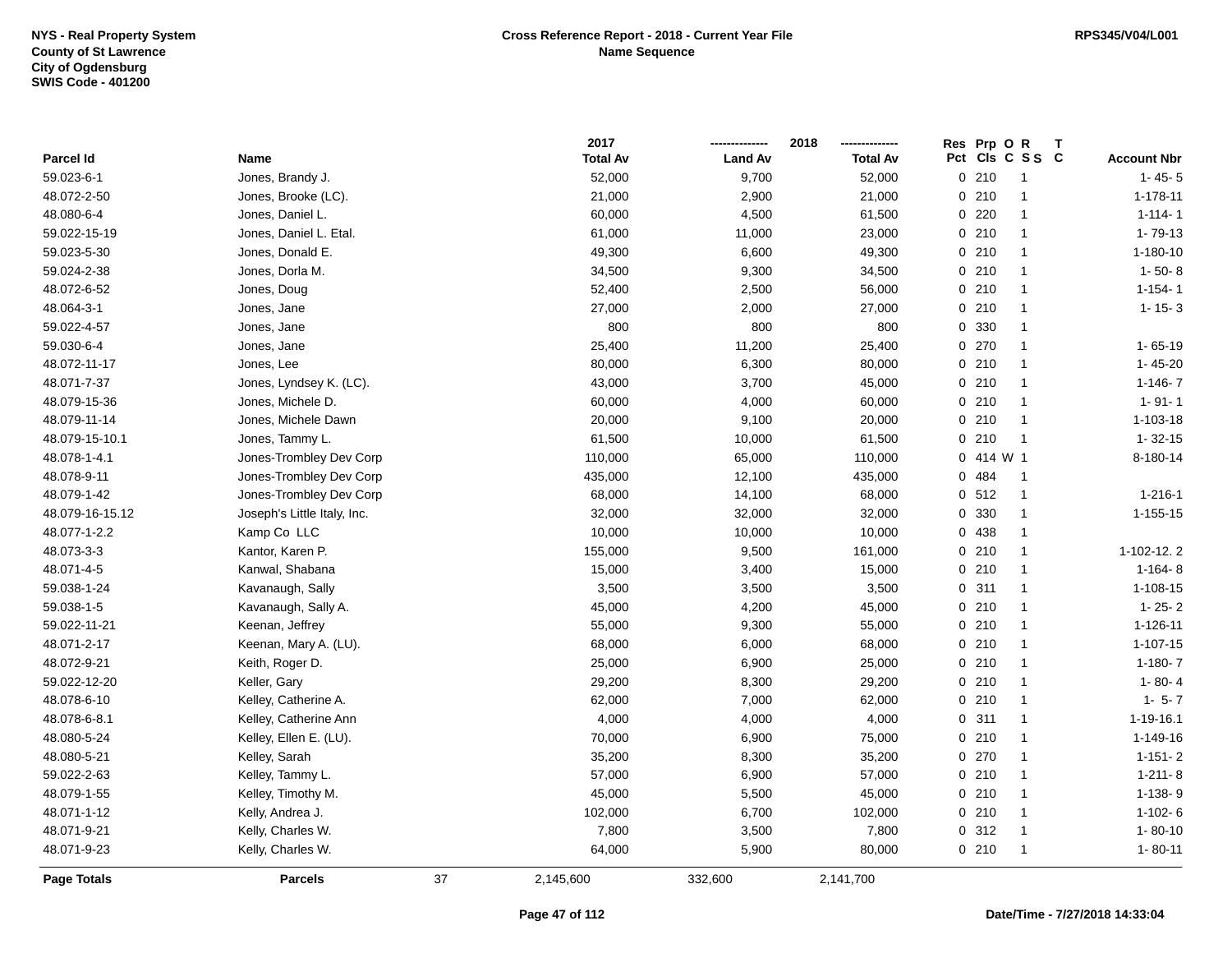|                    |                        |    | 2017            |                | 2018            | Res Prp O R                   |              |                    |
|--------------------|------------------------|----|-----------------|----------------|-----------------|-------------------------------|--------------|--------------------|
| Parcel Id          | Name                   |    | <b>Total Av</b> | <b>Land Av</b> | <b>Total Av</b> | Pct Cls C S S C               |              | <b>Account Nbr</b> |
| 48.058-3-6         | Kelly, Jeffrey         |    | 81,000          | 10,400         | 81,000          | 0210<br>$\overline{1}$        |              | $1 - 25 - 4$       |
| 48.057-1-12        | Kelly, Patrick J.      |    | 173,600         | 55,000         | 173,600         | 0 210 W 1                     |              | $1 - 101 - 17$     |
| 48.072-13-18       | Kelly, Sherrie Lynn    |    | 38,900          | 6,600          | 42,000          | 0210<br>$\overline{1}$        |              | $1 - 45 - 19$      |
| 48.079-8-40        | Kelso, Richard Jr.     |    | 48,280          | 6,300          | 63,280          | 0210<br>$\overline{1}$        |              | 1-128-16           |
| 59.023-10-25       | Kench, Debra L.        |    | 51,000          | 4,800          | 58,000          | 0210<br>-1                    |              | 1-139-15           |
| 59.022-7-3         | Kench, Howard J.       |    | 57,800          | 6,700          | 57,800          | 0210<br>-1                    |              | $1 - 24 - 5$       |
| 48.058-6-9         | Kench, Jason           |    | 115,000         | 9,200          | 115,000         | 0210<br>$\mathbf{1}$          |              | $1 - 153 - 1$      |
| 59.023-10-18       | Kench, Jason M.        |    | 34,000          | 4,000          | 34,000          | 0210                          | $\mathbf{1}$ | $1 - 127 - 10$     |
| 48.071-15-7        | Kench, Jeremy (LC).    |    | 24,000          | 1,900          | 39,000          | 0210<br>$\mathbf{1}$          |              | $1-150-2$          |
| 48.080-2-5         | Kench, William         |    | 32,000          | 9,100          | 35,000          | 0210<br>$\overline{1}$        |              | $1 - 145 - 10$     |
| 48.080-2-6         | Kench, William H.      |    | 50,000          | 7,200          | 50,000          | 0 270<br>-1                   |              | $1 - 92 - 3$       |
| 48.080-2-7         | Kench, William H.      |    | 5,200           | 5,200          | 5,200           | 0.311<br>-1                   |              | 8-228-20           |
| 59.023-10-31       | Kendall, Kenneth       |    | 66,000          | 4,600          | 74,000          | 0210<br>-1                    |              | 1-106-14           |
| 48.071-10-17       | Kendall, Kevin K.      |    | 96,000          | 6,700          | 96,000          | 0210<br>-1                    |              | $1 - 62 - 16$      |
| 59.023-10-12       | Kendall, Mychael A.    |    | 63,500          | 5,600          | 78,000          | 0210<br>$\overline{1}$        |              | $1-208-3$          |
| 59.022-11-4        | Kendall, Nicole L.     |    | 45,500          | 4,000          | 45,500          | 0210<br>$\overline{1}$        |              | $1 - 52 - 19$      |
| 48.072-7-36        | Kendall, Shirley L.    |    | 26,000          | 3,500          | 37,000          | 0210<br>$\overline{1}$        |              | 1-163-16.1         |
| 59.022-2-61        | Kennedy, Anita         |    | 45,000          | 7,000          | 45,000          | 0210<br>$\mathbf{1}$          |              | $1 - 81 - 7$       |
| 59.023-10-32       | Kennedy, John B. III.  |    | 51,330          | 4,500          | 49,000          | 0.210<br>$\blacktriangleleft$ |              | 1-106-13           |
| 48.078-8-16.1      | Kennedy, Patrick       |    | 37,700          | 3,700          | 37,700          | 0.210<br>$\blacktriangleleft$ |              | $1 - 28 - 11.1$    |
| 59.022-12-7        | Kennedy, Robert C.     |    | 90,000          | 7,500          | 90,000          | 0210<br>$\blacktriangleleft$  |              | $1 - 82 - 6$       |
| 59.023-12-8        | Kerr, Douglas H.       |    | 25,080          | 3,800          | 25,080          | 0210<br>$\overline{1}$        |              | $1 - 4 - 12$       |
| 48.071-6-44        | Kerry, Nina            |    | 46,000          | 5,800          | 59,000          | 0411<br>$\blacktriangleleft$  |              | $1 - 39 - 5$       |
| 48.071-6-45        | Kerry, Nina B.         |    | 3,800           | 3,500          | 3,500           | 0.311<br>$\blacktriangleleft$ |              | $1 - 39 - 4$       |
| 59.021-2-25        | Key, Eric Allen        |    | 50,000          | 6,300          | 50,000          | 0210<br>$\overline{1}$        |              | 1-203-9            |
| 48.079-1-46        | Key Bank of Central NY |    | 250,000         | 18,500         | 250,000         | 0462<br>-1                    |              | 1-123-18           |
| 48.079-4-40.1      | Keystone America, Inc. |    | 385,000         | 15,000         | 385,000         | 0471<br>-1                    |              | $1 - 57 - 3$       |
| 48.079-13-15       | Khan, Mohammad Q.      |    | 77,000          | 4,800          | 77,000          | 0210<br>-1                    |              | $1 - 147 - 7$      |
| 48.079-3-3         | Kiah, Barry R.         |    | 79,500          | 7,100          | 79,500          | 0210<br>-1                    |              | $1 - 57 - 10$      |
| 48.064-5-2.1       | Kiah, Beulah (LU).     |    | 55,000          | 6,800          | 60,000          | 0210<br>-1                    |              | $1-200-6$          |
| 59.023-4-12        | Kiah, Danny            |    | 6,700           | 2,900          | 6,700           | 0.312<br>-1                   |              | 1-19-19            |
| 59.023-4-11        | Kiah, Danny J.         |    | 34,000          | 4,500          | 34,000          | 0210<br>$\overline{1}$        |              | 1-82-11            |
| 48.072-12-30       | Kiah, David J.         |    | 61,300          | 6,300          | 80,000          | 0210<br>$\overline{1}$        |              | 1-29-9             |
| 59.022-2-62        | Kiah, Douglas          |    | 35,400          | 6,900          | 35,400          | 0210<br>$\overline{1}$        |              | $1-104-3$          |
| 59.030-5-26        | Kiah, Eva Mae (LU).    |    | 6,000           | 6,000          | 6,000           | 0.311                         | $\mathbf{1}$ | $1-200-7$          |
| 48.071-4-13        | Kiah, Jude L.          |    | 58,000          | 4,400          | 58,000          | 0220<br>-1                    |              | 1-89-14            |
| 59.023-2-5         | Kiah, Jude L.          |    | 54,500          | 5,000          | 54,500          | 0220                          |              | $1 - 89 - 15$      |
| <b>Page Totals</b> | <b>Parcels</b>         | 37 | 2,459,090       | 281,100        | 2,569,760       |                               |              |                    |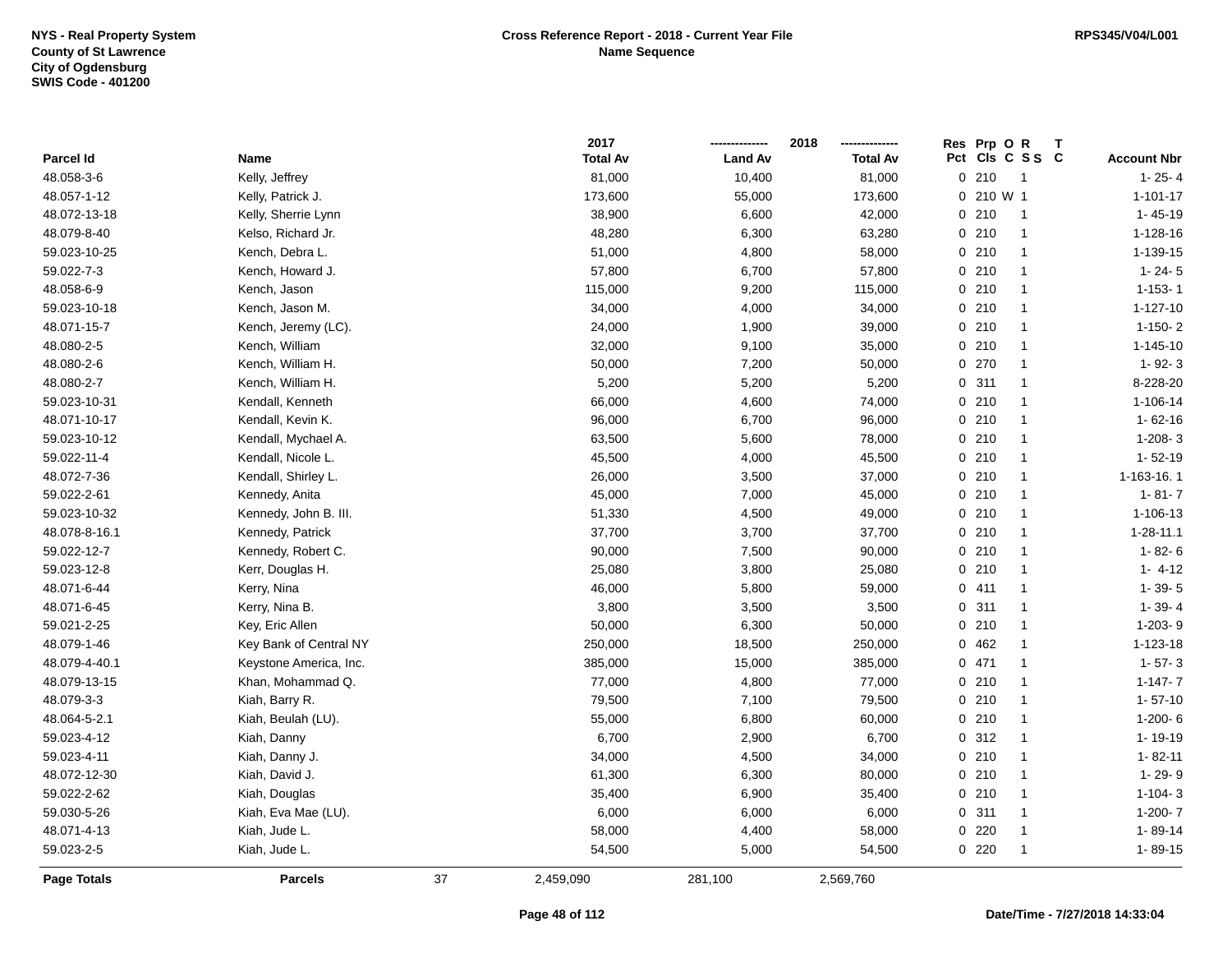|               |                         |    | 2017            |                | 2018            |     | Res Prp O R |                |                    |
|---------------|-------------------------|----|-----------------|----------------|-----------------|-----|-------------|----------------|--------------------|
| Parcel Id     | Name                    |    | <b>Total Av</b> | <b>Land Av</b> | <b>Total Av</b> | Pct |             | CIs C S S C    | <b>Account Nbr</b> |
| 59.021-4-25.3 | Kiah, Marlene (LU).     |    | 22,000          | 7,400          | 22,000          |     | 0270        | -1             |                    |
| 48.072-7-19   | Kiah, Richard F.        |    | 38,600          | 4,500          | 41,000          |     | 0210        | $\mathbf{1}$   | $1 - 141 - 10$     |
| 48.064-10-6   | Kiefer, Wesley          |    | 25,900          | 3,900          | 33,500          |     | 0210        | $\mathbf{1}$   | $1 - 131 - 9$      |
| 48.064-10-7   | Kiefer, Wesley          |    | 35,500          | 3,900          | 37,500          |     | 0210        | $\mathbf{1}$   | $1 - 187 - 8$      |
| 48.073-1-14   | Kilbourn, Exandine W.   |    | 16,000          | 5,000          | 12,500          |     | 0.270       | -1             | $1 - 95 - 12$      |
| 48.071-9-28   | Kilian, Thomas          |    | 76,000          | 5,000          | 76,000          |     | 0210        | -1             | 1-194-18           |
| 59.022-9-6    | Kinch, Cynthia          |    | 39,420          | 6,000          | 39,420          |     | $0$ 220     | $\mathbf{1}$   | 1-207-13           |
| 59.023-6-25   | Kinch, Daniel E.        |    | 42,000          | 8,200          | 42,000          |     | 0210        | $\mathbf{1}$   | $1 - 113 - 18$     |
| 59.023-1-56   | Kinch, Daren            |    | 40,900          | 4,000          | 31,000          |     | 0 210 W 1   |                | $1 - 3 - 13$       |
| 59.029-1-7.1  | Kinch, Marla            |    | 15,500          | 5,200          | 15,500          |     | 0 270       | $\overline{1}$ | $1 - 121 - 10.1$   |
| 59.024-1-6.13 | Kinch, Robert A.        |    | 66,000          | 16,200         | 66,000          |     | 0210        | $\mathbf{1}$   | $1 - 30 - 2$       |
| 48.072-7-24   | Kinch, Timothy J. (LU). |    | 44,540          | 4,500          | 48,500          |     | 0210        | $\mathbf{1}$   | $1 - 91 - 4$       |
| 48.072-4-16   | Kinch, Timothy J. Jr.   |    | 29,500          | 3,700          | 31,500          |     | 0210        | $\mathbf{1}$   | 1-130-14           |
| 48.064-4-4.1  | King, Harold J.         |    | 75,100          | 4,600          | 75,100          |     | 0210        | $\mathbf{1}$   | 1-119-13           |
| 59.030-7-10.2 | King, John              |    | 61,900          | 7,500          | 67,700          |     | 0270        | $\mathbf{1}$   | 1-149-8.2          |
| 59.030-7-11   | King, John W.           |    | 37,000          | 7,500          | 37,000          |     | 0.220       | $\mathbf{1}$   | $1 - 44 - 4$       |
| 59.030-7-12   | King, John W.           |    | 6,000           | 6,000          | 6,000           |     | 0.311       | $\mathbf{1}$   | $1 - 44 - 7$       |
| 48.072-13-21  | King, Joseph            |    | 52,500          | 4,400          | 52,500          |     | 0210        | $\mathbf{1}$   | 1-210-15           |
| 48.072-14-20  | King, Lorraine          |    | 68,520          | 6,800          | 72,000          |     | 0210        | $\mathbf{1}$   | 1-225-11.22        |
| 48.079-3-20   | King, Michael Ralph     |    | 65,500          | 7,200          | 65,500          |     | 0210        | $\mathbf{1}$   | $1 - 83 - 1$       |
| 48.072-12-19  | King, Robert            |    | 4,800           | 5,200          | 5,200           |     | 0.311       | $\mathbf{1}$   | $1-159-2$          |
| 48.072-12-20  | King, Robert G.         |    | 80,800          | 5,200          | 74,600          |     | 0210        | $\mathbf{1}$   | $1 - 81 - 12$      |
| 59.030-5-17   | King, Shannon           |    | 29,000          | 7,500          | 29,000          |     | 0210        | $\mathbf{1}$   | 1-169-15           |
| 48.071-5-43   | King, Valene            |    | 69,475          | 4,600          | 74,000          |     | 0210        | $\mathbf{1}$   | $1 - 11 - 9$       |
| 59.024-2-35   | Kinney Drugs Inc        |    | 188,000         | 188,000        | 188,000         |     | 0 330       | $\mathbf{1}$   | $1 - 27 - 3$       |
| 59.022-2-46   | Kio, David              |    | 15,000          | 8,200          | 15,000          |     | 0210        | $\mathbf{1}$   | $1 - 34 - 13$      |
| 59.022-1-24   | Kio, Larry              |    | 44,800          | 3,400          | 38,000          |     | 0210        | $\mathbf{1}$   | $1 - 182 - 1$      |
| 48.065-2-24.2 | Kirby, Brian            |    | 80,000          | 5,600          | 83,000          |     | 0210        | -1             | 1-179-17.2         |
| 48.072-2-61   | Kirby, George M. Sr     |    | 1,200           | 1,200          | 1,200           |     | 0 330       | -1             | $1 - 151 - 5$      |
| 48.072-2-62   | Kirby, George M. Sr     |    | 500             | 500            | 500             |     | 0 330       | $\mathbf{1}$   | $1 - 151 - 7$      |
| 48.072-2-63   | Kirby, George M. Sr     |    | 80,000          | 8,000          | 80,000          |     | 0411        | $\mathbf{1}$   | $1 - 151 - 3$      |
| 48.072-2-64   | Kirby, George M. Sr     |    | 28,100          | 6,400          | 28,100          |     | 0210        | $\mathbf{1}$   | $1 - 151 - 4$      |
| 59.023-11-9   | Kitchen, William D.     |    | 39,000          | 3,200          | 39,000          |     | 0210        | $\mathbf{1}$   | $1 - 79 - 3$       |
| 48.073-4-4    | Klein, Warren           |    | 5,900           | 4,000          | 5,900           |     | 0.312       | $\mathbf{1}$   | $1 - 167 - 1$      |
| 48.071-8-9    | Klein, Warren T.        |    | 59,000          | 5,700          | 59,000          |     | 0210        | $\mathbf{1}$   | $1 - 77 - 13$      |
| 48.073-4-6    | Klein, Warren T.        |    | 45,500          | 8,400          | 55,000          |     | 0210        | $\mathbf{1}$   | $1 - 211 - 17$     |
| 48.065-4-3.3  | Kline, Geraldine M.     |    | 72,100          | 8,100          | 74,300          |     | 0210        | $\mathbf{1}$   | 1-159-14.3         |
| Page Totals   | <b>Parcels</b>          | 37 | 1,701,555       | 394,700        | 1,722,020       |     |             |                |                    |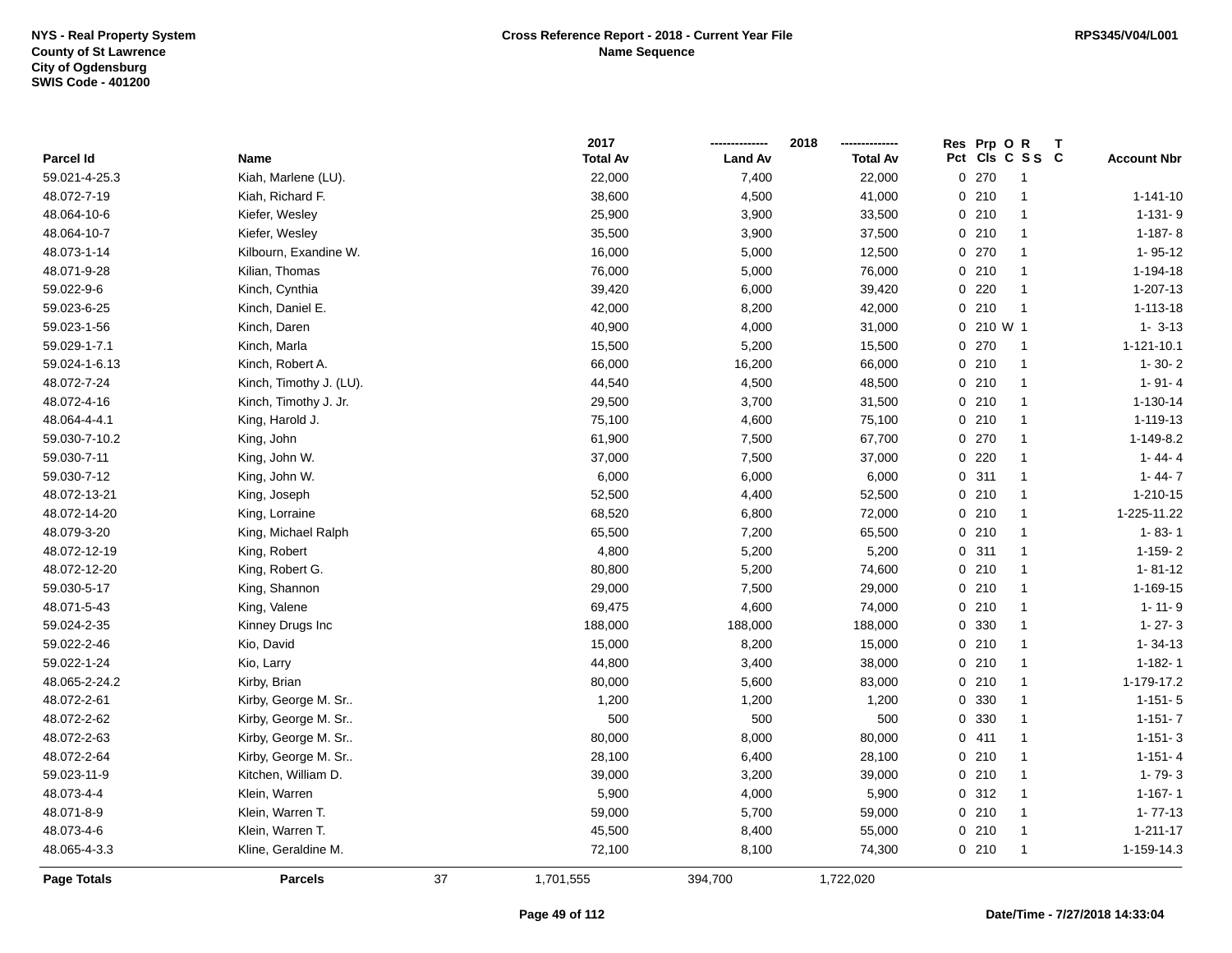|               |                          |    | 2017            |                | 2018            | Res Prp O R |                      |                    |
|---------------|--------------------------|----|-----------------|----------------|-----------------|-------------|----------------------|--------------------|
| Parcel Id     | Name                     |    | <b>Total Av</b> | <b>Land Av</b> | <b>Total Av</b> |             | Pct Cls C S S C      | <b>Account Nbr</b> |
| 48.072-6-44   | Knapp, Jason H.          |    | 41,500          | 4,500          | 41,500          | 0270        | $\overline{1}$       | $1 - 72 - 5$       |
| 48.072-3-24   | Knepp, Helen A. (LU).    |    | 40,000          | 5,000          | 40,000          | 0210        | $\overline{1}$       | $1 - 4 - 20$       |
| 48.064-7-18   | Knight, Bradley          |    | 20,000          | 4,500          | 26,000          | 0210        | $\overline{1}$       | $1 - 66 - 18$      |
| 48.080-2-15   | Knights Of Columbus      |    | 86,000          | 7,700          | 86,000          | 0 534       | $\overline{1}$       | $1 - 83 - 16$      |
| 59.023-5-10   | Knowlton, Jeffrey        |    | 52,000          | 8,800          | 52,000          | 0210        | $\mathbf{1}$         | $1-139-8$          |
| 48.071-2-6    | Knowlton, Mark D.        |    | 44,480          | 4,500          | 44,480          | $0$ 220     | $\overline{1}$       | $1 - 15 - 13$      |
| 48.071-9-39   | Knowlton, Mark D.        |    | 47,000          | 6,100          | 47,000          | 0210        | $\overline{1}$       | 1-210-16           |
| 48.079-2-6    | Knowlton, Mark D.        |    | 57,100          | 5,700          | 57,100          | $0$ 220     | $\overline{1}$       | $1 - 66 - 14$      |
| 48.080-4-15   | Knowlton, Mark D.        |    | 15,000          | 6,800          | 15,000          | 0270        | $\overline{1}$       | $1 - 77 - 20$      |
| 48.072-12-14  | Knowlton, Robert D.      |    | 45,000          | 5,200          | 53,000          | 0210        | $\overline{1}$       | $1 - 135 - 17$     |
| 48.080-6-9    | Knox, Barbara L.         |    | 69,900          | 7,100          | 73,900          | 0210        | $\overline{1}$       | $1 - 113 - 9$      |
| 59.022-11-17  | Koban, Bridget           |    | 2,500           | 2,500          | 2,500           | 0.311       | $\mathbf{1}$         | 1-223-20           |
| 59.022-11-19  | Koban, Bridget           |    | 26,100          | 2,800          | 26,100          | 0210        | $\mathbf{1}$         | $1 - 121 - 4$      |
| 59.022-12-14  | Koban, Bridget           |    | 69,000          | 9,800          | 69,000          | 0210        | $\overline{1}$       | 1-200-17           |
| 48.071-3-29   | Kotz, George E.          |    | 62,000          | 9,900          | 62,000          | 0210        | $\overline{1}$       | 1-200-15           |
| 59.022-12-16  | Krepel, Dawayne L. Jr.   |    | 81,000          | 5,100          | 81,000          | 0210        | $\overline{1}$       | $1 - 156 - 7$      |
| 48.057-1-10   | Krishnakumar, Vasu       |    | 230,000         | 77,200         | 230,000         | 0 210 W 1   |                      | $1 - 154 - 10$     |
| 48.071-7-44   | Kroeger, Kevin J.        |    | 40,000          | 4,900          | 43,500          | 0210        | $\overline{1}$       | $1 - 57 - 1$       |
| 48.072-7-10   | Kroeger, Steven          |    | 64,000          | 6,700          | 78,000          | 0210        | $\overline{1}$       | $1 - 84 - 7$       |
| 59.030-5-2    | Kronyak, Vanessa J.      |    | 58,000          | 6,000          | 58,000          | 0210        | $\overline{1}$       | $1 - 53 - 11$      |
| 48.072-5-1.12 | Kuca, Constance          |    | 4,500           | 6,100          | 6,100           | 0.311       | $\overline{1}$       |                    |
| 48.058-6-11   | Kusior, Bridget (LU).    |    | 89,000          | 8,900          | 89,000          | 0210        | $\overline{1}$       | 1-84-9             |
| 48.058-1-6.1  | LaComb, Amy R.           |    | 95,250          | 11,300         | 95,250          | 0210        | $\overline{1}$       | $1 - 68 - 9$       |
| 59.022-14-15  | LaComb, Denis            |    | 18,600          | 6,800          | 18,600          | 0 270       | $\overline{1}$       | $1 - 50 - 18$      |
| 48.079-8-20   | Lacomb, Donald P. (LU).  |    | 73,100          | 5,700          | 73,100          | 0210        | $\overline{1}$       | $1 - 85 - 10$      |
| 59.022-12-13  | LaComb, Jacqueline (LU). |    | 47,500          | 3,700          | 47,500          | 0210        | $\overline{1}$       | $1 - 85 - 8$       |
| 59.023-4-7    | LaComb, Jewel M.         |    | 34,400          | 4,000          | 34,400          | 0210        | $\overline{1}$       | $1 - 35 - 5$       |
| 48.071-11-39  | LaComb, Larence Michael  |    | 70,000          | 5,300          | 70,000          | 0 230       | $\mathbf{1}$         | $1 - 171 - 19$     |
| 48.065-4-6    | LaCombe, Paul J.         |    | 52,000          | 8,100          | 58,000          | 0210        | $\mathbf{1}$         | 1-159-13           |
| 59.021-2-24   | Lacroix, Henry           |    | 36,000          | 6,300          | 36,000          | 0210        | $\blacktriangleleft$ | $1 - 82 - 12$      |
| 48.073-2-20.1 | Ladouceur, Bruce E.      |    | 97,560          | 9,600          | 101,000         | 0210        | $\mathbf{1}$         | $1 - 61 - 2$       |
| 48.073-2-11   | Ladouceur, Bruce E.      |    | 18,600          | 8,100          | 18,600          | 0.270       | $\overline{1}$       | 1-135-19           |
| 59.021-2-30   | Ladouceur, Garrick       |    | 57,000          | 7,000          | 57,000          | 0210        | $\overline{1}$       | $1 - 85 - 16$      |
| 59.022-12-29  | Ladouceur, Patricia L.   |    | 57,600          | 6,400          | 57,600          | 0210        | $\overline{1}$       | 1-69-19            |
| 48.058-2-6.1  | Ladouceur, Wayne N.      |    | 118,000         | 14,000         | 118,000         | 0210        | $\mathbf{1}$         | 1-168-18           |
| 48.071-5-58   | LaFave, Ann              |    | 49,800          | 4,600          | 55,000          | 0210        | $\overline{1}$       | 1-119-15           |
| 59.030-7-13.1 | Lafave, Cynthia G.       |    | 26,300          | 5,000          | 26,300          | 0210        | $\overline{1}$       | $1 - 20 - 11$      |
| Page Totals   | <b>Parcels</b>           | 37 | 2,095,790       | 311,700        | 2,147,530       |             |                      |                    |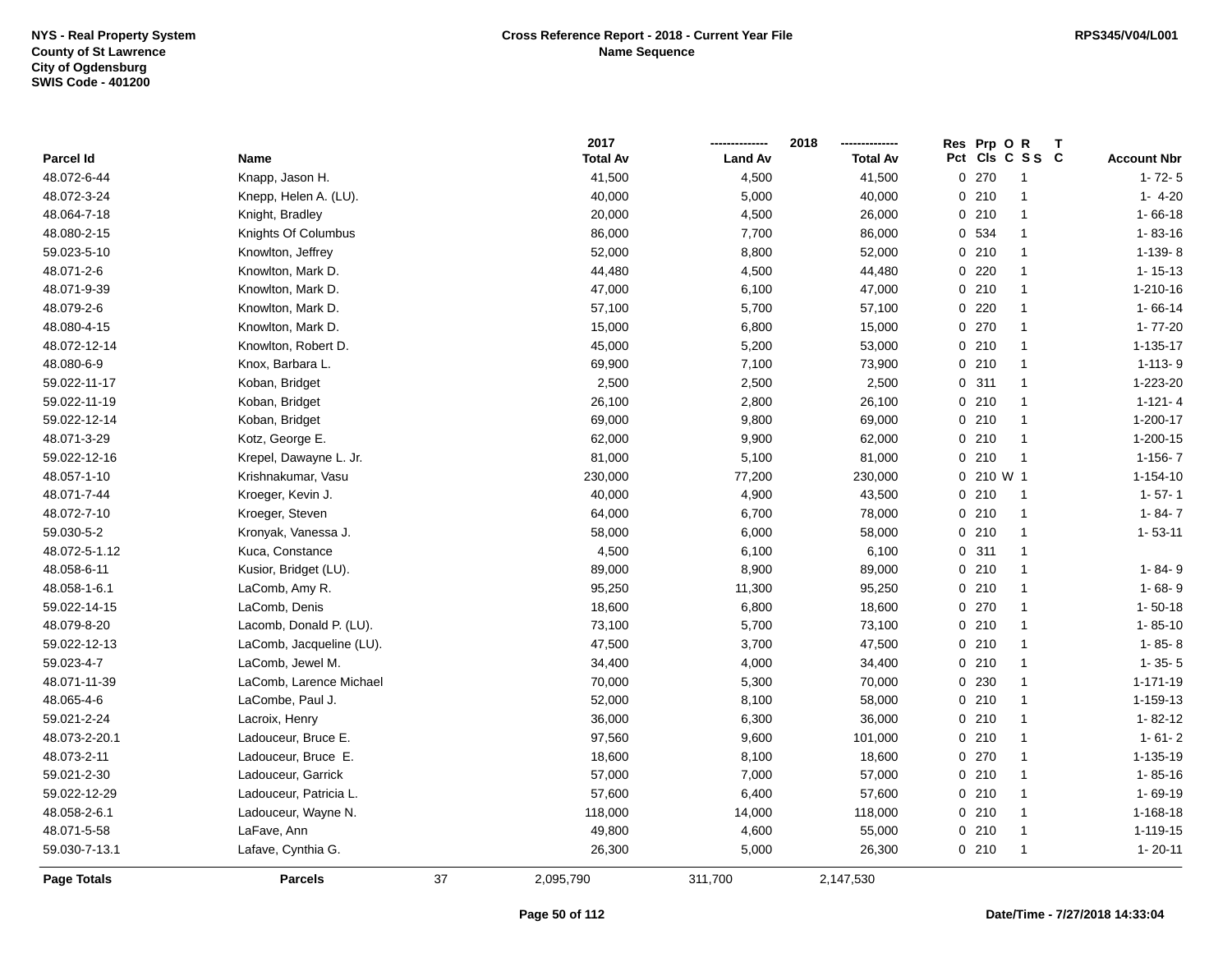|                  |                                |    | 2017            |                | 2018            | Prp OR<br><b>Res</b><br>$\mathbf{T}$ |                    |
|------------------|--------------------------------|----|-----------------|----------------|-----------------|--------------------------------------|--------------------|
| <b>Parcel Id</b> | Name                           |    | <b>Total Av</b> | <b>Land Av</b> | <b>Total Av</b> | Pct Cls C S S C                      | <b>Account Nbr</b> |
| 59.023-11-29     | LaFave, David L.               |    | 31,900          | 5,600          | 42,000          | 0210<br>$\overline{1}$               | 1-93-20            |
| 48.080-5-26      | LaFave, Ellen M.               |    | 32,000          | 3,500          | 32,000          | 0210<br>-1                           | $1 - 190 - 17$     |
| 48.064-7-26      | Lafave, Eugene L.              |    | 50,000          | 4,500          | 53,000          | 0210<br>$\mathbf{1}$                 | $1 - 160 - 2$      |
| 48.064-4-15.1    | LaFave, Jessie L. (LU).        |    | 52,000          | 2,700          | 49,000          | 0210<br>$\mathbf{1}$                 | 1-122-10           |
| 48.064-3-13      | Lafave, Karen                  |    | 43,350          | 4,400          | 43,350          | 0 270<br>$\mathbf{1}$                | $1 - 67 - 15$      |
| 48.065-5-10      | Lafave, Letitia A.             |    | 38,000          | 6,400          | 48,700          | 0210<br>$\mathbf{1}$                 | $1 - 141 - 8$      |
| 48.072-1-71      | Lafave, Roland                 |    | 39,000          | 9,100          | 39,000          | $0$ 220<br>$\mathbf{1}$              | $1 - 87 - 4$       |
| 48.064-3-34      | LaFlair, Bruce                 |    | 54,160          | 4,500          | 61,000          | 0210<br>$\mathbf{1}$                 | 1-184-20           |
| 48.064-3-28      | LaFlair, Erica M.              |    | 53,400          | 4,500          | 58,000          | 0210<br>$\mathbf{1}$                 | $1 - 28 - 15$      |
| 59.030-4-40      | LaFlair, Evelyn M.             |    | 60,800          | 8,400          | 60,800          | 0210<br>$\mathbf{1}$                 | $1 - 40 - 4$       |
| 59.021-6-12      | LaFlair, Louis                 |    | 48,100          | 7,700          | 48,100          | 0210<br>$\mathbf{1}$                 | $1 - 14 - 18$      |
| 59.023-2-13      | LaFlair, Pamela L.             |    | 40,000          | 3,600          | 42,500          | 0210<br>$\mathbf{1}$                 | $1 - 180 - 6$      |
| 48.080-6-19      | LaFlair, Richard               |    | 43,000          | 10,300         | 43,000          | 0210<br>$\mathbf{1}$                 | 1-128-18           |
| 59.023-6-10      | LaFlair, Scott A.              |    | 48,200          | 8,600          | 48,200          | 0210<br>$\mathbf{1}$                 | $1 - 34 - 3$       |
| 59.023-1-14      | LaFlair, William               |    | 54,100          | 6,700          | 59,000          | 0210<br>$\mathbf{1}$                 | $1 - 123 - 3$      |
| 48.081-1-4       | LaFlair Property AssociatesLLC |    | 330,000         | 52,500         | 295,000         | 0 484<br>-1                          | $1 - 47 - 2.2$     |
| 48.071-12-18     | Lafleur, Michael               |    | 47,000          | 3,500          | 47,000          | 0210<br>$\mathbf{1}$                 | $1 - 127 - 1$      |
| 48.064-7-15      | LaFleur, Patricia J.           |    | 40,000          | 4,100          | 32,000          | 0210<br>$\mathbf{1}$                 | $1-142-8$          |
| 48.071-15-19     | Lago, Henry                    |    | 45,000          | 5,200          | 59,000          | 0210<br>$\mathbf{1}$                 | $1 - 88 - 3$       |
| 59.030-2-15.1    | Lago, James E. II (LU).        |    | 26,000          | 8,800          | 26,000          | 0210<br>$\mathbf{1}$                 | $1 - 88 - 5$       |
| 59.030-2-16      | Lago, Jeffrey R.               |    | 4,100           | 4,100          | 4,100           | 0.311<br>$\mathbf{1}$                | $1 - 88 - 6$       |
| 48.072-6-14      | Lago, Tracee F.                |    | 55,000          | 2,400          | 57,300          | 0210<br>$\mathbf{1}$                 | $1 - 11 - 16$      |
| 48.072-6-15      | Lago, Tracee F.                |    | 10,000          | 2,800          | 13,500          | 0210<br>$\mathbf{1}$                 | $1 - 11 - 15$      |
| 48.072-6-16      | Lago, Tracee F.                |    | 2,900           | 2,900          | 2,900           | 0.311<br>$\mathbf{1}$                | $1 - 13 - 10$      |
| 48.080-3-4       | Lahue, Dale                    |    | 70,100          | 8,600          | 83,000          | 0210<br>$\mathbf{1}$                 | $1 - 20 - 12$      |
| 48.072-3-8       | LaJoie, Gerald D.              |    | 54,000          | 4,000          | 54,000          | 0210<br>$\mathbf{1}$                 | 1-203-15           |
| 48.072-7-2       | LaJoie, Mary T.                |    | 54,800          | 4,500          | 57,000          | 0210<br>$\mathbf{1}$                 | $1-201-5$          |
| 59.022-8-17      | Lajoy, Bruce F.                |    | 27,900          | 5,500          | 27,900          | 0210<br>$\mathbf{1}$                 | $1 - 15 - 19$      |
| 59.023-6-12.1    | Lajoy, Diane M.                |    | 42,500          | 3,500          | 42,500          | 0210<br>-1                           | $1 - 192 - 1$      |
| 59.031-1-15      | LaJoy, Jean E.                 |    | 58,900          | 16,400         | 58,900          | 0 210 W 1                            | $1 - 64 - 19$      |
| 48.072-13-19     | LaJoy, Stacy L.                |    | 29,000          | 4,400          | 31,000          | 0210<br>$\overline{1}$               | $1 - 88 - 14$      |
| 59.023-10-23     | Lake, Charles (LU).            |    | 53,000          | 3,000          | 53,000          | 0210<br>$\overline{1}$               | $1-201-6$          |
| 59.023-2-48      | Lake, Edna J.                  |    | 44,480          | 4,600          | 44,480          | $0$ 220<br>$\mathbf{1}$              | $1 - 57 - 12$      |
| 59.029-1-5       | Lake, Jonathan E.              |    | 25,000          | 4,600          | 25,000          | 0210<br>$\mathbf{1}$                 | $1 - 174 - 7$      |
| 48.072-7-1       | Lakeview Loan Servicing LLC    |    | 55,000          | 4,500          | 55,000          | 0210<br>$\mathbf{1}$                 | $1-107-5$          |
| 48.071-3-7.1     | Lakey, Walter                  |    | 47,000          | 6,700          | 47,000          | 0210<br>$\mathbf{1}$                 | 1-158-12           |
| 59.022-11-27     | Lalonde, Brenda                |    | 55,000          | 6,400          | 55,000          | 0210<br>$\mathbf{1}$                 | $1-197-4$          |
| Page Totals      | <b>Parcels</b>                 | 37 | 1,864,690       | 253,500        | 1,898,230       |                                      |                    |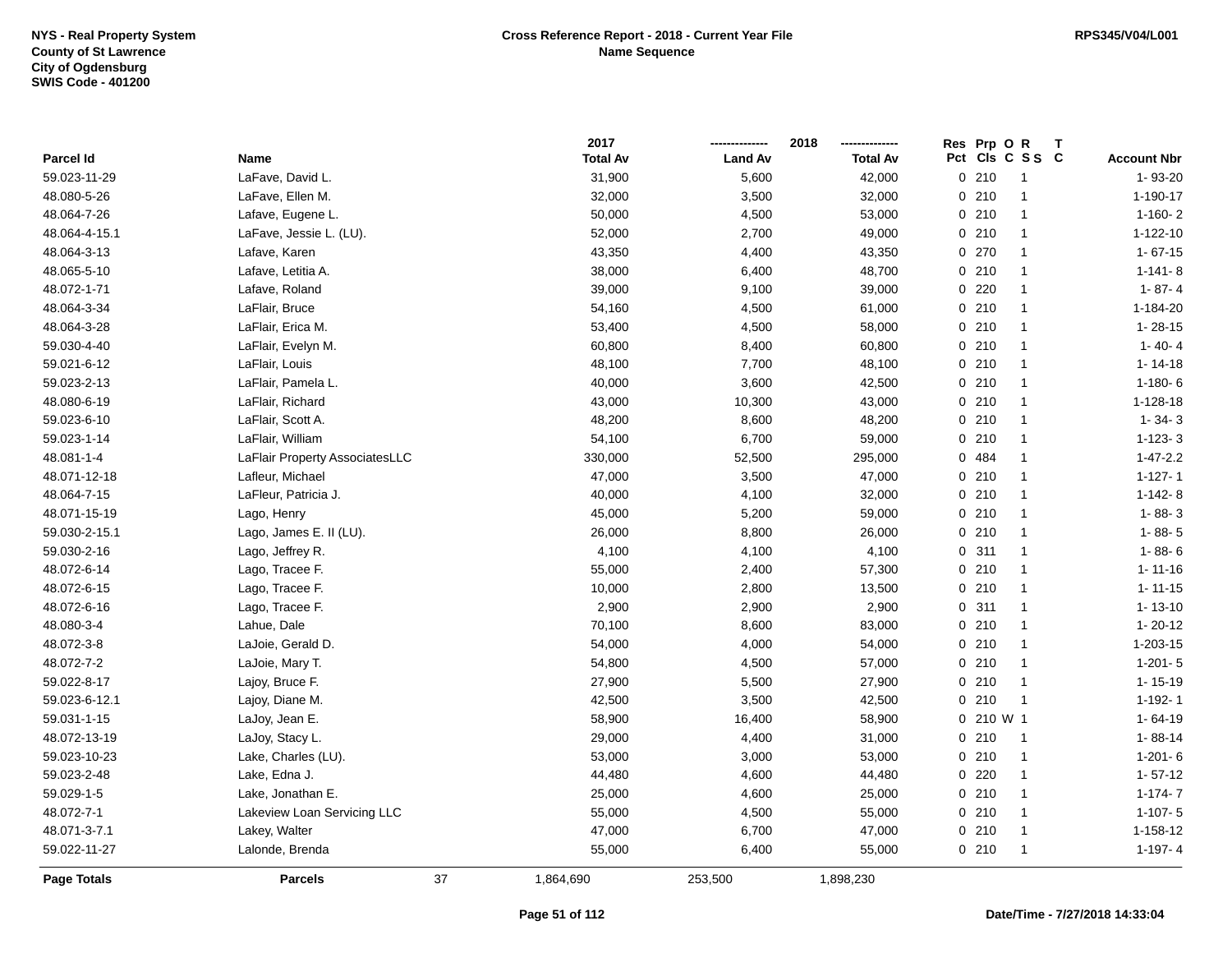|                    |                         |    | 2017            |                | 2018            | Res Prp O R  |                      |                    |
|--------------------|-------------------------|----|-----------------|----------------|-----------------|--------------|----------------------|--------------------|
| Parcel Id          | Name                    |    | <b>Total Av</b> | <b>Land Av</b> | <b>Total Av</b> |              | Pct Cls C S S C      | <b>Account Nbr</b> |
| 48.071-6-27        | LaLonde, Brent          |    | 2,000           | 1,700          | 1,700           | 0.311        | $\overline{1}$       | $1 - 7 - 4$        |
| 48.071-6-28        | LaLonde, Brent          |    | 31,900          | 1,700          | 38,200          | 0210         | $\overline{1}$       | $1-190-5$          |
| 48.072-2-24        | Lalonde, Earl G.        |    | 19,000          | 3,600          | 21,000          | 0210         | $\overline{1}$       | $1 - 73 - 7$       |
| 59.023-9-9         | Lalonde, Gregory        |    | 48,500          | 4,400          | 43,000          | 0210         | $\overline{1}$       | $1-159-3$          |
| 48.072-1-53        | Lalonde, Gregory A.     |    | 24,000          | 3,800          | 21,000          | 0210         | $\mathbf{1}$         | 1-185-17           |
| 48.072-8-15.2      | Lalonde, Ian J.         |    | 110,000         | 9,300          | 112,000         | 0210         | $\overline{1}$       |                    |
| 59.030-3-34.1      | Lalonde, John R.        |    | 49,439          | 8,700          | 49,439          | 0210         | $\mathbf{1}$         | $1 - 33 - 1$       |
| 48.079-7-46        | Lalonde, Joseph D.      |    | 67,000          | 5,100          | 67,000          | 0210         | $\overline{1}$       | 1-184-13           |
| 48.065-4-3.21      | Lalonde, Loretta (LU).  |    | 67,200          | 7,100          | 67,200          | 25 210       | $\overline{1}$       | 1-159-14.2         |
| 59.024-1-6.12      | Lalonde, Mark           |    | 130,000         | 14,500         | 130,000         | 0210         | $\overline{1}$       |                    |
| 48.050-2-8.1       | Lalonde, Melissa A.     |    | 32,000          | 10,100         | 32,000          | 0270         | $\mathbf{1}$         | $1 - 93 - 15$      |
| 48.064-1-17        | Lalonde, Michael C.     |    | 51,100          | 4,000          | 51,100          | 0210         | $\blacktriangleleft$ | 1-116-19           |
| 59.022-14-33       | Lalonde, Michael J.     |    | 58,000          | 6,000          | 58,000          | 0210         | -1                   | $1-148-8$          |
| 59.030-3-28        | Lalonde, Ramona         |    | 42,000          | 5,700          | 42,000          | 0210         | $\overline{1}$       | $1 - 27 - 11$      |
| 59.030-3-12        | Lalonde, Ramona L.      |    | 19,700          | 7,000          | 19,700          | 0 270        | $\mathbf{1}$         | $1 - 62 - 14$      |
| 48.058-11-10       | Lalonde, Richard C.     |    | 122,000         | 10,700         | 122,000         | 0210         | $\overline{1}$       | 1-125-18.1         |
| 59.031-1-46        | Lalonde, Taylor L.      |    | 21,000          | 4,500          | 21,000          | $0, 210$ W 1 |                      | $1 - 68 - 6$       |
| 59.031-2-45        | Lalone, Candy J.        |    | 71,000          | 6,900          | 71,000          | 0 270        | $\overline{1}$       | $1 - 56 - 15$      |
| 59.021-2-16        | Lalone, Christopher B.  |    | 39,000          | 7,700          | 39,000          | 0210         | $\mathbf{1}$         | $1 - 48 - 1$       |
| 48.064-7-4         | Lalone, Dale            |    | 6,800           | 4,100          | 6,800           | 0.312        | $\overline{1}$       | 1-89-13            |
| 48.064-7-5         | Lalone, Dale            |    | 45,300          | 2,300          | 45,300          | 0210         | $\mathbf{1}$         | $1 - 89 - 11$      |
| 48.071-15-33       | Lalone, Scott           |    | 90,500          | 6,600          | 90,500          | 0210         | $\overline{1}$       | 1-168-10           |
| 48.058-3-2.1       | LaMacchia, Samuel J.    |    | 157,000         | 13,100         | 158,200         | 0210         | $\overline{1}$       | $1 - 7 - 8.1$      |
| 59.023-10-17       | Lamay, John M.          |    | 62,700          | 5,600          | 71,000          | 0210         | $\overline{1}$       | $1 - 21 - 7$       |
| 59.023-10-19       | Lamay, John M.          |    | 45,000          | 4,200          | 45,000          | 0210         | $\overline{1}$       | 1-149-19           |
| 48.073-2-31        | LaMere, Gary J.         |    | 13,900          | 3,900          | 13,900          | 0270         | $\overline{1}$       | $1 - 60 - 11$      |
| 59.022-7-25        | Lancto, Stephanie C.    |    | 53,080          | 8,400          | 53,080          | 0220         | $\overline{1}$       | $1 - 140 - 14$     |
| 48.079-7-18        | Lanfear, William        |    | 48,000          | 4,800          | 48,000          | 0210         | $\mathbf{1}$         | $1 - 146 - 3$      |
| 48.071-11-24.1     | Langenmayr, Arthur Jr.  |    | 42,000          | 6,000          | 42,000          | 0210         | $\mathbf{1}$         | 1-173-12           |
| 48.065-2-3         | Langley, Charles E.     |    | 55,000          | 6,600          | 63,000          | 0210         | $\mathbf{1}$         | $1 - 64 - 7$       |
| 59.030-2-12        | Langley, Charles E. II. |    | 72,000          | 6,800          | 72,000          | 0210         | $\mathbf{1}$         | $1 - 188 - 2$      |
| 59.021-2-13        | Langley, Georgia P.     |    | 76,000          | 5,900          | 76,000          | 0210         | $\overline{1}$       | $1 - 191 - 9$      |
| 48.079-20-31       | Langley, Margaret E.    |    | 65,600          | 3,900          | 65,600          | 0210         | $\overline{1}$       | 1-150-19           |
| 59.038-1-19        | Langley, Paul J.        |    | 19,000          | 7,800          | 19,000          | 0210         | $\overline{1}$       | $1 - 178 - 17$     |
| 48.071-12-26       | Lapine, Judith          |    | 71,750          | 3,600          | 71,750          | 0210         | 1                    | $1 - 112 - 11$     |
| 48.064-6-19        | LaPoint, Kevin M.       |    | 68,000          | 4,500          | 68,000          | 0210         | $\overline{1}$       | $1 - 142 - 15$     |
| 48.072-3-9         | LaPoint, Veronica L.    |    | 26,000          | 3,800          | 40,000          | 0210         | $\overline{1}$       | $1-140-9$          |
| <b>Page Totals</b> | <b>Parcels</b>          | 37 | 2,022,469       | 224,400        | 2,055,469       |              |                      |                    |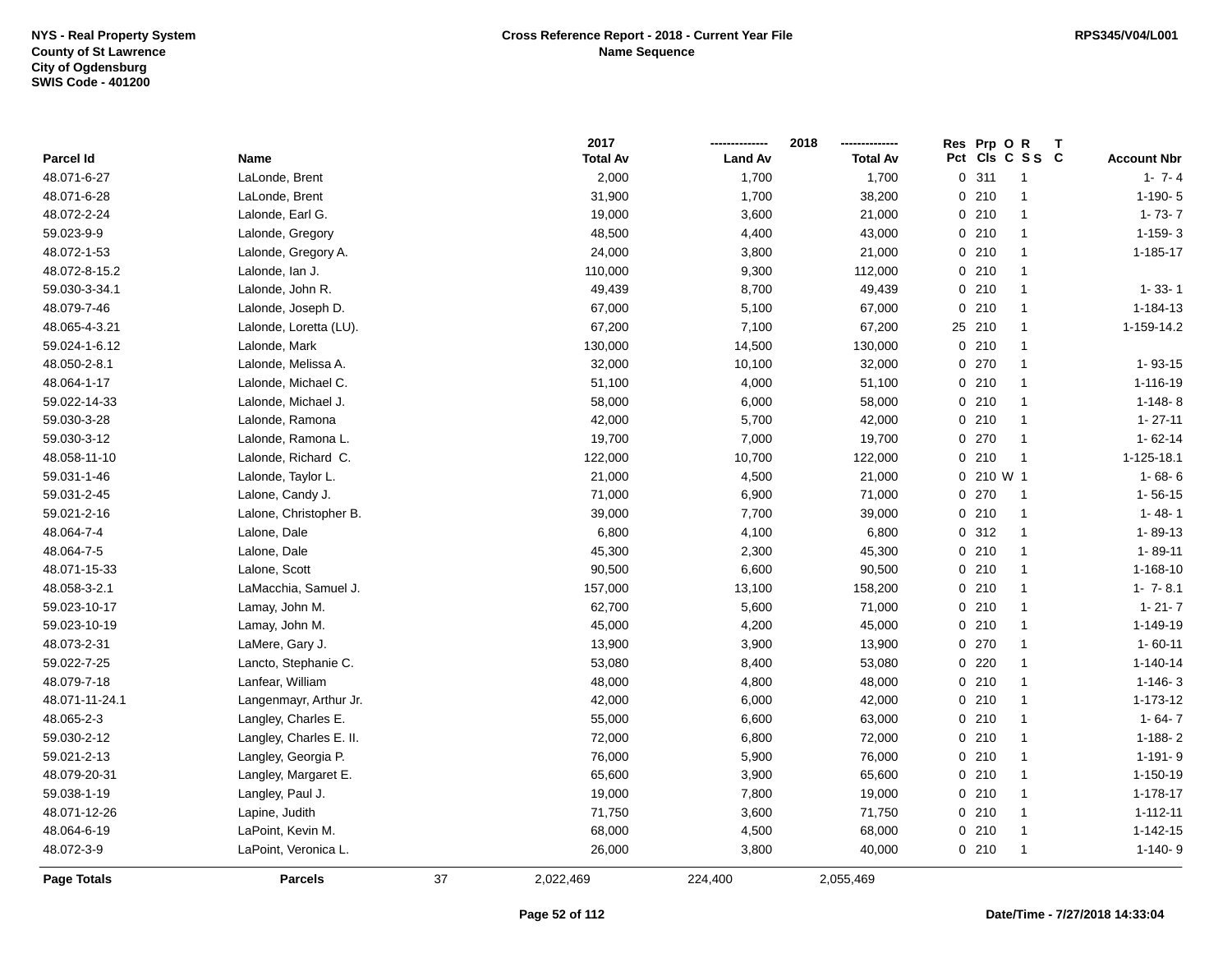|               |                            |    | 2017            |                | 2018            | Res Prp O R |                 |                    |
|---------------|----------------------------|----|-----------------|----------------|-----------------|-------------|-----------------|--------------------|
| Parcel Id     | Name                       |    | <b>Total Av</b> | <b>Land Av</b> | <b>Total Av</b> |             | Pct Cls C S S C | <b>Account Nbr</b> |
| 59.022-2-12   | LaRock, Arnold R. Sr (LU). |    | 53,000          | 8,300          | 53,000          | 0 230       | $\mathbf{1}$    | $1 - 47 - 16$      |
| 48.080-6-25   | LaRock, Caroline A.        |    | 50,000          | 8,900          | 50,000          | 0210        | $\mathbf{1}$    | 1-22-9             |
| 48.079-20-20  | LaRock, Darcy D.           |    | 50,500          | 4,800          | 50,500          | 0210        | $\mathbf{1}$    | $1 - 26 - 1$       |
| 59.022-4-16   | LaRock, Jody               |    | 36,000          | 6,300          | 36,000          | 0210        | $\mathbf{1}$    | $1 - 62 - 1$       |
| 48.065-5-3    | LaRock, Jordyn E.          |    | 66,400          | 6,300          | 75,000          | 0210        | $\mathbf{1}$    | $1 - 13 - 9$       |
| 48.058-1-15.1 | LaRock, Katherine S.       |    | 85,000          | 11,700         | 85,000          | 0210        | $\mathbf{1}$    | 1-152-16           |
| 48.063-1-13   | LaRock, Kenneth            |    | 32,849          | 4,000          | 32,849          | 0210        | $\mathbf{1}$    | $1 - 86 - 11$      |
| 48.064-2-45   | LaRock, Lisa A.            |    | 28,580          | 3,000          | 28,580          | 0210        | $\mathbf{1}$    | $1 - 29 - 10$      |
| 48.071-5-53   | LaRock, Lorri A. (LC).     |    | 53,900          | 4,900          | 50,000          | 0210        | $\mathbf{1}$    | $1 - 87 - 6$       |
| 59.030-6-3    | LaRock, Shelbie D.         |    | 73,275          | 9,400          | 73,275          | 0.270       | $\mathbf{1}$    | $1 - 19 - 8$       |
| 48.072-5-26.1 | LaRock, Taylor K.          |    | 36,300          | 6,000          | 44,800          | 0210        | $\mathbf{1}$    | $1 - 111 - 14.1$   |
| 48.072-9-18   | LaRose, Brenda M. (LU).    |    | 48,300          | 6,400          | 51,000          | 0210        | $\mathbf{1}$    | $1 - 92 - 5$       |
| 59.023-15-23  | LaRose, Carleton E.        |    | 36,500          | 6,800          | 36,500          | 0210        | $\mathbf{1}$    | $1 - 45 - 2$       |
| 48.072-6-31   | LaRose, Lawrence L.        |    | 53,000          | 3,700          | 60,000          | 0210        | $\mathbf{1}$    | 1-152-13           |
| 48.079-6-41   | LaRose, Lawrence L.        |    | 72,000          | 5,100          | 72,000          | 0210        | $\mathbf{1}$    | $1 - 91 - 15$      |
| 48.057-2-24.1 | LaRose, Stephen C.         |    | 423,500         | 32,500         | 423,500         | 0210        | $\mathbf{1}$    | 1-128-6.8          |
| 48.072-6-54   | LaRose, Tami               |    | 58,400          | 4,500          | 58,400          | 0210        | $\mathbf{1}$    | $1 - 88 - 11$      |
| 48.072-6-55   | LaRose, Tami               |    | 4,100           | 4,500          | 4,500           | 0.311       | $\mathbf{1}$    | $1 - 88 - 12$      |
| 48.072-6-46   | LaRose, Tami L.            |    | 46,900          | 6,800          | 55,000          | 0210        | $\mathbf{1}$    | $1 - 91 - 7$       |
| 59.031-1-28   | LaRue, Charles D.          |    | 33,600          | 8,700          | 33,600          | 0270        | $\mathbf{1}$    | $1 - 63 - 9$       |
| 48.078-5-28   | LaRue, Eleanor D. (LU).    |    | 38,940          | 7,000          | 38,940          | 0210        | $\mathbf{1}$    | 1-195-11           |
| 48.072-1-36   | LaRue, Jennifer            |    | 23,400          | 3,900          | 23,400          | 0210        | $\mathbf{1}$    | 1-162-13           |
| 48.065-5-13   | LaRue, Jenny Suzanne       |    | 74,880          | 7,600          | 118,000         | 0210        | $\mathbf{1}$    | $1 - 82 - 18$      |
| 48.072-7-5    | LaRue, Justin              |    | 33,700          | 10,800         | 33,700          | 0210        | $\mathbf{1}$    | 1-92-8             |
| 48.072-12-17  | LaRue, Larry R. (LU).      |    | 87,400          | 7,300          | 87,400          | 0210        | $\mathbf{1}$    | 1-92-9             |
| 48.080-5-28   | LaRue, Raymond             |    | 29,000          | 2,900          | 37,000          | 0210        | $\mathbf{1}$    | $1 - 161 - 3$      |
| 59.022-6-34   | LaRue, Shelley (LC).       |    | 72,000          | 10,200         | 72,000          | 0210        | $\mathbf{1}$    | $1-135-8$          |
| 48.073-4-16.1 | LaRue, Steven              |    | 86,500          | 8,900          | 92,000          | 0210        | $\mathbf{1}$    | 1-106-10           |
| 48.073-4-15.1 | LaRue, Steven W.           |    | 6,000           | 8,000          | 8,000           | 0.311       | $\mathbf{1}$    | $1 - 142 - 5$      |
| 59.022-4-42   | LaRue & Pitcher, Inc.      |    | 200,000         | 7,200          | 200,000         | 0471        | $\mathbf{1}$    | 1-123-20           |
| 48.079-6-40   | Larussell, Nicholas        |    | 45,000          | 5,100          | 45,000          | 0210        | $\mathbf{1}$    | $1 - 98 - 16$      |
| 59.030-7-8.1  | Lashomb, Brian K.          |    | 50,000          | 6,500          | 50,000          | 0210        | $\mathbf{1}$    | $1 - 2 - 13$       |
| 59.022-14-32  | Lashomb, Christopher J.    |    | 42,000          | 6,000          | 42,000          | 0210        | $\mathbf{1}$    | $1-196-8$          |
| 48.058-4-13.2 | LaShomb, Elizabeth (LU).   |    | 117,500         | 14,100         | 117,500         | 0210        | $\mathbf{1}$    | 1-152-15.2         |
| 48.071-6-31   | Lashomb, Laurie A.         |    | 37,000          | 3,500          | 49,000          | 0210        | $\mathbf{1}$    | 1-44-20            |
| 48.071-7-42   | Lashomb, Leah A.           |    | 42,000          | 3,600          | 42,000          | 0210        | $\mathbf{1}$    | $1 - 223 - 1$      |
| 59.030-2-36   | Lashomb, Orinda D.         |    | 45,000          | 8,300          | 45,000          | 0210        | $\mathbf{1}$    | $1 - 107 - 1$      |
| Page Totals   | <b>Parcels</b>             | 37 | 2,372,424       | 273,500        | 2,474,444       |             |                 |                    |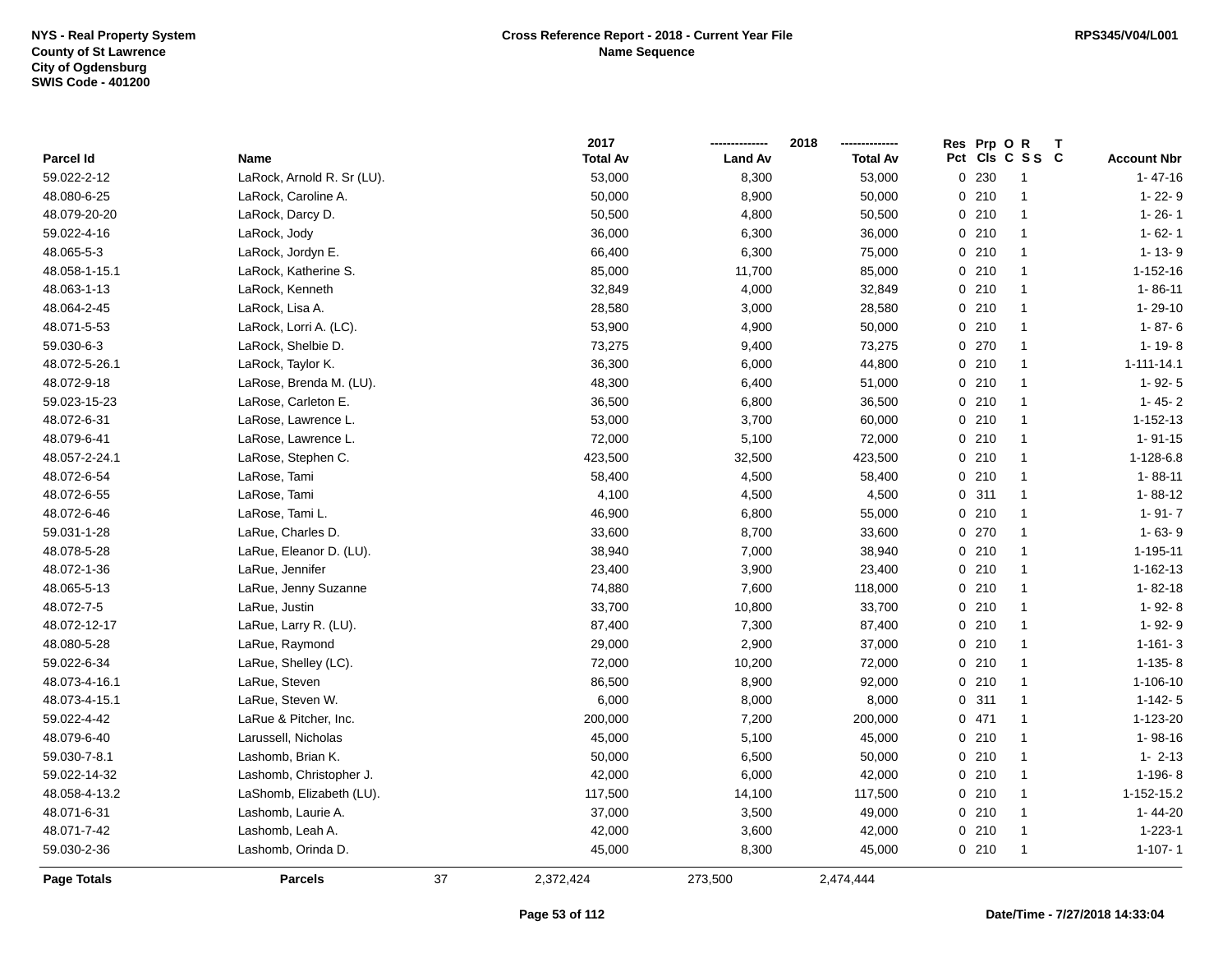|                    |                             |    | 2017            |                | 2018            | Res | Prp OR    |                 | $\mathbf T$ |                    |
|--------------------|-----------------------------|----|-----------------|----------------|-----------------|-----|-----------|-----------------|-------------|--------------------|
| Parcel Id          | Name                        |    | <b>Total Av</b> | <b>Land Av</b> | <b>Total Av</b> |     |           | Pct Cls C S S C |             | <b>Account Nbr</b> |
| 48.079-13-9        | Lashomb, Peter A.           |    | 59,600          | 4,300          | 59,600          |     | 0210      | $\overline{1}$  |             | $1 - 123 - 8$      |
| 48.064-3-20.1      | Lassial, Leon A.            |    | 75,000          | 2,600          | 75,000          |     | 0210      | -1              |             | $1 - 53 - 9$       |
| 59.030-6-14        | Latham, Tessa M.            |    | 12,000          | 7,700          | 87,000          |     | 0210      | $\overline{1}$  |             | 1-175-12           |
| 48.071-15-24       | Latham, Wayne A. Jr         |    | 58,000          | 3,900          | 61,000          |     | 0210      | $\overline{1}$  |             | $1 - 64 - 1$       |
| 48.077-1-11        | Latimer, Larry F.           |    | 2,800           | 2,800          | 2,800           |     | 0 311 W 1 |                 |             |                    |
| 48.077-1-14        | Latimer, Larry F.           |    | 29,800          | 3,000          | 29,800          |     | 0210      | $\overline{1}$  |             | 1-93-3.1           |
| 48.072-1-20        | Laurel Line Casket Co., LLC |    | 24,000          | 2,900          | 24,000          |     | 0 483     | $\overline{1}$  |             | 8-224-18           |
| 48.071-9-10        | Lauson, David D.            |    | 28,000          | 4,700          | 28,000          |     | 0210      | $\mathbf{1}$    |             | $1 - 194 - 10$     |
| 48.072-6-47        | Lauzon, Peter               |    | 45,000          | 4,500          | 39,000          |     | 0210      | $\mathbf{1}$    |             | 1-85-20            |
| 48.079-10-36       | Lavarnway, Matthew R.       |    | 55,000          | 2,900          | 55,000          |     | 0210      | $\overline{1}$  |             | $1 - 7 - 16$       |
| 48.079-3-28        | Lavigne, Michelle A.        |    | 65,000          | 6,100          | 65,000          |     | 0210      | $\overline{1}$  |             | $1-196-7$          |
| 59.023-5-28        | Lavigne, Richard W. (LU).   |    | 47,000          | 4,600          | 47,000          |     | 0210      | $\overline{1}$  |             | $1 - 173 - 6$      |
| 48.079-10-32       | Lawrence, Christopher       |    | 42,000          | 4,500          | 42,000          |     | 0210      | $\mathbf{1}$    |             | 1-102-18           |
| 48.080-2-34        | Lawrence, Christopher       |    | 130,000         | 11,200         | 137,000         |     | 0210      | $\overline{1}$  |             | $1 - 157 - 8$      |
| 59.023-6-40        | Lawrence, Christopher       |    | 48,000          | 7,400          | 48,000          |     | 0210      | $\mathbf{1}$    |             | 1-93-12            |
| 48.071-15-31       | Lawrence, Thomas            |    | 51,600          | 3,600          | 58,000          |     | 0210      | $\mathbf{1}$    |             | $1-193-3$          |
| 48.071-5-13        | Lawton, Beverly             |    | 15,000          | 5,000          | 15,000          |     | 0270      | $\mathbf{1}$    |             | 1-93-16            |
| 48.064-3-12        | Lawton, Cheryl (LU).        |    | 49,400          | 5,400          | 49,400          |     | 0210      | $\overline{1}$  |             | $1 - 169 - 3$      |
| 59.023-2-7         | Lawton, Jeffrey J.          |    | 43,000          | 5,200          | 45,000          |     | 0210      | $\mathbf{1}$    |             | $1-120-6$          |
| 48.071-3-18        | Lawton, Rickie A. (LC).     |    | 46,100          | 2,600          | 46,100          |     | 0210      | $\mathbf{1}$    |             | $1 - 116 - 1$      |
| 48.072-8-52        | Lawton, Stephen             |    | 36,300          | 8,200          | 49,000          |     | 0210      | $\overline{1}$  |             | 1-184-12           |
| 48.072-8-54        | Lawton, Stephen             |    | 6,500           | 6,500          | 6,500           |     | 0.311     | $\overline{1}$  |             | 1-48-20            |
| 48.073-1-22        | Lawton, Stephen             |    | 8,300           | 4,300          | 4,300           |     | 0.311     | $\mathbf{1}$    |             | 1-48-19            |
| 48.073-1-23        | Lawton, Stephen             |    | 38,700          | 4,400          | 43,000          |     | 0210      | $\mathbf{1}$    |             | $1 - 48 - 18$      |
| 48.071-6-29        | Lawton, Stephen M.          |    | 50,200          | 3,500          | 60,000          |     | $0$ 220   | $\overline{1}$  |             | $1 - 64 - 6$       |
| 48.071-15-28       | Lawton, Stephen M.          |    | 3,700           | 4,300          | 4,300           |     | 0.311     | $\overline{1}$  |             | $1 - 40 - 3$       |
| 59.030-9-15        | Layng, David M.             |    | 106,000         | 11,500         | 106,000         |     | 0210      | $\overline{1}$  |             | $1 - 42 - 4$       |
| 48.073-4-8.1       | Layng, Donald A.            |    | 80,000          | 12,200         | 88,000          |     | 0210      | $\mathbf{1}$    |             | $1 - 86 - 14$      |
| 59.021-1-13        | Layng, Robert J.            |    | 140,000         | 25,700         | 140,000         |     | 0 449     | $\mathbf{1}$    |             | $1 - 41 - 14$      |
| 48.080-2-16        | LeBarge, Bruce              |    | 41,300          | 3,600          | 61,000          |     | 0210      | $\mathbf{1}$    |             | $1 - 178 - 7$      |
| 59.022-12-2        | LeBeau, David               |    | 57,000          | 4,500          | 57,000          |     | 0210      | $\mathbf{1}$    |             | 1-132-20           |
| 59.030-9-1.1       | LeBeau, David J.            |    | 70,500          | 7,700          | 70,500          |     | 0210      | $\overline{1}$  |             | $1 - 81 - 6$       |
| 48.080-5-19        | Lebel, Richard C.           |    | 27,900          | 4,200          | 34,000          |     | 0210      | $\mathbf{1}$    |             | 1-94-20            |
| 48.079-5-22        | LeBoeuf, Cherie Ann         |    | 35,000          | 3,200          | 35,000          |     | 0210      | $\overline{1}$  |             | $1 - 144 - 1$      |
| 48.079-13-32       | LeClair, Kevin M.           |    | 78,000          | 6,300          | 78,000          |     | 0210      | $\overline{1}$  |             | 1-139-14           |
| 48.072-14-14       | LeClair, Mark               |    | 90,000          | 6,700          | 98,000          |     | 0210      | $\overline{1}$  |             | 1-225-11.16        |
| 48.063-1-15        | LeClair, Michael A.         |    | 29,700          | 4,000          | 40,000          |     | 0 210     | $\mathbf{1}$    |             | $1-109 - 7$        |
| <b>Page Totals</b> | <b>Parcels</b>              | 37 | 1,825,400       | 215,700        | 1,988,300       |     |           |                 |             |                    |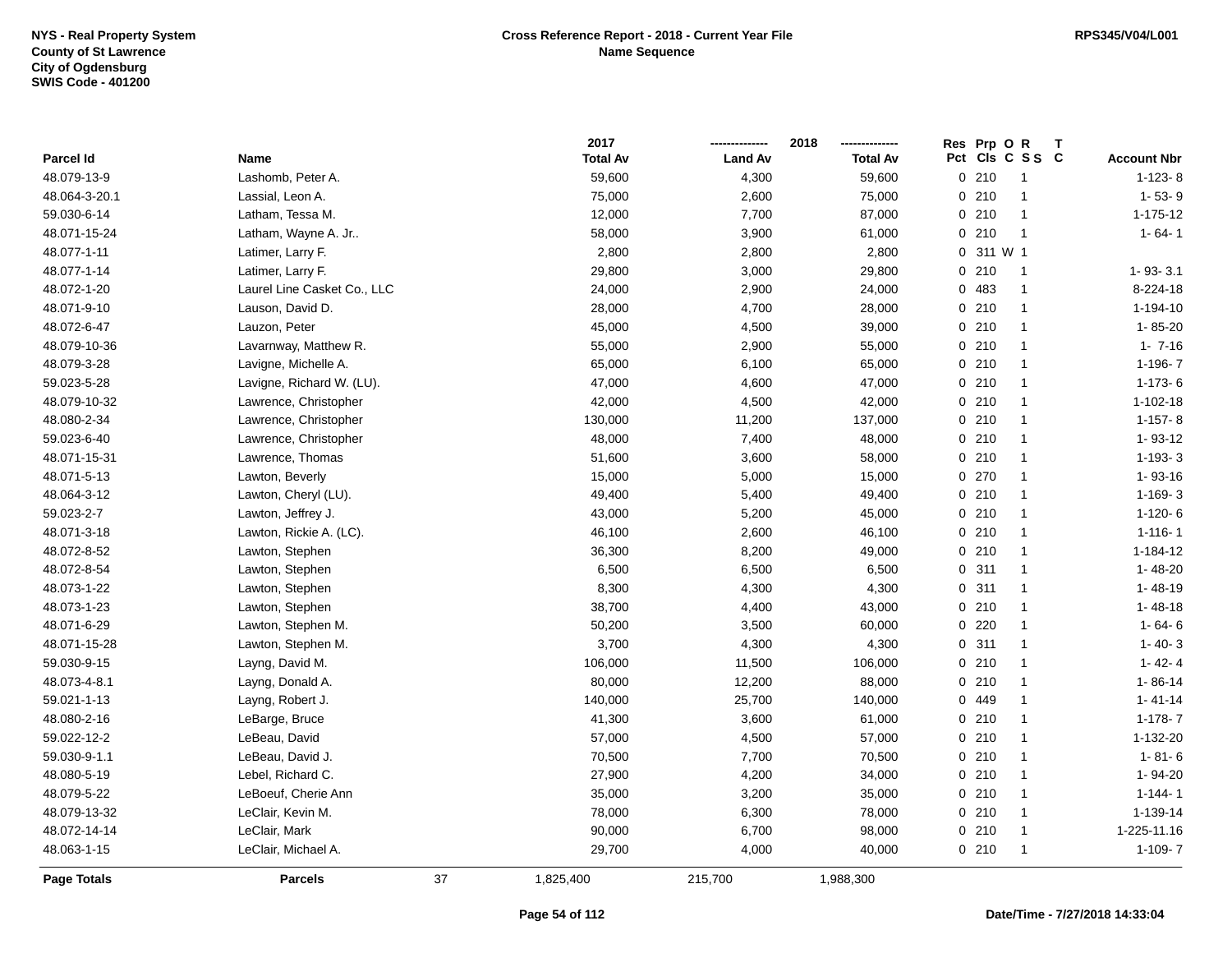|              |                                  |    | 2017            |                | 2018            | Res Prp O R |                      |                    |
|--------------|----------------------------------|----|-----------------|----------------|-----------------|-------------|----------------------|--------------------|
| Parcel Id    | Name                             |    | <b>Total Av</b> | <b>Land Av</b> | <b>Total Av</b> |             | Pct Cls C S S C      | <b>Account Nbr</b> |
| 48.058-9-4   | LeClair, Patrick A.              |    | 112,100         | 17,300         | 112,100         | 0210        | $\overline{1}$       | 04805805171        |
| 48.072-2-27  | Ledwith, James (LU).             |    | 30,000          | 3,700          | 30,000          | 0210        | $\overline{1}$       | $1 - 95 - 13$      |
| 48.072-5-18  | Ledwith, Ricky Joe               |    | 37,900          | 2,600          | 43,000          | 0210        | $\overline{1}$       | $1 - 78 - 14$      |
| 48.058-9-7   | Lee, Alice                       |    | 132,000         | 11,000         | 129,000         | 0210        | $\overline{1}$       | 1-125-18.1         |
| 59.022-6-40  | LeGault, Dale D.                 |    | 42,300          | 12,200         | 42,300          | 0 210 W 1   |                      | $1 - 23 - 10.1$    |
| 48.071-7-31  | LeGault, Donald T.               |    | 41,400          | 3,600          | 41,400          | 0210        | $\overline{1}$       | 1-177-20           |
| 48.072-2-49  | LeGault, Randy (LU).             |    | 35,700          | 2,900          | 35,700          | 0210        | $\overline{1}$       | 1-95-20            |
| 59.023-12-30 | LeGault, Thomas                  |    | 44,500          | 5,000          | 50,000          | 0210        | $\overline{1}$       | 1-12-20            |
| 59.023-12-29 | LeGault, Thomas A.               |    | 2,100           | 1,800          | 1,800           | 0.311       | $\overline{1}$       | $1 - 13 - 1$       |
| 48.072-12-1  | LeGault, Trevor                  |    | 22,000          | 4,000          | 29,000          | 0210        | $\overline{1}$       | $1 - 153 - 12$     |
| 48.065-2-12  | Leger, Elizabeth M.              |    | 40,000          | 25,500         | 40,000          | 0.312       | $\mathbf{1}$         | $1-102-5.2$        |
| 59.023-5-36  | Leger, Elizabeth M. (LU).        |    | 62,300          | 9,600          | 62,300          | 0220        | -1                   | $1 - 110 - 14$     |
| 48.077-1-13  | Lehnhardt, Bobbie Rae            |    | 9,400           | 3,100          | 9,400           | 0210        | $\mathbf{1}$         | $1-54-9.2$         |
| 48.079-5-40  | Leighty, Debra                   |    | 50,000          | 4,100          | 50,000          | 0210        | $\overline{1}$       | $1-139-2$          |
| 48.072-5-24  | LeMay, Francis J. (LU).          |    | 69,600          | 5,900          | 75,000          | 0210        | $\mathbf{1}$         | $1 - 47 - 11$      |
| 48.079-6-12  | Lemke, Amy R.                    |    | 80,680          | 6,100          | 80,680          | 0210        | $\overline{1}$       | 1-130-18           |
| 48.072-14-23 | Lemke, Michael S.                |    | 73,100          | 7,000          | 102,000         | 30 210      | $\mathbf{1}$         | 1-225-11.25        |
| 59.022-2-37  | Lesperance, Ann E.               |    | 64,100          | 7,000          | 64,100          | 0210        | $\overline{1}$       | $1-165-3$          |
| 48.079-5-7   | Lesperance, M. Yvonne            |    | 104,900         | 4,600          | 104,900         | 0210        | $\mathbf{1}$         | $1 - 97 - 2$       |
| 48.079-5-8   | Lesperance, M. Yvonne            |    | 4,000           | 4,000          | 4,000           | 0.311       | $\overline{1}$       | $1 - 55 - 11$      |
| 59.022-2-19  | Lesperance, Michael              |    | 39,000          | 6,900          | 39,000          | 0210        | $\mathbf{1}$         | $1 - 54 - 14$      |
| 59.023-6-8.1 | Lesperance, Michael              |    | 27,500          | 8,100          | 27,500          | 0220        | $\overline{1}$       | $1 - 113 - 17$     |
| 59.023-10-7  | Lesperance, Michael D.           |    | 59,000          | 5,400          | 59,000          | 0210        | $\overline{1}$       | $1 - 89 - 18$      |
| 48.072-5-19  | Lesperance, Richard              |    | 45,300          | 3,700          | 43,300          | 0210        | $\overline{1}$       | $1 - 141 - 15$     |
| 48.072-8-24  | Lesperance, Robert E.            |    | 185,000         | 6,100          | 185,000         | 0210        | $\overline{1}$       | $1 - 33 - 17$      |
| 59.031-3-16  | Lesperance, Ronald               |    | 10,000          | 5,000          | 10,000          | 0210        | $\overline{1}$       | $1 - 110 - 15$     |
| 48.072-7-27  | Lesperance Irrev. Trust, Judy A. |    | 75,000          | 6,800          | 75,000          | 0210        | $\mathbf{1}$         | 1-136-17           |
| 48.078-4-7   | Letham, Ronald                   |    | 1,800           | 1,800          | 1,800           | 0 330       | -1                   | $1 - 43 - 19$      |
| 48.078-4-6.1 | Letham, Ronald E.                |    | 55,000          | 6,100          | 55,000          | 0440        | $\mathbf{1}$         | $1 - 33 - 20$      |
| 48.078-4-9.2 | Letham, Ronald E.                |    | 3,100           | 3,100          | 3,100           | 0 330       | $\overline{1}$       | 1-29-20.2          |
| 59.022-12-15 | Letham, Ronald E.                |    | 68,633          | 6,700          | 68,633          | 0210        | $\mathbf{1}$         | $1 - 97 - 7$       |
| 48.071-7-19  | Lewis, Rita H.                   |    | 45,000          | 3,500          | 45,000          | 0210        | $\overline{1}$       | $1 - 33 - 18$      |
| 59.022-4-44  | Libunao, Celia Comenar           |    | 39,700          | 8,300          | 39,700          | 0 230       | $\overline{1}$       | 1-166-13           |
| 48.071-8-7   | Lightfoot, Jan E.                |    | 47,120          | 4,100          | 47,120          | 0210        | $\overline{1}$       | $1-184-6$          |
| 59.023-5-14  | Lightfoot, Lawrence              |    | 45,000          | 10,100         | 45,000          | 0210        | $\mathbf{1}$         | $1-202-2$          |
| 59.023-15-14 | Lightfoot, Martha J.             |    | 44,210          | 8,800          | 44,210          | 0210        | $\overline{1}$       | $1 - 96 - 12$      |
| 48.071-9-42  | Lightfoot, Martha M.             |    | 48,000          | 4,900          | 48,000          | 0411        | $\blacktriangleleft$ | 1-63-20            |
| Page Totals  | <b>Parcels</b>                   | 37 | 1,896,443       | 240,400        | 1,943,043       |             |                      |                    |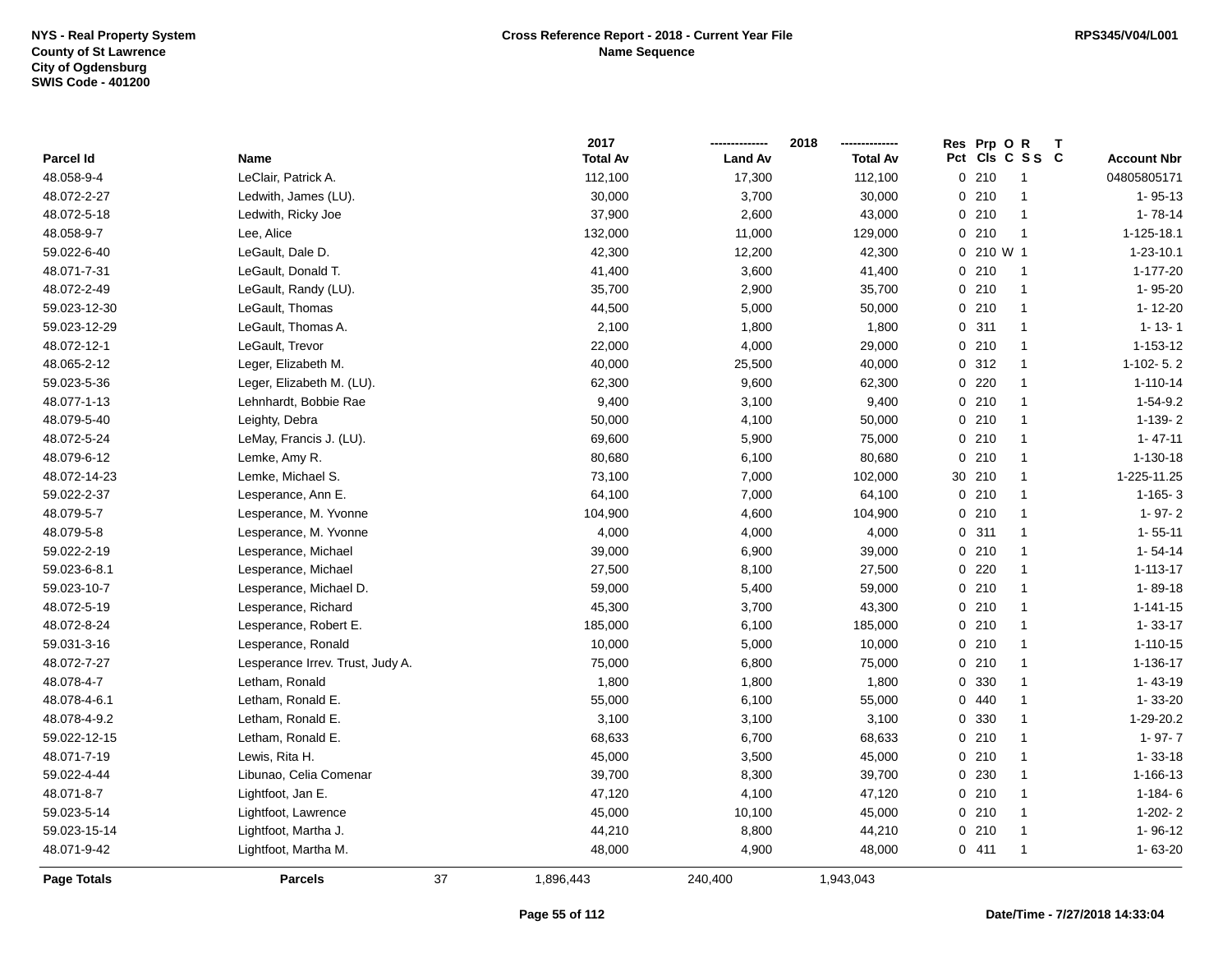|                    |                            |    | 2017            |                | 2018            |     | Res Prp O R |                |                    |
|--------------------|----------------------------|----|-----------------|----------------|-----------------|-----|-------------|----------------|--------------------|
| Parcel Id          | Name                       |    | <b>Total Av</b> | <b>Land Av</b> | <b>Total Av</b> | Pct |             | CIs C S S C    | <b>Account Nbr</b> |
| 59.030-4-39        | Lincoln, Gerald            |    | 64,000          | 8,400          | 64,000          |     | 0210        | $\mathbf{1}$   | 1-152-20           |
| 59.030-4-31        | Lincoln, Gerald V.         |    | 8,600           | 5,000          | 8,600           |     | 0.312       | $\overline{1}$ | $1 - 171 - 8$      |
| 48.071-1-4.1       | Lincoln, Ruth E.           |    | 85,000          | 6,100          | 85,000          |     | $0$ 220     | $\mathbf{1}$   | $1-174-9$          |
| 59.022-4-30        | Lindenmayer, Donna         |    | 60,980          | 8,000          | 60,980          |     | 0210        | $\mathbf{1}$   | $1 - 67 - 16$      |
| 48.072-2-54        | Lindy, Sandra J.           |    | 54,300          | 3,000          | 45,000          |     | 0210        | $\overline{1}$ | $1 - 72 - 18$      |
| 59.022-12-10       | Lipinsky, Gerald           |    | 72,000          | 8,300          | 72,000          |     | 0210        | -1             | $1 - 97 - 15$      |
| 59.022-12-11       | Lipinsky, Gerald           |    | 6,600           | 6,600          | 6,600           |     | 0.311       | $\mathbf{1}$   | 1-186-12           |
| 59.022-12-9        | Lipinsky, Gerald M.        |    | 65,000          | 7,300          | 65,000          |     | 0210        | $\mathbf{1}$   | $1 - 35 - 19$      |
| 59.023-9-24        | Lira, Michael J.           |    | 53,000          | 5,300          | 53,000          |     | 0210        | $\mathbf{1}$   | $1-157-9$          |
| 59.023-3-7.1       | Little Italy 2000 INC      |    | 26,000          | 18,000         | 26,000          |     | 0 432       | $\mathbf{1}$   | $1 - 130 - 17$     |
| 59.023-4-3         | Little Italy 2000, Inc     |    | 25,600          | 4,700          | 25,600          |     | 0210        | $\mathbf{1}$   | 1-210-11           |
| 48.057-2-48        | Livingston, Albert         |    | 122,000         | 11,600         | 122,000         |     | 0210        | $\mathbf{1}$   | 1-168-20.7         |
| 48.058-6-8         | Livingston, Wanda          |    | 85,000          | 8,300          | 79,000          |     | 0210        | $\mathbf{1}$   | $1 - 70 - 20$      |
| 48.058-1-28        | Lobdell, Raymond J.        |    | 9,500           | 9,500          | 9,500           |     | 0.311       | $\mathbf{1}$   | 1-208-16           |
| 48.058-5-5         | Lobdell, Raymond J.        |    | 15,400          | 7,400          | 15,400          |     | 0270        | $\mathbf{1}$   | $1-162-5$          |
| 48.058-5-6         | Lobdell, Raymond J.        |    | 135,000         | 25,000         | 135,000         |     | 0 425       | $\mathbf{1}$   | $1 - 19 - 7$       |
| 48.058-5-9         | Lobdell, Raymond J.        |    | 4,000           | 4,000          | 4,000           |     | 0.311       | $\mathbf{1}$   | $1 - 37 - 1.2$     |
| 59.023-6-26        | Locarino, Lisa A. (LC).    |    | 20,000          | 2,800          | 20,000          |     | 0210        | $\mathbf{1}$   | $1-199-6$          |
| 48.072-14-17       | Lockwood, Karen M.         |    | 85,600          | 7,100          | 91,000          |     | 0210        | $\mathbf{1}$   | 1-225-11.19        |
| 48.071-3-45        | Lockwood, Richard C. Jr    |    | 99,000          | 9,900          | 99,000          |     | 0210        | $\mathbf{1}$   | $1 - 201 - 10$     |
| 59.022-2-8         | Lockwood, Richard C. Sr.   |    | 61,000          | 5,400          | 61,000          |     | 0210        | $\mathbf{1}$   | $1 - 119 - 18$     |
| 48.058-6-18.1      | Loffler, Angelina (LU).    |    | 2,300           | 2,300          | 2,300           |     | 0.311       | $\mathbf{1}$   | 1-125-16.2         |
| 48.058-6-19        | Loffler, Angelina (LU).    |    | 91,000          | 10,900         | 91,000          |     | 0210        | $\mathbf{1}$   | $1 - 98 - 5$       |
| 48.057-2-30        | Loffler, Douglas W.        |    | 101,000         | 12,100         | 101,000         |     | 0210        | $\mathbf{1}$   | 1-128-6.14         |
| 59.022-8-22        | Loffler, Suzanne M.        |    | 56,420          | 8,400          | 56,420          |     | 0210        | $\mathbf{1}$   | 1-105-20           |
| 48.065-7-6         | Logan, Denise Shoen        |    | 26,000          | 8,000          | 26,000          |     | 0270        | $\mathbf{1}$   | $1-172-9$          |
| 48.058-5-3         | Logan, Jack S. (LU).       |    | 65,000          | 6,500          | 65,000          |     | 0210        | $\mathbf{1}$   | 1-98-8             |
| 59.031-2-10        | Loinaz, Federico A. Etal.  |    | 5,200           | 5,200          | 5,200           |     | 0.311       | $\mathbf{1}$   | $1 - 117 - 3$      |
| 59.031-2-11        | Loinaz, Federico A. Etal.  |    | 5,200           | 5,200          | 5,200           |     | 0.311       | $\mathbf{1}$   | $1 - 81 - 5$       |
| 59.031-2-14        | Loinaz, Federico A. Etal.  |    | 181,000         | 33,000         | 181,000         |     | 0 464       | $\mathbf{1}$   | $1 - 146 - 9$      |
| 48.072-8-5.1       | Long, Joshua J.            |    | 37,900          | 8,200          | 37,900          |     | 0210        | $\mathbf{1}$   | 1-169-20           |
| 48.080-7-3.1       | Long, Susan N.             |    | 63,000          | 3,700          | 63,000          |     | 0210        | $\mathbf{1}$   | $1 - 84 - 2$       |
| 59.021-3-35        | Longshore, Carol Ann (LU). |    | 35,000          | 6,700          | 35,000          |     | 0210        | $\mathbf{1}$   | $1-157-4$          |
| 48.079-4-16        | Lopez, Jamie L.            |    | 80,500          | 5,500          | 80,500          |     | 0210        | $\mathbf{1}$   | $1-168 - 7$        |
| 48.071-6-9         | Lord, Daryl                |    | 40,000          | 3,800          | 40,000          |     | 0425        | $\mathbf{1}$   | $1 - 8 - 11$       |
| 59.021-3-36        | Lord, Daryl L.             |    | 55,600          | 10,900         | 56,800          |     | 0411        | $\mathbf{1}$   | 1-134-12           |
| 59.021-4-24        | Lord, Garry A.             |    | 7,000           | 7,000          | 7,000           |     | 0.311       | $\mathbf{1}$   | $1 - 22 - 17$      |
| <b>Page Totals</b> | <b>Parcels</b>             | 37 | 2,009,700       | 309,100        | 2,001,000       |     |             |                |                    |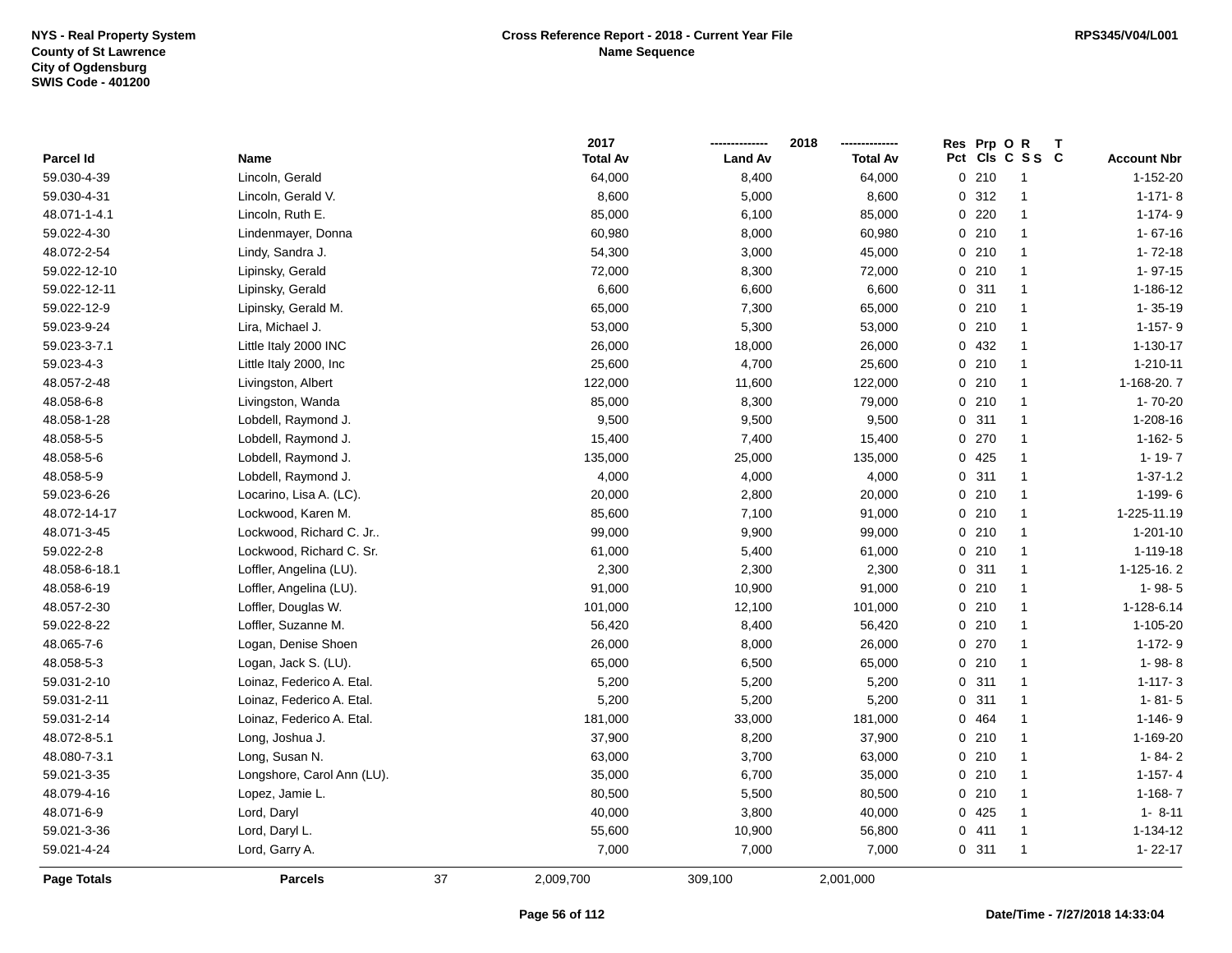|               |                                            | 2017            |                | 2018            | Res Prp O R               |                    |
|---------------|--------------------------------------------|-----------------|----------------|-----------------|---------------------------|--------------------|
| Parcel Id     | Name                                       | <b>Total Av</b> | <b>Land Av</b> | <b>Total Av</b> | Pct<br>CIs C S S C        | <b>Account Nbr</b> |
| 48.071-12-14  | Love, Gene L.                              | 70,960          | 4,600          | 70,960          | 0210<br>$\overline{1}$    | $1 - 15 - 7$       |
| 48.080-6-7    | Love, Pamela                               | 39,600          | 6,000          | 39,600          | 0210<br>$\overline{1}$    | $1 - 121 - 18$     |
| 59.022-7-10   | Love, Raymond R.                           | 58,000          | 8,000          | 58,000          | 0210<br>$\mathbf{1}$      | $1 - 147 - 13$     |
| 48.079-8-3    | Loveitt, Bruce M.                          | 57,800          | 6,600          | 57,800          | 0210<br>$\mathbf{1}$      | 1-193-9            |
| 48.079-6-16   | Loveless, Benjamin D.                      | 40,100          | 4,500          | 40,100          | 0210<br>$\mathbf 1$       | $1 - 85 - 11$      |
| 48.072-4-33   | Lovely, Carol A.                           | 60,000          | 6,200          | 75,000          | 0210<br>$\overline{1}$    | 1-165-20           |
| 59.022-1-16   | Lovely, Ella M.                            | 45,400          | 7,100          | 45,400          | 0210<br>$\mathbf{1}$      | 1-99-4             |
| 48.064-2-21   | Lovely, Freida                             | 42,600          | 2,200          | 42,600          | 0210<br>$\mathbf{1}$      | $1 - 191 - 3$      |
| 59.030-4-41   | Lovely, Herbert J. Jr.                     | 57,400          | 7,700          | 57,400          | 210<br>0<br>$\mathbf{1}$  | $1 - 99 - 2$       |
| 48.080-1-21   | Lovely, James C.                           | 51,800          | 5,800          | 51,800          | 25<br>411<br>$\mathbf{1}$ | $1 - 164 - 2$      |
| 59.021-4-1.2  | Lovely, Jonathon                           | 350             | 350            | 350             | 330<br>0<br>$\mathbf{1}$  | $1 - 41 - 13$      |
| 59.021-4-1.11 | Lovely, Jonathon                           | 850             | 850            | 850             | 0 330<br>-1               | $1 - 41 - 13$      |
| 59.021-4-3    | Lovely, Jonathon                           | 36,860          | 3,700          | 36,860          | 0210<br>-1                | $1 - 174 - 19$     |
| 59.021-4-13   | Lovely, Jonathon                           | 2,300           | 2,300          | 2,300           | 0 330<br>-1               | $1 - 41 - 15$      |
| 59.021-4-12   | Lovely, Jonathon A.                        | 54,700          | 7,200          | 54,700          | 0210<br>$\mathbf{1}$      | $1 - 141 - 17$     |
| 59.029-1-21   | Lovely, Robert K.                          | 56,000          | 8,800          | 56,000          | 0210<br>$\mathbf 1$       | $1 - 65 - 20$      |
| 48.065-7-8    | Lovely, Robert L. (LU).                    | 58,000          | 4,100          | 58,000          | 0210<br>$\mathbf{1}$      | $1 - 99 - 3$       |
| 59.021-4-8.1  | Lovely, Sally                              | 60,420          | 9,700          | 60,420          | 0210<br>$\mathbf{1}$      | $1 - 21 - 6$       |
| 59.023-12-35  | Lovely, Sally                              | 25,000          | 3,800          | 27,000          | 0210<br>$\mathbf 1$       | 1-98-20            |
| 48.065-7-9    | Lovely Irrev Living Trust, Robert W.       | 7,700           | 4,100          | 4,100           | 0.311<br>$\mathbf 1$      | $8-153-6$          |
| 48.073-2-14   | Lovely Irrev Living Trust, Robert W. (LU). | 60,200          | 9,600          | 75,000          | 0210<br>-1                | $1 - 99 - 5$       |
| 59.023-2-33   | Lowery, Daniel C.                          | 40,000          | 4,500          | 40,000          | 0210<br>$\mathbf 1$       | $1 - 60 - 17$      |
| 59.023-15-15  | Lowery, Mary Sue                           | 43,740          | 7,500          | 43,740          | 0210<br>$\mathbf{1}$      | $1 - 207 - 10$     |
| 48.072-7-6    | Lowry, Alyssa R.                           | 138,500         | 6,000          | 135,000         | 0210<br>$\mathbf{1}$      | $1 - 9 - 20$       |
| 48.079-9-47   | Lowry, Drew                                | 43,200          | 9,100          | 43,200          | 0210<br>$\mathbf{1}$      | $1 - 46 - 13$      |
| 48.079-15-34  | Loyal Order Of Moose #814                  | 83,200          | 9,700          | 83,200          | 0 534<br>$\mathbf{1}$     | 1-99-8             |
| 59.023-9-1    | Lucchetti, Harry                           | 27,180          | 6,800          | 33,000          | 0210<br>$\mathbf{1}$      | 1-99-14            |
| 59.023-9-2    | Lucchetti, Harry                           | 27,000          | 4,200          | 30,000          | 0210<br>-1                | 1-99-13            |
| 59.023-15-19  | Lucchetti, Harry                           | 36,000          | 8,000          | 36,000          | 0210<br>$\mathbf{1}$      | 1-99-10            |
| 48.064-9-5    | Luckie, Pamela J.                          | 55,300          | 5,300          | 57,500          | 0210<br>$\mathbf{1}$      | $1 - 106 - 2$      |
| 48.071-6-39   | Luckie, Thomas P. Jr.                      | 57,000          | 3,500          | 68,000          | 0210<br>$\mathbf{1}$      | $1 - 99 - 15$      |
| 59.030-2-11   | Lumbard, Denise M.                         | 60,000          | 13,300         | 60,000          | 0210<br>$\mathbf{1}$      | $1 - 142 - 3$      |
| 59.031-2-29   | Lumbard, Hazel                             | 26,600          | 2,200          | 23,000          | 0210<br>$\overline{1}$    | 1-99-18            |
| 59.031-2-30   | Lumbard, Hazel                             | 3,000           | 3,400          | 3,400           | 0.311 W1                  | 1-99-19            |
| 59.031-2-31   | Lumbard, Hazel                             | 48,900          | 2,300          | 55,000          | 0210<br>$\overline{1}$    | 1-99-17            |
| 59.023-7-29   | Lumbard, Tammy S.                          | 62,000          | 5,800          | 71,000          | 0210<br>$\overline{1}$    | $1 - 58 - 11$      |
| 48.079-9-7    | Luscombe-Mills, Richard J.                 | 56,500          | 5,800          | 56,500          | 0210<br>$\mathbf{1}$      | 1-190-19           |
| Page Totals   | 37<br><b>Parcels</b>                       | 1,694,160       | 210,600        | 1,752,780       |                           |                    |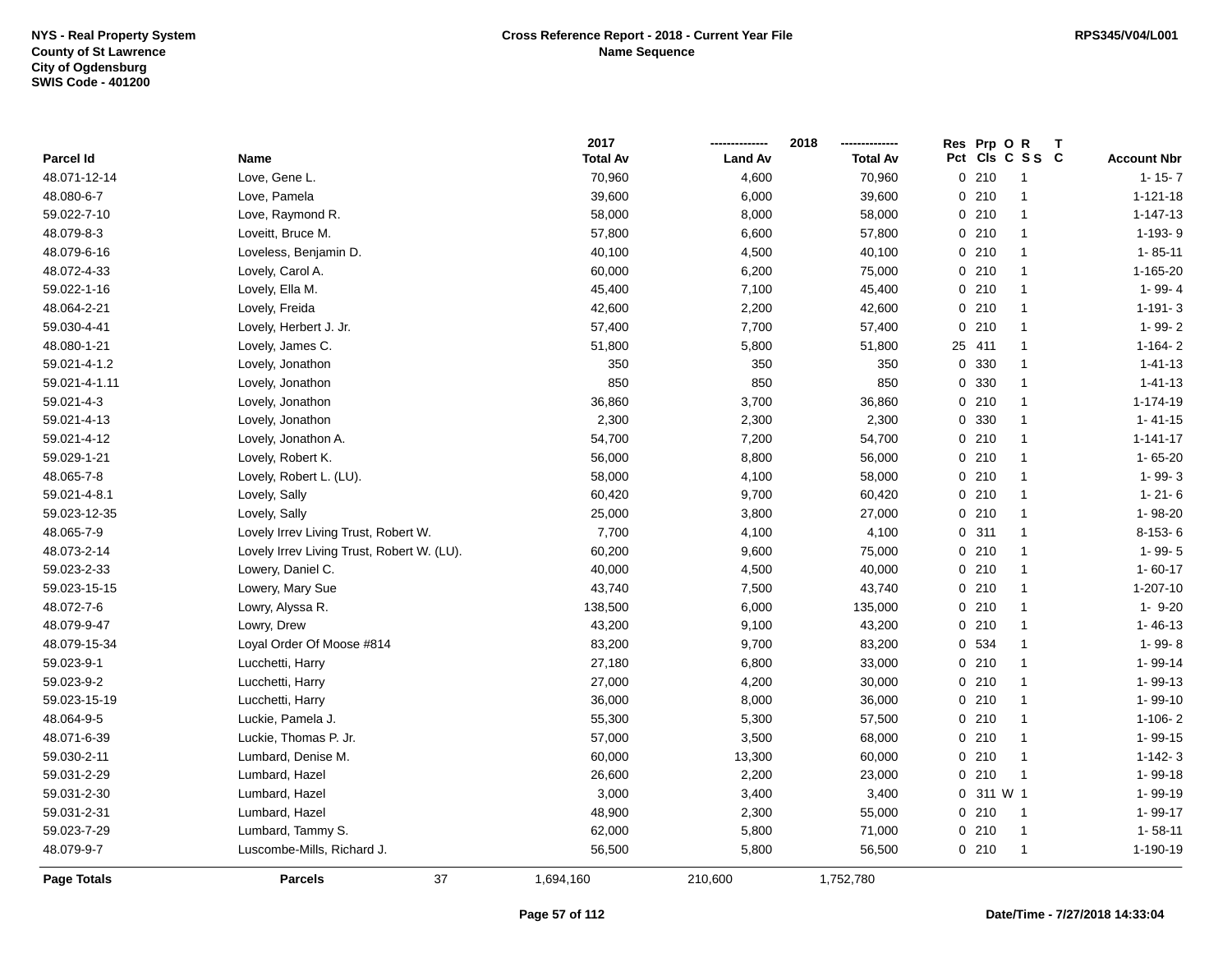|                |                                     | 2017            |                | 2018            | Res Prp O R            |                    |
|----------------|-------------------------------------|-----------------|----------------|-----------------|------------------------|--------------------|
| Parcel Id      | Name                                | <b>Total Av</b> | <b>Land Av</b> | <b>Total Av</b> | Pct<br>CIs C S S C     | <b>Account Nbr</b> |
| 59.022-2-41    | Lust, Bryan A.                      | 36,260          | 5,400          | 36,260          | 0210<br>$\overline{1}$ | $1 - 211 - 13$     |
| 48.079-9-6     | Lynch, Michael P.                   | 50,000          | 4,100          | 50,000          | 0210<br>$\mathbf{1}$   | $1 - 80 - 13$      |
| 48.079-20-29   | Lynch, Patrick                      | 45,000          | 4,700          | 49,200          | 0210<br>$\mathbf{1}$   | $1-204-6$          |
| 59.023-2-42    | Lyons, Gregory D.                   | 44,000          | 4,700          | 44,000          | 0210<br>$\mathbf{1}$   | $1-196-3$          |
| 59.023-10-35   | MacDonald, Lawrence W.              | 23,000          | 6,000          | 29,000          | 0210<br>$\mathbf{1}$   | $1 - 145 - 3$      |
| 48.073-3-7.1   | MacDougal, Anna                     | 65,000          | 6,800          | 74,000          | 0210<br>$\mathbf{1}$   | $1 - 116 - 5$      |
| 48.079-4-11    | MacDougal, Clara E.                 | 45,000          | 5,500          | 45,000          | 0210<br>$\mathbf{1}$   | $1 - 76 - 2$       |
| 48.072-8-13    | MacDougall, Mark                    | 40,000          | 4,500          | 43,000          | 0210<br>$\mathbf{1}$   | $1 - 211 - 16$     |
| 48.073-3-8.2   | MacDougall, Milo                    | 1,250           | 4,200          | 4,200           | 0.311<br>$\mathbf{1}$  | 1-102-17.2         |
| 48.072-14-22   | Mack, Gerald H.                     | 72,000          | 6,000          | 91,700          | 0210<br>$\mathbf{1}$   | 1-225-11.24        |
| 48.077-1-4     | MacMartin, Christopher G.           | 14,800          | 12,800         | 14,800          | 0 312 W 1              | $1 - 62 - 15$      |
| 48.077-1-20    | MacMartin, Clinton                  | 30,500          | 6,600          | 30,500          | 0210<br>$\mathbf{1}$   | $1 - 105 - 9$      |
| 59.021-1-19    | MacMartin, Clinton                  | 34,000          | 6,200          | 34,000          | 0210<br>$\mathbf{1}$   | 1-116-10           |
| 59.022-7-1     | MacMartin, Grace (LC).              | 38,500          | 8,400          | 38,500          | 0210<br>$\mathbf{1}$   | $1 - 98 - 2$       |
| 48.058-6-10    | Madlin, Elizabeth M.                | 85,000          | 9,200          | 77,500          | 0210<br>$\mathbf{1}$   | $1 - 71 - 2$       |
| 48.064-3-27    | Maginn, Kevin R.                    | 30,000          | 3,000          | 30,000          | 0 484<br>$\mathbf{1}$  | $1 - 91 - 17$      |
| 48.066-1-6     | Maginn Irrev Spousal Trust, Richard | 85,000          | 85,000         | 85,000          | 0 330<br>$\mathbf{1}$  | 1-128-9.2          |
| 48.065-2-32    | Maginn Irrev. Spousal Trust         | 121,500         | 121,500        | 121,500         | 0 330<br>$\mathbf{1}$  |                    |
| 48.071-5-60    | Mahnke, Cindy L.                    | 67,646          | 5,200          | 67,646          | 0 483<br>$\mathbf{1}$  | $1 - 85 - 4$       |
| 59.022-10-34.1 | Mahnke, Paul D.                     | 132,000         | 13,400         | 132,000         | 0210<br>$\mathbf{1}$   | $1 - 87 - 9$       |
| 48.072-2-53    | Mahoney, Daniel J.                  | 48,600          | 3,300          | 51,800          | 0210<br>$\mathbf{1}$   | $1 - 101 - 12$     |
| 48.079-6-24    | Mahoney, Joseph F.                  | 69,800          | 4,200          | 69,800          | 0210<br>$\mathbf{1}$   | $1 - 101 - 11$     |
| 48.079-3-5     | Mahoney, Kevin P.                   | 63,600          | 6,200          | 63,600          | 0210<br>$\mathbf{1}$   | 1-179-14           |
| 48.057-1-7     | Mahoney, Patricia                   | 347,000         | 75,600         | 347,000         | 0 210 W 1              | $1 - 180 - 12$     |
| 48.079-16-20   | Mahoney, Patricia                   | 76,425          | 6,900          | 76,425          | 0 483<br>$\mathbf{1}$  | $1 - 202 - 10$     |
| 48.072-9-13.1  | Main, Jessica M.                    | 66,000          | 6,700          | 72,000          | 0210<br>$\mathbf{1}$   | $1 - 145 - 11$     |
| 48.079-15-15   | Main, Kermit                        | 35,850          | 4,100          | 35,850          | 0210<br>$\mathbf{1}$   | $1 - 107 - 17$     |
| 48.079-15-17   | Main, Kermit                        | 10,000          | 10,000         | 10,000          | 0 330<br>$\mathbf{1}$  | 1-193-6            |
| 48.079-16-10   | Majeed, Abdul                       | 48,650          | 7,800          | 48,650          | 0 484<br>$\mathbf{1}$  | 1-96-14            |
| 59.022-4-54    | Majeed, Abdul                       | 68,700          | 2,300          | 68,700          | 0210<br>$\mathbf{1}$   | $1 - 223 - 11$     |
| 48.064-8-14    | Mallette, Ellen                     | 35,000          | 3,500          | 37,400          | 0210<br>$\mathbf{1}$   | $1-134-5$          |
| 48.057-1-9.2   | Mallette, Gregg                     | 215,000         | 55,200         | 215,000         | 0 210 W 1              |                    |
| 59.021-6-24    | Mallette, Gregg A.                  | 49,000          | 6,600          | 49,000          | 0210<br>$\mathbf{1}$   | $1 - 175 - 3$      |
| 48.065-7-11    | Mallette, Joyce E. (LU).            | 72,500          | 10,700         | 79,000          | 0210<br>$\mathbf{1}$   | $1 - 101 - 16$     |
| 48.071-9-22    | Mallette, Mark L.                   | 51,780          | 5,300          | 51,780          | 0210<br>$\mathbf{1}$   | $1 - 173 - 17$     |
| 48.079-12-1    | Mallette, Mark L.                   | 75,000          | 7,400          | 75,000          | 0411<br>$\mathbf{1}$   | $1 - 94 - 4$       |
| 48.071-8-17    | Mallette, Maureen Bridget           | 68,500          | 5,200          | 68,500          | 0210<br>$\mathbf{1}$   | $1 - 155 - 7$      |
| Page Totals    | 37<br><b>Parcels</b>                | 2,461,861       | 544,200        | 2,517,311       |                        |                    |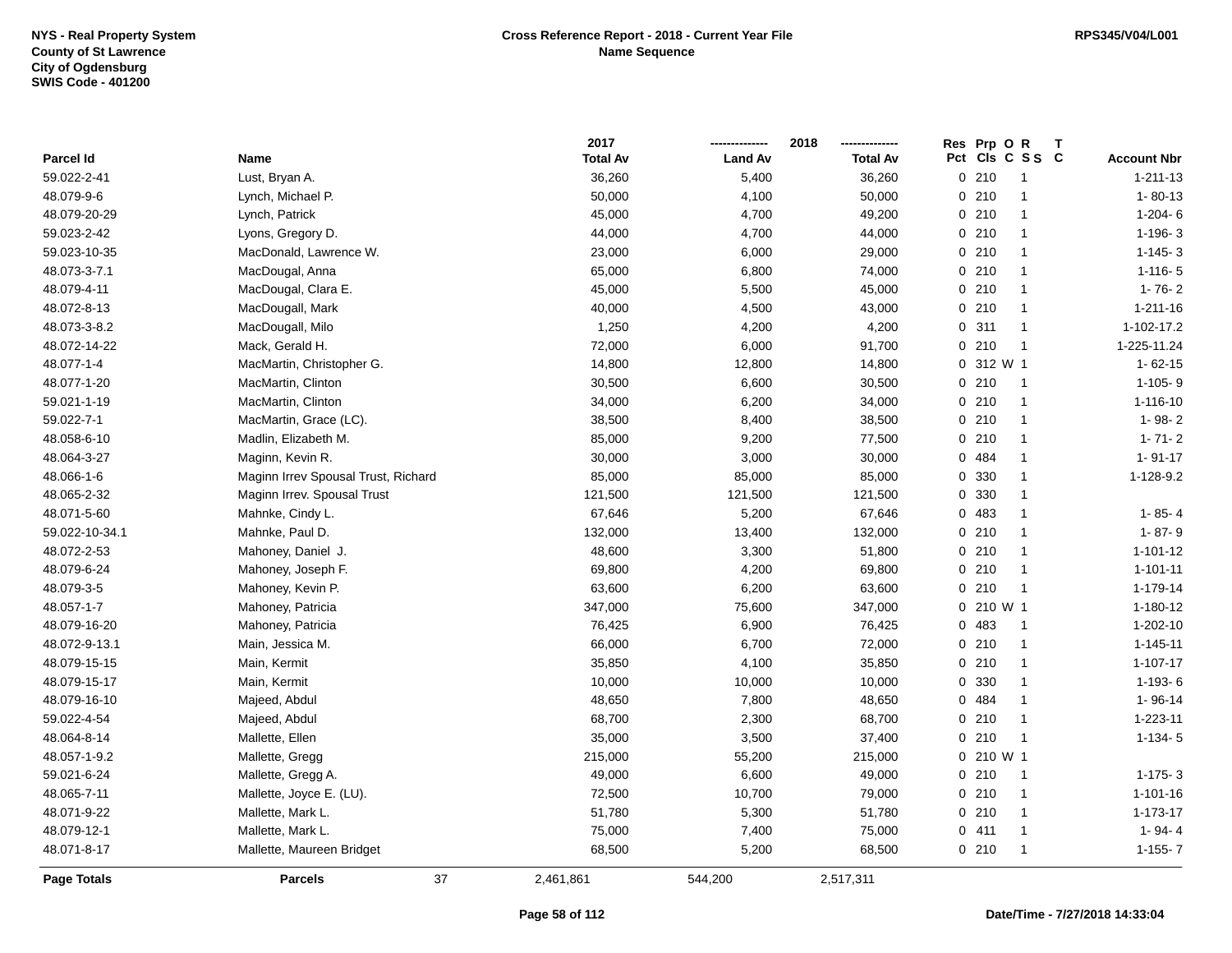|                    |                          |    | 2017            |                | 2018            | Res   | Prp OR    | $\mathsf{T}$         |                    |
|--------------------|--------------------------|----|-----------------|----------------|-----------------|-------|-----------|----------------------|--------------------|
| <b>Parcel Id</b>   | Name                     |    | <b>Total Av</b> | <b>Land Av</b> | <b>Total Av</b> |       |           | Pct Cls C S S C      | <b>Account Nbr</b> |
| 59.022-1-14        | Mallory, Karen Sue       |    | 39,000          | 2,700          | 33,000          | 0210  |           | $\overline{1}$       | $1 - 6 - 8$        |
| 59.022-2-48        | Mallory, Karen Sue       |    | 68,000          | 3,400          | 68,000          | 0210  |           |                      | $1 - 20 - 4$       |
| 48.072-12-12       | Mallott, Barbie-Jo       |    | 45,200          | 4,200          | 45,200          | 0210  |           | $\mathbf{1}$         | 1-90-20            |
| 59.030-8-15        | Mallott, Richard T.      |    | 2,000           | 2,000          | 2,000           | 0.311 |           | $\mathbf{1}$         | $1-106-5$          |
| 48.065-5-9         | Maloney, Donna J.        |    | 70,500          | 7,600          | 81,300          | 0210  |           | $\overline{1}$       | $1-120-4$          |
| 48.072-7-32        | Mandigo, Ronald C. (LU). |    | 37,500          | 6,700          | 33,000          | 0 270 |           | $\overline{1}$       | $1 - 95 - 11$      |
| 48.071-12-5        | Mandigo, Ronald W.       |    | 35,000          | 4,300          | 35,000          | 0411  |           | $\overline{1}$       | $1 - 73 - 15$      |
| 48.058-1-19.1      | Manke, Andrew R.         |    | 132,390         | 12,600         | 132,390         | 0210  |           | $\mathbf{1}$         | $1 - 15 - 11$      |
| 59.023-6-4         | Manke, John P.           |    | 35,000          | 9,000          | 35,000          | 0210  |           | $\blacktriangleleft$ | $1 - 56 - 9$       |
| 48.064-4-2.1       | Manke, Kevin             |    | 190,100         | 7,600          | 190,100         | 0421  |           | $\mathbf{1}$         | $1 - 6 - 6$        |
| 48.064-4-27.2      | Manke, Kevin             |    | 10,000          | 10,000         | 10,000          | 0 330 |           | $\overline{1}$       |                    |
| 48.058-4-2         | Manke, Kevin H.          |    | 139,000         | 12,000         | 139,000         | 0210  |           | $\overline{1}$       | $1 - 41 - 1$       |
| 48.064-4-1.12      | Manke, Kevin H           |    | 1,000           | 500            | 1,000           | 0 331 |           | $\mathbf{1}$         |                    |
| 48.079-16-11       | Maple City Ins Agency    |    | 30,000          | 900            | 30,000          | 0 484 |           | $\mathbf{1}$         | 1-123-10.01        |
| 48.079-2-4         | Maravegias, Ismene N.    |    | 195,500         | 20,000         | 195,500         | 0210  |           | $\mathbf{1}$         | $1 - 121 - 7$      |
| 48.072-4-24        | Marceau, Robert J.       |    | 37,000          | 6,200          | 37,000          | 0210  |           | $\overline{1}$       | 1-205-17           |
| 59.023-5-44        | Marek, Michael           |    | 58,650          | 8,900          | 58,650          | 0210  |           | $\overline{1}$       | $1 - 102 - 8$      |
| 48.065-1-2         | Markert, Mary L.         |    | 5,700           | 5,100          | 5,700           | 0.312 |           | $\overline{1}$       | $1-120-7$          |
| 48.065-1-3.1       | Markert, Mary L.         |    | 191,000         | 66,000         | 191,000         |       | 0 210 W 1 |                      | $1 - 202 - 18$     |
| 48.081-1-5         | Marlow, Douglas L.       |    | 70,000          | 70,000         | 70,000          | 0 330 |           | $\overline{1}$       | 1-128-19           |
| 59.023-4-25        | Marlow, Kathy E.         |    | 43,000          | 3,800          | 43,000          | 0210  |           | $\overline{1}$       | $1-178-4$          |
| 48.079-7-10        | Marshall, Dakota J.      |    | 63,444          | 4,400          | 63,444          | 0220  |           | $\mathbf{1}$         | $1 - 177 - 14$     |
| 48.058-4-23        | Marshall, Michael D.     |    | 1,600           | 1,600          | 1,600           | 0.311 |           | $\overline{1}$       |                    |
| 59.021-1-21        | Marshall, Michael D.     |    | 46,320          | 10,300         | 46,320          | 0 230 |           | $\overline{1}$       | $1 - 22 - 16$      |
| 48.079-4-12        | Mart, John               |    | 44,300          | 4,300          | 44,300          | 0210  |           | $\overline{1}$       | $1-103-3$          |
| 59.023-10-21       | Mart, Jonathan           |    | 56,200          | 4,200          | 56,200          | 0210  |           | $\overline{1}$       | $1 - 39 - 13$      |
| 59.022-9-37        | Martel, Glory P.         |    | 90,700          | 5,500          | 90,700          | 0210  |           | $\overline{1}$       | $1-113-8$          |
| 59.030-6-6         | Martel, Martin D.        |    | 50,100          | 8,400          | 50,100          | 0210  |           | $\mathbf{1}$         | $1 - 103 - 7$      |
| 59.030-6-48        | Martel, Martin D.        |    | 8,500           | 6,700          | 8,500           | 0.312 |           | $\overline{1}$       | 1-102-16           |
| 59.023-12-34       | Martel, Norman C.        |    | 51,000          | 3,800          | 56,000          | 0210  |           | $\overline{1}$       | 1-95-16            |
| 48.058-3-16.1      | Martel, Patricia         |    | 144,000         | 12,700         | 144,000         | 0210  |           | $\overline{1}$       | $1 - 171 - 4$      |
| 59.030-4-32.1      | Martin, Dawn M.          |    | 55,600          | 8,400          | 55,600          | 0210  |           | $\mathbf{1}$         | $1 - 5 - 9$        |
| 48.079-8-35        | Martin, Debra S.         |    | 70,000          | 4,100          | 70,000          | 0210  |           | $\overline{1}$       | 1-199-19           |
| 59.030-5-27        | Martin, Jesse D.         |    | 17,350          | 10,600         | 17,350          | 0210  |           | $\overline{1}$       | $1 - 168 - 6$      |
| 48.072-4-20        | Martin, Leah L. (LU).    |    | 40,700          | 5,100          | 46,000          | 0210  |           | $\mathbf{1}$         | 1-103-16           |
| 48.080-5-34        | Martin, Robert E.        |    | 55,500          | 10,500         | 47,000          | 0210  |           | $\overline{1}$       | 1-103-15           |
| 48.073-1-19.1      | Martin, Stephen D.       |    | 61,000          | 6,300          | 64,500          | 0210  |           | $\overline{1}$       | $1 - 81 - 18$      |
| <b>Page Totals</b> | <b>Parcels</b>           | 37 | 2,291,854       | 370,400        | 2,297,454       |       |           |                      |                    |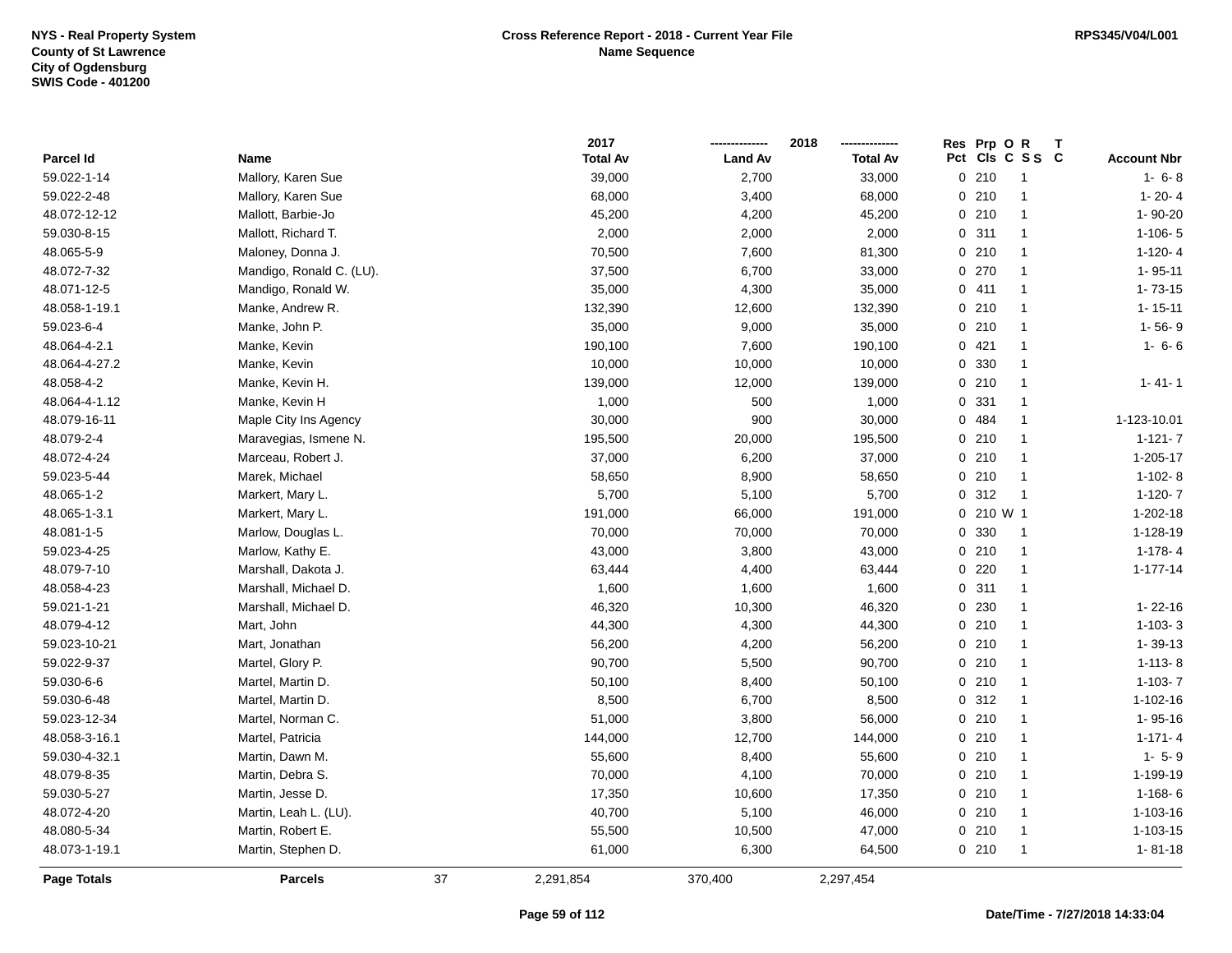|                    |                                  |    | 2017            |                | 2018            |     | Res Prp O | R<br>т         |                    |
|--------------------|----------------------------------|----|-----------------|----------------|-----------------|-----|-----------|----------------|--------------------|
| Parcel Id          | Name                             |    | <b>Total Av</b> | <b>Land Av</b> | <b>Total Av</b> | Pct |           | CIs C S S C    | <b>Account Nbr</b> |
| 48.079-5-4         | Martin, Susan                    |    | 69,600          | 6,100          | 69,600          |     | 0210      | $\mathbf{1}$   | 1-116-16           |
| 48.079-5-10        | Martin, Susan                    |    | 33,800          | 4,600          | 33,800          |     | 0210      | $\mathbf{1}$   | 1-204-13           |
| 48.071-2-13        | Martin, Tina L.                  |    | 66,000          | 5,300          | 66,000          |     | 0210      | $\mathbf{1}$   | $1 - 52 - 8$       |
| 59.022-10-2        | Martin, Vincent                  |    | 35,000          | 4,800          | 35,000          |     | 0210      | 1              | $1 - 103 - 11$     |
| 48.079-8-27        | Mashaw, Dale D.                  |    | 47,960          | 3,200          | 47,960          |     | 0210      | $\mathbf{1}$   | 1-103-19           |
| 59.022-11-20       | Mashaw, James W.                 |    | 30,500          | 5,000          | 30,500          |     | 0210      | $\mathbf{1}$   | $1 - 55 - 4$       |
| 59.022-8-3         | Mashaw, Joan R.                  |    | 52,000          | 3,100          | 52,000          |     | 0210      | $\mathbf{1}$   | $1 - 65 - 18$      |
| 48.079-10-40       | Mashaw, Lee Ann                  |    | 61,000          | 7,300          | 61,000          |     | 0210      | $\mathbf{1}$   | 1-169-10           |
| 48.072-6-29        | Mashaw, Linda                    |    | 52,300          | 5,700          | 56,000          |     | 0210      | $\overline{1}$ | $1 - 9 - 7$        |
| 59.024-2-41        | Mashaw, Mark T.                  |    | 107,100         | 4,000          | 107,100         |     | 0210      | 1              | $1 - 67 - 18$      |
| 48.064-1-21        | Mason, Andrew (LC).              |    | 26,000          | 3,100          | 26,000          |     | 0210      | $\mathbf{1}$   | $1 - 91 - 10$      |
| 48.072-12-28       | Mason, Lyndsi                    |    | 65,900          | 6,300          | 60,700          |     | 0210      | $\mathbf{1}$   | 1-210-14           |
| 48.071-12-16       | Massia, Deborah                  |    | 46,000          | 1,800          | 46,000          |     | 0210      | $\mathbf 1$    | $1 - 70 - 15$      |
| 48.064-4-8         | Massia, Diane D.                 |    | 38,300          | 3,700          | 38,300          |     | 0210      | $\mathbf{1}$   | $1 - 104 - 6$      |
| 48.064-4-12        | Massia, Henry J.                 |    | 42,800          | 6,100          | 48,000          |     | 0210      | $\mathbf{1}$   | $1 - 107 - 3$      |
| 48.064-4-29        | Massia, Henry J.                 |    | 1,500           | 1,500          | 1,500           |     | 0.311     | $\mathbf{1}$   |                    |
| 59.023-7-9         | Massia, Kimberly A.              |    | 45,000          | 5,900          | 51,000          |     | 0210      | $\mathbf{1}$   | $1 - 115 - 3$      |
| 48.057-2-13        | Massia, Robert                   |    | 125,000         | 11,800         | 125,000         |     | 0210      | $\mathbf{1}$   | $1-104-8$          |
| 48.072-13-20       | Mastine, James R.                |    | 30,000          | 4,400          | 33,000          |     | 0210      | $\mathbf{1}$   | $1 - 177 - 1$      |
| 59.023-6-9         | Mastine, Mathew                  |    | 28,800          | 8,900          | 28,800          |     | 0210      | $\mathbf{1}$   | $1 - 104 - 13$     |
| 48.065-1-17        | Mathews, Benjamin S.             |    | 150,000         | 20,000         | 150,800         |     | 0210      | $\mathbf{1}$   | 1-206-16           |
| 59.023-5-9         | Mathews, Benjamin S.             |    | 25,000          | 9,200          | 25,000          |     | 0210      | $\mathbf{1}$   | 1-198-20           |
| 48.079-4-43        | Matte, Johanne                   |    | 162,600         | 5,600          | 162,600         |     | 0210      | $\mathbf{1}$   | $1 - 80 - 14$      |
| 59.022-9-5.1       | Matthews, Michelle               |    | 65,000          | 5,400          | 81,000          |     | 0210      | $\overline{1}$ | 1-119-12           |
| 48.064-5-19        | Mattison, George P.              |    | 80,000          | 19,400         | 80,000          |     | 0 449     | $\mathbf{1}$   | $1 - 183 - 3$      |
| 48.002-1-20.15     | Maxam North America, Inc.        |    | 90,000          | 90,000         | 90,000          | 0   | 340       | $\mathbf{1}$   |                    |
| 59.023-11-2        | Maxner, Corey                    |    | 61,500          | 3,500          | 61,500          |     | 0210      | $\mathbf{1}$   | $1-205-3$          |
| 59.022-4-5.1       | Maxner, Corey J.                 |    | 21,000          | 6,200          | 21,000          |     | 0210      | $\mathbf{1}$   | 1-131-16           |
| 48.071-9-5         | Mayer, Robin                     |    | 35,000          | 3,700          | 35,000          |     | 0210      | $\mathbf{1}$   | $1 - 45 - 12$      |
| 48.078-4-26.1      | Mayhew, Karl                     |    | 54,000          | 8,200          | 54,000          |     | 0210      | $\mathbf{1}$   | 1-119-10           |
| 48.078-4-25        | Mayhew Patriot Irrev Trust, Karl |    | 8,200           | 8,200          | 8,200           |     | 0 330     | $\mathbf{1}$   | 1-126-10           |
| 48.002-1-18        | <b>MBPJ Acquisition Corp</b>     |    | 1,970,000       | 185,000        | 1,970,000       |     | 0710      | $\mathbf{1}$   |                    |
| 59.023-10-33       | McAdoo, David S.                 |    | 25,000          | 3,400          | 29,000          |     | 0210      | $\overline{1}$ | $1 - 71 - 19$      |
| 59.031-2-35        | McAllister, Jack                 |    | 1,500           | 4,400          | 4,400           |     | 0.311     | $\mathbf{1}$   | 1-148-19           |
| 59.031-2-36        | McAllister, Jack                 |    | 25,000          | 4,400          | 25,000          |     | 0210      | $\mathbf{1}$   | $1 - 188 - 8$      |
| 59.023-3-28        | McBride, Robert L.               |    | 54,200          | 2,800          | 63,000          |     | 0210      | $\overline{1}$ | $1 - 14 - 4$       |
| 59.023-15-18       | McCabe, Gerald P.                |    | 40,600          | 3,100          | 40,600          |     | 0210      | $\mathbf{1}$   | 1-179-10           |
| <b>Page Totals</b> | <b>Parcels</b>                   | 37 | 3,873,160       | 485,100        | 3,918,360       |     |           |                |                    |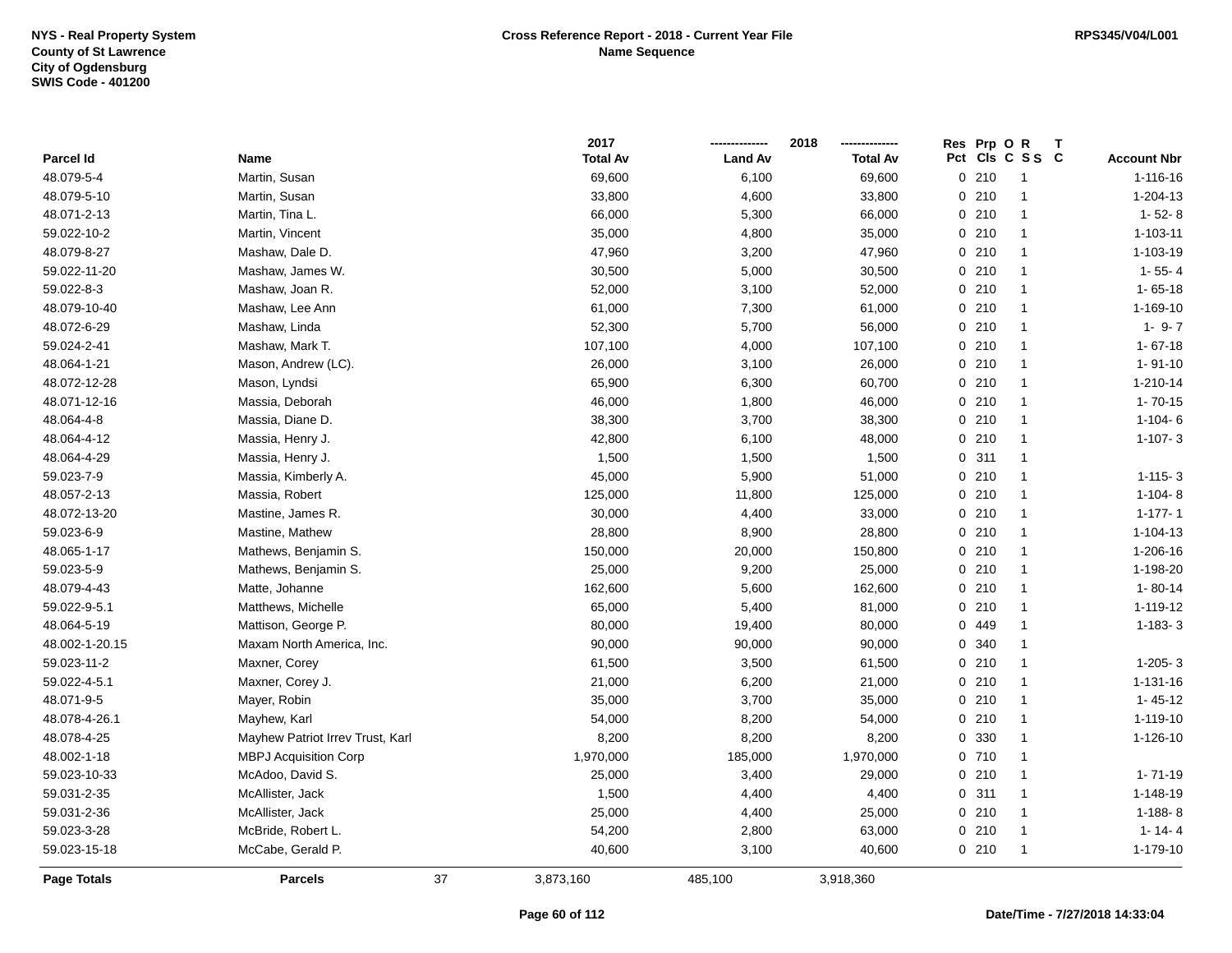|               |                               |    | 2017            |                | 2018<br>-------------- | Res Prp O R |                      |                    |
|---------------|-------------------------------|----|-----------------|----------------|------------------------|-------------|----------------------|--------------------|
| Parcel Id     | <b>Name</b>                   |    | <b>Total Av</b> | <b>Land Av</b> | <b>Total Av</b>        |             | Pct Cls C S S C      | <b>Account Nbr</b> |
| 48.078-1-9.21 | McCabe Rev, LLC               |    | 230,600         | 10,800         | 230,600                | 0421        | $\overline{1}$       | 1-214-12.2         |
| 48.078-1-9.22 | McCabe Rev, LLC               |    | 11,500          | 4,000          | 11,500                 | 0.312       | $\overline{1}$       | 1-214-12.2         |
| 48.071-5-41   | McCaffrey, Glenn              |    | 42,000          | 5,200          | 37,500                 | 0.220       | $\overline{1}$       | $1 - 77 - 17$      |
| 59.021-2-36   | McCall, Donna D.              |    | 67,000          | 6,100          | 60,000                 | 0210        | $\overline{1}$       | $1 - 198 - 1$      |
| 48.071-15-41  | McCallus, Danielle D.         |    | 65,000          | 6,400          | 56,000                 | 0210        | $\overline{1}$       | $1 - 79 - 1$       |
| 48.079-7-28   | McCarney, Douglas J.          |    | 65,500          | 4,200          | 65,500                 | 0210        | $\blacktriangleleft$ | $1 - 181 - 15$     |
| 59.023-9-4    | McCarney, Maxwell A.          |    | 59,000          | 4,900          | 59,000                 | 0 230       | $\mathbf{1}$         | $1 - 131 - 12$     |
| 59.023-11-27  | McCarthy, Bobbie Jean         |    | 89,000          | 5,600          | 89,000                 | 0210        | $\overline{1}$       | 1-185-13           |
| 59.031-1-24   | McCarthy, David               |    | 25,000          | 8,100          | 25,000                 | 0210        | $\overline{1}$       | $1 - 73 - 10$      |
| 59.031-1-14   | McCarthy, David M.            |    | 28,700          | 4,300          | 28,700                 | 0 270 W 1   |                      | 1-64-20            |
| 59.022-7-8    | McCarthy, Donald J.           |    | 93,000          | 10,200         | 93,000                 | 0210        | $\overline{1}$       | $1 - 171 - 17$     |
| 59.023-2-38   | McCarthy, Douglas J.          |    | 72,200          | 6,100          | 72,200                 | 0210        | $\overline{1}$       | $1 - 9 - 2$        |
| 48.072-7-9    | McCarthy, James J.            |    | 95,000          | 6,000          | 95,000                 | 0210        | $\mathbf{1}$         | $1 - 96 - 2$       |
| 48.080-7-14   | McCarthy, Joseph A. (LU).     |    | 73,600          | 10,100         | 73,600                 | 0210        | $\overline{1}$       | $1 - 117 - 2$      |
| 48.080-7-17.1 | McCarthy, Michael A.          |    | 70,000          | 4,100          | 70,000                 | 0210        | $\overline{1}$       | $1 - 56 - 2$       |
| 59.023-11-11  | McCarthy, Rita                |    | 37,000          | 3,900          | 41,000                 | 0210        | $\overline{1}$       | $1 - 117 - 5$      |
| 59.023-6-14   | McCormick, Erin E. (LC).      |    | 36,000          | 6,000          | 36,000                 | 0210        | $\mathbf{1}$         | $1 - 105 - 15$     |
| 48.065-7-22   | McCormick, Michael A.         |    | 56,000          | 5,300          | 56,000                 | 0210        | $\overline{1}$       | $1 - 67 - 10$      |
| 48.071-9-40   | McCormick, Scott A.           |    | 32,800          | 4,300          | 32,800                 | 0210        | $\mathbf{1}$         | $1 - 129 - 15$     |
| 48.071-9-41   | Mccormick, Scott A.           |    | 62,100          | 3,900          | 62,100                 | 0210        | $\overline{1}$       | $1 - 133 - 10$     |
| 59.022-14-34  | McCormick, Scott A.           |    | 20,000          | 8,100          | 20,000                 | 0210        | $\overline{1}$       | $1 - 59 - 5$       |
| 59.023-2-9    | McCormick, Scott A.           |    | 39,700          | 2,500          | 39,700                 | 0210        | $\overline{1}$       | $1 - 149 - 7$      |
| 48.072-10-6   | McCoy, James L.               |    | 45,000          | 3,600          | 50,000                 | 0210        | $\overline{1}$       | $1 - 20 - 2$       |
| 59.022-9-22   | McCready, Christopher P.      |    | 35,000          | 2,900          | 35,000                 | 0210        | $\overline{1}$       | 1-93-14            |
| 59.038-1-9.1  | McDonald, Alfred G.           |    | 63,000          | 10,000         | 63,000                 | 0210        | $\overline{1}$       | 1-59-18.1          |
| 59.022-4-53   | McDonald, Andrea E.           |    | 57,000          | 8,700          | 57,000                 | 0 210       | $\overline{1}$       | $1 - 40 - 5$       |
| 48.079-5-45   | McDonald, Christopher         |    | 69,600          | 3,200          | 69,600                 | 0210        | $\overline{1}$       | $1 - 30 - 10$      |
| 48.071-2-21   | McDonald, Debbie W.           |    | 100,100         | 8,300          | 100,100                | 0210        | $\overline{1}$       | 1-119-9            |
| 48.071-1-13   | McDonald, Douglas B.          |    | 40,700          | 12,000         | 40,700                 | 0.312       | $\overline{1}$       | 1-79-9             |
| 48.071-6-33.1 | McDonald, Douglas B.          |    | 124,000         | 3,000          | 91,000                 | 0210        | $\overline{1}$       | 1-166-12           |
| 48.072-6-37   | McDonald, Heather A.          |    | 49,200          | 4,300          | 49,200                 | 0210        | $\mathbf{1}$         | $1 - 138 - 7$      |
| 48.079-12-28  | McDonald, James W. III.       |    | 73,970          | 3,700          | 73,970                 | 0210        | $\overline{1}$       | $1 - 147 - 11$     |
| 59.023-12-7   | McDonald, James W. III.       |    | 31,000          | 3,800          | 38,000                 | 0210        | $\mathbf{1}$         | $1 - 30 - 6$       |
| 48.071-3-28   | McDonald, Julius R. Jr.       |    | 75,000          | 9,300          | 75,000                 | 0210        | $\overline{1}$       | $1 - 25 - 11$      |
| 59.021-6-16   | McDonald, Ronald K.           |    | 46,000          | 7,200          | 46,000                 | 0210        | $\mathbf{1}$         | $1 - 141 - 20$     |
| 59.024-2-13   | McDonalds Real Estate Company |    | 912,600         | 127,600        | 675,000                | 0426        | $\overline{1}$       | $1 - 57 - 8$       |
| 48.071-4-4    | McDonough, Charles K. (LU).   |    | 75,000          | 4,900          | 75,000                 | 0210        | $\overline{1}$       | $1 - 114 - 5$      |
| Page Totals   | <b>Parcels</b>                | 37 | 3,167,870       | 342,600        | 2,892,770              |             |                      |                    |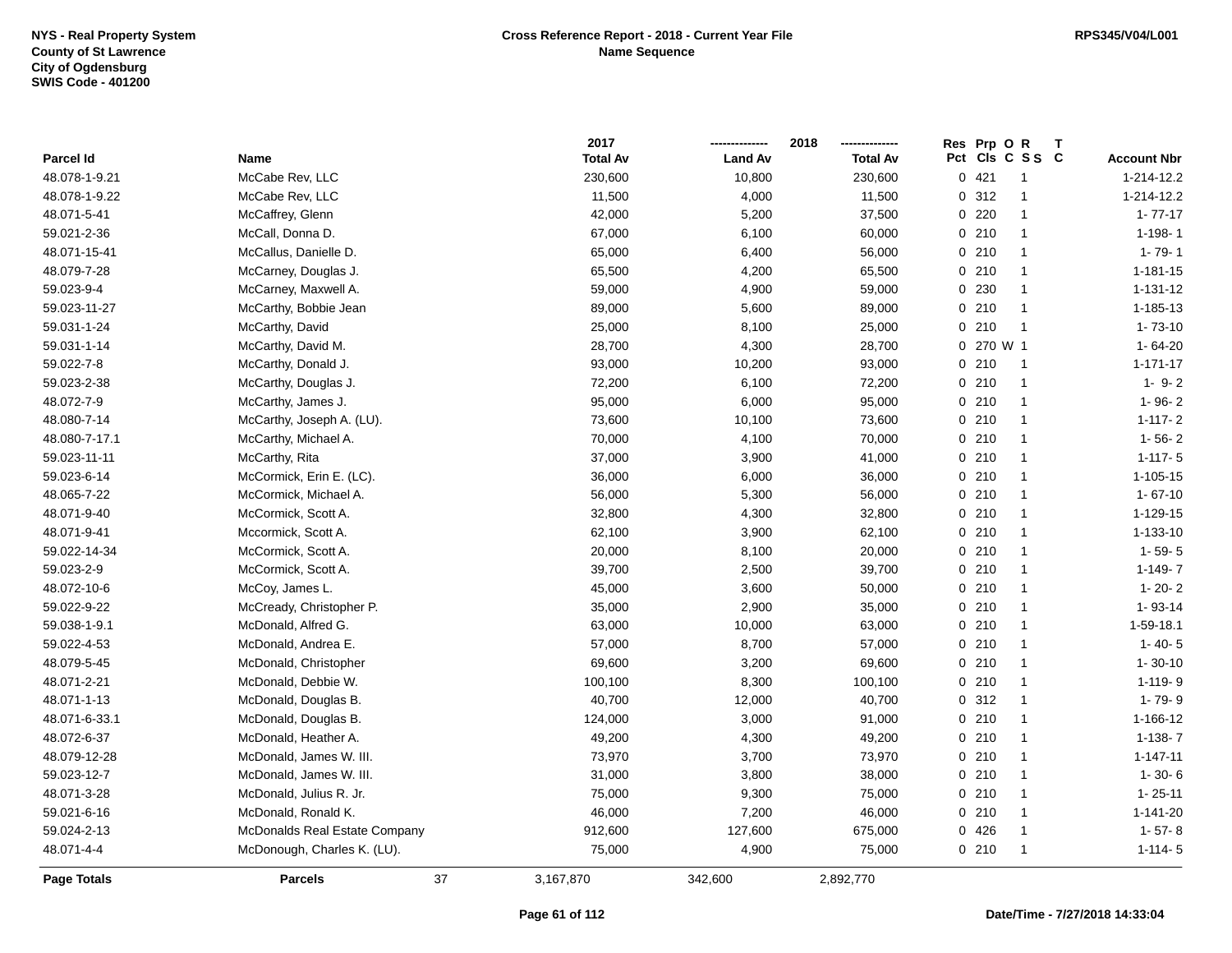|               |                           |    | 2017            |                | 2018            | Prp OR<br><b>Res</b><br>$\mathsf{T}$ |                    |
|---------------|---------------------------|----|-----------------|----------------|-----------------|--------------------------------------|--------------------|
| Parcel Id     | Name                      |    | <b>Total Av</b> | <b>Land Av</b> | <b>Total Av</b> | Pct Cls C S S C                      | <b>Account Nbr</b> |
| 48.073-1-25.1 | McDougal, Jema            |    | 28,000          | 5,000          | 28,000          | 0210<br>-1                           | $1 - 10 - 9.1$     |
| 48.072-4-4    | McEathron, Robert W. II.  |    | 36,700          | 3,900          | 36,700          | 0210<br>-1                           | $1 - 8 - 16$       |
| 48.079-8-41   | McElhearn, Lori D.        |    | 67,000          | 5,400          | 67,000          | 0.220<br>$\mathbf{1}$                | $1 - 26 - 15$      |
| 48.071-5-45   | McGaw, Anissa M.          |    | 71,000          | 7,800          | 75,000          | 0210<br>$\mathbf{1}$                 | $1-150-4$          |
| 59.030-4-15   | McGaw, Jeremy             |    | 30,000          | 5,700          | 30,000          | 0210<br>$\mathbf{1}$                 | $1 - 1 - 7$        |
| 48.073-2-8    | McGaw, Jeremy R.          |    | 44,400          | 6,300          | 44,400          | 0210<br>$\mathbf{1}$                 | $1 - 66 - 6$       |
| 48.073-2-9    | McGaw, Jeremy R.          |    | 4,300           | 4,300          | 4,300           | 0.311<br>$\mathbf{1}$                | $1 - 66 - 5$       |
| 59.021-1-33   | McGaw, Jeremy R.          |    | 31,400          | 4,000          | 31,400          | 0210<br>$\overline{1}$               | $1 - 181 - 14$     |
| 59.023-11-20  | McGaw, Lester K.          |    | 50,000          | 5,600          | 50,000          | 0210<br>$\overline{1}$               | $1-107 - 8$        |
| 59.023-13-15  | McGaw, Robert             |    | 6,200           | 3,700          | 3,700           | 0 311 W 1                            | $1-129-6$          |
| 59.023-13-16  | McGaw, Robert             |    | 69,200          | 5,500          | 76,000          | $0, 210$ W 1                         | $1 - 34 - 11$      |
| 59.030-4-7    | McGaw, Wilma J.           |    | 3,200           | 3,200          | 3,200           | 311<br>0<br>$\overline{1}$           | $1 - 117 - 10$     |
| 59.030-4-28   | McGaw, Wilma Jean         |    | 33,800          | 5,300          | 33,800          | 0210<br>$\mathbf{1}$                 | $1 - 7 - 13$       |
| 48.072-4-35   | McGill, Bruce M.          |    | 18,900          | 1,600          | 18,900          | 0210<br>$\mathbf{1}$                 | 1-106-12           |
| 48.079-6-15   | McGill, Patrick L.        |    | 69,900          | 5,100          | 69,900          | 0210<br>$\overline{1}$               | $1 - 33 - 11$      |
| 48.072-14-7   | McGowan, Charles D.       |    | 75,700          | 5,900          | 83,000          | 0210<br>$\mathbf{1}$                 | 1-225-11.9         |
| 48.064-2-24   | McGrath, Kristan          |    | 36,000          | 4,500          | 36,000          | 0210<br>$\mathbf{1}$                 | $1 - 21 - 18$      |
| 48.072-8-27   | McGrath, Robert A.        |    | 90,000          | 7,100          | 120,000         | 0210<br>$\mathbf{1}$                 | $1 - 83 - 7$       |
| 59.024-3-9    | McGrath Brothers LLC, The |    | 184,000         | 7,900          | 184,000         | 0 434<br>$\mathbf{1}$                | $1 - 26 - 13$      |
| 48.058-1-9    | McHugh, Gretchen M.       |    | 112,000         | 14,000         | 112,000         | 0210<br>$\overline{1}$               | $1 - 144 - 11$     |
| 48.057-1-23   | McKee, Martha             |    | 69,600          | 69,600         | 69,600          | 0 311 W 1                            | 1-120-16           |
| 48.057-1-24   | McKee, Martha             |    | 189,000         | 69,600         | 189,000         | 0 210 W 1                            | $1 - 121 - 3$      |
| 48.073-4-13   | McKee, Mary Lou           |    | 53,000          | 9,100          | 58,500          | 0210<br>-1                           | 1-120-18           |
| 48.058-11-24  | McKee, Tammy M.           |    | 114,330         | 14,300         | 114,330         | 0210<br>$\mathbf{1}$                 |                    |
| 48.066-1-4    | McKee, Todd H.            |    | 1,250           | 1,250          | 1,250           | 0 330<br>$\mathbf{1}$                | 1-199-17           |
| 48.064-5-16   | McKeever, Polly Ann       |    | 60,200          | 4,000          | 66,000          | 0210<br>$\mathbf{1}$                 | 1-129-19           |
| 48.064-5-17   | McKeever, Polly Ann       |    | 9,700           | 7,600          | 7,600           | 0.311<br>$\mathbf{1}$                | 1-129-18           |
| 48.064-5-20   | McKeever, Polly Ann       |    | 5,100           | 6,300          | 6,300           | 0.311<br>$\mathbf{1}$                | $1 - 65 - 6$       |
| 59.030-7-19   | McKendree, Carol          |    | 44,200          | 10,000         | 44,200          | 0210<br>$\mathbf{1}$                 | 1-201-20           |
| 48.073-2-41   | McLagan, Michelle A.      |    | 14,000          | 3,900          | 20,000          | 0210<br>$\mathbf{1}$                 | $1 - 102 - 4$      |
| 48.071-11-23  | McLaughlin, William       |    | 30,000          | 3,400          | 30,000          | 0210<br>$\mathbf{1}$                 | $1 - 111 - 11$     |
| 48.065-5-1    | McLear, Cory M.           |    | 84,000          | 6,400          | 84,000          | 0210<br>$\mathbf{1}$                 | $1 - 185 - 3$      |
| 48.071-12-19  | McLear, Meaghan E.        |    | 59,200          | 5,600          | 59,200          | 0210<br>$\mathbf{1}$                 | $1 - 80 - 12$      |
| 59.030-6-37   | McLear, Michael           |    | 7,100           | 5,700          | 7,100           | 0.312<br>$\mathbf{1}$                | $1 - 66 - 1$       |
| 59.030-6-36   | McLear, Michael J.        |    | 59,180          | 6,400          | 59,180          | 0210<br>$\mathbf{1}$                 | $1 - 40 - 17$      |
| 48.079-4-38   | McLellan, Deborah M.      |    | 56,800          | 5,700          | 56,800          | 0210<br>$\overline{1}$               | 1-139-12           |
| 48.057-1-17   | McLellan, Jeanine R.      |    | 236,000         | 59,400         | 286,000         | 0 210 W 1                            | $1 - 181 - 6$      |
| Page Totals   | <b>Parcels</b>            | 37 | 2,154,360       | 400,050        | 2,266,360       |                                      |                    |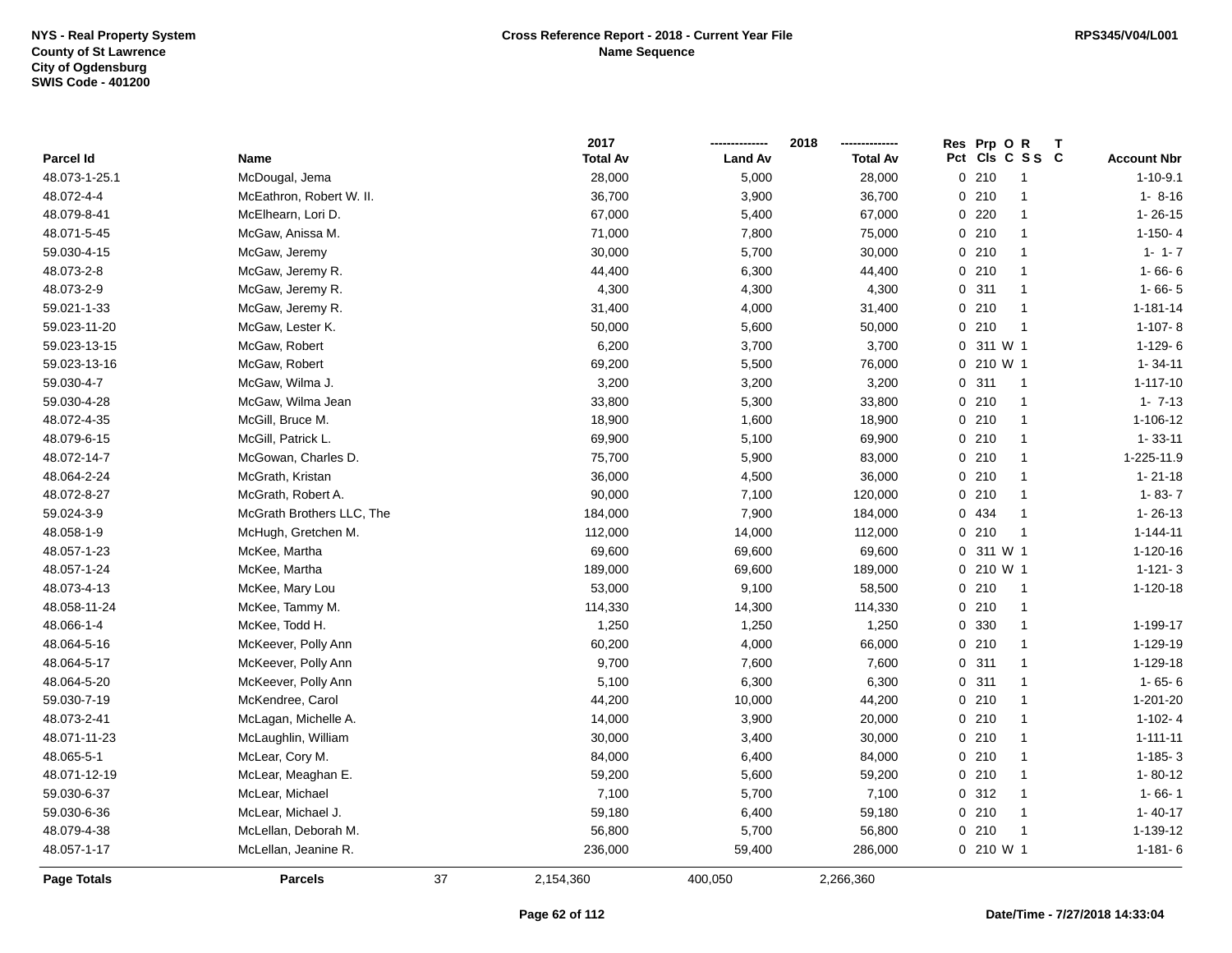|                |                          |    | 2017            |                | 2018            |     | Res Prp O R | Т                       |                    |
|----------------|--------------------------|----|-----------------|----------------|-----------------|-----|-------------|-------------------------|--------------------|
| Parcel Id      | Name                     |    | <b>Total Av</b> | <b>Land Av</b> | <b>Total Av</b> | Pct |             | CIs C S S C             | <b>Account Nbr</b> |
| 48.070-2-41    | McLellan, Jeannine       |    | 500,000         | 22,500         | 300,000         |     | 0 544       | $\overline{\mathbf{1}}$ | $1 - 104 - 4.1$    |
| 59.023-10-39   | McLellan, William P.     |    | 20,000          | 2,000          | 25,000          |     | 0210        | $\overline{1}$          | $1 - 41 - 10$      |
| 59.022-6-36    | McMillan, Patrick        |    | 38,000          | 27,600         | 38,000          |     | 0 210 W 1   |                         | 1-143-13           |
| 48.080-5-25    | McNally, James T.        |    | 80,000          | 6,900          | 85,000          |     | 0210        | $\overline{1}$          | 1-192-14           |
| 48.079-8-42    | McNally, Michael         |    | 85,000          | 5,400          | 85,000          |     | 0210        | $\overline{1}$          | $1 - 45 - 7$       |
| 48.079-9-3     | McNally, Patrick J.      |    | 42,200          | 6,300          | 42,200          |     | 0210        | -1                      | $1 - 69 - 13$      |
| 48.058-1-8     | McNally, William F.      |    | 122,000         | 13,800         | 122,000         |     | 0210        | $\mathbf{1}$            | $1 - 7 - 10$       |
| 48.058-4-3     | McNally, William F.      |    | 80,000          | 8,900          | 80,000          |     | 0210        | $\mathbf{1}$            | $1-198-4$          |
| 48.065-2-26    | McNally, William F.      |    | 85,000          | 7,600          | 85,000          |     | 0411        | $\mathbf{1}$            | 1-179-17.4         |
| 48.079-9-4     | McNally, William F.      |    | 34,600          | 3,000          | 34,600          |     | 0210        | $\mathbf{1}$            | $1 - 55 - 3$       |
| 59.023-10-4    | McNally, William F.      |    | 39,100          | 5,800          | 39,100          |     | 0210        | $\mathbf{1}$            | 1-123-14           |
| 59.023-8-7     | McNamara, Jennifer       |    | 74,200          | 6,500          | 87,000          |     | 0210        | -1                      | 1-200-16           |
| 48.079-9-25    | McNamara, Patrick M.     |    | 48,000          | 5,000          | 48,000          |     | 0210        | $\overline{1}$          | $1 - 121 - 14$     |
| 48.079-10-21   | McNamara, Patrick M.     |    | 25,000          | 4,200          | 25,000          |     | 0 449       | -1                      | $1 - 21 - 16$      |
| 48.079-10-39   | McNamara, Sean           |    | 39,500          | 7,300          | 39,500          |     | 0210        | $\mathbf{1}$            | $1 - 121 - 16$     |
| 48.071-4-7     | McNichol, Anthony D.     |    | 73,000          | 7,000          | 73,000          |     | 0210        | $\mathbf{1}$            | $1-139-6$          |
| 48.079-11-16   | McPherson, Donald J.     |    | 54,280          | 9,600          | 54,280          |     | 0210        | $\mathbf{1}$            | $1-183-5$          |
| 59.024-2-9.1   | McPherson, Robert        |    | 22,000          | 9,900          | 22,000          |     | 0210        | $\mathbf{1}$            | $1 - 122 - 3$      |
| 48.071-15-26   | McPherson, Thomas W.     |    | 37,000          | 5,800          | 47,000          |     | 0210        | $\mathbf{1}$            | $1 - 9 - 11$       |
| 48.072-8-15.1  | McRoberts, Gerald D.     |    | 130,000         | 8,700          | 130,000         |     | 0210        | $\overline{1}$          | 1-89-16            |
| 48.057-2-17    | McRoberts, Scott A.      |    | 135,000         | 9,700          | 135,000         |     | 0210        | $\overline{1}$          | $1-200-5$          |
| 48.079-11-29   | McRoberts, Steven M.     |    | 51,920          | 6,700          | 51,920          |     | 0210        | $\overline{1}$          | $1 - 70 - 7$       |
| 59.023-9-34    | McWilliams, Evelyn G.    |    | 45,300          | 5,500          | 48,000          |     | 0210        | $\overline{1}$          | $1 - 122 - 15$     |
| 48.071-2-1.2   | MCYC LLC                 |    | 115,000         | 115,000        | 115,000         | 0   | 464 W 1     |                         |                    |
| 59.023-15-20   | Measheaw, Adam           |    | 34,300          | 8,200          | 34,300          |     | 0210        | $\overline{1}$          | $1 - 24 - 20$      |
| 59.022-15-21   | Measheaw, Joseph Jr.     |    | 20,000          | 8,300          | 20,000          |     | 0210        | $\mathbf{1}$            | 1-168-14           |
| 48.064-5-8     | Mechanic Street Co, Inc. |    | 60,000          | 15,700         | 60,000          |     | 0 449       | $\mathbf{1}$            | $1 - 61 - 9$       |
| 59.023-1-34    | Mehaffy, Dennis R.       |    | 15,000          | 3,600          | 15,000          |     | 0.312       | $\overline{1}$          | $1 - 43 - 5$       |
| 59.023-15-22   | Mehaffy, Jonathan        |    | 31,320          | 6,300          | 31,320          |     | 0210        | -1                      | 1-168-11           |
| 48.079-10-33   | Merchant, Mary M.        |    | 52,500          | 5,300          | 40,000          |     | 0210        | $\overline{1}$          | $1 - 55 - 17$      |
| 59.030-4-75    | Merithew, Richard        |    | 50,000          | 7,500          | 50,000          |     | 0220        | $\overline{1}$          | $1 - 154 - 4$      |
| 48.071-9-45    | Merria, Matthew          |    | 34,000          | 3,600          | 34,000          |     | 0220        | $\mathbf{1}$            | $1 - 71 - 3$       |
| 59.031-2-6     | Merria, Phyllis          |    | 43,000          | 5,800          | 39,000          |     | 0210        | $\mathbf{1}$            | $1 - 105 - 10$     |
| 48.064-5-4     | Merrill, Amanda          |    | 23,500          | 4,500          | 39,000          |     | 0210        | $\mathbf{1}$            | $1-135-5$          |
| 48.079-7-33    | Merrill, Amanda P.       |    | 75,740          | 3,900          | 75,740          |     | 0210        | $\mathbf{1}$            | $1 - 4 - 19$       |
| 59.022-14-23.1 | Merritt, Brenda L.       |    | 45,000          | 7,200          | 45,000          |     | 0210        | $\overline{1}$          | 1-206-18           |
| 48.057-2-50    | Merz, David              |    | 122,570         | 11,500         | 122,570         |     | 0210        | -1                      | 1-168-20.12        |
| Page Totals    | <b>Parcels</b>           | 37 | 2,583,030       | 402,100        | 2,417,530       |     |             |                         |                    |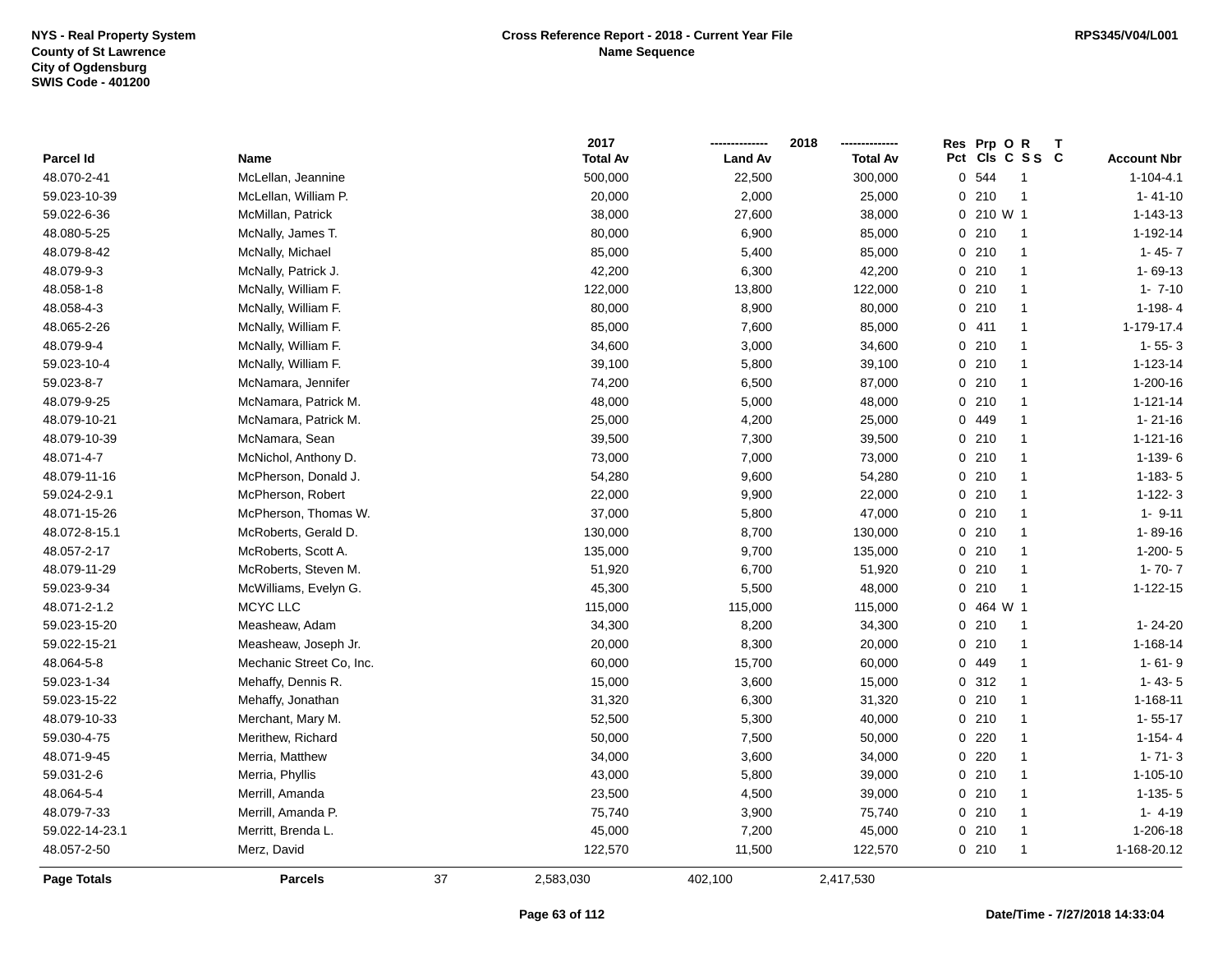|                |                          |    | 2017            |                | 2018            |     | Res Prp O R |                |                    |
|----------------|--------------------------|----|-----------------|----------------|-----------------|-----|-------------|----------------|--------------------|
| Parcel Id      | Name                     |    | <b>Total Av</b> | <b>Land Av</b> | <b>Total Av</b> | Pct |             | CIs C S S C    | <b>Account Nbr</b> |
| 48.079-5-36    | Messina, Helen N. (LU).  |    | 42,200          | 4,600          | 42,200          |     | 0210        | -1             | $1-203-7$          |
| 48.064-3-15    | Meuten, Matthew          |    | 65,300          | 8,100          | 79,000          |     | 0210        | $\mathbf{1}$   | $1-138-2$          |
| 59.023-5-18    | Michael, Barbara J.      |    | 64,800          | 3,800          | 64,800          |     | 0210        | $\mathbf{1}$   | $1 - 73 - 2$       |
| 48.079-3-9     | Michaelides, Michael     |    | 110,000         | 7,100          | 110,000         |     | 0210        | $\mathbf{1}$   | 1-191-12           |
| 48.072-4-30    | Middlemiss, Lori L.      |    | 26,000          | 2,300          | 29,000          |     | 0210        | $\mathbf{1}$   | 1-156-10           |
| 48.072-10-4    | Middlemiss, Robert A.    |    | 63,000          | 6,400          | 79,000          |     | 0210        | $\mathbf{1}$   | 1-95-17            |
| 48.071-5-59    | Middlemiss, Tessy        |    | 88,900          | 5,400          | 73,000          |     | 0210        | -1             | $1 - 101 - 1$      |
| 48.064-9-10    | Miller, Dalton Jr.       |    | 52,000          | 8,400          | 60,000          |     | $0$ 220     | $\overline{1}$ | $1-106-3$          |
| 48.065-1-4     | Miller, Glenn P. (LU).   |    | 144,120         | 42,000         | 144,120         |     | 0 210 W 1   |                | 1-39-9             |
| 48.080-5-2     | Miller, John             |    | 20,600          | 2,700          | 20,600          |     | 0210        | $\overline{1}$ | $1 - 201 - 3$      |
| 59.022-6-37    | Miller, John             |    | 23,000          | 8,200          | 23,000          |     | 0 210 W 1   |                | $1 - 16 - 17$      |
| 59.023-2-41    | Miller, John A.          |    | 47,000          | 6,300          | 47,000          |     | 0210        | $\overline{1}$ | 1-38-20            |
| 59.023-5-17    | Miller, John A.          |    | 45,000          | 3,500          | 45,000          |     | 0210        | $\mathbf{1}$   | 1-198-17           |
| 59.023-3-14    | Miller, John B.          |    | 50,000          | 5,400          | 50,000          |     | 0 483       | $\mathbf{1}$   | $1 - 161 - 17$     |
| 59.031-3-17    | Miller, John B.          |    | 48,000          | 5,500          | 48,000          |     | 0210        | $\mathbf{1}$   | 1-196-15           |
| 48.079-4-25    | Miller, John B. Jr       |    | 53,900          | 4,900          | 53,900          |     | 0210        | $\mathbf{1}$   | $1-198-8$          |
| 59.030-4-8     | Miller, Kathy            |    | 19,500          | 4,200          | 19,500          |     | 0210        | $\mathbf{1}$   | $1 - 70 - 13$      |
| 59.023-3-2     | Miller, Michael          |    | 54,000          | 9,400          | 54,000          |     | 0210        | $\mathbf{1}$   | 1-203-18           |
| 48.080-6-1.1   | Miller, Monique M.       |    | 32,000          | 10,300         | 32,000          |     | 0210        | $\mathbf{1}$   | $1-150-7$          |
| 48.071-6-13    | Miller, William B.       |    | 60,000          | 13,300         | 60,000          |     | 0 484       | $\mathbf{1}$   | $1 - 68 - 19$      |
| 59.022-8-14    | Miller-Ward, Cynthia Lee |    | 53,000          | 5,100          | 53,000          |     | 0210        | $\mathbf{1}$   | 1-133-18           |
| 48.071-12-15   | Mills, Allen R.          |    | 58,500          | 4,600          | 58,500          |     | 0210        | $\overline{1}$ | 1-103-17           |
| 59.023-12-28   | Mills, Bernard (LU).     |    | 3,600           | 3,800          | 3,800           |     | 0.311       | $\mathbf{1}$   | $1 - 12 - 18$      |
| 48.072-4-15    | Mills, Brian             |    | 77,000          | 7,100          | 77,000          |     | 0210        | $\mathbf{1}$   | 1-205-19           |
| 59.023-12-27.1 | Mills, Joan (LU).        |    | 46,400          | 5,800          | 46,400          |     | 0210        | $\mathbf{1}$   | 1-106-16           |
| 48.079-7-47    | Mills, Leslie A.         |    | 51,900          | 5,100          | 51,900          |     | 0210        | $\mathbf{1}$   | 1-149-11           |
| 48.071-8-15    | Mills, Margaret E.       |    | 69,000          | 4,000          | 69,000          |     | 0210        | $\mathbf{1}$   | $1 - 186 - 1$      |
| 48.080-2-29    | Mills, Michael F.        |    | 32,000          | 5,500          | 37,400          |     | 0210        | $\mathbf{1}$   | $1 - 120 - 17$     |
| 59.022-8-16    | Mills, Robert G. (LU).   |    | 75,500          | 8,500          | 75,500          |     | 0210        | 1              | $1 - 107 - 6$      |
| 48.065-3-1.1   | Mills, Ronald W.         |    | 133,000         | 7,400          | 133,000         |     | 0210        | $\mathbf{1}$   | $1 - 119 - 5$      |
| 48.079-20-27   | Mills, Theresa G. (LU).  |    | 65,000          | 5,300          | 65,000          |     | 0210        | $\mathbf{1}$   | 1-106-15           |
| 59.022-7-14    | Mills, Timothy A.        |    | 39,700          | 8,500          | 39,700          |     | 0210        | $\mathbf{1}$   | 1-203-10           |
| 59.038-1-6     | Milpada LLC              |    | 137,660         | 7,500          | 137,660         |     | 0 484       | $\mathbf{1}$   | 1-79-14            |
| 59.038-1-20    | Milpada LLC              |    | 13,000          | 10,000         | 13,000          |     | 0 331       | $\mathbf{1}$   | 1-132-10           |
| 59.030-6-21    | Miner, Robert            |    | 56,520          | 4,700          | 56,520          |     | 0210        | $\mathbf{1}$   | $1-129-3$          |
| 59.023-15-2    | Missert, John H. III.    |    | 84,100          | 9,600          | 84,100          |     | 0210        | $\mathbf{1}$   | $1 - 62 - 2$       |
| 48.073-3-15    | Missert, John H. Jr.     |    | 343,400         | 65,100         | 343,400         |     | 0 449       |                | $1 - 107 - 10$     |
| Page Totals    | <b>Parcels</b>           | 37 | 2,448,600       | 329,400        | 2,479,000       |     |             |                |                    |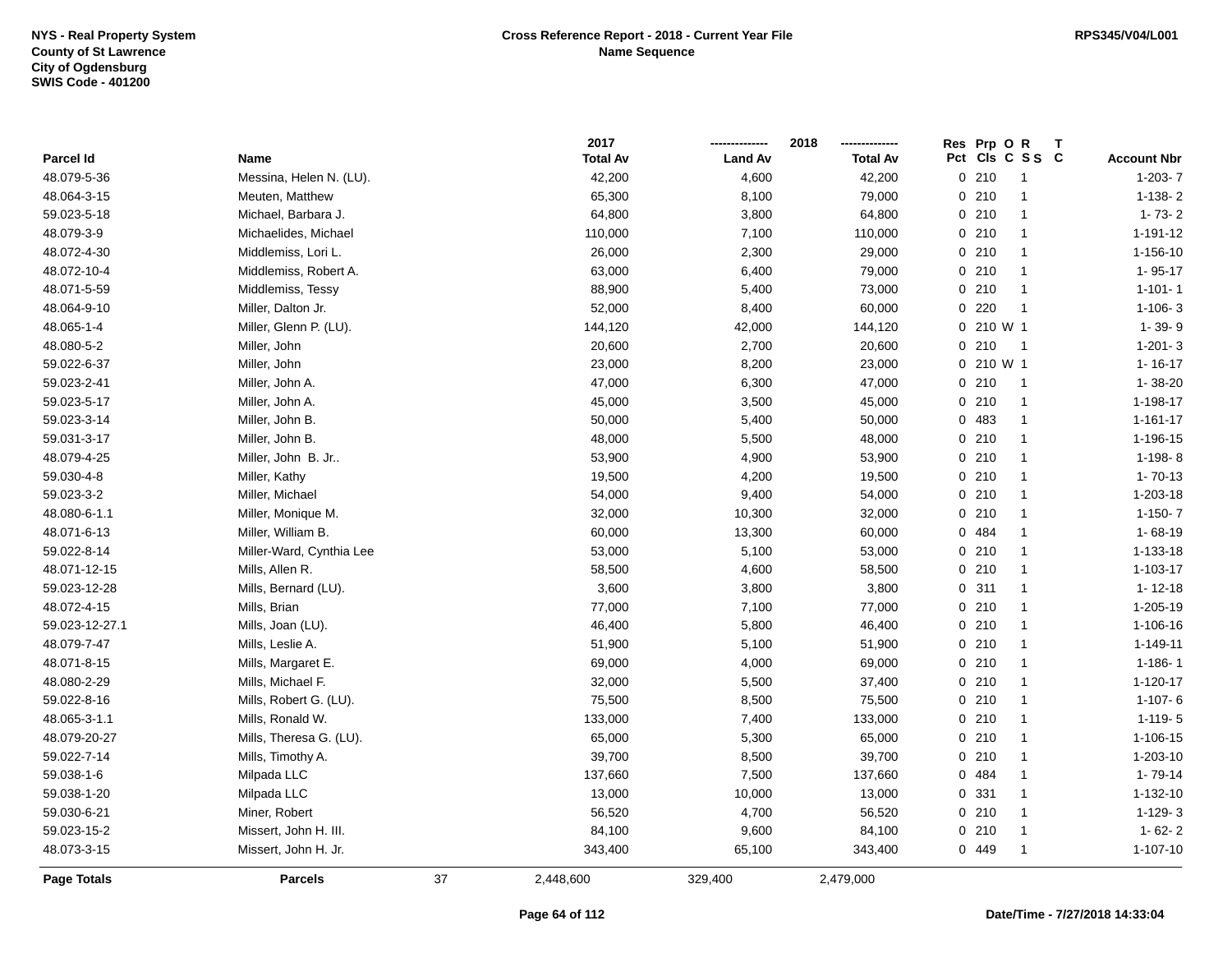|                |                              |    | 2017            |                | 2018            | Res Prp O | R<br>т          |                    |
|----------------|------------------------------|----|-----------------|----------------|-----------------|-----------|-----------------|--------------------|
| Parcel Id      | Name                         |    | <b>Total Av</b> | <b>Land Av</b> | <b>Total Av</b> |           | Pct Cls C S S C | <b>Account Nbr</b> |
| 59.023-10-27   | Mitchell, Andrew             |    | 75,000          | 5,600          | 75,000          | 0210      | 1               | $1 - 30 - 1$       |
| 48.079-4-31    | Mitchell, Brian Richard      |    | 52,000          | 4,000          | 52,000          | 0210      | $\mathbf{1}$    | $1-133-7$          |
| 48.065-7-7     | Mitchell, Dorothy V.         |    | 43,000          | 4,100          | 48,000          | 0210      | $\mathbf{1}$    | $1 - 107 - 16$     |
| 59.022-8-21    | Mitchell, Emily J.           |    | 56,900          | 8,400          | 56,900          | 0210      | $\mathbf{1}$    | $1-166-6$          |
| 48.072-7-20    | Mitchell, Jennifer L.        |    | 38,000          | 4,500          | 51,200          | 0210      | $\mathbf{1}$    | $1 - 88 - 2$       |
| 59.023-10-29   | Mitchell, Lawrence           |    | 4,300           | 5,000          | 5,000           | 0.311     | $\mathbf{1}$    | $1-100-8$          |
| 59.023-10-28   | Mitchell, Lawrence G.        |    | 73,000          | 4,800          | 73,000          | 0210      | 1               | $1 - 10 - 4$       |
| 59.022-13-7    | Mitchell, Richard            |    | 7,800           | 7,800          | 7,800           | 0.311     | 1               | $1 - 23 - 11$      |
| 59.022-13-8    | Mitchell, Richard J.         |    | 36,000          | 5,000          | 36,000          | 0210      | 1               | $1 - 211 - 9$      |
| 59.022-13-9    | Mitchell, Richard J.         |    | 24,500          | 8,300          | 24,500          | 0 270     | 1               | $1-123-9$          |
| 48.072-1-27.1  | Mitchell, William D.         |    | 45,000          | 5,800          | 48,000          | 0.210     | $\mathbf{1}$    | 1-165-11.1         |
| 48.071-9-35    | <b>Mitchell Family Trust</b> |    | 62,800          | 5,800          | 62,800          | 0210      | $\mathbf{1}$    | $1 - 64 - 4$       |
| 48.071-4-24    | Mix, David L.                |    | 51,000          | 5,300          | 51,000          | 0210      | 1               | 1-107-20           |
| 59.022-2-28.1  | Modi, Dhruv                  |    | 60,000          | 6,600          | 60,000          | 0210      | $\mathbf{1}$    | 1-186-11           |
| 48.080-6-28    | Molinari, Carol J.           |    | 66,900          | 10,300         | 66,900          | 0210      | $\mathbf{1}$    | $1 - 60 - 19$      |
| 48.079-20-22   | Moncrief, Andrew D.          |    | 52,400          | 4,300          | 52,400          | 0210      | $\mathbf{1}$    | $1 - 102 - 14$     |
| 48.072-3-20    | Monnat, Brett A.             |    | 64,000          | 3,900          | 77,700          | 0210      | $\mathbf{1}$    | $1 - 92 - 16$      |
| 59.023-1-3.1   | Monnat, Eric M.              |    | 81,900          | 3,100          | 81,900          | 0210      | $\mathbf{1}$    | $1 - 51 - 16$      |
| 59.023-5-4.1   | Monnet, Bryan J.             |    | 64,000          | 7,200          | 64,000          | 0210      | $\mathbf{1}$    | 1-203-12           |
| 59.024-2-18.21 | Monro Muffler Brake Inc      |    | 60,000          | 18,000         | 60,000          | 0 433     | $\mathbf{1}$    | $1 - 50 - 5.2$     |
| 48.065-8-6     | Monroe, Crystal M.           |    | 44,000          | 4,600          | 44,000          | 0210      | $\mathbf{1}$    | $1 - 81 - 9$       |
| 48.065-8-15    | Monroe, Wendall M. (LU).     |    | 2,300           | 4,200          | 4,200           | 0.311     | $\mathbf{1}$    | 1-108-12           |
| 48.064-9-11    | Monroe, Wendell (LU).        |    | 38,500          | 4,000          | 45,000          | 0210      | $\mathbf{1}$    | $1 - 108 - 11$     |
| 48.071-4-14.1  | Montalvo, Michael            |    | 73,500          | 3,100          | 73,500          | 0411      | $\mathbf{1}$    | 1-23-20.1          |
| 48.079-8-37    | Montalvo, Michael            |    | 88,100          | 3,600          | 88,100          | 0411      | $\mathbf{1}$    | 1-124-18           |
| 59.022-7-7     | Montalvo, Michael            |    | 64,000          | 4,200          | 64,000          | 0411      | $\mathbf{1}$    | $1 - 15 - 18$      |
| 59.022-9-10    | Montalvo, Michael            |    | 70,000          | 5,700          | 70,000          | 0411      | $\mathbf{1}$    | $1 - 53 - 14$      |
| 59.023-9-17.1  | Montalvo, Michael            |    | 66,300          | 5,200          | 66,300          | 0 230     | $\mathbf{1}$    | $1 - 181 - 8$      |
| 59.023-12-1    | Montalvo, Michael            |    | 45,000          | 4,300          | 45,000          | 0411      | 1               | $1 - 34 - 12$      |
| 59.030-4-70    | Montana, Thomas              |    | 55,200          | 6,600          | 55,200          | 0210      | $\mathbf{1}$    | $1 - 73 - 12$      |
| 59.022-8-15    | Montgomery, Joseph           |    | 48,500          | 7,400          | 48,500          | 0210      | $\mathbf{1}$    | $1 - 35 - 8$       |
| 59.023-6-24    | Montgomery, Joseph (LU).     |    | 30,800          | 3,500          | 30,800          | 0210      | $\mathbf{1}$    | 1-108-20           |
| 48.079-9-44    | Montgomery, Lawrence R.      |    | 52,000          | 9,100          | 52,000          | 0210      | 1               | $1 - 114 - 17$     |
| 48.071-15-16   | Montgomery, MacKenzie L.     |    | 31,000          | 3,100          | 29,000          | 0210      | $\mathbf{1}$    | $1 - 66 - 17$      |
| 48.072-4-12    | Montpelier, James            |    | 4,000           | 4,000          | 4,000           | 0.311     | $\mathbf{1}$    | $1 - 224 - 3$      |
| 48.072-4-19    | Montpelier, James P.         |    | 94,300          | 4,000          | 75,000          | 0210      | 1               | $1 - 158 - 17$     |
| 48.058-2-13    | Montpetit, David C.          |    | 95,000          | 10,500         | 95,000          | 0210      | $\mathbf{1}$    | 1-168-20.2         |
| Page Totals    | <b>Parcels</b>               | 37 | 1,921,000       | 214,900        | 1,943,700       |           |                 |                    |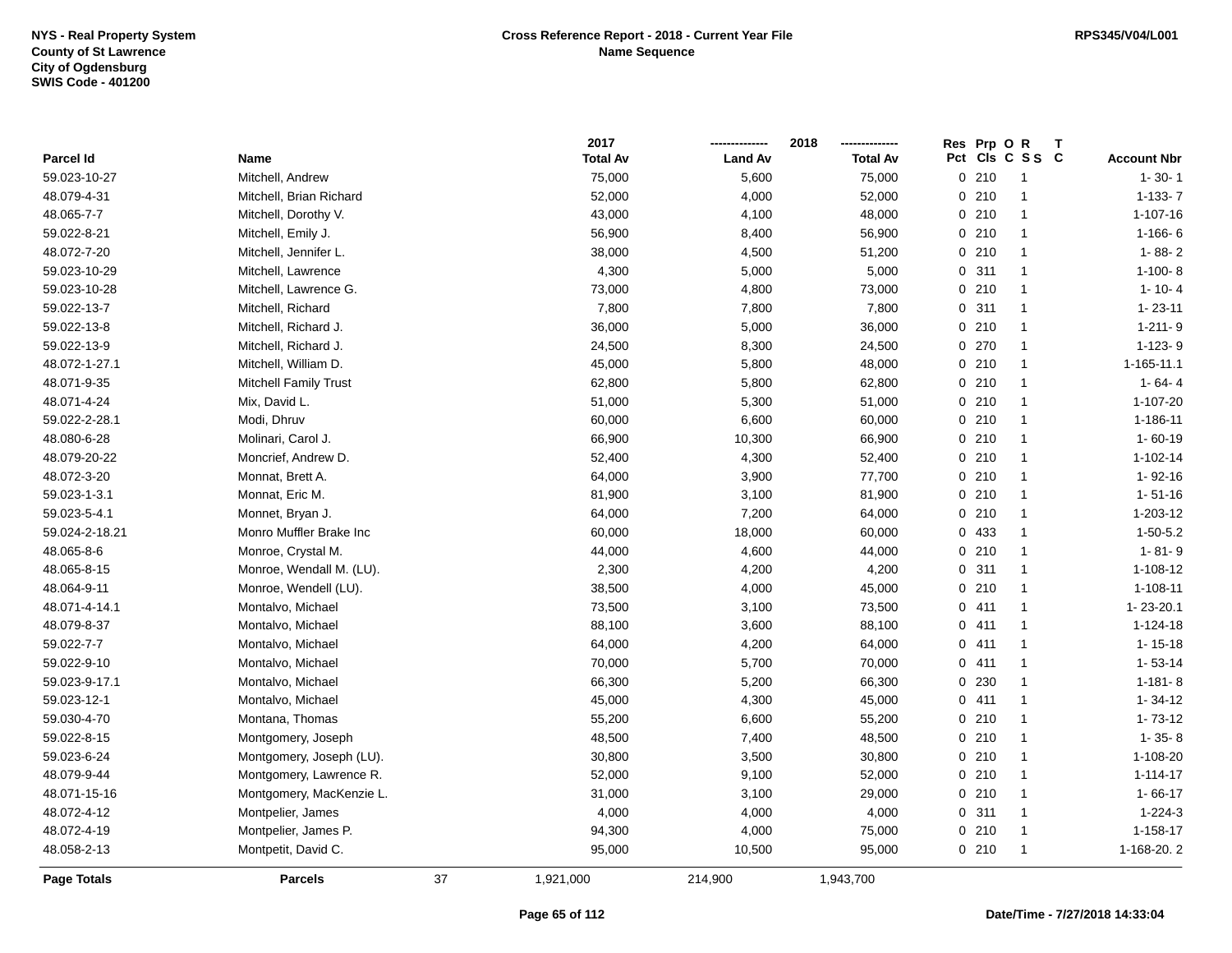|                  |                                              | 2017            |                | 2018            | Res Prp O R |                 | $\mathbf{T}$ |                    |
|------------------|----------------------------------------------|-----------------|----------------|-----------------|-------------|-----------------|--------------|--------------------|
| <b>Parcel Id</b> | Name                                         | <b>Total Av</b> | <b>Land Av</b> | <b>Total Av</b> |             | Pct Cls C S S C |              | <b>Account Nbr</b> |
| 48.064-7-29.1    | Montpetit, Katie Elizabeth                   | 47,000          | 6,800          | 66,000          | 0210        | $\mathbf{1}$    |              | $1-176-2$          |
| 48.071-12-11     | Montpetit, Lori Ann                          | 43,000          | 3,000          | 43,000          | 0210        | 1               |              | $1 - 179 - 4$      |
| 48.073-2-1       | Montpetit, Paul (LU).                        | 36,200          | 6,300          | 46,000          | 0210        | $\mathbf{1}$    |              | 1-203-14           |
| 48.071-15-8      | Montpetit, Rosemary                          | 45,300          | 4,000          | 45,300          | 0210        | $\mathbf{1}$    |              | $1 - 85 - 7$       |
| 48.080-3-26      | Montpetit Irrev Living Trust, Peter A. (LU). | 64,300          | 7,100          | 78,000          | 0210        | $\mathbf{1}$    |              | $1 - 9 - 17$       |
| 48.080-5-33.1    | Montroy, Albert                              | 65,000          | 8,600          | 65,000          | 0210        | $\mathbf{1}$    |              | 1-109-16           |
| 59.022-1-25      | Montroy, Bryan A.                            | 48,500          | 3,400          | 48,500          | 0210        | $\mathbf{1}$    |              | $1 - 49 - 6$       |
| 48.072-3-19      | Montroy, David P.                            | 29,000          | 3,900          | 38,000          | 0210        | $\mathbf{1}$    |              | $1 - 108 - 6$      |
| 48.073-4-11      | Montroy, Don E.                              | 47,600          | 7,800          | 60,000          | 0210        | $\mathbf{1}$    |              | 1-109-19           |
| 48.073-4-12      | Montroy, Elizabeth K.                        | 51,100          | 7,800          | 62,500          | 0270        | $\mathbf{1}$    |              | $1 - 35 - 7$       |
| 59.022-5-16      | Montroy, James                               | 50,000          | 6,100          | 50,000          | 0210        | $\mathbf{1}$    |              | $1 - 110 - 3$      |
| 48.077-1-17      | Montroy, Jody                                | 48,340          | 3,400          | 48,340          | 0210        | $\mathbf{1}$    |              | $1 - 82 - 19.1$    |
| 48.079-9-5       | Montroy, Kathleen                            | 43,500          | 4,300          | 43,500          | 0210        | $\mathbf{1}$    |              | $1 - 124 - 4$      |
| 59.023-12-16     | Montroy, Kathleen                            | 39,100          | 4,400          | 39,100          | 0210        | $\mathbf{1}$    |              | $1 - 7 - 20$       |
| 48.079-8-34      | Montroy, Kathleen I.                         | 40,600          | 2,900          | 40,600          | 0210        | $\mathbf{1}$    |              | $1 - 42 - 2$       |
| 48.072-4-29      | Montroy, Lauretta P.                         | 55,500          | 3,000          | 60,000          | 0210        | $\mathbf{1}$    |              | 1-203-16           |
| 48.080-2-14.21   | Montroy, Leonard (LU).                       | 57,100          | 10,800         | 66,000          | 0210        | $\mathbf{1}$    |              | $1 - 110 - 7$      |
| 48.071-10-13     | Montroy, Marc A.                             | 48,000          | 3,400          | 48,000          | $0$ 220     | $\mathbf{1}$    |              | $1 - 33 - 12$      |
| 59.022-5-17      | Montroy, Preston                             | 65,000          | 7,600          | 65,000          | 0210        | $\mathbf{1}$    |              | $1 - 110 - 9$      |
| 48.079-9-34      | Montroy, Raymond P. (LU).                    | 35,000          | 3,900          | 35,000          | 0210        | $\mathbf{1}$    |              | $1 - 110 - 10$     |
| 59.021-6-30      | Montroy, Richard                             | 25,200          | 6,600          | 25,200          | 0270        | $\mathbf{1}$    |              | 1-110-12           |
| 59.021-6-31      | Montroy, Robert                              | 2,200           | 2,200          | 2,200           | 0.311       | $\mathbf{1}$    |              | 1-110-13           |
| 48.071-15-5      | Montroy, Robert J.                           | 20,000          | 2,500          | 20,000          | 0210        | $\mathbf{1}$    |              | $1 - 23 - 15$      |
| 48.072-5-16      | Montroy, Sandra J. (LU).                     | 62,500          | 4,200          | 56,000          | 0210        | $\mathbf{1}$    |              | $1 - 6 - 10$       |
| 59.022-10-8      | Montroy, Scot A.                             | 66,380          | 10,000         | 66,380          | 0210        | $\mathbf{1}$    |              | $1 - 110 - 17$     |
| 48.079-12-30     | Moody, Eric W.                               | 76,500          | 2,800          | 76,500          | 0210        | $\mathbf{1}$    |              | $1-169-8$          |
| 59.031-1-12      | Mooney, E Allen                              | 38,300          | 8,200          | 38,300          | 0 210 W 1   |                 |              | $1 - 73 - 13$      |
| 48.072-1-29      | Mooney, Jeffrey A.                           | 40,600          | 3,900          | 42,500          | 0210        | $\mathbf{1}$    |              | $1 - 81 - 14$      |
| 59.022-4-6.1     | Mooney, Mathew A.                            | 56,000          | 5,400          | 56,000          | 0210        | $\mathbf{1}$    |              | $1 - 152 - 5$      |
| 48.072-14-24     | Moore, Bryan J.                              | 63,100          | 5,900          | 72,600          | 0210        | $\mathbf{1}$    |              | 1-225-11.26        |
| 48.064-7-10      | Moore, Denise L.                             | 47,200          | 4,500          | 44,000          | $0$ 210     | $\mathbf{1}$    |              | $1 - 191 - 5$      |
| 48.071-2-18      | Moore, Jesse W.                              | 69,400          | 6,000          | 74,400          | 0210        | $\mathbf{1}$    |              | $1 - 148 - 1$      |
| 59.022-4-3       | Moore, Jesse W.                              | 58,000          | 5,900          | 58,000          | 0 230       | $\mathbf{1}$    |              | 1-90-19            |
| 48.071-15-38     | Moore, Lloyd                                 | 39,500          | 3,300          | 45,000          | 0220        | $\mathbf{1}$    |              | 1-178-10           |
| 48.079-8-22      | Moore, Robert F.                             | 68,000          | 4,200          | 68,000          | 0210        | $\mathbf{1}$    |              | $1 - 20 - 19$      |
| 48.064-3-17      | Moore, Willie B.                             | 57,500          | 7,400          | 54,000          | 0210        | $\mathbf{1}$    |              | 1-202-20           |
| 59.021-4-29.1    | Moquin, Gail                                 | 42,500          | 8,200          | 42,500          | 0210        | $\mathbf{1}$    |              | $1 - 27 - 7$       |
| Page Totals      | 37<br><b>Parcels</b>                         | 1,792,020       | 199,700        | 1,889,420       |             |                 |              |                    |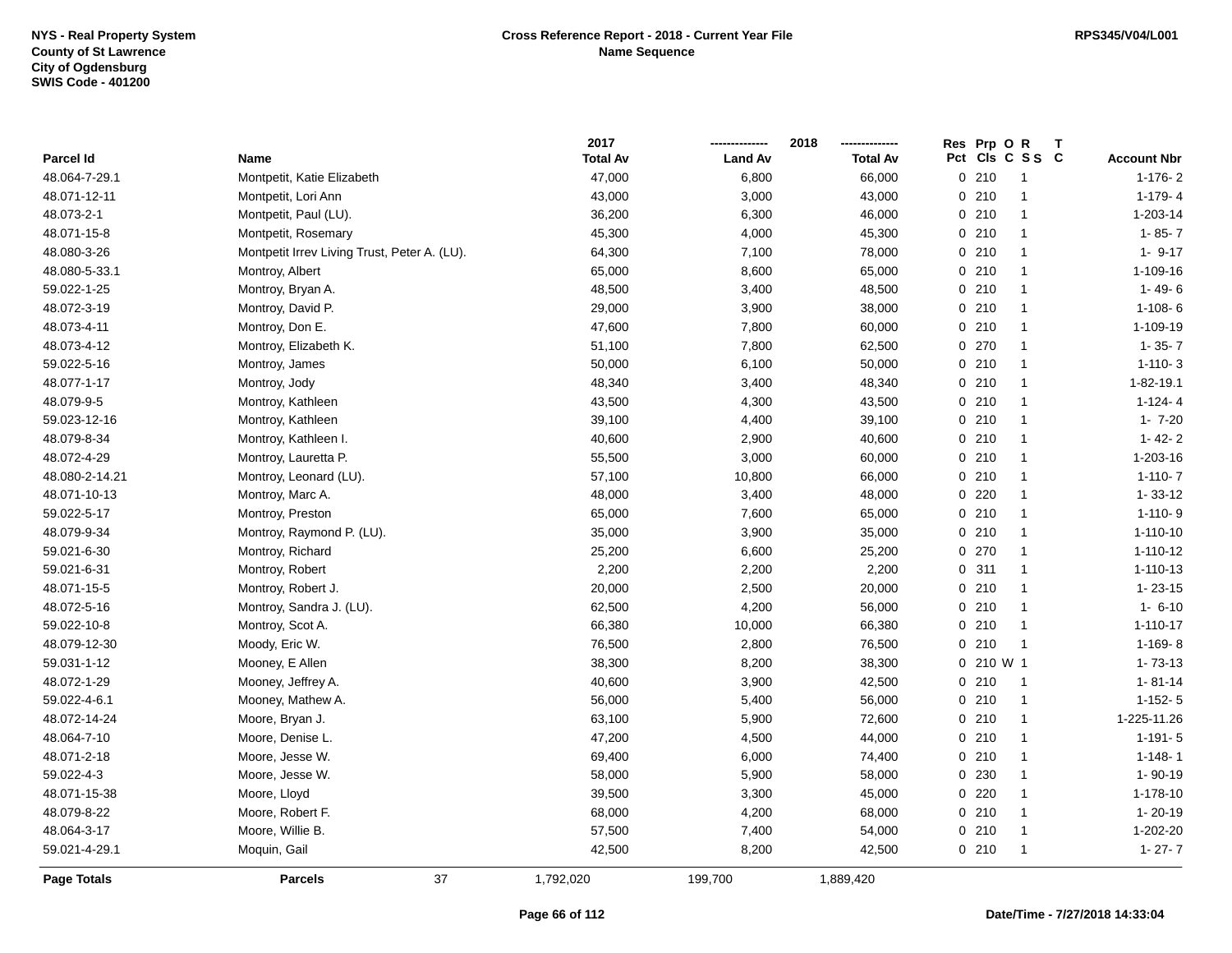|                    |                      |    | 2017            |                | 2018            | Res Prp O R           |                 |                    |
|--------------------|----------------------|----|-----------------|----------------|-----------------|-----------------------|-----------------|--------------------|
| Parcel Id          | Name                 |    | <b>Total Av</b> | <b>Land Av</b> | <b>Total Av</b> |                       | Pct Cls C S S C | <b>Account Nbr</b> |
| 48.072-2-59        | Moquin, Jason M.     |    | 20,000          | 3,000          | 20,000          | 0210                  | $\mathbf{1}$    | 1-185-19           |
| 48.079-12-17       | Moran, Jason E.      |    | 89,000          | 5,100          | 89,000          | 0210                  | $\mathbf{1}$    | $1 - 171 - 16$     |
| 48.071-15-22       | Moran, Rodney L.     |    | 39,100          | 2,900          | 39,100          | 0210                  | $\mathbf{1}$    | $1 - 80 - 18$      |
| 48.079-7-11        | Moran, Thomas        |    | 44,480          | 5,800          | 44,480          | 0210                  | $\mathbf{1}$    | 1-96-20            |
| 48.079-4-23        | Morgan, Keith D.     |    | 79,000          | 5,200          | 79,000          | 0210                  | $\mathbf{1}$    | $1 - 157 - 7$      |
| 59.021-4-27.1      | Morgan, Keith D.     |    | 46,800          | 8,500          | 46,800          | 0210                  | $\mathbf{1}$    | $1-206 - 7$        |
| 59.022-10-23       | Morley, Amy L.       |    | 49,100          | 6,900          | 49,100          | 0210                  | $\mathbf{1}$    | 1-166-10           |
| 48.071-5-30        | Morley, Brian        |    | 141,600         | 25,200         | 141,600         | 0.481                 | $\overline{1}$  | 1-159-20           |
| 59.022-8-1         | Morley, Brian J.     |    | 79,000          | 8,000          | 79,000          | 0210                  | $\mathbf{1}$    | 1-209-7            |
| 59.022-12-12       | Morley, Brian J.     |    | 56,500          | 5,600          | 56,500          | 220<br>$\overline{0}$ | -1              | $1 - 70 - 14$      |
| 59.038-1-4         | Morley, Henry        |    | 11,000          | 11,000         | 11,000          | 0.311                 | $\mathbf{1}$    | $1 - 112 - 8$      |
| 48.071-13-5        | Morley, Henry E.     |    | 70,100          | 5,100          | 70,100          | 0.220                 | -1              | $1-153-4$          |
| 59.022-14-28       | Morley, John R.      |    | 19,100          | 2,700          | 19,100          | 0210                  | -1              | 1-126-12           |
| 59.023-9-14        | Morley, Lawrence M.  |    | 38,000          | 5,300          | 38,000          | $0$ 220               | $\mathbf{1}$    | $1-175-4$          |
| 59.030-5-32        | Morley, Michael D.   |    | 54,000          | 9,500          | 54,000          | 0210                  | $\mathbf{1}$    | $1 - 111 - 18$     |
| 59.022-8-12        | Morley, Stephen      |    | 27,900          | 7,200          | 27,900          | 0210                  | $\mathbf{1}$    | $1 - 111 - 15$     |
| 48.073-2-39        | Morris, David        |    | 77,800          | 6,300          | 83,500          | 0210                  | $\mathbf{1}$    | 1-148-16           |
| 59.023-2-1         | Morrison, James E.   |    | 92,000          | 8,300          | 92,000          | 0210                  | $\mathbf{1}$    | 1-181-16           |
| 48.072-6-30        | Morrison, John R.    |    | 72,400          | 8,000          | 80,000          | 0210                  | -1              | $1 - 111 - 17$     |
| 48.079-15-35       | Morrison, Megan E.   |    | 90,000          | 5,600          | 90,000          | 0210                  | $\overline{1}$  | $1 - 36 - 8$       |
| 59.038-1-25        | Morrissey, Donald G. |    | 60,900          | 6,700          | 60,900          | 0 449                 | $\overline{1}$  | 1-126-13           |
| 48.071-4-20        | Morrow, Donna K.     |    | 65,000          | 4,000          | 65,000          | 0210                  | $\mathbf{1}$    | $1-203-8$          |
| 48.071-4-21        | Morrow, Donna K.     |    | 4,000           | 4,000          | 4,000           | 311<br>0              | $\mathbf{1}$    | $1 - 105 - 18$     |
| 59.024-1-12        | Morrow, George J.    |    | 60,600          | 4,500          | 60,600          | 0210                  | $\mathbf{1}$    | $1 - 6 - 2$        |
| 48.079-1-16        | Morrow, John A.      |    | 110,000         | 7,800          | 110,000         | 0210                  | $\mathbf{1}$    | $1 - 30 - 16$      |
| 59.023-4-4         | Morrow, Leon R.      |    | 54,000          | 7,800          | 54,000          | 0220                  | -1              | $1 - 3 - 12$       |
| 59.023-6-22        | Morrow, Mark R.      |    | 62,000          | 8,600          | 62,000          | 0210                  | $\overline{1}$  | $1 - 141 - 18$     |
| 59.023-8-9         | Morrow, Marsha L.    |    | 65,000          | 6,500          | 65,000          | 0210                  | -1              | $1 - 16 - 8$       |
| 48.058-10-1        | Morrow, Michael J.   |    | 4,100           | 4,100          | 4,100           | 0.311                 | $\mathbf{1}$    | 1-125-18.1         |
| 48.058-11-1        | Morrow, Michael J.   |    | 153,000         | 10,000         | 153,000         | 0210                  | $\mathbf{1}$    | 1-125-18.1         |
| 59.030-5-16        | Morrow, Richard E.   |    | 19,950          | 7,500          | 19,950          | 0210                  | $\mathbf{1}$    | $1 - 150 - 6$      |
| 48.072-5-12.1      | Morrow, Steven A.    |    | 88,000          | 7,900          | 95,000          | 0210                  | $\mathbf{1}$    | $1-202 - 4$        |
| 59.023-10-36.1     | Morrow, Yantze G.    |    | 40,000          | 8,500          | 56,000          | 0210                  | $\mathbf{1}$    | 1-189-15           |
| 59.029-1-7.2       | Mosher, Linda L.     |    | 26,300          | 7,500          | 26,300          | 0270                  | -1              | 1-121-10.2         |
| 48.073-4-1.13      | Moulton, Patricia A. |    | 10,000          | 14,000         | 14,000          | 0.311                 | $\mathbf{1}$    |                    |
| 59.023-11-5        | Moulton, Patricia A. |    | 35,000          | 5,600          | 42,000          | $0$ 210               | -1              | 1-107-18           |
| 48.079-7-40        | Mousaw, Daniel       |    | 2,000           | 2,000          | 3,600           | 0.312                 | $\overline{1}$  | $1 - 88 - 17$      |
| <b>Page Totals</b> | <b>Parcels</b>       | 37 | 2,056,730       | 262,200        | 2,105,630       |                       |                 |                    |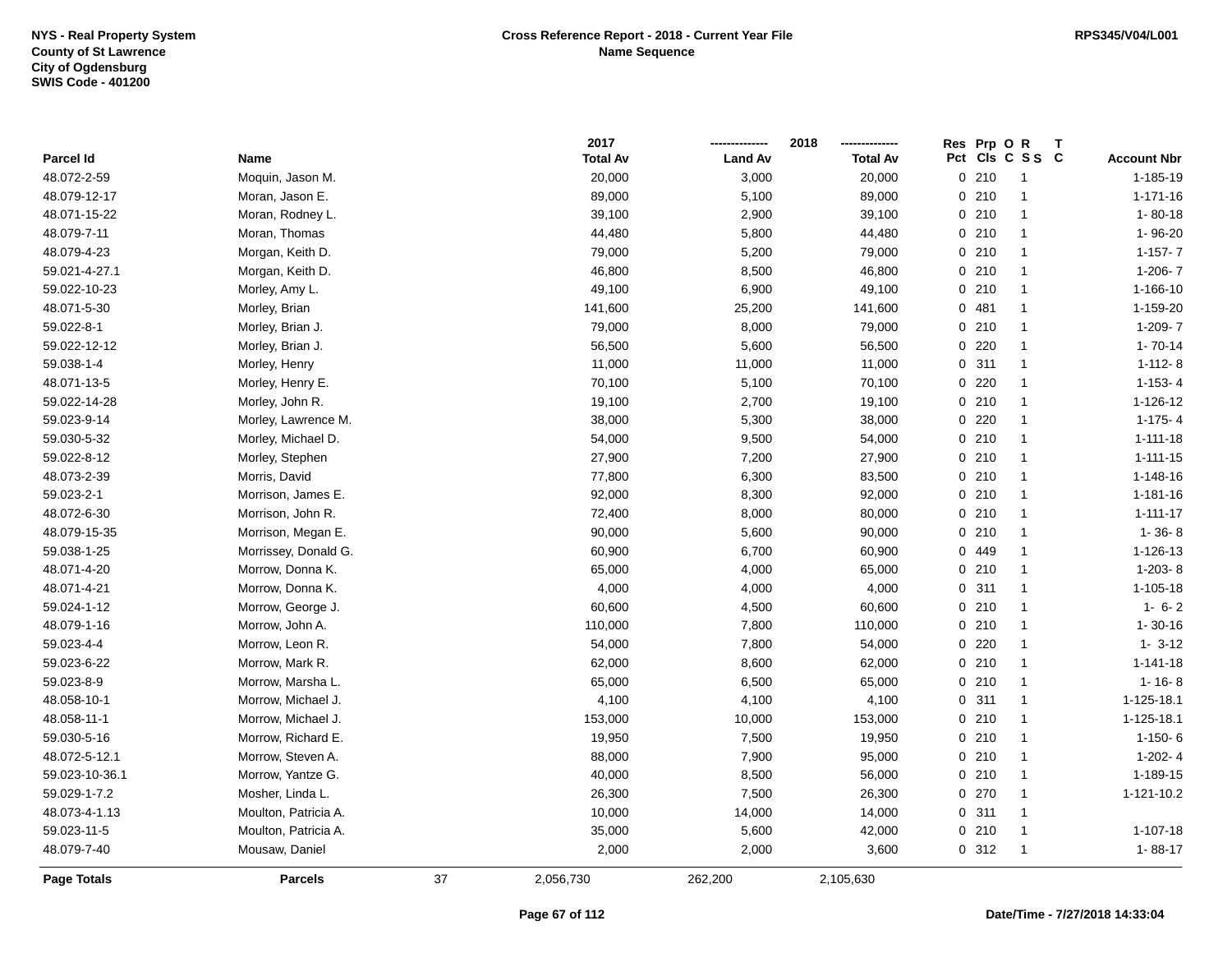|                 |                          |    | 2017            |                | 2018            |     | Res Prp O R |                | T |                    |
|-----------------|--------------------------|----|-----------------|----------------|-----------------|-----|-------------|----------------|---|--------------------|
| Parcel Id       | Name                     |    | <b>Total Av</b> | <b>Land Av</b> | <b>Total Av</b> | Pct |             | CIS C S S C    |   | <b>Account Nbr</b> |
| 48.079-7-43     | Mousaw, Daniel B.        |    | 65,000          | 5,400          | 65,000          |     | 0210        | $\overline{1}$ |   | $1 - 94 - 1$       |
| 59.024-2-25.112 | MPH Ogd Properties, LLC  |    | 1,328,000       | 400,000        | 1,328,000       |     | 0.484       | $\mathbf{1}$   |   |                    |
| 48.079-7-32     | Mullaly, John M.         |    | 61,200          | 6,500          | 61,200          |     | 0210        | $\mathbf{1}$   |   | $1 - 4 - 18$       |
| 59.022-4-33     | Munro, Sheila            |    | 53,000          | 5,100          | 53,000          |     | 0210        | $\mathbf{1}$   |   | $1 - 155 - 2$      |
| 48.071-5-21.1   | Murdock, Aaron J.        |    | 53,000          | 4,000          | 53,000          |     | 0210        | $\mathbf{1}$   |   | $1 - 82 - 8$       |
| 48.065-4-9      | Murdock, James           |    | 2,700           | 3,900          | 3,900           |     | 0.311       | $\mathbf{1}$   |   | 1-16-20            |
| 48.065-4-10     | Murdock, James R.        |    | 2,700           | 4,700          | 4,700           |     | 0.311       | $\mathbf{1}$   |   | $1 - 17 - 1$       |
| 48.065-4-11.1   | Murdock, James R.        |    | 57,600          | 7,400          | 57,600          |     | 0210        | $\mathbf{1}$   |   | $1 - 111 - 16$     |
| 48.080-6-2.1    | Murdock, Kris            |    | 48,900          | 8,900          | 48,900          |     | 0210        | $\mathbf{1}$   |   | $1 - 164 - 3$      |
| 48.065-2-6      | Murdock, Rose A.         |    | 35,000          | 4,200          | 35,000          |     | 0210        | $\mathbf{1}$   |   | 1-133-17           |
| 48.072-6-27     | Murdock, Shelly A.       |    | 59,000          | 5,700          | 62,000          |     | 0210        | $\mathbf{1}$   |   | 1-193-20           |
| 48.079-6-7      | Murphy, Carolyn M. (LU). |    | 85,000          | 6,900          | 85,000          |     | 0210        | $\mathbf{1}$   |   | $1 - 113 - 6$      |
| 48.071-1-6      | Murphy, Chris A.         |    | 78,200          | 4,300          | 78,200          |     | 0210        | $\mathbf{1}$   |   | $1 - 58 - 7$       |
| 59.022-9-34.1   | Murphy, Dorothy B. (LU). |    | 67,000          | 6,400          | 67,000          |     | 0210        | $\mathbf{1}$   |   | $1 - 113 - 15$     |
| 48.073-2-34.1   | Murphy, Patrick J.       |    | 104,520         | 10,100         | 107,000         |     | 0210        | $\mathbf{1}$   |   | $1 - 171 - 12$     |
| 59.022-8-28     | Murphy, Scott A.         |    | 68,000          | 8,000          | 68,000          |     | 0210        | $\mathbf{1}$   |   | $1 - 94 - 17$      |
| 48.071-15-23    | Murray, Donald (LU).     |    | 46,200          | 2,200          | 61,000          |     | 0210        | $\mathbf{1}$   |   | $1 - 114 - 9$      |
| 59.022-15-15    | Murray, Gene             |    | 2,800           | 2,800          | 2,800           |     | 0.311       | $\mathbf{1}$   |   | $1 - 61 - 3$       |
| 48.078-8-17.1   | Murray, Gene A.          |    | 38,200          | 7,400          | 38,200          |     | 0210        | $\mathbf{1}$   |   | $1 - 42 - 17.1$    |
| 59.022-12-32    | Murray, Gene A.          |    | 105,000         | 7,900          | 105,000         |     | 0210        | $\mathbf{1}$   |   | $1 - 111 - 3$      |
| 59.030-6-42     | Murray, Kathleen         |    | 55,000          | 6,400          | 55,000          |     | 0210        | $\mathbf{1}$   |   | $1-208 - 7$        |
| 48.071-3-27.1   | Murray, Lori L.          |    | 77,000          | 6,100          | 77,000          |     | 0210        | $\mathbf{1}$   |   | 1-210-19           |
| 48.080-1-18     | Murray, Lynn M.          |    | 52,400          | 4,700          | 52,400          |     | 0210        | $\mathbf{1}$   |   | $1 - 152 - 14$     |
| 59.030-5-4      | Murray, Mary (LU).       |    | 50,000          | 5,200          | 50,000          |     | 0210        | $\mathbf{1}$   |   | $1 - 114 - 16$     |
| 48.058-5-21     | Murray, Sarah J.         |    | 52,000          | 10,200         | 52,000          |     | 0210        | $\mathbf{1}$   |   | $1 - 76 - 1$       |
| 59.022-4-36     | MWS Gas LLC              |    | 90,400          | 6,500          | 90,400          |     | 0 432       | $\mathbf{1}$   |   | $1 - 108 - 2$      |
| 48.071-15-4     | Myers, James A. (LC).    |    | 39,000          | 2,500          | 39,000          |     | 0210        | $\mathbf{1}$   |   | $1 - 143 - 1$      |
| 48.080-2-12.11  | Myers, Kevin Raymond     |    | 45,000          | 7,900          | 60,000          |     | 0210        | $\mathbf{1}$   |   | $1 - 2 - 15$       |
| 48.079-6-2      | Myers, Michael C.        |    | 84,900          | 6,200          | 84,900          |     | 0210        | $\mathbf{1}$   |   | $1 - 35 - 2$       |
| 48.079-9-27     | Myre, Sharon Ann         |    | 38,000          | 3,200          | 38,000          |     | 0210        | $\mathbf{1}$   |   | $1 - 92 - 4$       |
| 48.071-13-8     | Naccarato, Francine      |    | 73,400          | 5,600          | 73,400          |     | 0210        | $\mathbf{1}$   |   | $1 - 87 - 17$      |
| 48.064-3-26     | Naflynntrick, LLC        |    | 110,000         | 3,700          | 110,000         |     | 0421        | $\mathbf{1}$   |   | $1 - 107 - 4$      |
| 48.058-5-13     | Nair, Vinu S.            |    | 55,000          | 17,000         | 90,000          |     | 0210        | $\mathbf{1}$   |   | $1 - 79 - 12.1$    |
| 48.079-13-28    | Narenkivicius, Mary Ann  |    | 75,000          | 4,600          | 75,000          |     | 0210        | $\mathbf{1}$   |   | $1 - 123 - 1$      |
| 59.021-2-32     | Nationstar Mortgage LLC  |    | 54,000          | 5,400          | 54,000          |     | 0210        | $\mathbf{1}$   |   | $1 - 186 - 3$      |
| 48.065-2-30     | NBT Bank of Ogdensburg   |    | 1,274,000       | 244,000        | 1,274,000       |     | 0462        | $\mathbf{1}$   |   |                    |
| 59.023-2-31     | Neadom, Russell C.       |    | 1,500           | 2,700          | 4,200           |     | 0.312       | $\mathbf{1}$   |   | $1 - 167 - 6$      |
| Page Totals     | <b>Parcels</b>           | 37 | 4,587,620       | 853,700        | 4,663,800       |     |             |                |   |                    |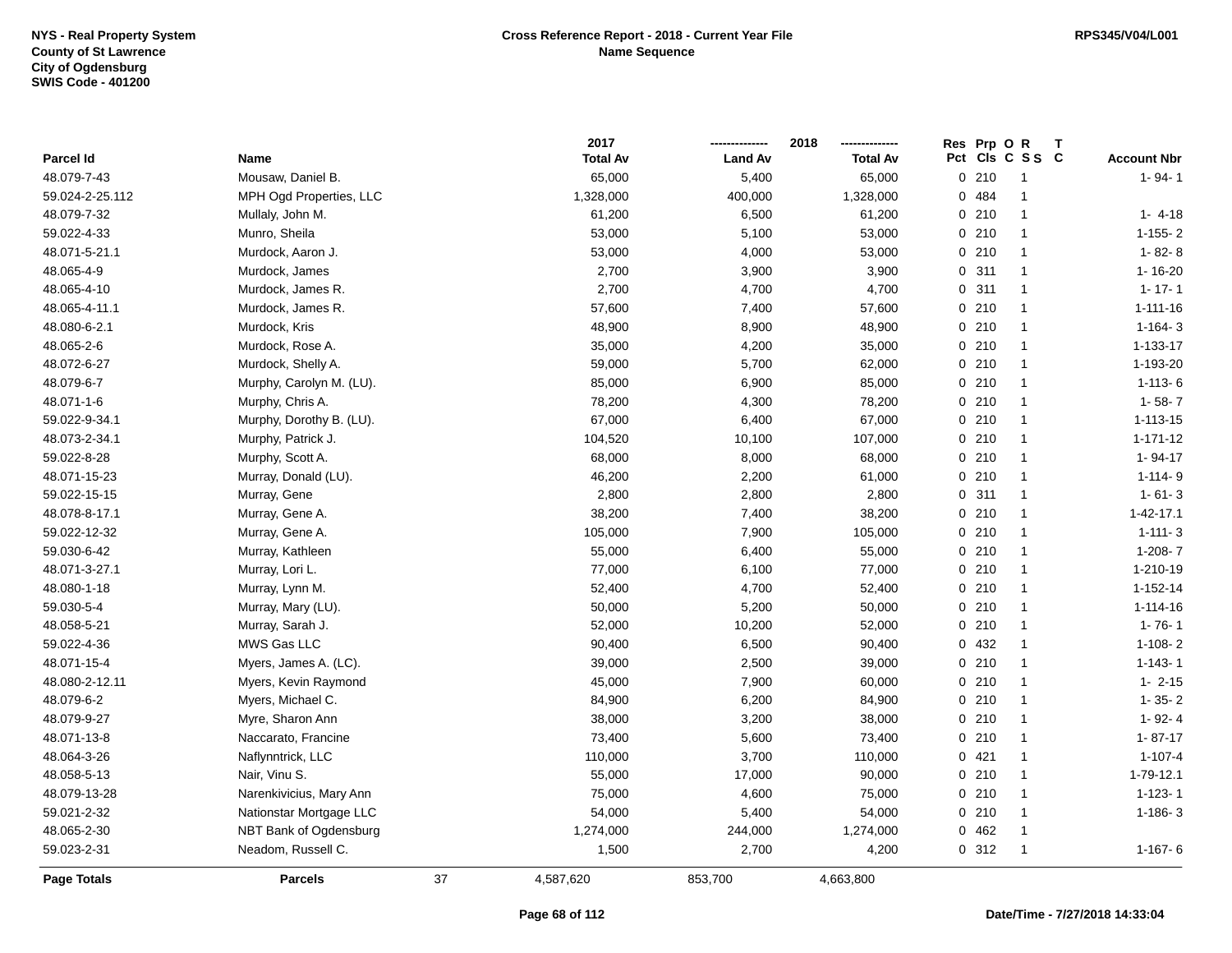|                           |                               |    | 2017            |                | 2018            | Res | Prp O | R               |                    |
|---------------------------|-------------------------------|----|-----------------|----------------|-----------------|-----|-------|-----------------|--------------------|
| Parcel Id                 | Name                          |    | <b>Total Av</b> | <b>Land Av</b> | <b>Total Av</b> |     |       | Pct Cls C S S C | <b>Account Nbr</b> |
| 59.023-2-34               | Neadom, Russell C.            |    | 60,000          | 4,100          | 60,000          |     | 0210  | -1              | $1 - 110 - 16$     |
| 59.023-6-39               | Neal, Pamelia A.              |    | 56,000          | 7,400          | 56,000          | 0   | 210   | $\mathbf{1}$    | $1 - 69 - 12$      |
| 59.022-6-17               | Nelson, Carol A.              |    | 69,300          | 8,300          | 69,300          |     | 0 230 | $\mathbf{1}$    | $1 - 12 - 8$       |
| 59.023-9-10               | Nelson, Jennifer L.           |    | 52,000          | 3,200          | 56,000          |     | 0210  | $\mathbf{1}$    | $1 - 97 - 16$      |
| 48.080-6-23               | Nelson, Kenneth L.            |    | 59,000          | 8,900          | 59,000          |     | 0210  | $\mathbf{1}$    | $1 - 88 - 10$      |
| 48.079-6-20               | Nelson, Patrick C.            |    | 35,000          | 5,500          | 35,000          |     | 0210  | $\mathbf{1}$    | $1 - 39 - 2$       |
| 48.072-6-26               | Nelson, Su-Ann                |    | 30,500          | 5,700          | 30,500          |     | 0270  | $\mathbf{1}$    | 1-203-13           |
| 59.023-5-2                | Nelson, William M.            |    | 40,500          | 5,500          | 40,500          |     | 0210  | 1               | $1 - 154 - 17$     |
| 48.080-3-16               | New Life Assembly Of God      |    | 6,000           | 6,000          | 6,000           | 0   | 330   | 8               | 8-148-6            |
| 48.080-3-17               | New Life Assembly Of God      |    | 15,100          | 5,100          | 15,100          | 0   | 620   | 8               | 8-198-18           |
| 48.080-3-18               | New Life Assembly Of God      |    | 79,680          | 10,300         | 79,680          |     | 0620  | 8               | $8-223-2$          |
| 48.080-3-31               | New Life Assembly Of God      |    | 1,000           | 1,000          | 1,000           |     | 0.311 | 8               | 8-151-21           |
| 48.079-16-24              | <b>New York State</b>         |    | 500             | 500            | 500             |     | 0.311 | 8               |                    |
| 48.071-12-30              | New York State Armory         |    | 2,046,300       | 10,700         | 2,046,300       | 0   | 661   | 8               | $8-226-4$          |
| 48.002-1-1.2              | New York State Dept Exempt    |    | 47,000,000      | 598,500        | 47,000,000      | 0   | 652   | 8               | 48.002-1-1         |
| 48.059-1-1                | New York State Dept of Trans. |    | 2,317,500       | 2,317,500      | 2,317,500       | 0   | 340   | 8               | 0480020105         |
| 48.002-1-1.12             | New York State Exempt         |    | 137,700         | 137,700        | 137,700         |     | 0 875 | 8               | $8-226-4$          |
| 48.065-2-7                | New York State Exempt         |    | 787,000         | 91,000         | 787,000         | 0   | 651   | 8               | $8-226-5$          |
| 48.065-2-9                | New York State Exempt         |    | 136,400         | 82,300         | 136,400         |     | 0651  | 8               | $8-226-6$          |
| 48.064-2-25               | Newton, Nicole M.             |    | 59,100          | 4,500          | 59,100          |     | 0.210 | $\mathbf{1}$    | $1 - 193 - 1$      |
| 59.022-8-5                | Newtown, Alicia M.            |    | 30,700          | 3,400          | 30,700          |     | 0210  | $\mathbf{1}$    | 1-210-12           |
| 48.071-3-11               | Newtown, Curtis J.            |    | 67,000          | 8,300          | 67,000          |     | 0210  | $\mathbf{1}$    | $1 - 119 - 8$      |
| 59.023-8-39               | Newvine, Jerry R.             |    | 36,000          | 2,000          | 32,000          |     | 0210  | $\mathbf{1}$    | $1 - 12 - 13$      |
| 48.059-2-1                | Niagara Mohawk Power Corp     |    | 70,000          | 70,000         | 70,000          |     | 0 870 | 6               | 6-225-17           |
| 48.059-2-2                | Niagara Mohawk Power Corp     |    | 1,733,181       | 67,500         | 2,182,518       |     | 0 870 | 6               | 6-225-17           |
| 48.078-5-25.1             | Niagara Mohawk Power Corp     |    | 10,000          | 10,000         | 10,000          |     | 0 330 | 6               | $1 - 44 - 2$       |
| 48.080-4-3                | Niagara Mohawk Power Corp     |    | 139,222         | 46,000         | 144,191         |     | 0 882 | 6 R             | $6 - 214 - 9$      |
| 48.081-2-4                | Niagara Mohawk Power Corp     |    | 480,000         | 305,000        | 480,000         |     | 0 884 | 6 R             | $6 - 214 - 5$      |
| 59.022-4-66               | Niagara Mohawk Power Corp     |    | 689,662         | 90,000         | 709,042         |     | 0 882 | 6               | $6 - 214 - 6$      |
| 59.029-1-2                | Niagara Mohawk Power Corp     |    | 1,200           | 1,200          | 1,200           |     | 0 882 | 6               | 6-214-9.2          |
| 59.030-1-14               | Niagara Mohawk Power Corp     |    | 193,500         | 193,500        | 193,500         |     | 0 882 | 6 R             | $6 - 214 - 7$      |
| 555.009-33-1              | Niagara Mohawk Power Corp     |    | 3,788,435       | 0              | 3,788,435       | 0   | 861   | 5               | $5 - 215 - 1$      |
| 612.000-9999-132.350/1001 | Niagara Mohawk Power Corp     |    | 38,997          | 0              | 39,280          |     | 0 882 | 6 R             | $6 - 214 - 7$      |
| 612.000-9999-132.350/1011 | Niagara Mohawk Power Corp     |    | 7,746           | 0              | 7,678           |     | 0 882 | 6               |                    |
| 612.000-9999-132.350/1021 | Niagara Mohawk Power Corp     |    | 35,155          | 0              | 35,523          |     | 0 882 | 6               |                    |
| 612.000-9999-132.350/1031 | Niagara Mohawk Power Corp     |    | 391             | 0              | 379             |     | 0 882 | 6               |                    |
| 612.000-9999-132.350/1042 | Niagara Mohawk Power Corp     |    | 1,099           | 0              | 1,027           |     | 0 882 | 6               |                    |
| Page Totals               | <b>Parcels</b>                | 37 | 60,310,868      | 4,110,600      | 60,785,053      |     |       |                 |                    |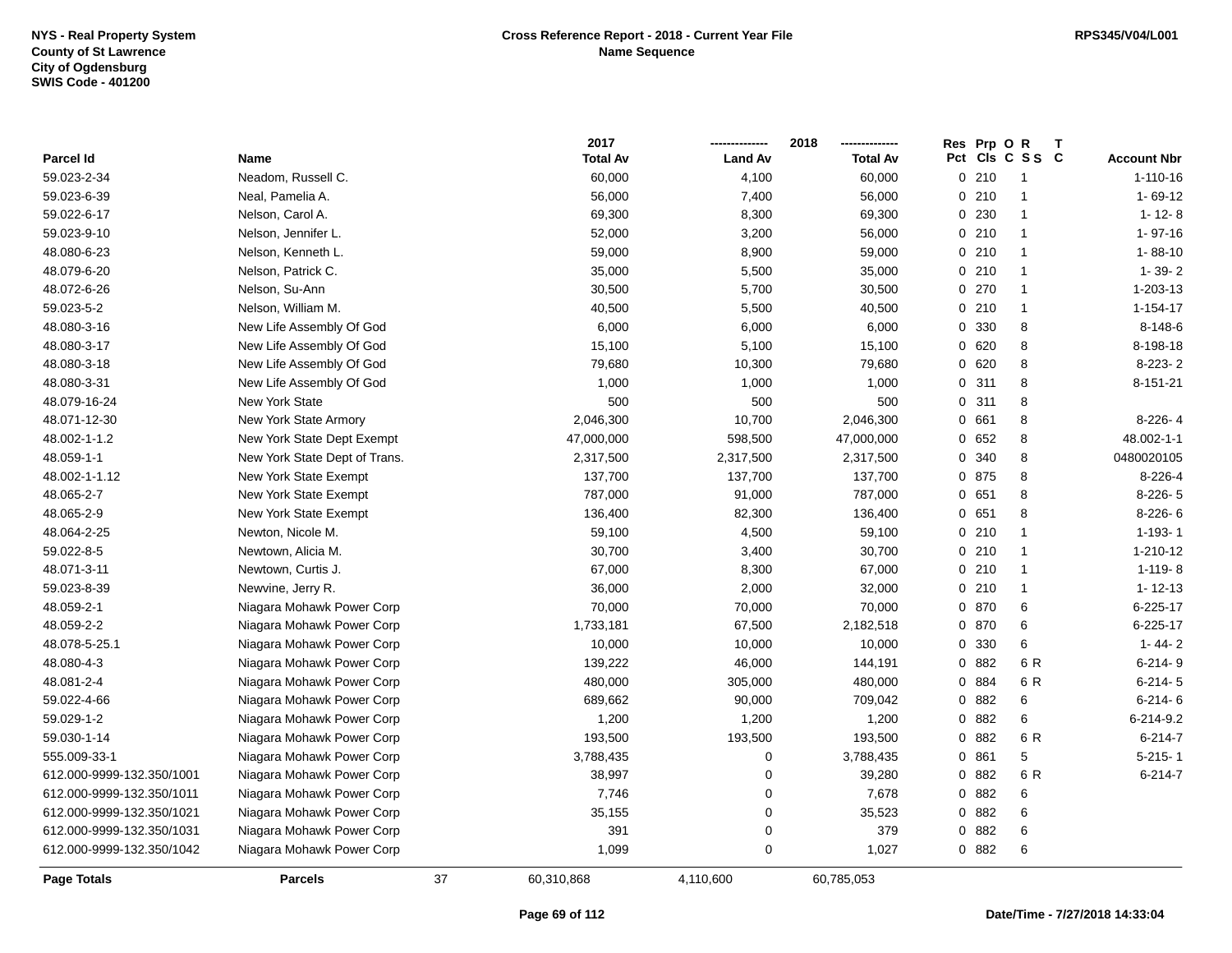|                           |                                                 | 2017            |                | 2018            | Res Prp O R |         |                 | $\mathbf{T}$ |                    |
|---------------------------|-------------------------------------------------|-----------------|----------------|-----------------|-------------|---------|-----------------|--------------|--------------------|
| Parcel Id                 | Name                                            | <b>Total Av</b> | <b>Land Av</b> | <b>Total Av</b> |             |         | Pct Cls C S S C |              | <b>Account Nbr</b> |
| 612.000-9999-132.350/1051 | Niagara Mohawk Power Corp                       | 193,368         | $\Omega$       | 192,669         |             | 0882    | 6               |              |                    |
| 612.000-9999-132.350/1061 | Niagara Mohawk Power Corp                       | 4,578           | $\mathbf 0$    | 2,977           |             | 0882    | 6               |              |                    |
| 612.000-9999-132.350/1071 | Niagara Mohawk Power Corp                       | 6,838           | $\mathbf 0$    | 6,959           |             | 0 882   | 6               |              |                    |
| 612.000-9999-132.350/1081 | Niagara Mohawk Power Corp                       | 26,654          | $\mathbf 0$    | 26,637          |             | 0 882   | 6               |              |                    |
| 612.000-9999-132.350/1091 | Niagara Mohawk Power Corp                       | 86,649          | 0              | 84,795          |             | 0882    | 6               |              |                    |
| 612.000-9999-132.350/1101 | Niagara Mohawk Power Corp                       | 194,139         | $\mathbf 0$    | 189,971         |             | 0 882   | 6               |              |                    |
| 612.000-9999-132.350/1111 | Niagara Mohawk Power Corp                       | 7,338           | $\mathbf 0$    | 7,530           |             | 0.882   | 6               |              |                    |
| 612.000-9999-132.350/1121 | Niagara Mohawk Power Corp                       | 38,249          | $\Omega$       | 39,144          |             | 0.882   | 6               |              |                    |
| 612.000-9999-132.350/1881 | Niagara Mohawk Power Corp                       | 1,399,075       | $\Omega$       | 1,424,676       |             | 0 882   | 6               |              |                    |
| 612.000-9999-132.350/1882 | Niagara Mohawk Power Corp                       | 148,061         | $\mathbf 0$    | 150,770         |             | 0 882   | 6               |              |                    |
| 48.057-2-15.1             | Nicholas, Gary J.                               | 105,000         | 8,500          | 105,000         |             | 0210    | $\overline{1}$  |              | $1 - 135 - 1$      |
| 48.080-4-6.12             | NIMADI 2, LLC                                   | 2,432,350       | 1,265,900      | 2,432,350       |             | 0.453   | $\overline{1}$  |              |                    |
| 48.072-2-68               | No Leaf Clover LLC                              | 39,000          | 4,100          | 45,100          |             | $0$ 220 | $\mathbf{1}$    |              | $1 - 152 - 11$     |
| 48.079-8-36               | No Leaf Clover LLC                              | 45,000          | 5,600          | 45,000          |             | 0210    | $\mathbf{1}$    |              | $1 - 97 - 5$       |
| 48.079-8-38               | No Leaf Clover LLC                              | 59,910          | 6,400          | 59,910          |             | 0220    | $\overline{1}$  |              | $1 - 35 - 4$       |
| 59.023-1-28               | No Leaf Clover LLC                              | 30,000          | 2,700          | 30,000          |             | 0210    | $\overline{1}$  |              | $1 - 6 - 14$       |
| 59.023-1-29               | No Leaf Clover LLC                              | 35,000          | 7,600          | 35,000          |             | 0210    | $\overline{1}$  |              | $1 - 6 - 13$       |
| 59.023-1-30               | No Leaf Clover LLC                              | 22,800          | 2,700          | 27,900          |             | 0210    | $\overline{1}$  |              | $1 - 6 - 15$       |
| 48.078-7-1.1              | No Leaf Clover, LLC                             | 160,000         | 7,500          | 160,000         |             | 0411    | $\overline{1}$  |              | $1 - 24 - 16.1$    |
| 59.022-1-19               | Norko, Sheila M.                                | 53,700          | 9,100          | 53,700          |             | 0210    | $\overline{1}$  |              | $1 - 81 - 1$       |
| 59.024-2-43               | Norman, Elizabeth J.                            | 42,800          | 10,300         | 42,800          |             | $0$ 210 | $\overline{1}$  |              | $1 - 124 - 7$      |
| 48.071-13-11              | NormReal LLC                                    | 80,000          | 3,800          | 80,000          |             | 0481    | $\mathbf{1}$    |              | $1 - 1 - 16$       |
| 59.031-2-32               | NormReal, LLC                                   | 15,000          | 4,400          | 35,000          |             | 0210    | $\overline{1}$  |              | $1-130-9$          |
| 59.038-1-18               | North Country Family, Health NP, PLLC           | 140,200         | 7,000          | 140,200         |             | 0 484   | $\overline{1}$  |              | $1 - 156 - 9$      |
| 48.071-7-36               | North Country Savings Bank                      | 36,000          | 3,600          | 49,000          |             | 0210    | $\overline{1}$  |              | $1 - 90 - 10$      |
| 48.072-1-21               | North Country Savings Bank                      | 45,100          | 2,600          | 42,000          |             | 0210    | $\mathbf{1}$    |              | $1 - 71 - 13$      |
| 48.079-2-3.1              | North Country Savings Bank                      | 1,062,400       | 72,500         | 1,062,400       |             | 0462    | $\overline{1}$  |              | 1-130-20           |
| 59.038-1-10.1             | North Country Transitional, Living Services     | 156,800         | 14,000         | 158,800         |             | 0 465   | 8               |              | $1 - 108 - 14$     |
| 48.065-2-16.112           | North Country Transitional, Living Services, Ir | 1,751,000       | 236,000        | 1,751,000       |             | 0411    | 8               |              |                    |
| 48.071-4-12               | North Country Transitional, Living Services, Ir | 3,600           | 3,600          | 3,600           |             | 0 330   | 8               |              | $1 - 23 - 1$       |
| 48.071-4-15.11            | North Country Transitional, Living Services, Ir | 315,880         | 54,600         | 315,880         |             | 0411    | 8               |              | 1-22-4&5           |
| 48.071-9-29               | North Country Transitional, Living Services, Ir | 40,000          | 6,200          | 40,000          |             | 0411    | 8               |              | $1 - 161 - 8$      |
| 48.071-11-11              | North Country Transitional, Living Services, Ir | 80,000          | 3,200          | 80,000          |             | 0210    | 8               |              | $1 - 9 - 16$       |
| 59.022-4-58.3             | North Country Transitional, Living Services, Ir | 2,000           | 2,000          | 2,000           |             | 0 330   | $\overline{1}$  |              |                    |
| 59.022-4-59.1             | North Country Transitional, Living Services, Ir |                 | 10,100         | 10,100          |             | 0 330   | $\overline{1}$  |              | $1 - 107 - 12$     |
| 59.022-4-60               | North Country Transitional, Living Services, Ir | 6,100           | 6,100          | 6,100           |             | 0 330   | $\overline{1}$  |              | 1-107-12           |
| 59.022-4-60.1             | North Country Transitional, Living Services, Ir |                 | 6,100          | 6,100           |             | 0 330   | $\overline{1}$  |              | 1-107-12           |
| <b>Page Totals</b>        | 34<br><b>Parcels</b>                            | 8,856,489       | 1,752,000      | 8,930,868       |             |         |                 |              |                    |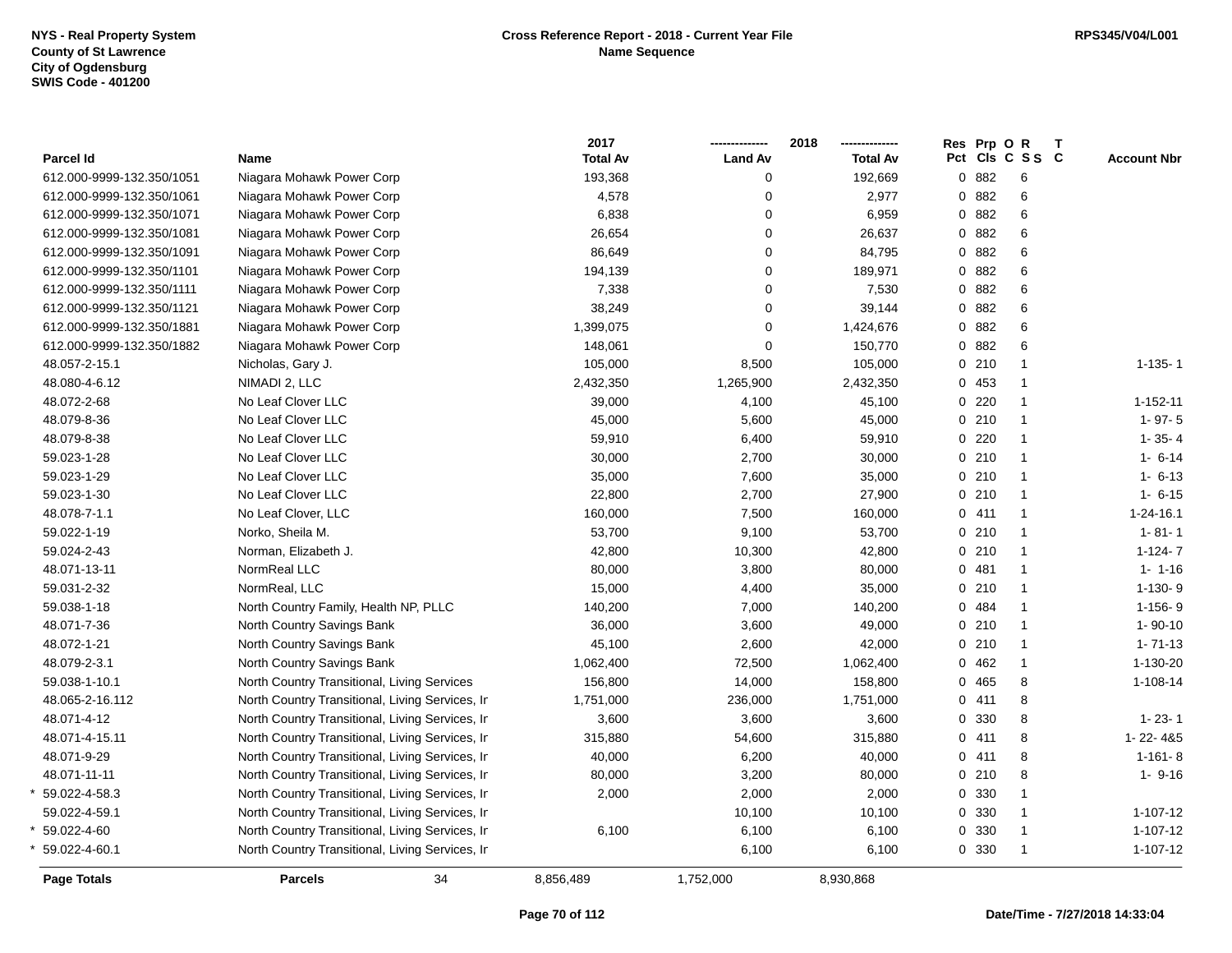|                    |                                                 | 2017            |                | 2018            | Res Prp O R |                 | Т |                    |
|--------------------|-------------------------------------------------|-----------------|----------------|-----------------|-------------|-----------------|---|--------------------|
| <b>Parcel Id</b>   | Name                                            | <b>Total Av</b> | <b>Land Av</b> | <b>Total Av</b> |             | Pct Cls C S S C |   | <b>Account Nbr</b> |
| 59.022-4-60.2      | North Country Transitional, Living Services, Ir |                 | 6,100          | 6,100           | 0 330       | $\mathbf{1}$    |   | $1 - 107 - 12$     |
| 59.022-4-59        | North Country Transitional, Living Services, L  | 5,100           | 5,100          | 5,100           | 0.311       | $\mathbf{1}$    |   | $8 - 3 - 3$        |
| 59.022-4-61        | North Country Transitional, Living Services, L  | 311,100         | 11,100         | 311,100         | 0411        | 8               |   | $1 - 16 - 12$      |
| 59.022-4-61.1      | North Country Transitional, Living Services, L  |                 | 14,200         | 325,300         | 0411        | 8               |   | $1 - 16 - 12$      |
| 59.023-11-17       | Northrup, Sally Ann                             | 42,320          | 4,200          | 42,320          | 0210        | $\mathbf{1}$    |   | $1 - 23 - 5$       |
| 48.078-6-5         | Notre Dame Church                               | 60,600          | 17,400         | 60,600          | 0 620       | 8               |   | $8-224-1$          |
| 48.078-6-6         | Notre Dame Church                               | 805,000         | 10,600         | 805,000         | 0620        | 8               |   | 8-223-17           |
| 48.078-6-7         | Notre Dame Church                               | 36,800          | 6,800          | 36,800          | 0 312       | 8               |   | 8-223-18           |
| 59.022-3-26        | Notre Dame Church                               | 190,000         | 6,000          | 190,000         | 0 620       | 8               |   | 8-223-16           |
| 59.021-4-26.1      | Nugent, Doris                                   | 97,000          | 13,300         | 97,000          | 0210        | $\mathbf{1}$    |   | $1-120-9$          |
| 59.021-4-28.1      | Nugent, Joshua J.                               | 53,000          | 6,000          | 53,000          | 0210        | $\mathbf{1}$    |   | $1 - 206 - 6$      |
| 48.079-3-2         | Nugent, Linda                                   | 70,600          | 7,400          | 70,600          | 0210        | $\mathbf{1}$    |   | $1 - 124 - 17$     |
| 48.071-11-29       | Nynex Real Estate NY                            | 350,000         | 25,500         | 350,000         | 0 831       | 6               |   | $6 - 214 - 3$      |
| 48.002-1-3.1       | NYS Urban Development                           | 46,500,000      | 2,000,000      | 46,500,000      | 0 652       | 8               |   | 8-225-17.3         |
| 48.002-1-3.2       | NYS Urban Development Cor                       | 33,000          | 33,000         | 33,000          | 0 670       | 8               |   | 48.002-1-3         |
| 59.022-7-2         | O'Brien, Laurie A.                              | 44,900          | 8,400          | 44,900          | 0210        | $\mathbf{1}$    |   | $1 - 139 - 3$      |
| 48.071-5-62        | O'Brien, S & J Inc                              | 90,000          | 10,700         | 90,000          | 0.485       | $\mathbf{1}$    |   | $1 - 85 - 5$       |
| 48.071-15-10       | O'Brien, S & J Inc                              | 6,855           | 4,000          | 6,855           | 0 331       | $\mathbf{1}$    |   |                    |
| 48.079-16-12.1     | O'Brien, Sean P.                                | 148,000         | 5,000          | 148,000         | 0210        | $\mathbf{1}$    |   | $1 - 90 - 8$       |
| 48.072-9-22        | O'Brien, William                                | 50,000          | 7,600          | 54,000          | 0210        | $\mathbf{1}$    |   | $1 - 211 - 10$     |
| 48.058-1-14.1      | O'Donaghue, Francis                             | 130,000         | 11,800         | 130,000         | 0210        | $\mathbf{1}$    |   | 1-152-17           |
| 48.058-11-9        | O'Donnell, Paul C.                              | 178,000         | 11,800         | 178,000         | 0210        | $\mathbf{1}$    |   | 1-125-18.1         |
| 59.030-9-20        | O'Grady, Jessica                                | 3,500           | 3,500          | 3,500           | 0.311       | $\mathbf{1}$    |   | 1-130-12           |
| 59.030-8-4         | O'Grady, John D.                                | 70,000          | 6,600          | 70,000          | 0210        | $\mathbf{1}$    |   | $1 - 151 - 1$      |
| 48.079-12-32       | O'Grady, Michael                                | 49,000          | 4,800          | 49,000          | 0210        | $\mathbf{1}$    |   | $1 - 33 - 10$      |
| 59.030-7-20        | O'Grady, Michael                                | 24,600          | 9,000          | 24,600          | 0270        | $\mathbf{1}$    |   | $1 - 18 - 8$       |
| 59.031-3-25.1      | O'Grady, Michael                                | 17,200          | 17,200         | 17,200          | 0.311       | $\mathbf{1}$    |   | $1 - 64 - 8$       |
| 59.022-6-38        | O'Grady, Michael P.                             | 22,670          | 6,800          | 22,670          | 0210        | $\mathbf{1}$    |   | 1-23-10.2          |
| 59.030-8-17        | O'Grady, Timothy                                | 37,800          | 4,000          | 37,800          | 0 449       | $\mathbf{1}$    |   | $1 - 87 - 8$       |
| 59.030-8-10        | O'Grady, Timothy A.                             | 10,900          | 10,900         | 10,900          | 0.311       | $\overline{1}$  |   | $1 - 227 - 13$     |
| 48.064-1-15        | O'Hare, Bonnie                                  | 27,000          | 4,000          | 27,000          | 0210        | $\mathbf{1}$    |   | $1 - 117 - 1$      |
| 48.079-2-9         | O'Hare, Bonnie                                  | 42,000          | 5,200          | 42,000          | 0210        | $\mathbf{1}$    |   | $1 - 72 - 13$      |
| 48.079-8-12        | O'Hare, Bonnie                                  | 58,000          | 4,500          | 58,000          | 0210        | $\mathbf{1}$    |   | $1 - 211 - 12$     |
| 59.038-1-15        | O'Hare, Bonnie                                  | 10,500          | 10,500         | 10,500          | 0.311       | $\mathbf{1}$    |   | 1-164-13           |
| 48.064-3-4.1       | O'Hare, Joseph                                  | 39,200          | 2,800          | 28,000          | 0210        | $\mathbf{1}$    |   | 1-205-18           |
| 59.022-11-23       | O'Hare, Joseph                                  | 63,000          | 6,400          | 56,000          | 0210        | $\overline{1}$  |   | 1-126-15           |
| 48.071-8-16        | O'Hare, Joseph D.                               | 50,000          | 4,700          | 50,000          | 0210        | $\overline{1}$  |   | 1-210-13           |
| <b>Page Totals</b> | 34<br><b>Parcels</b>                            | 49,411,445      | 2,304,600      | 49,722,545      |             |                 |   |                    |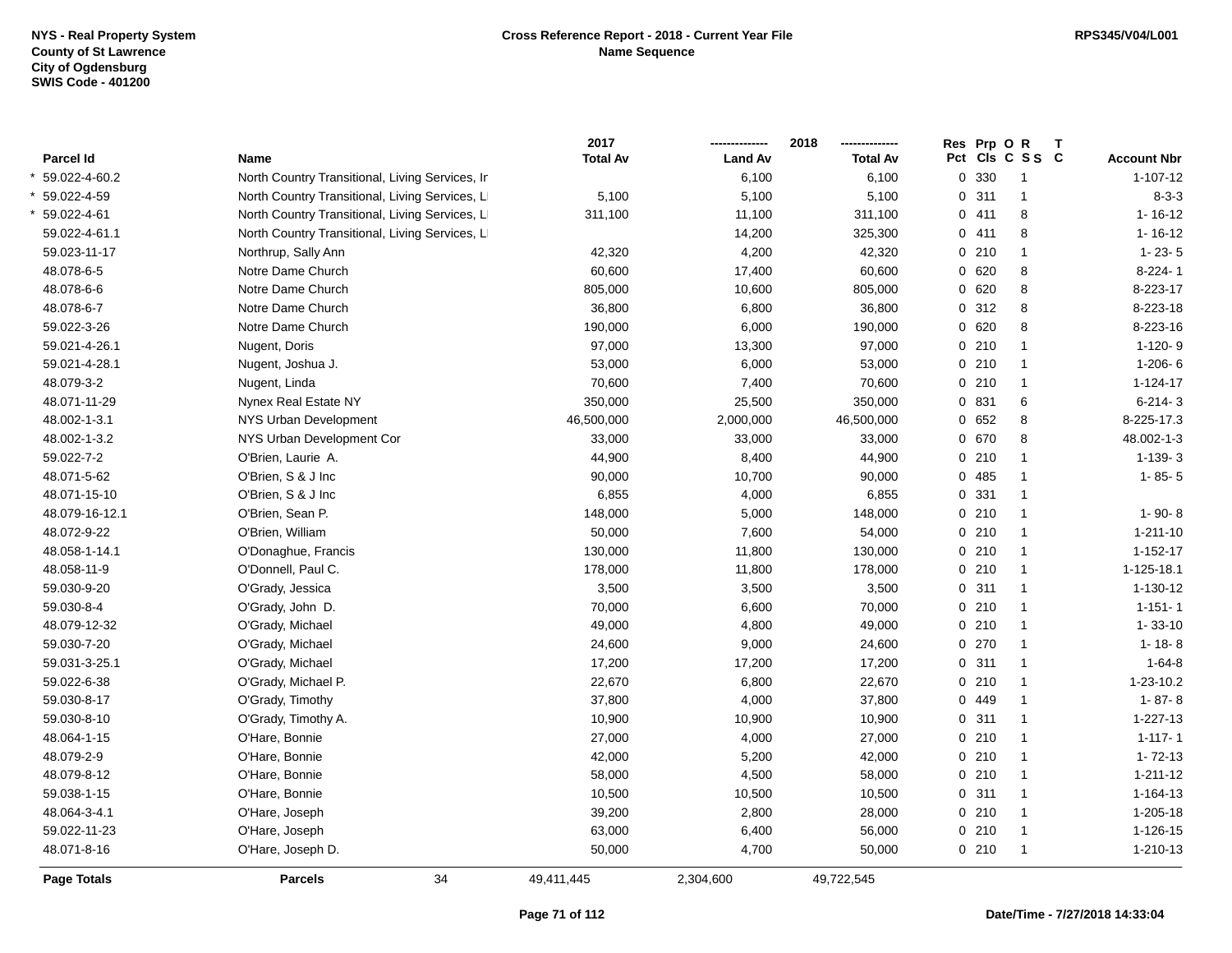|                  |                               |    | 2017            |                | 2018            | Res Prp O R | т               |                    |
|------------------|-------------------------------|----|-----------------|----------------|-----------------|-------------|-----------------|--------------------|
| Parcel Id        | Name                          |    | <b>Total Av</b> | <b>Land Av</b> | <b>Total Av</b> |             | Pct Cls C S S C | <b>Account Nbr</b> |
| 59.030-5-19      | O'Hare, Joseph D.             |    | 62,680          | 9,800          | 62,680          | 0210        | $\overline{1}$  | $1 - 10 - 12$      |
| 48.071-2-2       | O'Keefe, John                 |    | 170,000         | 6,900          | 170,000         | 0210        | $\overline{1}$  | $1 - 71 - 20$      |
| 59.023-5-45      | O'Malia, Sara                 |    | 27,500          | 8,900          | 27,500          | 0210        | $\overline{1}$  | $1 - 3 - 14$       |
| 48.064-6-25.1    | O'Marah, Mary Jane            |    | 38,500          | 9,300          | 41,000          | 0210        | $\mathbf{1}$    | 1-133-11           |
| 48.072-6-41      | O'Marah, Raymond J.           |    | 45,000          | 7,700          | 48,000          | 0210        | $\mathbf 1$     | $1 - 111 - 9$      |
| 48.079-6-13      | O'Marah, Ronald L.            |    | 53,100          | 5,100          | 53,100          | 0210        | $\mathbf 1$     | $1-127-4$          |
| 48.072-9-24      | O'Marah, Virginia (LU).       |    | 58,000          | 5,600          | 58,000          | 0210        | $\overline{1}$  | 1-163-17           |
| 48.050-2-9       | O'Neil, Ann C.                |    | 67,000          | 8,100          | 67,000          | 0210        | $\overline{1}$  | $1 - 117 - 9$      |
| 48.050-2-10.1    | O'Neil, Ann C.                |    | 3,000           | 3,000          | 3,000           | 0.311       | $\overline{1}$  | 1-208-18           |
| 48.078-7-3.2     | O'Neil, Michael J. Jr.        |    | 46,000          | 3,100          | 46,000          | 0.281       | $\mathbf{1}$    | $1 - 101 - 2.1$    |
| 48.079-6-6       | O'Neil, Myrna E.              |    | 90,500          | 6,500          | 90,500          | 0210        | $\mathbf 1$     | $1-166-8$          |
| 48.058-6-21.1    | O'Neil, Myrna E. (LU).        |    | 79,000          | 15,700         | 79,000          | 0210        | $\mathbf 1$     | $1 - 29 - 11$      |
| 48.071-11-13     | O'Reilly, Eleanor             |    | 36,000          | 6,300          | 36,000          | 0210        | $\mathbf 1$     | $1-127-9$          |
| 59.021-1-26      | O'Reilly, Kathleen            |    | 46,200          | 3,600          | 46,200          | 0210        | $\mathbf 1$     | $1 - 59 - 11$      |
| 48.071-7-50      | O'Reilly, Timothy D.          |    | 48,900          | 4,700          | 48,900          | 0210        | $\mathbf{1}$    | $1 - 41 - 11$      |
| 48.079-13-14     | O'Reilly, William             |    | 53,000          | 3,100          | 53,000          | 0210        | $\overline{1}$  | $1 - 42 - 18$      |
| 59.021-4-9       | O'Shea, Donald H.             |    | 41,000          | 7,400          | 41,000          | 0210        | $\overline{1}$  | $1 - 87 - 16$      |
| 59.031-2-33      | O'Shea, Jamie R.              |    | 33,000          | 4,400          | 42,000          | 0210        | $\overline{1}$  | $1 - 43 - 2$       |
| 59.031-2-34      | O'Shea, Jamie R.              |    | 3,800           | 4,400          | 4,400           | 0 311       | 1               | 8-148-20           |
| 59.031-2-2       | O'Shea, Robert                |    | 30,900          | 6,300          | 30,900          | 0210        | $\mathbf 1$     | $1 - 161 - 6$      |
| 59.022-12-23.1   | O'Shea, Robert P.             |    | 79,000          | 6,400          | 79,000          | 0210        | $\mathbf 1$     | $1-198-3$          |
| 59.024-2-22      | Oakes, John E.                |    | 44,900          | 2,900          | 44,900          | 0210        | $\overline{1}$  | 1-101-20           |
| 59.023-10-3      | Oakes, William E.             |    | 30,520          | 4,800          | 30,520          | 0210        | $\overline{1}$  | 1-102-19           |
| 48.073-2-25      | Oberg, Harold                 |    | 3,900           | 3,900          | 3,900           | 0.311       | $\overline{1}$  | $1-125-2$          |
| 48.073-2-26      | Oberg, Harold                 |    | 30,900          | 6,200          | 40,000          | 0210        | $\mathbf{1}$    | $1-205-7$          |
| 48.064-2-11      | Odendahl, Alvin R. III.       |    | 25,000          | 3,000          | 25,000          | 0210        | $\mathbf 1$     | $1 - 93 - 8$       |
| 48.072-2-15.12   | Odendahl, Alvin R. III.       |    | 1,500           | 1,500          | 1,500           | 0.311       | $\mathbf{1}$    |                    |
| 48.072-2-16      | Odendahl, Alvin R. III.       |    | 23,000          | 3,500          | 39,000          | 0210        | 1               | $1 - 38 - 18$      |
| 48.078-9-8       | Ogdensburg Amvets Post 19     |    | 67,000          | 5,600          | 67,000          | 0 534       | $\mathbf 1$     |                    |
| 48.078-9-9       | Ogdensburg Amvets Post 19     |    | 143,000         | 11,500         | 143,000         | 0 534       | $\mathbf 1$     |                    |
| 48.065-9-2.1     | Ogdensburg Associates, LLC    |    | 8,700,000       | 1,629,000      | 8,700,000       | 0452        | $\overline{1}$  | 48065021311        |
| 48.065-9-3.111   | Ogdensburg Associates, LLC    |    | 6,085,000       | 1,433,800      | 6,085,000       | 0 453       | $\overline{1}$  |                    |
| 48.066-2-4       | Ogdensburg Associates, LLC    |    | 528,300         | 146,700        | 528,300         | 0462        | $\mathbf{1}$    | 45065021311        |
| 48.066-2-5       | Ogdensburg Associates, LLC    |    | 15,000          | 15,000         | 15,000          | 0 330       | $\overline{1}$  |                    |
| 59.024-2-17.11   | Ogdensburg Bowling Center Inc |    | 306,400         | 202,500        | 306,400         | 0.541       | $\mathbf{1}$    | 1-156-20           |
| 48.080-2-30./1   | Ogdensburg Boys & Girls Club  |    | 900,000         | 0              | 900,000         | 0 534       | 8               | 8-225-14           |
| 48.002-1-2.111/1 | Ogdensburg Bridge &           |    | 386,200         | 0              | 386,200         | 0485        | 8               |                    |
| Page Totals      | <b>Parcels</b>                | 37 | 18,402,700      | 3,606,200      | 18,442,900      |             |                 |                    |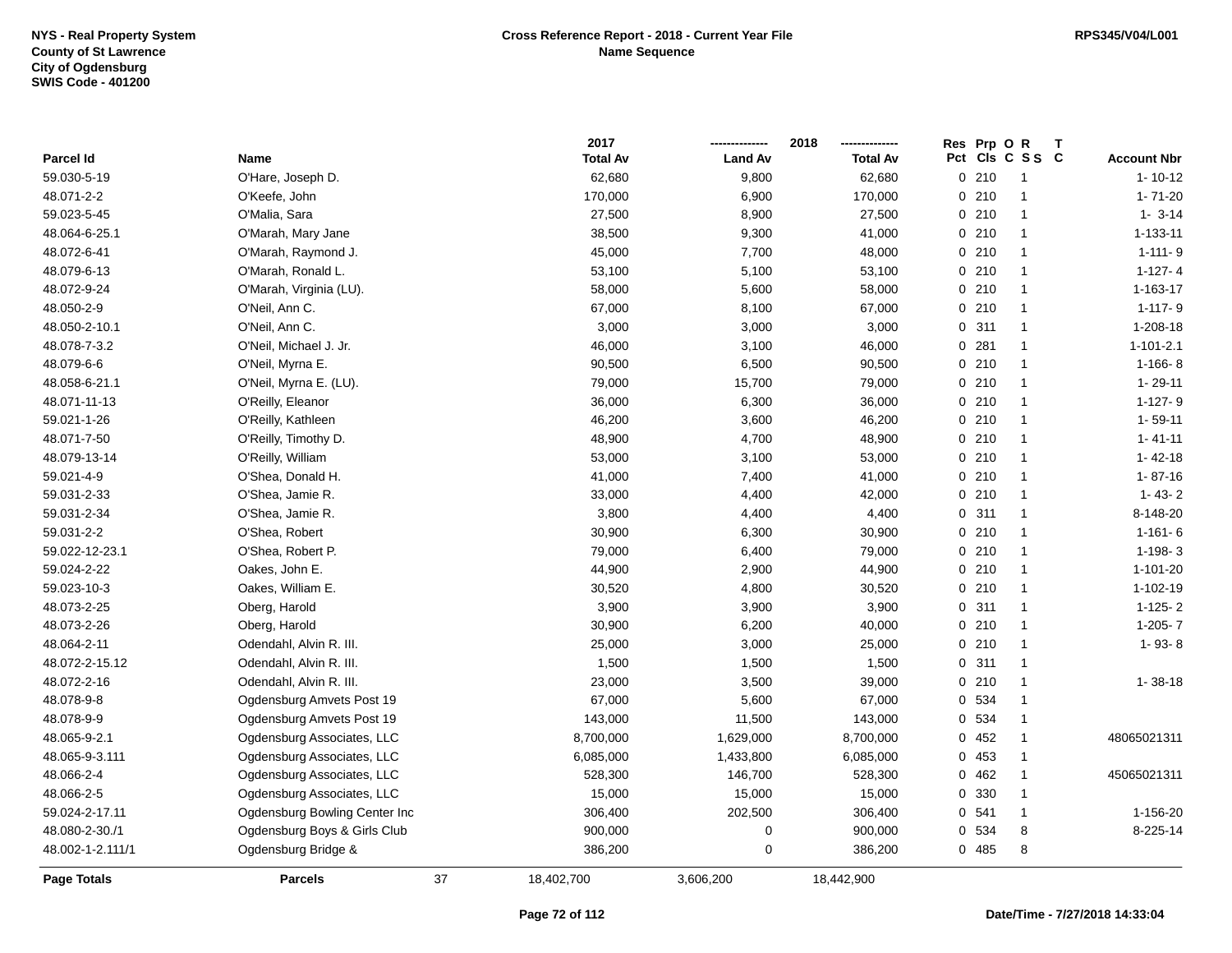|                |                                |    | 2017            |                | 2018            |     | Res Prp O R |                | Т |                    |
|----------------|--------------------------------|----|-----------------|----------------|-----------------|-----|-------------|----------------|---|--------------------|
| Parcel Id      | Name                           |    | <b>Total Av</b> | <b>Land Av</b> | <b>Total Av</b> | Pct |             | CIs C S S C    |   | <b>Account Nbr</b> |
| 48.002-1-6     | Ogdensburg Bridge &            |    | 360,000         | 360,000        | 360,000         |     | 0 700       | 8              |   | 8-225-17.6         |
| 48.064-3-43    | Ogdensburg Bridge &            |    | 125,000         | 50,000         | 125,000         |     | 0 331       | $\bf 8$        |   |                    |
| 48.064-4-27.1  | Ogdensburg Bridge &            |    | 7,000           | 7,000          | 7,000           |     | 0 330       | 8              |   | $8 - 2 - 2.1$      |
| 48.058-8-3     | Ogdensburg Bridge &            |    | 285,000         | 235,000        | 285,000         |     | 0 843       | 8              |   | 8-151-10.1         |
| 48.063-1-22    | Ogdensburg Bridge &            |    | 16,894,000      | 2,136,000      | 16,894,000      |     | 0 650 W 8   |                |   | 8-225-20           |
| 48.002-1-20.11 | Ogdensburg Bridge & Port Auth  |    | 25,550,000      | 7,920,000      | 25,550,000      |     | 0714        | 8              |   |                    |
| 48.002-1-2./4  | Ogdensburg Bridge & Port Auth. |    | 895,000         | 0              | 895,000         |     | 0652        | 8              |   | 48002-1-2/4        |
| 48.002-1-13.11 | Ogdensburg Bridge & Port Auth. |    | 719,000         | 67,500         | 719,000         |     | 0710        | $\bf 8$        |   |                    |
| 48.002-1-14    | Ogdensburg Bridge & Port Auth. |    | 1,190,000       | 1,190,000      | 1,190,000       |     | 0 652       | 8              |   |                    |
| 48.002-1-15    | Ogdensburg Bridge & Port Auth. |    | 175,000         | 175,000        | 175,000         |     | 0 652       | 8              |   |                    |
| 48.058-5-7     | Ogdensburg City Of             |    | 5,000           | 5,000          | 5,000           |     | 0.311       | $\mathbf{1}$   |   | $1 - 37 - 1.1$     |
| 48.058-5-11    | Ogdensburg City Of             |    | 1,000           | 1,000          | 1,000           |     | 0.311       | $\mathbf{1}$   |   | $1 - 112 - 13$     |
| 48.063-1-3.11  | Ogdensburg City Of             |    | 11,500,000      | 96,000         | 11,500,000      |     | 0 853       | 8              |   | $8-212-1$          |
| 48.063-2-2.21  | Ogdensburg City Of             |    | 232,000         | 42,000         | 232,000         |     | 0 653 W 8   |                |   | 8-68-17.2          |
| 48.064-8-9.1   | Ogdensburg City Of             |    | 7,500           | 7,500          | 7,500           |     | 0.311       | $\overline{1}$ |   | $1 - 14 - 9$       |
| 48.065-1-1.12  | Ogdensburg City Of             |    | 5,000           | 5,000          | 5,000           |     | 0.311       | 8              |   |                    |
| 48.065-1-6.1   | Ogdensburg City Of             |    | 3,300           | 3,300          | 3,300           |     | 0 590       | 8              |   | $8-128-7$          |
| 48.065-2-4     | Ogdensburg City Of             |    | 3,200           | 2,900          | 2,900           |     | 0.311       | $\mathbf{1}$   |   | $1 - 36 - 19$      |
| 48.065-8-12    | Ogdensburg City Of             |    | 6,000           | 6,000          | 6,000           |     | 0 963       | 8              |   | 8-227-11           |
| 48.070-2-1.11  | Ogdensburg City Of             |    | 2,438,400       | 750,000        | 2,438,400       |     | 0 682 W 8   |                |   | 8-219-2            |
| 48.070-2-36    | Ogdensburg City Of             |    | 582,789         | 465,400        | 582,789         |     | 0 963 W 8   |                |   | $8-227-1$          |
| 48.070-2-37    | Ogdensburg City Of             |    | 40,000          | 40,000         | 40,000          |     | 0 330 W 8   |                |   | 8-138-17.2         |
| 48.070-2-38    | Ogdensburg City Of             |    | 41,000          | 41,000         | 41,000          |     | 0 963 W 8   |                |   | 8-138-17.1         |
| 48.071-3-15.1  | Ogdensburg City Of             |    | 16,800          | 16,800         | 16,800          |     | 0 438       | 8              |   | 8-123-13           |
| 48.071-4-28    | Ogdensburg City Of             |    | 607,800         | 86,100         | 607,800         |     | 0.652       | 8              |   | 8-227-15           |
| 48.071-5-29    | Ogdensburg City Of             |    | 27,800          | 2,700          | 15,000          |     | 0210        | $\mathbf{1}$   |   | $1 - 51 - 1$       |
| 48.071-5-37.12 | Ogdensburg City Of             |    | 500             | 250            | 250             |     | 0 330       | 8              |   |                    |
| 48.071-5-44    | Ogdensburg City Of             |    | 160,000         | 7,700          | 160,000         |     | 0651        | 8              |   | 8-228-3            |
| 48.071-5-47.1  | Ogdensburg City Of             |    | 95,100          | 43,000         | 95,100          |     | 0440        | $\mathbf{1}$   |   | 1-123-12           |
| 48.071-6-46    | Ogdensburg City Of             |    | 1,800           | 1,500          | 1,500           |     | 0.311       | $\mathbf{1}$   |   | $1 - 23 - 4$       |
| 48.071-6-47    | Ogdensburg City Of             |    | 1,800           | 1,500          | 1,500           |     | 0.311       | $\mathbf{1}$   |   | $1 - 23 - 3$       |
| 48.071-8-3     | Ogdensburg City Of             |    | 75,000          | 75,000         | 75,000          |     | 0 963       | $\bf 8$        |   | 8-227-10           |
| 48.071-14-11   | Ogdensburg City Of             |    | 1,414,000       | 16,800         | 1,414,000       |     | 0 652       | 8              |   | 8-228-10           |
| 48.072-1-12    | Ogdensburg City Of             |    | 5,700           | 4,700          | 5,700           |     | 0.312       | $\mathbf{1}$   |   | 1-175-9            |
| 48.072-4-23    | Ogdensburg City Of             |    | 9,600           | 5,100          | 9,600           |     | 0210        | $\mathbf{1}$   |   | 1-149-17           |
| 48.072-6-9     | Ogdensburg City Of             |    | 4,100           | 4,100          | 4,100           |     | 0.311       | $\bf 8$        |   | $1 - 71 - 18$      |
| 48.072-7-40    | Ogdensburg City Of             |    | 6,000           | 6,000          | 6,000           |     | 0.311       | $\mathbf{1}$   |   | $1 - 2 - 5$        |
| Page Totals    | <b>Parcels</b>                 | 37 | 63,491,189      | 13,876,850     | 63,477,239      |     |             |                |   |                    |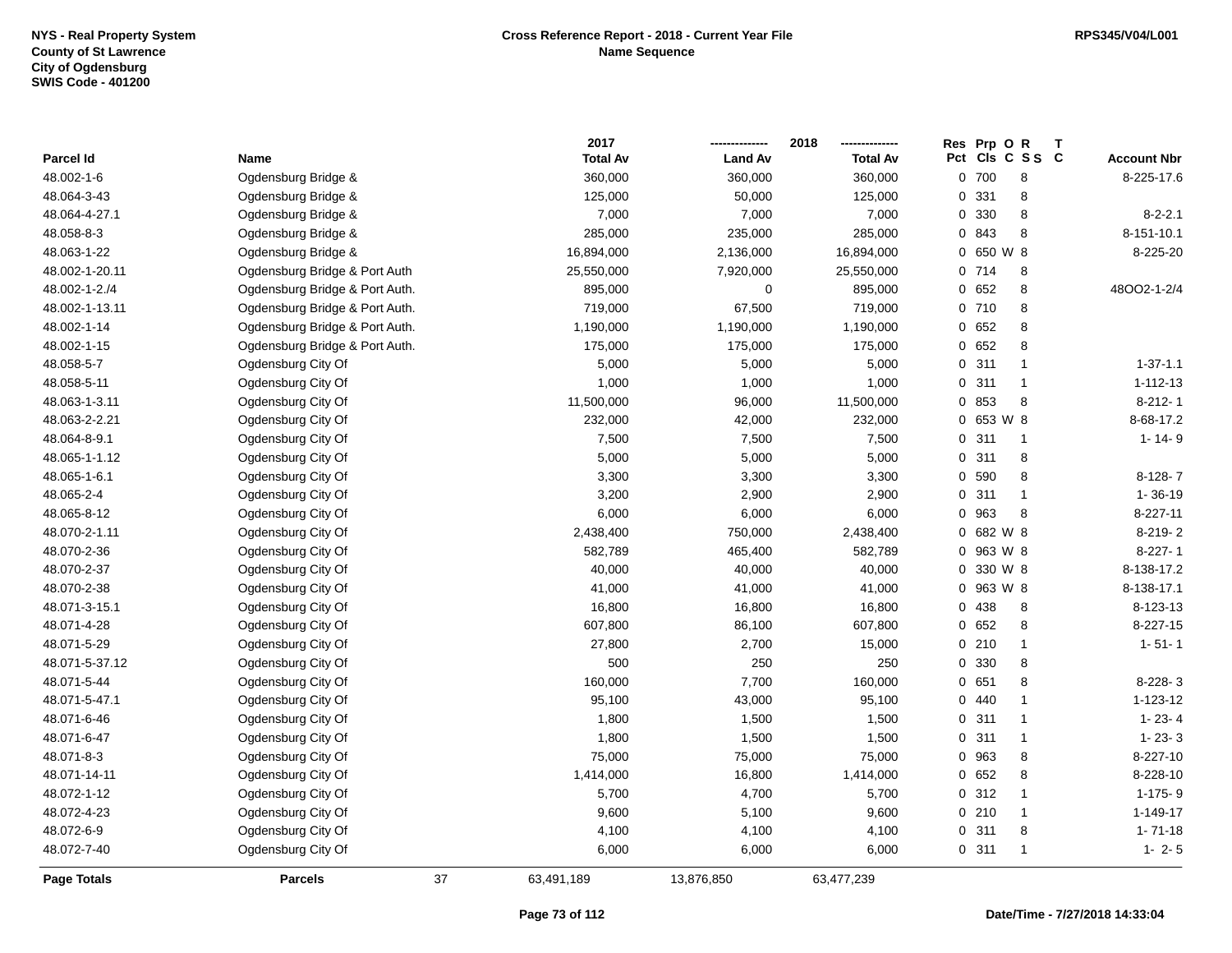|                |                    |    | 2017            |                | 2018            | Res Prp O R |                 | Т |                    |
|----------------|--------------------|----|-----------------|----------------|-----------------|-------------|-----------------|---|--------------------|
| Parcel Id      | Name               |    | <b>Total Av</b> | <b>Land Av</b> | <b>Total Av</b> |             | Pct Cls C S S C |   | <b>Account Nbr</b> |
| 48.072-8-34    | Ogdensburg City Of |    | 10,000          | 6,500          | 10,000          | 0 331       | 8               |   | 8-47-20            |
| 48.072-8-35    | Ogdensburg City Of |    | 809,500         | 12,400         | 809,500         | 0 822       | $\bf 8$         |   | 8-83-2             |
| 48.073-3-9     | Ogdensburg City Of |    | 350,000         | 70,000         | 350,000         | 0 651       | 8               |   | 8-158-8            |
| 48.073-3-14    | Ogdensburg City Of |    | 988,700         | 129,600        | 988,700         | 0 651       | $\bf 8$         |   | $8 - 111 - 7$      |
| 48.074-1-2.1   | Ogdensburg City Of |    | 1,240,000       | 740,000        | 1,240,000       | 0 852       | 8               |   | $8-228-7$          |
| 48.078-1-6     | Ogdensburg City Of |    | 125,000         | 125,000        | 125,000         | 0 653       | 8               |   | 8-171-20           |
| 48.078-1-7.1   | Ogdensburg City Of |    | 1,700,000       | 144,000        | 1,700,000       | 0 682 W 8   |                 |   | 8-118-12.1         |
| 48.078-1-35    | Ogdensburg City Of |    | 175,000         | 175,000        | 175,000         | 0 330       | 8               |   |                    |
| 48.078-3-33    | Ogdensburg City Of |    | 250,000         | 250,000        | 250,000         | 0 846       | 8               |   |                    |
| 48.078-4-4.11  | Ogdensburg City Of |    | 10,000          | 10,000         | 10,000          | 0 330       | $\mathbf{1}$    |   | $1 - 19 - 13$      |
| 48.078-4-10    | Ogdensburg City Of |    | 10,000          | 10,000         | 10,000          | 0 330       | $\bf 8$         |   | 8-109-4            |
| 48.078-4-11    | Ogdensburg City Of |    | 10,000          | 10,000         | 10,000          | 0 330       | 8               |   | 8-109-2            |
| 48.078-4-12    | Ogdensburg City Of |    | 15,000          | 10,000         | 15,000          | 0 331 W 8   |                 |   | $8 - 113 - 1$      |
| 48.078-4-16    | Ogdensburg City Of |    | 2,500           | 2,500          | 2,500           | 0 330       | $\bf 8$         |   | 1-178-20           |
| 48.078-4-17    | Ogdensburg City Of |    | 4,500           | 4,500          | 4,500           | 0 330       | 8               |   | $8 - 31 - 4$       |
| 48.078-4-18    | Ogdensburg City Of |    | 3,100           | 3,100          | 3,100           | 0 330       | 8               |   | 8-193-13           |
| 48.078-4-19    | Ogdensburg City Of |    | 4,500           | 4,500          | 4,500           | 0 330       | $\bf 8$         |   | $8 - 31 - 8$       |
| 48.078-4-20    | Ogdensburg City Of |    | 3,100           | 3,100          | 3,100           | 0 330       | 8               |   | 8-31-9             |
| 48.078-4-21    | Ogdensburg City Of |    | 3,700           | 3,700          | 3,700           | 0 330       | 8               |   | $8 - 31 - 7$       |
| 48.078-4-22    | Ogdensburg City Of |    | 4,000           | 4,000          | 4,000           | 0 330       | 8               |   | $8 - 37 - 7$       |
| 48.078-4-23    | Ogdensburg City Of |    | 3,300           | 3,300          | 3,300           | 0 330       | 8               |   | $8 - 31 - 6$       |
| 48.078-4-24    | Ogdensburg City Of |    | 3,300           | 3,300          | 3,300           | 0 330       | $\bf 8$         |   | $8 - 31 - 5$       |
| 48.078-4-30    | Ogdensburg City Of |    | 10,000          | 10,000         | 10,000          | 0 330       | $\mathbf{1}$    |   | $1 - 34 - 1$       |
| 48.078-4-31    | Ogdensburg City Of |    | 10,000          | 7,000          | 10,000          | 0 449       | $\mathbf{1}$    |   | $1 - 73 - 16$      |
| 48.078-4-32    | Ogdensburg City Of |    | 60,000          | 12,000         | 60,000          | 0 331       | $\mathbf{1}$    |   | $1 - 33 - 19$      |
| 48.078-4-33    | Ogdensburg City Of |    | 2,700           | 1,700          | 2,700           | 0 331       | $\mathbf{1}$    |   | $1 - 73 - 18$      |
| 48.078-4-36    | Ogdensburg City Of |    | 2,500           | 2,500          | 2,500           | 0 330       | 1               |   | $1 - 34 - 2$       |
| 48.078-4-40    | Ogdensburg City Of |    | 2,000           | 2,000          | 2,000           | 0 330       | $\mathbf{1}$    |   | 480780101.1        |
| 48.078-4-41    | Ogdensburg City Of |    | 10,000          | 8,000          | 8,000           | 0 330       | $\mathbf{1}$    |   | 480780441          |
| 48.078-4-42    | Ogdensburg City Of |    | 9,300           | 9,300          | 10,300          | 0 331       | $\mathbf{1}$    |   | 0480780425         |
| 48.078-4-42./1 | Ogdensburg City Of |    | 400,000         | $\mathbf 0$    | 400,000         | 0652        | 8               |   | 48.078-4-42        |
| 48.078-4-48    | Ogdensburg City Of |    | 90,000          | 90,000         | 90,000          | 0 330 W 8   |                 |   | 8-214-5.2          |
| 48.078-5-27    | Ogdensburg City Of |    | 9,500           | 3,100          | 9,500           | 0210        | $\mathbf{1}$    |   | $1 - 59 - 4$       |
| 48.078-5-31    | Ogdensburg City Of |    | 2,400           | 2,400          | 2,400           | 0.311       | 8               |   | $8 - 1 - 17$       |
| 48.078-5-33    | Ogdensburg City Of |    | 4,700           | 4,700          | 4,700           | 0.311       | $\bf 8$         |   | $8 - 71 - 16$      |
| 48.078-5-34    | Ogdensburg City Of |    | 4,700           | 4,700          | 4,700           | 0.311       | $\bf 8$         |   | 8-207-19           |
| 48.078-9-1     | Ogdensburg City Of |    | 470,400         | 120,400        | 470,400         | 0 653       | 8               |   | 8-228-8            |
| Page Totals    | <b>Parcels</b>     | 37 | 6,813,400       | 2,002,300      | 6,812,400       |             |                 |   |                    |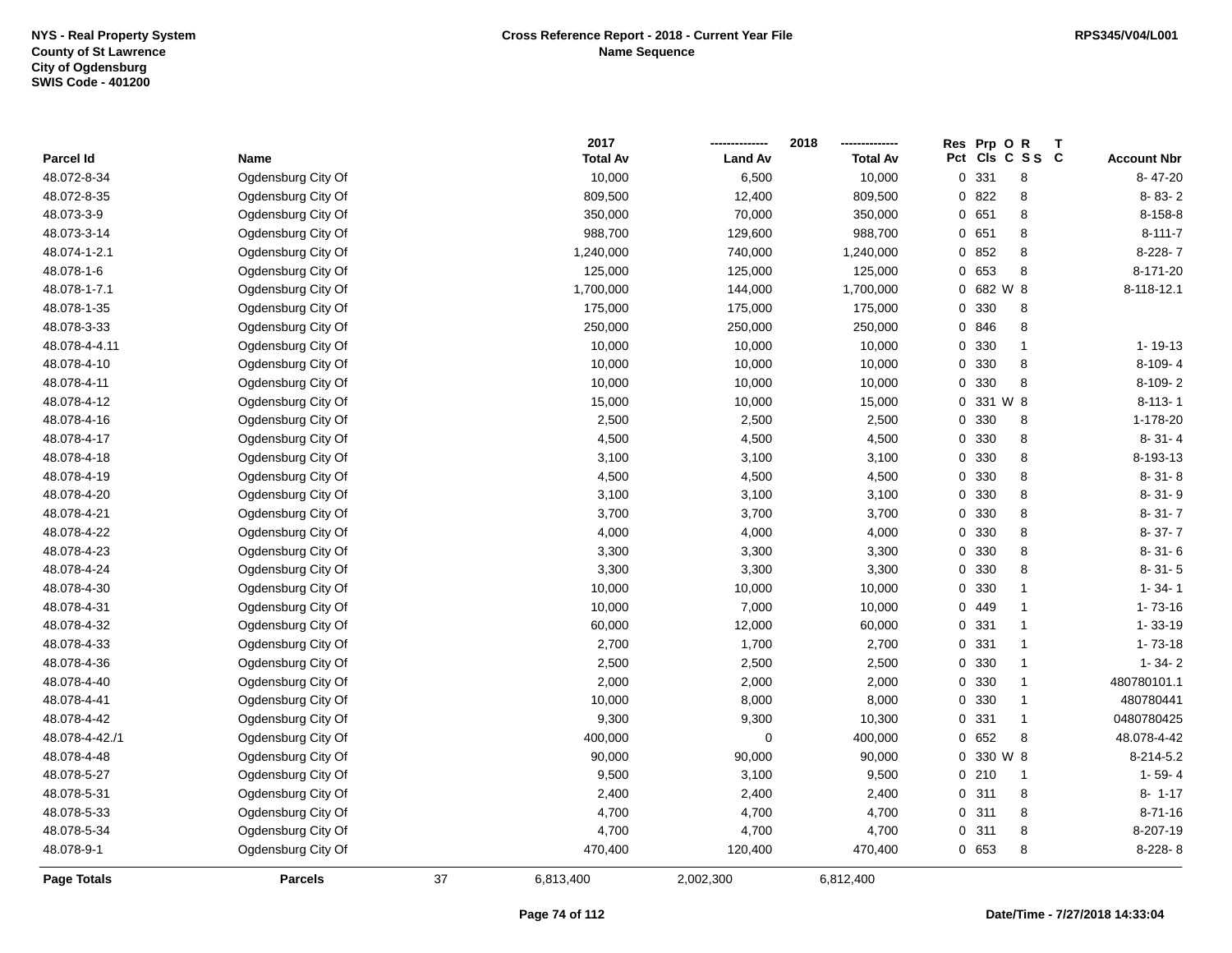|                  |                    |    | 2017            |                | 2018            | Res | Prp O R       |                 |                    |
|------------------|--------------------|----|-----------------|----------------|-----------------|-----|---------------|-----------------|--------------------|
| Parcel Id        | Name               |    | <b>Total Av</b> | <b>Land Av</b> | <b>Total Av</b> |     |               | Pct Cls C S S C | <b>Account Nbr</b> |
| 48.078-9-4       | Ogdensburg City Of |    | 3,500           | 3,500          | 3,500           |     | 0 330         | 8               | $8 - 57 - 9$       |
| 48.078-9-5       | Ogdensburg City Of |    | 65,000          | 6,900          | 65,000          |     | 0481          | $\overline{1}$  | $1 - 61 - 18$      |
| 48.079-3-16.1    | Ogdensburg City Of |    | 6,000           | 6,000          | 6,000           |     | 0.311         | 8               | $1 - 154 - 2$      |
| 48.079-12-10.114 | Ogdensburg City Of |    | 25,000          | 15,000         | 25,000          |     | 0642          | $\overline{1}$  | $1 - 225 - 1$      |
| 48.079-16-23     | Ogdensburg City Of |    | 285,600         | 285,600        | 285,600         |     | 0 960 W 8     |                 | $8-227-7$          |
| 48.080-3-8       | Ogdensburg City Of |    | 15,000          | 15,000         | 15,000          |     | 0 592         | 8               | 8-225-12           |
| 48.080-3-15      | Ogdensburg City Of |    | 9,500           | 9,500          | 9,500           |     | 0 592         | $\bf 8$         | 8-225-13.1         |
| 48.080-3-32      | Ogdensburg City Of |    | 7,700           | 7,700          | 7,700           |     | 0 592         | $\bf 8$         | 8-225-13.2         |
| 48.080-4-1       | Ogdensburg City Of |    | 600,000         | 33,700         | 600,000         |     | 0 662         | 8               | 8-226-9            |
| 48.080-4-22      | Ogdensburg City Of |    | 3,200           | 3,200          | 3,200           |     | 0.311         | $\mathbf{1}$    | $8 - 65 - 11$      |
| 59.021-3-1       | Ogdensburg City Of |    | 2,000           | 2,000          | 2,000           |     | 0 963         | 8               | $8-227-5$          |
| 59.021-4-1.12    | Ogdensburg City Of |    | 50,000          | 50,000         | 50,000          |     | 0 330         | $\bf 8$         | $8 - 41 - 13$      |
| 59.021-4-1.13    | Ogdensburg City Of |    | 30,000          | 30,000         | 30,000          |     | 0 330         | 8               | $8 - 41 - 13$      |
| 59.021-4-31      | Ogdensburg City Of |    | 1,500           | 1,500          | 1,500           |     | 0 330         | 8               | $8 - 41 - 13$      |
| 59.021-4-32      | Ogdensburg City Of |    | 98,200          | 57,400         | 98,200          |     | $0,652$ W $8$ |                 | 8-228-2            |
| 59.021-4-33      | Ogdensburg City Of |    | 261,000         | 261,000        | 261,000         |     | 0 330 W 8     |                 | $1 - 78 - 8$       |
| 59.022-3-11      | Ogdensburg City Of |    | 28,700          | 28,700         | 28,700          |     | 0 963         | 8               | $8-227-3$          |
| 59.022-4-4       | Ogdensburg City Of |    | 7,100           | 7,100          | 7,100           |     | 0 438         | $\bf 8$         | 8-179-11           |
| 59.022-4-12      | Ogdensburg City Of |    | 5,200           | 5,200          | 5,200           |     | 0.311         | 8               | $1 - 184 - 11$     |
| 59.022-4-24      | Ogdensburg City Of |    | 4,200           | 4,200          | 4,200           |     | 0 695         | 8               | 8-228-13           |
| 59.022-4-47      | Ogdensburg City Of |    | 12,300          | 12,300         | 12,300          |     | 0 330 W 8     |                 | $8-214-5$          |
| 59.022-4-48.1    | Ogdensburg City Of |    | 11,400          | 11,400         | 11,400          |     | 0 330 W 8     |                 | $8 - 214 - 8$      |
| 59.022-4-58.1    | Ogdensburg City of |    | 30,000          | 30,000         | 30,000          |     | 0 330         | 8               | 8-214-12112        |
| 59.022-5-6       | Ogdensburg City Of |    | 5,100           | 5,100          | 5,100           |     | 0 330         | 8               | $8 - 74 - 5$       |
| 59.022-5-7       | Ogdensburg City Of |    | 15,000          | 15,000         | 15,000          |     | 0 330 W 8     |                 | 8-228-12           |
| 59.022-5-8       | Ogdensburg City Of |    | 13,300          | 13,300         | 13,300          |     | 0 311 W 8     |                 | 8-228-18           |
| 59.022-5-9       | Ogdensburg City Of |    | 9,000           | 9,000          | 9,000           |     | 0 311 W 8     |                 | $8 - 37 - 4$       |
| 59.022-5-28      | Ogdensburg City Of |    | 10,000          | 10,000         | 10,000          |     | 0 311 W 8     |                 | $8 - 42 - 7$       |
| 59.022-10-4      | Ogdensburg City Of |    | 5,000           | 5,000          | 5,000           |     | 0.311         | $\overline{1}$  | $1 - 133 - 3$      |
| 59.022-12-4      | Ogdensburg City Of |    | 15,500          | 4,100          | 15,500          |     | 0210          | $\overline{1}$  | $1 - 8 - 12$       |
| 59.022-13-5      | Ogdensburg City Of |    | 4,200,000       | 230,000        | 4,200,000       |     | 0 822         | $\,$ 8 $\,$     | 8-228-1            |
| 59.022-15-14     | Ogdensburg City Of |    | 49,000          | 3,200          | 30,000          |     | 0 484         | $\overline{1}$  | $1 - 114 - 15$     |
| 59.023-1-1       | Ogdensburg City Of |    | 363,300         | 79,700         | 363,300         |     | $0,652$ W $8$ |                 | 8-227-20           |
| 59.023-1-31      | Ogdensburg City Of |    | 4,700           | 4,700          | 4,700           |     | 0 438         | 8               | 8-228-11           |
| 59.023-1-50      | Ogdensburg City Of |    | 150,000         | 2,000          | 150,000         |     | 0652          | 8               | 8-228-15           |
| 59.023-12-2      | Ogdensburg City Of |    | 4,100           | 4,100          | 4,100           |     | 0.311         | $\mathbf{1}$    | 8-195-13           |
| 59.023-12-3      | Ogdensburg City Of |    | 23,000          | 5,400          | 15,000          |     | 0210          | $\overline{1}$  | $1 - 127 - 7$      |
| Page Totals      | <b>Parcels</b>     | 37 | 6,429,100       | 1,277,500      | 6,402,100       |     |               |                 |                    |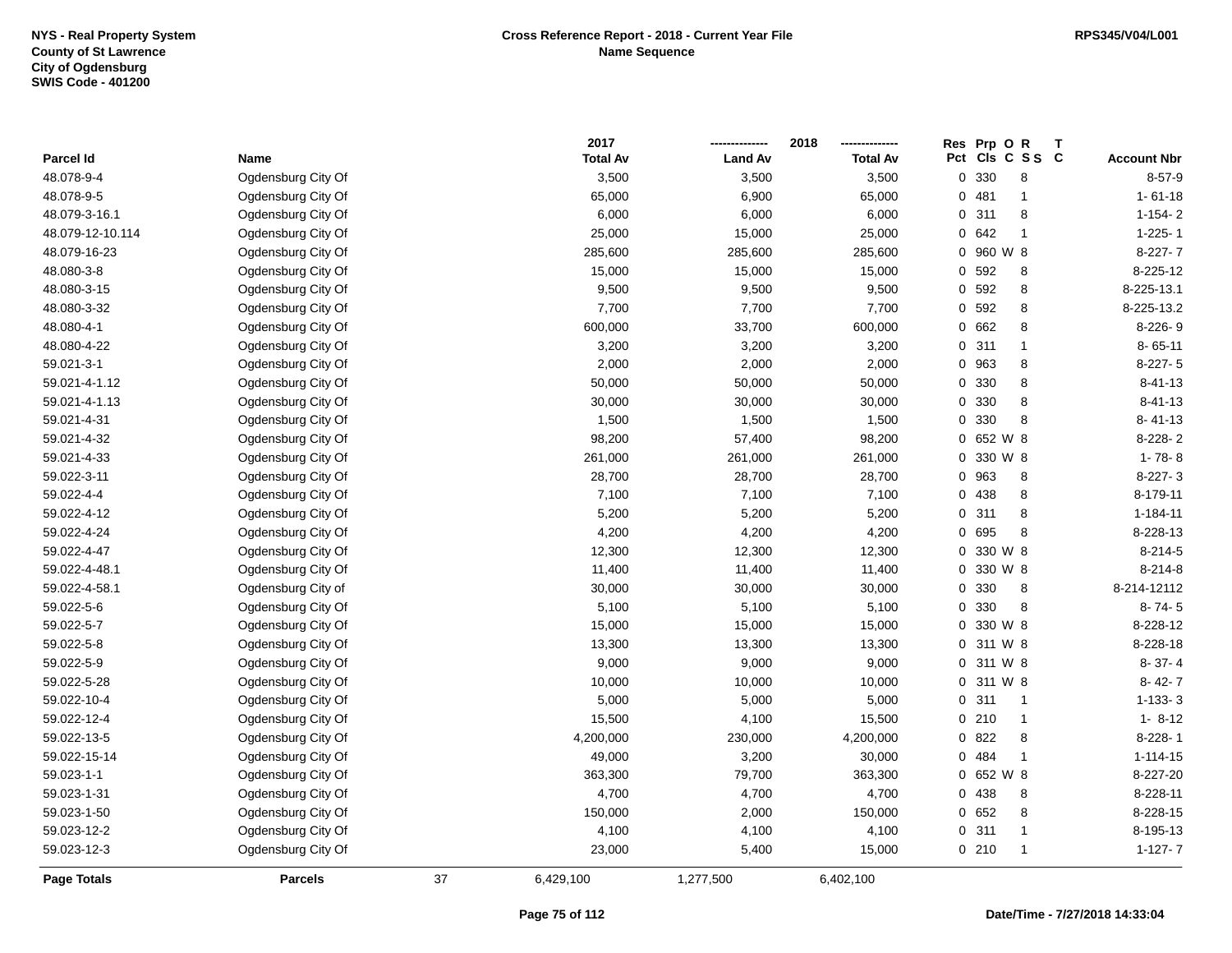|                    |                                         | 2017            |                | 2018            | <b>Res</b> | Prp O     | $\mathsf{R}$    | $\mathbf{T}$ |                    |
|--------------------|-----------------------------------------|-----------------|----------------|-----------------|------------|-----------|-----------------|--------------|--------------------|
| Parcel Id          | Name                                    | <b>Total Av</b> | <b>Land Av</b> | <b>Total Av</b> |            |           | Pct Cls C S S C |              | <b>Account Nbr</b> |
| 59.024-2-20        | Ogdensburg City Of                      | 17,000          | 5,000          | 14,000          |            | 0210      | 1               |              | $1 - 146 - 2$      |
| 59.029-1-11        | Ogdensburg City Of                      | 500             | 500            | 500             |            | 0.311     | 1               |              | $1 - 118 - 8$      |
| 59.029-1-14        | Ogdensburg City Of                      | 2,900           | 2,900          | 2,900           |            | 0 590     | 8               |              | $8-227-6$          |
| 59.029-1-19.1      | Ogdensburg City Of                      | 8,000           | 8,000          | 8,000           |            | 0.311     | $\mathbf{1}$    |              | 1-180-16           |
| 59.029-1-22        | Ogdensburg City Of                      | 3,300           | 3,300          | 3,300           |            | 0.311     | 8               |              | 8-153-18           |
| 59.029-1-24        | Ogdensburg City Of                      | 36,750          | 5,900          | 15,000          |            | 0210      | $\mathbf{1}$    |              | $1 - 63 - 3$       |
| 59.030-2-21        | Ogdensburg City Of                      | 13,800          | 13,800         | 13,800          |            | 0 590     | 8               |              | $8-227-4$          |
| 59.030-4-10        | Ogdensburg City Of                      | 2,700           | 2,700          | 2,700           |            | 0.311     | $\mathbf{1}$    |              | $8 - 112 - 4$      |
| 59.030-4-67        | Ogdensburg City Of                      | 10,000          | 4,900          | 10,000          |            | 0210      | $\mathbf{1}$    |              | 1-72-20            |
| 59.030-6-34        | Ogdensburg City Of                      | 4,400           | 4,400          | 4,400           |            | 0.311     | 8               |              | $1 - 39 - 17$      |
| 59.030-7-4         | Ogdensburg City Of                      | 6,800           | 6,800          | 6,800           |            | 0.311     | $\mathbf{1}$    |              | $1 - 94 - 6$       |
| 59.030-8-26        | Ogdensburg City Of                      | 82,500          | 47,500         | 82,500          |            | 0 592     | 8               |              | 8-227-14           |
| 48.071-2-7         | Ogdensburg Diocese Of                   | 600,000         | 84,100         | 600,000         |            | 0 620     | 8               |              | 8-224-19           |
| 48.071-2-8         | Ogdensburg Diocese Of                   | 260,000         | 77,900         | 260,000         |            | 0620      | 8               |              | 8-224-20           |
| 48.080-4-2.11      | Ogdensburg Enlarged                     | 4,000,000       | 430,200        | 4,000,000       |            | 0 612     | 8               |              | 8-226-13           |
| 59.023-7-5.11      | Ogdensburg Enlarged                     | 16,000,000      | 883,500        | 16,000,000      |            | 0 612     | 8               |              | 8-226-11           |
| 59.023-7-6         | Ogdensburg Enlarged                     | 7,000,000       | 328,000        | 7,000,000       |            | 0 612     | 8               |              | 8-226-12           |
| 59.023-7-39        | Ogdensburg Enlarged                     | 500,000         | 315,000        | 500,000         |            | 0612      | 8               |              | 8-226-10           |
| 59.030-2-30        | Ogdensburg Enlarged                     | 2,750,000       | 259,000        | 2,750,000       |            | 0 612     | 8               |              | 8-226-14           |
| 48.081-1-2.1       | Ogdensburg Enlarged                     | 549,300         | 549,300        | 549,300         |            | 0.311     | 8               |              | $8 - 75 - 15.1$    |
| 48.079-16-14       | Ogdensburg Growth Fund                  | 1,375,000       | 5,000          | 1,375,000       |            | 0652      | $\mathbf{1}$    |              | $1 - 226 - 7$      |
| 48.070-2-11.1      | Ogdensburg Housing Authority            | 2,957,295       | 81,400         | 2,957,295       |            | 0652      | 8               |              | 8-225-15           |
| 48.070-2-12        | Ogdensburg Housing Authority            | 2,086,600       | 77,900         | 2,086,600       |            | 0652      | 8               |              | 8-225-16           |
| 48.072-11-9        | <b>Ogdensburg Housing Authority</b>     | 3,429,409       | 300,000        | 3,429,409       |            | 0 652     | 8               |              | $8-213-4$          |
| 48.072-11-13.1     | <b>Ogdensburg Housing Authority</b>     | 3,880,200       | 91,000         | 3,880,200       |            | 0 652     | 8               |              | $8 - 21 - 9$       |
| 48.071-2-1.11      | Ogdensburg Kiwanis Club                 | 70,200          | 70,200         | 70,200          |            | 0 330 W 1 |                 |              | $1 - 68 - 17.4$    |
| 48.070-2-40        | Ogdensburg Public Library               | 920,900         | 48,600         | 920,900         |            | 0 611     | 8               |              | $8-227-2$          |
| 48.002-1-2./1      | Ogdensburg Ready Mix Div                | 225,000         | $\mathbf 0$    | 225,000         |            | 0 700     | $\mathbf{1}$    |              | $1 - 225 - 17$     |
| 59.031-2-12.11     | Ogdensburg Volunteer, Rescue Squad, Inc | 900,000         | 318,000        | 900,000         |            | 0 660     | 8               |              | $1 - 68 - 4$       |
| 59.023-11-12       | Ogdensburg Wesleyan Church              | 78,000          | 17,800         | 78,000          |            | 0620      | 8               |              | $8-225-3$          |
| 48.079-14-16.1     | Old Fire House Inc                      | 130,000         | 5,000          | 130,000         |            | 0220      | $\mathbf{1}$    |              | $1 - 72 - 10$      |
| 59.031-2-20        | Orr, Steven                             | 10,000          | 7,000          | 7,000           |            | 0 311 W 1 |                 |              | 8-188-10           |
| 48.079-15-7        | Osgood, John L.                         | 45,000          | 12,100         | 50,000          |            | 0210      | $\mathbf{1}$    |              | $1 - 55 - 10$      |
| 59.030-5-9         | Osgood, Nathan                          | 32,400          | 6,500          | 32,400          |            | 0210      | $\mathbf{1}$    |              | $1-154-5$          |
| 59.024-2-5         | Osier, Lisa                             | 45,800          | 7,100          | 45,800          |            | 0210      | $\mathbf{1}$    |              | 1-162-12           |
| 48.079-6-37        | Otis, Barbara A. (LU).                  | 72,700          | 5,300          | 72,700          |            | 0210      | $\mathbf{1}$    |              | 1-205-14           |
| 48.073-2-43        | Ott, William                            | 34,600          | 8,900          | 45,000          |            | 0210      | $\mathbf{1}$    |              | $1-210-8$          |
| <b>Page Totals</b> | 37<br><b>Parcels</b>                    | 48,141,054      | 4,094,500      | 48,128,704      |            |           |                 |              |                    |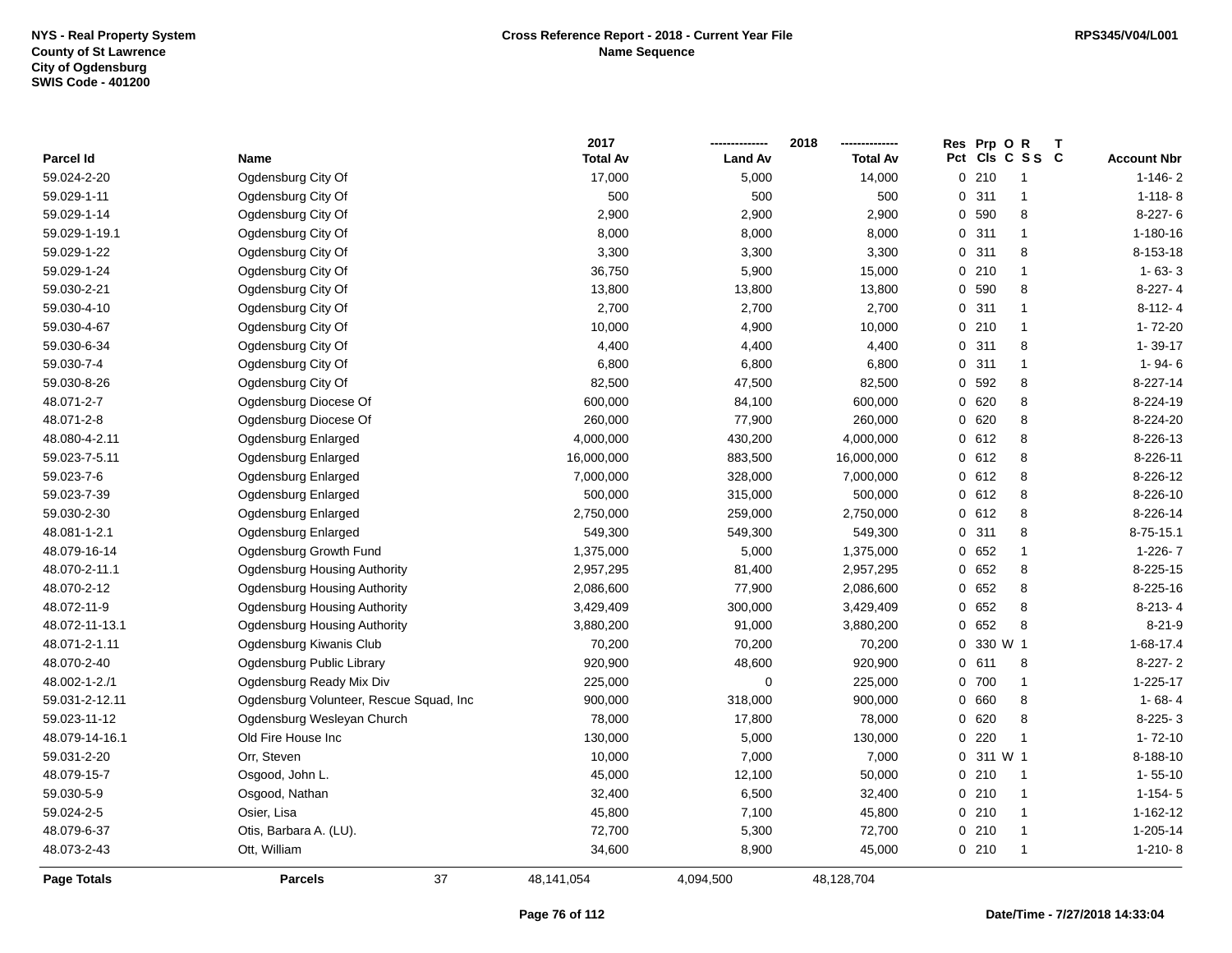|                 |                             |    | 2017            |                | 2018            |     | Res Prp O R |                         |                    |
|-----------------|-----------------------------|----|-----------------|----------------|-----------------|-----|-------------|-------------------------|--------------------|
| Parcel Id       | <b>Name</b>                 |    | <b>Total Av</b> | <b>Land Av</b> | <b>Total Av</b> | Pct |             | CIs C S S C             | <b>Account Nbr</b> |
| 48.078-4-34     | Oxley, Wayne T. Jr          |    | 7,500           | 3,300          | 7,500           |     | 0210        | $\overline{\mathbf{1}}$ | $1-167-9$          |
| 59.023-8-19.2   | Page, Eric S.               |    | 59,100          | 7,500          | 59,100          |     | 0210        | $\overline{1}$          | 1-80-19.2          |
| 48.072-6-43     | Paige, Robert E.            |    | 34,000          | 2,700          | 34,000          |     | 0210        | $\mathbf{1}$            | $1 - 141 - 11$     |
| 48.078-7-10.1   | Palmer, Kevin               |    | 45,000          | 5,000          | 45,000          |     | 0210        | $\mathbf{1}$            | 1-139-13           |
| 48.078-7-11.1   | Palmer, Kevin               |    | 39,000          | 3,900          | 39,000          |     | 0210        | $\mathbf{1}$            | $1 - 41 - 8$       |
| 59.030-2-33     | Palmer, Mark                |    | 32,900          | 10,900         | 32,900          |     | 0210        | $\overline{1}$          | 1-88-20            |
| 48.079-13-31    | Palmer, Orrin W.            |    | 132,000         | 5,600          | 132,000         |     | 0210        | $\mathbf{1}$            | $1 - 121 - 12$     |
| 48.065-7-20     | Panico, Frances J.          |    | 5,600           | 7,000          | 7,000           |     | 0.311       | $\mathbf{1}$            | $1 - 29 - 2$       |
| 48.065-7-21     | Panico, Frances J.          |    | 77,900          | 6,200          | 77,900          |     | 0210        | $\mathbf{1}$            | $1 - 29 - 3$       |
| 59.023-4-1      | Paolo's Little Italy of Ogd |    | 180,000         | 9,100          | 180,000         |     | 0421        | $\mathbf{1}$            | $1 - 51 - 17$      |
| 48.071-5-2      | Paquette, James E. Jr       |    | 38,100          | 3,900          | 38,100          |     | 0210        | $\mathbf{1}$            | 1-128-12           |
| 48.079-4-20.1   | Paquette, Kristen E.        |    | 46,380          | 4,100          | 46,380          |     | 0210        | -1                      | 1-145-17.1         |
| 48.064-3-3      | Para, Ronald (LU).          |    | 31,000          | 4,900          | 52,000          |     | 0210        | -1                      | 1-128-14           |
| 48.072-14-4     | Paradis, Margaret (LU).     |    | 54,000          | 11,900         | 71,000          |     | 0210        | $\overline{1}$          | 1-225-11.8         |
| 48.079-8-14     | Paradis, Robert             |    | 75,500          | 7,800          | 75,500          |     | 0210        | $\mathbf{1}$            | $1 - 45 - 9$       |
| 59.023-9-5      | Paradis, Shawn M.           |    | 52,600          | 5,600          | 47,000          |     | 0210        | $\mathbf{1}$            | 1-99-9             |
| 48.078-6-4      | Paradis, Sherry             |    | 76,000          | 10,100         | 76,000          |     | 0210        | $\mathbf{1}$            | $1 - 96 - 11$      |
| 48.079-4-2      | Parcell, Sitie              |    | 57,900          | 3,800          | 57,900          |     | 0210        | $\mathbf{1}$            | 1-176-16           |
| 59.022-3-20     | Parish, Barbara J.          |    | 54,000          | 7,000          | 54,000          |     | 0210        | $\mathbf{1}$            | 1-166-14           |
| 48.079-9-16     | Parish, Linda L.            |    | 95,100          | 4,700          | 95,100          |     | 0210        | $\mathbf{1}$            | 1-128-20           |
| 48.072-9-17     | Parisian, Catherine P.      |    | 53,000          | 5,000          | 53,000          |     | 0210        | -1                      | 1-194-8            |
| 59.021-2-26     | Parker, Carolyn             |    | 50,300          | 6,300          | 50,300          |     | 0210        | $\mathbf{1}$            | $1 - 157 - 3$      |
| 48.072-6-3.1    | Parker, Robert K.           |    | 28,240          | 6,000          | 28,240          |     | 0270        | $\mathbf{1}$            | $1 - 36 - 20$      |
| 59.022-11-30    | Parks, Kally Y.             |    | 61,000          | 9,700          | 61,000          |     | 0210        | $\mathbf{1}$            | $1 - 80 - 6$       |
| 48.073-3-16.11  | <b>Parkway Properties</b>   |    | 182,300         | 54,000         | 182,300         |     | 0 485       | $\mathbf{1}$            | $1 - 17 - 10$      |
| 48.065-4-15.111 | Parmeter, Michelle M.       |    | 49,300          | 7,400          | 67,600          |     | 0 270       | $\mathbf{1}$            | 1-229-3            |
| 59.022-12-19.1  | Parmeter, Nickole           |    | 33,000          | 4,800          | 33,000          |     | 0210        | $\mathbf{1}$            | $1 - 4 - 9$        |
| 59.022-4-62     | Paro, Chelsie R.            |    | 31,100          | 4,800          | 31,100          |     | 0210        | -1                      | $1 - 42 - 14$      |
| 48.072-12-6     | Parshall, Alan              |    | 23,100          | 3,200          | 25,000          |     | 0210        | $\overline{1}$          | $1 - 134 - 11$     |
| 48.079-9-26     | Parshall, Alan              |    | 40,000          | 9,400          | 25,000          |     | 0210        | $\mathbf{1}$            | 1-207-17           |
| 59.023-4-9      | Parshall, Alan              |    | 24,000          | 5,200          | 24,000          |     | 0210        | $\mathbf{1}$            | $1 - 44 - 5$       |
| 59.022-2-16     | Patterson, Anne Marie       |    | 90,600          | 8,300          | 90,600          |     | 0210        | $\mathbf{1}$            | 1-129-13           |
| 48.071-5-18     | Patterson, John             |    | 3,300           | 3,400          | 3,400           |     | 0.311       | $\mathbf{1}$            | $1 - 67 - 12$      |
| 48.071-5-19     | Patterson, John             |    | 6,200           | 6,200          | 6,200           |     | 0 330       | $\mathbf{1}$            | $1 - 153 - 17$     |
| 48.071-5-20     | Patterson, John E.          |    | 48,600          | 3,900          | 48,600          |     | 0 230       | $\mathbf{1}$            | $1 - 60 - 9$       |
| 48.071-13-2     | Patterson, John E.          |    | 111,000         | 5,500          | 111,000         |     | 0411        | -1                      | 1-117-19           |
| 48.079-9-21     | Patterson, Suzanne M.       |    | 77,000          | 3,400          | 77,000          |     | 0210        | $\mathbf{1}$            | $1 - 16 - 11$      |
| Page Totals     | <b>Parcels</b>              | 37 | 2,105,620       | 271,500        | 2,144,720       |     |             |                         |                    |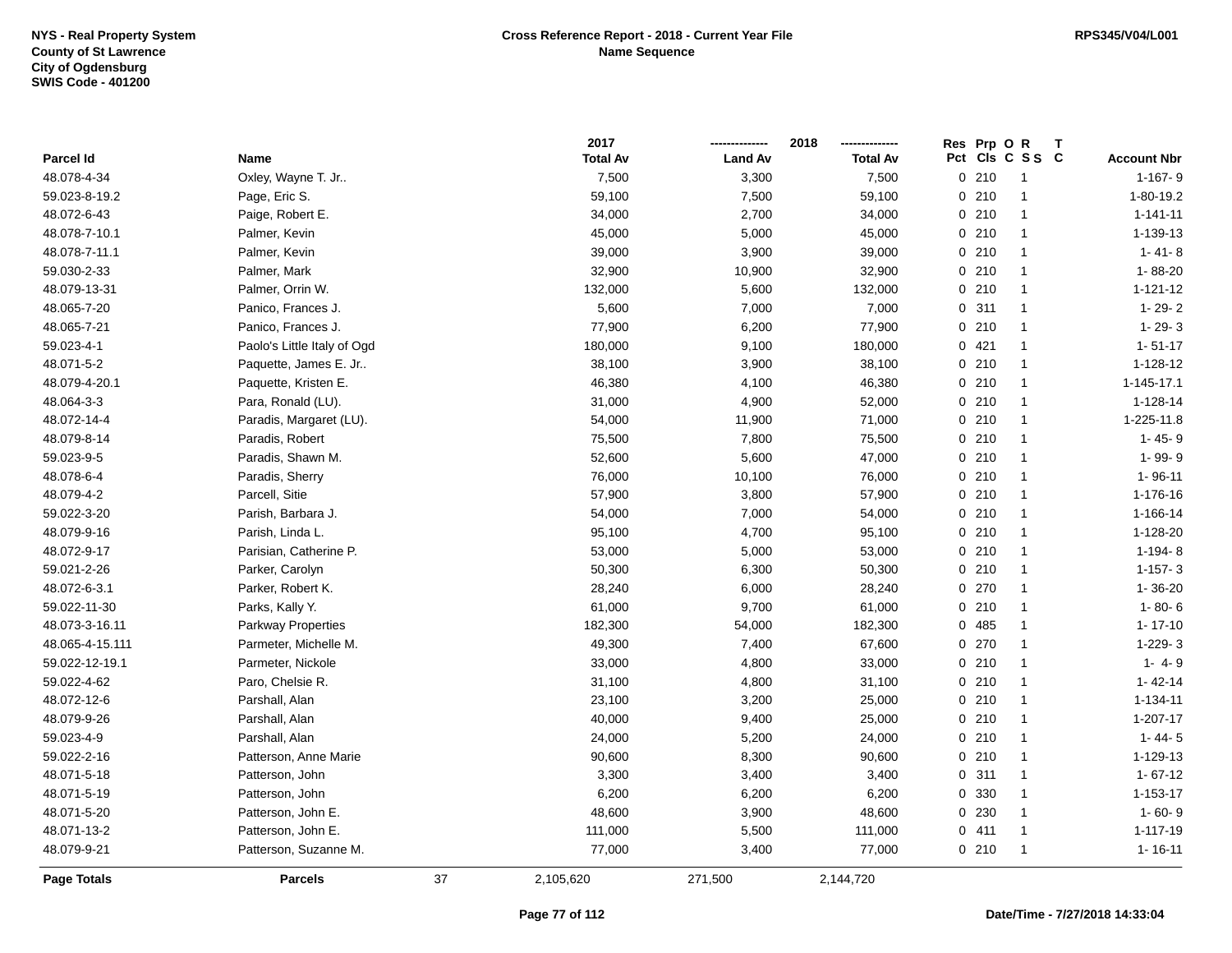|                    |                               |    | 2017            |                | 2018            | Res Prp O R |                         |                    |
|--------------------|-------------------------------|----|-----------------|----------------|-----------------|-------------|-------------------------|--------------------|
| Parcel Id          | Name                          |    | <b>Total Av</b> | <b>Land Av</b> | <b>Total Av</b> |             | Pct Cls C S S C         | <b>Account Nbr</b> |
| 48.057-1-22        | Patterson, Thomas T.          |    | 202,000         | 84,000         | 202,000         | 0 210 W 1   |                         | $1 - 110 - 18$     |
| 59.022-9-16        | Payne, Margaret               |    | 40,000          | 7,800          | 40,000          | 0210        | $\overline{1}$          | $1 - 165 - 18$     |
| 48.079-1-58        | Payne, Mark R.                |    | 22,000          | 6,000          | 22,000          | 0210        | $\overline{1}$          | 8-225-8            |
| 48.079-8-10        | Payne, Mark R.                |    | 62,000          | 4,300          | 62,000          | 0210        | $\overline{1}$          | $1-196-6$          |
| 59.030-3-30        | Peabody, David B.             |    | 16,900          | 7,000          | 16,900          | 0210        | $\mathbf{1}$            | $1 - 92 - 2$       |
| 48.080-4-12        | Peabody, David R.             |    | 28,000          | 6,900          | 6,900           | 0 432       | $\overline{\mathbf{1}}$ | 1-121-20           |
| 59.030-3-29        | Peabody, Jack                 |    | 2,000           | 2,000          | 2,000           | 0.311       | $\overline{1}$          | $1-154-9$          |
| 48.071-15-27       | Peabody, Jennifer             |    | 33,000          | 3,100          | 33,000          | 0210        | $\overline{1}$          | $1 - 82 - 16$      |
| 59.023-4-5         | Peacock, Carol A.             |    | 50,500          | 5,600          | 50,500          | 0210        | $\mathbf{1}$            | $1-130-5$          |
| 48.064-8-23        | Pearson, Bonnie               |    | 52,000          | 5,600          | 53,000          | 0210        | $\mathbf{1}$            | $1 - 69 - 10$      |
| 48.072-6-38        | Pearson, Daniel               |    | 54,200          | 6,100          | 65,000          | 0210        | $\mathbf{1}$            | $1-130-1$          |
| 59.023-2-21        | Pearson, Dean A.              |    | 32,000          | 3,200          | 35,000          | 0210        | $\mathbf{1}$            | 1-179-18           |
| 59.023-2-19        | Pearson, Dean A. Jr.          |    | 5,000           | 3,200          | 5,000           | 0.312       | $\overline{1}$          | $1-130-3$          |
| 59.023-2-20        | Pearson, Dean A. Jr.          |    | 4,200           | 4,800          | 4,800           | 0.311       | $\overline{\mathbf{1}}$ | $1-130-4$          |
| 59.023-10-34       | Pearson, Dean A. Jr.          |    | 23,500          | 3,200          | 23,500          | 0210        | $\mathbf{1}$            | $1 - 124 - 14$     |
| 59.030-3-3         | Pearson, John D.              |    | 27,000          | 7,500          | 27,000          | 0210        | $\mathbf{1}$            | $1 - 104 - 12$     |
| 48.058-4-24        | Pearson, Marquerite G. (LU).  |    | 82,000          | 8,100          | 82,000          | 0210        | $\mathbf{1}$            | 1-184-19           |
| 48.071-3-23        | Pearson, Matthew              |    | 74,440          | 5,100          | 74,440          | 0210        | $\mathbf{1}$            | $1 - 181 - 13$     |
| 59.030-5-23        | Pearson, Nicole A.            |    | 33,000          | 9,200          | 33,000          | 0210        | $\mathbf{1}$            | $1 - 63 - 14$      |
| 48.078-8-11.1      | Pearson, Ruth                 |    | 37,900          | 6,500          | 37,900          | 0210        | $\mathbf{1}$            | 1-129-20           |
| 48.079-10-24       | Pearson, Stephen A.           |    | 48,500          | 3,900          | 48,500          | 0210        | $\overline{\mathbf{1}}$ | $1 - 161 - 5$      |
| 48.058-4-7         | Pearson, Patrick H. (LU).     |    | 105,000         | 11,600         | 105,000         | 0210        | $\overline{\mathbf{1}}$ | $1 - 35 - 15$      |
| 48.066-1-2.1       | Peccolo, Mary                 |    | 3,300           | 3,300          | 3,300           | 0.311       | $\overline{1}$          | 1-92-19            |
| 48.072-1-35        | Peck, Robert                  |    | 59,000          | 3,100          | 42,000          | 0210        | $\mathbf{1}$            | 1-138-12           |
| 48.064-4-24.1      | Pellett, Linda D.             |    | 64,000          | 5,700          | 64,000          | 0210        | $\mathbf{1}$            | $1 - 120 - 15$     |
| 59.023-10-8        | Peo, Jerry G.                 |    | 73,000          | 8,600          | 73,000          | 0210        | $\overline{1}$          | 1-205-20           |
| 59.023-3-33        | Peo, Michael                  |    | 64,900          | 6,300          | 64,900          | 0210        | $\overline{1}$          | $1 - 66 - 4$       |
| 48.002-1-1.11      | People Of State Of New York   |    | 81,500,000      | 9,005,000      | 81,500,000      | 0 652 W 8   |                         | 8-226-3            |
| 48.002-1-8.1       | People Of State Of NY, The    |    | 59,907          | 59,907         | 59,907          | 0 620       | 8                       | 8-225-17.1         |
| 48.002-1-9         | People Of State Of NY, The    |    | 64,400          | 64,400         | 64,400          | 0 650       | 8                       | 8-225-17.1         |
| 48.065-2-8         | People Of the State Of NY     |    | 10,000          | 10,000         | 10,000          | 0 340       | 8                       | $8 - 24 - 9$       |
| 48.078-1-1.1       | People's Road LLC             |    | 28,000          | 28,000         | 28,000          | 0 330 W 1   |                         | 1-108-40010        |
| 48.079-15-2        | Peoples, Jarrod C.            |    | 71,500          | 4,300          | 71,500          | 0210        | $\overline{1}$          | $1 - 63 - 16$      |
| 59.030-6-1.1       | Pepsi-Cola Ogd Bottlers, Inc. |    | 1,467,000       | 206,500        | 1,467,000       | 0 449       | $\overline{1}$          | 1-130-19           |
| 59.030-6-18        | Pepsi-Cola Ogd Bottlers, Inc. |    | 481,000         | 39,900         | 481,000         | 0 449       | $\mathbf{1}$            | $1 - 165 - 5$      |
| 48.064-7-17        | Perkins, Donna                |    | 41,300          | 4,500          | 45,000          | 0210        | $\mathbf{1}$            | $1-131-8$          |
| 48.073-2-36        | Perkins, Joanne G.            |    | 79,100          | 5,100          | 79,100          | 0210        | $\mathbf{1}$            |                    |
| <b>Page Totals</b> | <b>Parcels</b>                | 37 | 85,101,547      | 9,659,307      | 85,082,547      |             |                         |                    |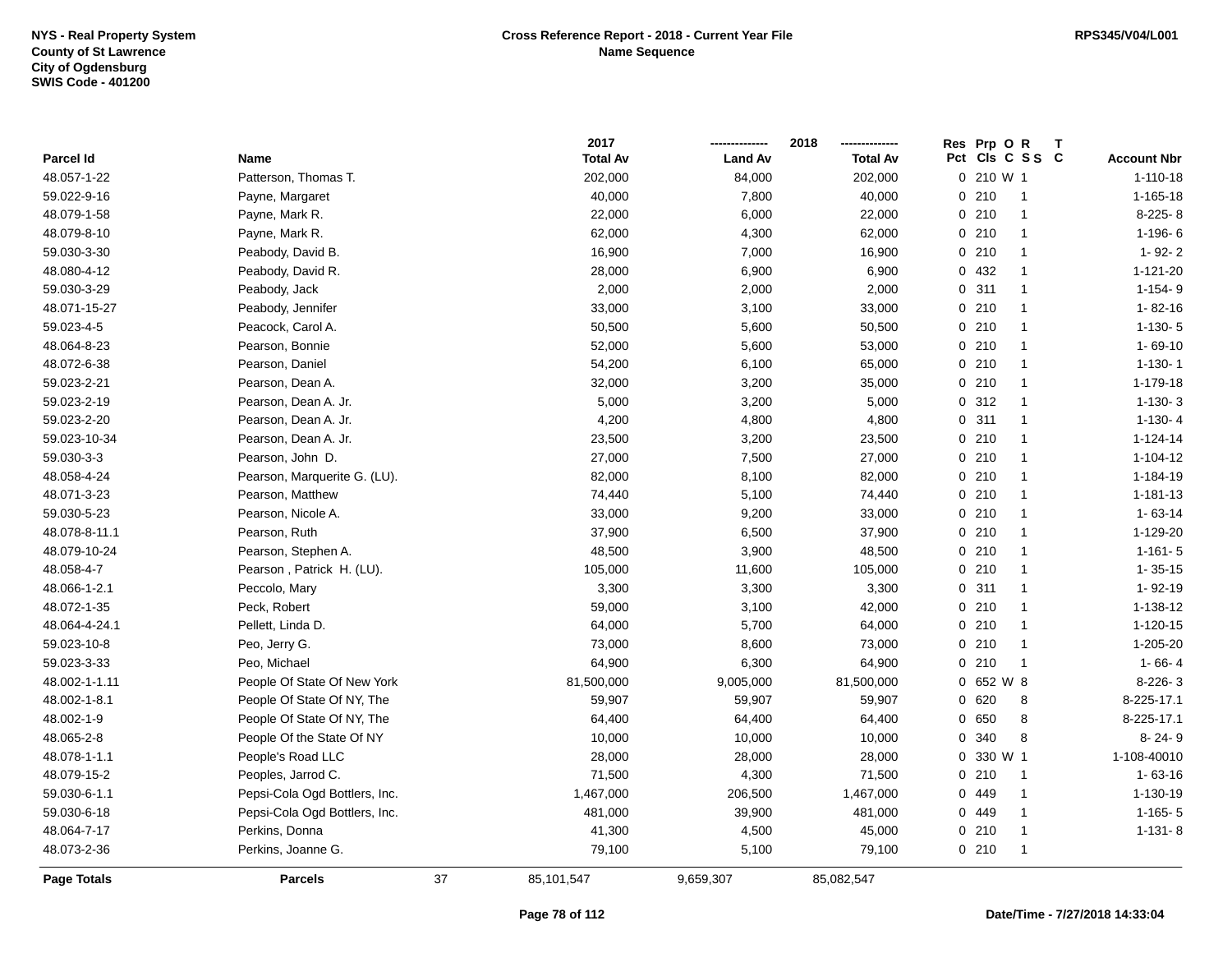|                    |                          |    | 2017            |                | 2018            | Res |                 | Prp OR         | $\mathbf{T}$ |                    |
|--------------------|--------------------------|----|-----------------|----------------|-----------------|-----|-----------------|----------------|--------------|--------------------|
| Parcel Id          | Name                     |    | <b>Total Av</b> | <b>Land Av</b> | <b>Total Av</b> |     | Pct Cls C S S C |                |              | <b>Account Nbr</b> |
| 48.078-5-30        | Perkins, Joyce           |    | 8,000           | 5,900          | 8,000           |     | 0210            | $\overline{1}$ |              | $1 - 157 - 15$     |
| 48.064-7-12        | Perkins, Sandra A. (LU). |    | 53,000          | 5,200          | 57,000          |     | 0210            | -1             |              | $1 - 131 - 7$      |
| 59.023-2-4         | Pero, Bradley J.         |    | 64,600          | 5,000          | 64,600          |     | 0210            | $\overline{1}$ |              | 1-178-18           |
| 48.072-3-13        | Perretta, Amy Jo         |    | 60,000          | 5,000          | 55,000          |     | 0210            | $\overline{1}$ |              | $1 - 44 - 17$      |
| 48.079-13-6        | Perretta, Frank          |    | 74,000          | 5,100          | 74,000          |     | 0210            | $\overline{1}$ |              | $1 - 131 - 11$     |
| 59.022-6-6         | Perretta, Rocco (LC).    |    | 46,400          | 9,300          | 46,400          |     | 0210            | $\mathbf{1}$   |              | $1-178-9$          |
| 59.023-1-49        | Perretta, Ryan           |    | 22,160          | 2,900          | 22,160          |     | 0210            | $\overline{1}$ |              | $1 - 97 - 14$      |
| 48.071-8-5         | Perretta, Steven A.      |    | 65,000          | 4,800          | 65,000          |     | 0 230           | $\mathbf{1}$   |              | $1 - 28 - 6$       |
| 48.073-2-47        | Perretta, Steven A.      |    | 51,100          | 9,100          | 59,000          |     | 0210            | $\overline{1}$ |              | 1-186-14           |
| 48.078-9-3         | Perrier Realty LLC       |    | 141,000         | 5,000          | 141,000         |     | 0465            | $\mathbf{1}$   |              | 1-229-15           |
| 48.071-5-14        | Perry, Geraldine         |    | 25,200          | 5,400          | 18,000          |     | 0210            | $\overline{1}$ |              | $1 - 131 - 14$     |
| 48.071-5-15        | Perry, Geraldine         |    | 9,800           | 4,900          | 7,800           |     | 0.312           | $\overline{1}$ |              | 1-131-15           |
| 48.072-11-3        | Perry, Melvin B.         |    | 37,780          | 6,300          | 40,000          |     | 0210            | $\mathbf{1}$   |              | $1 - 65 - 17$      |
| 59.023-12-11.1     | Perry, Robert J.         |    | 30,250          | 5,900          | 35,000          |     | 0210            | $\overline{1}$ |              | $1 - 132 - 1$      |
| 59.021-1-29        | Perry, Willis D.         |    | 34,400          | 4,700          | 34,400          |     | 0210            | $\overline{1}$ |              | $1-195 - 7$        |
| 48.064-3-16        | Persons, Jon J.          |    | 58,800          | 3,500          | 62,000          |     | 0210            | $\overline{1}$ |              | $1 - 40 - 6$       |
| 48.072-9-16.1      | Petell, Casey L.         |    | 53,000          | 7,800          | 53,000          |     | 0210            | $\overline{1}$ |              | $1 - 54 - 7$       |
| 48.072-9-14        | Petell, Randy A.         |    | 30,000          | 6,500          | 36,000          |     | 0210            | $\overline{1}$ |              | $1 - 129 - 2$      |
| 59.023-10-1        | Phillips, Bonnie         |    | 31,400          | 4,000          | 34,000          |     | 0210            | $\overline{1}$ |              | $1 - 6 - 1$        |
| 48.071-13-12       | Phillips, James T. Jr.   |    | 48,900          | 4,000          | 48,900          |     | 0 230           | $\mathbf{1}$   |              | $1 - 132 - 16$     |
| 48.079-2-24        | Phillips, James T. Jr.   |    | 28,500          | 9,400          | 28,500          |     | 0 464           | $\mathbf{1}$   |              | $1 - 56 - 19$      |
| 48.079-2-25        | Phillips, James T. Jr.   |    | 97,000          | 16,800         | 97,000          |     | 0 483           | $\mathbf{1}$   |              | $1 - 57 - 14$      |
| 48.079-1-52        | Phillips, John A.        |    | 97,000          | 7,100          | 97,000          |     | 0210            | $\mathbf{1}$   |              | 1-132-17           |
| 48.079-2-26        | Phillips-Watson, Sue E.  |    | 70,200          | 10,300         | 70,200          |     | 0 230           | $\overline{1}$ |              | $1 - 11 - 19$      |
| 48.058-4-10        | Piatek, Rafal            |    | 84,000          | 8,100          | 84,000          |     | 0210            | $\overline{1}$ |              | $1-203-3$          |
| 48.057-1-6         | Piche, Cathy C.          |    | 267,000         | 72,000         | 267,000         |     | 0 210 W 1       |                |              | 1-196-13           |
| 48.079-4-36        | Pickman, Jay             |    | 71,000          | 6,800          | 71,000          |     | 0210            | $\overline{1}$ |              | $1 - 55 - 6$       |
| 59.022-4-51        | Piercey, Alan R.         |    | 71,000          | 8,700          | 71,000          |     | 0210            | $\overline{1}$ |              | $1 - 211 - 19$     |
| 48.072-9-1         | Piercey, Jeffrey A.      |    | 41,500          | 7,300          | 41,500          |     | 0210            | $\overline{1}$ |              | $1 - 86 - 2$       |
| 48.072-9-2         | Piercey, Jeffrey A.      |    | 82,000          | 7,600          | 85,000          |     | 0210            | $\overline{1}$ |              | $1-165-2$          |
| 48.072-9-3         | Piercey, Jeffrey A.      |    | 9,000           | 4,700          | 9,000           |     | 0.312           | $\overline{1}$ |              | $1 - 66 - 3$       |
| 59.023-13-18       | Pike-Brooks, Joann V.    |    | 37,000          | 4,200          | 37,000          |     | $0, 210$ W 1    |                |              | $1-133-4$          |
| 59.030-7-21        | Pilgrim Holiness Church  |    | 160,000         | 30,000         | 160,000         |     | 0620            | 8              |              | $8-224-5$          |
| 48.071-4-26        | Pinkerton, Brian T.      |    | 52,000          | 7,200          | 53,000          |     | 0210            | $\overline{1}$ |              | 1-119-16           |
| 48.079-4-28        | Pinkerton, John M.       |    | 78,000          | 7,500          | 78,000          |     | 0210            | $\overline{1}$ |              | $1 - 168 - 1$      |
| 48.057-2-6         | Pinkerton, Marc          |    | 98,710          | 19,700         | 98,710          |     | 0210            | $\overline{1}$ |              | $1 - 64 - 17$      |
| 48.057-2-43        | Pinkerton, Thomas M.     |    | 127,000         | 10,900         | 127,000         |     | 0210            | $\overline{1}$ |              | 1-168-20.13        |
| <b>Page Totals</b> | <b>Parcels</b>           | 37 | 2,415,700       | 348,600        | 2,436,170       |     |                 |                |              |                    |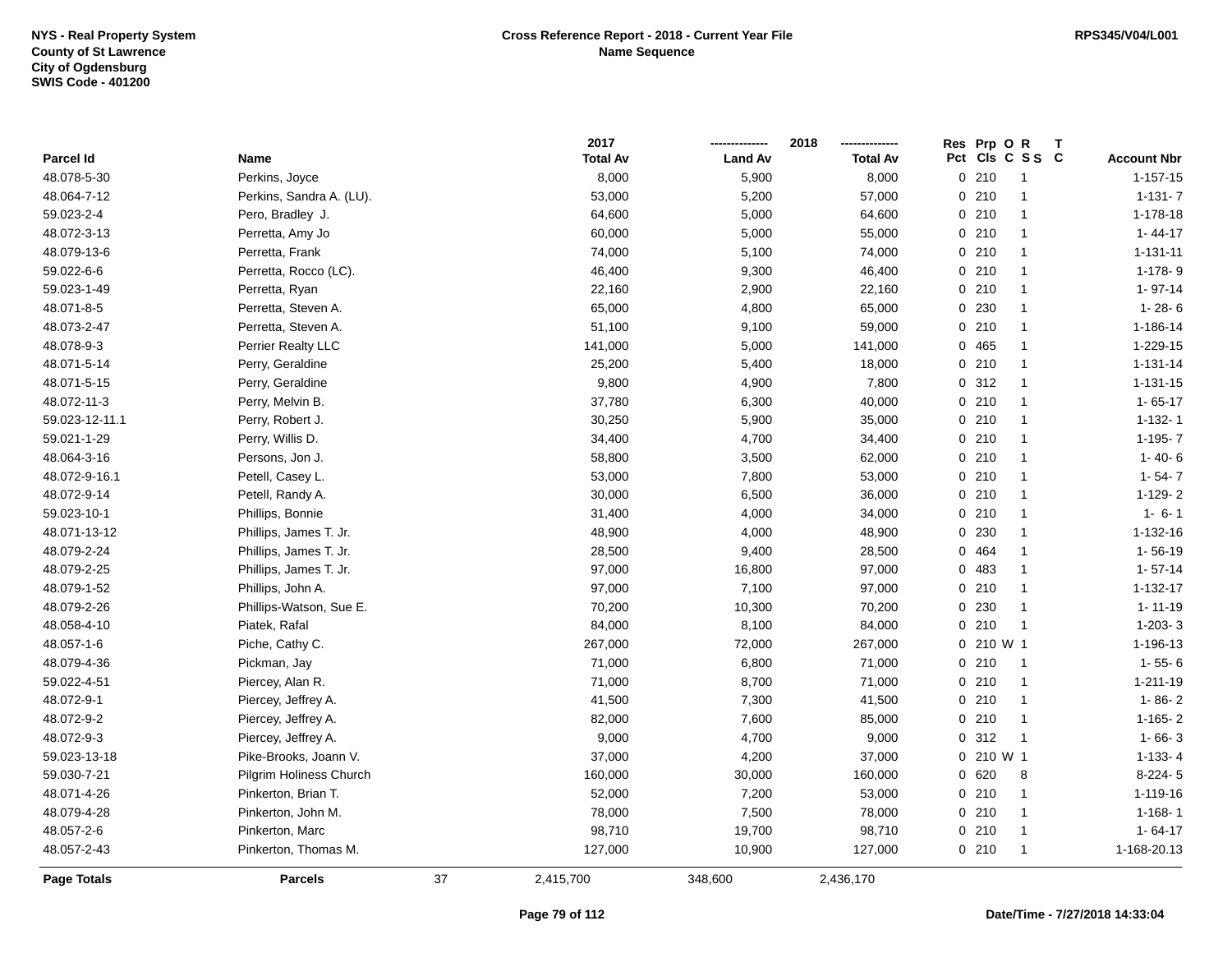|                    |                               |    | 2017            |                | 2018            |             | Res Prp O R | Т               |                    |
|--------------------|-------------------------------|----|-----------------|----------------|-----------------|-------------|-------------|-----------------|--------------------|
| <b>Parcel Id</b>   | Name                          |    | <b>Total Av</b> | <b>Land Av</b> | <b>Total Av</b> |             |             | Pct Cls C S S C | <b>Account Nbr</b> |
| 59.030-2-32.1      | Pirie, Adam                   |    | 68,000          | 6,000          | 68,000          |             | 0210        | -1              | $1 - 14 - 11$      |
| 59.023-3-24        | Pirie, Paul D.                |    | 62,000          | 3,900          | 59,000          |             | 0210        | $\mathbf{1}$    | $1 - 38 - 6$       |
| 48.065-4-2         | Pirie, Richard                |    | 38,000          | 3,800          | 55,000          |             | 0210        | $\mathbf{1}$    | 1-133-14           |
| 48.065-4-3.1       | Pirie, Richard                |    | 7,000           | 11,300         | 11,300          |             | 0.311       | $\mathbf{1}$    | 1-159-14           |
| 48.072-7-31        | Pirie, Richard                |    | 70,000          | 6,700          | 80,000          |             | 0210        | -1              | $1 - 86 - 5$       |
| 48.071-15-34       | Pitcher, Christopher C.       |    | 62,700          | 3,500          | 57,000          |             | 0210        | -1              | $1 - 90 - 12$      |
| 48.058-4-11        | Pitcher, Curtis C.            |    | 91,000          | 12,000         | 91,000          |             | 0210        | $\mathbf{1}$    | 1-210-10           |
| 59.030-5-34        | Pitts, Ryan J.                |    | 48,800          | 7,100          | 48,800          |             | 0210        | $\mathbf{1}$    | 1-154-13           |
| 48.072-6-8         | Planty, Allan M.              |    | 51,000          | 4,500          | 51,000          |             | 0210        | $\mathbf{1}$    | $1 - 28 - 19$      |
| 59.023-4-15        | Platt, Richard F. Jr.         |    | 65,900          | 4,300          | 65,900          |             | 0210        | $\overline{1}$  | $1 - 8 - 9$        |
| 48.057-1-16        | Plimpton, William H. III.     |    | 240,500         | 75,000         | 240,500         |             | 0 210 W 1   |                 | $1-160-8$          |
| 59.022-6-39        | Pliner, Kent                  |    | 1,000           | 1,000          | 1,000           |             | 0 311 W 1   |                 | $1 - 18 - 16$      |
| 59.022-6-8         | Pliner, Kent J.               |    | 34,000          | 4,600          | 34,000          |             | 0210        | $\overline{1}$  | $1 - 18 - 17$      |
| 59.030-3-18.11     | Pliner, Kent J.               |    | 44,550          | 7,800          | 44,550          |             | 0210        | $\mathbf{1}$    | $1 - 81 - 3$       |
| 48.073-3-16.22     | Plum Street Management Co LLC |    | 100,000         | 14,600         | 100,000         | $\mathbf 0$ | 484         | $\mathbf{1}$    |                    |
| 48.079-11-6        | <b>Plum Tree Partners</b>     |    | 51,800          | 4,900          | 51,800          |             | 0210        | $\mathbf{1}$    | 1-166-20           |
| 48.079-20-17       | Poirier, Judith A. (LU).      |    | 34,100          | 4,100          | 34,100          |             | 0210        | $\mathbf{1}$    | 1-133-20           |
| 48.072-12-5        | Polniak, Daniel H.            |    | 40,000          | 4,000          | 40,000          |             | 0210        | $\mathbf{1}$    | $1 - 20 - 3$       |
| 48.072-12-22       | Polniak, Daniel H.            |    | 22,400          | 5,100          | 22,400          |             | 0210        | $\mathbf{1}$    | $1 - 134 - 6$      |
| 48.073-2-38        | Polniak, Daniel H. Jr.        |    | 36,000          | 6,400          | 36,000          |             | 0210        | $\mathbf{1}$    | $1 - 58 - 6$       |
| 48.072-12-3        | Polniak, Daniel H. Sr.        |    | 28,500          | 4,000          | 28,500          |             | 0210        | -1              | $1 - 70 - 8$       |
| 48.072-12-4        | Polniak, Daniel H. Sr.        |    | 21,000          | 3,900          | 26,000          |             | 0210        | $\mathbf{1}$    | $1 - 50 - 11$      |
| 48.072-12-7        | Polniak, Daniel H. Sr.        |    | 30,000          | 4,000          | 30,000          |             | 0210        | $\mathbf{1}$    | 1-199-8            |
| 48.072-12-23       | Polniak, Daniel H. Sr.        |    | 60,000          | 5,400          | 60,000          |             | 0210        | $\mathbf{1}$    | $1 - 134 - 8$      |
| 48.072-12-9        | Polniak, Daniel H. Sr         |    | 3,800           | 4,000          | 4,000           |             | 0.311       | $\mathbf{1}$    | $1-166-5$          |
| 48.079-8-24        | Polniak, Danielle             |    | 42,500          | 3,400          | 42,500          |             | 0210        | $\mathbf{1}$    | $1-210-1$          |
| 48.071-11-36       | Polniak, Deborah              |    | 72,100          | 6,300          | 72,100          |             | 0 230       | $\mathbf{1}$    | $1 - 69 - 15$      |
| 48.058-9-13        | Polniak, Deborah A.           |    | 162,000         | 11,800         | 162,000         |             | 0210        | -1              | 1-125-18.1         |
| 48.071-3-22        | Polniak, Deborah A.           |    | 60,300          | 4,100          | 60,300          |             | 0210        | -1              | 1-116-15           |
| 48.079-10-38       | Polniak, Deborah Ann          |    | 49,900          | 3,600          | 49,900          |             | 0210        | -1              | $1 - 76 - 6$       |
| 48.079-7-8         | Polniak, Elizabeth J. (LU).   |    | 85,000          | 4,400          | 85,000          |             | 0210        | $\mathbf{1}$    | $1 - 126 - 4$      |
| 48.079-9-41        | Polniak, Mackenzie A.         |    | 49,800          | 5,500          | 34,000          |             | 0210        | $\mathbf{1}$    | 1-203-11           |
| 48.072-10-18       | Polniak, Richard J. III.      |    | 74,700          | 8,000          | 74,700          |             | 0210        | $\mathbf{1}$    | $1 - 75 - 13$      |
| 48.072-8-26        | Polniak, Richard J. Jr.       |    | 102,000         | 10,100         | 118,000         |             | 0210        | $\mathbf{1}$    | $1 - 21 - 2$       |
| 48.072-8-28.1      | Polniak, Richard J. Jr        |    | 6,800           | 6,800          | 6,800           |             | 0.311       | $\mathbf{1}$    | $1 - 74 - 6$       |
| 48.073-4-1.11      | Polniak, Richard J. III.      |    | 10,000          | 13,000         | 13,000          |             | 0.311       | -1              | 1-225-11.1         |
| 48.073-4-1.14      | Polniak, Richard J. III.      |    | 10,000          | 13,000         | 13,000          |             | 0.311       | $\mathbf{1}$    |                    |
| <b>Page Totals</b> | <b>Parcels</b>                | 37 | 2,037,150       | 301,900        | 2,071,150       |             |             |                 |                    |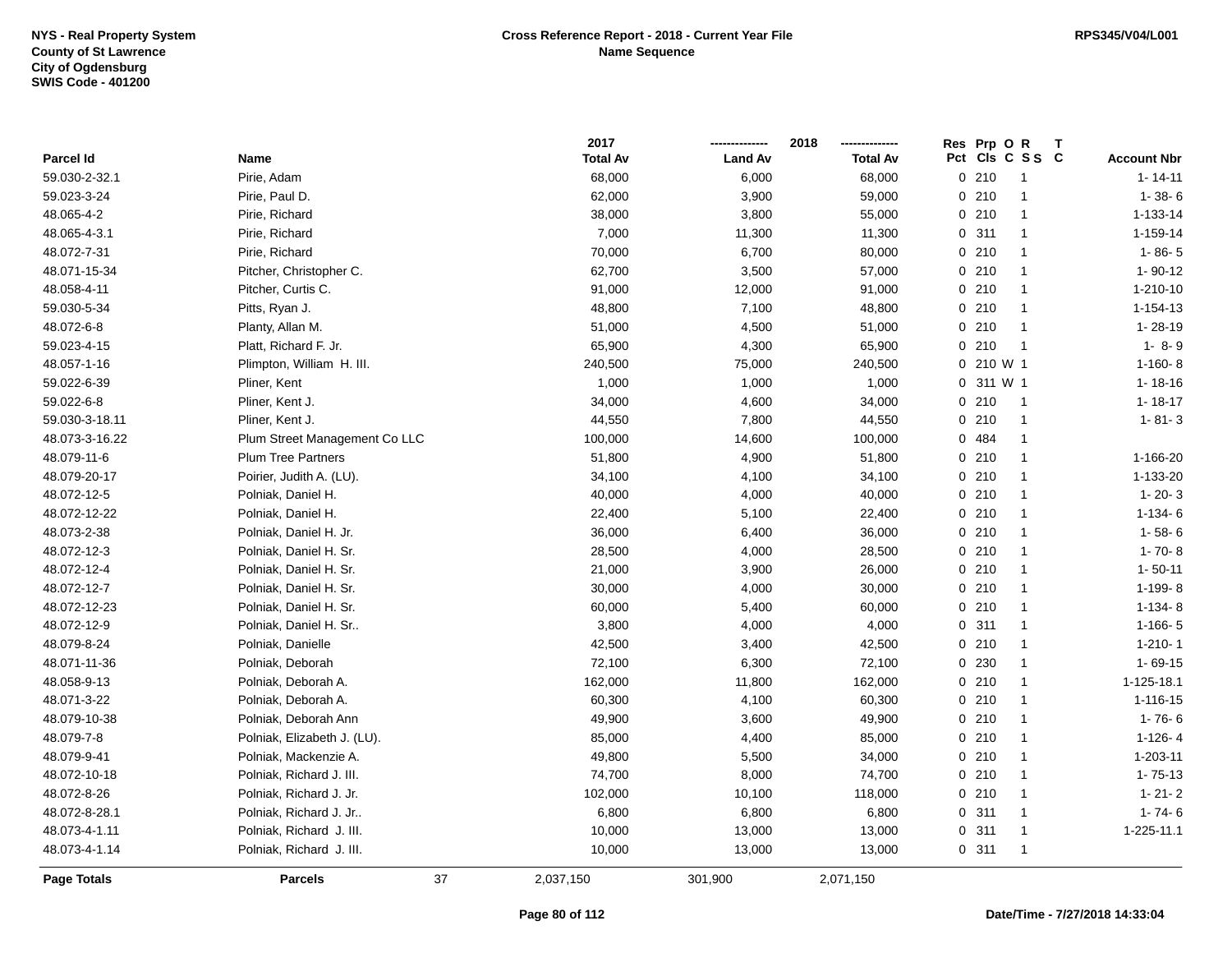|               |                              |    | 2017            |                | 2018            |     | Res Prp O R |                |                    |
|---------------|------------------------------|----|-----------------|----------------|-----------------|-----|-------------|----------------|--------------------|
| Parcel Id     | Name                         |    | <b>Total Av</b> | <b>Land Av</b> | <b>Total Av</b> | Pct |             | CIs C S S C    | <b>Account Nbr</b> |
| 48.065-7-18.1 | Polniak, Robert D.           |    | 140,000         | 8,000          | 150,000         |     | 0210        | -1             | $1 - 65 - 10$      |
| 48.058-6-1.1  | Polniak, Ryan H.             |    | 69,000          | 11,200         | 84,000          |     | 0210        | $\overline{1}$ | $1 - 30 - 7.1$     |
| 48.071-15-36  | Polniak, Spencer A.          |    | 50,740          | 3,300          | 50,740          |     | 0210        | $\mathbf{1}$   | $1 - 152 - 18$     |
| 48.072-3-16   | Polniak, Steven J.           |    | 5,000           | 3,900          | 3,900           |     | 0.311       | $\mathbf{1}$   | $1 - 197 - 5$      |
| 48.072-3-15   | Polniak, Steven J. Sr.       |    | 70,000          | 3,900          | 79,000          |     | 0210        | $\mathbf{1}$   | $1-150-3$          |
| 48.072-9-5    | Polniak, William             |    | 78,000          | 5,600          | 78,000          |     | 0210        | $\mathbf{1}$   | 1-134-10           |
| 59.023-6-11   | Ponko, Leona A.              |    | 30,000          | 8,300          | 30,000          |     | 0210        | $\mathbf{1}$   | $1-197-7$          |
| 59.022-4-32   | Poole, Jason                 |    | 38,000          | 5,100          | 38,000          |     | 0210        | $\mathbf{1}$   | $1 - 73 - 1$       |
| 59.023-15-10  | Porter, John                 |    | 51,800          | 8,800          | 51,800          |     | 0210        | $\mathbf{1}$   | $1-135-3$          |
| 48.079-6-4    | Porter, Sandra M.            |    | 63,700          | 5,900          | 63,700          |     | 0210        | $\mathbf{1}$   | $1 - 15 - 4$       |
| 59.022-2-30   | Porter, Terry E.             |    | 59,500          | 7,000          | 59,500          |     | 0210        | $\mathbf{1}$   | $1-106 - 7$        |
| 48.072-12-8   | Power, Joseph Albert         |    | 38,800          | 4,000          | 35,000          |     | 0210        | $\mathbf{1}$   | $1-166-4$          |
| 48.071-4-25   | Power, Roderick S.           |    | 47,500          | 3,700          | 47,500          |     | 0210        | $\mathbf{1}$   | 1-197-16           |
| 59.023-5-15   | Powers, Allen                |    | 57,800          | 8,600          | 57,800          |     | 0210        | $\mathbf{1}$   | $1-135-6$          |
| 59.023-15-17  | Powers, John H. III.         |    | 30,000          | 3,100          | 30,000          |     | 0210        | $\mathbf{1}$   | $1-135-9$          |
| 48.079-2-7    | Powers, Robert G.            |    | 79,000          | 5,700          | 79,000          |     | 0210        | $\mathbf{1}$   | $1 - 80 - 17$      |
| 48.072-7-12   | Powers, Stephen              |    | 49,000          | 4,500          | 42,000          |     | 0210        | $\mathbf{1}$   | $1 - 91 - 19$      |
| 59.024-1-11   | Prashaw, Eugene              |    | 63,500          | 5,300          | 63,500          |     | 0210        | $\mathbf{1}$   | $1 - 2 - 4$        |
| 59.023-9-8    | Pratt, Angela M.             |    | 43,000          | 5,400          | 55,000          |     | 0210        | $\mathbf{1}$   | $1 - 38 - 9$       |
| 48.072-6-49   | Pratt, Benjamin J.           |    | 48,000          | 4,500          | 48,000          |     | 0210        | $\mathbf{1}$   | $1 - 164 - 9$      |
| 48.072-3-30   | Pratt, Bryan                 |    | 20,000          | 3,000          | 20,000          |     | 0210        | $\mathbf{1}$   | $1 - 88 - 18$      |
| 48.058-9-3    | Pratt, Donald                |    | 110,000         | 10,700         | 110,000         |     | 0210        | $\mathbf{1}$   | 1-125-18.3         |
| 48.073-1-33   | Pratt, Jason J.              |    | 36,300          | 4,100          | 30,000          |     | 0270        | $\mathbf{1}$   | $1 - 25 - 7$       |
| 59.022-6-33   | Pratt, Vincent               |    | 18,500          | 6,400          | 18,500          |     | 0210        | $\mathbf{1}$   | $1 - 33 - 5$       |
| 59.023-10-26  | Pratt, William               |    | 67,000          | 4,700          | 67,000          |     | 0210        | $\mathbf{1}$   | 1-135-13           |
| 48.072-10-8   | Pray, Aaron (LC).            |    | 41,000          | 3,600          | 36,000          |     | 0210        | $\mathbf{1}$   | 1-133-13           |
| 48.072-2-4    | Pray, James M.               |    | 43,000          | 3,400          | 43,000          |     | 0210        | $\mathbf{1}$   | $1 - 124 - 3$      |
| 48.058-3-8    | Pray, Richard                |    | 52,000          | 7,200          | 52,800          |     | 0210        | $\mathbf{1}$   | $1 - 21 - 13$      |
| 59.023-8-3    | Pray, Thomas H.              |    | 50,000          | 4,600          | 45,000          |     | 0210        | 1              | $1 - 114 - 7$      |
| 59.023-1-12   | Pray, Wayne                  |    | 58,000          | 5,600          | 39,000          |     | 0210        | $\mathbf{1}$   | $1 - 72 - 3$       |
| 48.079-20-26  | Premo, Allan E. (LU).        |    | 77,850          | 5,100          | 77,850          |     | 0210        | $\mathbf{1}$   | 1-135-15           |
| 48.072-7-18   | Premo, Craig                 |    | 52,900          | 6,800          | 58,000          |     | 0210        | $\mathbf{1}$   | $1 - 43 - 3$       |
| 59.022-14-18  | Premo, Keith B.              |    | 58,900          | 5,800          | 58,900          |     | 0210        | $\mathbf{1}$   | $1 - 86 - 4$       |
| 48.079-9-19   | Premo, Richard A.            |    | 43,760          | 3,100          | 43,760          |     | 0210        | $\mathbf{1}$   | $1-173-8$          |
| 48.058-9-25   | Preston, Christopher         |    | 134,000         | 13,000         | 134,000         |     | 0210        | $\mathbf{1}$   | 1-125-18.1         |
| 48.058-9-29.1 | Preston, Christopher William |    | 12,100          | 7,100          | 12,100          |     | 0.312       | $\mathbf{1}$   | 1-125-16.1         |
| 48.065-7-3    | Preston, Garry W.            |    | 89,500          | 3,900          | 89,500          |     | 0210        | -1             | $1-136-2$          |
| Page Totals   | <b>Parcels</b>               | 37 | 2,077,150       | 213,900        | 2,081,850       |     |             |                |                    |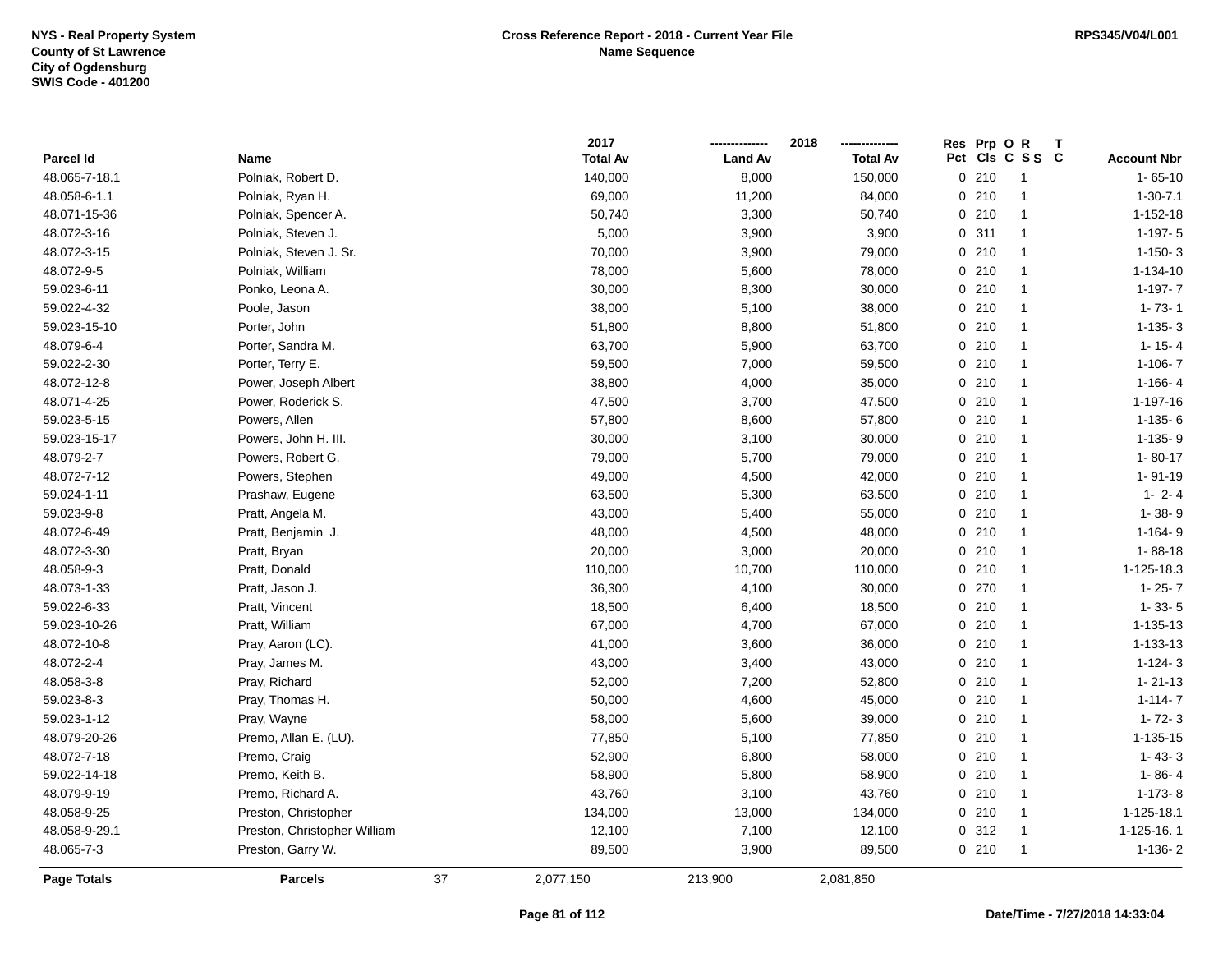|              |                                 | 2017            |                | 2018<br>        |     | Res Prp O R |              | T |                    |
|--------------|---------------------------------|-----------------|----------------|-----------------|-----|-------------|--------------|---|--------------------|
| Parcel Id    | Name                            | <b>Total Av</b> | <b>Land Av</b> | <b>Total Av</b> | Pct |             | CIs C S S C  |   | <b>Account Nbr</b> |
| 48.080-5-13  | Price, David G.                 | 72,000          | 9,100          | 69,000          |     | 0210        | 1            |   | 1-175-15           |
| 59.024-2-14  | Prime, LLC                      | 138,880         | 138,880        | 138,880         |     | 0 330       | $\mathbf{1}$ |   | 1-126-16           |
| 48.058-10-2  | Proctor Avenue Associates, Inc. | 4,100           | 4,100          | 4,100           |     | 0.311       | $\mathbf{1}$ |   |                    |
| 48.058-10-3  | Proctor Avenue Associates, Inc. | 4,100           | 4,100          | 4,100           |     | 0.311       | $\mathbf{1}$ |   |                    |
| 48.058-10-4  | Proctor Avenue Associates, Inc. | 6,300           | 6,300          | 6,300           |     | 0.311       | $\mathbf{1}$ |   |                    |
| 48.058-10-5  | Proctor Avenue Associates, Inc. | 6,300           | 6,300          | 6,300           |     | 0.311       | $\mathbf{1}$ |   |                    |
| 48.058-10-6  | Proctor Avenue Associates, Inc. | 6,300           | 6,300          | 6,300           |     | 0.311       | $\mathbf{1}$ |   |                    |
| 48.058-10-7  | Proctor Avenue Associates, Inc. | 6,300           | 6,300          | 6,300           |     | 0.311       | $\mathbf{1}$ |   |                    |
| 48.058-10-8  | Proctor Avenue Associates, Inc. | 7,300           | 7,300          | 7,300           |     | 0.311       | $\mathbf{1}$ |   |                    |
| 48.058-11-3  | Proctor Avenue Associates, Inc. | 6,200           | 6,200          | 6,200           |     | 0.311       | $\mathbf{1}$ |   |                    |
| 48.058-11-4  | Proctor Avenue Associates, Inc. | 6,300           | 6,300          | 6,300           |     | 0.311       | $\mathbf{1}$ |   |                    |
| 48.058-11-5  | Proctor Avenue Associates, Inc. | 6,300           | 6,300          | 6,300           |     | 0.311       | $\mathbf{1}$ |   |                    |
| 48.058-11-6  | Proctor Avenue Associates, Inc. | 6,300           | 6,300          | 6,300           |     | 0.311       | $\mathbf{1}$ |   |                    |
| 48.058-11-7  | Proctor Avenue Associates, Inc. | 6,300           | 6,300          | 6,300           |     | 0.311       | $\mathbf{1}$ |   |                    |
| 48.058-11-13 | Proctor Avenue Associates, Inc. | 6,300           | 6,300          | 6,300           |     | 0.311       | $\mathbf{1}$ |   |                    |
| 48.058-11-14 | Proctor Avenue Associates, Inc. | 6,300           | 6,300          | 6,300           |     | 0.311       | $\mathbf{1}$ |   |                    |
| 48.058-11-15 | Proctor Avenue Associates, Inc. | 6,300           | 6,300          | 6,300           |     | 0.311       | $\mathbf{1}$ |   |                    |
| 48.058-11-16 | Proctor Avenue Associates, Inc. | 6,300           | 6,300          | 6,300           |     | 0.311       | $\mathbf{1}$ |   |                    |
| 48.058-11-17 | Proctor Avenue Associates, Inc. | 12,400          | 12,400         | 12,400          |     | 0.311       | $\mathbf{1}$ |   | $1 - 42 - 6.1$     |
| 48.058-11-20 | Proctor Avenue Associates, Inc. | 13,500          | 13,500         | 13,500          |     | 0.311       | $\mathbf{1}$ |   |                    |
| 48.058-11-21 | Proctor Avenue Associates, Inc. | 16,800          | 16,800         | 16,800          |     | 0.311       | $\mathbf{1}$ |   |                    |
| 48.058-11-22 | Proctor Avenue Associates, Inc. | 13,500          | 13,500         | 13,500          |     | 0.311       | $\mathbf{1}$ |   |                    |
| 48.058-11-23 | Proctor Avenue Associates, Inc  | 13,500          | 13,500         | 13,500          |     | 0.311       | $\mathbf{1}$ |   |                    |
| 48.058-11-26 | Proctor Avenue Associates, Inc. | 20,400          | 20,400         | 20,400          |     | 0.311       | $\mathbf{1}$ |   |                    |
| 48.058-11-28 | Proctor Avenue Associates, Inc. | 14,000          | 14,000         | 14,000          |     | 0.311       | $\mathbf{1}$ |   |                    |
| 48.058-11-29 | Proctor Avenue Associates, Inc. | 11,300          | 11,300         | 11,300          |     | 0.311       | $\mathbf{1}$ |   |                    |
| 48.058-11-31 | Proctor Avenue Associates, Inc. | 16,800          | 16,800         | 16,800          |     | 0.311       | $\mathbf{1}$ |   |                    |
| 48.057-2-45  | Proven, Christine               | 106,000         | 10,900         | 106,000         |     | 0210        | 1            |   | 1-168-20.8         |
| 48.079-20-11 | Puccia, Anthony                 | 48,100          | 6,100          | 48,100          |     | 0210        | $\mathbf{1}$ |   | $1 - 53 - 8$       |
| 59.022-7-26  | Purdy, Sarah                    | 105,000         | 8,400          | 105,000         |     | 0210        | $\mathbf{1}$ |   | $1 - 48 - 8$       |
| 59.023-3-41  | Purser, Robert P.               | 25,800          | 3,000          | 25,800          |     | 0210        | $\mathbf{1}$ |   | 1-29-19            |
| 59.021-2-15  | Purser, Wanda M.                | 79,000          | 8,700          | 79,000          |     | 0210        | $\mathbf{1}$ |   | $1 - 70 - 5$       |
| 48.064-2-17  | Pusateri, Rachel A.             | 55,000          | 4,600          | 55,000          |     | 0210        | $\mathbf{1}$ |   | $1 - 60 - 10$      |
| 48.058-3-12  | Putman, Andrew                  | 1,200           | 1,200          | 1,200           |     | 0.311       | $\mathbf{1}$ |   | $1 - 104 - 11$     |
| 59.030-4-46  | Putman, Andrew                  | 110,000         | 6,600          | 110,000         |     | 0210        | $\mathbf{1}$ |   | 1-195-15           |
| 48.058-3-13  | Putman, Andrew M.               | 1,500           | 1,500          | 1,500           |     | 0.311       | $\mathbf{1}$ |   | $8 - 56 - 18$      |
| 59.022-7-15  | Putman, Andrew M.               | 22,190          | 10,500         | 22,190          |     | 0210        | $\mathbf{1}$ |   | 1-106-19           |
| Page Totals  | <b>Parcels</b>                  | 37<br>994,170   | 438,980        | 991,170         |     |             |              |   |                    |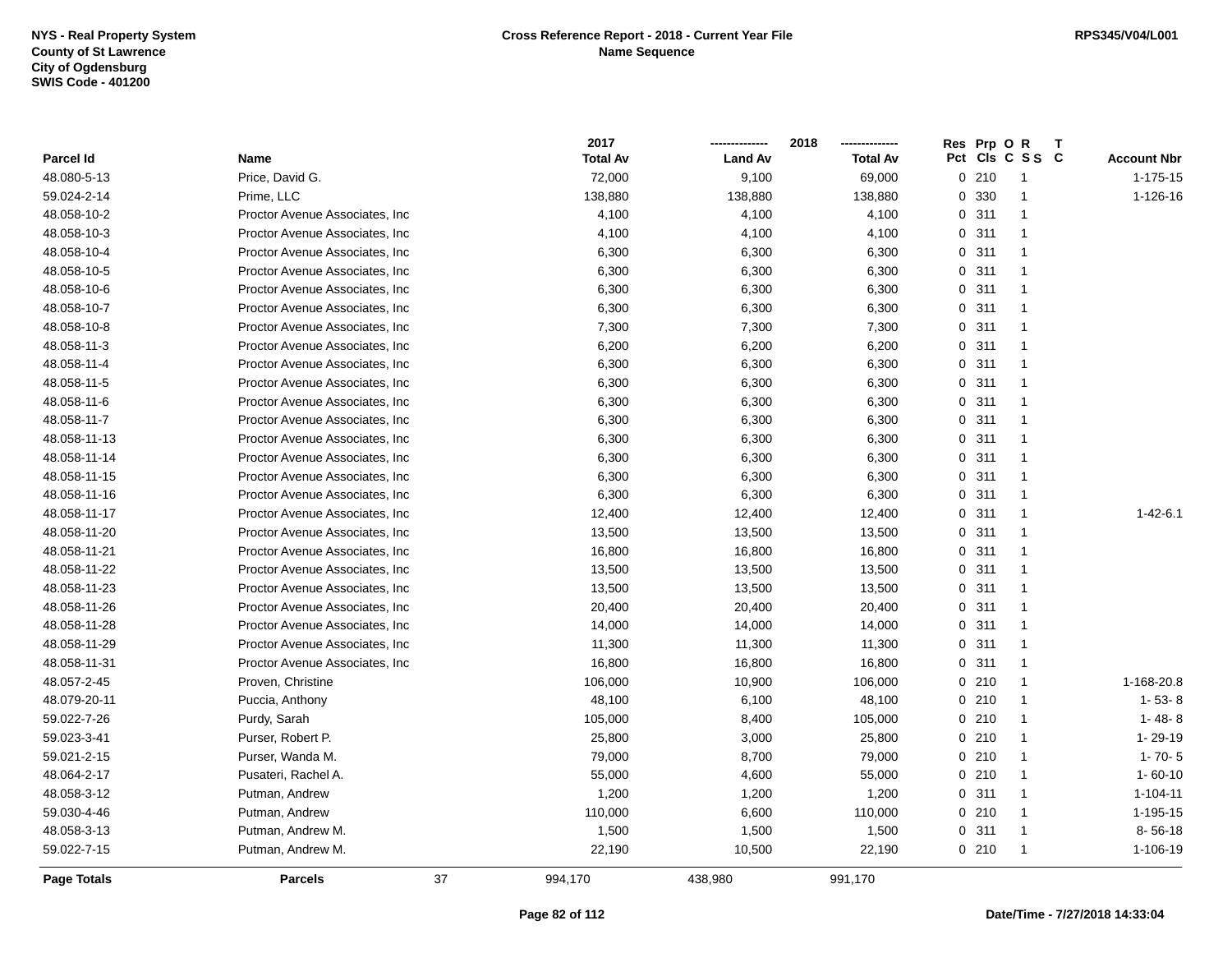|                    |                                      |    | 2017            |                | 2018            | Res Prp O R |                 |                    |
|--------------------|--------------------------------------|----|-----------------|----------------|-----------------|-------------|-----------------|--------------------|
| Parcel Id          | Name                                 |    | <b>Total Av</b> | <b>Land Av</b> | <b>Total Av</b> |             | Pct Cls C S S C | <b>Account Nbr</b> |
| 59.022-10-14       | Putman, Charles H.                   |    | 84,000          | 8,400          | 84,000          | 0210        | $\overline{1}$  | 1-136-11           |
| 48.072-14-9        | Putman, Joan E.                      |    | 88,500          | 6,500          | 109,660         | 0210        | $\overline{1}$  | 1-225-11.11        |
| 48.079-9-33        | Putman, Sharon A.                    |    | 62,000          | 10,500         | 62,000          | 0210        | $\overline{1}$  | $1 - 10 - 15$      |
| 48.079-3-10        | Putman, Stephen                      |    | 94,500          | 7,100          | 94,500          | 0210        | $\overline{1}$  | 1-189-20           |
| 59.022-7-22.1      | Putman, Warren                       |    | 106,000         | 7,700          | 106,000         | 0210        | $\overline{1}$  | 1-136-14           |
| 59.023-6-23        | Putman, Warren                       |    | 75,000          | 10,800         | 75,000          | 0210        | $\overline{1}$  | 1-136-13           |
| 59.030-4-45        | Putman, Warren C.                    |    | 54,000          | 5,200          | 54,000          | 0210        | $\overline{1}$  | $1 - 206 - 1$      |
| 48.065-1-11        | Putney, Barbara G.                   |    | 188,000         | 72,000         | 188,000         | 0 210 W 1   |                 | $1 - 57 - 6$       |
| 59.022-14-17       | Putney, Gloria                       |    | 51,000          | 5,800          | 51,000          | 0210        | $\overline{1}$  | 1-136-15           |
| 59.023-3-30        | Putney, Jacob A.                     |    | 72,000          | 6,300          | 72,000          | 0210        | $\overline{1}$  | $1 - 113 - 10$     |
| 59.022-14-10       | Putney, Tessa M.                     |    | 68,000          | 8,500          | 68,000          | 0210        | $\overline{1}$  | $1 - 70 - 19$      |
| 48.079-3-19        | Pvirre, Glenn H.                     |    | 55,500          | 4,400          | 55,500          | 0210        | $\mathbf{1}$    | $1 - 108 - 10$     |
| 48.078-8-15.1      | Pyskadlo, Lisa                       |    | 36,000          | 3,400          | 36,000          | 0210        | $\mathbf{1}$    | $1 - 134 - 4.1$    |
| 48.079-20-1        | Pyskadlo, Lisa                       |    | 32,800          | 4,100          | 32,800          | 0210        | $\overline{1}$  | 1-158-18           |
| 59.022-12-1.1      | Pyskadlo, Lisa                       |    | 36,800          | 6,900          | 36,800          | 0210        | $\overline{1}$  | $1 - 112 - 16$     |
| 59.023-6-32        | Pyskadlo, Lisa                       |    | 35,000          | 5,100          | 35,000          | 0210        | $\overline{1}$  | $1 - 46 - 8$       |
| 48.057-2-29.1      | Qudsi, Fariha T.                     |    | 225,040         | 14,800         | 225,040         | 0210        | $\overline{1}$  | 1-128-6.13         |
| 48.080-4-7.122     | Qudsi, Fariha T.                     |    | 163,000         | 50,000         | 163,000         | 0411        | $\overline{1}$  |                    |
| 48.072-2-67.1      | Qudsi, Naved Awar                    |    | 120,140         | 9,500          | 120,140         | 0 484       | $\overline{1}$  | $1 - 95 - 5$       |
| 48.079-13-16       | Quirk, Barbara L. (LU).              |    | 57,000          | 5,900          | 57,000          | 0210        | $\mathbf{1}$    | $1-137-3$          |
| 59.022-5-10        | R & P Curtis Properties, LLC         |    | 25,000          | 4,300          | 25,000          | 0220        | $\mathbf{1}$    | $1 - 168 - 4$      |
| 59.023-1-10.1      | R B & B of St Lawrence Co Inc        |    | 88,900          | 4,200          | 88,900          | 0 484       | $\mathbf{1}$    | $1 - 91 - 13$      |
| 48.064-8-5         | <b>R&amp;P Curtis Properties LLC</b> |    | 32,500          | 3,000          | 35,000          | 0 230       | $\overline{1}$  | $1 - 120 - 13$     |
| 48.071-3-30        | R&P Curtis Properties LLC            |    | 34,000          | 9,900          | 34,000          | $0$ 220     | $\overline{1}$  | $1 - 69 - 17$      |
| 59.023-3-36        | Rabideau, Jason (LC).                |    | 24,000          | 10,000         | 24,000          | 0 457       | $\overline{1}$  | $1 - 80 - 7$       |
| 59.022-15-23       | Rabideau, Jeanette K.                |    | 6,500           | 6,500          | 6,500           | 0.311       | $\mathbf{1}$    | 1-39-20            |
| 59.022-15-24       | Rabideau, Jeanette K.                |    | 68,000          | 6,300          | 68,000          | 50 220      | $\mathbf{1}$    | $1 - 40 - 1$       |
| 48.072-11-11       | Radloff, Cindy                       |    | 40,900          | 4,200          | 38,000          | 0270        | $\overline{1}$  | $1 - 89 - 1$       |
| 48.058-4-17        | Rafferty, Mary A.                    |    | 90,000          | 8,100          | 90,000          | 0210        | $\mathbf{1}$    | 1-197-15           |
| 48.058-4-21.4      | Rafferty, Mary Ann                   |    | 1,600           | 1,600          | 1,600           | 0.311       | $\overline{1}$  | $1 - 19 - 3.2$     |
| 48.071-3-31        | Rafferty, Matthew P.                 |    | 81,300          | 9,900          | 81,300          | 0210        | $\mathbf{1}$    | $1 - 57 - 16$      |
| 48.079-6-1         | Rafferty, Patrick M.                 |    | 70,900          | 5,800          | 70,900          | 0210        | $\overline{1}$  | 1-167-19           |
| 59.023-3-9         | Rafferty, Timothy S.                 |    | 51,100          | 4,800          | 51,100          | 0210        | $\overline{1}$  | $1 - 114 - 8$      |
| 48.064-2-42.1      | Rafter, Randy                        |    | 30,000          | 5,500          | 41,800          | 0210        | $\mathbf{1}$    | $1 - 38 - 4$       |
| 48.071-11-5        | Rain, Mary                           |    | 76,000          | 3,300          | 76,000          | 0210        | $\mathbf{1}$    | 1-29-15            |
| 48.079-3-4         | Rajasekaran, Pakkam R.               |    | 112,000         | 8,200          | 115,600         | 0210        | $\overline{1}$  | 1-57-20            |
| 59.023-3-23        | Ramie, Donald J. (LU).               |    | 53,000          | 4,100          | 55,000          | 0210        | $\mathbf{1}$    | $1 - 138 - 3$      |
| <b>Page Totals</b> | <b>Parcels</b>                       | 37 | 2,589,980       | 352,600        | 2,628,140       |             |                 |                    |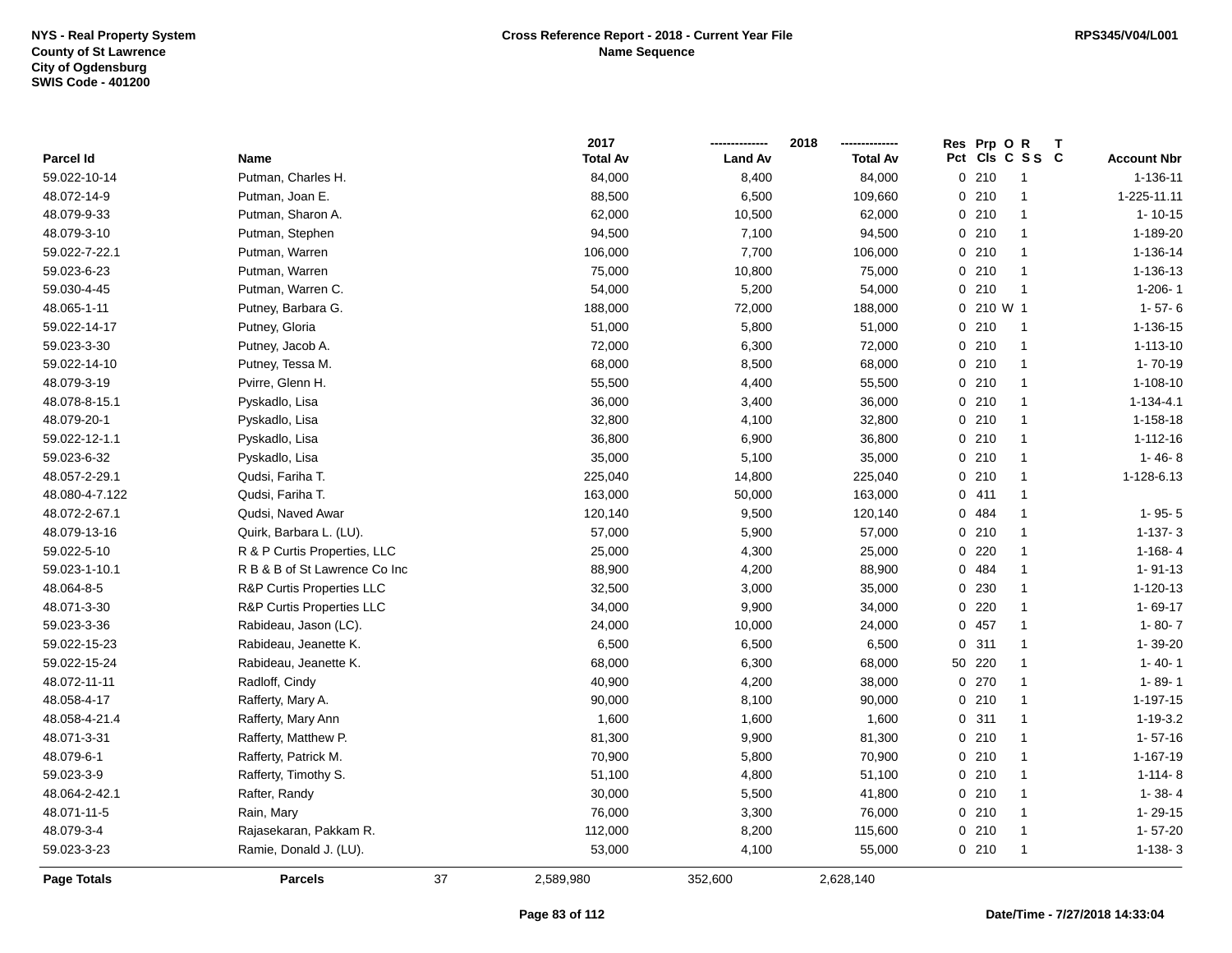|              |                                  |    | 2017            |                | 2018            | Res Prp O R |                         |                    |
|--------------|----------------------------------|----|-----------------|----------------|-----------------|-------------|-------------------------|--------------------|
| Parcel Id    | Name                             |    | <b>Total Av</b> | <b>Land Av</b> | <b>Total Av</b> |             | Pct Cls C S S C         | <b>Account Nbr</b> |
| 59.023-3-22  | Ramie, Kyle D.                   |    | 40,500          | 4,100          | 52,000          | 0210        | $\overline{\mathbf{1}}$ | $1 - 143 - 5$      |
| 59.021-6-18  | Ramie Irrev Living Trust, Kay L. |    | 53,200          | 4,100          | 53,200          | 0210        | $\overline{1}$          | $1-138-5$          |
| 59.024-2-7.1 | Ramm, Geoffrey                   |    | 94,000          | 5,600          | 94,000          | 0210        | $\overline{1}$          | $1 - 3 - 9$        |
| 48.072-14-8  | Ramsdell, Michelle N.            |    | 74,500          | 5,300          | 88,500          | 0210        | $\overline{1}$          | 1-225-11.10        |
| 48.073-1-11  | Ramsey, Bertha                   |    | 55,000          | 6,400          | 55,000          | 0210        | $\mathbf{1}$            | 1-135-20           |
| 59.021-1-9.1 | Ramsey, Kirk                     |    | 30,000          | 4,700          | 30,000          | 0210        | $\overline{1}$          | $1 - 21 - 10$      |
| 59.021-1-7   | Ramsey, Kirk R.                  |    | 36,200          | 3,100          | 36,200          | 0210        | $\overline{1}$          | $1-198-5$          |
| 59.022-14-26 | Ramsey, Laura G.                 |    | 40,100          | 6,300          | 40,100          | 0210        | $\overline{1}$          | $1 - 52 - 4$       |
| 48.072-3-12  | Ramsey, Wayne R.                 |    | 56,300          | 5,000          | 73,000          | 0210        | $\overline{1}$          | $1 - 59 - 2$       |
| 59.023-3-21  | Rand, Michael                    |    | 69,500          | 5,200          | 75,000          | 0220        | $\overline{1}$          | $1 - 21 - 1$       |
| 48.072-4-11  | Rand, Stephen                    |    | 44,000          | 4,100          | 44,000          | 0 230       | $\overline{1}$          | $1 - 128 - 4$      |
| 48.072-9-8.1 | Rand, Stephen                    |    | 9,800           | 4,500          | 38,000          | 0210        | $\mathbf{1}$            | $1 - 93 - 4$       |
| 59.030-2-42  | Rand, Stephen                    |    | 52,840          | 8,400          | 52,840          | $0$ 220     | $\mathbf 1$             | $1-166-2$          |
| 48.064-7-16  | Rand, Stephen A.                 |    | 41,500          | 4,100          | 41,500          | 0220        | $\overline{1}$          | 1-93-18            |
| 48.072-5-3   | Rand, Stephen A.                 |    | 34,000          | 3,900          | 36,000          | 0220        | $\overline{1}$          | $1 - 154 - 18$     |
| 48.064-8-10  | Rand, Stephen A.                 |    | 51,370          | 4,600          | 51,370          | 0411        | $\overline{1}$          | $1 - 155 - 18$     |
| 48.079-8-21  | Randall, Wayne                   |    | 62,000          | 4,200          | 62,000          | 0210        | $\overline{1}$          | 1-138-16           |
| 59.023-13-4  | Randolph, Tammy                  |    | 22,200          | 3,000          | 22,200          | 0 210 W 1   |                         | $1 - 41 - 9$       |
| 59.022-11-15 | Rapin, Richard                   |    | 48,900          | 5,800          | 48,900          | 0210        | $\overline{1}$          | 1-138-19           |
| 59.022-1-11  | Rapin, Samuel J.                 |    | 42,000          | 4,800          | 42,000          | 0210        | $\overline{1}$          | $1 - 139 - 4$      |
| 59.030-8-6.1 | Raven, Andrew A.                 |    | 66,000          | 6,600          | 66,000          | 0210        | $\overline{1}$          | $1 - 131 - 1$      |
| 59.023-9-27  | Raven, Richard J.                |    | 102,000         | 5,700          | 98,000          | 0210        | $\overline{1}$          | 1-111-20           |
| 59.021-3-8   | Raven, Roger L.                  |    | 47,000          | 4,500          | 47,000          | 0210        | $\overline{1}$          | 1-179-2            |
| 48.064-3-39  | Raven, Sara F.                   |    | 35,000          | 3,200          | 35,000          | 0210        | $\overline{1}$          | $1 - 112 - 18$     |
| 59.024-2-28  | Read, Alfred W.                  |    | 63,000          | 10,300         | 63,000          | 0210        | $\overline{1}$          | 1-139-10           |
| 59.022-8-11  | Reagen, James E.                 |    | 62,000          | 8,200          | 62,000          | 0210        | $\overline{1}$          | $1 - 79 - 6$       |
| 48.081-2-1.1 | Real Estate Dev. Company, Inc.   |    | 13,000          | 13,000         | 13,000          | 0 330       | $\overline{1}$          | 1-102-10.1         |
| 48.081-2-1.2 | Real Estate Dev. Company, Inc.   |    | 19,000          | 19,000         | 19,000          | 0 330       | $\mathbf{1}$            | 1-102-10.2         |
| 48.079-14-8  | <b>Realty Associates</b>         |    | 163,400         | 22,000         | 163,400         | 0485        | -1                      | 1-176-19           |
| 59.022-4-26  | <b>Realty Associates</b>         |    | 71,300          | 8,000          | 71,300          | 0210        | $\overline{1}$          | $1-134-3$          |
| 59.022-10-29 | Recker, William J.               |    | 37,000          | 4,800          | 37,000          | 0210        | $\overline{1}$          | $1 - 28 - 3$       |
| 48.079-13-23 | Rector, Anthony A.               |    | 93,000          | 6,300          | 93,000          | 0210        | $\overline{1}$          | $1 - 1 - 8$        |
| 59.023-7-26  | Redmond, Brittany Marie          |    | 26,000          | 5,000          | 26,000          | 0210        | $\overline{1}$          | $1 - 114 - 3$      |
| 48.072-1-38  | Redmond, Kimberly (LC).          |    | 46,700          | 2,800          | 44,500          | 0210        | $\overline{1}$          | $1 - 177 - 9$      |
| 59.023-1-36  | Redmond, Linda A.                |    | 33,300          | 3,800          | 45,000          | 0210        | $\overline{1}$          | 1-187-14           |
| 59.023-2-23  | Redmond, Ronald B. Jr.           |    | 39,000          | 3,600          | 46,000          | 0210        | $\overline{1}$          | 1-139-18           |
| 48.078-6-3   | Redmond, Ronald B. Jr (LC).      |    | 45,000          | 10,100         | 45,000          | 0 230       | $\overline{1}$          | 1-96-10            |
| Page Totals  | <b>Parcels</b>                   | 37 | 1,919,610       | 234,100        | 2,010,010       |             |                         |                    |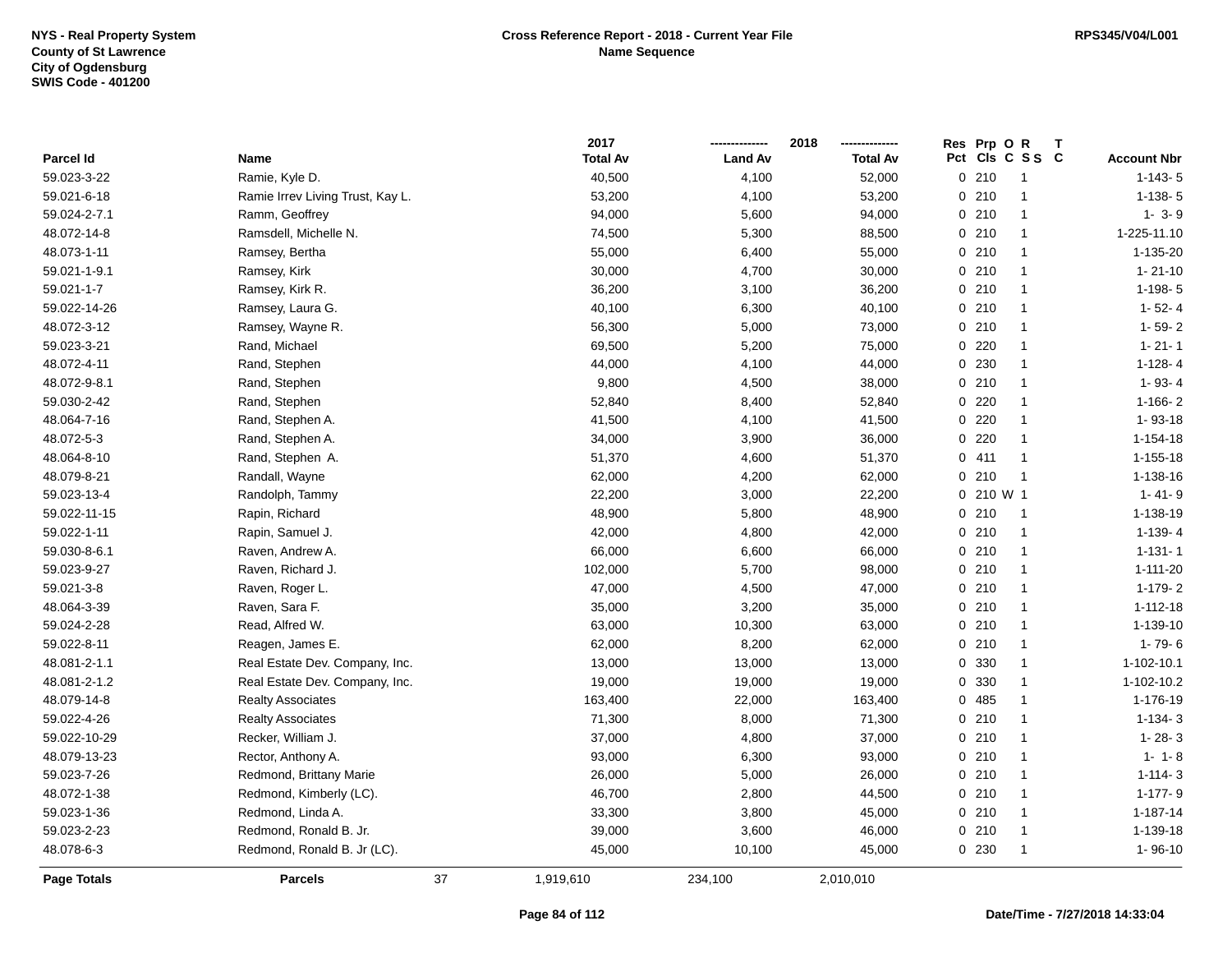|                    |                        |    | 2017            |                | 2018            | Res Prp O R |                 |                    |
|--------------------|------------------------|----|-----------------|----------------|-----------------|-------------|-----------------|--------------------|
| Parcel Id          | Name                   |    | <b>Total Av</b> | <b>Land Av</b> | <b>Total Av</b> |             | Pct Cls C S S C | <b>Account Nbr</b> |
| 59.023-2-22        | Redmond, Ronald B. Jr  |    | 60,000          | 3,600          | 60,000          | 0 230       | $\overline{1}$  | 1-99-11            |
| 48.072-2-8         | Redmond, Sheila A.     |    | 28,700          | 3,200          | 31,000          | 0210        | $\overline{1}$  | $1 - 80 - 15$      |
| 59.030-6-5         | Redmond, Timothy J.    |    | 77,000          | 11,200         | 77,000          | 0210        | $\mathbf{1}$    | $1 - 2 - 3$        |
| 48.079-8-29        | Reed, Angela M.        |    | 93,900          | 8,300          | 93,900          | $0$ 220     | $\overline{1}$  | $1 - 147 - 17$     |
| 48.071-9-37.1      | Reed, Donna M.         |    | 140,000         | 5,800          | 140,000         | 0210        | $\mathbf{1}$    | 1-198-10           |
| 59.030-2-44        | Reed, Dylan F.         |    | 82,000          | 8,400          | 82,000          | 0210        | $\mathbf{1}$    | $1 - 91 - 2$       |
| 48.071-5-39        | Reed, Erin             |    | 49,000          | 6,600          | 59,000          | 0210        | $\mathbf{1}$    | 1-196-1            |
| 59.023-9-19.1      | Reed, Joey S.          |    | 64,500          | 4,400          | 74,000          | 0210        | $\overline{1}$  | $1-100-7$          |
| 59.022-2-43        | Reed, John M.          |    | 53,000          | 5,200          | 53,000          | 0210        | $\mathbf{1}$    | $1 - 129 - 1$      |
| 48.079-7-42        | Reed, Kevin J.         |    | 62,600          | 4,800          | 62,600          | 0210        | $\mathbf{1}$    | $1 - 74 - 11$      |
| 48.058-2-9         | Reed, Scott A.         |    | 78,000          | 12,200         | 78,000          | 0210        | $\mathbf{1}$    | $1 - 32 - 3$       |
| 59.030-3-17        | Reed, Suzanne C.       |    | 65,000          | 7,200          | 65,000          | 0210        | $\mathbf{1}$    | $1 - 64 - 3$       |
| 59.022-12-3        | Reed, Trudy            |    | 51,000          | 4,100          | 51,000          | 0210        | $\mathbf{1}$    | $1 - 140 - 1$      |
| 59.022-3-9         | Reese, Laurelynn       |    | 104,000         | 8,900          | 104,000         | 0210        | $\overline{1}$  | $1 - 211 - 18$     |
| 48.073-2-7         | Reese, Leo G.          |    | 24,900          | 3,900          | 22,000          | 0210        | $\mathbf{1}$    | 1-203-17           |
| 59.030-5-3.1       | Reese, Timothy Sr.     |    | 31,500          | 9,100          | 31,500          | 0210        | $\mathbf{1}$    | $1 - 181 - 11$     |
| 48.079-9-11        | Refici, Lisa           |    | 42,000          | 4,900          | 42,000          | 0210        | $\mathbf{1}$    | $1 - 131 - 4$      |
| 48.080-2-33        | Refici, Lyle A.        |    | 65,400          | 6,000          | 59,000          | 0210        | $\mathbf{1}$    | $1 - 143 - 9$      |
| 48.073-3-21        | Regan, Daniel          |    | 137,800         | 137,800        | 137,800         | 0 330       | $\mathbf{1}$    |                    |
| 48.073-3-22        | Regan, Daniel          |    | 1,600           | 1,600          | 1,600           | 0 330       | $\mathbf{1}$    |                    |
| 48.073-3-12        | Regan, Daniel J.       |    | 79,000          | 26,800         | 79,000          | 0 691       | $\mathbf{1}$    | $1 - 140 - 4$      |
| 48.073-3-13.1      | Regan, Daniel J.       |    | 297,000         | 111,600        | 297,000         | 0 433       | $\mathbf{1}$    | $1 - 107 - 11$     |
| 48.073-3-11        | Regan, Daniel J.       |    | 19,900          | 19,900         | 19,900          | 0 330       | $\mathbf{1}$    | $1 - 140 - 3.1$    |
| 48.072-8-14.1      | Regan, Daniel J. Jr.   |    | 76,500          | 6,800          | 76,500          | 0210        | $\overline{1}$  | $1 - 196 - 4$      |
| 59.023-7-16        | Regan, Patrick         |    | 46,000          | 5,500          | 58,000          | 0210        | $\mathbf{1}$    | $1 - 63 - 18$      |
| 48.071-3-17.2      | Regan, Thomas G.       |    |                 | 4,500          | 35,200          | 0220        | $\mathbf{1}$    | $1 - 43 - 20$      |
| 48.071-4-9         | Regan, Thomas G.       |    | 68,000          | 6,500          | 68,000          | 0220        | $\mathbf{1}$    | $1 - 140 - 11$     |
| 48.071-13-9        | Renne, Nicole E.       |    | 49,000          | 2,600          | 49,000          | 0210        | $\mathbf{1}$    | $1 - 58 - 10$      |
| 59.022-8-8         | Reynolds, Christina M. |    | 51,100          | 8,200          | 51,100          | 0210        | $\mathbf{1}$    | 1-176-20           |
| 48.064-4-17        | Reynolds, Laurence     |    | 66,100          | 6,600          | 60,000          | 0210        | $\mathbf{1}$    | 1-175-19           |
| 59.030-1-4         | Reynolds, Sherri L E.  |    | 42,000          | 11,100         | 42,000          | 0210        | $\overline{1}$  | 1-153-19           |
| 59.022-15-13       | Rheome, Andrew         |    | 70,000          | 8,500          | 70,000          | 0210        | $\mathbf{1}$    | $1 - 142 - 18$     |
| 48.079-11-15       | Rheome, Michael        |    | 40,000          | 9,900          | 40,000          | 0210        | $\overline{1}$  | $1 - 32 - 2$       |
| 59.022-4-55        | Rheome, Michael A.     |    | 36,000          | 4,600          | 36,000          | $0$ 220     | $\mathbf{1}$    | $1-132-4$          |
| 48.064-3-35        | Rheome, Scott A.       |    | 44,000          | 4,500          | 44,000          | 0210        | $\overline{1}$  | $1 - 64 - 14$      |
| 48.065-7-16        | Rheome, Tina S.        |    | 37,800          | 5,500          | 49,000          | 0 270       | $\mathbf{1}$    | $1 - 141 - 3$      |
| 48.071-13-1        | Rhinebold, Kathryn A.  |    | 175,000         | 6,500          | 175,000         | 0210        | $\mathbf{1}$    | $1 - 211 - 15$     |
| <b>Page Totals</b> | <b>Parcels</b>         | 37 | 2,509,300       | 506,800        | 2,574,100       |             |                 |                    |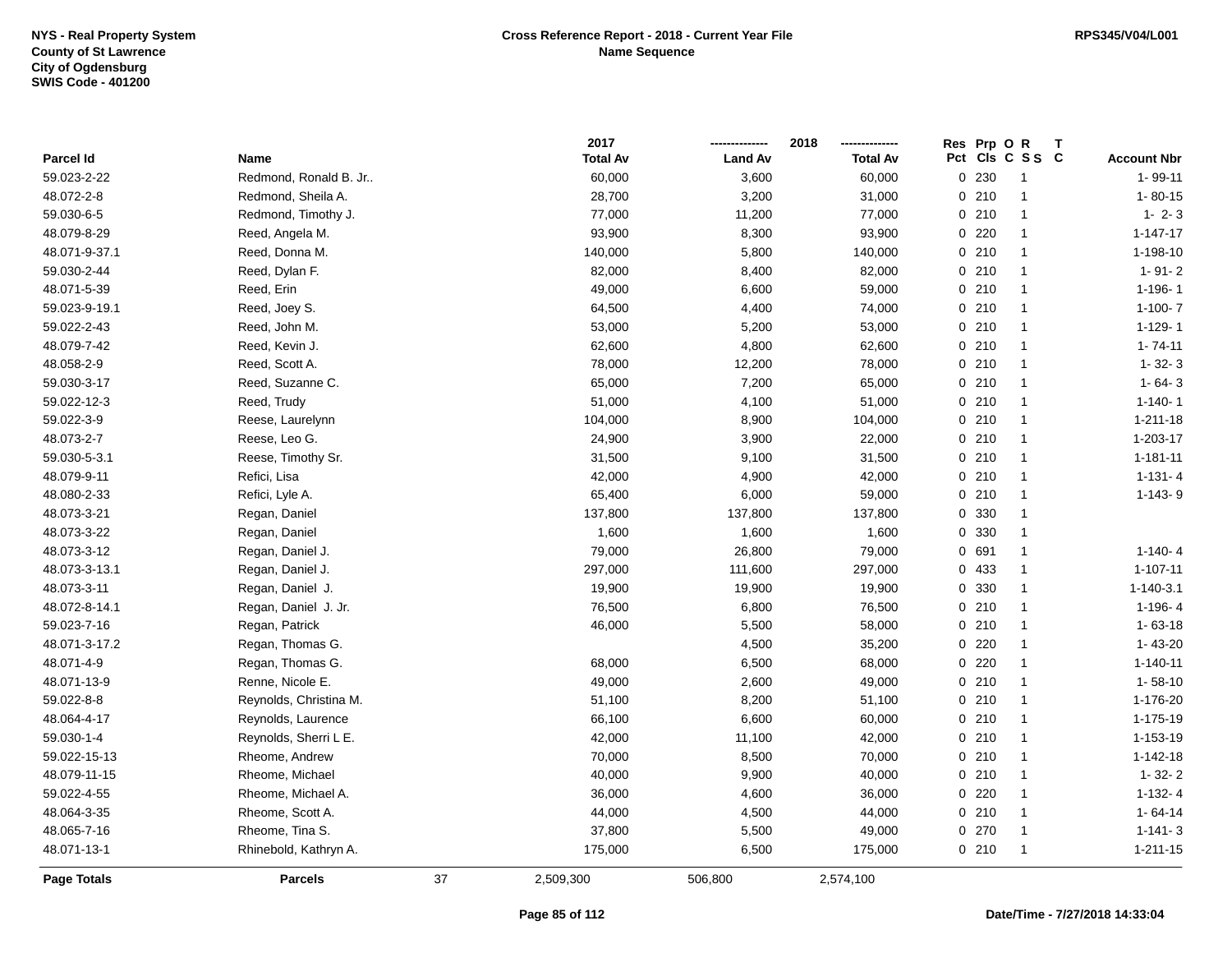|                    |                          |    | 2017            |                | 2018            | Res Prp O R |                 | Т |                    |
|--------------------|--------------------------|----|-----------------|----------------|-----------------|-------------|-----------------|---|--------------------|
| Parcel Id          | Name                     |    | <b>Total Av</b> | <b>Land Av</b> | <b>Total Av</b> |             | Pct Cls C S S C |   | <b>Account Nbr</b> |
| 48.072-1-52        | Rhodes, John J.          |    | 32,800          | 3,600          | 42,500          | 0210        | $\overline{1}$  |   | $1-158-4$          |
| 48.072-3-7         | Rhodes, Julie A.         |    | 37,400          | 4,200          | 40,000          | 0210        | $\mathbf{1}$    |   | $1-207 - 8$        |
| 59.021-4-16        | Rice, Dana L.            |    | 35,500          | 3,100          | 35,500          | 0210        | $\mathbf{1}$    |   | $1 - 97 - 13$      |
| 48.072-2-75        | Rice, Donna M.           |    | 31,900          | 4,200          | 35,000          | 0210        | $\mathbf{1}$    |   | $1 - 59 - 3$       |
| 59.030-5-10        | Rice, Frederick A. (LU). |    | 61,900          | 7,100          | 61,900          | 0210        | $\mathbf{1}$    |   | $1 - 78 - 12$      |
| 48.064-4-5         | Rich, Robert A.          |    | 47,000          | 3,700          | 47,000          | 0210        | $\mathbf{1}$    |   | $1 - 91 - 16$      |
| 59.038-1-14        | Richards, Elizabeth M.   |    | 45,600          | 6,300          | 45,600          | 0210        | $\mathbf{1}$    |   | $1 - 32 - 20$      |
| 48.058-1-23        | Richards, Jeffrey L.     |    | 180,700         | 84,000         | 180,700         | 0 210 W 1   |                 |   | $1-140-8$          |
| 48.064-6-28.1      | Richards, Jeffrey L.     |    | 121,888         | 7,900          | 121,888         | 0210        | $\overline{1}$  |   | $1 - 141 - 9$      |
| 48.064-6-28.11     | Richards, Jeffrey L.     |    |                 | 10,800         | 43,500          | 0210        | $\mathbf{1}$    |   | $1 - 141 - 9$      |
| 59.023-11-3        | Richards, Paul S.        |    | 40,000          | 5,600          | 40,000          | 0210        | $\mathbf{1}$    |   | 1-107-19           |
| 59.021-2-31        | Richardson, Dale L.      |    | 40,000          | 7,000          | 40,000          | 0210        | $\mathbf{1}$    |   | 1-205-15           |
| 59.030-2-41        | Richardson, Harry B.     |    | 55,000          | 4,800          | 55,000          | 0210        | $\mathbf{1}$    |   | $1 - 141 - 13$     |
| 48.079-10-42       | Richardson, Pamela J.    |    | 70,000          | 4,700          | 70,000          | 0210        | $\mathbf{1}$    |   | $1 - 45 - 10$      |
| 59.030-2-29        | Richer, Bruce J.         |    | 34,500          | 6,600          | 34,500          | 0210        | $\mathbf{1}$    |   | $1-200-1$          |
| 48.064-5-6         | Richer, David B.         |    | 54,000          | 4,500          | 50,000          | 0210        | $\mathbf{1}$    |   | $1 - 141 - 14$     |
| 59.030-2-6         | Richer, Laureen E.       |    | 74,500          | 10,700         | 74,500          | 0210        | $\mathbf{1}$    |   | 1-173-10           |
| 59.024-2-1.1       | Richer, Nicholas N.      |    | 55,100          | 10,100         | 55,100          | 0210        | $\mathbf{1}$    |   | $1 - 104 - 17$     |
| 59.030-4-44        | Rickett, Andrew          |    | 63,350          | 8,800          | 63,350          | 0210        | $\mathbf{1}$    |   | $1 - 51 - 14$      |
| 48.072-9-7         | Rickett, Gregory         |    | 31,300          | 4,100          | 40,000          | 0210        | $\mathbf{1}$    |   | $1 - 141 - 6$      |
| 48.079-20-19       | Rickett, Jeffrey L.      |    | 58,000          | 6,200          | 73,000          | 0210        | $\mathbf{1}$    |   | $1-202 - 7$        |
| 59.030-4-58        | Rickett, Marcy           |    | 81,200          | 5,700          | 70,000          | 0210        | $\mathbf{1}$    |   | $1 - 147 - 13$     |
| 59.023-8-25        | Rickett, Nichole R.      |    | 20,000          | 3,400          | 26,000          | $0$ 210     | $\mathbf{1}$    |   | 1-136-18           |
| 48.071-3-12.11     | Rickett, Ronald S.       |    | 66,800          | 10,800         | 66,800          | 0210        | $\mathbf{1}$    |   | $1 - 32 - 4$       |
| 59.023-11-31       | Rickett, Virginia L.     |    | 39,100          | 5,600          | 51,000          | 0210        | $\mathbf{1}$    |   | $1 - 92 - 15$      |
| 48.058-9-6         | Rider, Brent L.          |    | 137,000         | 12,200         | 137,000         | 0210        | $\mathbf{1}$    |   | 1-125-18.1         |
| 59.023-15-13       | Ripa, Adam               |    | 59,500          | 8,800          | 59,500          | 0210        | $\mathbf{1}$    |   | $1-194-6$          |
| 48.071-5-4         | Ripa, Michael            |    | 21,900          | 4,000          | 21,900          | $0$ 210     | $\mathbf{1}$    |   | $1-202-6$          |
| 48.073-2-30.12     | Ripley, Lillie           |    | 51,000          | 6,300          | 44,000          | 0210        | $\mathbf{1}$    |   | $1-162-2$          |
| 59.023-9-31        | Rish, Rhonda S.          |    | 74,400          | 5,400          | 66,000          | 0210        | 1               |   | $1 - 207 - 1$      |
| 48.079-5-30        | Rishe, Allen J.          |    | 80,200          | 6,900          | 80,200          | 0210        | $\mathbf{1}$    |   | $1 - 142 - 6$      |
| 48.079-12-13       | Rishe, Allen J. Jr.      |    | 87,500          | 5,300          | 87,500          | 0210        | 1               |   | 1-113-13           |
| 48.079-12-14       | Rishe, Allen J. Jr.      |    | 6,100           | 6,100          | 6,100           | 0.311       | 1               |   | 1-113-12           |
| 48.079-20-18       | Rishe, David             |    | 74,300          | 8,000          | 74,300          | 0210        | 1               |   | $1 - 2 - 1$        |
| 59.038-1-8         | Rishe, David A.          |    | 155,500         | 8,000          | 167,000         | 0 449       | 1               |   | $1 - 18 - 5$       |
| 59.023-10-2        | Rishe, John A.           |    | 39,680          | 4,700          | 58,000          | 0210        | 1               |   | 1-156-19           |
| 48.064-9-3         | Rishe, Stephen J.        |    | 29,900          | 4,100          | 29,900          | 0.312       | $\mathbf{1}$    |   | $1 - 31 - 19$      |
| <b>Page Totals</b> | <b>Parcels</b>           | 36 | 2,072,630       | 305,400        | 2,172,350       |             |                 |   |                    |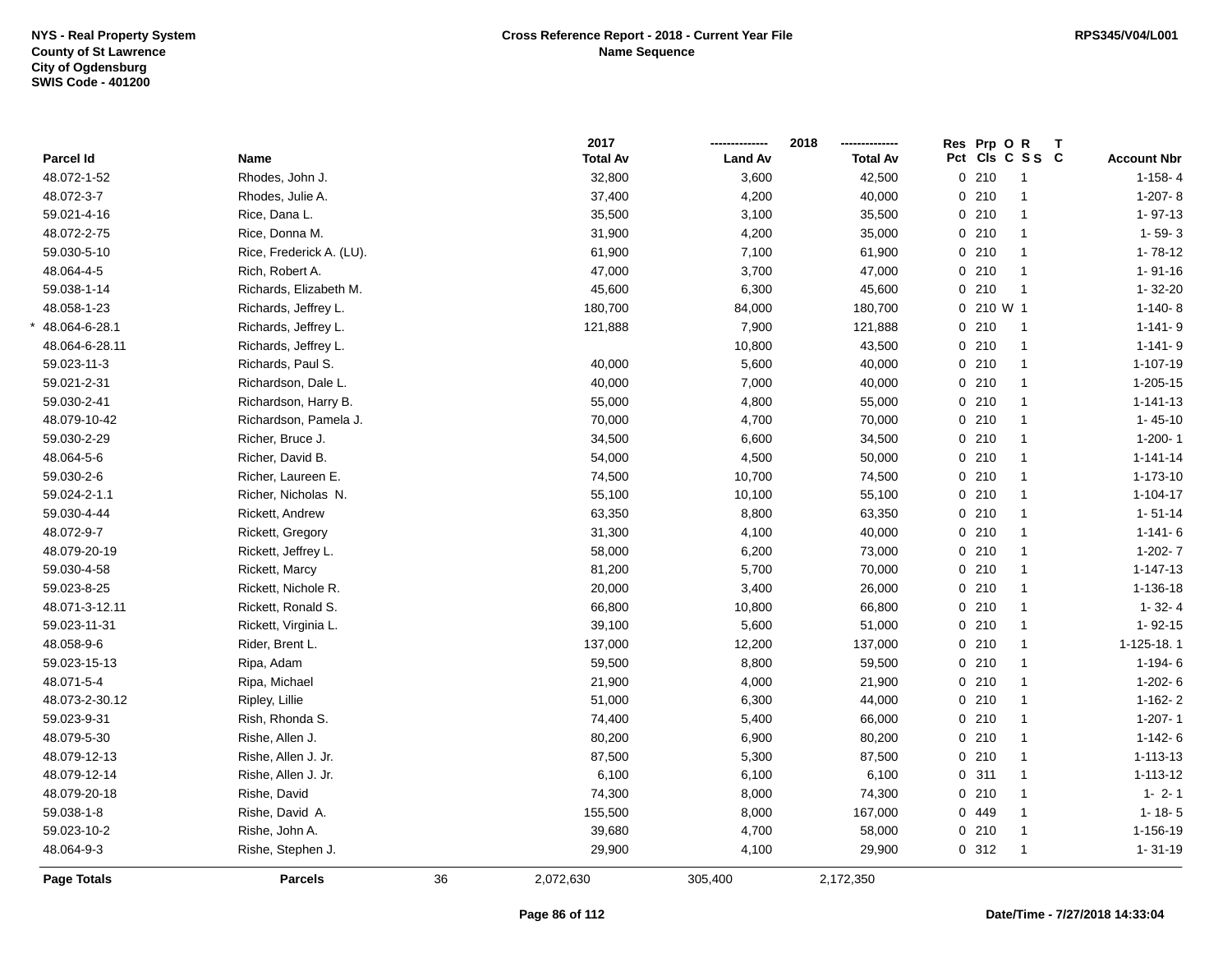|                |                           |    | 2017            |                | 2018            | Res Prp O R  |                 |                    |
|----------------|---------------------------|----|-----------------|----------------|-----------------|--------------|-----------------|--------------------|
| Parcel Id      | Name                      |    | <b>Total Av</b> | <b>Land Av</b> | <b>Total Av</b> |              | Pct Cls C S S C | <b>Account Nbr</b> |
| 48.073-4-18.22 | Rishe, Stephen J.         |    | 179,800         | 21,000         | 179,800         | 0450         | $\overline{1}$  |                    |
| 59.022-11-9    | Rishe, Stuart             |    | 49,000          | 5,800          | 49,000          | 0210         | $\overline{1}$  | 1-200-14           |
| 59.030-6-9     | Rishe, Stuart             |    | 30,000          | 8,400          | 30,000          | 0210         | $\overline{1}$  | $1 - 153 - 15$     |
| 48.071-12-34   | Rishe, Stuart M.          |    | 72,000          | 8,000          | 72,000          | 0210         | $\overline{1}$  | $1 - 162 - 7$      |
| 59.021-1-37    | Risley, Mark S.           |    | 57,000          | 5,400          | 57,000          | 0210         | $\mathbf{1}$    | 1-96-19            |
| 59.022-7-13    | Ritchie, Joseph E. Jr.    |    | 30,600          | 4,300          | 30,600          | 0210         | $\overline{1}$  | 1-142-11           |
| 59.021-6-5     | Ritchie, Raymond          |    | 30,980          | 4,900          | 30,980          | 0210         | $\mathbf{1}$    | $1 - 143 - 10$     |
| 59.021-6-9     | Ritchie, Raymond          |    | 500             | 500            | 500             | 0.311        | $\mathbf{1}$    |                    |
| 48.071-6-23    | Ritchie, Robert (LC).     |    | 20,000          | 2,100          | 20,000          | 0210         | $\overline{1}$  | $1 - 23 - 6$       |
| 48.079-9-43    | Ritchie, Ronald           |    | 52,000          | 9,100          | 52,000          | 0210         | $\overline{1}$  | $1 - 142 - 13$     |
| 48.064-10-17   | Ritchie, Susan            |    | 36,600          | 7,500          | 67,000          | 0210         | $\overline{1}$  | $1 - 142 - 10$     |
| 48.078-7-4.11  | River Real Estate Dev LLC |    | 575,000         | 16,500         | 575,000         | 0 465        | $\mathbf{1}$    | $1 - 146 - 12$     |
| 48.078-7-5     | River Real Estate Dev LLC |    | 64,000          | 10,100         | 64,000          | 0210         | $\mathbf{1}$    | 1-146-11           |
| 48.072-2-2     | Rivers, Steven G.         |    | 47,400          | 3,400          | 49,500          | 0210         | $\overline{1}$  | $1 - 142 - 16$     |
| 59.021-1-12    | Riverview Suites, Inc.    |    | 150,000         | 10,000         | 150,000         | 0 430        | $\mathbf{1}$    | 1-143-18           |
| 59.023-15-12   | Rivet, Linda L.           |    | 44,830          | 8,800          | 44,830          | 0210         | $\overline{1}$  | $1 - 142 - 17$     |
| 59.023-15-27   | Rivet-Bohling, Anne M.    |    | 52,500          | 5,000          | 52,500          | 0210         | $\overline{1}$  | $1 - 49 - 5$       |
| 48.071-1-3     | RMP Development LLC       |    | 149,000         | 148,000        | 149,000         | 0 331 W 1    |                 | $1 - 174 - 10$     |
| 48.079-5-5     | Roach, Brett              |    | 31,900          | 5,600          | 31,900          | 0210         | $\overline{1}$  | $1-207-2$          |
| 48.071-3-36    | Roach, Brett A.           |    | 76,500          | 4,900          | 76,500          | 0210         | $\overline{1}$  | 1-92-14            |
| 48.071-5-37.11 | Roach, James D.           |    | 69,000          | 3,200          | 69,000          | 0210         | $\overline{1}$  | $1 - 17 - 5$       |
| 48.079-5-48    | Roach, Michael D.         |    | 53,300          | 3,400          | 53,300          | 0210         | $\overline{1}$  | $1 - 143 - 7$      |
| 48.079-6-14    | Roach, Richard A.         |    | 55,000          | 5,100          | 55,000          | 0210         | $\overline{1}$  | $1 - 147 - 9$      |
| 48.071-6-26    | Roach, Robert F. (LU).    |    | 32,500          | 1,800          | 32,500          | 0210         | $\overline{1}$  | $1 - 147 - 18$     |
| 48.057-2-5     | Roark, Ivy L.             |    | 96,400          | 12,600         | 96,400          | 0210         | $\overline{1}$  | $1 - 6 - 11$       |
| 48.064-1-23    | Robb, Gregory K.          |    | 52,500          | 4,500          | 76,000          | 0210         | $\overline{1}$  | $1-196-5$          |
| 48.079-12-5    | Roberts, Lisa M.          |    | 49,000          | 3,400          | 49,000          | 0210         | $\overline{1}$  | 1-207-14           |
| 59.022-2-11    | Roberts, Marilyn P.       |    | 24,000          | 6,600          | 24,000          | 0210         | $\mathbf{1}$    | $1 - 116 - 7$      |
| 48.072-6-34    | Roberts, Michelle M.      |    | 37,600          | 3,700          | 37,600          | 0210         | $\mathbf{1}$    | 1-189-13           |
| 48.064-2-15    | Roberts, Rhonda L.        |    | 45,000          | 2,800          | 52,000          | 0210         | $\overline{1}$  | $1 - 46 - 3$       |
| 48.079-2-11    | Roberts, Stephen K.       |    | 64,300          | 5,000          | 64,300          | 0210         | $\mathbf{1}$    | $1 - 66 - 16$      |
| 59.023-6-31    | Robillard, Emma J. (LU).  |    | 42,000          | 2,900          | 42,000          | 0210         | $\overline{1}$  | $1 - 144 - 2$      |
| 48.079-5-23    | Robillard, Paul L.        |    | 66,000          | 4,900          | 66,000          | 0210         | $\overline{1}$  | $1-207 - 7$        |
| 48.057-1-18    | Robinson, Bruce J.        |    | 193,500         | 49,800         | 166,000         | $0, 210$ W 1 |                 | $1 - 144 - 5$      |
| 48.079-20-25   | Robinson, Jennifer        |    | 58,200          | 5,600          | 58,200          | 0210         | $\overline{1}$  | 1-191-19           |
| 48.058-1-17    | Robinson, John            |    | 125,000         | 10,400         | 125,000         | 0210         | $\overline{1}$  | $1 - 121 - 2$      |
| 59.023-5-37    | Rock Trust                |    | 62,500          | 9,600          | 62,500          | 0210         | $\overline{1}$  | $1 - 144 - 10$     |
| Page Totals    | <b>Parcels</b>            | 37 | 2,875,410       | 424,600        | 2,910,910       |              |                 |                    |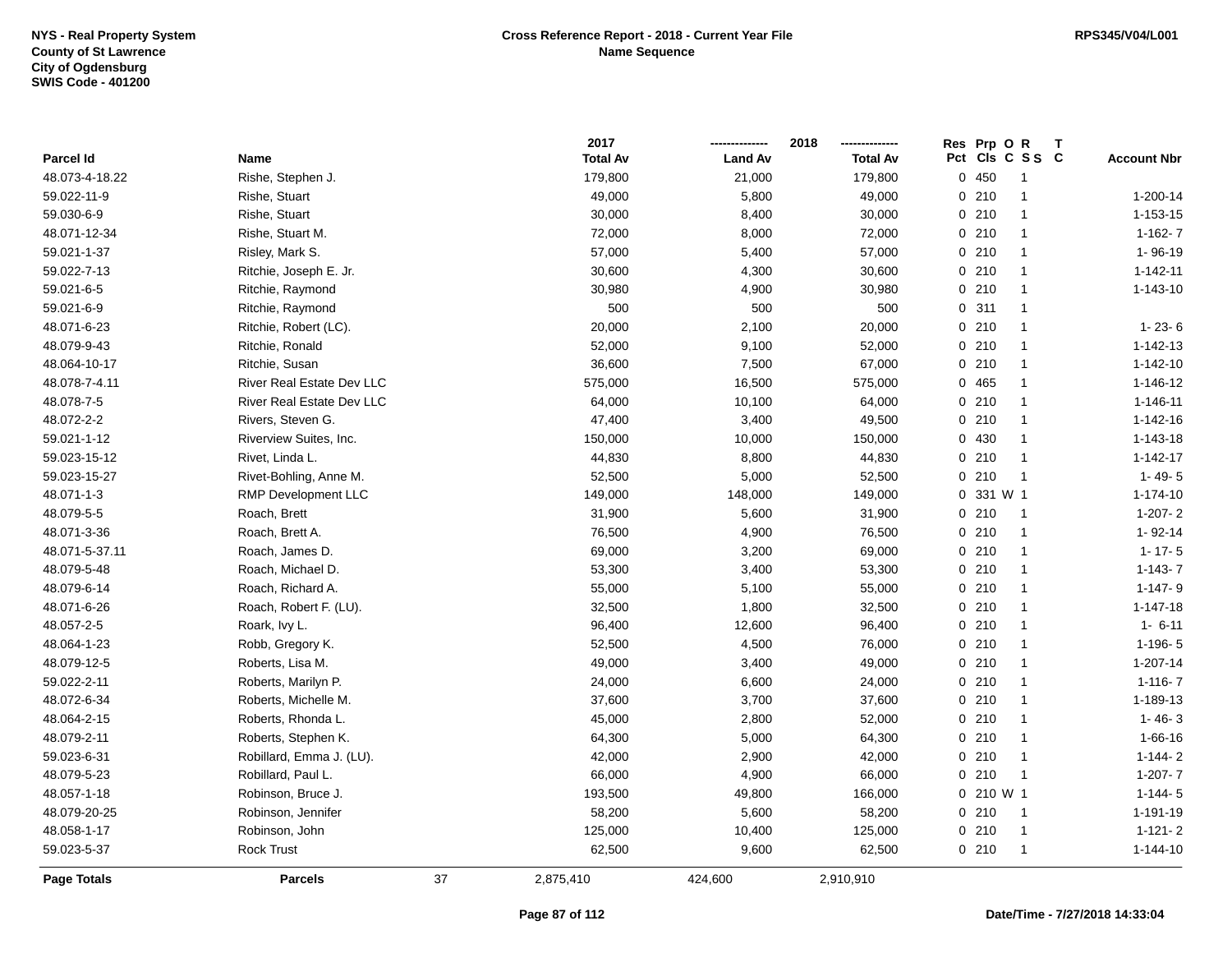|                    |                       |    | 2017            |                | 2018            |     | Res Prp O R  | Τ              |                    |
|--------------------|-----------------------|----|-----------------|----------------|-----------------|-----|--------------|----------------|--------------------|
| Parcel Id          | Name                  |    | <b>Total Av</b> | <b>Land Av</b> | <b>Total Av</b> | Pct |              | CIs C S S C    | <b>Account Nbr</b> |
| 48.058-3-4.12      | Roddy, Peggy A.       |    | 2,600           | 2,600          | 2,600           |     | 0.311        | $\overline{1}$ | 1-204-10.2         |
| 48.058-3-7         | Roddy, Peggy A.       |    | 61,000          | 9,100          | 61,000          |     | 0210         | $\mathbf{1}$   | 1-176-18           |
| 48.079-1-59        | Rodriguez, Richard A. |    | 70,000          | 5,200          | 70,000          |     | 0210         | $\mathbf{1}$   | $1 - 211 - 14$     |
| 48.080-2-26        | Roethel, Blair Etal.  |    | 52,300          | 6,300          | 62,000          |     | 0210         | $\overline{1}$ | $1 - 13 - 12$      |
| 48.078-1-36        | Roethel, Blair T.     |    | 100,000         | 60,000         | 100,000         |     | $0, 210$ W 1 |                | $1 - 144 - 14$     |
| 48.079-15-6        | Roethel, Blair T.     |    | 47,800          | 4,700          | 47,800          |     | 0 483        | $\overline{1}$ | 1-168-19           |
| 59.021-2-9         | Roethel, Blair T.     |    | 40,000          | 4,900          | 40,000          |     | 0 230        | $\overline{1}$ | $1 - 86 - 1$       |
| 48.080-2-25        | Roethel, Laurel       |    | 7,700           | 8,000          | 11,000          |     | 0.312        | $\mathbf{1}$   | $1 - 13 - 13$      |
| 48.080-2-27        | Roethel, Laurel       |    | 3,700           | 6,300          | 6,300           |     | 0.311        | $\mathbf{1}$   | $1 - 13 - 11$      |
| 48.064-5-1.1       | Roethel, Laurel B.    |    | 144,700         | 29,300         | 144,700         |     | 0 433        | $\mathbf{1}$   | $1 - 61 - 12.1$    |
| 48.064-5-21.21     | Roethel, Laurel L.    |    | 11,900          | 11,900         | 11,900          |     | 0 330        | $\mathbf{1}$   | 1-164-14.2         |
| 48.058-4-9         | Roethel, Laurel Lee   |    | 60,000          | 8,900          | 60,000          |     | 0210         | $\overline{1}$ | $1 - 177 - 16$     |
| 48.065-1-13        | Rogers, Grace S.      |    | 155,910         | 54,000         | 155,910         |     | 0 210 W 1    |                | $1 - 144 - 17$     |
| 48.058-11-8        | Rogers, James J.      |    | 127,000         | 12,800         | 127,000         |     | 0210         | $\overline{1}$ |                    |
| 59.022-11-5        | Rogers, Janice A.     |    | 65,000          | 6,900          | 65,000          |     | 0210         | $\mathbf{1}$   | 1-207-11           |
| 48.072-4-17        | Rolfe, Benton J.      |    | 19,000          | 6,100          | 19,000          |     | 0210         | $\mathbf{1}$   | $1 - 144 - 19$     |
| 48.079-20-10       | Rolfe, Carol A.       |    | 30,000          | 4,600          | 30,000          |     | 0210         | $\mathbf{1}$   | $1 - 63 - 8$       |
| 59.022-9-36        | Rolfe, Harold Jr.     |    | 65,000          | 6,600          | 72,000          |     | 0210         | $\mathbf{1}$   | $1 - 73 - 17$      |
| 59.023-12-13       | Rolfe, James J. Jr.   |    | 32,400          | 4,700          | 32,400          |     | 0210         | $\mathbf{1}$   | $1 - 38 - 11$      |
| 48.072-2-47        | Rolfe, Jim            |    | 30,000          | 3,200          | 18,000          |     | 0210         | $\mathbf{1}$   | $1 - 13 - 5$       |
| 48.064-3-25        | Rolfe, Randy          |    | 20,000          | 3,100          | 21,500          |     | 0210         | $\mathbf{1}$   | 1-192-15           |
| 48.072-4-26.1      | Rolfe, Randy          |    | 19,000          | 6,200          | 20,500          |     | 0210         | $\mathbf{1}$   | $1 - 131 - 2$      |
| 48.072-2-28        | Rolfe, Rebecca        |    | 44,200          | 3,600          | 44,200          |     | 0210         | $\mathbf{1}$   | 1-134-14           |
| 48.072-2-20        | Rolfe, Rita M. (LU).  |    | 26,000          | 3,500          | 26,000          |     | 0210         | $\mathbf{1}$   | $1 - 78 - 13$      |
| 48.058-3-9.11      | Romano, Ronald C.     |    | 140,000         | 14,100         | 140,000         |     | 0210         | $\mathbf{1}$   | 1-176-17.1         |
| 48.080-7-2.1       | Rose, Elaine M.       |    | 62,000          | 4,400          | 62,000          |     | 0210         | $\mathbf{1}$   | $1-173-7$          |
| 48.080-3-14        | Rose, Jeremy C.       |    | 110,000         | 7,200          | 119,500         |     | 0210         | $\mathbf{1}$   | 1-160-20           |
| 59.030-4-49        | Rose, Mary R.         |    | 50,900          | 8,400          | 50,900          |     | 0210         | $\mathbf{1}$   | $1 - 94 - 7$       |
| 48.079-9-10        | Rosignoulo LLC        |    | 40,000          | 3,700          | 40,000          |     | $0$ 220      | $\overline{1}$ | $1 - 56 - 17$      |
| 48.079-12-27       | Rosignuolo LLC        |    | 44,000          | 4,100          | 44,000          |     | 0210         | $\mathbf{1}$   | $1 - 4 - 13$       |
| 48.080-5-29        | Rosignuolo, LLC       |    | 65,440          | 5,800          | 69,000          |     | 0220         | $\mathbf{1}$   | $1 - 160 - 15$     |
| 59.023-1-57        | Ross, George A.       |    | 35,000          | 4,200          | 41,500          |     | 0 210 W 1    |                | $1 - 34 - 10$      |
| 59.029-1-15        | Ross, Robert          |    | 26,600          | 4,100          | 26,600          |     | 0210         | $\overline{1}$ | $1 - 22 - 19$      |
| 48.073-2-44        | Rowan, Patricia E.    |    | 84,000          | 10,700         | 90,000          |     | 0210         | $\mathbf{1}$   | 1-199-2            |
| 48.078-9-10        | Roy Q Realty          |    | 171,350         | 8,400          | 171,350         |     | 0 464        | $\mathbf{1}$   | $1 - 124 - 11$     |
| 59.023-3-3         | Rubadue, Joanne M.    |    | 40,000          | 6,700          | 40,000          |     | 0210         | -1             | $1 - 111 - 4$      |
| 48.079-7-29        | Rudiger, Nancy L.     |    | 51,600          | 4,300          | 51,600          |     | 0210         | $\mathbf{1}$   | 1-116-18           |
| <b>Page Totals</b> | <b>Parcels</b>        | 37 | 2,156,100       | 358,600        | 2,195,260       |     |              |                |                    |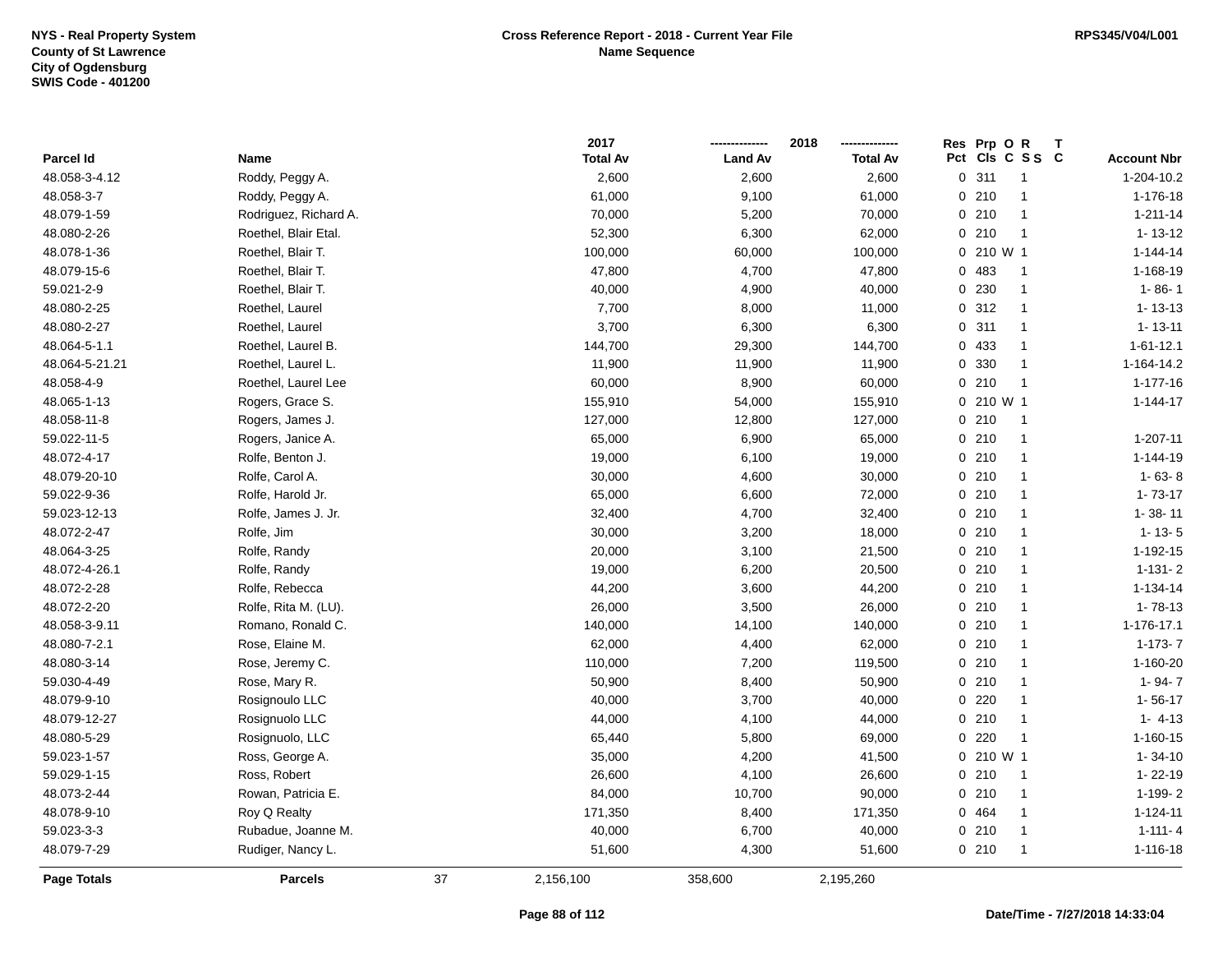|                    |                          |    | 2017            |                | 2018            |                | Res Prp O R     |                |                    |
|--------------------|--------------------------|----|-----------------|----------------|-----------------|----------------|-----------------|----------------|--------------------|
| Parcel Id          | Name                     |    | <b>Total Av</b> | <b>Land Av</b> | <b>Total Av</b> |                | Pct Cls C S S C |                | <b>Account Nbr</b> |
| 48.079-7-30        | Rudiger, Nancy L.        |    | 42,900          | 4,300          | 42,900          | 0210           |                 | $\mathbf{1}$   | $1 - 144 - 6$      |
| 59.022-4-23        | Rudiger, Nancy L.        |    | 10,400          | 6,600          | 10,400          | 0.312          |                 | $\mathbf{1}$   | 1-123-19           |
| 48.079-13-17       | Rufa, Angela M.          |    | 73,300          | 7,500          | 73,300          | $0$ 220        |                 | $\mathbf{1}$   | $1 - 13 - 16$      |
| 48.071-12-4        | Ruggeri, Barbara (LU).   |    | 86,000          | 7,100          | 86,000          | 0210           |                 | $\mathbf{1}$   | $1 - 132 - 14$     |
| 48.078-8-12.1      | Rule, Alan R.            |    | 53,590          | 5,800          | 53,590          | 0210           |                 | $\mathbf 1$    | $1 - 56 - 1.1$     |
| 59.021-1-16        | Rule, Alexander          |    | 36,400          | 5,900          | 36,400          | 0210           |                 | $\overline{1}$ | $1 - 151 - 15$     |
| 59.022-2-60        | Rumble, John B. Jr.      |    | 49,000          | 7,000          | 49,000          | 0210           |                 | $\mathbf{1}$   | $1 - 207 - 15$     |
| 48.071-6-6         | Rupert, Susan J.         |    | 43,400          | 3,600          | 55,000          | $0$ 220        |                 | $\mathbf{1}$   | $1 - 50 - 20$      |
| 48.072-1-10        | Ruud, Joshua M.          |    | 88,000          | 5,300          | 88,000          | 0210           |                 | $\mathbf{1}$   | 1-123-16           |
| 48.058-1-24        | Ryan, Arthur E.          |    | 69,800          | 9,800          | 69,800          | 0210           |                 | $\mathbf{1}$   | $1 - 85 - 2$       |
| 48.071-2-20.1      | Ryan, Garth              |    | 164,900         | 8,100          | 164,900         | 0210           |                 | $\mathbf{1}$   | $1 - 47 - 4$       |
| 48.078-1-33.1      | Ryan, Terrance W.        |    | 5,600           | 5,600          | 5,600           | 0 330          |                 | -1             | 1-214-12.3         |
| 48.078-7-3.1       | Ryan, Terrance W.        |    | 14,000          | 3,000          | 14,000          | 0.312          |                 | -1             | $1 - 101 - 2.1$    |
| 59.023-7-14.1      | Ryan, Terrance W.        |    | 85,700          | 5,500          | 73,000          | 0210           |                 | $\mathbf 1$    | 1-158-16           |
| 59.030-6-10        | Rybka, Richard S.        |    | 45,500          | 11,200         | 45,500          | 0210           |                 | $\mathbf 1$    | $1 - 58 - 2$       |
| 59.030-6-39        | Rybka, Richard S.        |    | 69,560          | 8,400          | 69,560          | 0210           |                 | $\mathbf{1}$   | $1 - 4 - 1$        |
| 59.030-4-51        | Rybka, Sarah J.          |    | 46,700          | 8,100          | 46,700          | 0210           |                 | $\mathbf{1}$   | $1 - 105 - 1$      |
| 48.072-6-13        | Salazar, Lori A.         |    | 76,100          | 4,500          | 76,100          | 0210           |                 | $\mathbf{1}$   | $1 - 70 - 6$       |
| 48.058-2-4         | Salton, Bernard R.       |    | 110,000         | 12,000         | 91,000          | 0210           |                 | $\mathbf{1}$   | 1-133-16           |
| 48.072-7-39        | Salton, Doris N. (LU).   |    | 57,600          | 7,600          | 66,000          | 0210           |                 | -1             | $1 - 147 - 1$      |
| 48.079-2-5         | Salvation Army, The      |    | 260,000         | 8,100          | 260,000         | 0620           |                 | 8              | $8-223-7$          |
| 59.023-3-37        | Salvation Army, The      |    | 110,900         | 13,900         | 110,900         | 0 449          |                 | 8              | 8-120-11           |
| 59.030-6-15        | Salvation Army, The      |    | 101,500         | 17,600         | 101,500         | 0210           |                 | 8              | $8-103-5$          |
| 59.022-14-21       | Sampson, Frank E.        |    | 39,300          | 9,200          | 39,300          | 0210           |                 | $\overline{1}$ | $1 - 141 - 1$      |
| 59.023-1-47        | Sampson, Kenneth W.      |    | 34,000          | 3,800          | 34,000          | $\Omega$       | 210             | $\overline{1}$ | $1-152-9$          |
| 48.072-5-2         | Sandarusi, Dana          |    | 39,600          | 4,300          | 50,000          | 50             | 220             | $\mathbf 1$    | $1 - 142 - 14$     |
| 48.079-4-24        | Sandarusi, Dana          |    | 54,000          | 4,800          | 54,000          | $\overline{0}$ | 220             | -1             | 1-152-19           |
| 48.071-9-34        | Sandarusi, Dana H.       |    | 28,000          | 3,700          | 28,000          | 0210           |                 | -1             | $1-100-5$          |
| 48.079-5-47        | Sanderson, Earl          |    | 55,900          | 4,400          | 55,900          | 0210           |                 | -1             | $1 - 180 - 17$     |
| 48.079-15-16       | Sansoucy, Thomas J.      |    | 7,000           | 1,500          | 7,000           | 0.312          |                 | -1             | $1 - 28 - 17$      |
| 59.023-3-32        | Sansoucy, Thomas J.      |    | 74,200          | 6,200          | 74,200          | 0210           |                 | $\mathbf{1}$   | 1-203-19           |
| 48.080-2-1.1       | Sanyet, Gregory          |    | 26,400          | 4,600          | 26,400          | 0.270          |                 | $\mathbf{1}$   | $1 - 142 - 4$      |
| 48.079-10-18       | Sargent, Janice C. (LU). |    | 70,000          | 3,700          | 70,000          | 0210           |                 | $\mathbf{1}$   | $1 - 208 - 1$      |
| 59.022-14-14       | Sargent, Laurie A.       |    | 85,000          | 6,300          | 85,000          | 0210           |                 | $\mathbf{1}$   | $1-204-7$          |
| 48.071-15-11       | Sargent, Lawrence T.     |    | 48,000          | 7,200          | 48,000          | 0411           |                 | $\mathbf{1}$   | 1-147-19           |
| 59.023-15-5        | Sargent, Michael R.      |    | 52,000          | 7,100          | 52,000          | 0210           |                 | $\mathbf{1}$   | $1-208-2$          |
| 48.064-4-20        | Sargent, Patricia Redden |    | 50,400          | 4,600          | 50,400          | 0210           |                 | $\mathbf 1$    | $1 - 7 - 15$       |
| <b>Page Totals</b> | <b>Parcels</b>           | 37 | 2,364,650       | 247,900        | 2,363,350       |                |                 |                |                    |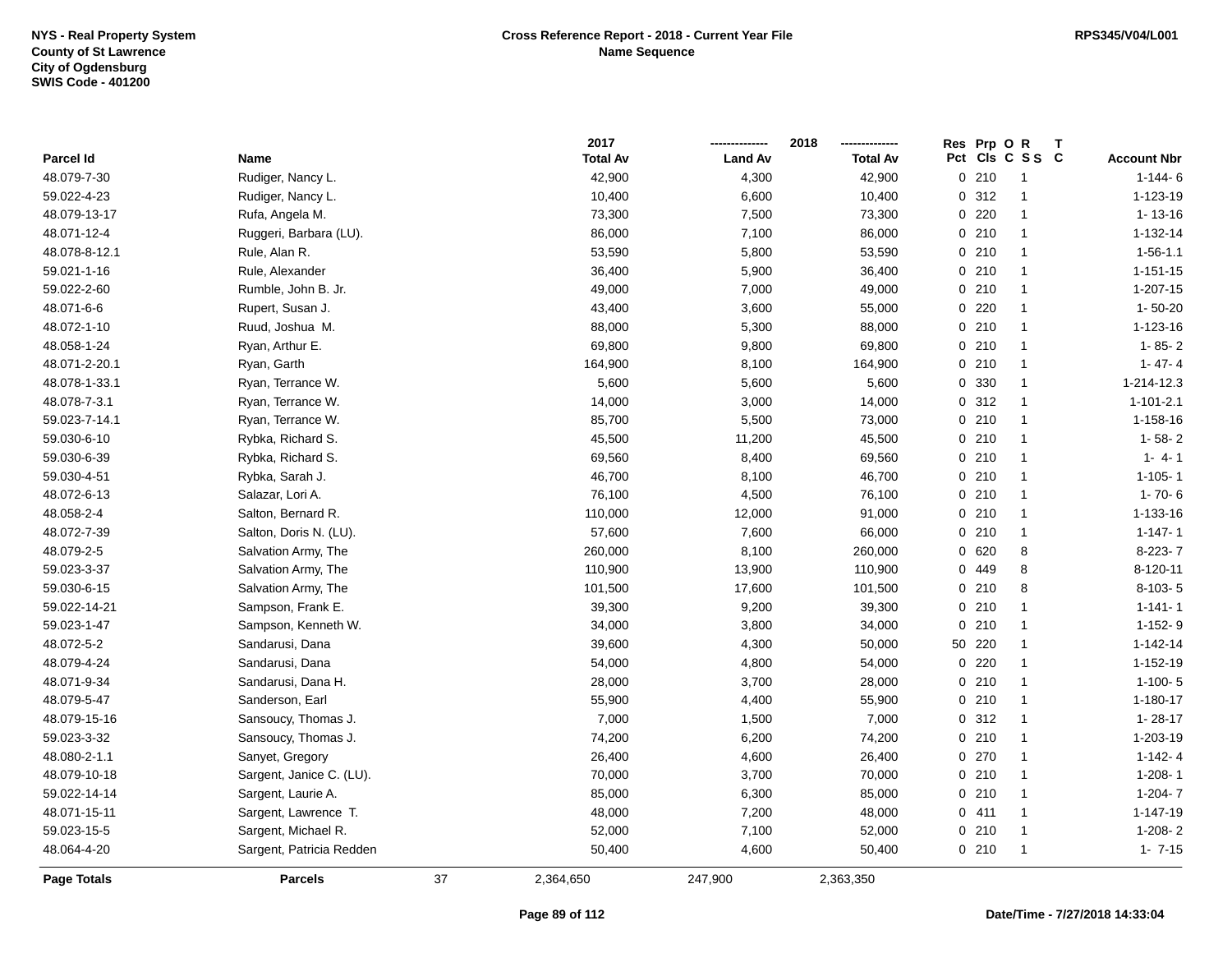|               |                               |    | 2017            |                | 2018            | Res Prp O R | т               |                    |
|---------------|-------------------------------|----|-----------------|----------------|-----------------|-------------|-----------------|--------------------|
| Parcel Id     | Name                          |    | <b>Total Av</b> | <b>Land Av</b> | <b>Total Av</b> |             | Pct Cls C S S C | <b>Account Nbr</b> |
| 48.064-4-21.2 | Sargent, Patricia Redden      |    | 11,000          | 1,600          | 11,000          | 0.312       | $\overline{1}$  |                    |
| 59.023-4-18   | Sargent, Scott                |    | 74,200          | 11,800         | 74,200          | 0210        | $\overline{1}$  | $1 - 126 - 5$      |
| 48.071-4-8    | Sargent, Susan                |    | 59,000          | 7,000          | 59,000          | 0210        | $\overline{1}$  | $1 - 72 - 15$      |
| 48.079-9-42   | Satterley, Mary H.            |    | 30,000          | 6,400          | 30,000          | 0210        | $\overline{1}$  | $1 - 16 - 16$      |
| 59.021-6-27   | Satterley, Mary H.            |    | 63,000          | 8,600          | 63,000          | 0210        | $\overline{1}$  | $1 - 71 - 14$      |
| 48.064-6-22   | Satterley, Mary H.            |    | 34,120          | 4,500          | 40,000          | 0210        | $\overline{1}$  | $1 - 59 - 17$      |
| 48.064-6-23   | Satterley, Mary H.            |    | 2,500           | 5,500          | 5,500           | 0.311       | $\overline{1}$  | $1 - 88 - 4$       |
| 48.064-7-27   | Savino, Catrina M.            |    | 35,990          | 4,500          | 40,000          | 0210        | $\overline{1}$  | $1 - 86 - 15$      |
| 48.080-2-17   | Saviola, Roxanne              |    | 31,000          | 3,600          | 41,400          | 0210        | $\overline{1}$  | $1 - 2 - 10$       |
| 48.079-10-19  | Sayeau, Susanne L.            |    | 36,700          | 7,700          | 36,700          | 0210        | $\overline{1}$  | $1 - 148 - 11$     |
| 59.030-4-47   | Sayer-Cooksey, Jeorjianna M.  |    | 62,000          | 6,400          | 62,000          | 0210        | $\overline{1}$  | 1-189-16           |
| 59.021-2-17   | Scano, Andrew                 |    | 39,400          | 5,100          | 39,400          | 0210        | $\overline{1}$  | $1 - 128 - 3$      |
| 48.064-4-14   | Scharf, Adam Edward           |    | 24,000          | 4,300          | 24,000          | $0$ 220     | $\overline{1}$  | $1 - 43 - 12$      |
| 48.079-12-2   | Scharf, Ben A.                |    | 72,000          | 3,300          | 72,000          | 0220        | $\mathbf 1$     | 1-29-17            |
| 59.024-2-42   | Schirmer, Robert M.           |    | 110,000         | 11,600         | 110,000         | 0210        | $\overline{1}$  | 1-209-3            |
| 48.072-13-6   | Schlieter, Steven M.          |    | 36,800          | 4,700          | 40,000          | 0220        | $\overline{1}$  | $1 - 40 - 15$      |
| 59.023-2-6    | Schlieter, Steven M.          |    | 60,000          | 4,700          | 62,500          | 0 230       | $\overline{1}$  | $1 - 8 - 1$        |
| 48.073-1-10   | Schofell, James L.            |    | 25,000          | 3,700          | 28,000          | 0210        | $\overline{1}$  | $1 - 103 - 1$      |
| 59.030-4-74   | Schofell, Jeffrey W.          |    | 54,000          | 7,400          | 54,000          | 0210        | $\overline{1}$  | $1 - 154 - 8$      |
| 59.023-7-18.1 | Schofell, Wesley D.           |    | 63,000          | 4,100          | 50,000          | 0210        | $\mathbf{1}$    | $1 - 10 - 3$       |
| 59.022-9-12   | Schulte, Shane M.             |    | 53,200          | 8,400          | 53,200          | 0210        | $\overline{1}$  | $1 - 45 - 15$      |
| 48.071-10-18  | Schumann, Ernest O.           |    | 37,700          | 4,200          | 37,700          | 0210        | $\overline{1}$  | $1 - 111 - 6$      |
| 59.023-7-36   | Schumann, Kathy A.            |    | 66,500          | 5,300          | 66,500          | 0210        | $\overline{1}$  | 1-202-13           |
| 48.072-1-11   | Schwartfigure, Lucille A.     |    | 51,000          | 6,800          | 51,000          | 0210        | $\overline{1}$  | $1 - 48 - 5$       |
| 48.065-1-12   | Sciorra, Arthur J.            |    | 242,000         | 42,000         | 218,000         | 0 210 W 1   |                 | $1 - 90 - 2$       |
| 59.022-2-9    | Scott, Robert B.              |    | 60,200          | 7,500          | 60,200          | 0210        | $\overline{1}$  | $1 - 47 - 17$      |
| 48.071-5-25   | Scutt, Larry D.               |    | 32,425          | 3,600          | 32,425          | 0210        | $\overline{1}$  | $1 - 88 - 16$      |
| 48.058-9-8    | Sears, Melanie M.             |    | 120,000         | 12,600         | 120,000         | 0210        | $\overline{1}$  | 1-125-18.1         |
| 59.022-7-6    | Sebastian, Martine            |    | 51,710          | 4,200          | 51,710          | 0210        | $\overline{1}$  | $1 - 11 - 14$      |
| 48.079-6-33   | Sec. of Housing & Urban Dev.  |    | 85,000          | 6,100          | 85,000          | 0210        | $\overline{1}$  | $1 - 132 - 7$      |
| 59.023-3-44   | Secretary of Veterans Affairs |    | 54,100          | 5,300          | 54,100          | 0210        | $\overline{1}$  | $1 - 31 - 3$       |
| 59.023-5-33   | Seeley, Jean C. (LU).         |    | 39,280          | 4,600          | 39,280          | 0210        | $\overline{1}$  | $1 - 30 - 5$       |
| 48.071-7-23   | Seguin, Barbara J.            |    | 54,000          | 4,000          | 54,000          | 0210        | $\overline{1}$  | $1 - 55 - 12$      |
| 59.030-3-26   | Seguin, Donald R. Jr.         |    | 5,600           | 5,600          | 5,600           | 0.311       | $\overline{1}$  | $1 - 65 - 15$      |
| 59.030-3-27   | Seguin, Donald R. Jr          |    | 88,500          | 12,400         | 88,500          | 0210        | $\overline{1}$  | $1 - 18 - 18$      |
| 48.079-6-11   | Seguin, Jeffrey D.            |    | 41,000          | 5,100          | 38,000          | 0210        | $\overline{1}$  | $1 - 25 - 10$      |
| 48.064-9-7    | Seguin, John                  |    | 70,000          | 5,000          | 70,000          | 0210        | $\overline{1}$  | $1 - 208 - 5$      |
| Page Totals   | <b>Parcels</b>                | 37 | 2,075,925       | 259,200        | 2,067,915       |             |                 |                    |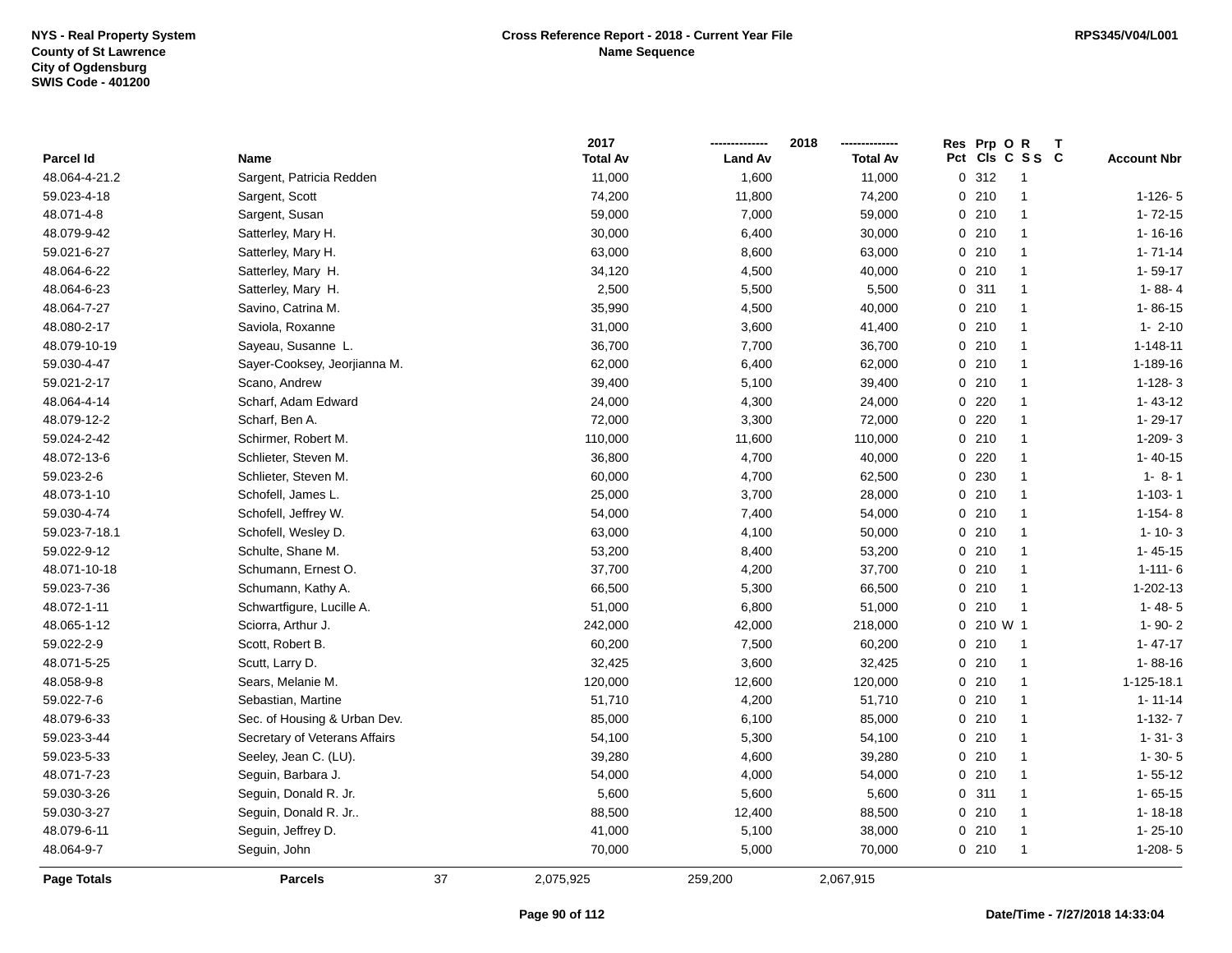\*

|                    |                            |    | 2017            |                | 2018<br>-------------- | Res Prp O R |                 |                    |
|--------------------|----------------------------|----|-----------------|----------------|------------------------|-------------|-----------------|--------------------|
| Parcel Id          | Name                       |    | <b>Total Av</b> | <b>Land Av</b> | <b>Total Av</b>        |             | Pct Cls C S S C | <b>Account Nbr</b> |
| 48.079-15-29       | Seguin, Ronald D.          |    | 155,000         | 5,300          | 155,000                | 0210        | $\overline{1}$  | $1 - 72 - 9$       |
| 59.023-15-24       | Seguin, Sheena             |    | 45,600          | 3,700          | 45,600                 | 0210        | $\overline{1}$  | $1-209-8$          |
| 48.079-1-53        | Seidman, Michael           |    | 169,500         | 20,000         | 169,500                | 0210        | $\overline{1}$  | $1-178-8$          |
| 48.050-3-2         | Sekhon, Danny              |    | 280,000         | 16,700         | 280,000                | 0210        | $\overline{1}$  | $1 - 35 - 12$      |
| 48.050-3-13        | Sekhon, Danny              |    |                 | 2,000          | 2,000                  | 0.311       | $\overline{1}$  |                    |
| 48.064-2-44.1      | Self, Ronald E.            |    | 42,300          | 5,000          | 42,300                 | 0210        | $\overline{1}$  | $1 - 86 - 12$      |
| 48.064-4-1.112     | Sellers, Earl              |    | 1,500           | 1,500          | 1,500                  | 0.311       | $\overline{1}$  |                    |
| 48.064-4-1.113     | Sellers, Earl              |    | 1,000           | 1,000          | 1,000                  | 0.311       | $\overline{1}$  |                    |
| 48.064-4-6         | Sellers, Earl Jr.          |    | 32,000          | 3,700          | 45,000                 | 0210        | $\overline{1}$  | $1 - 150 - 15$     |
| 48.064-7-33        | Sellers, Kevin P.          |    | 25,000          | 3,500          | 41,000                 | 0210        | $\overline{1}$  | 1-193-17           |
| 59.024-1-10.2      | Sellers, Scott A.          |    | 116,700         | 6,800          | 116,700                | 0210        | $\overline{1}$  | $1 - 67 - 11$      |
| 48.080-3-20        | Sellers, William E.        |    | 44,000          | 7,400          | 44,000                 | 0210        | $\mathbf{1}$    | $1 - 176 - 1$      |
| 48.080-3-21        | Sellers, William E.        |    | 37,600          | 7,400          | 57,000                 | 0210        | $\mathbf{1}$    | $1 - 171 - 6$      |
| 48.079-7-1         | Serio, Nicholas (LU).      |    | 75,000          | 4,700          | 75,000                 | 0210        | $\overline{1}$  | $1 - 160 - 10$     |
| 48.080-5-17.1      | Seymour, Cheryl E.         |    | 150,000         | 6,800          | 155,000                | 0210        | $\overline{1}$  | 1-148-9            |
| 59.023-6-34        | Seymour, Janet S. (LU).    |    | 41,000          | 6,100          | 41,000                 | 0210        | $\overline{1}$  | $1 - 150 - 18$     |
| 59.022-11-22       | Seymour, Joseph            |    | 53,000          | 6,700          | 53,000                 | 0210        | $\overline{1}$  | 1-179-19           |
| 48.080-2-30.2      | Seymour, Robert W.         |    |                 | 7,100          | 7,100                  | 0210        | $\overline{1}$  | 8-224-16           |
| 48.079-20-2        | Seymour, Robert W. (LU).   |    | 34,000          | 3,600          | 51,000                 | 0210        | $\overline{1}$  | $1-208-9$          |
| 48.079-20-36       | Seymour, Robert W. (LU).   |    |                 | 5,200          | 5,200                  | 0.311       | $\mathbf{1}$    | 8-224-16           |
| 48.065-4-14.21     | Shannon, Tonya             |    | 85,300          | 9,400          | 103,000                | 0210        | $\mathbf{1}$    | $1 - 151 - 8.2$    |
| 48.080-6-26        | Sharland, Brittany         |    | 63,500          | 3,400          | 63,500                 | 0210        | $\overline{1}$  | $1 - 152 - 12$     |
| 48.071-3-4         | Sharland, Christopher      |    | 25,100          | 7,500          | 25,100                 | 0210        | $\overline{1}$  | $1 - 131 - 6$      |
| 59.022-2-4         | Sharlow, Carol             |    | 49,900          | 6,600          | 49,900                 | 0210        | $\overline{1}$  | $1 - 151 - 18$     |
| 59.023-11-26       | Sharp, Kyle                |    | 23,700          | 5,600          | 23,700                 | 0270        | $\overline{1}$  | 1-169-16           |
| 59.023-11-10       | Sharp-Franche, Kathleen M. |    | 47,000          | 3,700          | 42,000                 | 0210        | $\overline{1}$  | $1-195-6$          |
| 59.023-7-25        | Sharpe, Nicole J.          |    | 39,000          | 4,900          | 46,000                 | 0210        | $\mathbf{1}$    | $1 - 78 - 18$      |
| 48.072-2-48        | Sharpe, Noreine C.         |    | 62,000          | 2,900          | 50,000                 | 0210        | $\mathbf{1}$    | $1 - 13 - 6$       |
| 48.080-3-23        | Sharpe, Robert A.          |    | 87,000          | 8,700          | 87,000                 | 0210        | $\mathbf{1}$    | 1-194-12           |
| 48.072-6-11        | Sharpe, Vicky A.           |    | 61,100          | 4,500          | 67,500                 | $0$ 220     | $\overline{1}$  | $1 - 72 - 7$       |
| 59.029-1-3         | Sharpstene, Kathy L.       |    | 26,100          | 3,700          | 26,100                 | 0210        | $\mathbf{1}$    | $1 - 174 - 6$      |
| 48.079-7-15        | Sharrow, Mary P Raftis     |    | 46,100          | 3,300          | 46,100                 | 0210        | $\mathbf{1}$    | $1 - 72 - 12$      |
| 59.029-2-2         | Shattuck, Richard Thomas   |    | 39,400          | 9,200          | 39,400                 | 0210        | $\overline{1}$  | $1 - 152 - 2$      |
| 59.029-1-10        | Shattuck, William G.       |    | 41,000          | 9,600          | 41,000                 | 0210        | $\mathbf{1}$    | $1 - 152 - 3$      |
| 59.021-3-12        | Shattuck, William H.       |    | 32,100          | 10,000         | 32,100                 | 0270        | $\overline{1}$  | $1 - 82 - 4$       |
| 48.079-7-19.1      | Shaver, Amy E.             |    | 82,200          | 6,100          | 82,200                 | 0210        | $\overline{1}$  | $1 - 157 - 11$     |
| 48.080-3-19        | Shaver, Cecil M.           |    | 45,000          | 7,400          | 49,000                 | 0210        | $\mathbf{1}$    | $1 - 13 - 19$      |
| <b>Page Totals</b> | <b>Parcels</b>             | 36 | 2,158,700       | 223,600        | 2,254,400              |             |                 |                    |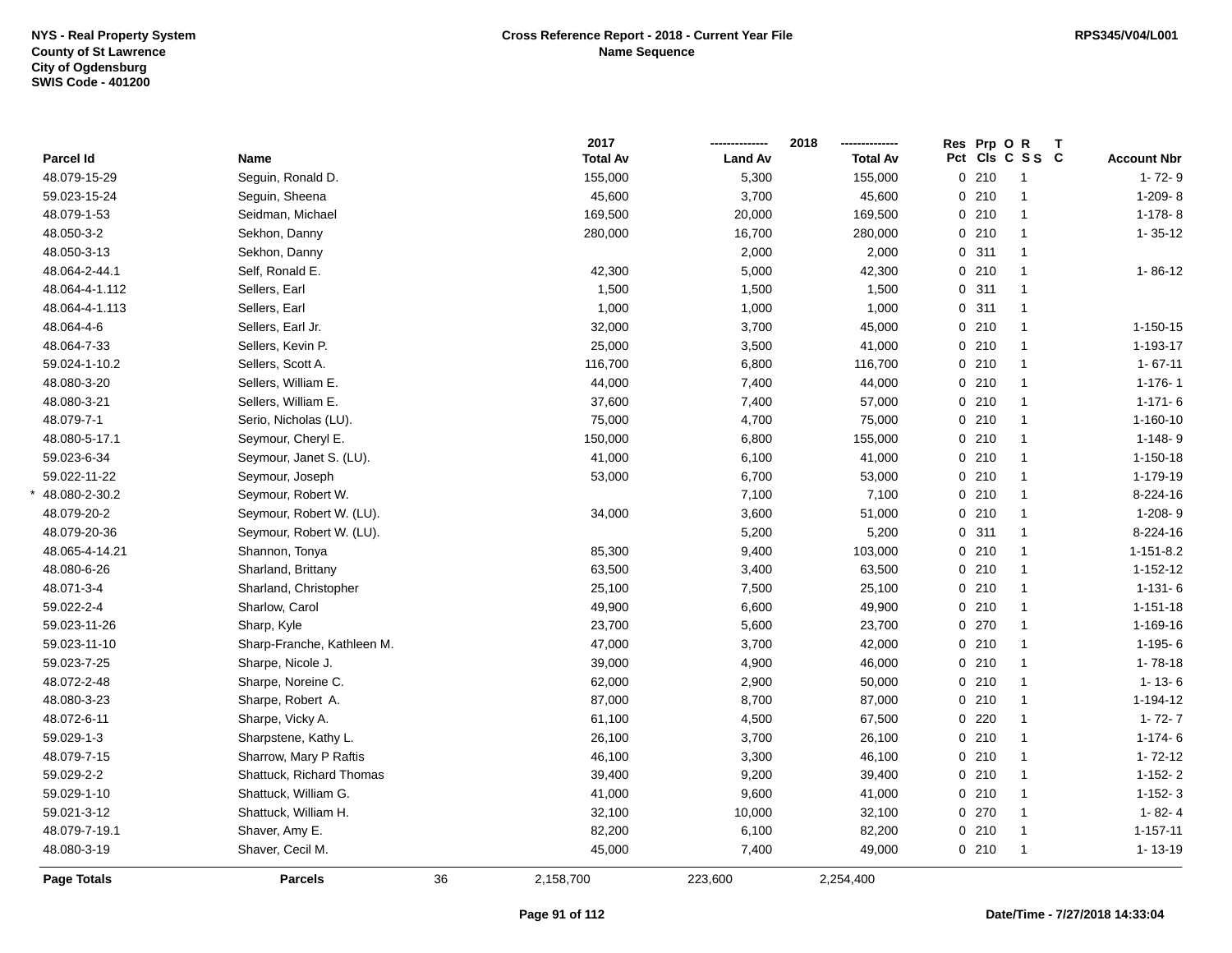\*

\*

|                    |                            |    | 2017            |                | 2018            | Res Prp O R     |                |                    |
|--------------------|----------------------------|----|-----------------|----------------|-----------------|-----------------|----------------|--------------------|
| Parcel Id          | Name                       |    | <b>Total Av</b> | <b>Land Av</b> | <b>Total Av</b> | Pct Cls C S S C |                | <b>Account Nbr</b> |
| 48.072-8-31.1      | Shaver, Charles W.         |    | 68,500          | 5,300          | 89,000          | 0210            | $\overline{1}$ | $1 - 161 - 19$     |
| 59.030-6-16.1      | Shaver, Charmaine          |    | 44,800          | 10,100         | 44,800          | 0210            | $\overline{1}$ | $1 - 41 - 5$       |
| 59.022-2-10        | Shaver, Irwin Jr.          |    | 52,700          | 7,500          | 52,700          | 0210            | $\overline{1}$ | $1 - 29 - 18$      |
| 59.030-7-18        | Shaver, John F.            |    | 51,300          | 7,500          | 51,300          | 0210            | $\mathbf{1}$   | 1-208-13           |
| 48.079-3-27        | Shaver, Jonathan J.        |    | 106,000         | 5,600          | 106,000         | 0210            | $\overline{1}$ | $1-125-3$          |
| 48.080-8-18        | Shaver, Keith L. Jr.       |    | 66,100          | 3,300          | 66,100          | 0210            | $\overline{1}$ | $1 - 121 - 13$     |
| 48.058-3-10.1      | Shaver, Keith Lee Sr.      |    | 159,000         | 18,200         | 162,000         | 0210            | $\mathbf{1}$   | $1-132-6$          |
| 48.071-5-51        | Shaver, Kevin              |    | 38,340          | 7,400          | 38,340          | 0210            | $\mathbf{1}$   | $1 - 43 - 13$      |
| 48.071-5-52        | Shaver, Kevin              |    | 35,500          | 5,700          | 35,500          | 0210            | $\mathbf{1}$   | $1 - 43 - 15$      |
| 48.071-5-50        | Shaver, Kevin G. Sr.       |    | 14,500          | 4,200          | 14,500          | 0210            | $\mathbf{1}$   | $1-143-4$          |
| 59.021-4-2         | Shaver, Kevin G. Sr.       |    | 27,500          | 3,800          | 27,500          | 0210            | $\overline{1}$ | $1 - 17 - 18$      |
| 48.064-7-19        | Shaver, Madison E.         |    | 42,200          | 4,500          | 59,000          | 0210            | $\mathbf{1}$   | $1 - 67 - 1$       |
| 48.064-10-18       | Shaver, Shawn              |    | 70,000          | 9,800          | 74,500          | 0210            | $\overline{1}$ | $1 - 87 - 19$      |
| 59.022-5-18        | Shaver, Shawn R.           |    | 49,000          | 7,300          | 49,000          | 0210            | $\overline{1}$ | $1-202-3$          |
| 48.072-8-25.1      | Shaver, Terry L.           |    | 109,200         | 10,100         | 115,000         | 0210            | $\overline{1}$ | 1-66-12.1          |
| 59.023-15-28       | Shellenberger, Rosemary A. |    | 41,100          | 3,800          | 41,100          | 0210            | $\overline{1}$ | $1 - 60 - 14$      |
| 48.079-8-39        | Sheppard, Dalton           |    | 67,200          | 8,300          | 82,200          | 0220            | $\mathbf{1}$   | $1 - 113 - 16$     |
| 48.065-7-12.2      | Sheppard, Jerry A.         |    | 210,000         | 8,800          | 215,500         | 0210            | $\mathbf{1}$   |                    |
| 48.073-3-20        | Sherman, John P.           |    | 30,000          | 30,000         | 30,000          | 0 330           | $\mathbf{1}$   | $1 - 26 - 6.1$     |
| 48.073-3-25        | Sherman, John P.           |    | 64              | 64             | 64              | 0 330           | $\mathbf{1}$   | 1-128-10.13        |
| 48.073-3-16.211    | Sherman, John P.           |    | 195,000         | 60,000         | 195,000         | 0450            | $\mathbf{1}$   | $1 - 17 - 10.2$    |
| 48.064-3-2.1       | Sherman, Maureen A.        |    | 66,200          | 3,800          | 66,200          | 0220            | $\mathbf{1}$   | 1-129-16           |
| 48.079-20-8        | Sherry, Thomas M.          |    | 55,400          | 6,100          | 55,400          | 0210            | $\overline{1}$ | $1 - 73 - 3$       |
| 48.073-4-10        | Shoen, Kandy L. (LC).      |    | 19,000          | 6,100          | 19,000          | 0270            | $\overline{1}$ | $1-140-5$          |
| 59.030-2-39        | Shoen, Michael G.          |    | 57,600          | 11,200         | 57,600          | 0210            | $\overline{1}$ | $1 - 45 - 16$      |
| 48.072-5-1.2       | Shoen, William D.          |    | 85,000          | 6,100          | 105,000         | 0210            | $\overline{1}$ | $1 - 224 - 4.2$    |
| 48.078-1-26.3      | Sholette, Colleen (LU).    |    | 40,500          | 40,500         | 40,500          | 0 330 W 1       |                | $1 - 214 - 1.3$    |
| 48.050-2-6         | Sholette, Gregory          |    | 111,000         | 14,400         | 111,000         | 0210            | $\overline{1}$ | $1-153-2$          |
| 48.071-3-17        | Sholette, Loren A.         |    | 36,000          | 5,300          | 36,000          | $0$ 220         | $\overline{1}$ | $1 - 43 - 20$      |
| 48.071-3-17.1      | Sholette, Loren A.         |    |                 | 800            | 800             | 0.311           | $\overline{1}$ | $1 - 43 - 20$      |
| 48.071-6-21        | Sholette, Loren A.         |    | 2,100           | 2,100          | 2,100           | 0.311           | $\mathbf{1}$   | 8-88-13            |
| 48.071-6-21.1      | Sholette, Loren A.         |    |                 | 4,200          | 4,200           | 0.311           | $\overline{1}$ | 8-88-13            |
| 48.071-6-22        | Sholette, Loren A.         |    | 2,100           | 2,100          | 2,100           | 0.311           | $\overline{1}$ | $8 - 23 - 12$      |
| 48.078-1-26.2      | Sholette, Loren A.         |    | 40,000          | 40,000         | 40,000          | 0 330 W 1       |                | $1 - 214 - 1.2$    |
| 48.079-8-16        | Sholette, Mark A.          |    | 75,000          | 5,600          | 70,000          | 0210            | $\overline{1}$ | $1 - 84 - 5$       |
| 48.072-2-15.11     | Sholette, Nelson           |    | 53,500          | 8,000          | 53,500          | 0210            | $\overline{1}$ | $1 - 153 - 3$      |
| 48.079-8-15        | Sholette, Scott            |    | 103,000         | 6,100          | 103,000         | 0210            | $\mathbf{1}$   | $1 - 75 - 16$      |
| <b>Page Totals</b> | <b>Parcels</b>             | 34 | 2,184,204       | 374,164        | 2,275,304       |                 |                |                    |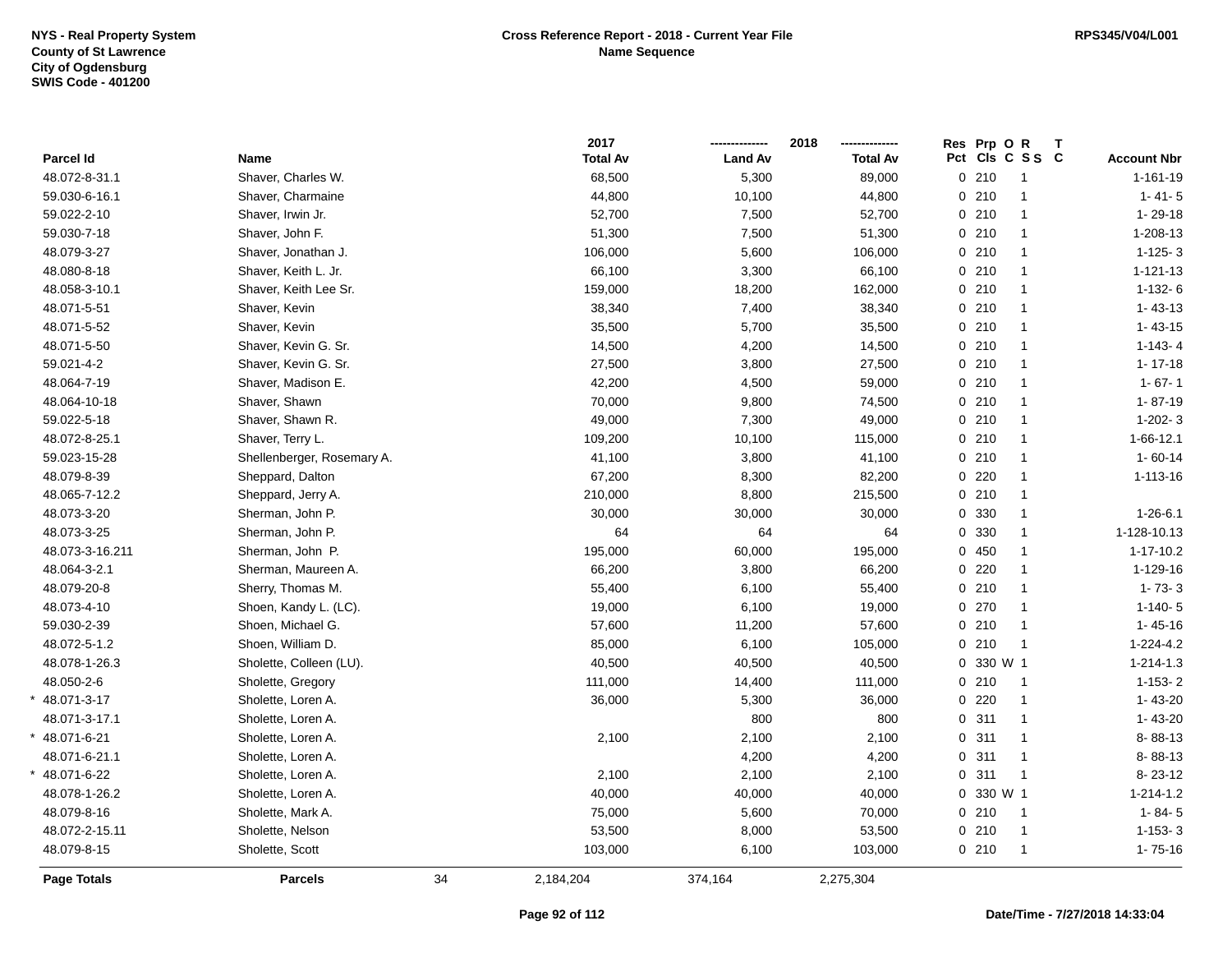|                    |                               |    | 2017            |                | 2018            | Res Prp O R | Т               |                    |
|--------------------|-------------------------------|----|-----------------|----------------|-----------------|-------------|-----------------|--------------------|
| Parcel Id          | Name                          |    | <b>Total Av</b> | <b>Land Av</b> | <b>Total Av</b> |             | Pct Cls C S S C | <b>Account Nbr</b> |
| 48.080-6-8         | Sholette, Scott               |    | 30,100          | 4,400          | 30,100          | 0411        | $\overline{1}$  | 1-153-13           |
| 59.022-7-18        | Sholette, Scott               |    | 50,000          | 5,700          | 50,000          | 0411        | $\overline{1}$  | $1 - 101 - 3$      |
| 48.079-10-26       | Shurtleff, Frederick J. Etal. |    | 73,600          | 10,400         | 73,600          | 0210        | $\overline{1}$  | 1-153-16           |
| 48.079-10-27       | Shurtleff, Frederick J. ETAL. |    | 53,000          | 7,700          | 53,000          | 0210        | $\overline{1}$  | $1 - 154 - 3$      |
| 48.079-5-41        | Sias, Brian                   |    | 85,000          | 4,100          | 85,000          | 0210        | $\overline{1}$  | 1-206-15           |
| 48.065-8-16        | Sias, Joseph A.               |    | 52,100          | 4,500          | 58,000          | 0210        | $\overline{1}$  | 1-187-9            |
| 59.030-6-7         | Sias, Michael S.              |    | 88,000          | 13,400         | 88,000          | 0210        | $\overline{1}$  | $1 - 161 - 4$      |
| 48.064-3-41.1      | Sias, Nilah W.                |    | 52,900          | 5,300          | 52,900          | 0210        | $\overline{1}$  | 1-112-19           |
| 59.021-6-19        | Sibley, Jeffrey A.            |    | 67,000          | 6,800          | 67,000          | 0210        | $\overline{1}$  | $1 - 157 - 5$      |
| 48.079-2-14        | Silver, Michael               |    | 70,800          | 5,000          | 70,800          | 0210        | $\mathbf{1}$    | $1-125-5$          |
| 48.079-5-32        | Silver, Shirley (LU).         |    | 50,000          | 3,400          | 50,000          | 0210        | $\overline{1}$  | $1-155-4$          |
| 48.073-2-29        | Silver, Tina A.               |    | 58,500          | 8,400          | 66,000          | 0210        | $\overline{1}$  | $1 - 148 - 15$     |
| 48.079-14-1        | Silver Rose Realty Inc        |    | 144,000         | 5,600          | 144,000         | 0 484       | $\mathbf{1}$    | 1-105-13           |
| 48.079-14-11       | Silver Rose Realty Inc        |    | 97,000          | 6,700          | 97,000          | 0210        | $\overline{1}$  | $1 - 128 - 1$      |
| 48.079-14-12.2     | Silver Rose Realty Inc        |    | 15,000          | 15,000         | 15,000          | 0 330       | $\mathbf{1}$    |                    |
| 48.079-14-19       | Silver Rose Realty Inc        |    | 5,900           | 5,900          | 5,900           | 0 330       | $\mathbf{1}$    | $1 - 4 - 17$       |
| 59.030-5-15.1      | Silvia, Robin E.              |    | 73,000          | 7,500          | 73,000          | 0210        | $\overline{1}$  | $1 - 71 - 6$       |
| 59.030-7-9         | Simmons, Bonita               |    | 115,000         | 11,600         | 115,000         | 0210        | $\mathbf{1}$    | $1 - 171 - 7$      |
| 59.022-4-11        | Simmons, Bradley              |    | 56,000          | 4,200          | 56,000          | 0210        | $\overline{1}$  | 1-188-12           |
| 59.023-15-25       | Simmons, Dianne               |    | 46,700          | 6,300          | 38,000          | 0210        | $\mathbf{1}$    | 1-197-18           |
| 59.023-2-3.1       | Simmons, Judith A. (LU).      |    | 41,100          | 3,900          | 41,100          | 0210        | $\overline{1}$  | $1 - 20 - 7$       |
| 59.022-6-18        | Simmons, Leaman R.            |    | 78,000          | 8,900          | 78,000          | 0210        | $\overline{1}$  | $1 - 12 - 7$       |
| 59.022-9-19        | Simmons, Patti L.             |    | 46,000          | 8,400          | 46,000          | 0210        | $\overline{1}$  | $1 - 186 - 4$      |
| 59.023-10-9.1      | Simmons, Ryan M.              |    | 87,300          | 5,900          | 90,000          | 0210        | $\overline{1}$  | 1-156-3.1          |
| 48.079-9-20        | Simmons, Salean M.            |    | 43,660          | 3,000          | 43,660          | 0210        | $\overline{1}$  | $1 - 67 - 9$       |
| 48.079-2-22        | Sizeland, Edward              |    | 54,500          | 3,200          | 54,500          | 0220        | $\overline{1}$  | 1-155-13           |
| 48.064-3-36        | Sizeland, Lisa A.             |    | 3,000           | 3,000          | 3,000           | 0.311       | $\overline{1}$  | $1 - 89 - 17$      |
| 48.064-3-37        | Sizeland, Lisa A.             |    | 17,000          | 2,600          | 17,000          | 0210        | $\mathbf{1}$    | $1 - 24 - 12$      |
| 48.079-13-3        | Sizeland, Lisa A.             |    | 49,000          | 6,700          | 49,000          | 0220        | $\overline{1}$  | 1-155-12           |
| 48.071-11-8        | Sizeland-Ross, Lisa           |    | 70,000          | 5,900          | 70,000          | 0411        | $\overline{1}$  | $1 - 171 - 14$     |
| 59.030-4-38        | Skamperle, Daniel             |    | 111,600         | 11,000         | 111,600         | 0210        | $\overline{1}$  | $1-202-5$          |
| 59.030-4-37        | Skamperle, Daniel E.          |    | 10,500          | 8,400          | 10,500          | 0210        | $\overline{1}$  | $1 - 86 - 6$       |
| 48.057-2-20        | Skelly, Carol A.              |    | 159,000         | 13,400         | 159,000         | 0210        | $\overline{1}$  | $1 - 128 - 6.4$    |
| 48.079-12-16.1     | Skelly, Edward J.             |    | 68,500          | 6,500          | 68,500          | 0210        | $\overline{1}$  | $1 - 155 - 17$     |
| 48.071-2-14        | Skelly, J. Michael            |    | 3,200           | 3,200          | 3,200           | 0.311       | $\overline{1}$  | $1-125-1$          |
| 48.071-2-15        | Skelly, Jeffrey M.            |    | 107,000         | 5,100          | 107,000         | 0210        | $\overline{1}$  | $1 - 69 - 11$      |
| 59.021-6-20        | Skelly, Jeffrey M.            |    | 80,000          | 15,000         | 80,000          | 0411        | $\overline{1}$  | 8-226-16           |
| <b>Page Totals</b> | <b>Parcels</b>                | 37 | 2,312,960       | 256,000        | 2,320,360       |             |                 |                    |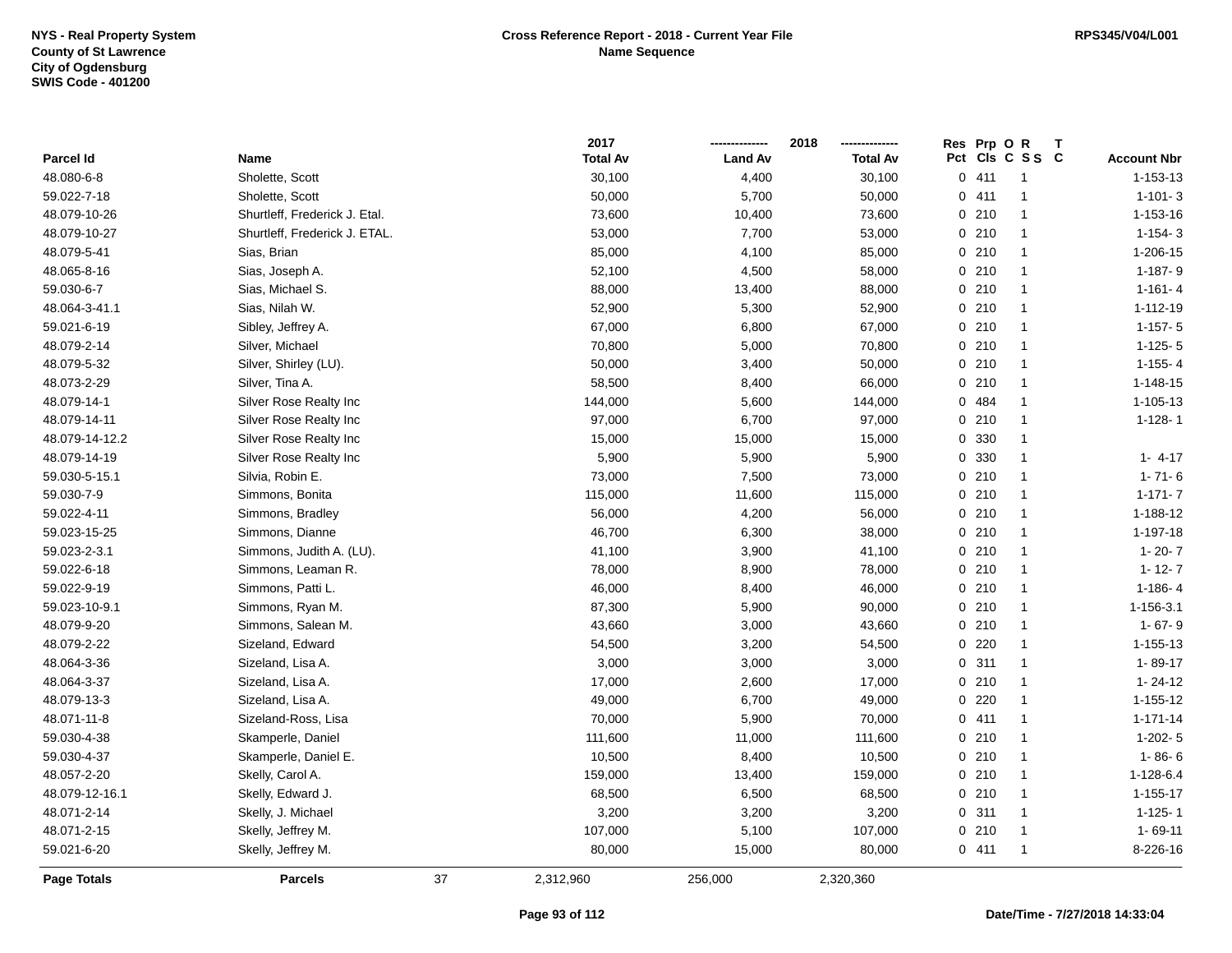|                           |                                    |    | 2017            |                | 2018            |     | Res Prp O R  |                |                    |
|---------------------------|------------------------------------|----|-----------------|----------------|-----------------|-----|--------------|----------------|--------------------|
| Parcel Id                 | Name                               |    | <b>Total Av</b> | <b>Land Av</b> | <b>Total Av</b> | Pct |              | CIs C S S C    | <b>Account Nbr</b> |
| 59.023-1-15               | Skelly, Jeffrey M.                 |    | 34,000          | 5,600          | 34,000          |     | 0210         | -1             | $1 - 63 - 12$      |
| 59.022-11-12              | Skelly, Nancy A.                   |    | 64,000          | 5,300          | 64,000          |     | 0210         | $\mathbf{1}$   | 1-155-19           |
| 59.022-11-13              | Skelly, Nancy A.                   |    | 55,000          | 4,300          | 55,000          |     | 0210         | $\mathbf{1}$   | 1-110-19           |
| 48.071-9-36               | Skelly, Timothy J. Jr.             |    | 59,829          | 6,900          | 59,829          |     | 0210         | $\mathbf{1}$   | $1 - 161 - 9$      |
| 48.079-12-4               | <b>Skelly Development LLC</b>      |    | 65,000          | 3,500          | 65,000          |     | 0210         | $\mathbf{1}$   | $1 - 31 - 2$       |
| 59.021-1-23               | Skidds, Jean                       |    | 33,000          | 4,100          | 33,000          |     | 0210         | $\mathbf{1}$   | $1 - 156 - 6$      |
| 59.022-9-17               | Skiff, Nancy J.                    |    | 53,800          | 8,400          | 53,800          |     | 0210         | $\mathbf{1}$   | 1-180-19           |
| 612.000-9999-701.360/1881 | <b>SLIC Network Solutions Inc</b>  |    | 888             | 0              | 888             |     | 0 836        | 6              |                    |
| 555.020-33-1              | <b>SLIC Network Solutions Inc.</b> |    | 278,800         | $\pmb{0}$      | 278,800         |     | 0 836        | 5              |                    |
| 48.071-15-1               | Small, Heather L.                  |    | 66,000          | 5,000          | 68,500          |     | 0210         | $\mathbf{1}$   | 1-119-19           |
| 48.073-2-3                | Small, Tabitha Lynn                |    | 34,000          | 6,300          | 50,000          |     | 0210         | $\mathbf{1}$   | $1 - 65 - 1$       |
| 48.079-12-12              | Small, William R.                  |    | 107,180         | 6,100          | 107,180         |     | 0210         | $\mathbf{1}$   | $1 - 224 - 8$      |
| 59.023-10-6               | Smith, Aaron T.                    |    | 72,000          | 5,400          | 68,000          |     | 0210         | $\mathbf{1}$   | $1 - 155 - 1$      |
| 48.057-2-18               | Smith, Andrea L.                   |    | 132,800         | 12,100         | 132,800         |     | 0210         | -1             | 1-128-6.2          |
| 48.058-3-15               | Smith, Bernard A.                  |    | 130,000         | 14,000         | 130,000         |     | 0210         | $\mathbf{1}$   | $1-115-4$          |
| 59.023-5-16               | Smith, Carol J.                    |    | 59,500          | 8,300          | 51,000          |     | 0210         | $\mathbf{1}$   | $1 - 43 - 18$      |
| 48.057-2-39               | Smith, David D.                    |    | 134,000         | 16,200         | 134,000         |     | 0210         | $\overline{1}$ | 1-156-11           |
| 48.057-1-21               | Smith, Edward                      |    | 497,000         | 146,400        | 497,000         |     | $0, 210$ W 1 |                | $1-162-6$          |
| 59.038-1-17               | Smith, Edward D.                   |    | 107,000         | 6,400          | 107,000         |     | 0 484        | $\overline{1}$ | 1-223-12           |
| 48.057-2-38               | Smith, Edward RJ                   |    | 72,000          | 10,600         | 72,000          |     | 0.210        | $\mathbf{1}$   | $1 - 36 - 6$       |
| 59.022-4-49               | Smith, Edward RJ                   |    | 100,000         | 8,700          | 72,000          |     | 0210         | $\mathbf{1}$   | $1 - 2 - 19$       |
| 59.022-4-50               | Smith, Edward RJ                   |    | 8,000           | 8,000          | 8,000           |     | 0.311        | $\overline{1}$ | $1 - 126 - 9$      |
| 59.024-2-2                | Smith, Elizabeth A. (LU).          |    | 41,700          | 9,600          | 41,700          |     | 0210         | $\mathbf{1}$   | $1 - 157 - 1$      |
| 48.071-1-5.1              | Smith, George T.                   |    | 190,000         | 20,000         | 190,000         |     | 0210         | $\mathbf{1}$   | 1-132-18           |
| 48.065-1-7                | Smith, Jayme V.                    |    | 68,000          | 7,600          | 68,000          |     | 0210         | $\mathbf{1}$   | 1-102-5.1          |
| 48.071-4-2.1              | Smith, Jeffrey                     |    | 86,100          | 5,700          | 86,100          |     | 0210         | $\mathbf{1}$   | $1 - 69 - 16$      |
| 48.079-5-21               | Smith, John D. Jr.                 |    | 52,500          | 2,800          | 52,500          |     | 0210         | $\mathbf{1}$   | $1-102 - 7$        |
| 48.065-2-1                | Smith, Julie M.                    |    | 50,000          | 8,200          | 59,000          |     | 0210         | $\mathbf{1}$   | 1-106-11           |
| 48.072-14-3.1             | Smith, Larry E.                    |    | 71,000          | 7,100          | 79,000          |     | 0210         | 1              | 1-225-11.5         |
| 48.071-15-3               | Smith, Margaret M.                 |    | 53,000          | 2,500          | 53,000          |     | 0210         | $\mathbf{1}$   | $1 - 30 - 12$      |
| 48.079-3-14.1             | Smith, Margaret M. (LU).           |    | 30,400          | 3,600          | 30,400          |     | 0210         | $\mathbf{1}$   | 1-209-2            |
| 48.071-13-10              | Smith, Michael A.                  |    | 34,000          | 3,900          | 34,000          |     | 0210         | $\mathbf{1}$   | $1-106-4$          |
| 48.058-3-5                | Smith, Mildred                     |    | 84,000          | 6,600          | 84,000          | 0   | 210          | $\mathbf{1}$   | 1-134-18           |
| 48.058-1-16               | Smith, Mildred I.                  |    | 92,000          | 11,700         | 92,000          |     | 25 411       | $\mathbf{1}$   | 1-162-17           |
| 48.079-10-41              | Smith, Paul J.                     |    | 76,700          | 8,500          | 76,700          |     | 0210         | $\mathbf{1}$   | $1 - 84 - 6$       |
| 48.050-3-7.111            | Smith, Paul S. Sr                  |    | 76,000          | 12,500         | 76,000          |     | 0210         | $\mathbf{1}$   | 1-117-18.3         |
| 48.079-5-31               | Smith, Rita M. (LU).               |    | 49,000          | 3,200          | 49,000          |     | 0210         | -1             | $1-209 - 1$        |
| Page Totals               | Parcels                            | 37 | 3,218,197       | 405,100        | 3,213,197       |     |              |                |                    |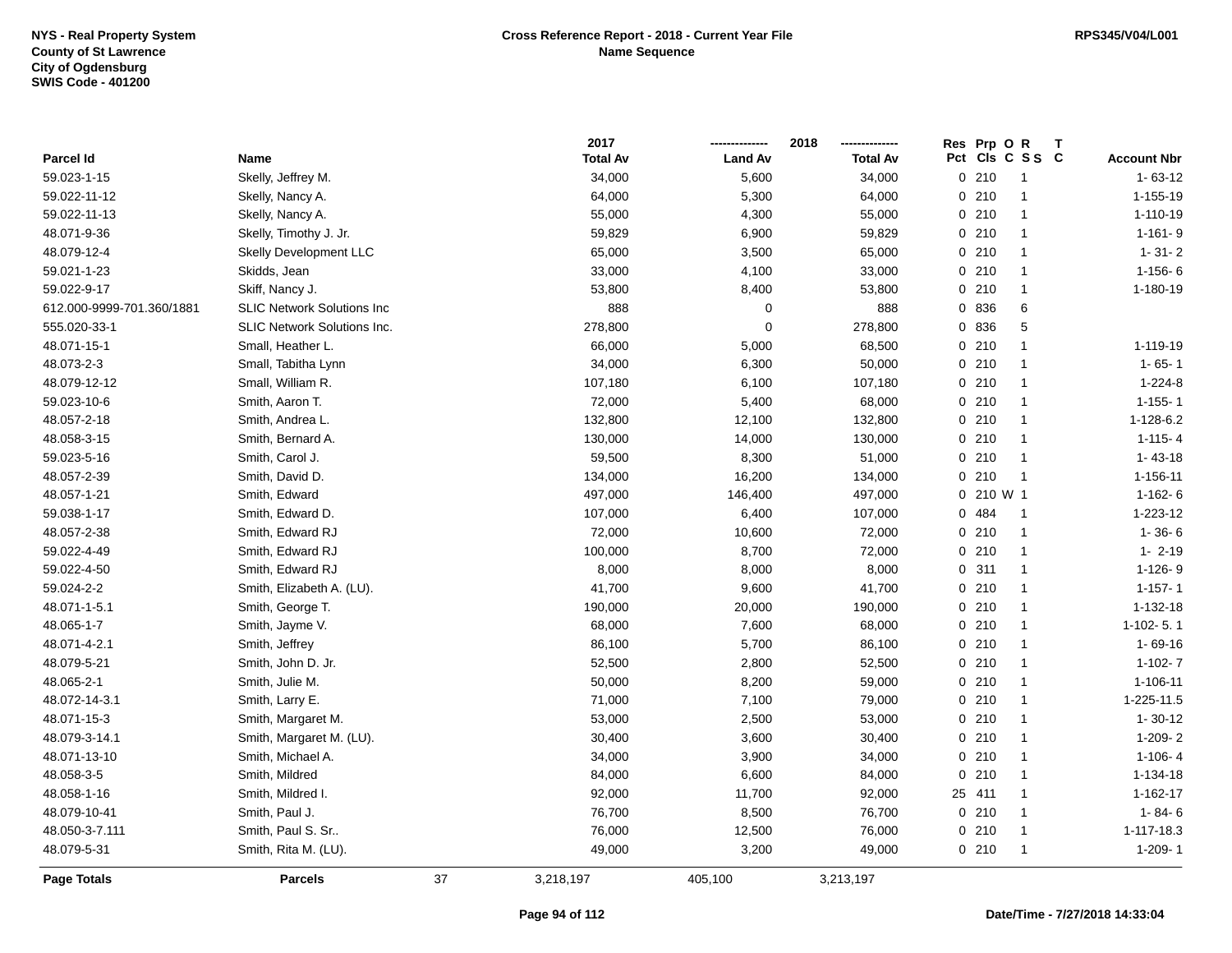|               |                                  | 2017            |                | 2018            | Res Prp O R | Т                       |                    |
|---------------|----------------------------------|-----------------|----------------|-----------------|-------------|-------------------------|--------------------|
| Parcel Id     | Name                             | <b>Total Av</b> | <b>Land Av</b> | <b>Total Av</b> | Pct         | CIs C S S C             | <b>Account Nbr</b> |
| 59.023-3-40   | Smith, Ruth E. (LU).             | 33,000          | 11,000         | 33,000          | 0210        | $\overline{1}$          | $1 - 67 - 3$       |
| 59.022-11-16  | Smith, Sally (LU).               | 49,000          | 6,200          | 49,000          | 0210        | $\overline{1}$          | $1 - 157 - 12$     |
| 48.072-14-15  | Smith, Staci L.                  | 70,000          | 6,700          | 76,600          | 0210        | $\overline{1}$          | 1-225-11001        |
| 48.072-3-18   | Smith, Summer D.                 | 32,900          | 3,900          | 25,000          | 0210        | -1                      | 1-206-10           |
| 48.079-16-19  | Smith, Tiernan W.                | 129,470         | 8,200          | 129,470         | 0210        | $\mathbf{1}$            | $1 - 68 - 18$      |
| 48.080-7-4    | Smith, Ty W.                     | 65,000          | 11,100         | 65,000          | 0210        | $\mathbf 1$             | $1 - 4 - 7$        |
| 59.022-2-20   | Smith Enterprises, Holdings, LLC | 50,000          | 7,000          | 50,000          | 0220        | $\overline{1}$          | $1 - 84 - 3$       |
| 59.023-8-19.1 | Smithers, Christopher M.         | 28,000          | 5,600          | 41,000          | 0210        | $\overline{1}$          | $1 - 181 - 14$     |
| 48.079-5-46   | Smithers, Cory                   | 44,000          | 2,900          | 44,000          | 0210        | $\mathbf{1}$            | $1 - 26 - 7$       |
| 59.022-5-25   | Smithers, Elda Marie (LU).       | 44,000          | 9,000          | 44,000          | 0210        | $\overline{1}$          | $1-158-3$          |
| 48.064-5-13.1 | Smithers, George R.              | 45,000          | 6,400          | 48,000          | 0210        | $\mathbf{1}$            | 1-157-20           |
| 48.071-5-33   | Smithers, James C.               | 110,000         | 6,900          | 110,000         | 0210        | -1                      | $1 - 54 - 2$       |
| 48.071-4-22   | Smithers, Matthew T.             | 82,400          | 5,500          | 82,400          | 0220        | -1                      | $1 - 24 - 14$      |
| 48.078-5-32   | Smithers, Sabina M.              | 23,100          | 2,400          | 23,100          | 0210        | $\mathbf 1$             | $1 - 157 - 16$     |
| 59.022-5-22   | Smithers, Stephen                | 60,000          | 7,500          | 60,000          | 0210        | $\mathbf{1}$            | $1-186-8$          |
| 59.022-5-23   | Smithers, Stephen                | 27,000          | 7,600          | 27,000          | 0210        | $\overline{\mathbf{1}}$ | $1 - 70 - 17$      |
| 59.022-1-22   | Smithers, Stephen W.             | 32,320          | 4,000          | 32,320          | 0210        | $\overline{1}$          | $1 - 59 - 6$       |
| 59.030-4-3    | Smithers, Stephen W.             | 23,400          | 8,000          | 23,400          | 0210        | $\mathbf{1}$            | 1-178-19           |
| 59.030-4-13   | Smithers, Stephen W.             | 26,000          | 4,200          | 26,000          | 0210        | -1                      | $1-152-8$          |
| 59.030-4-16   | Smithers, Stephen W.             | 5,900           | 5,900          | 5,900           | 0.311       | -1                      | 8-162-10           |
| 59.021-2-23   | Smithers, Stephen W.             | 25,000          | 6,300          | 25,000          | 0210        | $\mathbf 1$             | $1 - 10 - 5$       |
| 59.021-4-10   | Smithers, Stephen W.             | 24,000          | 7,400          | 24,000          | 0210        | $\overline{1}$          | $1 - 12 - 5$       |
| 59.021-4-11   | Smithers, Stephen W.             | 35,000          | 7,300          | 35,000          | 0210        | $\overline{1}$          | $1-175-5$          |
| 59.038-1-11.1 | Smithers, Vernon                 | 5,100           | 5,100          | 5,100           | 311<br>0    | $\mathbf{1}$            | $1 - 108 - 16$     |
| 59.038-1-12.1 | Smithers, Vernon                 | 50,000          | 11,000         | 50,000          | 0210        | $\overline{1}$          | $1 - 13 - 20$      |
| 48.057-2-31   | Snodgrass, Paul                  | 147,000         | 12,900         | 147,000         | 0210        | $\overline{\mathbf{1}}$ | 1-128-6.15         |
| 48.071-5-38   | Snyder, Billie Jean              | 60,700          | 5,800          | 63,000          | 0210        | -1                      | $1 - 112 - 9$      |
| 48.057-2-44   | Snyder, George                   | 145,000         | 10,900         | 145,000         | 0210        | -1                      | 1-168-20.3         |
| 48.071-15-21  | Snyder, William C.               | 73,320          | 6,600          | 77,000          | 0210        | -1                      | <b>DATE</b>        |
| 59.021-4-25.2 | Snyder, William C.               | 49,000          | 5,600          | 49,000          | 484<br>0    | $\mathbf{1}$            | $1 - 82 - 5.2$     |
| 48.079-7-24   | Sobon, Haskell J.                | 74,200          | 4,300          | 74,200          | 210<br>0    | $\overline{\mathbf{1}}$ | $1-158-6$          |
| 59.023-7-8    | Soluri, Anthony                  | 26,000          | 2,800          | 26,000          | 0210        | $\overline{1}$          | $1-194-2$          |
| 59.023-5-7    | Soluri, Anthony P.               | 20,000          | 7,400          | 20,000          | 0210        | $\overline{1}$          | $1-135-7$          |
| 59.023-7-1.1  | Soluri, Anthony P.               | 20,000          | 4,700          | 23,000          | 0210        | $\overline{\mathbf{1}}$ | $1 - 55 - 16.1$    |
| 59.023-7-1.21 | Soluri, Anthony P.               | 10,200          | 3,600          | 10,200          | 0.312       | $\overline{1}$          |                    |
| 59.023-7-2.1  | Soluri, Anthony P.               | 43,000          | 5,400          | 51,000          | 0210        | -1                      | 1-175-13           |
| 48.079-8-18   | Soper, Sheila (LU).              | 38,500          | 4,300          | 38,500          | 0210        | $\overline{1}$          | $1-149-6$          |
| Page Totals   | 37<br><b>Parcels</b>             | 1,826,510       | 241,400        | 1,858,190       |             |                         |                    |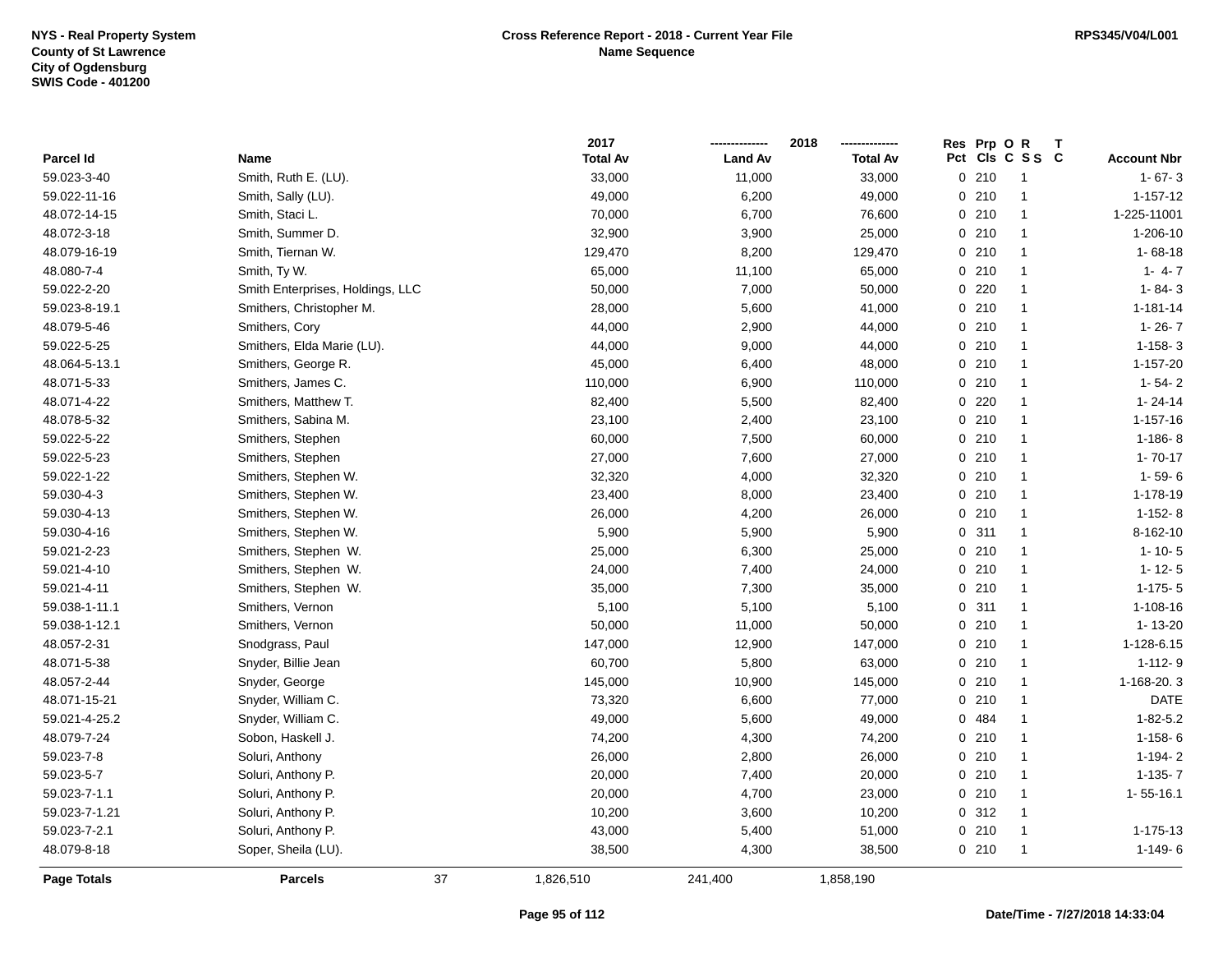|                    |                                  |    | 2017            |                | 2018            | Prp OR<br>Res       | Т              |                    |
|--------------------|----------------------------------|----|-----------------|----------------|-----------------|---------------------|----------------|--------------------|
| Parcel Id          | Name                             |    | <b>Total Av</b> | <b>Land Av</b> | <b>Total Av</b> | Pct Cls C S S C     |                | <b>Account Nbr</b> |
| 59.021-4-23        | Soulia, Mary Lee                 |    | 54,000          | 7,900          | 54,000          | 0210                | $\overline{1}$ | $1 - 130 - 10$     |
| 48.071-6-42        | Sovie, Gary S.                   |    | 60,000          | 4,500          | 73,000          | 0210                | $\mathbf{1}$   | 1-190-9            |
| 59.021-3-5.1       | Sovie, James E.                  |    | 41,400          | 7,900          | 41,400          | 0210                | $\mathbf{1}$   | $1 - 67 - 8$       |
| 48.072-7-28        | Sovie, Jason E.                  |    | 76,200          | 4,500          | 76,200          | 0210                | $\mathbf{1}$   | $1-158-5$          |
| 48.080-3-27        | Sovie, Joseph S.                 |    | 44,000          | 11,000         | 44,000          | 0210                | $\mathbf{1}$   | $1-210-4$          |
| 48.080-3-28        | Sovie, Joseph S.                 |    | 3,000           | 4,500          | 5,000           | 0.312               | $\overline{1}$ | $1 - 104 - 19$     |
| 48.072-5-7         | Sovie, Kenneth C.                |    | 36,100          | 3,500          | 36,100          | 0210                | $\mathbf{1}$   | 1-159-9            |
| 48.058-1-11.1      | Sovie, Lee C.                    |    | 89,000          | 10,800         | 89,000          | $0$ 210             | $\mathbf{1}$   | $1 - 51 - 7.1$     |
| 48.072-10-24       | Sovie, Lee E.                    |    | 45,200          | 4,700          | 45,200          | 0210                | $\mathbf{1}$   | $1 - 138 - 1$      |
| 48.079-7-17        | Sovie, Lori J.                   |    | 18,000          | 2,900          | 18,000          | 0210                | $\mathbf{1}$   | 1-192-12           |
| 48.072-5-9         | Sovie, Mark E.                   |    | 42,000          | 3,400          | 39,000          | 0210                | $\mathbf{1}$   | $1-159-5$          |
| 48.073-2-46        | Sovie, Mary M.                   |    | 5,800           | 4,800          | 6,500           | 0.312               | $\mathbf{1}$   | $1 - 8 - 18$       |
| 59.031-2-46        | Sovie, Mary Anne                 |    | 62,700          | 6,500          | 77,000          | 0210                | -1             | $1 - 56 - 14$      |
| 48.080-5-30        | Sovie, Robert                    |    | 51,100          | 7,100          | 68,000          | 0210                | $\overline{1}$ | 1-159-15           |
| 48.064-3-22.1      | Sovie, Ryan P.                   |    | 55,900          | 8,900          | 63,200          | 0210                | $\overline{1}$ | $1 - 110 - 4$      |
| 48.072-6-21.1      | Sovie, Shane A.                  |    | 53,440          | 6,200          | 85,000          | 0210                | $\mathbf{1}$   | $1-129-7$          |
| 48.064-3-32.1      | Sovie, Stephen P.                |    | 43,800          | 4,000          | 51,300          | 0210                | $\mathbf{1}$   | $1 - 14 - 12$      |
| 48.079-4-27        | Spaulding, James                 |    | 64,900          | 6,100          | 64,900          | 0210                | $\mathbf{1}$   | $1-160-4$          |
| 48.080-3-29        | Spears, Alison K.                |    | 30,000          | 7,200          | 57,000          | 0210                | $\mathbf{1}$   | 1-187-20           |
| 48.064-2-26        | Spears, Jordan M.                |    | 45,000          | 4,600          | 45,000          | 0210                | $\mathbf{1}$   | $1 - 45 - 8$       |
| 48.080-3-11        | Spears, Robert                   |    | 62,000          | 7,000          | 69,000          | 0210                | $\mathbf{1}$   | $1 - 160 - 17$     |
| 59.022-11-25       | Spencer, Jennifer J.             |    | 57,400          | 7,800          | 57,400          | 0210                | $\mathbf{1}$   | $1 - 25 - 6$       |
| 59.021-4-25.1      | Spooner, Dorothy                 |    | 65,820          | 8,300          | 65,820          | 0210                | $\mathbf{1}$   | $1 - 82 - 5.1$     |
| 59.023-3-38        | Spooner, Douglas                 |    | 58,000          | 4,300          | 58,000          | 50<br>483           | $\mathbf{1}$   | 1-160-14           |
| 59.023-3-39        | Spooner, Douglas                 |    | 4,500           | 4,500          | 4,500           | 330<br>0            | $\mathbf{1}$   | 1-118-13           |
| 48.065-2-27        | Spooner, Jason G.                |    | 103,200         | 8,400          | 128,300         | 210<br>$\mathbf{0}$ | $\mathbf{1}$   | 1-179-17.3         |
| 48.071-15-37       | Spooner, Jason G.                |    | 42,490          | 3,300          | 33,475          | 220<br>0            | -1             | 1-173-16           |
| 48.071-15-40       | Spooner, Julie                   |    | 102,900         | 6,400          | 102,900         | 50 210              | -1             | 1-132-15           |
| 48.077-1-18        | Spooner, Julie                   |    | 29,700          | 3,400          | 29,700          | 0210                | -1             | 1-89-19.1          |
| 48.080-5-31        | Spooner, Robert                  |    | 48,100          | 4,300          | 48,100          | 0210                | -1             | $1 - 160 - 11$     |
| 59.021-1-34        | Spooner, Ronald                  |    | 66,500          | 5,400          | 66,500          | 0210                | $\mathbf{1}$   | 1-160-18           |
| 59.022-2-31        | Spooner, Victoria D.             |    | 65,000          | 5,200          | 65,000          | 0210                | $\mathbf{1}$   | $1 - 17 - 15$      |
| 48.072-4-14        | Spriggs, Arthur J.               |    | 65,000          | 4,100          | 65,000          | 0210                | $\mathbf{1}$   | $1 - 130 - 15$     |
| 48.071-6-40        | Spriggs, Misty                   |    | 52,000          | 3,500          | 64,000          | 0210                | $\mathbf{1}$   | $1 - 82 - 9$       |
| 48.072-12-15       | Spriggs, Timothy L.              |    | 75,000          | 7,800          | 75,000          | 0210                | $\mathbf{1}$   | $1 - 211 - 11$     |
| 48.072-8-35./1     | <b>Sprint Nextel Corporation</b> |    | 186,800         | 0              | 186,800         | 0 515               | 6              |                    |
| 59.022-15-20       | Sprowls, Robert Jr               |    | 19,000          | 8,300          | 19,000          | 0210                | -1             | $1 - 13 - 7$       |
| <b>Page Totals</b> | <b>Parcels</b>                   | 37 | 2,024,950       | 213,000        | 2,177,295       |                     |                |                    |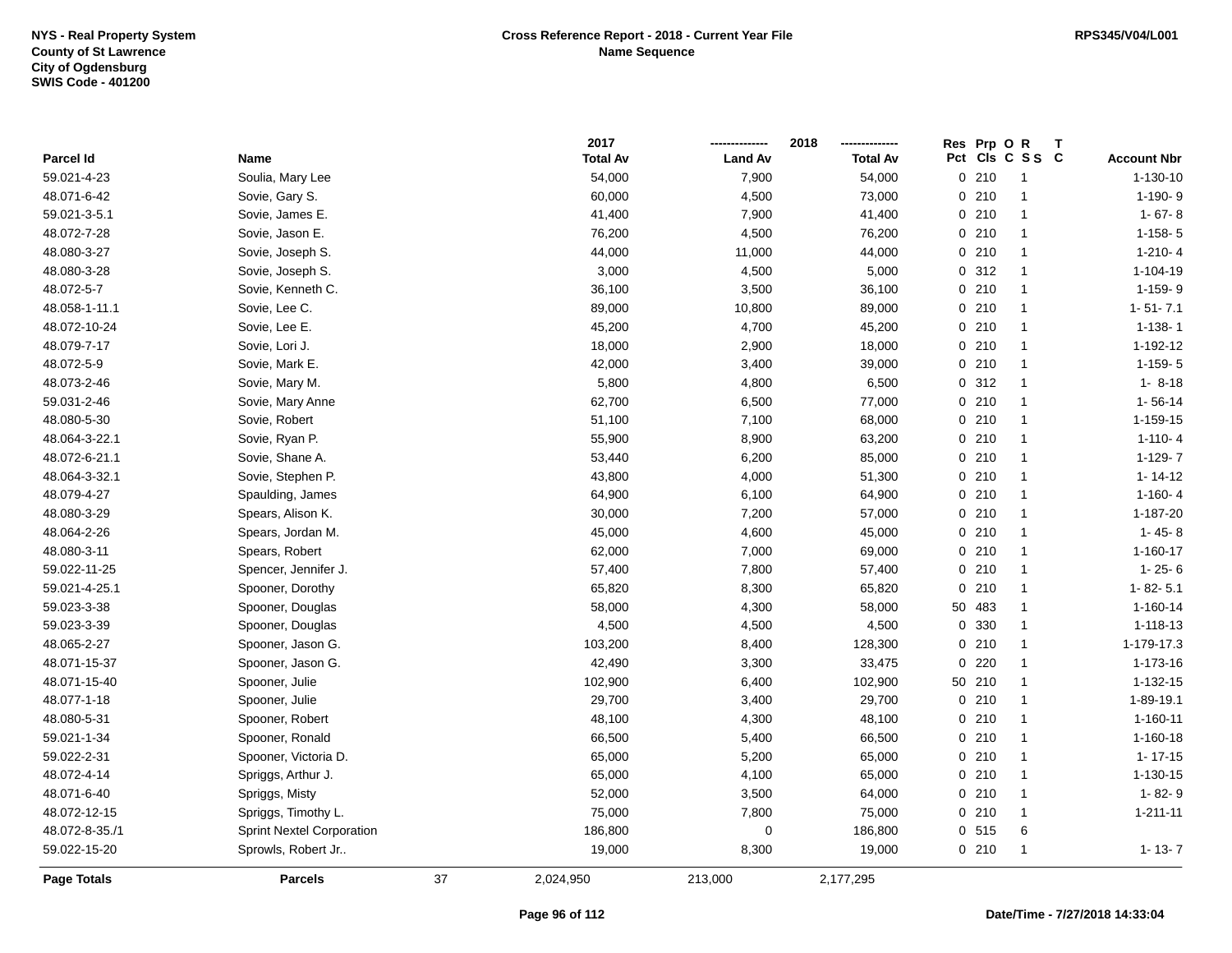|                           |                                             | 2017            |                | 2018            | Res          | Prp OR    |                      | $\mathbf{T}$       |
|---------------------------|---------------------------------------------|-----------------|----------------|-----------------|--------------|-----------|----------------------|--------------------|
| Parcel Id                 | Name                                        | <b>Total Av</b> | <b>Land Av</b> | <b>Total Av</b> |              |           | Pct Cls C S S C      | <b>Account Nbr</b> |
| 48.064-4-18               | St Aubin, Debra                             | 45,700          | 4,800          | 45,700          | 0.210        |           |                      | $1 - 201 - 4$      |
| 59.023-10-5               | St Denny, Emily                             | 55,000          | 6,200          | 58,000          | 0210         |           |                      | 1-163-19           |
| 48.073-2-48               | St Denny, Janice (LC).                      | 25,000          | 7,300          | 27,000          | 0210         |           | -1                   | $1 - 161 - 11$     |
| 48.072-6-35               | St Germain, Eben L. Sr. (LU).               | 45,000          | 6,100          | 45,000          | 0210         |           | $\overline{1}$       | $1 - 90 - 16$      |
| 59.022-5-30               | St Germain, John                            | 34,000          | 4,900          | 34,000          |              | 0 210 W 1 |                      | 1-97-20            |
| 59.030-6-13               | St Germain, Richard J.                      | 72,550          | 8,400          | 72,550          | 0210         |           | -1                   | 1-199-16           |
| 59.022-10-3               | St Germain, Rona L Gardner                  | 8,000           | 4,800          | 8,000           | 0210         |           | $\mathbf{1}$         | $1 - 60 - 12$      |
| 48.071-6-54               | St Germain, Shirley E.                      | 51,000          | 5,100          | 41,000          | 0.210        |           | $\mathbf{1}$         | $1 - 89 - 3$       |
| 48.079-14-5               | St John's Episcopal Church                  | 890,000         | 25,600         | 890,000         | 0620         |           | 8                    | 8-224-9            |
| 48.079-14-6               | St John's Episcopal Church                  | 121,000         | 8,700          | 121,000         | 0620         |           | 8                    | 8-224-10           |
| 48.079-14-7               | St John's Episcopal Church                  | 14,000          | 14,000         | 14,000          | $\mathbf{0}$ | 330       | 8                    | 8-224-11           |
| 48.064-10-9               | St Joseph, John                             | 3,900           | 4,000          | 4,000           | 0.311        |           | $\mathbf{1}$         | 1-207-20           |
| 48.064-10-10              | St Joseph, John F.                          | 76,000          | 6,400          | 79,000          | 0.210        |           | $\mathbf{1}$         | $1 - 147 - 10$     |
| 48.057-2-8                | St Joseph Society Sisters of                | 121,400         | 12,600         | 121,400         | 0210         |           | 8                    | $8 - 45 - 11$      |
| 48.073-3-8.11             | St Joseph's Home                            | 10,671,100      | 112,650        | 10,671,100      | 0 633        |           | 8                    | 8-102-12.1         |
| 48.079-1-23               | St Law Co Chapt NYSARC                      | 300,000         | 7,400          | 300,000         | 0614         |           | 8                    | $8 - 80 - 2$       |
| 48.079-1-21               | St Law Co Chapt NYSARC                      | 7,000           | 7,000          | 7,000           | 0 330        |           | 8                    | 8-80-1             |
| 48.079-1-22               | St Law Co NYSARC                            | 12,700          | 4,700          | 12,700          | $\mathbf{0}$ | 438       | 8                    | $1 - 131 - 10$     |
| 48.071-11-1               | <b>St Lawrence Atlantic</b>                 | 59,000          | 6,100          | 59,000          | 0411         |           | $\mathbf{1}$         | $1-132-3$          |
| 48.074-1-2.2              | <b>St Lawrence County</b>                   | 390,800         | 182,400        | 390,800         | 0852         |           | 8                    | 8-228-7.2          |
| 59.038-1-16               | St Lawrence County, Automobile Club, Inc    | 3,500           | 3,500          | 3,500           | 0.311        |           | $\mathbf{1}$         | $1 - 155 - 6$      |
| 59.022-3-1                | St Lawrence County Industrial, Development. | 28,500,000      | 176,000        | 28,500,000      | 0641         |           | 8                    | 8-225-5&6          |
| 59.022-8-24               | <b>St Lawrence Fed Credit Union</b>         | 60,000          | 6,900          | 60,000          | 0210         |           | $\overline{1}$       | 1-132-13           |
| 48.002-1-2.2              | St Lawrence Federal Cr. Union               | 1,340,000       | 36,500         | 1,640,000       | 0.461        |           | $\overline{1}$       | 1-225-17.2         |
| 48.079-1-40               | St Lawrence Federal Cr. Union               | 594,500         | 31,500         | 594,500         | 0.462        |           | $\mathbf{1}$         | 48.079-18-2        |
| 48.002-1-17               | St Lawrence Gas Co                          | 307,000         | 60,000         | 307,000         | 0.441        |           | $\mathbf{1}$         | 1-225-17.1         |
| 48.078-5-19               | St Lawrence Gas Co                          | 11,500          | 11,500         | 11,500          | 0 883        |           | 6                    | 6-214-10.01        |
| 555.012-33-1              | St Lawrence Gas Co                          | 2,383,810       | $\mathbf 0$    | 2,383,810       | 0861         |           | 5                    | $5 - 215 - 2$      |
| 612.000-9999-139.900/2881 | St Lawrence Gas Co                          | 238,361         | $\mathbf 0$    | 373,392         | 0 885        |           | 6                    | 6-214-10-02        |
| 612.000-9999-139.900/2882 | St Lawrence Gas Co                          | 25,225          | 0              | 39,515          | 0 885        |           | 6                    |                    |
| 48.071-6-10               | St Lawrence Global, Holdings Trust          | 15,000          | 3,100          | 15,000          | 0411         |           | $\mathbf{1}$         | 1-153-11           |
| 48.072-4-13               | St Lawrence Hostels Inc                     | 105,600         | 7,800          | 105,600         | 0418         |           | 8                    | $8 - 50 - 17$      |
| 59.030-6-41               | St Lawrence Residential, Services LLC       | 101,000         | 8,200          | 101,000         | 0411         |           | $\overline{1}$       | $1 - 148 - 14$     |
| 48.064-3-38               | St Lawrence Residential, Services, LLC      | 56,000          | 6,000          | 56,000          | 0411         |           | $\mathbf{1}$         | $1 - 86 - 16$      |
| 48.072-6-33               | St Lawrence Residential, Services, LLC      | 53,000          | 3,000          | 53,000          | 0411         |           | $\mathbf{1}$         | $1 - 83 - 17$      |
| 59.021-4-5                | <b>St Lawrence Transmission</b>             | 10,000          | 10,000         | 10,000          | 0 800        |           | $\blacktriangleleft$ |                    |
| 59.022-10-5.1             | St Marguerite D'youville, Academy           | 400,000         | 11,400         | 400,000         | 0620         |           | 8                    | 8-223-19           |
| <b>Page Totals</b>        | 37<br><b>Parcels</b>                        | 47,207,646      | 814.550        | 47,655,067      |              |           |                      |                    |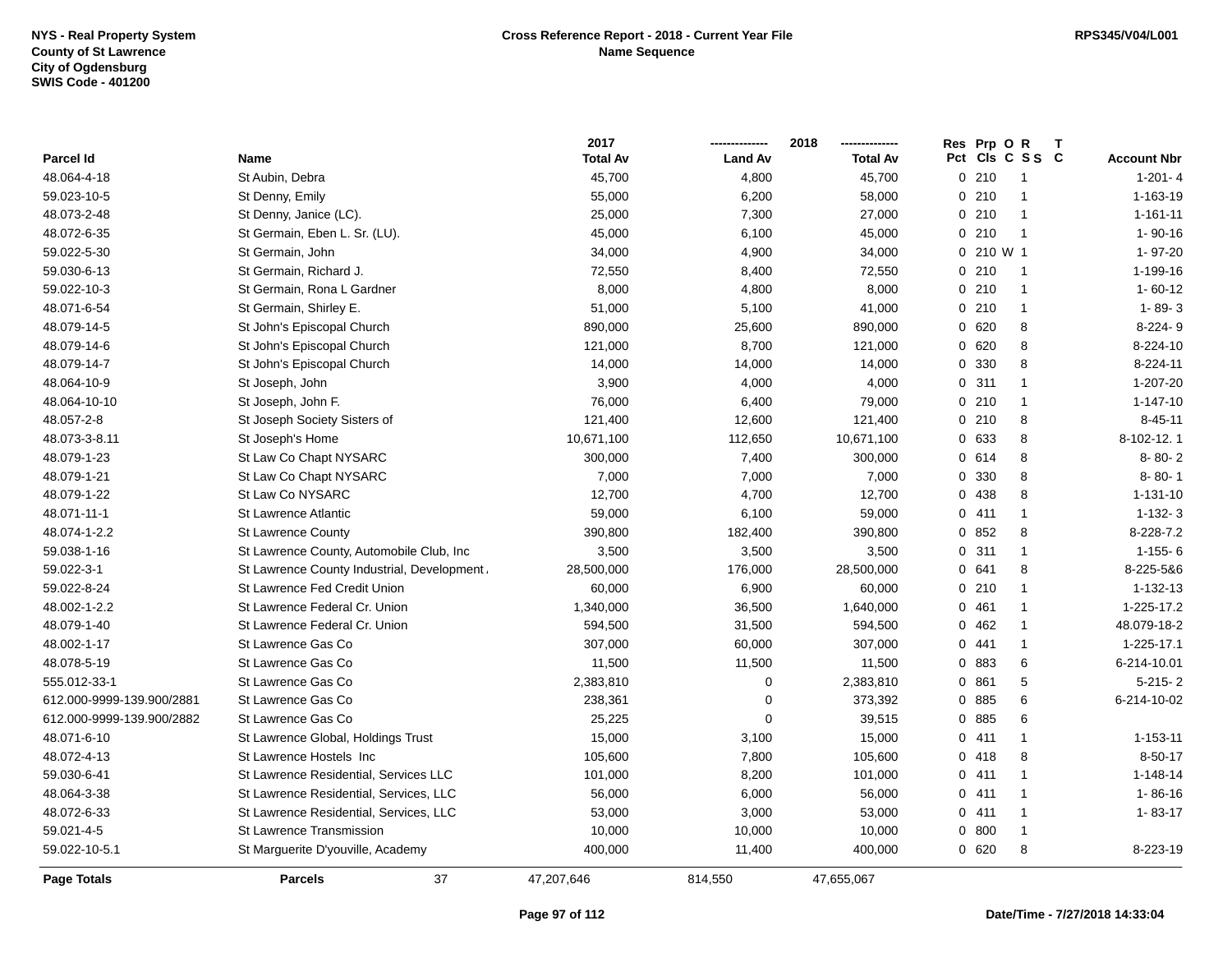|                    |                                              | 2017            |                | 2018            | Res Prp O | R               | Т |                    |
|--------------------|----------------------------------------------|-----------------|----------------|-----------------|-----------|-----------------|---|--------------------|
| Parcel Id          | Name                                         | <b>Total Av</b> | <b>Land Av</b> | <b>Total Av</b> |           | Pct Cls C S S C |   | <b>Account Nbr</b> |
| 48.071-8-2.1       | St Mary's Church Of Ogd                      | 1,100,000       | 10,900         | 1,100,000       | 0620      | 8               |   | 8-224-13           |
| 48.071-8-4         | St Mary's Church Of Ogd                      | 300,000         | 9,700          | 300,000         | 0620      | 8               |   | 8-224-12           |
| 48.080-2-30        | St Mary's Church Of Ogd                      | 182,500         | 182,500        | 182,500         | 0 963     | 8               |   | 8-224-16           |
| 48.080-2-30.1      | St Mary's Church Of Ogd                      |                 | 175,400        | 175,400         | 0 963     | 8               |   | 8-224-16           |
| 59.022-14-20       | St Pierre, William J.                        | 28,000          | 5,800          | 28,000          | 0210      | $\mathbf{1}$    |   | $1 - 53 - 13$      |
| 48.080-5-27.1      | St. Dennis, Michael                          | 26,900          | 5,800          | 42,000          | 0210      | $\mathbf{1}$    |   | 1-202-16           |
| 59.022-12-5        | St. Lawrence Mtg                             | 24,000          | 7,500          | 24,000          | 0210      | $\mathbf{1}$    |   | $1 - 68 - 2$       |
| 59.023-12-38       | St. Lawrence Mtg                             | 23,600          | 5,300          | 26,000          | $0$ 210   | $\mathbf{1}$    |   | $1 - 157 - 10$     |
| 48.073-2-30.21     | Staie, Robert                                | 51,600          | 6,400          | 51,600          | 0270      | $\mathbf{1}$    |   |                    |
| 48.065-5-8         | Staie, Timothy J.                            | 36,000          | 6,300          | 31,000          | 0210      | $\mathbf{1}$    |   | $1 - 73 - 4$       |
| 48.071-5-56        | Staley, Rose (LC).                           | 34,100          | 4,800          | 34,100          | 0210      | $\mathbf{1}$    |   | $1-138-8$          |
| 48.071-12-32.1     | Standing Together Effectively, AKA Step-By-S | 63,000          | 5,200          | 63,000          | 0411      | 8               |   | $1 - 60 - 8$       |
| 48.072-9-19        | Standing Together Effectively, AKA Step-By-S | 35,000          | 5,000          | 37,600          | 0 470     | 8               |   | 8-226-17           |
| 48.071-4-10        | Stark, Danette M.                            | 69,700          | 4,700          | 69,700          | 0210      | $\mathbf{1}$    |   | 1-123-15           |
| 48.058-6-2         | Stark, Philip T.                             | 9,500           | 8,000          | 9,500           | 0.312     | $\mathbf{1}$    |   | 1-142-20           |
| 48.058-6-3         | Stark, Philip T.                             | 84,000          | 6,600          | 84,000          | 0210      | $\mathbf{1}$    |   | 1-142-19           |
| 48.079-2-23        | State Street Land Holdings LLC               | 119,000         | 12,800         | 119,000         | 0421      | $\mathbf{1}$    |   | $1 - 55 - 19$      |
| 59.022-2-5         | Stearns, Charles                             | 57,100          | 6,000          | 57,100          | 0210      | $\mathbf{1}$    |   | $1 - 145 - 20$     |
| 48.058-4-6         | Steele, Daniel J.                            | 118,000         | 7,800          | 118,000         | 0210      | $\mathbf{1}$    |   | $1-183-4$          |
| 48.058-4-14        | Steenkamer, Cornelia                         | 59,500          | 8,100          | 59,500          | 0210      | $\mathbf{1}$    |   | $1 - 50 - 7$       |
| 59.030-4-61        | Steinburg, Gayle A.                          | 51,000          | 7,500          | 51,000          | 0210      | $\mathbf{1}$    |   | $1-162-9$          |
| 59.030-3-11        | Stelzel, Sara L.                             | 39,500          | 7,000          | 39,500          | 0210      | $\mathbf{1}$    |   | 1-109-11           |
| 48.079-6-32        | Stemples, Rose Anne                          | 38,600          | 6,100          | 38,600          | 0210      | $\mathbf{1}$    |   | $1 - 57 - 18$      |
| 59.022-10-5.2      | Step By Step, Inc.                           | 75,000          | 7,500          | 80,000          | 0470      | 8               |   |                    |
| 48.071-9-12.1      | Stern, Scott L.                              | 2,600           | 2,600          | 2,600           | 0.311     | $\mathbf{1}$    |   | $1 - 42 - 16$      |
| 48.071-9-13        | Stern, Scott L.                              | 40,000          | 5,900          | 40,000          | 99 483    | $\mathbf{1}$    |   | $1 - 98 - 6$       |
| 48.071-9-18        | Stern, Scott L.                              | 500             | 500            | 500             | 0 330     | $\mathbf{1}$    |   | 1-98-7             |
| 48.080-4-18.1      | Stevenson, Christine A.                      | 35,000          | 9,400          | 24,000          | $0$ 210   | $\mathbf{1}$    |   | 1-24-18.1          |
| 48.073-3-1.1       | Stevenson, Chyrll F.                         | 113,700         | 11,600         | 113,700         | 0210      | 1               |   | 1-162-16.2         |
| 48.079-6-19        | Stevenson, Erica L.                          | 53,250          | 6,100          | 53,250          | 0210      | 1               |   | $1 - 186 - 6$      |
| 48.072-8-48        | Stevenson, James A.                          | 66,000          | 10,900         | 66,000          | 0210      | $\mathbf{1}$    |   |                    |
| 48.071-15-14       | Stevenson, Jennifer                          | 22,000          | 2,100          | 25,000          | 0220      | $\mathbf{1}$    |   | $1 - 101 - 6$      |
| 48.073-3-10        | Stevenson, Jennifer J.                       | 34,500          | 20,300         | 34,500          | 0 433     | $\mathbf{1}$    |   | $1-140-3.2$        |
| 48.072-8-47        | Stevenson, Joan (LU).                        | 52,900          | 21,600         | 59,000          | 0210      | $\mathbf{1}$    |   | 1-162-15.1         |
| 48.058-2-8.31      | Stevenson, John W.                           | 153,000         | 12,600         | 153,000         | 0210      | $\mathbf{1}$    |   | $1 - 120 - 8.1$    |
| 59.022-10-28       | Stevenson, John W.                           | 60,000          | 8,000          | 60,000          | 0210      | $\mathbf{1}$    |   | 1-162-19           |
| 48.071-10-14       | Stevenson, Paul W.                           | 50,000          | 5,700          | 50,000          | 0210      | $\mathbf{1}$    |   | $1 - 97 - 8$       |
| <b>Page Totals</b> | 36<br><b>Parcels</b>                         | 3,126,550       | 447,500        | 3,320,150       |           |                 |   |                    |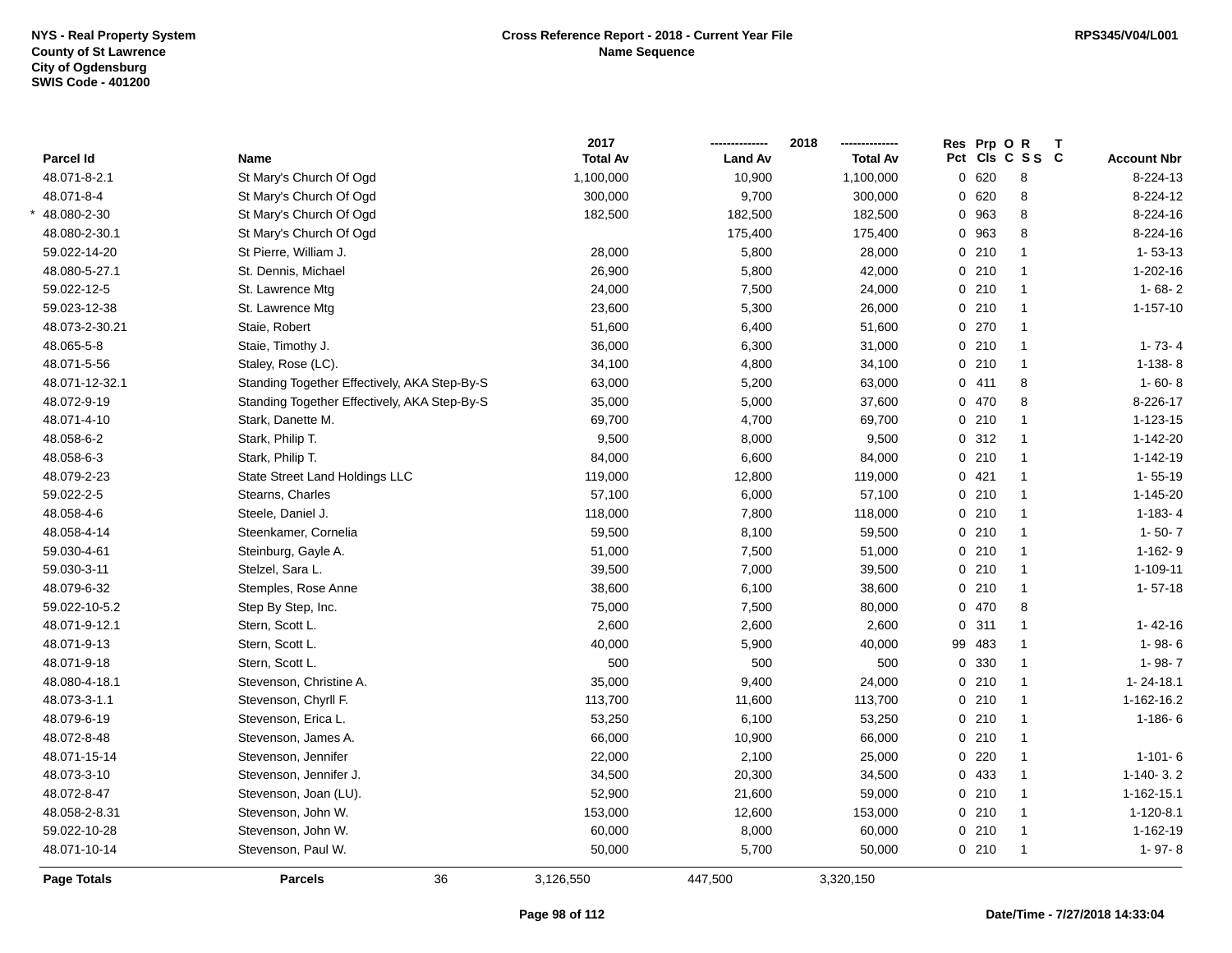|                    |                            |    | 2017            |                | 2018            | Res Prp O R |                 |                    |
|--------------------|----------------------------|----|-----------------|----------------|-----------------|-------------|-----------------|--------------------|
| Parcel Id          | Name                       |    | <b>Total Av</b> | <b>Land Av</b> | <b>Total Av</b> |             | Pct Cls C S S C | <b>Account Nbr</b> |
| 48.073-3-5         | Stevenson, Susan E.        |    | 85,800          | 6,600          | 124,500         | 0210        | $\overline{1}$  | 1-162-16.1         |
| 59.021-2-8         | Stevenson, Tylor J.        |    | 42,400          | 4,600          | 42,400          | 0.220       | $\mathbf{1}$    | $1 - 18 - 7$       |
| 59.030-5-25        | Stewart, Brad              |    | 29,375          | 7,500          | 29,375          | 0210        | $\mathbf{1}$    | $1 - 19 - 18$      |
| 59.030-9-12.1      | Stewart, Robert H. Jr.     |    | 68,200          | 15,300         | 68,200          | 0210        | $\mathbf{1}$    | $1 - 163 - 2$      |
| 48.071-9-1         | <b>Stewarts Shops Corp</b> |    | 290,000         | 38,200         | 290,000         | 0 432       | $\mathbf{1}$    | 1-126-20           |
| 48.071-2-16        | Stiles, Kimberly A.        |    | 90,000          | 6,100          | 90,000          | 0210        | $\mathbf{1}$    | $1 - 91 - 5$       |
| 48.065-7-10        | Stilson, Carlton D. (LU).  |    | 41,800          | 8,200          | 51,000          | 0210        | $\mathbf{1}$    | $1 - 163 - 4$      |
| 48.079-10-22       | Stinson, Jessica L.        |    | 58,000          | 4,300          | 58,000          | $0$ 220     | $\mathbf{1}$    | $1 - 193 - 2$      |
| 48.079-3-30        | Stoliker, Philip G.        |    | 54,500          | 3,500          | 54,500          | 0210        | $\mathbf{1}$    | $1 - 29 - 4$       |
| 59.030-4-26.21     | Stone, Amy                 |    | 65,000          | 9,200          | 70,000          | 0210        | $\mathbf{1}$    | $1 - 27 - 4.2$     |
| 48.079-5-11        | Stone, Jacqueline M.       |    | 54,500          | 4,700          | 54,500          | 0210        | $\mathbf{1}$    | $1 - 84 - 8$       |
| 59.022-4-25        | Storie, Sallie M.          |    | 43,800          | 5,700          | 43,800          | 75 210      | $\mathbf{1}$    | $1 - 28 - 5$       |
| 59.030-2-22        | Storie, Sallie M.          |    | 41,000          | 11,200         | 41,000          | 0.220       | $\mathbf{1}$    | 1-196-18           |
| 48.064-2-16        | Strader, David             |    | 22,500          | 5,700          | 46,000          | 0210        | $\mathbf{1}$    | $1 - 167 - 17$     |
| 48.064-7-24        | Strader, David             |    | 30,000          | 2,300          | 30,000          | 0210        | $\mathbf{1}$    | $1 - 35 - 1$       |
| 48.066-1-7         | Strader, David             |    | 22,000          | 22,000         | 22,000          | 0 323       | $\mathbf{1}$    | 1-151-10.1         |
| 48.072-12-24       | Strader, David             |    | 48,100          | 6,700          | 48,100          | 0210        | $\mathbf{1}$    | $1 - 131 - 13$     |
| 48.073-3-24        | Strader, David             |    | 171             | 171            | 171             | 0 330       | $\mathbf{1}$    | 1-12810.14         |
| 48.074-1-1         | Strader, David             |    | 3,350           | 3,350          | 3,350           | 0 323       | $\mathbf{1}$    | $1-128-8$          |
| 59.023-2-16        | Strader, David             |    | 59,200          | 6,100          | 59,200          | 0210        | $\mathbf{1}$    | $1 - 172 - 10$     |
| 59.024-2-31        | Strader, David             |    | 17,000          | 7,200          | 17,000          | 0210        | $\mathbf{1}$    | $1 - 82 - 13$      |
| 48.064-7-21        | Strader, David J.          |    | 30,000          | 4,500          | 34,000          | 0210        | $\mathbf{1}$    | $1-109 - 5$        |
| 48.071-5-49        | Strader, David J.          |    | 25,000          | 5,600          | 25,000          | 0210        | $\mathbf{1}$    | $1 - 43 - 17$      |
| 48.071-11-9        | Strader, David J.          |    | 31,200          | 2,600          | 31,200          | $0$ 220     | $\mathbf{1}$    | $1 - 60 - 7$       |
| 48.072-12-25       | Strader, David J.          |    | 30,000          | 2,800          | 25,000          | 0210        | $\mathbf{1}$    | $1 - 81 - 11$      |
| 48.079-7-13        | Strader, David J.          |    | 40,400          | 4,100          | 40,400          | $0$ 220     | $\mathbf{1}$    | $1 - 134 - 1$      |
| 48.079-8-32        | Strader, David J.          |    | 41,000          | 4,700          | 48,000          | 0210        | $\mathbf{1}$    | $1 - 184 - 4$      |
| 59.021-6-21        | Strader, David J.          |    | 30,000          | 7,400          | 30,000          | 0210        | $\mathbf{1}$    | 1-209-18           |
| 59.022-2-47        | Strader, David J.          |    | 52,100          | 5,400          | 39,000          | $0$ 210     | $\mathbf{1}$    | $1 - 83 - 13$      |
| 59.031-2-25        | Strader, David J.          |    | 40,700          | 3,700          | 40,700          | 0 210 W 1   |                 | $1 - 105 - 11$     |
| 48.058-1-27        | Strader, Donald G.         |    | 24,000          | 14,500         | 24,000          | 0 312       | $\mathbf{1}$    | 1-208-17           |
| 48.064-2-10        | Strader, Donald G.         |    | 19,900          | 3,300          | 22,000          | 0210        | $\mathbf{1}$    | $1 - 165 - 7$      |
| 48.072-6-48        | Strader, Donald G.         |    | 25,000          | 4,500          | 25,000          | 0220        | $\mathbf{1}$    | 1-199-1            |
| 48.080-4-16        | Strader, Donald G.         |    | 55,000          | 6,800          | 70,000          | 0 230       | $\mathbf{1}$    | $1 - 58 - 5$       |
| 59.023-11-32       | Strader, Donald G.         |    | 33,000          | 8,200          | 36,000          | 0210        | $\mathbf{1}$    | 1-198-14           |
| 48.072-2-25        | Strader, Harold            |    | 28,000          | 3,600          | 35,000          | 0210        | $\mathbf{1}$    | 1-163-13           |
| 48.072-2-26        | Strader, Harold G.         |    | 33,000          | 3,600          | 52,000          | 0210        | $\mathbf{1}$    | $1 - 185 - 4$      |
| <b>Page Totals</b> | <b>Parcels</b>             | 37 | 1,704,996       | 263,921        | 1,820,396       |             |                 |                    |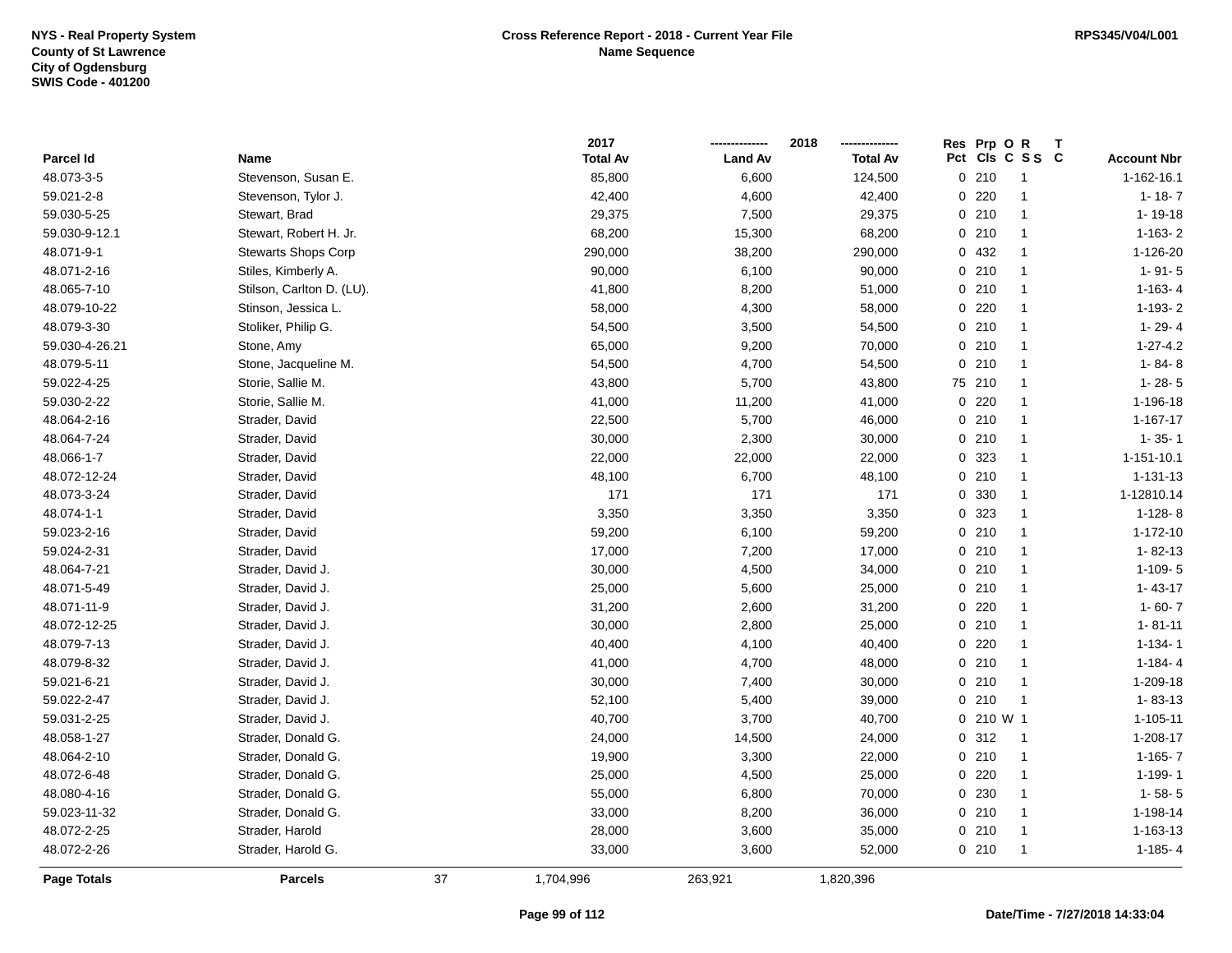|                    |                                    | 2017            |                | 2018            | Res Prp O R                        |                    |
|--------------------|------------------------------------|-----------------|----------------|-----------------|------------------------------------|--------------------|
| Parcel Id          | Name                               | <b>Total Av</b> | <b>Land Av</b> | <b>Total Av</b> | Pct Cls C S S C                    | <b>Account Nbr</b> |
| 48.071-3-2         | Strader, Scott A.                  | 50,000          | 7,700          | 50,000          | 0210<br>$\mathbf{1}$               | $1 - 28 - 18$      |
| 59.021-2-18        | Strader, Scott A.                  | 15,000          | 6,000          | 15,000          | 0210<br>$\mathbf{1}$               | $1 - 7 - 19$       |
| 59.021-6-15        | Strader, Scott A.                  | 84,000          | 10,900         | 84,000          | 0210<br>$\mathbf{1}$               | $1 - 140 - 19$     |
| 59.023-5-29        | Strader, Susan M.                  | 42,290          | 8,600          | 42,290          | 0210<br>$\mathbf{1}$               | $1 - 80 - 3$       |
| 59.023-6-16        | Streeter, Andrew M.                | 4,000           | 3,500          | 4,000           | 0.312<br>$\mathbf 1$               | 1-83-20            |
| 59.030-5-28        | Streeter, Jessie                   | 22,200          | 7,500          | 22,200          | 0210<br>-1                         | $1-163-6$          |
| 59.023-1-48        | Stull, Kenneth J.                  | 2,000           | 3,800          | 3,800           | 0.311<br>$\overline{1}$            | $1 - 54 - 18$      |
| 59.023-1-51        | Stull, Kenneth J.                  | 25,000          | 4,200          | 25,000          | 0 210 W 1                          | $1 - 55 - 2$       |
| 59.023-1-52        | Stull, Kenneth J.                  | 24,000          | 3,300          | 24,000          | 0 210 W 1                          | $1 - 54 - 17$      |
| 59.023-13-11       | Stull, Melissa A.                  | 47,500          | 3,100          | 47,500          | 0 210 W 1                          | $1 - 14 - 3$       |
| 48.050-3-3         | Sullivan, Deborah                  | 34,000          | 34,000         | 34,000          | 0.311<br>$\overline{1}$            | 1-134-19           |
| 48.050-3-4         | Sullivan, Deborah                  | 10,000          | 10,000         | 10,000          | 0.311<br>$\mathbf{1}$              | 1-134-20           |
| 48.050-3-5         | Sullivan, Deborah                  | 3,300           | 3,300          | 3,300           | 0.311<br>-1                        | $8 - 117 - 15$     |
| 48.065-2-31        | Sullivan, Deborah                  | 525,000         | 140,000        | 525,000         | 0426<br>-1                         | 1-128-9.2          |
| 48.071-1-8.1       | Sullivan, Karyn E.                 | 76,000          | 8,300          | 76,000          | 0210<br>$\mathbf{1}$               | $1 - 5 - 2$        |
| 48.079-4-21.1      | Sullivan, Martin J.                | 67,900          | 6,100          | 67,900          | 0210<br>$\mathbf{1}$               | $1 - 11 - 13.1$    |
| 48.071-6-1         | Sullivan Development Corp          | 78,000          | 10,600         | 78,000          | 0425<br>$\mathbf{1}$               | $1 - 34 - 16$      |
| 48.071-6-55        | Sullivan Development Corp          | 10,000          | 800            | 10,000          | 484<br>$\mathbf{0}$<br>$\mathbf 1$ | $1 - 34 - 17$      |
| 48.079-3-21        | Sullivan Revocable Trust, Nancy M. | 66,000          | 7,600          | 66,000          | 0210<br>$\mathbf{1}$               | $1 - 167 - 15$     |
| 59.022-7-12        | Sultan, Helene                     | 30,000          | 6,100          | 30,000          | 0210<br>-1                         | $1 - 122 - 11$     |
| 59.022-9-30        | Sultan, Helene                     | 18,000          | 2,500          | 18,000          | 0210<br>$\overline{1}$             | $1 - 62 - 19$      |
| 48.079-20-9        | Sultan-Benzaquen, Helene           | 37,000          | 4,000          | 31,000          | 0210<br>$\mathbf{1}$               | 1-179-16           |
| 59.022-9-11        | Sutton, Conner G.                  | 90,000          | 8,400          | 90,000          | 0210<br>$\mathbf{1}$               | $1-177-6$          |
| 59.022-4-45        | Sutton, Dallas P.                  | 78,500          | 4,600          | 78,500          | 0 230<br>$\mathbf{1}$              | $1 - 97 - 6$       |
| 48.080-2-10        | Swan, George E. Jr.                | 35,200          | 5,400          | 35,200          | 0210<br>$\mathbf{1}$               | $1-164-5$          |
| 48.057-2-36        | Swan, Patricia A. (LU).            | 113,900         | 12,200         | 113,900         | 0210<br>$\mathbf 1$                | 1-168-20           |
| 48.071-7-18        | Swank, Roger                       | 60,000          | 4,100          | 60,000          | $0$ 220<br>-1                      | 1-167-16           |
| 48.058-6-17.11     | Swanson, Jeffrey R.                | 170,000         | 19,100         | 170,000         | 0210<br>-1                         | 1-82-20            |
| 48.058-6-18.2      | Swanson, Jeffrey R.                | 12,600          | 12,600         | 12,600          | 0.311<br>-1                        | 48.058-6-18        |
| 48.072-8-12        | Sweeney, Jill M.                   | 58,300          | 4,500          | 58,300          | 0210<br>-1                         | $1 - 201 - 14$     |
| 48.071-15-29       | Sweeney, Kevin S.                  | 36,000          | 2,300          | 39,000          | 0210<br>$\mathbf{1}$               | 1-131-20           |
| 48.064-2-9         | Sweeney, Paul D.                   | 27,000          | 6,600          | 25,000          | 0210<br>$\mathbf{1}$               | 1-177-19           |
| 59.030-4-18        | Sweno, Kelly J.                    | 52,000          | 6,600          | 52,000          | 0210<br>$\mathbf{1}$               | $1 - 141 - 16$     |
| 48.079-9-8         | Switzer, Delora                    | 85,000          | 4,900          | 85,000          | 0210<br>$\overline{1}$             | 1-204-16           |
| 48.063-2-2.1       | Sybron (NY) Corporation            | 100,000         | 100,000        | 100,000         | 0 330 W 1                          | 1-68-17.1          |
| 48.071-5-1         | Szafranski, Audrey                 | 42,180          | 3,900          | 45,000          | 0210<br>$\overline{1}$             | $1 - 181 - 7$      |
| 59.031-2-41        | Szafranski, Crystal L.             | 56,500          | 4,600          | 56,500          | 0210<br>$\mathbf{1}$               | 1-193-14           |
| <b>Page Totals</b> | 37<br><b>Parcels</b>               | 2,288,370       | 491,700        | 2,287,990       |                                    |                    |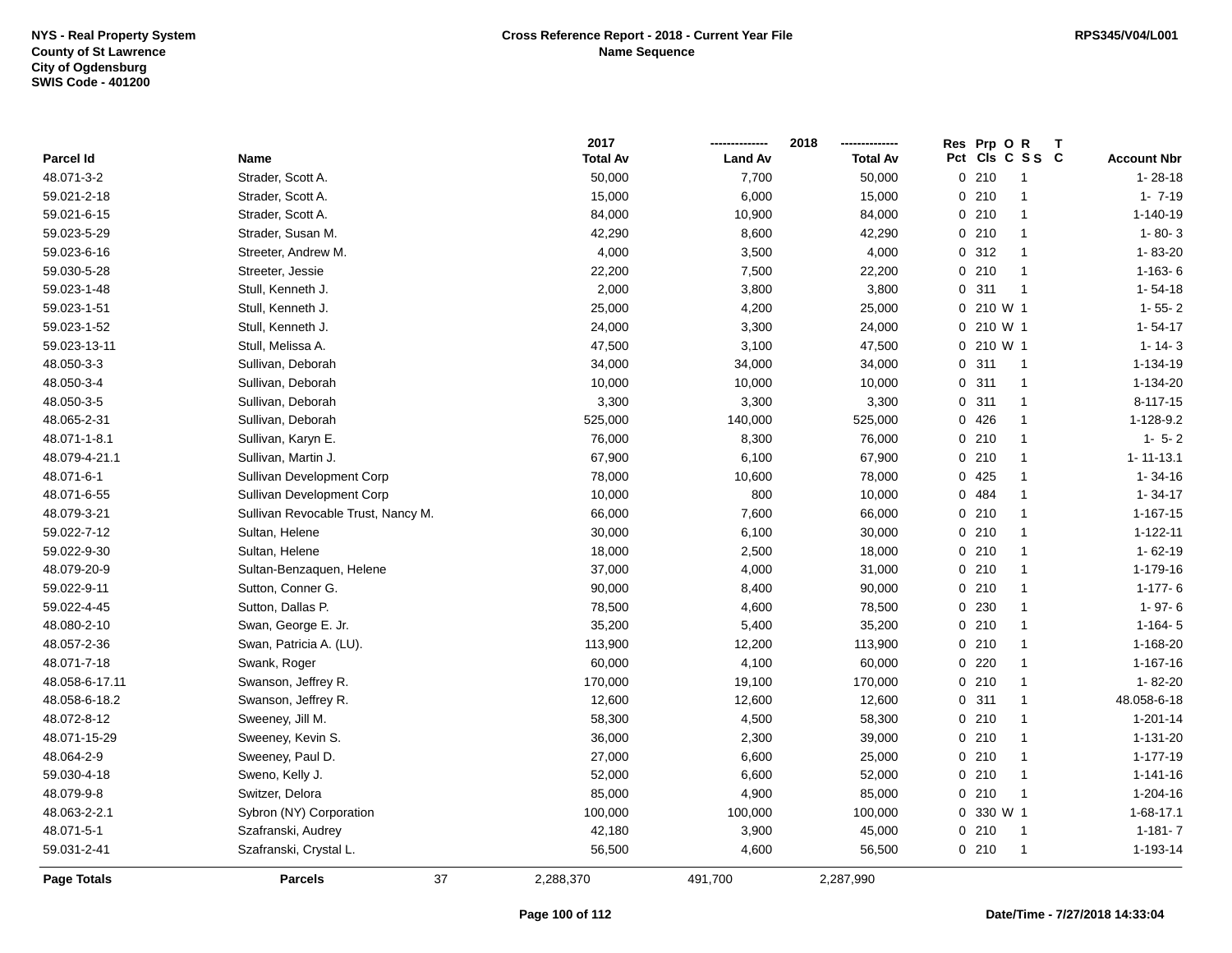|                    |                                     |    | 2017            |                | 2018            | Res Prp O R |                 |                    |
|--------------------|-------------------------------------|----|-----------------|----------------|-----------------|-------------|-----------------|--------------------|
| Parcel Id          | Name                                |    | <b>Total Av</b> | <b>Land Av</b> | <b>Total Av</b> |             | Pct Cls C S S C | <b>Account Nbr</b> |
| 59.031-2-42        | Szafranski, Gabriel                 |    | 56,700          | 6,000          | 56,700          | 0210        | -1              | $1 - 45 - 4$       |
| 59.031-2-43        | Szafranski, Gabriel D.              |    | 42,500          | 3,400          | 42,500          | 0210        | $\mathbf{1}$    | $1 - 89 - 10$      |
| 48.078-7-6.1       | Szydlo, Richard F.                  |    | 5,460           | 5,460          | 5,460           | 0.311       | $\mathbf{1}$    | 1-168-13           |
| 48.078-7-9         | Szydlo, Richard F.                  |    | 38,000          | 3,900          | 38,000          | 0210        | $\overline{1}$  | $1 - 64 - 9$       |
| 48.072-12-32       | Taillon, Mindy L.                   |    | 61,800          | 5,100          | 61,800          | 0210        | -1              | $1 - 53 - 20$      |
| 48.079-2-21        | Tamburello, Matthew J.              |    | 65,000          | 3,200          | 65,000          | 0210        | -1              | $1 - 84 - 1$       |
| 59.023-13-6        | Taylor, Charlotte V.                |    | 23,500          | 4,900          | 10,000          | 0 210 W 1   |                 | 1-88-19            |
| 59.023-13-7        | Taylor, Charlotte V.                |    | 49,400          | 5,800          | 52,000          | 0 210 W 1   |                 | $1 - 4 - 6$        |
| 59.022-4-40        | Taylor, Mary                        |    | 80,500          | 6,300          | 80,500          | 0210        | $\overline{1}$  | 1-175-20           |
| 59.022-14-5        | Taylor, Mary E. (LU).               |    | 35,000          | 6,500          | 35,000          | 0210        | $\mathbf{1}$    | $1-165-9$          |
| 59.022-14-19       | Taylor, Mona A.                     |    | 34,000          | 5,800          | 34,000          | 0210        | $\mathbf{1}$    | $1 - 188 - 5$      |
| 48.072-7-4.2       | Taylor, Paul                        |    | 500             | 500            | 500             | 0.311       | $\mathbf{1}$    | 1-31-13.2          |
| 48.072-7-13        | Taylor, Paul J.                     |    | 50,000          | 4,500          | 60,000          | 0210        | -1              | $1 - 201 - 2$      |
| 48.079-10-29       | Taylor, Troy M.                     |    | 50,000          | 9,000          | 50,000          | 0210        | $\overline{1}$  | 1-98-17            |
| 59.022-8-7         | Taylor, William M.                  |    | 88,000          | 7,000          | 88,000          | 0210        | $\mathbf{1}$    | $1 - 50 - 6$       |
| 48.079-10-25       | Tebo, Donald E.                     |    | 62,140          | 10,100         | 62,140          | 0210        | $\mathbf{1}$    | $1 - 156 - 4$      |
| 48.072-14-19       | Tebo, John                          |    | 111,300         | 7,100          | 120,000         | 0210        | $\mathbf{1}$    | 1-225-11.21        |
| 59.031-2-9         | Tebo, Robert                        |    | 16,000          | 5,600          | 16,000          | 0210        | $\mathbf{1}$    | 1-209-17           |
| 48.071-5-11        | Tebo, Wilma                         |    | 42,900          | 8,800          | 48,000          | 0210        | $\mathbf{1}$    | $1 - 165 - 12$     |
| 48.064-10-8        | Teneyck, Mildred                    |    | 40,900          | 3,900          | 43,000          | 0210        | $\mathbf{1}$    | $1 - 165 - 15$     |
| 48.079-9-28        | TenEyeck, Chad                      |    | 49,900          | 7,100          | 49,900          | 0210        | $\overline{1}$  | $1 - 29 - 6$       |
| 48.079-16-22       | Tennant, H. Jean                    |    | 81,448          | 6,000          | 81,448          | 0220        | $\overline{1}$  | 1-165-16           |
| 48.065-2-5         | Terrance, Kevin                     |    | 52,300          | 4,200          | 52,300          | 0210        | $\mathbf{1}$    | $1 - 167 - 12$     |
| 48.080-7-15.1      | Tesluk, Michael J.                  |    | 118,500         | 10,100         | 118,500         | 0210        | $\mathbf{1}$    | $1 - 201 - 13$     |
| 48.080-3-2         | Tessmer, Matthew A.                 |    | 88,000          | 6,700          | 88,000          | 0210        | $\mathbf{1}$    | $1 - 41 - 20$      |
| 48.080-2-11.11     | Testani, Andrew J.                  |    | 154,000         | 10,000         | 154,000         | 0210        | $\mathbf{1}$    | $1-180-9$          |
| 48.079-5-9         | Testani, Anthony B.                 |    | 65,500          | 5,600          | 65,500          | 0210        | -1              | 1-206-13           |
| 48.071-3-32        | Testani, Grace E.                   |    | 70,700          | 9,900          | 70,700          | 0210        | -1              | $1-208-8$          |
| 48.080-7-5.1       | Testani Irrev Income Trust, Alix A. |    | 112,000         | 11,300         | 112,000         | 0210        | -1              | $1 - 118 - 18$     |
| 48.057-1-4         | Thatte, Rashmi V.                   |    | 275,000         | 84,000         | 275,000         | 0 210 W 1   |                 | $1 - 9 - 19$       |
| 48.073-1-13        | Thayer, Michael D.                  |    | 56,800          | 4,800          | 59,000          | 0210        | -1              | $1 - 24 - 2$       |
| 59.031-1-23        | Thibert, Daniel J.                  |    | 43,420          | 8,100          | 43,420          | 0210        | $\overline{1}$  | $1 - 64 - 18$      |
| 48.080-8-14.1      | Thibert, Jeffrey A.                 |    | 55,000          | 5,700          | 55,000          | 0270        | $\mathbf{1}$    | 1-202-15           |
| 48.080-8-16.1      | Thibert, Jeffrey A.                 |    | 9,900           | 5,900          | 9,900           | 0270        | $\mathbf{1}$    | 1-13-17.2          |
| 48.072-2-35        | Thomas, Agathlyn H. (LU).           |    | 18,700          | 3,400          | 18,700          | 0210        | $\mathbf{1}$    | $1 - 166 - 7$      |
| 48.072-14-13       | Thomas, Scott W.                    |    | 84,100          | 5,900          | 105,000         | 0210        | $\overline{1}$  | 1-225-11.15        |
| 59.022-5-14        | Thomas, Troy E.                     |    | 32,100          | 4,400          | 32,100          | 0210        | -1              | $1 - 95 - 8$       |
| <b>Page Totals</b> | <b>Parcels</b>                      | 37 | 2,320,968       | 305,960        | 2,359,068       |             |                 |                    |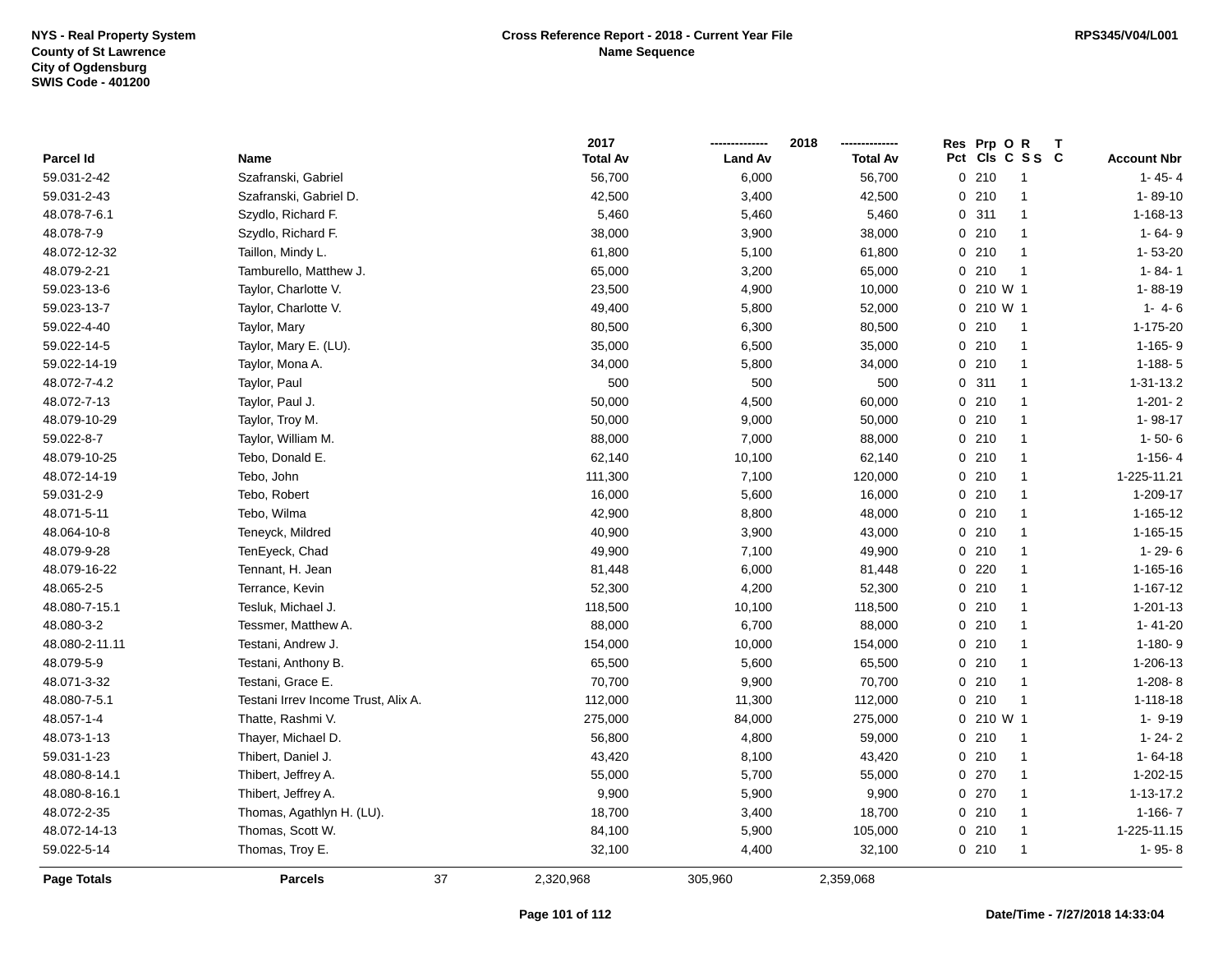|                    |                               |    | 2017            |                | 2018            | Res Prp O R |                 | $\mathbf{T}$ |                    |
|--------------------|-------------------------------|----|-----------------|----------------|-----------------|-------------|-----------------|--------------|--------------------|
| Parcel Id          | Name                          |    | <b>Total Av</b> | <b>Land Av</b> | <b>Total Av</b> |             | Pct Cls C S S C |              | <b>Account Nbr</b> |
| 48.071-6-32.1      | Thompson, Gary E.             |    | 66,500          | 3,000          | 77,000          | 0210        | $\mathbf{1}$    |              | $1 - 166 - 12$     |
| 59.022-5-15        | Thompson, John                |    | 38,600          | 5,600          | 38,600          | 0.220       | $\mathbf 1$     |              | $1 - 84 - 10$      |
| 59.023-9-11        | Thompson, John                |    | 85,000          | 5,200          | 85,000          | 0411        | $\mathbf{1}$    |              | $1 - 51 - 12$      |
| 59.023-5-13        | Thompson, John A.             |    | 40,000          | 8,600          | 40,000          | 0210        | $\mathbf{1}$    |              | $1 - 85 - 1$       |
| 59.023-6-41        | Thompson, Leah D.             |    | 70,000          | 4,700          | 70,000          | 0210        | $\mathbf{1}$    |              | $1 - 25 - 8$       |
| 59.022-3-16        | Thompson, Myrtle E.           |    | 58,600          | 7,000          | 58,600          | 0210        | $\mathbf{1}$    |              | $1 - 14 - 8$       |
| 48.072-7-11        | Thompson, Regina E.           |    | 40,800          | 4,500          | 47,000          | 0210        | $\mathbf{1}$    |              | $1 - 26 - 2$       |
| 48.071-13-6        | Thompson, Susan A.            |    | 68,200          | 5,200          | 68,200          | 0210        | $\mathbf{1}$    |              | 1-185-20           |
| 59.023-4-23        | Thomson, Shirley E.           |    | 37,500          | 3,800          | 37,500          | 0210        | $\mathbf{1}$    |              | 1-131-19           |
| 59.023-2-27        | Thornhill, Katherine P. (LU). |    | 44,100          | 3,600          | 44,100          | 0210        | $\mathbf{1}$    |              | 1-166-16           |
| 59.030-2-2.1       | Thornhill, Scott              |    | 85,000          | 9,400          | 85,000          | 0210        | $\mathbf{1}$    |              | 1-96-15            |
| 48.057-2-35        | Thornhill, Vern F.            |    | 93,000          | 12,800         | 93,000          | 0210        | $\mathbf{1}$    |              | 1-168-20.21        |
| 48.071-6-16.1      | Thornley, Roberta L.          |    | 48,000          | 3,400          | 70,000          | 0210        | $\mathbf{1}$    |              | $1 - 55 - 13.1$    |
| 59.022-14-31       | Thornton, Jefferson Jr.       |    | 37,000          | 6,000          | 37,000          | 0210        | $\mathbf{1}$    |              | 1-166-18           |
| 48.058-4-4         | Thornton, Jefferson E.        |    | 99,000          | 6,600          | 99,000          | 0210        | $\mathbf{1}$    |              | $1 - 19 - 4$       |
| 59.022-14-27       | Thornton, Jefferson E. Jr     |    | 10,000          | 5,800          | 10,000          | 0210        | $\mathbf{1}$    |              | $1 - 36 - 2$       |
| 48.079-4-9         | Thornton, Jessica J.          |    | 72,000          | 4,100          | 72,000          | 0210        | $\mathbf{1}$    |              | $1 - 36 - 12$      |
| 48.079-4-18        | Thrall, Michael H.            |    | 70,400          | 4,900          | 70,400          | 0210        | $\mathbf{1}$    |              | $1 - 103 - 6$      |
| 48.058-5-10        | Thurston, Lionel W. Sr        |    | 74,000          | 10,300         | 74,000          | 0210        | $\mathbf{1}$    |              | 1-120-20           |
| 555.007-33-1       | <b>Time Warner Cable</b>      |    | 136,049         | $\mathbf 0$    | 136,049         | 0 869       | 5               |              | $5 - 215 - 5$      |
| 48.058-6-6         | Tolman, Matthew               |    | 2,500           | 2,500          | 2,500           | 0.311       | $\mathbf{1}$    |              | $1 - 125 - 15$     |
| 48.058-6-7         | Tolman, Matthew               |    | 128,000         | 8,900          | 128,000         | 0210        | $\mathbf{1}$    |              | $1 - 69 - 14$      |
| 59.030-3-14.1      | Tolman, William               |    | 42,000          | 6,300          | 42,000          | 0210        | $\mathbf{1}$    |              | $1 - 161 - 14$     |
| 59.030-3-15        | Tolman, William B.            |    | 24,000          | 4,700          | 24,000          | 0210        | $\mathbf{1}$    |              | $1 - 149 - 10$     |
| 48.079-9-36        | Tomassini, Louis A. (LC).     |    | 57,000          | 7,200          | 50,000          | 0210        | $\mathbf{1}$    |              | $1 - 182 - 2$      |
| 48.071-8-8         | Tombolillo, Anne E.           |    | 54,800          | 5,300          | 54,800          | 0220        | $\mathbf{1}$    |              | $1 - 191 - 6$      |
| 48.079-12-31       | Tombolillo, Lawrence M.       |    | 55,500          | 4,800          | 55,500          | 0210        | $\mathbf{1}$    |              | $1 - 172 - 12$     |
| 48.071-4-23        | Tooley, Michael J.            |    | 113,700         | 8,600          | 113,700         | 0210        | $\mathbf{1}$    |              | $1 - 32 - 9$       |
| 48.072-5-4         | Tooley, Ronald G.             |    | 65,820          | 3,800          | 65,820          | 0210        | $\mathbf{1}$    |              | 1-129-14           |
| 48.080-4-6.11      | <b>Toped Development, LLC</b> |    | 280,000         | 280,000        | 280,000         | 0 330       | $\mathbf{1}$    |              | $1-129-8$          |
| 48.072-4-28        | Tortorella, David N.          |    | 30,900          | 2,000          | 22,000          | 0210        | $\mathbf{1}$    |              | $1-166-3$          |
| 48.071-2-11        | Touron, Barbara E.            |    | 35,000          | 6,500          | 35,000          | 0210        | $\mathbf{1}$    |              | $1 - 116 - 3$      |
| 48.080-5-8         | Touron, Christopher           |    | 34,000          | 3,600          | 34,000          | 0210        | $\mathbf{1}$    |              | 1-89-9             |
| 48.065-1-16        | Touron, Gary O.               |    | 155,000         | 11,600         | 155,000         | 0210        | $\mathbf{1}$    |              | $1 - 38 - 17$      |
| 48.071-6-5         | Towe, Jeremy                  |    | 65,000          | 3,500          | 68,000          | 0210        | $\mathbf{1}$    |              | $1 - 51 - 3$       |
| 48.073-2-21.11     | Towe, Mary S.                 |    | 5,000           | 6,600          | 8,900           | 0.312       | $\mathbf{1}$    |              | $1 - 151 - 13$     |
| 48.073-2-21.3      | Towe-Terry, Virginia          |    | 600             | 3,400          | 3,400           | 0.311       | $\mathbf{1}$    |              |                    |
| <b>Page Totals</b> | <b>Parcels</b>                | 37 | 2,422,569       | 483,800        | 2,455,069       |             |                 |              |                    |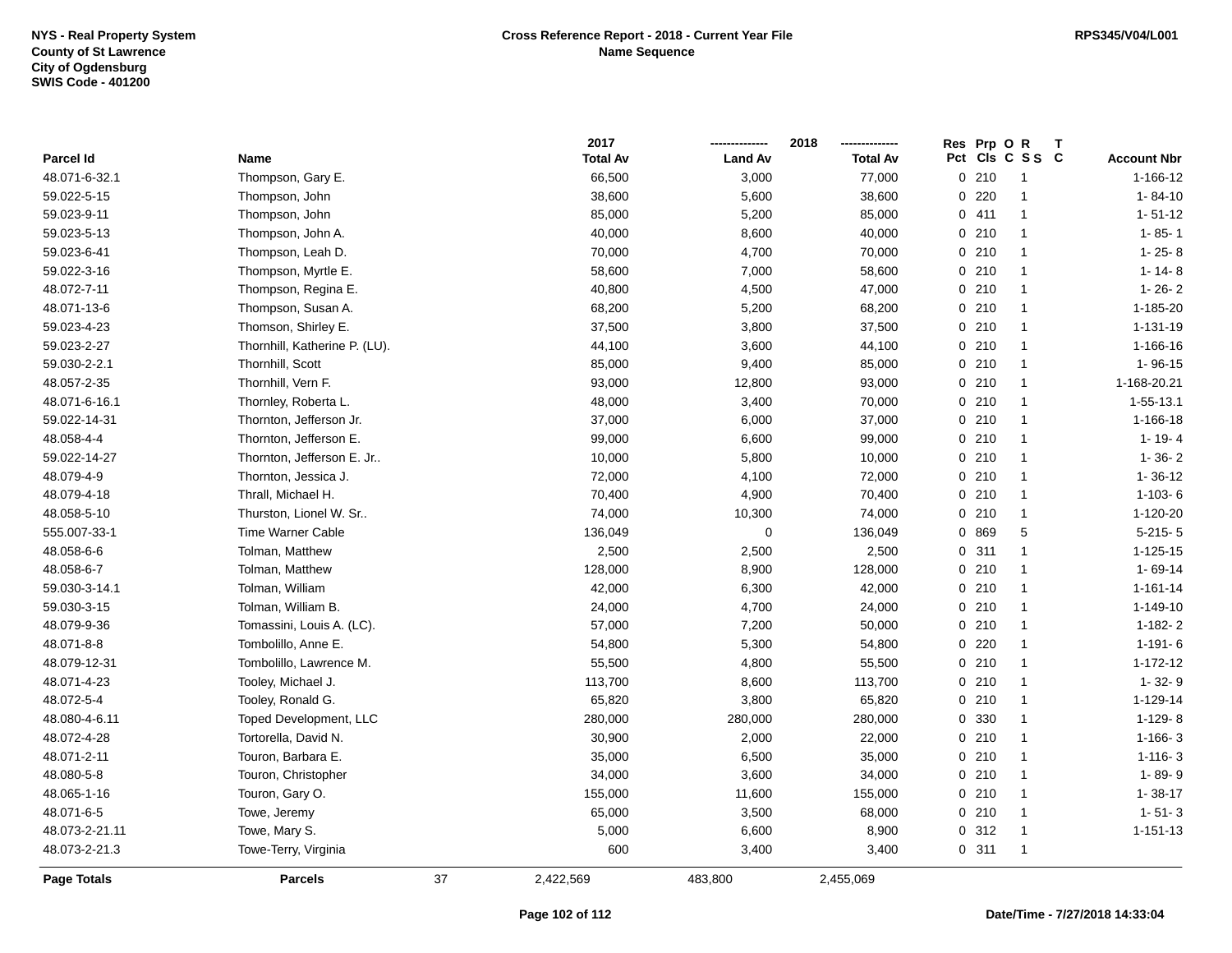|                    |                               |    | 2017            |                | 2018            | Prp OR<br><b>Res</b><br>$\mathsf{T}$ |                    |
|--------------------|-------------------------------|----|-----------------|----------------|-----------------|--------------------------------------|--------------------|
| <b>Parcel Id</b>   | Name                          |    | <b>Total Av</b> | <b>Land Av</b> | <b>Total Av</b> | Pct Cls C S S C                      | <b>Account Nbr</b> |
| 48.073-2-22        | Towe-Terry, Virginia          |    | 3,800           | 3,800          | 3,800           | 0.311<br>$\overline{1}$              | $1 - 151 - 12$     |
| 48.073-2-23        | Towe-Terry, Virginia          |    | 31,000          | 6,300          | 31,000          | 0.270                                | 1-167-13           |
| 59.023-9-28        | Tracy, Carolyn L.             |    | 57,000          | 3,800          | 60,000          | 0210<br>$\mathbf{1}$                 | $1 - 97 - 1$       |
| 59.024-2-44        | Tracy, Robert J. (LU).        |    | 44,300          | 9,600          | 44,300          | 0210<br>$\mathbf{1}$                 | $1 - 14 - 7$       |
| 48.065-4-8         | Trickey, Sandra L. (LU).      |    | 54,500          | 7,500          | 58,000          | 0210<br>$\mathbf{1}$                 | $1 - 168 - 3$      |
| 59.021-2-33        | Trimm, Daniel J               |    | 100,000         | 7,700          | 100,000         | 0210<br>$\mathbf{1}$                 | 1-89-20            |
| 59.023-4-17        | Trimm, Donald                 |    | 64,000          | 4,500          | 64,000          | 0210<br>$\mathbf{1}$                 | $1 - 61 - 6$       |
| 48.063-1-18        | Trimm, Lawrence C. Jr         |    | 28,000          | 4,000          | 32,000          | 0210<br>$\mathbf{1}$                 | $1 - 33 - 3$       |
| 59.023-1-35        | Trombley, Susan               |    | 32,000          | 4,000          | 32,000          | 0210<br>$\overline{1}$               | $1 - 49 - 13$      |
| 48.073-4-14        | Trombley, Susan J.            |    | 62,000          | 5,800          | 85,000          | 0210<br>$\mathbf{1}$                 | 1-116-14           |
| 48.079-10-34       | Trombly, Bryan W.             |    | 44,000          | 6,000          | 44,000          | 0210<br>$\mathbf{1}$                 | $1 - 14 - 5$       |
| 48.072-2-41.1      | Trombly, Crystal L.           |    | 30,000          | 5,400          | 30,000          | 0210<br>$\mathbf{1}$                 | $1-138-4$          |
| 59.030-3-4         | Trotter, Aaron S.             |    | 11,600          | 4,700          | 11,600          | 0270<br>$\mathbf{1}$                 | $1 - 112 - 12$     |
| 48.073-2-32        | Trotter, Audrey M. (LU).      |    | 38,700          | 6,200          | 38,700          | 0210<br>$\mathbf{1}$                 | $1 - 155 - 8$      |
| 59.023-10-20       | Trotter, Frank E.             |    | 25,300          | 4,200          | 18,000          | 0210<br>$\mathbf{1}$                 | 1-103-20           |
| 59.030-3-32        | Trotter, Julie J.             |    | 39,000          | 6,800          | 39,000          | 0210<br>$\overline{1}$               | 1-149-15           |
| 48.079-16-18       | Truax, Paul                   |    | 46,700          | 4,600          | 60,000          | 0411<br>$\mathbf{1}$                 | $1 - 126 - 8$      |
| 48.071-3-41        | Truax, Paul M.                |    | 134,500         | 5,600          | 56,000          | 0411<br>$\mathbf{1}$                 | $1 - 146 - 1$      |
| 48.079-4-30        | Truax, Paul M.                |    | 64,000          | 5,900          | 40,000          | 0 230<br>$\mathbf{1}$                | $1 - 94 - 3$       |
| 48.079-16-16       | Truax, Paul M.                |    | 39,000          | 4,100          | 23,000          | 0220<br>$\mathbf{1}$                 | $1 - 94 - 2$       |
| 48.064-1-16        | Trudell, Patricia             |    | 54,000          | 6,800          | 54,000          | 0210<br>$\mathbf{1}$                 | $1 - 19 - 11$      |
| 48.064-5-12        | Truehart, Christine           |    | 36,800          | 6,400          | 36,800          | 0210<br>$\mathbf{1}$                 | $1-136-7$          |
| 48.057-2-51        | Tucci, Carl R.                |    | 101,710         | 13,300         | 101,710         | 0210<br>$\overline{1}$               | 1-168-20.11        |
| 48.079-4-17        | Tulip, Donald T.              |    | 64,200          | 4,900          | 64,200          | 0210<br>$\mathbf{1}$                 | $1-135 - 4$        |
| 48.071-7-47        | Tulip, Frank C.               |    | 34,500          | 3,600          | 34,500          | 0210<br>$\mathbf{1}$                 | 1-186-10           |
| 59.023-5-25.1      | Tulip, George A.              |    | 52,200          | 6,500          | 52,200          | 0210<br>$\mathbf{1}$                 | $1 - 1 - 11$       |
| 59.023-6-19        | Tulip, Robin                  |    | 64,000          | 8,400          | 64,000          | 0210<br>$\mathbf{1}$                 | $1 - 150 - 17$     |
| 59.021-1-36        | Tupper, William F. Jr.        |    | 49,300          | 5,500          | 49,300          | 0210<br>$\mathbf{1}$                 | $1-169-9$          |
| 48.058-9-2.1       | <b>Turcotte Family Trust</b>  |    | 98,000          | 12,600         | 98,000          | 0210<br>$\mathbf{1}$                 | 1-125-16.3         |
| 59.023-9-13.1      | Turnbull, Evan P.             |    | 47,250          | 8,100          | 76,000          | 0210<br>-1                           | 1-194-14           |
| 48.079-4-4         | Turnbull, Paul C.             |    | 71,700          | 5,500          | 71,700          | 0210<br>$\mathbf{1}$                 | $1 - 29 - 1$       |
| 59.021-2-34        | Tuttle, Penny S.              |    | 59,500          | 6,100          | 59,500          | 0210<br>$\mathbf{1}$                 | $1 - 48 - 12$      |
| 48.078-4-1.1       | Twin Bridges Associates, Inc. |    | 230,000         | 50,000         | 230,000         | 0 432<br>$\overline{1}$              | $1 - 69 - 1.1$     |
| 59.023-13-19       | Tynon, Dennis                 |    | 2,200           | 2,200          | 2,800           | 0 312 W 1                            | $1 - 49 - 14$      |
| 59.023-13-9.1      | Tynon, Dennis L. Jr.          |    | 80,000          | 6,400          | 89,000          | $0, 210$ W 1                         | 1-169-12           |
| 59.023-13-10       | Tynon, Dennis L. Jr.          |    | 5,200           | 3,300          | 5,200           | 0 312 W 1                            | $1 - 8 - 14$       |
| 48.072-13-12       | Tynon, Diane                  |    | 45,000          | 5,900          | 48,200          | 0210<br>$\overline{1}$               | 1-128-15           |
| <b>Page Totals</b> | <b>Parcels</b>                | 37 | 2,044,960       | 266,000        | 2,007,510       |                                      |                    |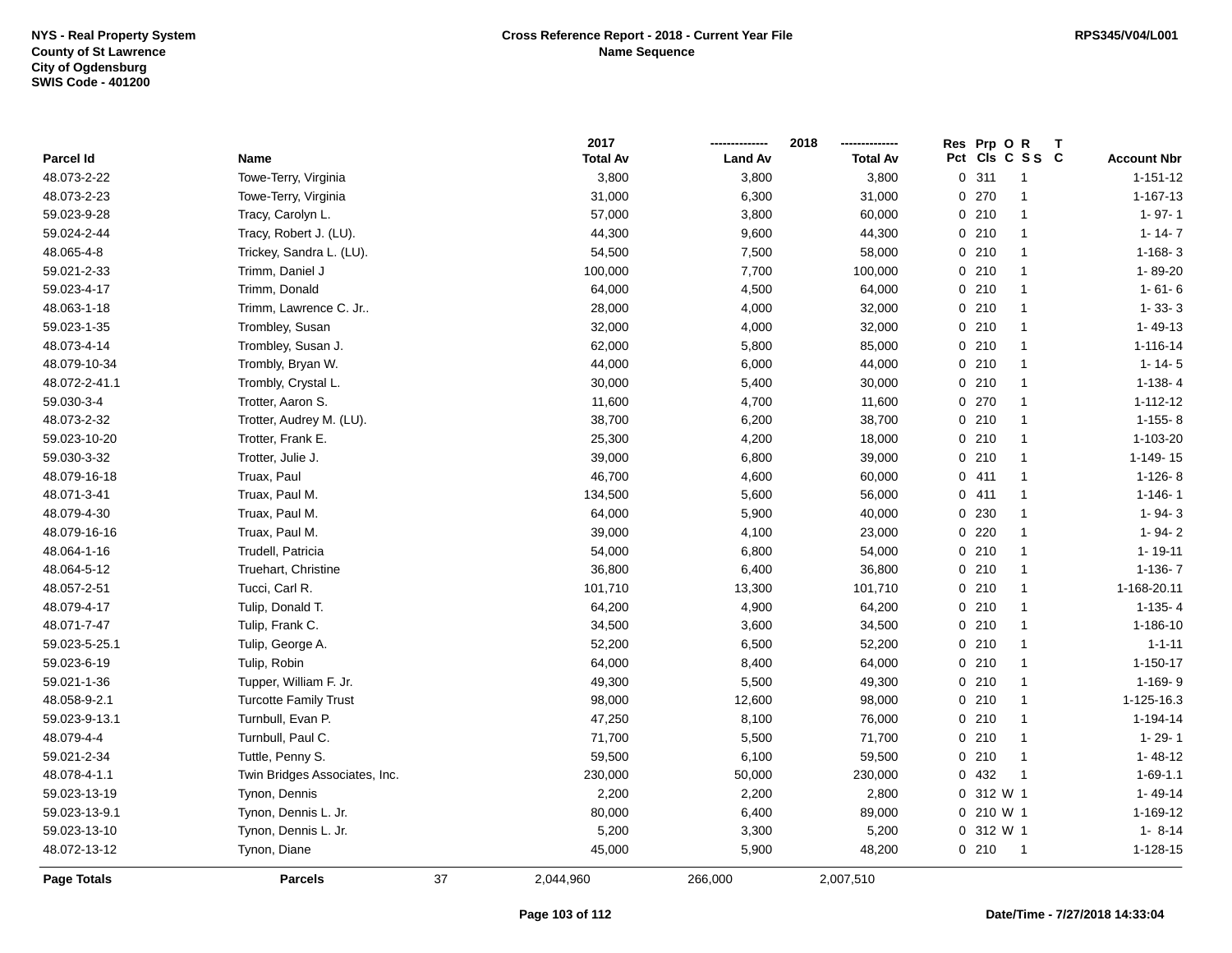|                           |                                             | 2017            |                | 2018            | Res Prp O R                      |                    |
|---------------------------|---------------------------------------------|-----------------|----------------|-----------------|----------------------------------|--------------------|
| Parcel Id                 | <b>Name</b>                                 | <b>Total Av</b> | <b>Land Av</b> | <b>Total Av</b> | Pct<br>CIs C S S C               | <b>Account Nbr</b> |
| 48.072-8-51               | Tynon, Emily Lou (LU).                      | 37,100          | 4,800          | 47,500          | 0210<br>-1                       | 1-134-13           |
| 48.065-2-20               | Tynon, Philip                               | 54,500          | 4,500          | 84,900          | 270<br>$\mathbf{1}$<br>$\Omega$  | 1-147-20.2         |
| 48.071-15-30              | Tynon, Steven                               | 73,775          | 4,500          | 73,775          | 0210<br>$\mathbf{1}$             | 1-135-16           |
| 48.071-4-11               | Tynon, Teresa M.                            | 48,000          | 1,700          | 48,000          | 0210<br>-1                       | $1 - 227 - 18$     |
| 59.030-6-12.1             | Tynon, Troy K.                              | 49,000          | 8,500          | 49,000          | 0210<br>-1                       | $1-210-7$          |
| 48.072-4-27               | Tyo, Frederica                              | 36,000          | 2,000          | 36,000          | 0210<br>$\mathbf 1$              | $1 - 63 - 10$      |
| 48.080-8-12               | Tyo, James                                  | 18,300          | 7,100          | 18,300          | 0 270<br>$\mathbf{1}$            | $1-102-2$          |
| 48.080-8-13               | Tyo, James                                  | 46,900          | 5,200          | 46,900          | 0210<br>$\mathbf{1}$             | 1-202-14           |
| 48.073-1-32               | Tyo, Mabel                                  | 36,000          | 7,600          | 36,000          | 0210<br>$\mathbf{1}$             | $1 - 121 - 6$      |
| 59.030-8-8                | U.S. Bank Trust, N.A.                       | 72,000          | 11,400         | 72,000          | 0210<br>$\mathbf{1}$             | $1 - 39 - 6$       |
| 48.078-9-14               | United Cerebral Palsy, Assoc of the NC, Inc | 122,900         | 11,500         | 122,900         | 0 640<br>$\mathbf{1}$            |                    |
| 48.078-9-13               | United Helpers Care Inc                     | 600,000         | 19,300         | 600,000         | 0 464<br>8                       |                    |
| 59.021-1-4.1              | United Helpers Care, Inc.                   | 100,500         | 6,700          | 100,500         | 0 484<br>-1                      | $1 - 9 - 15$       |
| 59.021-1-15               | United Helpers Care, Inc.                   | 39,600          | 12,300         | 39,600          | 446<br>0<br>-1                   |                    |
| 48.065-2-10               | United Helpers Inter Care Fac               | 722,900         | 105,200        | 722,900         | 632<br>8<br>0                    | $8-225-9$          |
| 48.071-4-27.2             | United Helpers Inter Care Fac               | 521,200         | 20,000         | 521,200         | 642<br>8<br>0                    | 8-224-14.2         |
| 59.031-3-13.112           | United Helpers Inter Care Fac               | 640,000         | 82,000         | 640,000         | 642<br>8<br>0                    | 8-94-14.2          |
| 48.071-4-27.1             | United Helpers Management Co                | 280,000         | 13,200         | 280,000         | 0 642<br>8                       | 8-224-14.1         |
| 48.058-5-22               | <b>Upstate National Bank</b>                | 346,015         | 19,015         | 346,015         | 0.462<br>-1                      | 48.002-1-2         |
| 48.058-5-23               | <b>Upstate National Bank</b>                | 58,400          | 58,400         | 58,400          | 0 330<br>-1                      |                    |
| 48.078-2-21               | USA-GSA Finance Div Util Unit               | 1,077,100       | 194,000        | 1,077,100       | 0 652 W 8                        | $8-226-8$          |
| 48.079-9-2                | Valcour, Melissa M.                         | 48,500          | 7,200          | 48,500          | 0210<br>$\overline{\phantom{0}}$ | $1 - 202 - 12$     |
| 48.077-1-7                | Valley, Mark T.                             | 57,500          | 25,000         | 57,500          | $0, 210$ W 1                     | $1 - 33 - 4$       |
| 48.077-1-10               | Valley, Mark T.                             | 250             | 250            | 250             | 311<br>$\Omega$<br>-1            |                    |
| 48.077-1-16               | Valley, Mark T.                             | 8,500           | 2,200          | 8,500           | 0210<br>$\mathbf{1}$             | $1-105-8$          |
| 48.079-8-28               | Valley, Martha                              | 70,000          | 5,000          | 70,000          | 0210<br>$\mathbf{1}$             | $1 - 35 - 3$       |
| 48.072-10-11              | Valley, Timothy                             | 81,200          | 6,100          | 75,000          | 0210<br>$\mathbf{1}$             | $1 - 171 - 5$      |
| 48.072-10-13              | Valley, Timothy                             | 5,600           | 4,600          | 6,100           | 0.312<br>-1                      | $1-178-6$          |
| 48.072-10-12              | Valley, Timothy A.                          | 3,400           | 3,400          | 4,500           | 0.312<br>$\mathbf{1}$            | $1 - 177 - 17$     |
| 48.058-2-12               | VanHouse, Derek R.                          | 150,000         | 15,700         | 150,000         | 0210<br>-1                       | 1-168-20.4         |
| 59.022-9-2                | VanHouse, Derek R.                          | 67,000          | 7,100          | 67,000          | 0210<br>$\mathbf{1}$             | $1 - 194 - 7$      |
| 59.022-14-13              | VanHouse Family Trust                       | 50,000          | 6,200          | 50,000          | 0210<br>$\mathbf{1}$             | 1-160-19           |
| 59.023-12-37              | Vanorman, Raymond A. Jr (LC).               | 49,800          | 3,900          | 42,000          | 0210<br>$\mathbf{1}$             | $1 - 33 - 6$       |
| 59.024-2-32               | Vargas, Javier Yahya                        | 57,200          | 10,400         | 58,200          | 0210<br>$\mathbf{1}$             | 1-204-15           |
| 48.079-20-3               | Vaugh, Lynn S.                              | 62,200          | 5,100          | 62,200          | 0210<br>$\mathbf{1}$             | $1 - 79 - 10$      |
| 555.008-33-1              | Verizon New York Inc.                       | 695,417         | 0              | 695,417         | 0 866<br>5                       | $5-215-3$          |
| 612.000-9999-631.900/1881 | Verizon New York, Inc                       | 160,738         | 0              | 131,393         | 6<br>0 836                       | 6-214-02.02        |
| Page Totals               | 37<br><b>Parcels</b>                        | 6,547,495       | 701,065        | 6,547,550       |                                  |                    |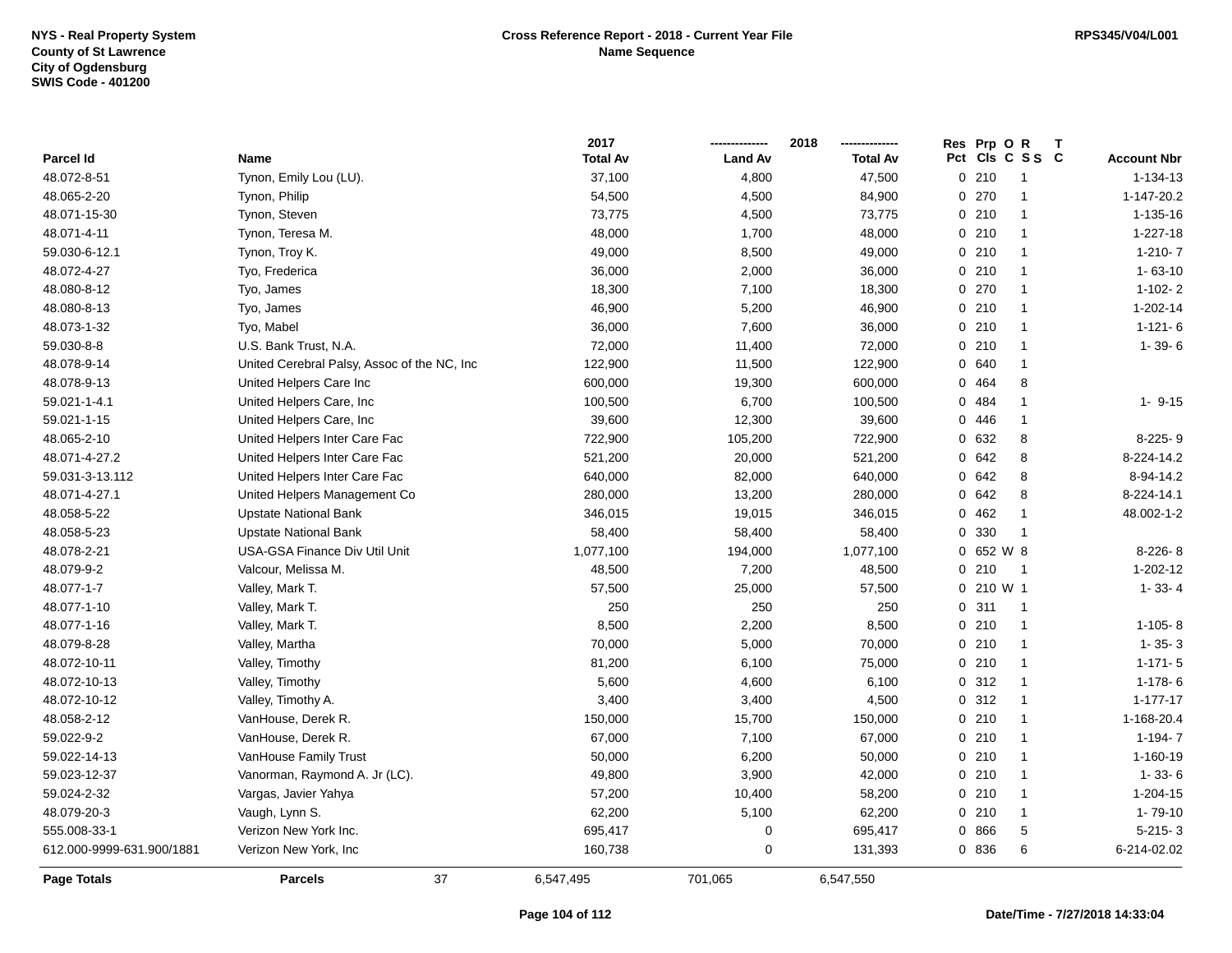|                           |                                |    | 2017            |                | 2018            |     | Res Prp O | R              | Т |                    |
|---------------------------|--------------------------------|----|-----------------|----------------|-----------------|-----|-----------|----------------|---|--------------------|
| Parcel Id                 | Name                           |    | <b>Total Av</b> | <b>Land Av</b> | <b>Total Av</b> | Pct |           | CIs C S S C    |   | <b>Account Nbr</b> |
| 612.000-9999-631.900/1882 | Verizon New York, Inc          |    | 15,491          | $\mathbf 0$    | 12,662          |     | 0 836     | 6              |   |                    |
| 48.070-2-11./1            | Verizon Wireless               |    | 150,000         | $\mathbf 0$    | 150,000         |     | 0 837     | 6              |   |                    |
| 48.079-20-35              | Vernsey, Jade J.               |    | 62,600          | 6,200          | 62,600          |     | 0210      | $\mathbf{1}$   |   | $1 - 43 - 8$       |
| 48.072-6-50               | Vernsey, Libby S.              |    | 33,800          | 4,500          | 37,000          |     | 0270      | $\mathbf{1}$   |   | 1-164-9.2          |
| 48.071-12-2               | Vernsey, Terry R.              |    | 155,000         | 8,300          | 155,000         |     | 0210      | $\mathbf{1}$   |   | $1 - 201 - 17$     |
| 48.079-8-7                | Vernsey, Timothy M.            |    | 40,200          | 3,100          | 40,200          |     | 0210      | $\overline{1}$ |   | 1-135-14           |
| 48.079-8-8                | Vernsey, Timothy M.            |    | 54,300          | 4,300          | 58,800          |     | 0210      | $\mathbf{1}$   |   | $1 - 161 - 7$      |
| 48.072-8-18               | Vesel, Thomas J.               |    | 50,500          | 4,000          | 45,000          |     | 0 270     | $\mathbf{1}$   |   | $1 - 172 - 2$      |
| 48.072-11-14              | Vice, Ross                     |    | 9,500           | 9,500          | 9,500           |     | 0.311     | $\mathbf{1}$   |   | $1 - 21 - 20$      |
| 48.080-7-1.1              | Vielhauer, Adrian              |    | 80,000          | 8,700          | 80,000          |     | 0210      | $\mathbf{1}$   |   | 1-209-19           |
| 48.080-2-2                | Vielhauer, Lawrence H.         |    | 41,000          | 7,900          | 55,000          |     | 0220      | $\mathbf{1}$   |   | $1 - 172 - 3$      |
| 48.080-2-35               | Vielhauer, Lawrence H.         |    | 2,000           | 2,000          | 2,000           |     | 0.311     | $\mathbf{1}$   |   | $1-110-8$          |
| 48.071-11-12              | Vielhauer, William             |    | 44,700          | 3,500          | 44,700          |     | 0220      | $\overline{1}$ |   | $1 - 172 - 4$      |
| 48.080-4-7.111            | Vielhauer, William             |    | 87,500          | 25,000         | 87,500          |     | 0 431     | $\mathbf{1}$   |   | $1 - 2 - 12.1$     |
| 48.072-6-56               | Vielhauer, William C.          |    | 51,000          | 7,600          | 61,600          |     | 0210      | $\mathbf{1}$   |   | $1 - 47 - 13$      |
| 48.071-3-1                | Vielhauer, William D. Jr.      |    | 36,400          | 7,700          | 36,400          |     | 0210      | $\mathbf{1}$   |   | 1-145-16           |
| 59.023-1-13               | Vinch, Carrie                  |    | 35,000          | 4,400          | 32,000          |     | 0210      | $\mathbf{1}$   |   | 1-163-12           |
| 48.064-10-2               | Vinch, Kara S.                 |    | 28,000          | 6,200          | 28,000          |     | 0210      | $\mathbf{1}$   |   | $1 - 104 - 14$     |
| 48.071-12-1               | Vinch, Timmy                   |    | 48,000          | 5,900          | 48,000          |     | 0210      | $\mathbf{1}$   |   | 1-174-16           |
| 48.072-2-7                | Vinch, Timmy                   |    | 91,033          | 6,400          | 91,033          |     | 0425      | $\mathbf{1}$   |   | $1-126-2$          |
| 59.022-4-19               | Vinch, Timmy A.                |    | 40,000          | 5,200          | 40,000          |     | 0210      | $\overline{1}$ |   | $1-172-6$          |
| 48.064-9-2                | Vine, Joshua T.                |    | 51,300          | 4,500          | 51,300          |     | 0210      | $\mathbf{1}$   |   | 1-187-13           |
| 48.064-9-4                | Vine, Todd                     |    | 65,000          | 8,700          | 65,000          |     | 0210      | $\mathbf{1}$   |   | 1-102-13           |
| 48.072-12-21              | Vondell, Jeffrey T.            |    | 41,000          | 5,100          | 49,000          | 0   | 210       | $\mathbf{1}$   |   | $1 - 113 - 3$      |
| 59.023-7-38               | Vondra-Harwood, Michelle       |    | 170,000         | 24,200         | 170,000         |     | 0 484     | $\mathbf{1}$   |   | $1-100-2$          |
| 59.023-7-37               | Vondra-Harwood, Michelle (LC). |    | 64,600          | 8,600          | 64,600          |     | 0210      | $\mathbf{1}$   |   | 1-99-20            |
| 59.024-3-7                | Vondra-Harwood, Michelle L.    |    | 106,770         | 15,300         | 106,770         |     | 0 640     | $\mathbf{1}$   |   | $1-223-8$          |
| 59.024-3-8                | Vondra-Harwood, Michelle L.    |    | 30,420          | 8,300          | 30,420          |     | 0210      | $\mathbf{1}$   |   | $1-223-9$          |
| 48.079-13-7               | Wade, John P.                  |    | 86,000          | 16,700         | 86,000          |     | 0418      | $\overline{1}$ |   | 8-226-15           |
| 48.071-10-19              | Wade, Kathleen R.              |    | 72,140          | 7,200          | 72,140          |     | 0210      | $\mathbf{1}$   |   | 1-135-10           |
| 48.058-1-7.1              | Wade, Kenneth S.               |    | 158,000         | 13,200         | 158,000         |     | 0210      | $\mathbf{1}$   |   | 1-129-10           |
| 59.023-5-20               | Wager, Imogene W.              |    | 41,200          | 6,100          | 41,200          |     | $0$ 220   | $\mathbf{1}$   |   | $1 - 173 - 4$      |
| 59.023-5-22               | Wager, Imogene W.              |    | 73,600          | 11,100         | 73,600          |     | 0210      | $\mathbf{1}$   |   | $1 - 173 - 3$      |
| 59.030-2-19               | Waite, Fred W.                 |    | 39,800          | 5,500          | 39,800          |     | 0210      | $\mathbf{1}$   |   | 1-190-18           |
| 48.079-9-17               | Waite, Kathleen J.             |    | 73,300          | 4,700          | 73,300          |     | 0210      | $\mathbf{1}$   |   | $1 - 161 - 18$     |
| 48.066-1-5                | Wal-Mart Stores Inc            |    | 9,661,410       | 2,000,000      | 9,661,410       |     | 0 453     | -1             |   | 1-92-19.2          |
| 59.023-6-3                | Walker, Bruce                  |    | 49,500          | 9,000          | 49,500          |     | 0210      | $\mathbf{1}$   |   | 1-173-9            |
| Page Totals               | <b>Parcels</b>                 | 37 | 11,940,064      | 2,278,600      | 11,969,035      |     |           |                |   |                    |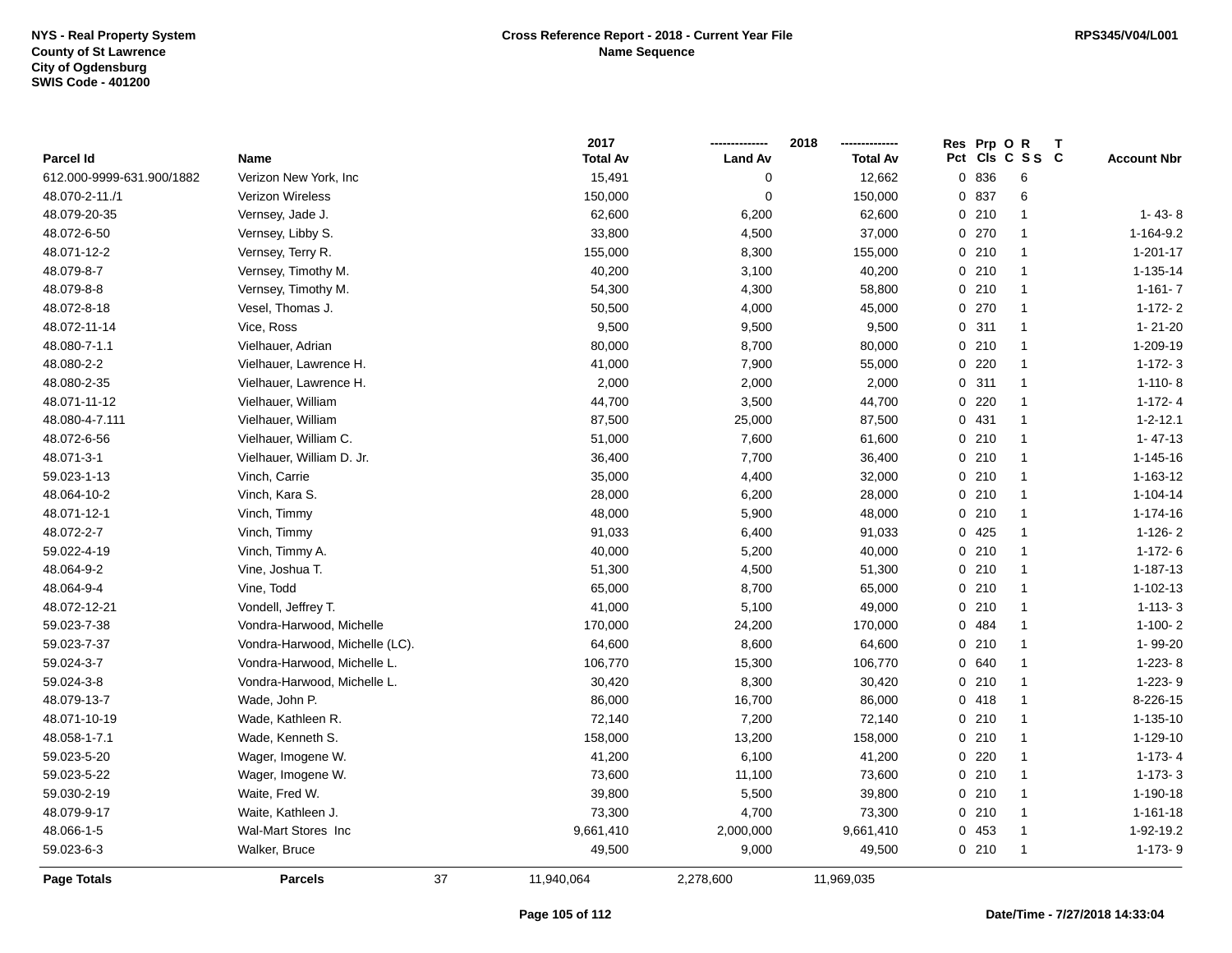|                    |                        |    | 2017            |                | 2018            | Res Prp O<br>R<br>т    |                    |
|--------------------|------------------------|----|-----------------|----------------|-----------------|------------------------|--------------------|
| Parcel Id          | Name                   |    | <b>Total Av</b> | <b>Land Av</b> | <b>Total Av</b> | Pct<br>CIs C S S C     | <b>Account Nbr</b> |
| 48.079-10-30       | Walker, David C.       |    | 59,700          | 9,000          | 59,700          | 0210<br>$\overline{1}$ | $1 - 141 - 7$      |
| 59.030-4-26.111    | Walker, Jennifer L.    |    | 64,000          | 5,100          | 80,000          | 0210<br>$\overline{1}$ | $1 - 27 - 4$       |
| 48.080-5-15        | Wall, David P.         |    | 66,700          | 10,600         | 66,700          | 0210<br>$\overline{1}$ | $1 - 105 - 17$     |
| 59.021-6-4         | Wall, Gregory          |    | 49,000          | 6,100          | 49,000          | 0210<br>$\mathbf{1}$   | $1 - 86 - 7$       |
| 48.071-5-48        | Wall, Paul E.          |    | 40,000          | 4,000          | 49,000          | 0210<br>$\mathbf{1}$   | $1 - 173 - 13$     |
| 59.022-9-23        | Wallace, Howard R.     |    | 65,000          | 7,500          | 65,000          | 0210<br>$\mathbf{1}$   | $1 - 173 - 15$     |
| 48.058-4-13.1      | Wallace, John A.       |    | 185,000         | 14,600         | 185,000         | 0210<br>$\mathbf{1}$   | 1-152-15.1         |
| 59.023-6-27        | Wallace, Nicholas J.   |    | 34,500          | 2,300          | 34,500          | 0210<br>$\overline{1}$ | $1 - 185 - 11$     |
| 59.022-12-6        | Walrath, Sara          |    | 68,450          | 7,400          | 68,450          | 0210<br>$\overline{1}$ | $1 - 58 - 8$       |
| 48.073-2-45        | Walsh, Kenneth E. Jr.  |    | 17,500          | 4,700          | 25,000          | 0210<br>$\mathbf{1}$   |                    |
| 48.071-1-19.1      | Wang, Yuansheng        |    | 135,000         | 6,100          | 135,000         | 0210<br>$\overline{1}$ | $1 - 68 - 15$      |
| 48.064-2-20        | Ward, Barbara J. (LU). |    | 39,700          | 2,200          | 39,700          | 0210<br>$\mathbf{1}$   | $1 - 174 - 15$     |
| 59.030-4-57        | Ward, James            |    | 33,600          | 5,700          | 33,600          | 0210<br>$\mathbf 1$    | $1-176-7$          |
| 48.071-8-6         | Ward, Jeffrey P.       |    | 72,300          | 4,700          | 72,300          | 0210<br>$\mathbf{1}$   | $1 - 56 - 5$       |
| 48.058-3-14        | Ward, Paul             |    | 17,200          | 5,700          | 17,200          | 0 270<br>$\mathbf{1}$  | $1 - 45 - 13$      |
| 48.079-7-37        | Ward, Yvette L.        |    | 63,000          | 3,900          | 63,000          | 0210<br>$\mathbf{1}$   | 1-191-18           |
| 59.022-15-18       | Warner, Nicole R.      |    | 39,000          | 6,700          | 39,000          | 0210<br>$\overline{1}$ | $1 - 48 - 16$      |
| 48.072-7-15.1      | Warren, Harvey J.      |    | 46,500          | 5,800          | 46,500          | 0210<br>$\mathbf{1}$   | $1 - 59 - 16$      |
| 59.030-4-1         | Warren, John J.        |    | 50,000          | 8,400          | 50,000          | 0210<br>$\overline{1}$ | $1 - 12 - 2$       |
| 59.031-2-18.1      | Warren, Nancy A.       |    | 52,000          | 6,200          | 56,000          | 0 210 W 1              | 1-205-13           |
| 59.023-1-43        | Warren, Whitney        |    | 43,900          | 1,900          | 23,000          | 0210<br>$\overline{1}$ | $1 - 65 - 12$      |
| 48.072-6-25        | Washburn, Ellen M.     |    | 16,000          | 3,000          | 16,000          | 0.270<br>$\mathbf{1}$  | 1-210-18           |
| 48.071-5-40        | Washburn, Wayne        |    | 35,500          | 5,600          | 40,000          | 0210<br>$\overline{1}$ | $1 - 114 - 10$     |
| 48.071-11-18       | Washburn, Wayne A.     |    | 50,000          | 4,400          | 50,000          | 0210<br>$\overline{1}$ | $1-132-5$          |
| 59.022-9-35        | Washburn, Wayne A.     |    | 45,000          | 5,500          | 45,000          | 0210<br>$\overline{1}$ | $1 - 38 - 5$       |
| 59.022-10-16       | Washburn, Wayne A.     |    | 42,000          | 6,900          | 42,000          | 0210<br>$\overline{1}$ | $1-193-4$          |
| 59.030-4-43        | Washburn, Wayne A.     |    | 17,500          | 3,900          | 17,500          | 0270<br>$\overline{1}$ | 1-87-14.2          |
| 59.023-12-31       | Washburn, Wayne L.     |    | 11,000          | 3,800          | 17,000          | 0210<br>$\overline{1}$ | $1 - 12 - 19$      |
| 59.023-13-12       | Washburn, Wayne L.     |    | 22,600          | 5,000          | 25,000          | $0, 210$ W 1           | 1-148-18           |
| 48.079-20-30       | Washington, Don        |    | 83,400          | 4,400          | 83,400          | 0210<br>$\overline{1}$ | 1-208-19           |
| 48.078-7-12        | Watson, Cindy          |    | 39,400          | 4,700          | 39,400          | 0210<br>$\overline{1}$ | $1 - 6 - 19$       |
| 48.073-2-2         | Watson, Marlene        |    | 32,000          | 4,000          | 32,000          | 0210<br>$\overline{1}$ | 1-198-6            |
| 48.071-9-27        | Wears, Katherine H.    |    | 121,800         | 8,300          | 121,800         | 0210<br>$\overline{1}$ | $1 - 51 - 13$      |
| 48.057-1-14        | Weber, Mathew J.       |    | 258,000         | 72,600         | 258,000         | 0 210 W 1              | 1-128-11.2         |
| 48.072-4-9         | Webster, Bonnie        |    | 44,300          | 4,100          | 71,000          | 0210<br>$\overline{1}$ | $1 - 7 - 14$       |
| 59.030-7-10.1      | Weeks, Marilyn         |    | 53,300          | 8,000          | 53,300          | 0210<br>$\overline{1}$ | $1-149-8$          |
| 48.079-2-8         | Weir, Francis J.       |    | 94,000          | 5,000          | 94,000          | 0210<br>$\mathbf{1}$   | $1-192-2$          |
| <b>Page Totals</b> | <b>Parcels</b>         | 37 | 2,207,850       | 277,800        | 2,263,050       |                        |                    |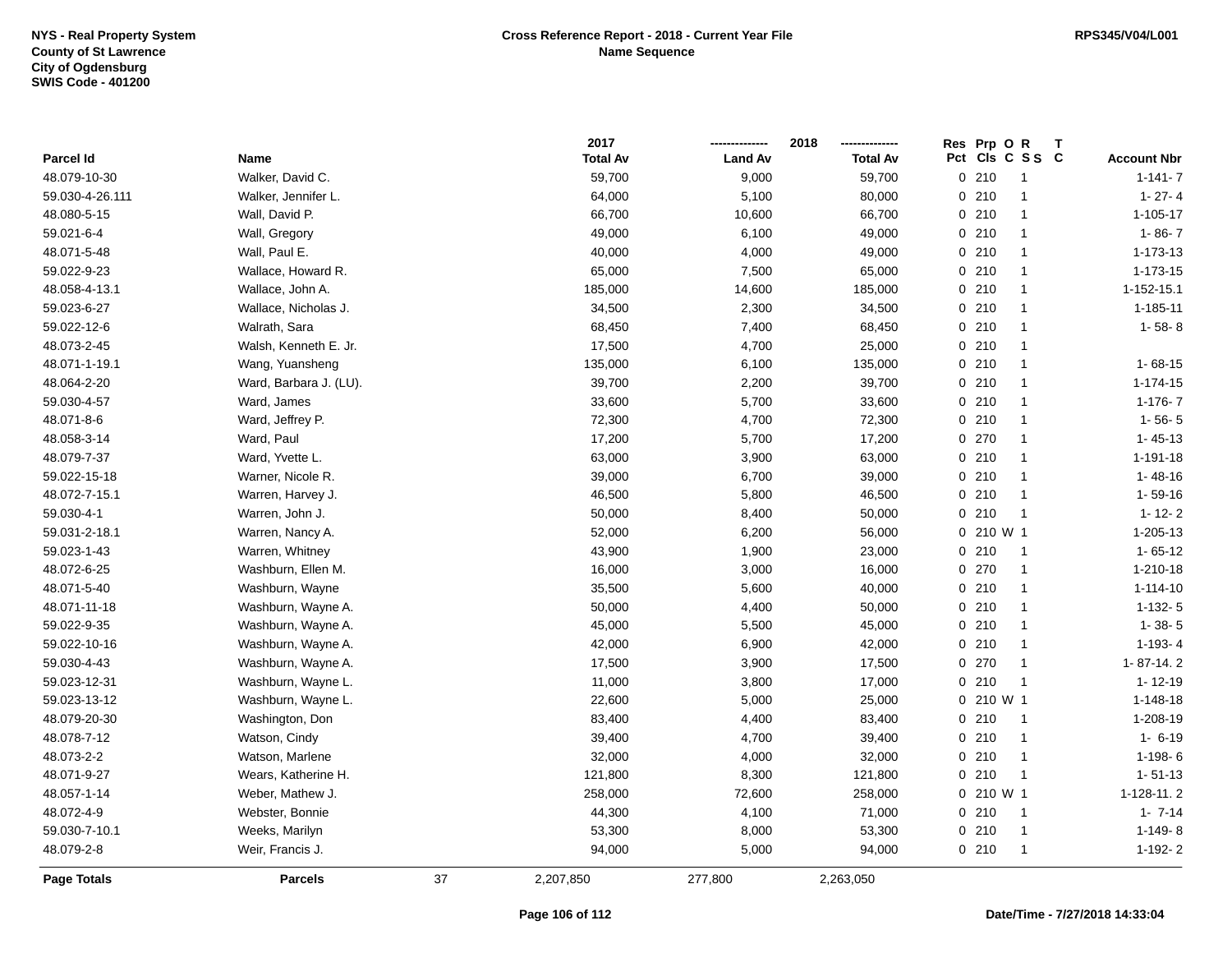|                    |                                         | 2017            |                | 2018            | Res Prp O |         | R<br>Т         |                    |
|--------------------|-----------------------------------------|-----------------|----------------|-----------------|-----------|---------|----------------|--------------------|
| Parcel Id          | Name                                    | <b>Total Av</b> | <b>Land Av</b> | <b>Total Av</b> | Pct       |         | CIs C S S C    | <b>Account Nbr</b> |
| 48.072-8-30.1      | Weir, Kathleen R.                       | 55,000          | 9,200          | 60,000          |           | 0210    | $\mathbf{1}$   | $1 - 20 - 17$      |
| 48.078-9-12        | Weller, Carter (LC).                    | 125,000         | 3,800          | 125,000         | 0         | 464     | $\mathbf{1}$   |                    |
| 48.072-1-15        | Wells, Adam                             | 79,000          | 6,700          | 79,000          |           | 0210    | $\mathbf{1}$   | $1 - 19 - 5$       |
| 48.072-2-56        | Wells, Adam N.                          | 15,000          | 10,300         | 15,000          |           | 0421    | $\mathbf{1}$   | 1-29-12            |
| 48.072-2-57        | Wells, Adam N.                          | 1,500           | 1,500          | 1,500           |           | 0 330   | $\mathbf{1}$   | $1 - 151 - 6$      |
| 48.072-2-58        | Wells, Adam N.                          | 1,500           | 1,500          | 1,500           |           | 0 330   | $\mathbf{1}$   | $1 - 47 - 15$      |
| 59.021-2-19        | Wells, Adam N.                          | 29,600          | 5,000          | 29,600          |           | 0210    | $\mathbf{1}$   | $1 - 189 - 3$      |
| 59.031-3-25.2      | Wells, Andrew                           | 5,700           | 5,700          | 5,700           |           | 0.311   | $\mathbf{1}$   |                    |
| 59.031-3-13.12     | Wells, Andrew P.                        | 115,000         | 11,800         | 115,000         |           | 0210    | $\overline{1}$ | 1-94-14.2          |
| 59.023-2-11        | Wells, Daniel                           | 44,000          | 2,700          | 36,000          |           | 0210    | $\mathbf{1}$   | $1 - 175 - 14$     |
| 59.030-6-19        | Wells, David A.                         | 30,500          | 12,800         | 30,500          |           | 0 484   | $\mathbf{1}$   | 1-94-12            |
| 59.030-6-49        | Wells, David A.                         | 74,000          | 11,600         | 74,000          |           | 0210    | $\mathbf{1}$   | $1 - 64 - 8$       |
| 59.031-2-4         | Wells, David A.                         | 45,500          | 5,800          | 45,500          |           | 0210    | $\mathbf{1}$   | $1 - 28 - 12$      |
| 59.031-2-15.12     | Wells, David A.                         | 90,000          | 50,000         | 90,000          |           | 0 434   | $\mathbf{1}$   | $1 - 117 - 4$      |
| 59.031-3-15        | Wells, Everett E.                       | 53,000          | 6,400          | 53,000          |           | 0210    | $\mathbf{1}$   | 1-94-15            |
| 59.023-3-10        | Wells, Harry (LU).                      | 93,000          | 6,900          | 93,000          |           | $0$ 220 | $\mathbf{1}$   | $1 - 60 - 4$       |
| 59.022-4-52        | Wells, Heather L.                       | 98,000          | 8,700          | 98,000          |           | 0210    | $\overline{1}$ | $1 - 148 - 17$     |
| 48.071-6-25        | Wells, Jarred A.                        | 39,500          | 1,800          | 45,000          |           | 0210    | $\mathbf{1}$   | $1-102-9$          |
| 48.071-9-7         | Wells, Jenine T.                        | 5,000           | 5,000          | 5,000           |           | 0 330   | $\mathbf{1}$   | $1-153-8$          |
| 59.031-3-13.21     | Wells, Katie E.                         | 98,650          | 26,650         | 98,650          |           | 0415    | $\mathbf{1}$   | 1-94-14.2          |
| 59.031-3-14        | Wells, Katie E.                         | 62,640          | 10,800         | 62,640          |           | 0210    | $\mathbf{1}$   | 1-175-16           |
| 48.071-5-9.1       | Wells, Kerri A.                         | 56,500          | 6,700          | 60,000          |           | 0210    | $\mathbf{1}$   | $1 - 53 - 17$      |
| 48.079-5-27        | Wells, Kristen L.                       | 74,800          | 9,000          | 74,800          |           | 0210    | $\mathbf{1}$   | $1 - 38 - 3$       |
| 48.064-7-11        | Wells, Marlene                          | 49,200          | 4,500          | 51,800          |           | 0210    | $\overline{1}$ | $1 - 185 - 7$      |
| 48.079-13-5        | Wells, Michael                          | 105,800         | 6,600          | 105,800         |           | 0210    | $\overline{1}$ | 1-114-20           |
| 48.058-9-15        | Wells, Myrna W.                         | 144,000         | 11,800         | 144,000         |           | 0210    | $\mathbf{1}$   | 1-125-18.1         |
| 48.080-2-18        | Wells, Richard                          | 53,800          | 3,600          | 48,000          |           | 0210    | $\mathbf{1}$   | $1 - 176 - 9$      |
| 48.080-5-16        | Wells, Robert M.                        | 55,000          | 7,700          | 58,000          |           | 0210    | $\mathbf{1}$   | $1-176-8$          |
| 59.021-1-22        | Wells, Theodore A.                      | 48,000          | 7,400          | 48,000          |           | 0210    | $\mathbf{1}$   | 1-168-15           |
| 48.080-1-19        | Wells Family Irrev Inc Trust, Robert E. | 68,000          | 10,400         | 68,000          |           | 0210    | $\mathbf{1}$   | 1-176-10           |
| 48.079-5-43        | Wenson, Benjamin                        | 45,500          | 4,000          | 45,500          |           | 0210    | $\overline{1}$ | $1-172-8$          |
| 48.072-2-32        | Wert, Harold H.                         | 30,400          | 3,400          | 38,000          |           | 0210    | $\overline{1}$ | $1-209-5$          |
| 48.080-4-9         | Wertman, Gary Irrevocable Tru           | 69,300          | 6,300          | 69,300          |           | 0210    | $\mathbf{1}$   | 1-176-13           |
| 48.080-4-10        | Wertman, Gary Irrevocable Tru           | 2,300           | 3,400          | 3,400           |           | 0.311   | $\mathbf{1}$   | 1-176-14           |
| 48.080-4-11.1      | Wertman, Gary Irrevocable Tru           | 2,500           | 4,900          | 4,900           |           | 0.311   | $\mathbf{1}$   | $1 - 149 - 5$      |
| 48.080-4-11.2      | Wertman, Gary Irrevocable Tru           | 2,500           | 4,900          | 4,900           |           | 0.311   | 1              |                    |
| 48.071-2-3         | West, Eric M.                           | 4,800           | 4,800          | 4,800           |           | 0.311   | $\mathbf{1}$   | $1 - 34 - 5$       |
| <b>Page Totals</b> | 37<br><b>Parcels</b>                    | 1,973,490       | 304,050        | 1,992,790       |           |         |                |                    |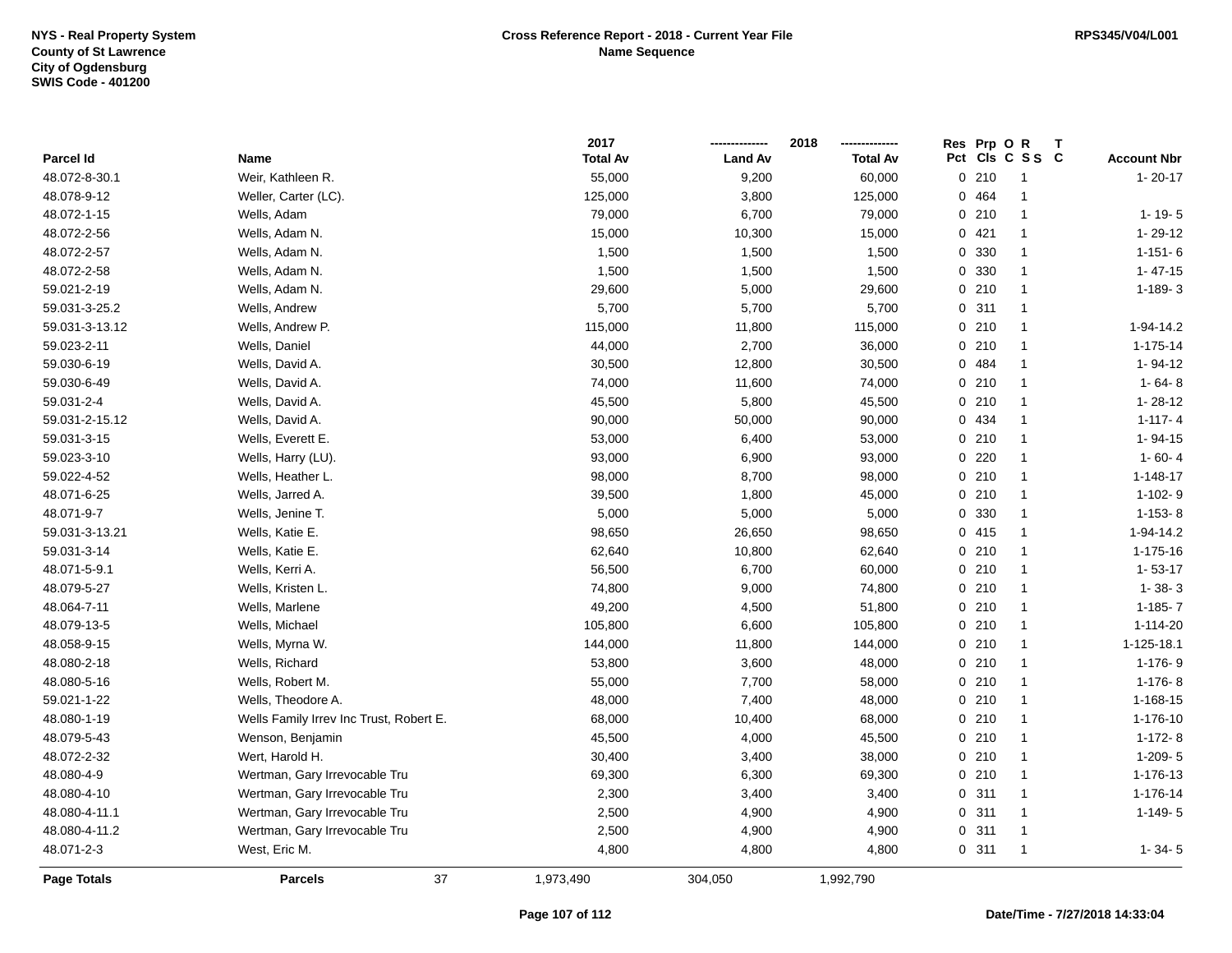|                |                       |    | 2017            |                | 2018            | Res Prp O R |                 |                    |
|----------------|-----------------------|----|-----------------|----------------|-----------------|-------------|-----------------|--------------------|
| Parcel Id      | Name                  |    | <b>Total Av</b> | <b>Land Av</b> | <b>Total Av</b> |             | Pct Cls C S S C | <b>Account Nbr</b> |
| 48.071-2-22    | West, Eric M.         |    | 93,100          | 7,100          | 93,100          | 0210        | -1              | $1 - 34 - 4$       |
| 59.023-12-4    | Westfall, Sara        |    | 45,000          | 5,400          | 50,000          | 0210        | $\overline{1}$  | $1 - 58 - 3$       |
| 48.079-7-35    | WGP Holdings, LLC     |    | 88,000          | 3,900          | 88,000          | 0210        | $\mathbf{1}$    | $1 - 20 - 9$       |
| 48.079-7-36    | WGP Holdings, LLC     |    | 108,000         | 4,300          | 108,000         | 0210        | $\mathbf{1}$    | $1-123-4$          |
| 48.079-7-6     | Whalen, Robert P.     |    | 55,900          | 7,200          | 55,900          | 0210        | -1              | $1-175-8$          |
| 59.021-3-4     | Whalen, Travis Scott  |    | 74,000          | 7,200          | 74,000          | 0210        | -1              | $1 - 102 - 1$      |
| 48.079-2-12    | Wheaton, John M.      |    | 77,700          | 7,500          | 77,700          | 0 230       | $\overline{1}$  | $1 - 66 - 15$      |
| 48.057-1-8     | Wheaton, Katharine J. |    | 242,000         | 101,300        | 242,000         | 0 210 W 1   |                 | $1 - 211 - 5$      |
| 59.030-7-16    | Whitcomb, Jennifer    |    | 41,100          | 9,400          | 41,100          | 0210        | $\overline{1}$  | $1 - 117 - 6$      |
| 59.030-7-15    | Whitcomb, Jennifer L. |    | 6,600           | 6,600          | 6,600           | 0.311       | $\overline{1}$  | 1-185-14           |
| 48.071-3-39    | Whitcombe, Thomas V.  |    | 35,400          | 4,300          | 35,400          | $0$ 220     | $\mathbf{1}$    | $1-211-6$          |
| 48.079-13-27   | White, Christopher E. |    | 70,820          | 4,300          | 70,820          | 0210        | $\mathbf{1}$    | $1-136-3$          |
| 48.072-6-12    | White, Connie Miller  |    | 36,100          | 4,500          | 38,000          | 0210        | $\overline{1}$  | 1-167-11           |
| 59.023-5-27    | White, John L.        |    | 93,000          | 2,900          | 93,000          | 0210        | -1              | $1-177-8$          |
| 59.022-12-18.1 | White, Nona L.        |    | 43,000          | 5,300          | 43,000          | 0220        | $\mathbf{1}$    | $1 - 4 - 11$       |
| 59.022-15-10   | White, Terry          |    | 47,000          | 5,600          | 47,000          | 0210        | $\mathbf{1}$    | $1 - 78 - 16$      |
| 48.072-10-1.1  | Whitney, Kevin        |    | 69,000          | 6,400          | 81,500          | 0 230       | $\mathbf{1}$    | $1 - 93 - 7.1$     |
| 48.080-2-32    | Whitney, Susan J.     |    | 59,300          | 6,200          | 56,000          | 0210        | $\mathbf{1}$    | 1-197-14           |
| 59.023-9-6     | Whittle, Steve A.     |    | 38,000          | 6,400          | 43,000          | 0210        | $\mathbf{1}$    | 1-104-20           |
| 48.072-3-14    | Whyte, Linda M.       |    | 51,000          | 5,000          | 57,500          | 0210        | $\mathbf{1}$    | $1 - 81 - 13$      |
| 48.071-11-3    | Widrick, Lynn         |    | 130,150         | 5,100          | 130,150         | 0210        | $\overline{1}$  | $1 - 155 - 14$     |
| 59.023-15-7    | Wight, Karen E.       |    | 66,500          | 8,800          | 66,500          | 0210        | $\overline{1}$  | $1 - 49 - 7$       |
| 59.023-9-7     | Wilcom Holdings Inc   |    | 495,000         | 31,100         | 495,000         | 0 484       | $\mathbf{1}$    | 8-161-16           |
| 59.022-4-8.1   | Wilkinson, Charles    |    | 58,600          | 6,400          | 58,600          | 0210        | $\mathbf{1}$    | 1-178-15           |
| 59.022-4-14    | Wilkinson, Charles F. |    | 47,300          | 5,200          | 47,300          | 0210        | $\mathbf{1}$    | $1-178-2$          |
| 59.022-4-15    | Wilkinson, Charles F. |    | 3,400           | 3,400          | 3,400           | 0 330       | $\mathbf{1}$    | 1-228-16           |
| 48.072-6-45    | Willard, Markie A.    |    | 30,000          | 4,500          | 30,000          | 0270        | $\mathbf{1}$    | 8-210-2            |
| 48.079-4-8     | Williams, Barbara H.  |    | 57,000          | 3,800          | 57,000          | 0210        | -1              | 1-196-12           |
| 48.072-1-28    | Williams, Dennis      |    | 36,000          | 4,000          | 45,000          | 0210        | -1              | 1-185-16           |
| 48.079-3-12    | Williams, John C.     |    | 159,700         | 8,200          | 159,700         | 0210        | $\overline{1}$  | 1-200-13           |
| 48.064-3-14    | Williams, Lynda M.    |    | 48,700          | 4,400          | 63,000          | 0210        | $\mathbf{1}$    | $1-197-2$          |
| 48.071-7-49    | Williams, Michael M.  |    | 54,800          | 4,100          | 54,800          | 0210        | $\mathbf{1}$    | $1 - 65 - 2$       |
| 48.072-12-16   | Williams, Norman F.   |    | 50,000          | 8,700          | 54,000          | 0210        | $\mathbf{1}$    | $1-134-7$          |
| 48.079-16-21   | Williams, Teri A.     |    | 54,300          | 3,300          | 54,300          | 0220        | $\mathbf{1}$    | $1 - 61 - 17$      |
| 48.064-3-33    | Williams, Vernon H.   |    | 33,500          | 4,500          | 42,000          | 0210        | -1              | 1-178-14           |
| 48.072-2-33.1  | Williams, William M.  |    | 46,000          | 6,200          | 46,000          | 0210        | -1              | $1-176-4$          |
| 59.023-13-5    | Willis, Michael D.    |    | 41,980          | 4,900          | 51,980          | 0 210 W 1   |                 | $1 - 4 - 5$        |
| Page Totals    | <b>Parcels</b>        | 37 | 2,786,950       | 327,400        | 2,860,350       |             |                 |                    |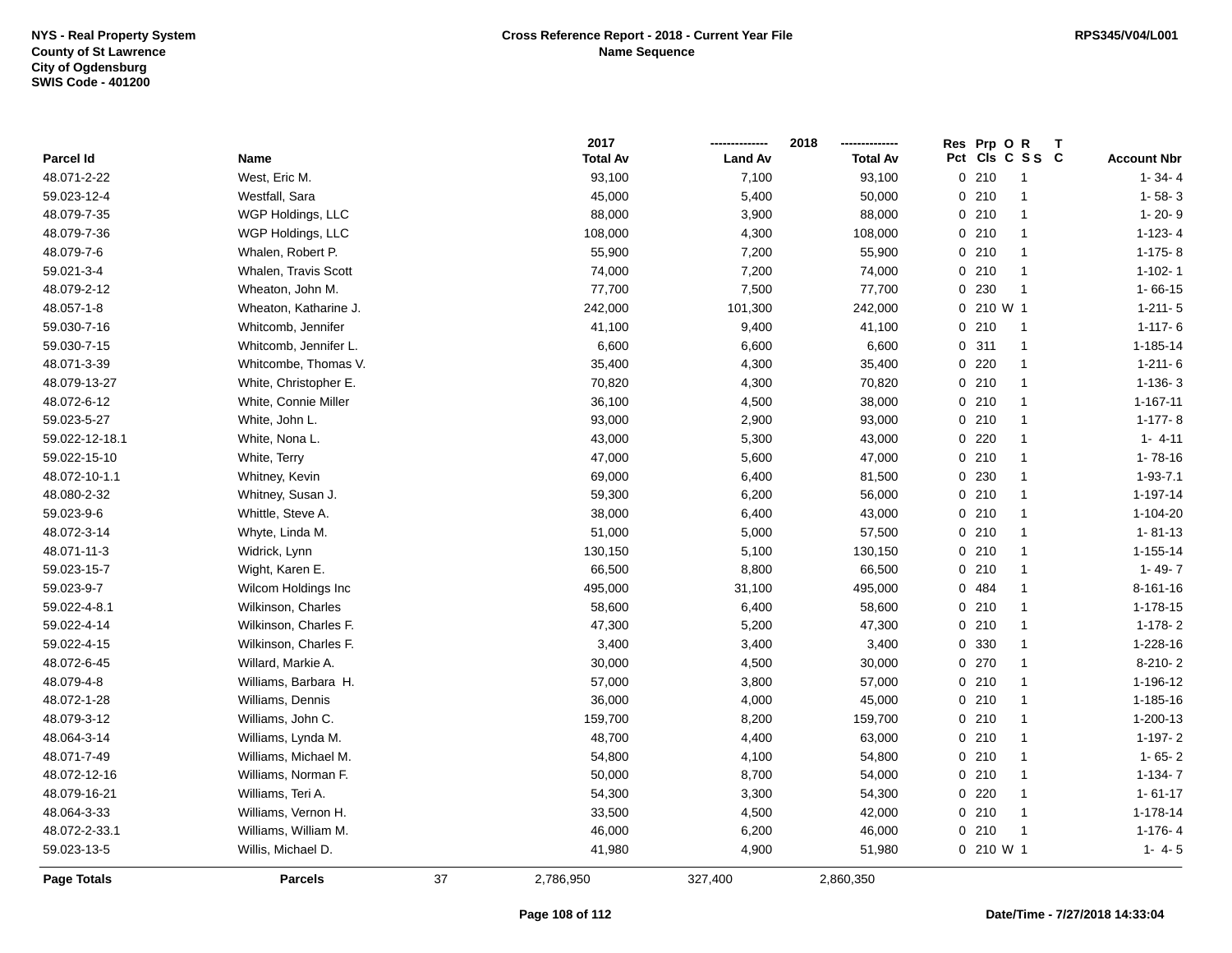|                    |                        |    | 2017            |                | 2018            | Res Prp O R |                 |                    |
|--------------------|------------------------|----|-----------------|----------------|-----------------|-------------|-----------------|--------------------|
| Parcel Id          | Name                   |    | <b>Total Av</b> | <b>Land Av</b> | <b>Total Av</b> |             | Pct Cls C S S C | <b>Account Nbr</b> |
| 48.064-5-11        | Willoughby, Jeffrey    |    | 41,400          | 3,600          | 41,400          | 0210        | $\overline{1}$  | $1 - 83 - 18$      |
| 48.071-11-31       | Wills, Otha M.         |    | 4,400           | 4,400          | 4,400           | 0.311       | $\overline{1}$  | $1 - 188 - 7$      |
| 48.071-11-32       | Wills, Otha M.         |    | 62,000          | 6,100          | 62,000          | 0210        | $\overline{1}$  | 1-134-15           |
| 48.080-3-7         | Wilms, Deborah         |    | 68,000          | 6,500          | 68,000          | 0210        | $\overline{1}$  | $1 - 95 - 1$       |
| 59.031-2-26        | Wilson, Barbara A.     |    | 30,750          | 4,100          | 34,000          | 0 210 W 1   |                 | $1 - 23 - 14$      |
| 59.031-2-27        | Wilson, Barbara A.     |    | 9,600           | 4,400          | 4,400           | 0 311 W 1   |                 | $1 - 16 - 5$       |
| 48.079-15-37       | Wilson, Cynthia        |    | 64,000          | 5,100          | 64,000          | $0$ 220     | $\overline{1}$  | $1-128-2$          |
| 48.064-1-14        | Wilson, John J.        |    | 49,000          | 6,600          | 56,000          | 0210        | $\overline{1}$  | 1-92-18            |
| 48.080-5-17.2      | Wilson, John J. Jr.    |    | 47,000          | 7,700          | 52,000          | 0210        | $\mathbf{1}$    |                    |
| 48.080-5-32        | Wilson, Lola (LU).     |    | 40,000          | 4,300          | 40,000          | 0210        | $\overline{1}$  | 1-185-15           |
| 48.064-7-32.1      | Wilson, Michael T.     |    | 55,000          | 10,000         | 63,000          | 0210        | $\overline{1}$  | $1 - 141 - 12$     |
| 48.064-1-24        | Wilson, Nicole M.      |    | 61,000          | 4,000          | 61,000          | 0210        | -1              | 1-39-14            |
| 48.079-2-18        | Wilson, Richard        |    | 215,900         | 9,100          | 215,900         | 0210        | $\overline{1}$  | 1-123-11           |
| 48.071-12-8        | Wilson, Richard P.     |    | 82,000          | 5,900          | 82,000          | 0220        | $\overline{1}$  | $1-168-2$          |
| 48.063-1-16        | Wilson, Scott L.       |    | 36,000          | 4,000          | 38,500          | 0210        | $\mathbf{1}$    | $1-207-3$          |
| 48.080-6-3         | Wilson, Scott L.       |    | 29,900          | 4,500          | 29,900          | 0210        | $\mathbf{1}$    | $1 - 164 - 4$      |
| 59.030-7-7.1       | Wilson, Stephen C.     |    | 69,000          | 8,400          | 69,000          | 0210        | $\overline{1}$  | $1 - 18 - 19$      |
| 59.030-5-39        | Wilson, Tamara M.      |    | 66,000          | 10,000         | 66,000          | 0210        | $\mathbf{1}$    | 1-126-17           |
| 59.030-5-40        | Wilson, Tamara M.      |    | 7,000           | 7,000          | 7,000           | 0.311       | $\mathbf{1}$    | $1 - 107 - 7$      |
| 48.079-9-18        | Wing, Amy L.           |    | 75,000          | 5,300          | 75,000          | 0210        | $\mathbf{1}$    | $1 - 29 - 13$      |
| 48.072-1-41        | Wing, Ford D. Sr       |    | 39,120          | 2,800          | 39,120          | 0210        | $\overline{1}$  | $1-179-8$          |
| 59.022-4-18        | Wing, Stephen          |    | 40,100          | 5,200          | 40,100          | 0210        | $\overline{1}$  | $1 - 1 - 4$        |
| 59.023-2-30        | Wing, Terry C.         |    | 35,000          | 5,200          | 35,000          | 0210        | $\overline{1}$  | 1-179-9            |
| 48.077-1-6         | Wing, Thomas           |    | 27,160          | 3,400          | 27,160          | 0 210 W 1   |                 | $1-179-6$          |
| 48.071-11-2        | Winter, John A.        |    | 100,000         | 5,500          | 100,000         | 0210        | $\overline{1}$  | $1 - 144 - 15$     |
| 59.030-6-45        | Winter, Timothy A.     |    | 68,000          | 6,600          | 68,000          | 0210        | $\mathbf{1}$    | $1 - 14 - 6$       |
| 59.022-9-1         | Witzenberger, Cody J.  |    | 45,000          | 4,900          | 45,000          | $0$ 220     | $\overline{1}$  | $1 - 52 - 7$       |
| 59.022-10-6        | Witzenburger, Cody J.  |    | 70,000          | 8,400          | 70,000          | 0210        | -1              | $1 - 7 - 12$       |
| 48.071-5-23        | Wojcik, Donald A.      |    | 35,000          | 4,500          | 35,000          | 0210        | $\overline{1}$  | $1 - 211 - 3$      |
| 48.073-1-12        | Wolfe, Spencer J.      |    | 57,600          | 6,300          | 92,000          | 0210        | $\mathbf{1}$    | $1 - 57 - 7$       |
| 48.058-5-1         | Wood, Alexander M.     |    | 82,700          | 9,200          | 82,700          | 0210        | $\overline{1}$  | $1 - 68 - 11$      |
| 48.065-2-22.1      | Wood, Anita E.         |    | 62,790          | 12,100         | 66,000          | 0210        | $\overline{1}$  | $1-180-2$          |
| 48.071-7-48        | Wood, Barbara E.       |    | 36,100          | 4,100          | 41,000          | 0210        | $\overline{1}$  | $1 - 44 - 12$      |
| 48.073-4-3         | Wood, Donald           |    | 7,200           | 8,400          | 8,400           | 0.311       | $\overline{1}$  | $1-180-8$          |
| 48.073-2-27.2      | Wood, Douglas (LU).    |    | 1,900           | 3,400          | 3,400           | 0.311       | $\overline{1}$  | 1-151-11.2         |
| 48.073-2-24        | Wood, Douglas A. (LU). |    | 52,000          | 6,900          | 64,000          | 0210        | $\overline{1}$  | $1-180-3$          |
| 48.073-2-27.21     | Wood, Douglas A. (LU). |    | 4,400           | 4,400          | 4,400           | 0.311       | $\overline{1}$  |                    |
| <b>Page Totals</b> | <b>Parcels</b>         | 37 | 1,877,020       | 222,300        | 1,954,780       |             |                 |                    |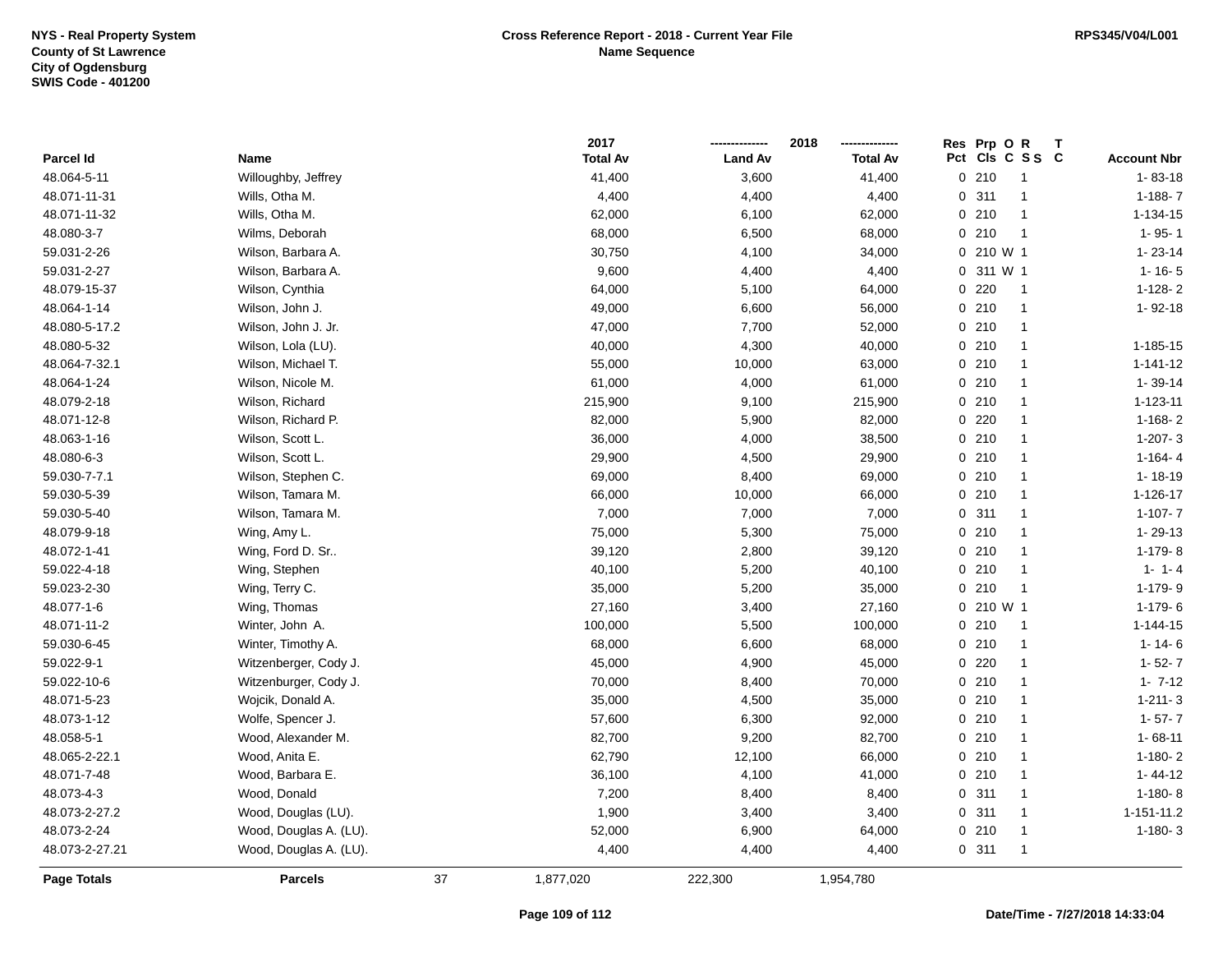|                    |                                              | 2017            |                | 2018            |     | Res Prp O R | Т                       |                    |
|--------------------|----------------------------------------------|-----------------|----------------|-----------------|-----|-------------|-------------------------|--------------------|
| Parcel Id          | Name                                         | <b>Total Av</b> | <b>Land Av</b> | <b>Total Av</b> | Pct |             | CIs C S S C             | <b>Account Nbr</b> |
| 48.080-4-13        | Wood, Greg                                   | 7,100           | 7,100          | 7,100           |     | 0.311       | $\overline{\mathbf{1}}$ | $1 - 122 - 1$      |
| 59.024-2-27        | Wood, Mary C.                                | 57,000          | 8,500          | 57,000          |     | 0210        | $\overline{1}$          | $1 - 70 - 10$      |
| 59.021-2-14        | Wood, Mary T.                                | 39,500          | 3,100          | 39,500          |     | 0210        | $\overline{1}$          | $1 - 180 - 1$      |
| 48.071-3-3         | Wood, Melanie A.                             | 42,000          | 7,800          | 42,000          |     | 0210        | -1                      | $1 - 151 - 16$     |
| 48.073-2-21.2      | Wood, Stephen A.                             | 85,600          | 7,900          | 74,000          |     | 0210        | -1                      |                    |
| 48.073-2-21.12     | Wood, Stephen A.                             | 500             | 500            | 500             |     | 0.311       | -1                      |                    |
| 59.022-5-3         | Woodard, Ryan C.                             | 54,000          | 5,800          | 54,000          |     | 0210        | $\overline{1}$          | $1 - 90 - 17$      |
| 59.022-5-4         | Woodard, Ryan C.                             | 5,800           | 5,800          | 5,800           |     | 0.311       | $\overline{1}$          | $1 - 90 - 18$      |
| 48.080-2-20        | Woods, April L.                              | 49,300          | 3,600          | 49,300          |     | 0210        | $\overline{\mathbf{1}}$ | $1 - 115 - 1$      |
| 48.071-7-35        | Woods, Christopher J.                        | 36,000          | 3,600          | 36,000          |     | 0210        | $\overline{1}$          | $1 - 156 - 15$     |
| 59.030-9-6         | Woods, Gary L.                               | 10,000          | 6,200          | 10,000          |     | 0210        | $\overline{1}$          | 1-153-20           |
| 48.071-5-54        | Woods, Kevin                                 | 42,800          | 4,300          | 38,000          |     | 0210        | -1                      | $1 - 50 - 3$       |
| 59.022-2-52        | Woods, Krista S.                             | 60,980          | 8,000          | 60,980          |     | 0210        | -1                      | $1 - 202 - 1$      |
| 59.023-15-16       | Woods, Linda J.                              | 46,776          | 3,500          | 46,776          |     | 0210        | -1                      | $1 - 3 - 7$        |
| 48.072-9-20        | Woods, Marci                                 | 67,000          | 8,200          | 76,000          |     | 0210        | $\overline{1}$          | 8-223-6            |
| 48.050-2-11        | Woods, Mark G.                               | 4,000           | 4,000          | 4,000           | 0   | 311         | -1                      | $1 - 181 - 5$      |
| 48.058-1-5         | Woods, Mark G.                               | 91,000          | 14,900         | 91,000          |     | 0210        | $\overline{1}$          | $1 - 181 - 4$      |
| 59.030-9-19        | Woods, Nelson J.                             | 2,000           | 2,000          | 2,000           |     | 0.311       | $\mathbf{1}$            | 8-130-13           |
| 59.023-1-17        | Woods, Norma                                 | 43,670          | 3,700          | 46,000          |     | 0210        | $\overline{1}$          | $1-205-5$          |
| 59.030-3-9         | Woods, Patrick A.                            | 24,000          | 7,000          | 24,000          |     | 0210        | -1                      | $1 - 201 - 1$      |
| 59.022-9-15        | Woods, Thomas                                | 57,000          | 5,600          | 57,000          |     | 0210        | $\overline{1}$          | $1 - 181 - 3$      |
| 59.030-9-9.1       | Woods Irrevocable Living Trust, Nelson & Cat | 85,000          | 11,100         | 85,000          |     | 0210        | $\blacktriangleleft$    | 1-180-20           |
| 59.023-6-17        | Woodside, Jordan R.                          | 75,000          | 9,200          | 75,000          |     | 0210        | $\overline{1}$          | $1-187-5$          |
| 48.065-3-9         | Woodward, Theresa                            | 41,000          | 4,800          | 44,000          |     | 0210        | $\overline{\mathbf{1}}$ | $1 - 38 - 16$      |
| 48.063-1-19        | Woodward, Wayne II.                          | 42,800          | 4,000          | 42,800          |     | 0210        | $\overline{1}$          | $1 - 197 - 1$      |
| 48.079-7-22        | Worden, Craig W.                             | 65,000          | 4,700          | 65,000          | 0   | 220         | -1                      | 1-156-17           |
| 48.072-8-29.1      | Worden, Esbon R.                             | 94,000          | 8,100          | 102,000         |     | 0210        | -1                      | $1 - 35 - 14$      |
| 48.080-2-21.1      | Worden, Kristina B.                          | 49,000          | 6,400          | 52,500          |     | 0210        | -1                      | 1-109-9            |
| 48.079-12-11.1     | Worden, Lisa A.                              | 81,000          | 12,000         | 81,000          |     | 0210        | -1                      | $1 - 73 - 14$      |
| 59.023-7-15        | Worden, Trent J.                             | 58,100          | 4,500          | 89,000          |     | 0210        | $\overline{1}$          | $1 - 157 - 17$     |
| 48.072-3-23        | Wright, Anna Marie                           | 42,000          | 5,000          | 42,000          |     | 0210        | $\overline{1}$          | $1 - 40 - 11$      |
| 48.065-3-10        | Wright, Carrie A.                            | 56,300          | 5,500          | 52,000          |     | 0210        | $\overline{\mathbf{1}}$ | $1 - 119 - 4$      |
| 48.071-11-14       | Wright, Carrie A.                            | 65,900          | 6,300          | 65,900          |     | 0210        | $\overline{1}$          | 1-126-14           |
| 48.050-3-8.1       | Wright, Elizabeth (LU).                      | 70,000          | 12,800         | 70,000          |     | 0210        | $\overline{1}$          | $1 - 66 - 19$      |
| 48.072-14-18       | Wright, Gregory C.                           | 89,000          | 6,700          | 98,000          |     | 0210        | $\overline{1}$          | 1-225-11.20        |
| 48.071-12-20       | Wright, Kara J.                              | 69,800          | 3,600          | 69,800          |     | 0210        | -1                      | 1-196-2            |
| 48.079-1-20        | Wright, Richard L.                           | 188,000         | 4,900          | 188,000         |     | 0210        | $\overline{\mathbf{1}}$ | $1 - 30 - 4$       |
| <b>Page Totals</b> | 37<br><b>Parcels</b>                         | 1,997,926       | 230,700        | 2,042,956       |     |             |                         |                    |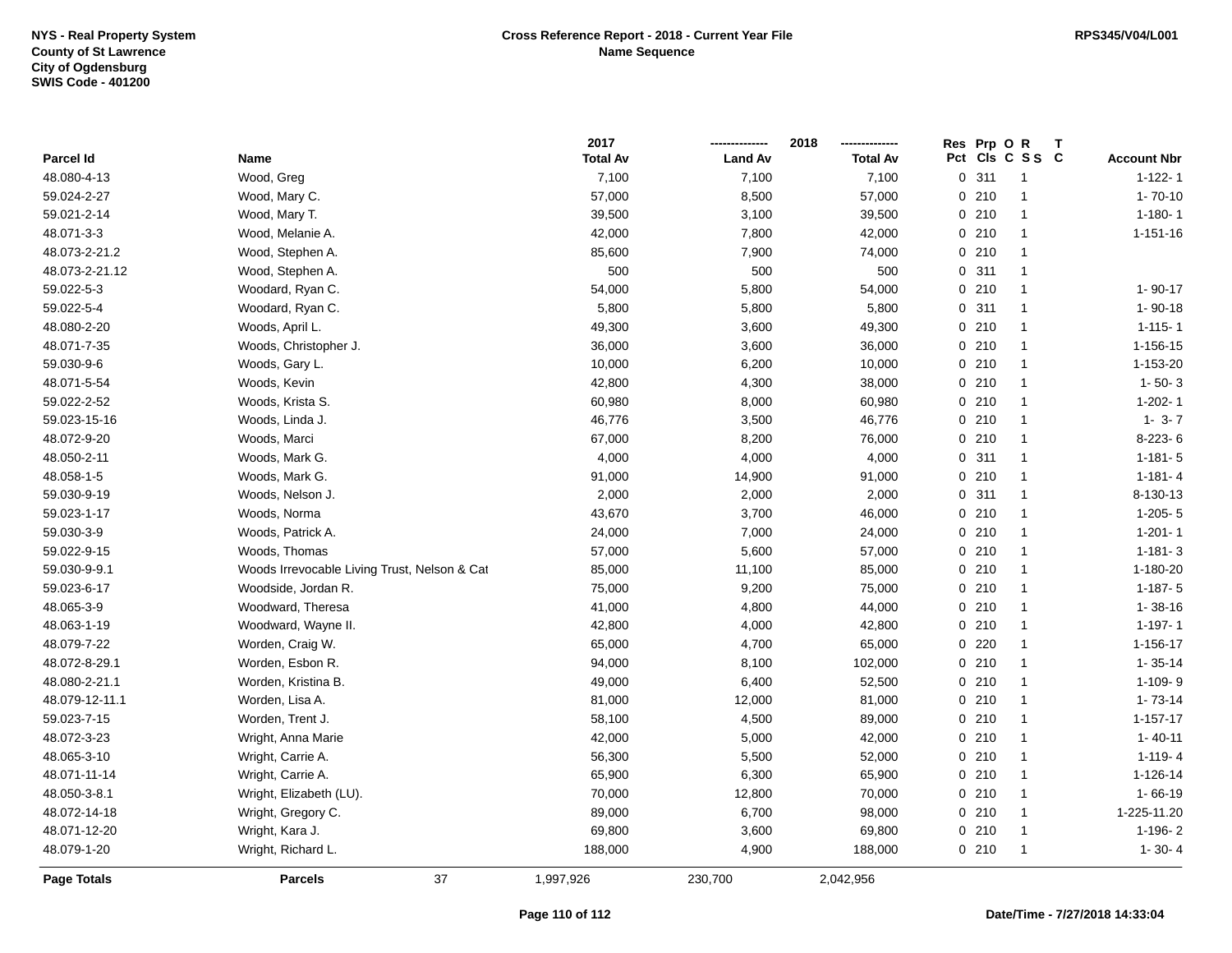|               |                              | 2017            |                | 2018<br>------------- | Res Prp O R          |                    |
|---------------|------------------------------|-----------------|----------------|-----------------------|----------------------|--------------------|
| Parcel Id     | Name                         | <b>Total Av</b> | <b>Land Av</b> | <b>Total Av</b>       | Pct Cls C S S C      | <b>Account Nbr</b> |
| 48.058-3-4.11 | Wright, Scott                | 142,000         | 12,400         | 142,000               | 0210                 | 1-204-10           |
| 48.079-13-19  | Wright, Sheila M.            | 55,000          | 5,500          | 55,000                | 0210                 | $1 - 35 - 18$      |
| 48.080-5-9.1  | Wright, Steven A.            | 54,100          | 4,800          | 50,000                | 0210<br>-1           | $1 - 62 - 10$      |
| 59.029-2-7    | Wright, Tracy                | 30,000          | 12,200         | 30,000                | 0210<br>-1           |                    |
| 59.021-6-17   | Wrobel, Andrea               | 36,000          | 4,200          | 36,000                | 0210                 | 1-153-14           |
| 48.079-6-42   | Wulf, Timothy L.             | 73,000          | 5,100          | 73,000                | 0210                 | $1 - 69 - 18$      |
| 48.079-7-27   | Wurtzel, Alan                | 76,800          | 4,200          | 76,800                | 0210<br>-1           | 1-199-9            |
| 59.023-7-34   | Yelle, Diane                 | 26,300          | 4,900          | 26,300                | 0210                 | $1-200-2$          |
| 59.030-6-20   | Yerdon, Kenneth R.           | 45,400          | 4,700          | 45,400                | 0210                 | $1 - 67 - 17$      |
| 48.080-2-19   | Yerdon, Kenneth Richard      | 42,600          | 3,600          | 42,600                | 0.210<br>-1          | $1 - 41 - 17$      |
| 59.030-6-30   | Yerdon, Michael              | 35,480          | 12,700         | 35,480                | 0210                 | $1 - 111 - 19$     |
| 59.022-5-26   | Yerdon, Sandra               | 59,500          | 8,500          | 63,000                | 0210                 | $1 - 80 - 8$       |
| 59.030-6-2    | Young, Sue Ellen             | 23,100          | 6,400          | 23,100                | 0 270                | $1 - 11 - 4$       |
| 59.022-4-65   | Youngs, Dawn                 | 46,140          | 3,700          | 46,140                | 0210<br>-1           | $1 - 74 - 16$      |
| 48.079-7-44   | Zabriskie, Jonathan G. (LU). | 48,700          | 7,800          | 48,700                | 0210<br>$\mathbf{1}$ | $1 - 183 - 2$      |
| 48.079-3-1    | Zabriskie, Peter Etal.       | 66,700          | 5,900          | 66,700                | 0210                 | $1 - 183 - 1$      |
| 48.072-3-10   | Zavala, Victor M.            | 29,600          | 3,900          | 33,000                | 0210<br>$\mathbf{1}$ | 8-139-9            |
| 48.079-1-57   | Zavala, Victor M.            | 65,000          | 2,800          | 65,000                | 0210                 | $8-223-5$          |
| 59.022-15-22  | Zavala, Victor M.            | 37,300          | 7,200          | 37,300                | 0210                 | $1 - 7 - 18$       |
| 48.058-11-19  | Zehr, Jan                    | 112,400         | 12,500         | 112,400               | 0.210                | 1-125-18.1         |
| 48.072-2-18   | Zhang, Fa Zun                | 39,500          | 3,500          | 39,500                | 0210                 | $1 - 3 - 4$        |
| 48.057-1-5    | Zhao, Xinmin                 | 432,000         | 92,500         | 432,000               | 0 210 W 1            | $1 - 77 - 2$       |
| 48.072-14-16  | Zheng, Jian S.               | 80,600          | 6,700          | 98,000                | 0210                 | 1-225-11.18        |
| 48.063-1-21   | Zillard LLC                  | 29,500          | 4,000          | 29,500                | 0210<br>-1           | $1 - 12 - 9$       |
| 48.071-9-43   | Zillard LLC                  | 58,000          | 4,300          | 58,000                | 230<br>0<br>-1       | $1-206-8$          |
| 48.071-13-28  | Zillard LLC                  | 85,000          | 6,700          | 85,000                | 30 210               | $1 - 149 - 2$      |
| 59.022-14-7   | Zillard LLC                  | 27,000          | 4,300          | 27,000                | 0210<br>$\mathbf{1}$ | $1 - 40 - 18$      |
| 59.023-3-6    | Zillard LLC                  | 48,000          | 5,100          | 48,000                | 0220                 | $1 - 11 - 11$      |
| 59.023-13-3   | Zillard LLC                  | 31,566          | 4,300          | 34,000                | $0, 210$ W 1         | 1-195-17           |
| 48.058-9-1.1  | Zoller, Richard H.           | 92,440          | 12,600         | 92,440                | 0210<br>-1           | 1-125-16.6         |
| 48.073-1-26   | Zulauf, Donald               | 1,500           | 1,500          | 1,500                 | 0.311                | $1 - 174 - 14$     |
| 48.072-8-55   | Zulauf, Michele M.           | 2,000           | 2,000          | 2,000                 | 0.311                | $1 - 35 - 17$      |
| 48.073-1-24   | Zulauf, Michele M.           | 43,000          | 4,400          | 46,000                | 0210                 | 1-184-16           |

**Page Totals Parcels** 33 2,075,226 284,900 2,100,860